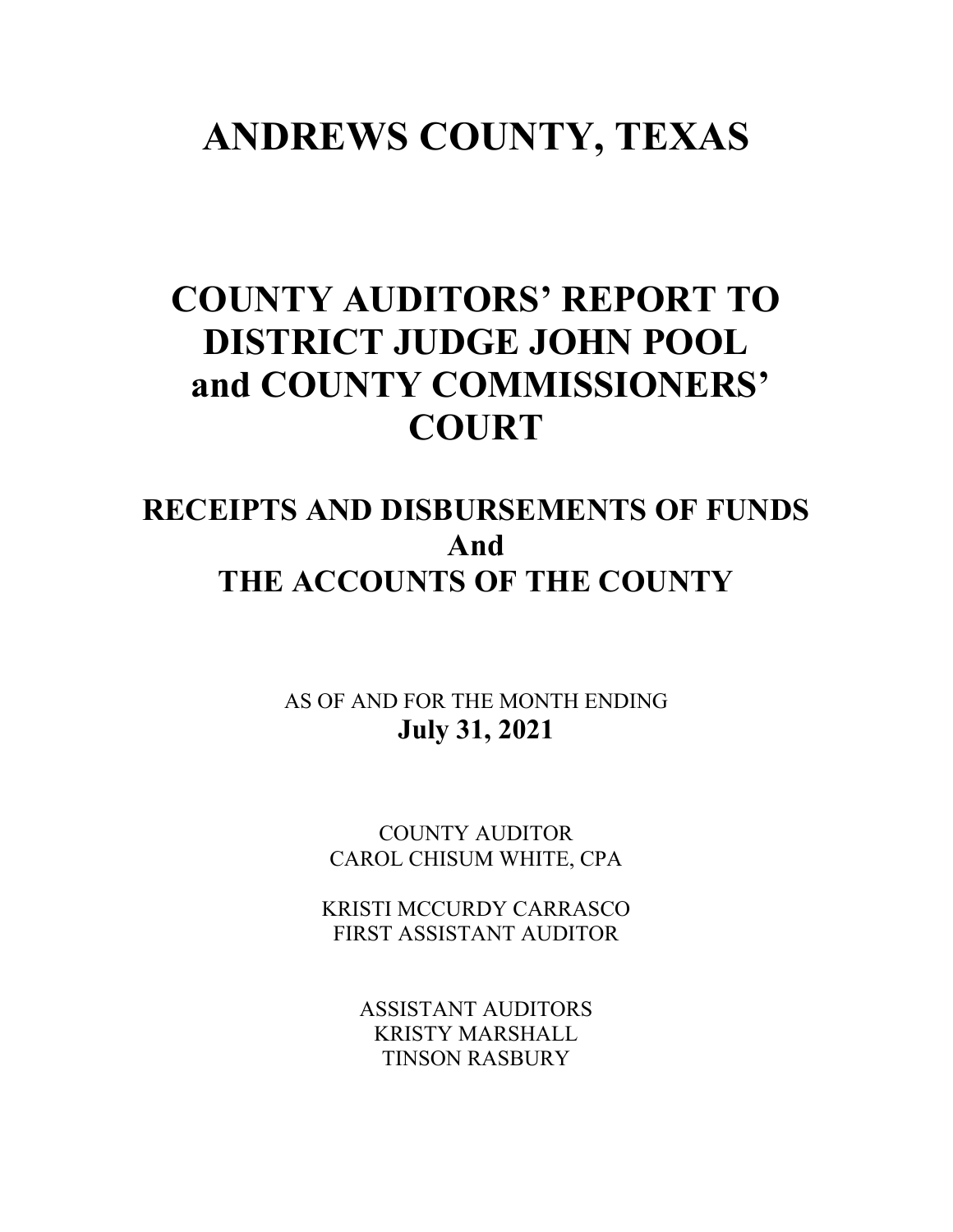## **ANDREWS COUNTY, TEXAS COUNTY AUDITOR'S REPORT OF RECEIPTS AND DISBURSEMENTS**

| Fund | Name                                         | Page           |
|------|----------------------------------------------|----------------|
| 001  | Road and Bridge Precinct 1                   | 1              |
| 002  | Road and Bridge Precinct 2                   | $\mathbf{1}$   |
| 003  | Road and Bridge Precinct 3                   | $\mathbf{1}$   |
| 004  | Road and Bridge Precinct 4                   | $\mathbf{1}$   |
| 005  | <b>General Fund</b>                          | $\mathbf{1}$   |
| 008  | Andrews County Trust Fund                    | 1              |
| 010  | Flexible Spending Fund                       | 1              |
| 011  | <b>Family Protection Fund</b>                | $\mathbf{1}$   |
| 012  | <b>Adult Literacy Fund</b>                   | $\mathbf{1}$   |
| 013  | <b>Child Abuse Prevention Fund</b>           | $\mathbf{1}$   |
| 014  | <b>TIF Grant</b>                             | 2              |
| 015  | Capital Improvement Fund                     | 2              |
| 016  | Economic Development Fund                    | $\overline{2}$ |
| 017  | Debt Service Sinking Fund                    | $\overline{2}$ |
| 018  | Andrews Employee Trust Fund                  | $\overline{2}$ |
| 019  | Chapter 19 Fund                              | 2              |
| 020  | <b>Payroll Clearing Fund</b>                 | 2              |
| 021  | Sheriff Forfeiture Fund                      | $\overline{2}$ |
| 022  | County Attorney Check Collection Fund        | $\overline{2}$ |
| 023  | County Clerk Records Management Fund         | 2              |
| 024  | District Clerk Records Management Fund       | 2              |
|      | 025 County Clerk Security Fund               | 3              |
| 026  | <b>District Court Security Fund</b>          | 3              |
| 027  | 911 PSAP Fund                                | 3              |
| 028  | Andrews Historical Commission Fund           | 3              |
| 029  | <b>County Records Management Fund</b>        | 3              |
| 031  | <b>Fire Department Fund</b>                  | 3              |
| 032  | <b>Library Donation Fund</b>                 | 3              |
| 033  | <b>WCS Bond Fee Fund</b>                     | 3              |
| 034  | J.P. Courthouse Security and Technology Fund | 3              |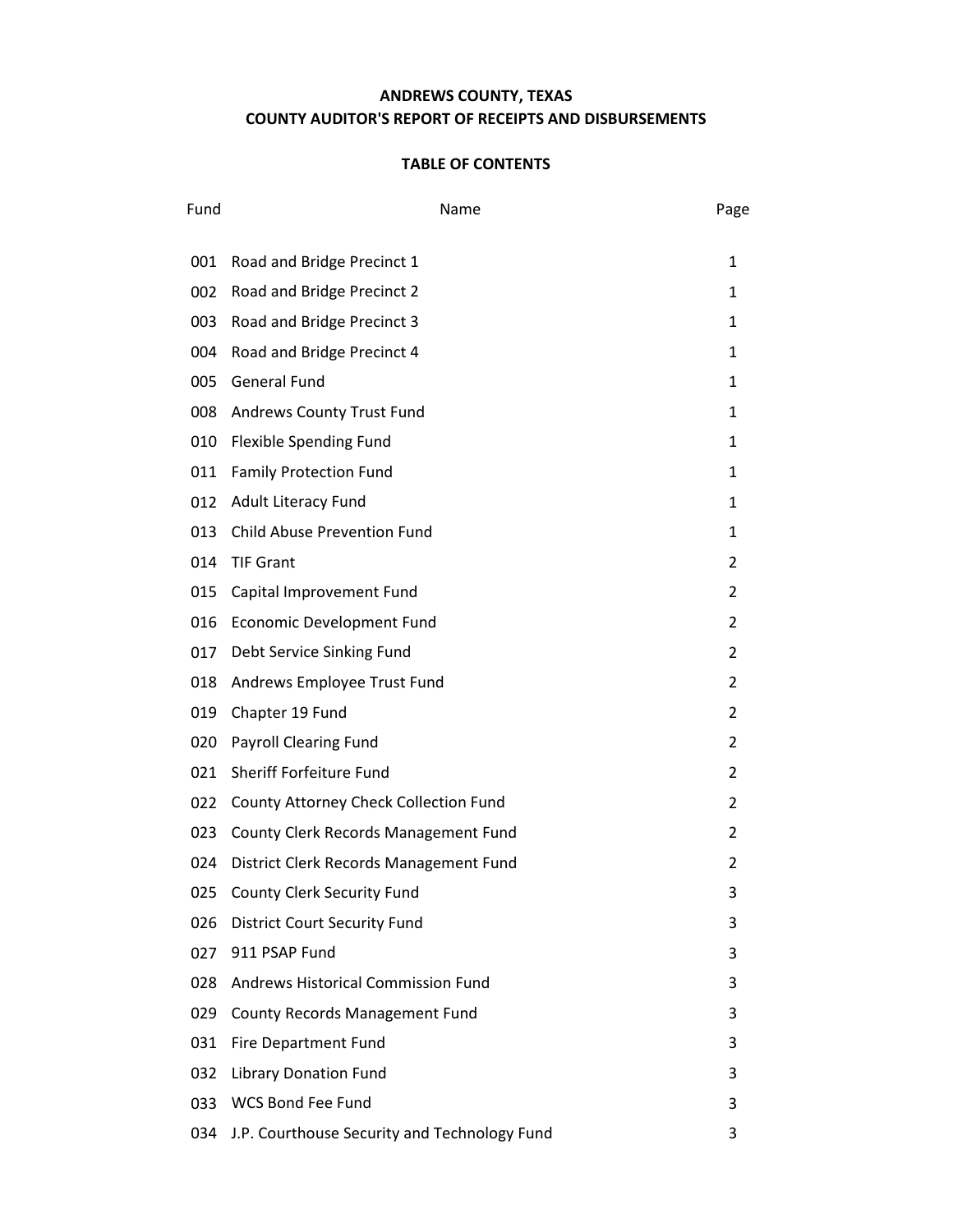## **ANDREWS COUNTY, TEXAS COUNTY AUDITOR'S REPORT OF RECEIPTS AND DISBURSEMENTS**

| Fund | Name                                                  | Page |
|------|-------------------------------------------------------|------|
| 035  | Juvenile Delinquency Prevention Fund                  | 3    |
| 036  | Judicial Efficiency Fund                              | 4    |
| 037  | <b>Christmas Decoration Fund</b>                      | 4    |
| 038  | County Clerk Record Archives Fund                     | 4    |
| 039  | <b>WCS/County Portion</b>                             | 4    |
| 040  | <b>District Court Record Archives Fund</b>            | 4    |
| 041  | Sheriff/New Jail Facility Fund                        | 4    |
| 042  | District Clerk/County Clerk Records Preservation Fund | 4    |
| 043. | Pre Trial Intervention Fund                           | 4    |
| 044  | Sheriff Federal Forfeiture Fund                       | 4    |
| 045  | <b>Sheriff Donations Fund</b>                         | 4    |
| 046  | Fire Truck Fund                                       | 4    |
|      | 047 Legacy Fund                                       | 5    |
| 051  | Jail Designated Fund                                  | 5    |
| 053  | Tax Assessor/Collector Cash Account                   | 5    |
| 055  | <b>District Clerk Cost Deposit</b>                    | 5    |
| 056  | District Clerk Trust Account                          | 5    |
| 057  | Tax Assessor/Collector Vehicle Tax Escrow             | 5    |
| 058  | Sheriff's Seized Money Fund                           | 5    |
| 059  | Sheriff's Abandoned Vehicle                           | 5    |
| 061  | Jail & Inmate Trust Fund                              | 5    |
|      | 062 Tax Assessor/Collector Vehicle Registration       | 5    |
| 063  | <b>County Clerk Cash Account</b>                      | 5    |
| 064  | County Attorney Forfieture Fund                       | 5    |
| 065  | Juvenile Probation Mental Health Fund                 | 5    |
| 068  | SCAAP/Criminal Alien Assistance Fund                  | 5    |
| 070  | Office of Public Health Fund                          | 6    |
| 071  | Immunizations/Locals Grant Fund                       | 6    |
| 072  | Juvenile Probation Basic Supervision Fund             | 6    |
| 073  | Health Department Title V Fee Fund                    | 6    |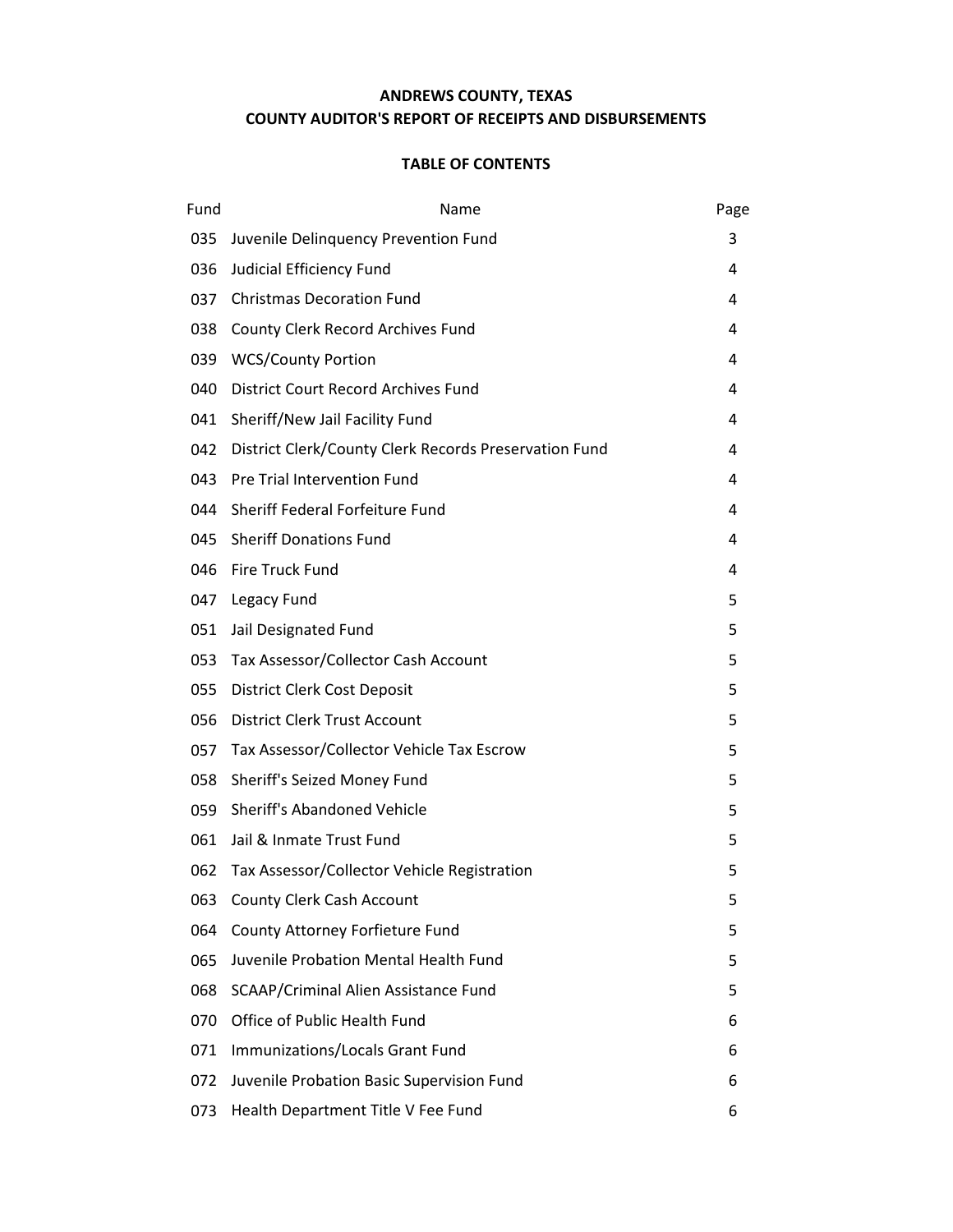## **ANDREWS COUNTY, TEXAS COUNTY AUDITOR'S REPORT OF RECEIPTS AND DISBURSEMENTS**

| Fund | Name                                              | Page           |
|------|---------------------------------------------------|----------------|
| 074  | Primary Health Care Fund                          | 6              |
| 077  | Juvenile Probation Regionalization Fund           | 6              |
| 078  | TJPC E / Title 4 Fund                             | 6              |
| 079  | Juvenile Probation Commitment Diversion Fund      | 6              |
| 080  | <b>TJJD Diversion</b>                             | 6              |
| 081  | Law Enforcement Education LEOSE Fund              | 6              |
| 087  | <b>CSCD Basic Supervision Fund</b>                | 6              |
| 088  | <b>CSCD Sex Offender Program Fund</b>             | 6              |
| 089  | <b>CSCD Substance Abuse Probation Fund</b>        | 6              |
| 091  | Airport RAMP Grant Fund                           | 6              |
|      | 097 SAVNS Grant                                   | 6              |
| 101  | Jail Construction Fund                            | 7              |
|      | 102 Certificate of Obligation Proceeds Fund       | 7              |
| 103  | Certificate of Obligation Interest & Sinking Fund | 7              |
| 110  | Title V Fee PI Local Sources                      | 7              |
| 111  | <b>PHC PI Local Sources</b>                       | 7              |
| 112  | Immunizations PI Local Sources                    | 7              |
| 113  | LEOSE Constable 1&4                               | 7              |
| 114  | LEOSE Constable 2&3                               | $\overline{7}$ |
| 115  | <b>CSCD SATP Diversion Program</b>                | 7              |
|      | 116 CSCD Pretrial Program                         | 7              |
|      | 117 ACHD 340B Contract Fund                       | 7              |
| 118  | Library TSLAC Special Project Grant               |                |
| 119  | Library ILL Grant Fund                            | 7              |
| 120  | Department of Public Safety Donation Fund         | 7              |
| 121  | CC/DC Court Specialty Court Fund                  | 8              |
| 122  | <b>Environmental Remediation</b>                  | 8              |
|      | 1252 ARPA Grant Fund                              | 8              |
| 500  | Covid Funding                                     | 8              |
|      | <b>Totals</b>                                     | 8              |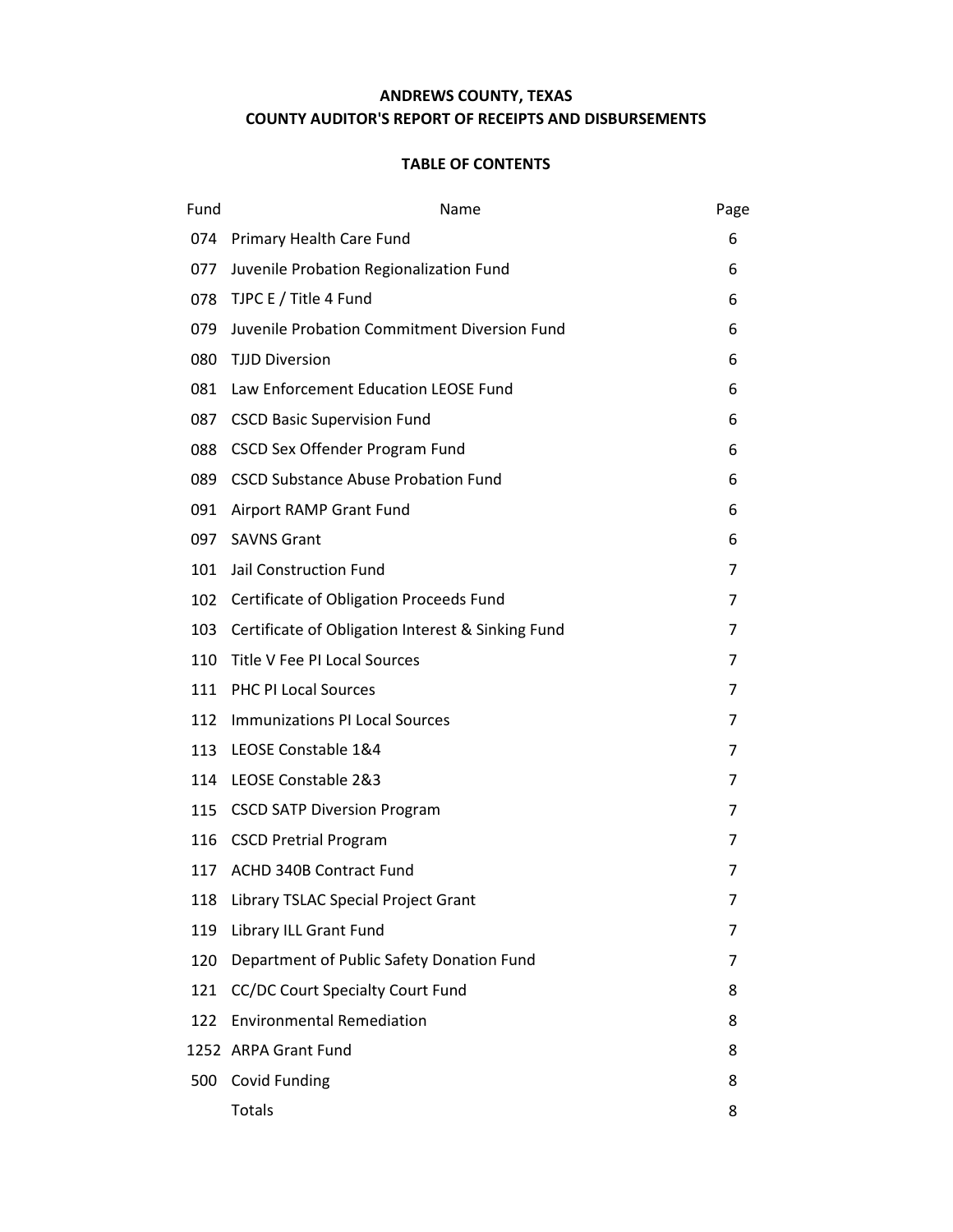## ANDREWS COUNTY, TX PAGE: 1 MONTH TO DATE TREASURERS REPORT AS OF: JULY 31ST, 2021

|                                                        | BEGINNING<br>CASH BALANCE    | MONTH-TO-DATE<br><b>RECETPTS</b> | MONTH-TO-DATE<br>DISBURSEMENT                   | ENDING<br><b>BALANCE</b>     |  |
|--------------------------------------------------------|------------------------------|----------------------------------|-------------------------------------------------|------------------------------|--|
| 001-PRECINCT #1                                        |                              |                                  |                                                 |                              |  |
| 001-1010-000 CASH                                      | 43,933.81                    | 54,593.12 (                      | 50,681.85)                                      | 47,845.08                    |  |
| 001-1030-000 POOL INVESTMENTS                          | 2,529,060.17                 | $40.55$ (                        | 50,500.00)                                      | 2,478,600.72                 |  |
| 001-1030-107 TEXAS CLASS INVESTMENT                    | 59,869.10                    | 3.12                             | 0.00                                            | 59,872.22                    |  |
| TOTAL 001-PRECINCT #1                                  | 2,632,863.08                 | 54,636.79 (                      | 101,181.85)                                     | 2,586,318.02                 |  |
| 002-PRECINCT #2                                        |                              |                                  |                                                 |                              |  |
| 002-1010-000 CASH                                      | 43,683.26                    | 68,593.13 (                      | 72,525.97)                                      | 39,750.42                    |  |
| 002-1030-000 POOL INVESTMENTS                          | 1,971,537.46                 | $31.20$ (                        | 64,500.00)                                      | 1,907,068.66                 |  |
| TOTAL 002-PRECINCT #2                                  | 2,015,220.72                 | 68,624.33 (                      | 137,025.97)                                     | 1,946,819.08                 |  |
| 003-PRECINCT #3                                        |                              |                                  |                                                 |                              |  |
| 003-1010-000 CASH                                      | 44,007.37                    | $63,093.12$ (                    | 81,228.47)                                      | 25,872.02                    |  |
| 003-1030-000 POOL INVESTMENTS<br>TOTAL 003-PRECINCT #3 | 1,107,614.46<br>1,151,621.83 | $17.16$ (<br>$63,110.28$ (       | 59,000.00)<br>140,228.47)                       | 1,048,631.62<br>1,074,503.64 |  |
|                                                        |                              |                                  |                                                 |                              |  |
| 004-PRECINCT #4                                        |                              |                                  |                                                 |                              |  |
| 004-1010-000 CASH                                      | 43,855.56                    | 74,593.13 (                      | 73,860.93)                                      | 44,587.76                    |  |
| 004-1030-000 POOL INVESTMENTS                          | 1,907,984.21                 |                                  | 30.06 ( 70,500.00)                              | 1,837,514.27                 |  |
| TOTAL 004-PRECINCT #4                                  | 1,951,839.77                 | 74,623.19 (                      | 144,360.93)                                     | 1,882,102.03                 |  |
| 005-GENERAL FUND                                       |                              |                                  |                                                 |                              |  |
| 005-1010-000 CASH                                      | 638,394.18                   |                                  | $1,743,850.34$ (1,749,878.60)                   | 632,365.92                   |  |
| 005-1010-100 BANK ADJ                                  | 65.00                        |                                  | $0.00$ (<br>65.00)                              | 0.00                         |  |
| 005-1030-000 POOL INVESTMENTS                          | 24,954,306.89                |                                  | 500,389.08 (1,831,000.00) 23,623,695.97         |                              |  |
| 005-1050-000 CERTIFICATE OF DEPOSITS INVEST            | 1,062,435.55                 | 87.33                            | $0.00 \qquad 1,062,522.88$                      |                              |  |
| TOTAL 005-GENERAL FUND                                 | 26,655,201.62                |                                  | 2, 244, 326.75 (3, 580, 943.60) 25, 318, 584.77 |                              |  |
| 008-ANDREWS COUNTY TRUST FUND                          |                              |                                  |                                                 |                              |  |
| 008-1010-000 CASH ANDREWS TRUST ACCT                   | 129,558.98                   | $30,402.65$ (                    | 88, 437.33)                                     | 71,524.30                    |  |
| 008-1060-000 TEXSTAR INVESTMENTS                       | 318,325.51                   | 2.74                             | 0.00                                            | 318, 328.25                  |  |
| TOTAL 008-ANDREWS COUNTY TRUST FUND                    | 447,884.49                   | $30,405.39$ (                    | 88, 437. 33)                                    | 389,852.55                   |  |
| 010-ANDREWS CO. FEXIBLE SPEND                          |                              |                                  |                                                 |                              |  |
| 010-1010-000 CASH FLEXIBLE SPENDING                    | 17,207.32                    | $3,659.33$ (                     | 3,842.23)                                       | 17,024.42                    |  |
| TOTAL 010-ANDREWS CO. FEXIBLE SPEND                    | 17,207.32                    | $3,659.33$ (                     | 3,842.23)                                       | 17,024.42                    |  |
| 011-FAMILY PROTECTION                                  |                              |                                  |                                                 |                              |  |
| 011-1010-000 CASH FAMILY PROTECTION                    | 1,907.66                     | $165.00$ (                       | 263.34)                                         | 1,809.32                     |  |
| TOTAL 011-FAMILY PROTECTION                            | 1,907.66                     | $165.00$ (                       | 263.34                                          | 1,809.32                     |  |
| 012-ADULT LITERACY FUND                                |                              |                                  |                                                 |                              |  |
| 012-1010-000 CASH ADULT LITERACY                       | 19.23                        | 0.00                             | 0.00                                            | 19.23                        |  |
| TOTAL 012-ADULT LITERACY FUND                          | 19.23                        | 0.00                             | 0.00                                            | 19.23                        |  |
| 013-CHILD ABUSE PREVENTION FU                          |                              |                                  |                                                 |                              |  |
| 013-1010-000 CASH CHILD ABUSE PREVENTION               | 2,794.29                     | 3.75                             | 0.00                                            | 2,798.04                     |  |
| TOTAL 013-CHILD ABUSE PREVENTION FU                    | 2,794.29                     | 3.75                             | 0.00                                            | 2,798.04                     |  |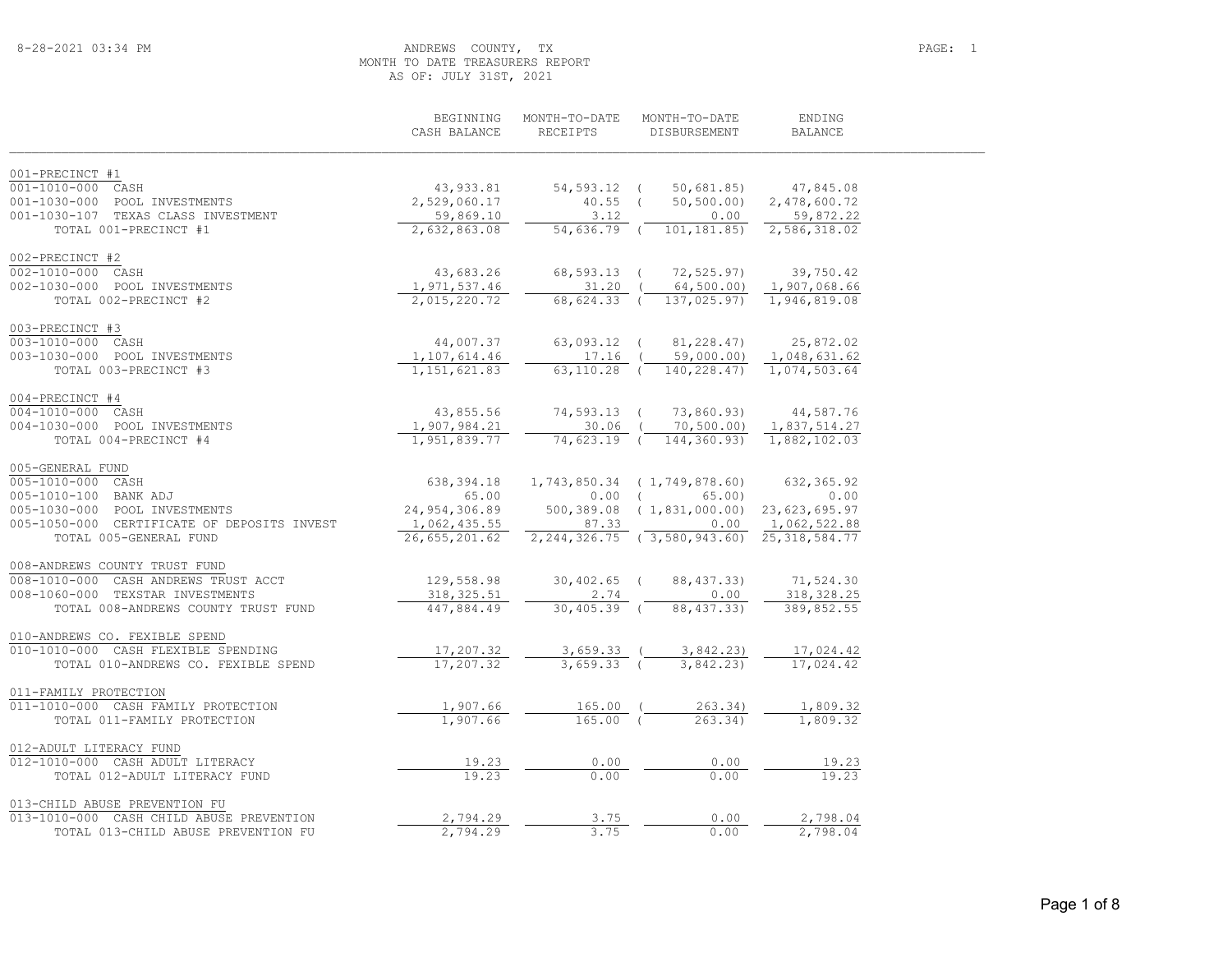## 8-28-2021 03:34 PM ANDREWS COUNTY, TX PAGE: 2 MONTH TO DATE TREASURERS REPORT AS OF: JULY 31ST, 2021

|                                                                          | BEGINNING<br>CASH BALANCE | MONTH-TO-DATE<br>RECEIPTS | MONTH-TO-DATE<br>DISBURSEMENT           | ENDING<br><b>BALANCE</b>   |  |
|--------------------------------------------------------------------------|---------------------------|---------------------------|-----------------------------------------|----------------------------|--|
| 014-TIF GRANT                                                            |                           |                           |                                         |                            |  |
| 014-1010-000 TIF GRANT                                                   | 127,397.96)               |                           | 35, 383.24 ( 45, 341.50) ( 137, 356.22) |                            |  |
| TOTAL 014-TIF GRANT                                                      | 127, 397, 96)             | 35, 383. 24 (             | $45,341,50$ (                           | 137,356.22)                |  |
| 015-CAPITAL IMPROVEMENT                                                  |                           |                           |                                         |                            |  |
| 015-1010-000 CASH CAPITAL IMPROVEMENT                                    | 0.00                      | 39,960.76 (               | 39,960.76)                              | 0.00                       |  |
| 015-1030-000 TEXPOOL CAPITAL IMPROV                                      | 2,998,134.62              |                           | 47.99 ( 39,960.76) 2,958,221.85         |                            |  |
| TOTAL 015-CAPITAL IMPROVEMENT                                            | 2,998,134.62              | 40,008.75 (               |                                         | 79, 921.52) 2, 958, 221.85 |  |
| 016-ECONOMIC DEVELOPMENT                                                 |                           |                           |                                         |                            |  |
| 016-1010-000 ECONOMIC DEVELOPMENT                                        | 107.64                    | 0.00                      | 0.00                                    | 107.64                     |  |
| 016-1060-000 ECON. DEV. TX STAR INVESTMENTS                              | 30,048.97                 | 0.27                      | 0.00                                    | 30,049.24                  |  |
| TOTAL 016-ECONOMIC DEVELOPMENT                                           | 30, 156.61                | 0.27                      | 0.00                                    | 30,156.88                  |  |
| 017-WCS SER 2010 DEBT SINKING                                            |                           |                           |                                         |                            |  |
| 017-1010-000 CASH DEBT SERVICE SINKING FUND                              | 3,420.66                  | 0.00                      | 0.00                                    | 3,420.66                   |  |
| TOTAL 017-WCS SER 2010 DEBT SINKING                                      | 3,420.66                  | 0.00                      | 0.00                                    | 3,420.66                   |  |
| 018-ANDREWS EMPLOYEE TRUST                                               |                           |                           |                                         |                            |  |
| 018-1010-000 CASH ANDREWS EMPLOYEE TRUST                                 | 318,872.29                |                           | 899,060.01 (1,073,168.30) 144,764.00    |                            |  |
| 018-1030-000 ANDREWS EMPLOYEE TRUST TXPOOL                               | 1,744,410.10              | 27.95                     | 0.00                                    | 1,744,438.05               |  |
| 018-1030-107 TEXAS CLASS INVESTMENT                                      | 1,008,093.69              | 52.63                     |                                         | 0.00 1,008,146.32          |  |
| TOTAL 018-ANDREWS EMPLOYEE TRUST                                         | 3,071,376.08              |                           | 899,140.59 (1,073,168.30)               | 2,897,348.37               |  |
| 019-CHAPTER 19<br>019-1010-000 CASH CHAPTER 19                           |                           |                           |                                         |                            |  |
| TOTAL 019-CHAPTER 19                                                     | 137.45)<br>137.45         | 303.92<br>$303.92$ (      | 37.99<br>37.99                          | 128.48<br>128.48           |  |
|                                                                          |                           |                           |                                         |                            |  |
| 020-PAYROLL ACCOUNT FUND                                                 |                           |                           |                                         |                            |  |
| 020-1001-000 CASH                                                        | 1.016.12                  |                           | 1,016.12  1,089,776.68  (1,055,402.90)  | 35,389.90<br>35, 389.90    |  |
| TOTAL 020-PAYROLL ACCOUNT FUND                                           |                           |                           | $1,089,776.68$ (1,055,402.90)           |                            |  |
| 021-SHERIFF FORFEITURE FUND                                              |                           |                           |                                         |                            |  |
| 021-1010-000 SHERIFF STATE FORFEITURE FUND                               | 11,408.47                 | 0.00                      | 0.00                                    | 11,408.47                  |  |
| 021-1030-000 TXPOOL SHERIFF ST FORF<br>TOTAL 021-SHERIFF FORFEITURE FUND | 36,110.18<br>47,518.65    | 0.57<br>0.57              | 0.00<br>0.00                            | 36,110.75<br>47,519.22     |  |
|                                                                          |                           |                           |                                         |                            |  |
| 022-COUNTY ATTY CHECK COLLECT                                            |                           |                           |                                         |                            |  |
| 022-1010-000 CASH COUNTY ATTY HOT CHECK                                  | 1,714.99                  | 0.00                      | 0.00                                    | 1,714.99                   |  |
| TOTAL 022-COUNTY ATTY CHECK COLLECT                                      | 1,714.99                  | 0.00                      | 0.00                                    | 1,714.99                   |  |
| 023-CO CLK RECORD MANAGEMENT                                             |                           |                           |                                         |                            |  |
| 023-1010-000 CASH CO CLERK REC MNGT                                      | 47,093.18                 | 4,492.68                  | 0.00                                    | 51,585.86                  |  |
| 023-1030-000 TXPOOL CO CLERK RECORD MNGT                                 | 339,589.61                | 5.35                      | 0.00                                    | 339,594.96                 |  |
| TOTAL 023-CO CLK RECORD MANAGEMENT                                       | 386,682.79                | 4,498.03                  | 0.00                                    | 391,180.82                 |  |
| 024-DIST CLK RECORD MANAGEMEN                                            |                           |                           |                                         |                            |  |
| 024-1010-000 CASH DIST CLK REC MNGT                                      | 6,629.27                  | 146.90                    | 0.00                                    | 6,776.17                   |  |
| 024-1030-000 TXPOOL DC REC MGMT                                          | 20,634.39                 | 0.33                      | 0.00                                    | 20,634.72                  |  |
| TOTAL 024-DIST CLK RECORD MANAGEMEN                                      | 27,263.66                 | 147.23                    | 0.00                                    | 27,410.89                  |  |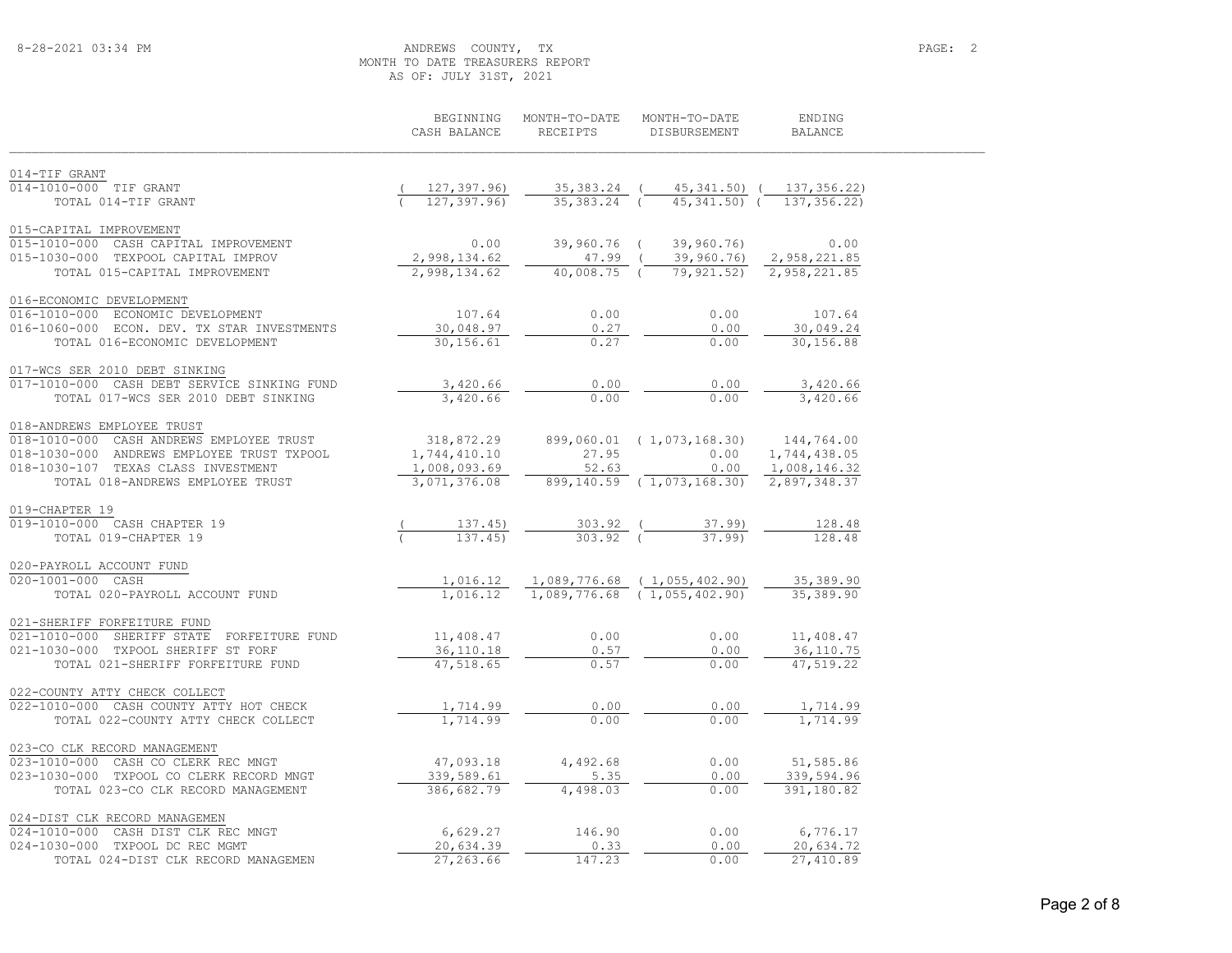## 8-28-2021 03:34 PM ANDREWS COUNTY, TX PAGE: 3 MONTH TO DATE TREASURERS REPORT AS OF: JULY 31ST, 2021

|                                                      | BEGINNING<br>CASH BALANCE | MONTH-TO-DATE<br>RECEIPTS | MONTH-TO-DATE<br>DISBURSEMENT | ENDING<br><b>BALANCE</b> |
|------------------------------------------------------|---------------------------|---------------------------|-------------------------------|--------------------------|
| 025-COUNTY CLERK SECURITY FUN                        |                           |                           |                               |                          |
| 025-1010-000 CASH CO CLK SECURITY FUND               | 19,651.57                 | 533.82                    | 0.00                          | 20,185.39                |
| 025-1030-000 TXPOOL CO CLERK CH SECURITY             | 69,376.85                 | 1.09                      | 0.00                          | 69, 377.94               |
| TOTAL 025-COUNTY CLERK SECURITY FUN                  | 89,028.42                 | 534.91                    | 0.00                          | 89,563.33                |
| 026-DISTRICT COURT SECURITY F                        |                           |                           |                               |                          |
| 026-1010-000 CASH DIST CLERK SECURITY FUND           | 6,734.28                  | 55.60                     | 0.00                          | 6,789.88                 |
| 026-1030-000 TXPOOL DC SECURITY FUND                 | 15, 475.81                | 0.24                      | 0.00                          | 15,476.05                |
| TOTAL 026-DISTRICT COURT SECURITY F                  | 22,210.09                 | 55.84                     | 0.00                          | 22,265.93                |
| 027-911 PSAP FUND                                    |                           |                           |                               |                          |
| 027-1010-000 CASH 911 PSAP                           | 212.25                    | 338.59                    | 0.00                          | 550.84                   |
| 027-1030-000 TXPOOL 911 PSAP                         | 20,243.03                 | 0.32                      | 0.00                          | 20, 243.35               |
| TOTAL 027-911 PSAP FUND                              | 20,455.28                 | 338.91                    | 0.00                          | 20,794.19                |
| 028-ANDREWS HISTORICAL COMMIS                        |                           |                           |                               |                          |
| 028-1010-000 CASH HISTORICAL COMMISSION              | 1,739.97                  | 0.00                      | 0.00                          | 1,739.97                 |
| TOTAL 028-ANDREWS HISTORICAL COMMIS                  | 1,739.97                  | 0.00                      | 0.00                          | 1,739.97                 |
| 029-COUNTY RECORD MANAGEMENT                         |                           |                           |                               |                          |
| 029-1010-000 CRIMINAL RECORD MANAGEMENT              | 10,990.86                 | 27.87                     | 0.00                          | 11,018.73                |
| 029-1030-000 TXPOOL CRIMINAL RECORD MNGT             | 86, 194. 18               | 1.36                      | 0.00                          | 86,195.54                |
| TOTAL 029-COUNTY RECORD MANAGEMENT                   | 97,185.04                 | 29.23                     | 0.00                          | 97, 214.27               |
| 030-TRUANCY COURT COSTS                              |                           |                           |                               |                          |
| 030-1010-000 CASH JP TRUANCY COURT COST              | 7,341.27                  | 390.21                    | 0.00                          | 7,731.48                 |
| TOTAL 030-TRUANCY COURT COSTS                        | 7,341.27                  | 390.21                    | 0.00                          | 7,731.48                 |
| 031-FIRE DEPARTMENT                                  |                           |                           |                               |                          |
| 031-1010-000 FIRE DEPARTMENT                         | 5,449.26                  | $3,130.76$ (              | 8,580.02)                     | 0.00                     |
| 031-1030-000 TXPOOL FIRE DEPT                        | 90,850.47                 | 1.42                      | 630.76)                       | 90, 221.13               |
| TOTAL 031-FIRE DEPARTMENT                            | 96,299.73                 | $3,132.18$ (              | 9,210.78)                     | 90,221.13                |
| 032-LIBRARY DONATION FUND                            |                           |                           |                               |                          |
| 032-1010-000 CASH LIBRARY DONATION                   | 602.04                    | 0.00                      | 0.00                          | 602.04                   |
| TOTAL 032-LIBRARY DONATION FUND                      | 602.04                    | 0.00                      | 0.00                          | 602.04                   |
| 033-2010 SER WCS BOND FUND                           |                           |                           |                               |                          |
| 033-1010-000 WCS BOND                                | 6,766.67                  | 0.00                      | 0.00                          | 6,766.67                 |
| TOTAL 033-2010 SER WCS BOND FUND                     | 6,766.67                  | 0.00                      | 0.00                          | 6,766.67                 |
| 034-J.P. COURTHOUSE SECURITY                         |                           |                           |                               |                          |
| $034 - 1010 - 000$<br>JUSTICE PEACE COURTHOUSE SECUR | 21, 447.87                | 718.60 (                  | $75.98$ )                     | 22,090.49                |
| 034-1030-000 TXPOOL JP CH SECURITY                   | 193,876.76                | 3.06                      | 0.00                          | 193,879.82               |
| TOTAL 034-J.P. COURTHOUSE SECURITY                   | 215, 324.63               | 721.66 (                  | 75.98)                        | 215,970.31               |
| 035-JUVENILE DELINQUENCY PREV                        |                           |                           |                               |                          |
| 035-1010-000 CASH JUVENILE DELINQUENCY PREV          | 6,828.05                  | 219.00                    | 0.00                          | 7,047.05                 |
| 035-1030-000 TXPOOL JUV DELINQ PREV                  | 19,602.64                 | 0.31                      | 0.00                          | 19,602.95                |
| TOTAL 035-JUVENILE DELINQUENCY PREV                  | 26,430.69                 | 219.31                    | 0.00                          | 26,650.00                |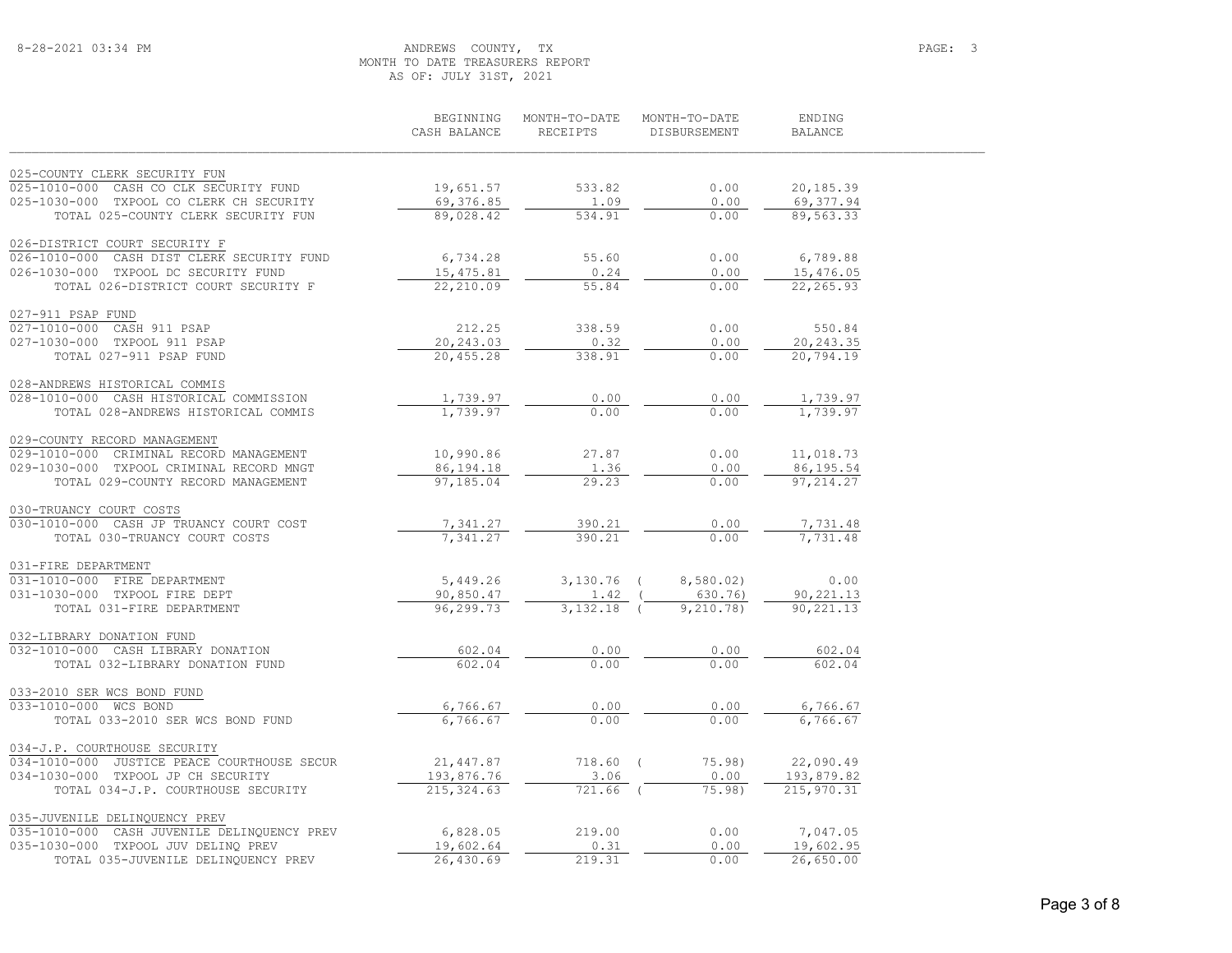## 8-28-2021 03:34 PM ANDREWS COUNTY, TX PAGE: 4 MONTH TO DATE TREASURERS REPORT AS OF: JULY 31ST, 2021

|                                                      | BEGINNING<br>CASH BALANCE | MONTH-TO-DATE<br>RECEIPTS | MONTH-TO-DATE<br>DISBURSEMENT | ENDING<br><b>BALANCE</b> |
|------------------------------------------------------|---------------------------|---------------------------|-------------------------------|--------------------------|
|                                                      |                           |                           |                               |                          |
| 036-JUDICIAL EFFICIENCY FUND                         |                           |                           |                               |                          |
| $036 - 1010 - 000$<br>JUDICIAL EFFICIENCY FUND CASH  | 3,353.69                  | $2.80$ (                  | 236.90                        | 3,119.59                 |
| 036-1030-000 TXPOOL JUDICIAL EFF FUND                | 14,444.02                 | 0.23                      | 0.00                          | 14,444.25                |
| TOTAL 036-JUDICIAL EFFICIENCY FUND                   | 17,797.71                 | $3.03$ (                  | 236.90                        | 17,563.84                |
| 037-CHRISTMAS DECORATION FUND                        |                           |                           |                               |                          |
| 037-1010-000<br>CHRISTMAS DECORATION FUND            | 2,360.60                  | 0.00                      | 0.00                          | 2,360.60                 |
| 037-1030-000 TXPOOL CHRISTMAS DECOR FUND             | 1,000.04                  | 0.01                      | 0.00                          | 1,000.05                 |
| TOTAL 037-CHRISTMAS DECORATION FUND                  | 3,360.64                  | 0.01                      | 0.00                          | 3,360.65                 |
| 038-COUNTY CLERK RECORD ARCHI                        |                           |                           |                               |                          |
| 038-1010-000 COUNTY CLERK RECORDS ARCHIVE F          | 145, 934.75               | 4,360.00                  | 0.00                          | 150,294.75               |
| 038-1030-000 TXPOOL CO CLK REC. ARCHIVES             | 246, 410.15               | 3.88                      | 0.00                          | 246, 414.03              |
| TOTAL 038-COUNTY CLERK RECORD ARCHI                  | 392, 344.90               | 4,363.88                  | 0.00                          | 396,708.78               |
| 039-WCS-COUNTY PORTION                               |                           |                           |                               |                          |
| 039-1010-000 WCS-COUNTY PORTION                      | 43,625.74                 | 43,625.74 (               | 87, 251.48)                   | 0.00                     |
| 039-1030-000 TXPOOL WCS-COUNTY PORTION               | 331,898.79                | 43,631.66                 | 0.00                          | 375,530.45               |
| TOTAL 039-WCS-COUNTY PORTION                         | 375, 524.53               | $87, 257, 40$ (           | 87, 251.48)                   | 375,530.45               |
| 040-DIST COURT RECORD ARCHIVE                        |                           |                           |                               |                          |
| $040 - 1010 - 000$<br>CASH DIST COURT RECORD ARCHIVE | 12,855.48                 | 169.97                    | 0.00                          | 13,025.45                |
| 040-1030-000 TXPOOL DC RECORD ARCHIVE                | 28,888.15                 | 0.46                      | 0.00                          | 28,888.61                |
| TOTAL 040-DIST COURT RECORD ARCHIVE                  | 41,743.63                 | 170.43                    | 0.00                          | 41,914.06                |
| 041-SHERIFF/NEW JAIL FACILITY                        |                           |                           |                               |                          |
| 042-DC/CC RECORDS PRESERVATIO                        |                           |                           |                               |                          |
| 042-1010-000 CASH DC/CC RECORDS PRESERV.             | 15,640.99                 | 345.00                    | 0.00                          | 15,985.99                |
| 042-1030-000 TXPOOL DC/CC REC PRESERV                | 27,805.14                 | 0.44                      | 0.00                          | 27,805.58                |
| TOTAL 042-DC/CC RECORDS PRESERVATIO                  | 43, 446.13                | 345.44                    | 0.00                          | 43,791.57                |
| 043-PRE TRIAL INTERVENTION                           |                           |                           |                               |                          |
| 043-1010-000 PRE TRIAL INTERVENTION                  | 70,899.68                 | 0.00                      | 0.00                          | 70,899.68                |
| TOTAL 043-PRE TRIAL INTERVENTION                     | 70,899.68                 | 0.00                      | 0.00                          | 70,899.68                |
| 044-SHERIFF FED FORFEITURE                           |                           |                           |                               |                          |
| 044-1010-000<br>SHERIFF FEDERAL FORFITURE            | 1,510.02                  | 0.00                      | 0.00                          | 1,510.02                 |
| 044-1030-000 TEXPOOL SHERIFF FED FORF                | 41,268.79                 | 0.65                      | 0.00                          | 41,269.44                |
| TOTAL 044-SHERIFF FED FORFEITURE                     | 42,778.81                 | 0.65                      | 0.00                          | 42,779.46                |
| 045-SHERIFF DONATIONS                                |                           |                           |                               |                          |
| 045-1010-000 SHERIFF DONATIONS                       | 2,256.90                  | 0.00                      | 0.00                          | 2,256.90                 |
| 045-1030-000 TEXPOOL SHERIFF DONATIONS               | 9,285.46                  | 0.15                      | 0.00                          | 9,285.61                 |
| TOTAL 045-SHERIFF DONATIONS                          | 11,542.36                 | 0.15                      | 0.00                          | 11,542.51                |
| 046-FIRE TRUCK                                       |                           |                           |                               |                          |
| 046-1030-000 TEXPOOL FIRE TRUCK                      | 418,814.98                | 6.60                      | 0.00                          | 418,821.58               |
| TOTAL 046-FIRE TRUCK                                 | 418,814.98                | 6.60                      | 0.00                          | 418,821.58               |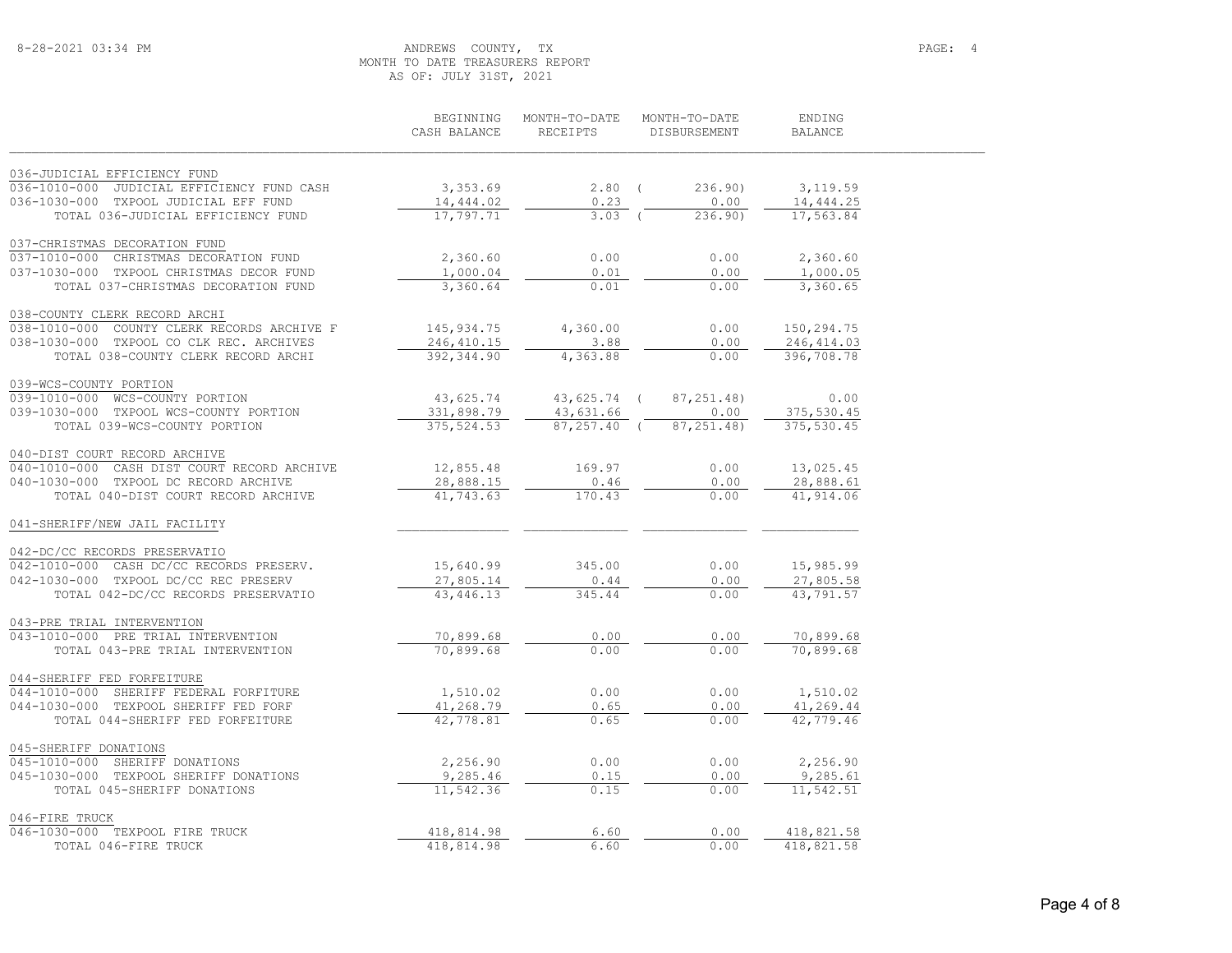## 8-28-2021 03:34 PM ANDREWS COUNTY, TX PAGE: 5 MONTH TO DATE TREASURERS REPORT AS OF: JULY 31ST, 2021

|                                                                            | BEGINNING<br>CASH BALANCE    | MONTH-TO-DATE<br>RECEIPTS  | MONTH-TO-DATE<br>DISBURSEMENT | ENDING<br><b>BALANCE</b>     |  |
|----------------------------------------------------------------------------|------------------------------|----------------------------|-------------------------------|------------------------------|--|
| 047-LEGACY FUND                                                            |                              |                            |                               |                              |  |
| 047-1010-000 LEGACY FUND                                                   | 265,609.53                   | $0.00$ (                   | 246,598.43)                   | 19,011.10                    |  |
| 047-1030-000 TEXPOOL/LEGACY FUND<br>TOTAL 047-LEGACY FUND                  | 3,666,708.08<br>3,932,317.61 | 185,079.03<br>185,079.03 ( | 0.00<br>246, 598.43           | 3,851,787.11<br>3,870,798.21 |  |
|                                                                            |                              |                            |                               |                              |  |
| 051-JAIL DESIGNATED FUNDS                                                  |                              |                            |                               |                              |  |
| 051-1010-000 CASH JAIL DESIGNATED FUND                                     | 124,068.50                   | 0.00                       | 0.00                          | 124,068.50                   |  |
| TOTAL 051-JAIL DESIGNATED FUNDS                                            | 124,068.50                   | 0.00                       | 0.00                          | 124,068.50                   |  |
| 053-TAX A/C CASH ACCOUNT                                                   |                              |                            |                               |                              |  |
| 055-DISTRICT CLERK COST DEPOS                                              |                              |                            |                               |                              |  |
| 055-1010-000 DISTRICT CLERK DEP ACCT                                       | 265, 285. 21                 | 0.00                       | 0.00                          | 265,285.21                   |  |
| TOTAL 055-DISTRICT CLERK COST DEPOS                                        | 265, 285. 21                 | 0.00                       | 0.00                          | 265, 285.21                  |  |
| 056-DISTRICT CLERK TRUST ACCO                                              |                              |                            |                               |                              |  |
| 056-1010-000 CASH DISTRICT CLERK TRUST ACCT                                | 444,289.08                   | 0.00                       | 0.00                          | 444,289.08                   |  |
| TOTAL 056-DISTRICT CLERK TRUST ACCO                                        | 444,289.08                   | 0.00                       | 0.00                          | 444,289.08                   |  |
|                                                                            |                              |                            |                               |                              |  |
| 057-TAX A/C VEHICLE TAX ESCRO<br>057-1010-000 CASH VEHICLE INVENTORY TAX   | 143, 351.75                  | 0.00                       | 0.00                          | 143, 351.75                  |  |
| TOTAL 057-TAX A/C VEHICLE TAX ESCRO                                        | 143, 351.75                  | 0.00                       | 0.00                          | 143, 351. 75                 |  |
|                                                                            |                              |                            |                               |                              |  |
| 058-SHERIFF'S SEIZED MONEY                                                 |                              |                            |                               |                              |  |
| 058-1010-000 CASH SHERIFF SIEZED MONEY<br>TOTAL 058-SHERIFF'S SEIZED MONEY | 10,307.97<br>10, 307.97      | 0.00<br>0.00               | 0.00<br>0.00                  | 10,307.97<br>10,307.97       |  |
|                                                                            |                              |                            |                               |                              |  |
| 059-SHERIFF'S ABANDONED VEHIC                                              |                              |                            |                               |                              |  |
| 059-1010-000 CASH SHERIFF ABANDONED VEHICLE                                | 1,712.49                     | 0.00                       | 0.00                          | 1,712.49                     |  |
| TOTAL 059-SHERIFF'S ABANDONED VEHIC                                        | 1,712.49                     | 0.00                       | 0.00                          | 1,712.49                     |  |
| 061-JAIL & INMATE TRUST FUND                                               |                              |                            |                               |                              |  |
| 061-1010-000 CASH JAIL & INMATE TRUST ACCT                                 | 965.17                       | 0.00                       | 0.00                          | 965.17                       |  |
| TOTAL 061-JAIL & INMATE TRUST FUND                                         | 965.17                       | 0.00                       | 0.00                          | 965.17                       |  |
| 062-TAC VEHICLE REGISTRATON                                                |                              |                            |                               |                              |  |
| 063-COUNTY CLERK CASH ACCOUNT                                              |                              |                            |                               |                              |  |
| 063-1010-000 CASH COUNTY CLERK ACCOUNT                                     | 2,000.00                     | 0.00                       | 0.00                          | 2,000.00                     |  |
| TOTAL 063-COUNTY CLERK CASH ACCOUNT                                        | 2,000.00                     | 0.00                       | 0.00                          | 2,000.00                     |  |
|                                                                            |                              |                            |                               |                              |  |
| 064-CO ATTY FORFEITURE FUND                                                |                              |                            |                               |                              |  |
| 064-1010-000 CO ATTY FORFIETURE FUND<br>TOTAL 064-CO ATTY FORFEITURE FUND  | 21,162.72<br>21, 162.72      | 0.00<br>0.00               | 0.00<br>0.00                  | 21, 162. 72<br>21,162.72     |  |
|                                                                            |                              |                            |                               |                              |  |
| 068-SCAAP/CRIMINAL ALIEN ASSI                                              |                              |                            |                               |                              |  |
| 068-1010-000 SCAAP CASH                                                    | 46,348.42                    | 0.00                       | 0.00                          | 46,348.42                    |  |
| TOTAL 068-SCAAP/CRIMINAL ALIEN ASSI                                        | 46, 348.42                   | 0.00                       | 0.00                          | 46,348.42                    |  |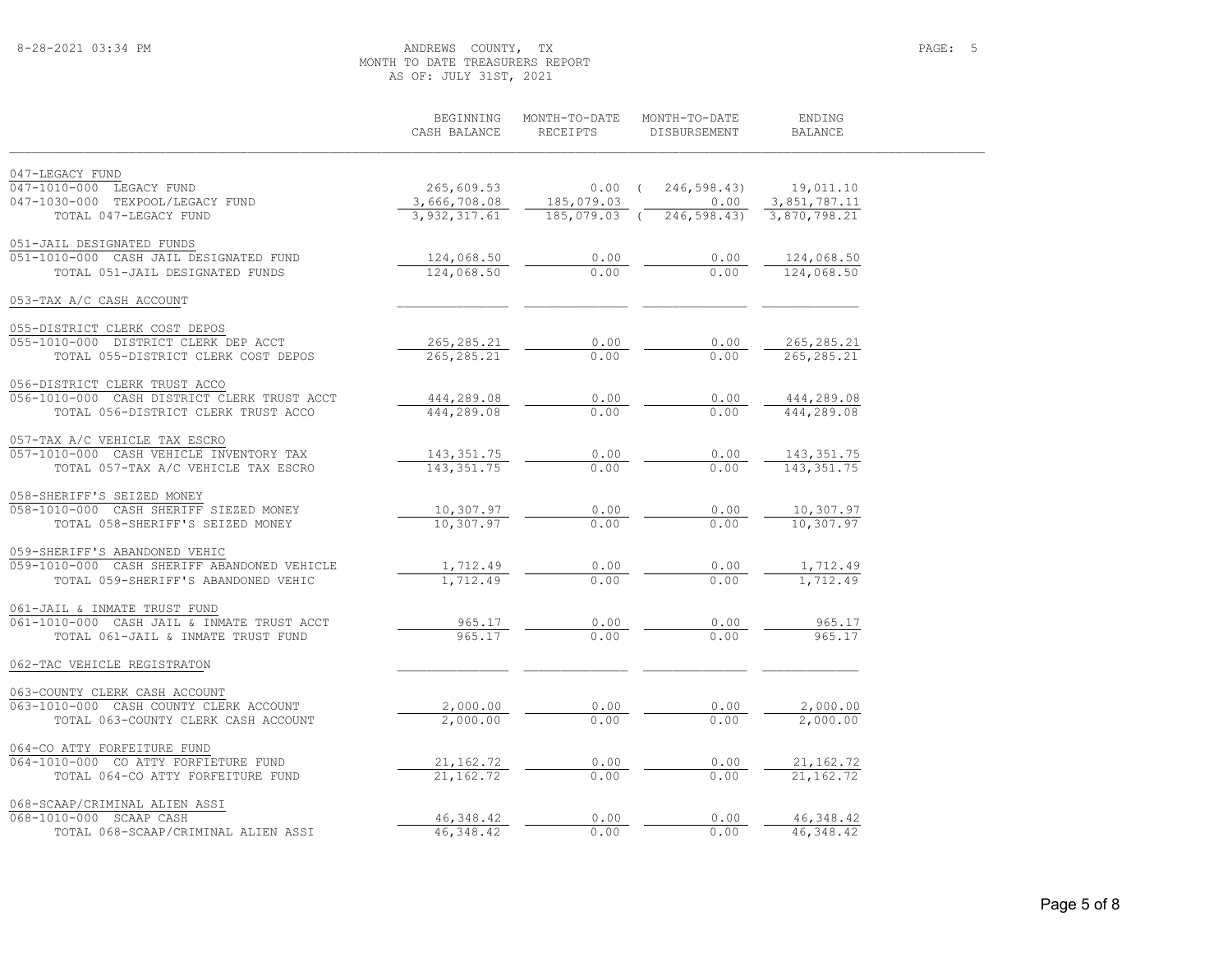## 8-28-2021 03:34 PM ANDREWS COUNTY, TX PAGE: 6 MONTH TO DATE TREASURERS REPORT AS OF: JULY 31ST, 2021

|                                                                           | BEGINNING<br>CASH BALANCE | MONTH-TO-DATE<br>RECEIPTS   | MONTH-TO-DATE<br>DISBURSEMENT | ENDING<br><b>BALANCE</b> |  |
|---------------------------------------------------------------------------|---------------------------|-----------------------------|-------------------------------|--------------------------|--|
| 070-OFFICE OF PUBLIC HEALTH/O                                             |                           |                             |                               |                          |  |
| 070-1010-000 RLSS/LPHS                                                    | 2, 173.70                 | $\frac{2,173.70}{2,173.70}$ | 0.00                          | 0.00                     |  |
| TOTAL 070-OFFICE OF PUBLIC HEALTH/O                                       | 2, 173, 70)               |                             | 0.00                          | 0.00                     |  |
| 071-IMM/LOCALS GRANT/IMM/LOCA                                             |                           |                             |                               |                          |  |
| 071-1010-000 IMM/LOCALS GRANT                                             | 55,891.41)                | 55,891.41                   | 0.00                          | 0.00                     |  |
| TOTAL 071-IMM/LOCALS GRANT/IMM/LOCA                                       | 55,891.41)                | 55,891.41                   | 0.00                          | 0.00                     |  |
| 072-JUV PROB GRANT A                                                      |                           |                             |                               |                          |  |
| 072-1010-000 GRANT A CASH                                                 | 421.58)                   | $14,326.00$ (               | 6, 158.24)                    | 7,746.18                 |  |
| TOTAL 072-JUV PROB GRANT A                                                | $421.58$ )                | $14,326.00$ (               | 6, 158, 24)                   | 7,746.18                 |  |
| 073-HEALTH DEPT- TITLE V FEE                                              |                           |                             |                               |                          |  |
| 073-1010-000 TITLE V FEE                                                  | 3,595.26                  | 3,595.26                    | 0.00                          | 0.00                     |  |
| TOTAL 073-HEALTH DEPT- TITLE V FEE                                        | 3, 595.26                 | 3,595.26                    | 0.00                          | 0.00                     |  |
| $074 - PHC$<br>074-1010-000 PRIMARY HEALTH CARE PROGRAM                   | 10,753.35                 | 7,909.51                    | 0.00                          | 18,662.86                |  |
| TOTAL 074-PHC                                                             | 10,753.35                 | 7,909.51                    | 0.00                          | 18,662.86                |  |
| 077-JUV PROBATION GRANT RN                                                |                           |                             |                               |                          |  |
|                                                                           |                           |                             |                               |                          |  |
| 078-TJPC E/ TITLE 4                                                       |                           |                             |                               |                          |  |
| 078-1010-000 CASH TITLE 4                                                 | 17,647.29                 | 0.67                        | 0.00                          | 17,647.96                |  |
| TOTAL 078-TJPC E/ TITLE 4                                                 | 17,647.29                 | 0.67                        | 0.00                          | 17,647.96                |  |
| 081-LEOSE - SHERIFF                                                       |                           |                             |                               |                          |  |
| 081-1010-000 SHERIFF LEOSE CASH                                           | 8,711.40                  | 0.00                        | 0.00                          | 8,711.40                 |  |
| 081-1030-000 TEXPOOL SHERIFF LEOSE<br>TOTAL 081-LEOSE - SHERIFF           | 13, 412.37<br>22, 123.77  | 0.21<br>0.21                | 0.00<br>0.00                  | 13, 412.58<br>22, 123.98 |  |
|                                                                           |                           |                             |                               |                          |  |
| 087-BASIC SUPERVISION                                                     |                           |                             |                               |                          |  |
| 087-1010-000 CASH BASIC SUPERVISION                                       | 76,255.80                 | $11,904.14$ (               | 21,961.26)                    | 66,198.68                |  |
| TOTAL 087-BASIC SUPERVISION                                               | 76,255.80                 | $11,904.14$ (               | 21, 961, 26                   | 66,198.68                |  |
| 088-SEX OFFENDER CCP                                                      |                           |                             |                               |                          |  |
| 088-1010-000 SEX OFFENDER PROG. (CCP.002/SX<br>TOTAL 088-SEX OFFENDER CCP | 19,993.24<br>19,993.24    | 160.00 (<br>$160.00$ (      | 1,942.91)<br>1,942.91)        | 18,210.33<br>18,210.33   |  |
|                                                                           |                           |                             |                               |                          |  |
| 089-SATP COMM CORR                                                        |                           |                             |                               |                          |  |
| 089-1010-000 SATP COMM CORR                                               | 14,944.88                 | 20.00<br>$20.00$ $($        | 378.01)                       | 14,586.87                |  |
| TOTAL 089-SATP COMM CORR                                                  | 14,944.88                 |                             | 378.01)                       | 14,586.87                |  |
| 091-AIRPORT M 906 ANDRW/RAMP                                              |                           |                             |                               |                          |  |
| 091-1010-000 RAMP GRANT                                                   | 37,507.18                 | $0.00$ (                    | 26,981.01)                    | 10,526.17                |  |
| TOTAL 091-AIRPORT M 906 ANDRW/RAMP                                        | 37,507.18                 | 0.00(                       | 26,981.01)                    | 10,526.17                |  |
| 097-SAVNS GRANT                                                           |                           |                             |                               |                          |  |
| 097-1010-000 CASH SAVNS GRANT                                             | 0.00                      | 2,230.78                    | 0.00                          | 2,230.78                 |  |
| TOTAL 097-SAVNS GRANT                                                     | 0.00                      | 2,230.78                    | 0.00                          | 2,230.78                 |  |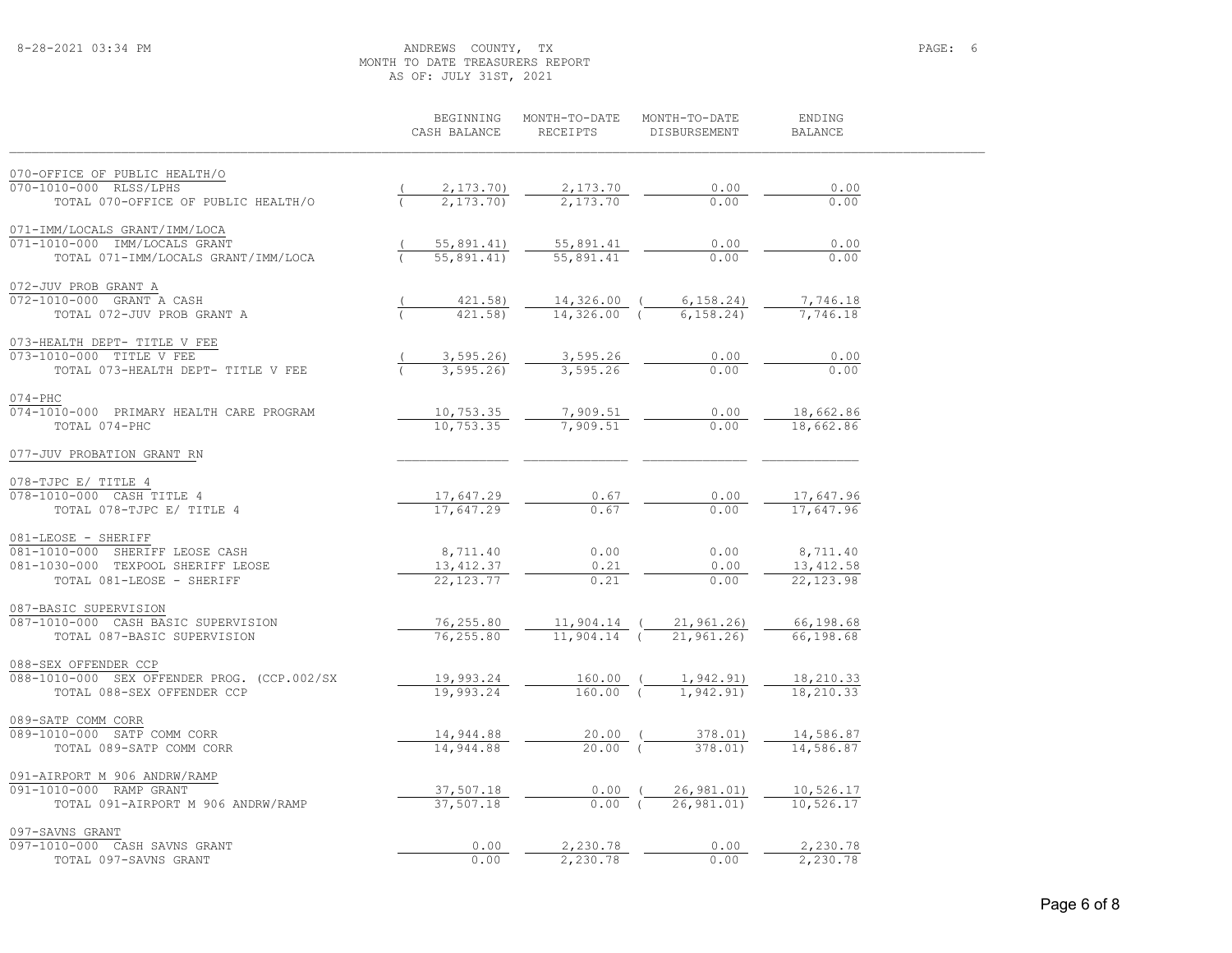## 8-28-2021 03:34 PM ANDREWS COUNTY, TX PAGE: 7 MONTH TO DATE TREASURERS REPORT AS OF: JULY 31ST, 2021

|                                       | BEGINNING<br>CASH BALANCE | MONTH-TO-DATE<br>RECEIPTS | MONTH-TO-DATE<br>DISBURSEMENT | ENDING<br><b>BALANCE</b> |
|---------------------------------------|---------------------------|---------------------------|-------------------------------|--------------------------|
| 101-JAIL CONSTRUCTION                 |                           |                           |                               |                          |
| 101-1010-000 CASH JAIL CONSTRUCTION   | 0.00                      | $5,709.58$ (              | 5,709.58                      | 0.00                     |
| 101-1060-000 TEXSTAR JAIL CONSTR ACCT | 1,168,093.61              | 9.92                      | 5,709.58                      | 1, 162, 393.95           |
| TOTAL 101-JAIL CONSTRUCTION           | 1,168,093.61              | $5,719.50$ (              | 11, 419.16                    | 1,162,393.95             |
| 102-CERT OF OBL PROCEEDS              |                           |                           |                               |                          |
| 103-CERT OF OBL I&S FUND              |                           |                           |                               |                          |
| 103-1010-000 CO I&S CASH              | 4,348.67                  | 0.00                      | 0.00                          | 4,348.67                 |
| 103-1060-000 TEXSTAR CO BOND FUND     | 57, 353.99                | 0.56                      | 0.00                          | 57, 354.55               |
| TOTAL 103-CERT OF OBL I&S FUND        | 61,702.66                 | 0.56                      | 0.00                          | 61,703.22                |
| 110-TV FEE PI LOCAL SOURCES           |                           |                           |                               |                          |
| 111-PHC PI LOCAL SOURCES              |                           |                           |                               |                          |
| 111-1010-000 CASH PHC PI LOCAL        | 1,042.06                  | 1,346.75                  | 0.00                          | 2,388.81                 |
| TOTAL 111-PHC PI LOCAL SOURCES        | 1,042.06                  | 1,346.75                  | 0.00                          | 2,388.81                 |
| 112-IMM PI LOCAL SOURCES              |                           |                           |                               |                          |
| 112-1010-000 CASH IMM PI LOCAL        | 2,716.44                  | 788.00                    | 0.00                          | 3,504.44                 |
| TOTAL 112-IMM PI LOCAL SOURCES        | 2,716.44                  | 788.00                    | 0.00                          | 3,504.44                 |
| 113-LEOSE CONST 1&4                   |                           |                           |                               |                          |
| 113-1010-000 CASH-LEOSE CONST 1&4     | 8,101.01                  | 0.00                      | 0.00                          | 8,101.01                 |
| TOTAL 113-LEOSE CONST 1&4             | 8,101.01                  | 0.00                      | 0.00                          | 8,101.01                 |
| 114-LEOSE CONST 2&3                   |                           |                           |                               |                          |
| 114-1010-000 CASH LEOSE CONST 2&3     | 10,490.76                 | 0.00                      | 0.00                          | 10,490.76                |
| TOTAL 114-LEOSE CONST 2&3             | 10,490.76                 | 0.00                      | 0.00                          | 10,490.76                |
| 115-SATP DIVERSION PGM                |                           |                           |                               |                          |
| 115-1010-000 CASH CSCD SATP DIVERSION | 24,296.99                 | 0.00                      | 3,451.94)                     | 20,845.05                |
| TOTAL 115-SATP DIVERSION PGM          | 24,296.99                 | 0.00(                     | 3,451,94)                     | 20,845.05                |
| 116-CSCD PRETRIAL                     |                           |                           |                               |                          |
| 116-1010-000 CASH CSCD PRETRIAL       | 21,858.77                 | 0.00                      | 3,135.01)                     | 18,723.76                |
| TOTAL 116-CSCD PRETRIAL               | 21,858.77                 | $0.00$ (                  | 3, 135.01                     | 18,723.76                |
| 117-340B CONTRACT FUND                |                           |                           |                               |                          |
| 117-1010-000 CASH HD 340B CONTRACT    | 310,867.94                | $35,395.83$ (             | 10,091.88)                    | 336, 171.89              |
| TOTAL 117-340B CONTRACT FUND          | 310,867.94                | $35,395.83$ (             | 10,091.88)                    | 336, 171.89              |
| 118-TSLAC GRANT                       |                           |                           |                               |                          |
| 119-TSLAC ILL GRANT                   |                           |                           |                               |                          |
| 120-DPS DONATION FUND                 |                           |                           |                               |                          |
| 120-1010-000 CASH-DPS DONATIONS FUND  | 551.81                    | 0.00                      | 0.00                          | 551.81                   |
| TOTAL 120-DPS DONATION FUND           | 551.81                    | 0.00                      | 0.00                          | 551.81                   |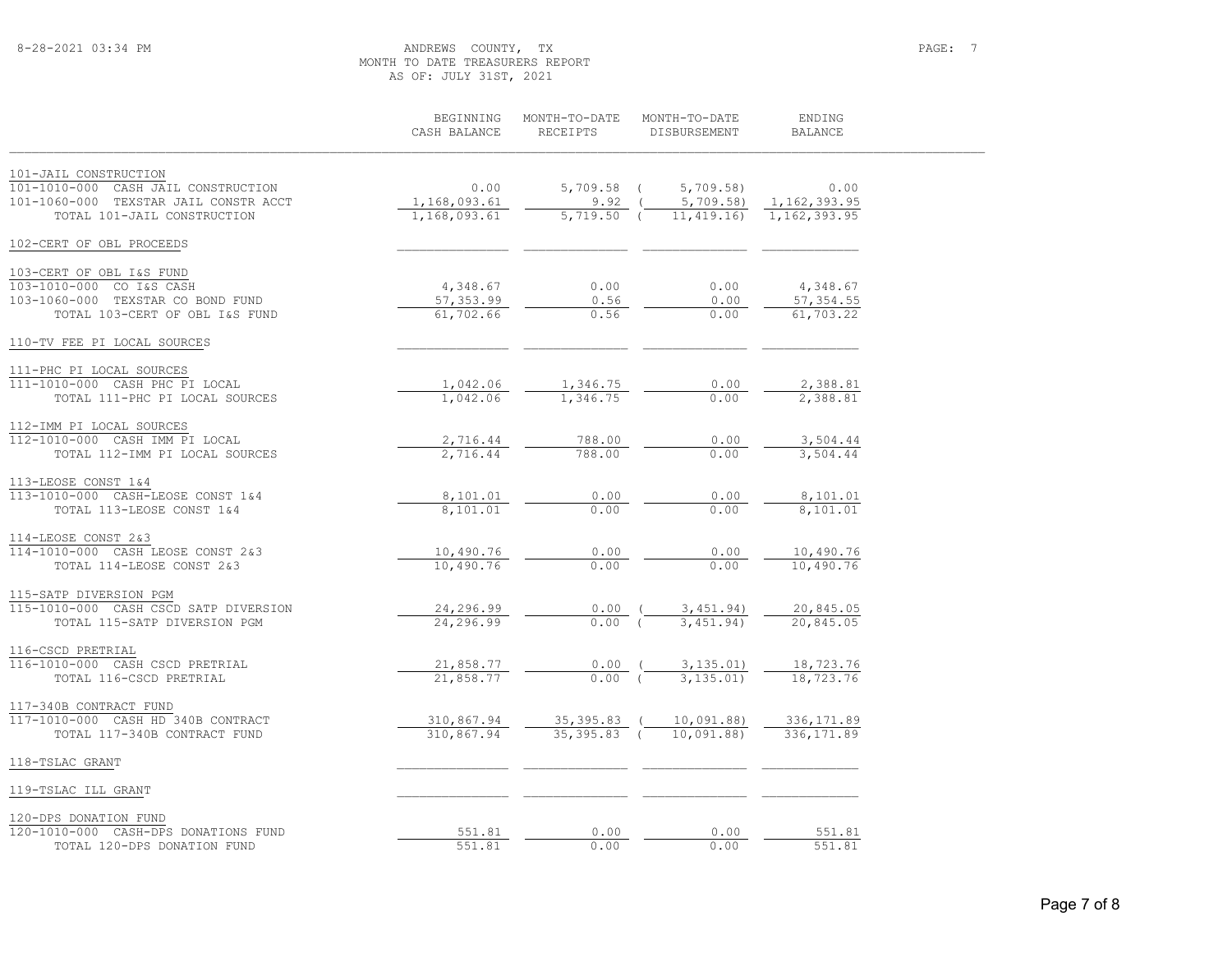## 8-28-2021 03:34 PM ANDREWS COUNTY, TX PAGE: 8 MONTH TO DATE TREASURERS REPORT AS OF: JULY 31ST, 2021

|                                                                                               | BEGINNING<br>CASH BALANCE | MONTH-TO-DATE<br>RECEIPTS    | MONTH-TO-DATE<br>DISBURSEMENT | ENDING<br><b>BALANCE</b>     |  |
|-----------------------------------------------------------------------------------------------|---------------------------|------------------------------|-------------------------------|------------------------------|--|
| 121-CC/DC CT REP/SPEC CT<br>121-1010-000 CC/DC SPEC CT CASH<br>TOTAL 121-CC/DC CT REP/SPEC CT | 1,638.55<br>1,638.55      | 147.37<br>147.37             | 0.00<br>0.00                  | 1,785.92<br>1,785.92         |  |
| 122-ENVIROMENTAL REMEDIATION                                                                  |                           |                              |                               |                              |  |
| 125-ARPA GRANT FUND<br>125-1030-000<br>ARPA TEXPOOL<br>TOTAL 125-ARPA GRANT FUND              | 0.00<br>0.00              | 1,816,643.42<br>1,816,643.42 | 0.00<br>0.00                  | 1,816,643.42<br>1,816,643.42 |  |
| 500-COVID-19 FUNDING<br>500-1010-000 COVID CASH<br>TOTAL 500-COVID-19 FUNDING                 | 79,225.47<br>79,225.47    | 3.00<br>3.00                 | 50.33<br>50.33)               | 79,178.14<br>79,178.14       |  |
| GRAND TOTAL                                                                                   | 50, 137, 484.53           | 6,849,719.07                 | (6, 879, 099, 25)             | 50,108,104.35                |  |

\*\*\* END OF REPORT \*\*\*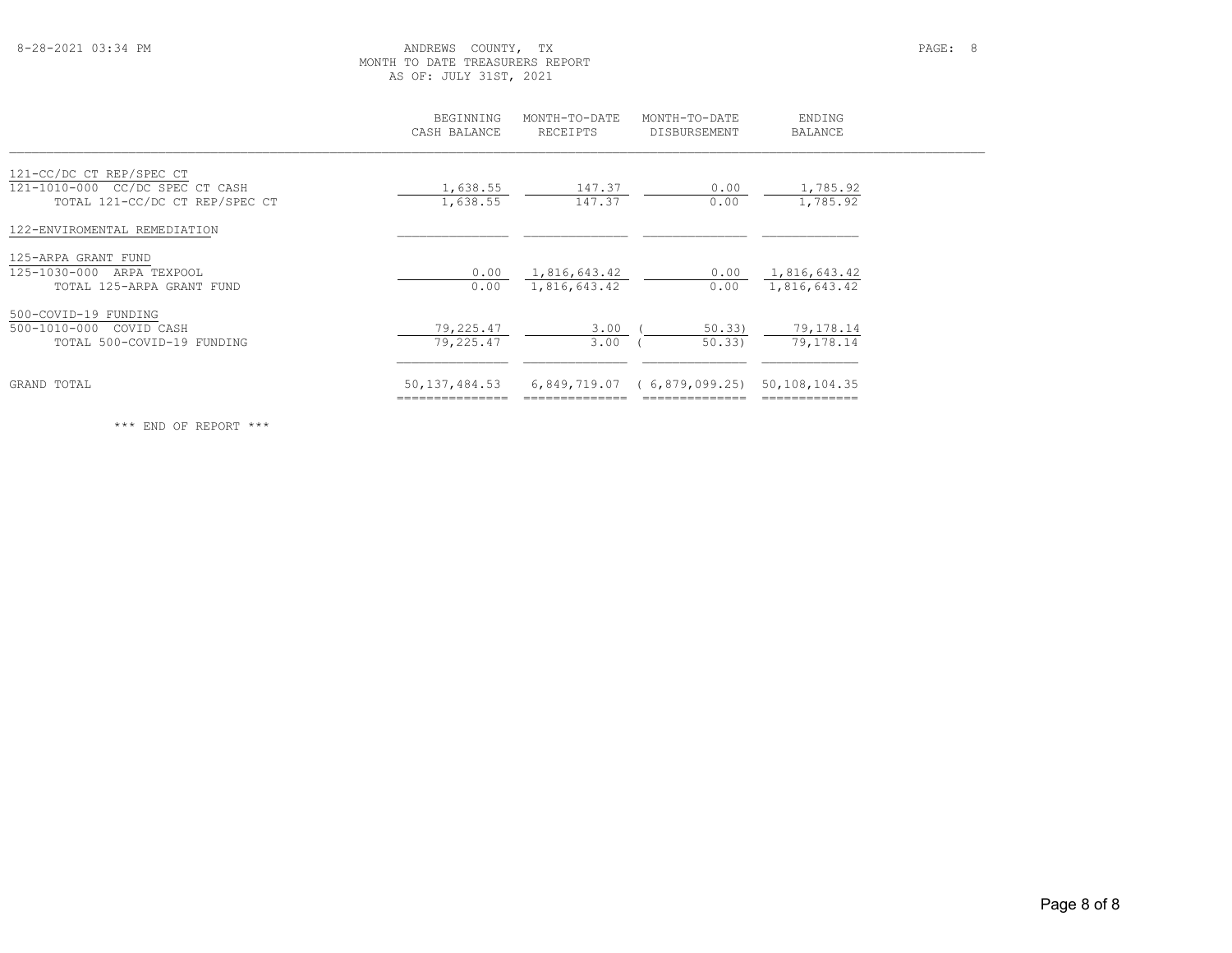## **ANDREWS COUNTY, TEXAS COUNTY AUDITOR'S REPORT OF THE ACCOUNTS OF THE COUNTY**

| Fund | Name                                         | Page |
|------|----------------------------------------------|------|
| 001  | Road and Bridge Precinct 1                   | 1    |
| 002  | Road and Bridge Precinct 2                   | 4    |
| 003  | Road and Bridge Precinct 3                   | 7    |
| 004  | Road and Bridge Precinct 4                   | 10   |
| 005  | <b>General Fund</b>                          | 13   |
| 008  | Andrews County Trust Fund                    | 38   |
| 010  | Flexible Spending Fund                       | 39   |
| 011  | <b>Family Protection Fund</b>                | 42   |
| 012  | <b>Adult Literacy Fund</b>                   | 45   |
| 013  | <b>Child Abuse Prevention Fund</b>           | 48   |
| 014  | <b>Tif Grant</b>                             | 51   |
| 015  | Capital Improvement Fund                     | 54   |
| 016  | Economic Development Fund                    | 57   |
| 017  | WCS Ser 2010 Debt Sinking Fund               | 60   |
| 018  | Andrews Employee Trust Fund                  | 63   |
| 019  | Chapter 19 Fund                              | 66   |
| 020  | <b>Payroll Clearing Fund</b>                 | 69   |
| 021  | Sheriff Forfeiture Fund                      | 70   |
| 022  | County Attorney Check Collection Fund        | 73   |
| 023  | County Clerk Records Management Fund         | 76   |
| 024  | District Clerk Records Management Fund       | 79   |
| 025  | <b>County Clerk Security Fund</b>            | 82   |
| 026  | <b>District Court Security Fund</b>          | 85   |
| 027  | 911 PSAP Fund                                | 88   |
| 028  | Andrews Historical Commission Fund           | 91   |
| 029  | <b>County Records Management Fund</b>        | 94   |
| 030  | <b>Truancy Court Costs</b>                   | 97   |
| 031  | <b>Fire Department Fund</b>                  | 100  |
| 032  | <b>Library Donation Fund</b>                 | 103  |
| 033  | Ser 2010 WCS Bond Fund                       | 106  |
| 034  | J.P. Courthouse Security and Technology Fund | 109  |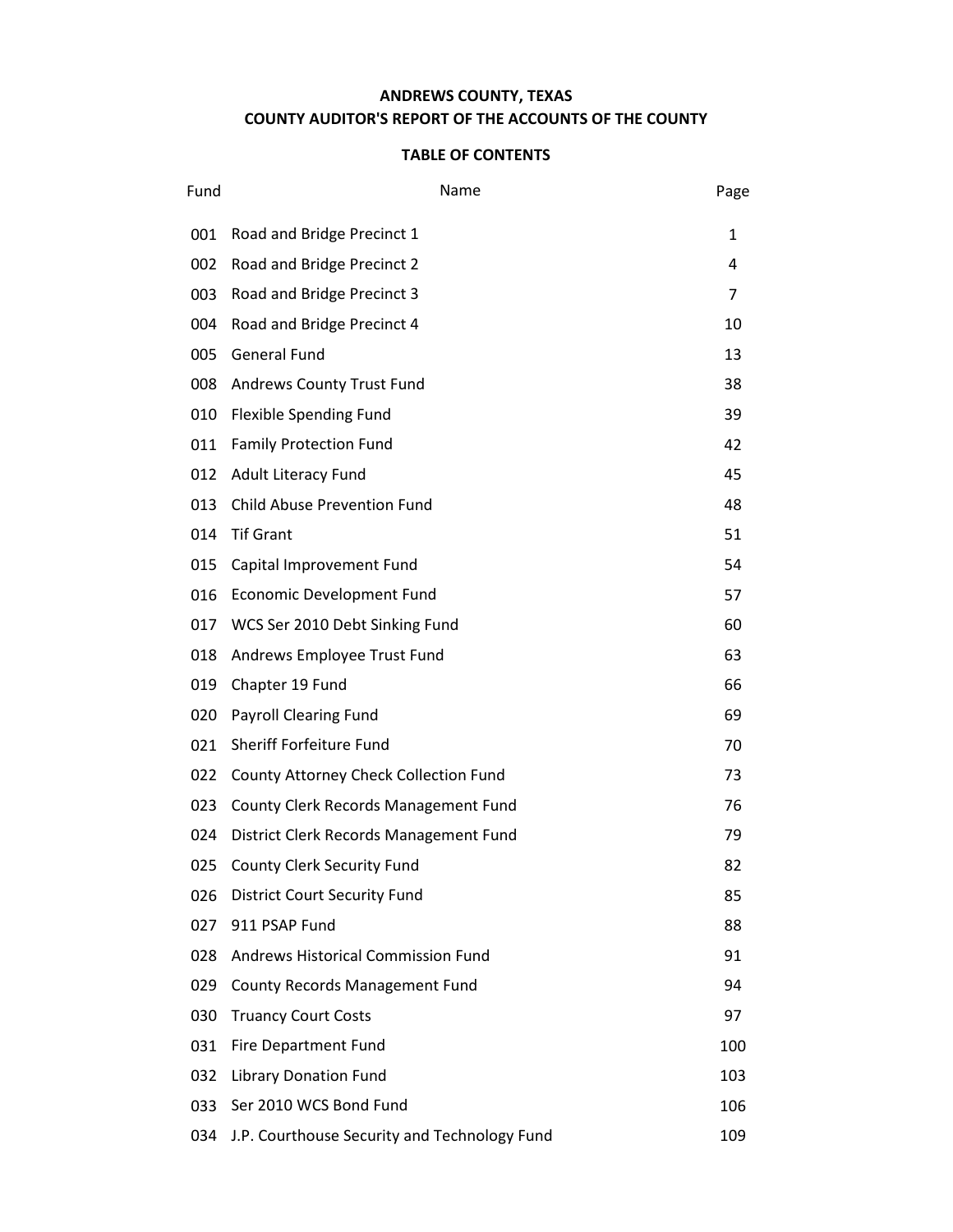## **ANDREWS COUNTY, TEXAS COUNTY AUDITOR'S REPORT OF THE ACCOUNTS OF THE COUNTY**

| Fund | Name                                                  | Page |
|------|-------------------------------------------------------|------|
| 035  | Juvenile Delinquency Prevention Fund                  | 112  |
| 036  | Judicial Efficiency Fund                              | 115  |
| 037  | <b>Christmas Decoration Fund</b>                      | 118  |
| 038  | County Clerk Record Archives Fund                     | 121  |
| 039  | <b>WCS/County Portion</b>                             | 124  |
| 040  | District Court Record Archives Fund                   | 127  |
| 041  | Sheriff/New Jail Facility Fund                        | 130  |
| 042  | District Clerk/County Clerk Records Preservation Fund | 133  |
| 043  | Pre Trial Intervention Fund                           | 136  |
| 044  | Sheriff Federal Forfeiture Fund                       | 139  |
| 045  | <b>Sheriff Donations Fund</b>                         | 142  |
| 046  | Fire Truck Fund                                       | 145  |
| 047  | Legacy Fund                                           | 148  |
| 051  | Jail Designated Fund                                  | 151  |
| 053  | Tax A/C Cash Account                                  | 154  |
| 055  | District Clert Cost Deposit Account                   | 155  |
| 056  | <b>District Clerk Trust Account</b>                   | 156  |
| 057  | Tax Assessor/Collector Vehicle Inventory Tax          | 157  |
| 058  | Sheriff's Seized Money Fund                           | 160  |
| 059  | <b>Sheriff's Abandoned Vehicle Account</b>            | 163  |
| 061  | Jail & Inmate Trust Fund                              | 164  |
| 062  | Tax A/C Vehicle Registration Account                  | 165  |
| 063  | <b>County Clerk Cash Account</b>                      | 166  |
| 064  | County Attorney Forfeiture Account                    | 167  |
| 068  | SCAAP/Criminal Alien Assistance Fund                  | 168  |
| 070  | Office of Public Health Fund                          | 171  |
| 071  | Immunizations/Locals Grant Fund                       | 174  |
| 072  | Juvenile Probation Basic Supervision Fund             | 177  |
| 073  | Health Department Title V Fee Fund                    | 180  |
| 074  | Primary Health Care Fund                              | 183  |
| 077  | Juvenile Probation Regionalization Fund               | 186  |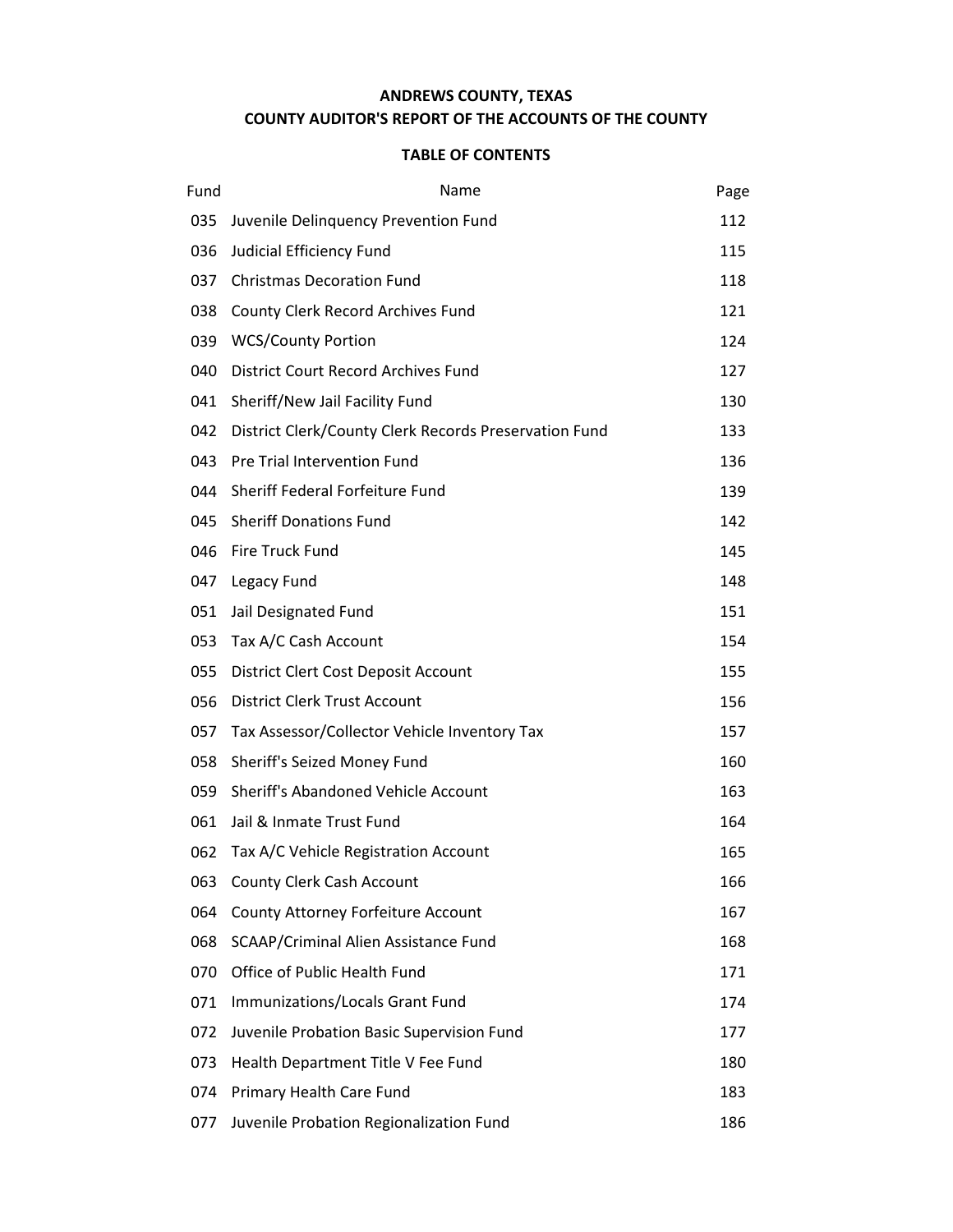## **ANDREWS COUNTY, TEXAS COUNTY AUDITOR'S REPORT OF THE ACCOUNTS OF THE COUNTY**

| Fund | Name                                      | Page |
|------|-------------------------------------------|------|
| 078  | TJPC E / Title 4 Fund                     | 189  |
| 081  | Law Enforcement Education LEOSE Fund      | 192  |
| 087  | <b>CSCD Basic Supervision Fund</b>        | 195  |
| 088  | CSCD Sex Offender Program Fund            | 198  |
| 089  | <b>CSCD SATP Community Corrections</b>    | 201  |
| 091  | Airport RAMP Grant Fund                   | 204  |
| 097  | <b>SAVNS Grant</b>                        | 207  |
| 101  | Jail Construction                         | 210  |
| 103  | Cert of Obligation I&S Fund               | 213  |
| 110  | Title V Fee PI Local Sources              | 216  |
| 111  | PHC Program Income from Local Sources     | 219  |
| 112  | IMM Program Income from Local Sources     | 222  |
| 113  | LEOSE Const 1&4                           | 225  |
| 114  | LEOSE Const 2&3                           | 228  |
| 115  | <b>CSCD SATP Diversion Program</b>        | 231  |
| 116  | <b>CSCD Pretrail Program</b>              | 234  |
| 117  | ACHD 340B Contract Fund                   | 237  |
| 118  | Library TSLAC Special Projects Grant Fund | 240  |
| 119  | Library TSLAC ILL Grant Fund              | 243  |
| 120  | Department of Public Safety Donation Fund | 246  |
| 121  | <b>CC/DC Specialty Court Fund</b>         | 249  |
| 122  | <b>Environmental Remediation Fund</b>     | 252  |
| 125  | <b>ARPA Grant Fund</b>                    | 255  |
| 500  | COVID-19 Funding                          | 258  |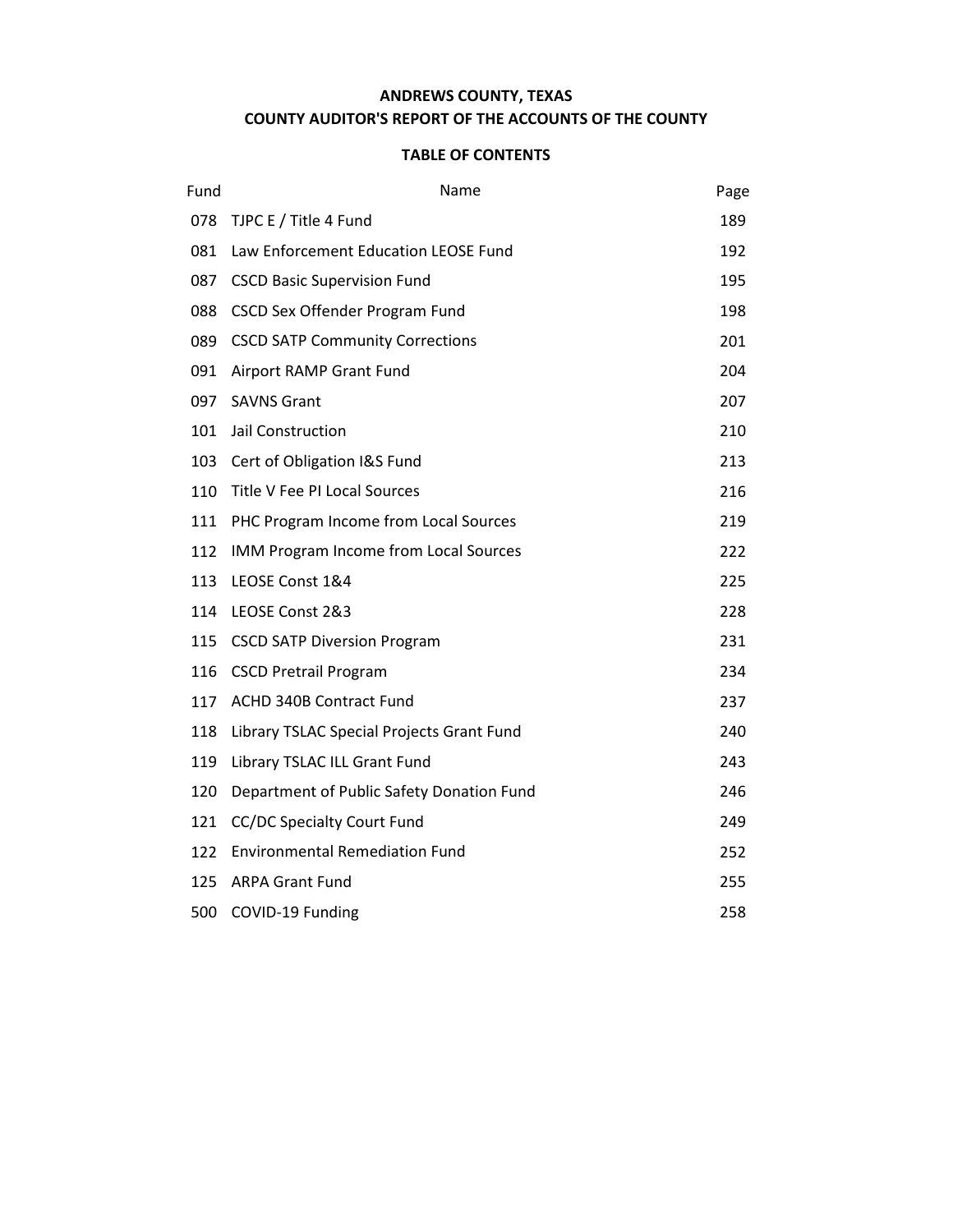001-PRECINCT #1

| ASSETS                                                                                                                                                                                                                                                                                                                                                                                                                                                                                   |              |              |                                |  |
|------------------------------------------------------------------------------------------------------------------------------------------------------------------------------------------------------------------------------------------------------------------------------------------------------------------------------------------------------------------------------------------------------------------------------------------------------------------------------------------|--------------|--------------|--------------------------------|--|
| $\begin{array}{cccccccccc} \multicolumn{2}{c}{} & \multicolumn{2}{c}{} & \multicolumn{2}{c}{} & \multicolumn{2}{c}{} & \multicolumn{2}{c}{} & \multicolumn{2}{c}{} & \multicolumn{2}{c}{} & \multicolumn{2}{c}{} & \multicolumn{2}{c}{} & \multicolumn{2}{c}{} & \multicolumn{2}{c}{} & \multicolumn{2}{c}{} & \multicolumn{2}{c}{} & \multicolumn{2}{c}{} & \multicolumn{2}{c}{} & \multicolumn{2}{c}{} & \multicolumn{2}{c}{} & \multicolumn{2}{c}{} & \multicolumn{2}{c}{} & \mult$   |              |              |                                |  |
| 001-1010-000 CASH                                                                                                                                                                                                                                                                                                                                                                                                                                                                        | 47,845.08    |              |                                |  |
| 001-1030-000 POOL INVESTMENTS                                                                                                                                                                                                                                                                                                                                                                                                                                                            | 2,478,600.72 |              |                                |  |
| 001-1030-107 TEXAS CLASS INVESTMENT                                                                                                                                                                                                                                                                                                                                                                                                                                                      | 59,872.22    |              |                                |  |
| 001-1040-100 PROPERTY TAX RECEIVABLE DTR                                                                                                                                                                                                                                                                                                                                                                                                                                                 | 27,843.86    |              |                                |  |
| 001-1040-101 ALLOWANCE FOR UNCOLLECTIBLE DT                                                                                                                                                                                                                                                                                                                                                                                                                                              | 2,784.39)    |              |                                |  |
| 001-1070-005 DUE FROM GF                                                                                                                                                                                                                                                                                                                                                                                                                                                                 | 19,334.03)   |              |                                |  |
|                                                                                                                                                                                                                                                                                                                                                                                                                                                                                          |              | 2,592,043.46 |                                |  |
|                                                                                                                                                                                                                                                                                                                                                                                                                                                                                          |              |              |                                |  |
| TOTAL ASSETS                                                                                                                                                                                                                                                                                                                                                                                                                                                                             |              |              | 2,592,043.46                   |  |
| LIABILITIES                                                                                                                                                                                                                                                                                                                                                                                                                                                                              |              |              |                                |  |
| ===========                                                                                                                                                                                                                                                                                                                                                                                                                                                                              |              |              |                                |  |
| 001-2020-000 ACCOUNTS PAYABLE                                                                                                                                                                                                                                                                                                                                                                                                                                                            | 11,698.62    |              |                                |  |
| 001-2020-100 DEFERRED REVENUE                                                                                                                                                                                                                                                                                                                                                                                                                                                            | 25,059.47    |              |                                |  |
| 001-2020-500 COMPENSATED ABSENCES PAYALBE                                                                                                                                                                                                                                                                                                                                                                                                                                                | 2,561.38     |              |                                |  |
| TOTAL LIABILITIES                                                                                                                                                                                                                                                                                                                                                                                                                                                                        |              | 39, 319.47   |                                |  |
| EOUITY                                                                                                                                                                                                                                                                                                                                                                                                                                                                                   |              |              |                                |  |
| $\begin{tabular}{ll} \multicolumn{3}{l}{} & \multicolumn{3}{l}{} & \multicolumn{3}{l}{} \\ \multicolumn{3}{l}{} & \multicolumn{3}{l}{} & \multicolumn{3}{l}{} \\ \multicolumn{3}{l}{} & \multicolumn{3}{l}{} & \multicolumn{3}{l}{} \\ \multicolumn{3}{l}{} & \multicolumn{3}{l}{} & \multicolumn{3}{l}{} \\ \multicolumn{3}{l}{} & \multicolumn{3}{l}{} & \multicolumn{3}{l}{} \\ \multicolumn{3}{l}{} & \multicolumn{3}{l}{} & \multicolumn{3}{l}{} \\ \multicolumn{3}{l}{} & \multic$ |              |              |                                |  |
| 001-2719-000 ASSIGNED FUND BALANCE                                                                                                                                                                                                                                                                                                                                                                                                                                                       | 2,268,297.55 |              |                                |  |
| TOTAL BEGINNING EOUITY                                                                                                                                                                                                                                                                                                                                                                                                                                                                   | 2,268,297.55 |              |                                |  |
|                                                                                                                                                                                                                                                                                                                                                                                                                                                                                          |              |              |                                |  |
| TOTAL REVENUE                                                                                                                                                                                                                                                                                                                                                                                                                                                                            | 859,657.90   |              |                                |  |
| <b>TOTAL EXPENSES</b>                                                                                                                                                                                                                                                                                                                                                                                                                                                                    | 575, 231.46  |              |                                |  |
| TOTAL REVENUE OVER/(UNDER) EXPENSES                                                                                                                                                                                                                                                                                                                                                                                                                                                      | 284,426.44   |              |                                |  |
|                                                                                                                                                                                                                                                                                                                                                                                                                                                                                          |              |              |                                |  |
| TOTAL EQUITY & REV. OVER/(UNDER) EXP.                                                                                                                                                                                                                                                                                                                                                                                                                                                    |              | 2,552,723.99 |                                |  |
|                                                                                                                                                                                                                                                                                                                                                                                                                                                                                          |              |              |                                |  |
| TOTAL LIABILITIES, EQUITY & REV.OVER/(UNDER) EXP.                                                                                                                                                                                                                                                                                                                                                                                                                                        |              |              | 2,592,043.46<br>============== |  |
|                                                                                                                                                                                                                                                                                                                                                                                                                                                                                          |              |              |                                |  |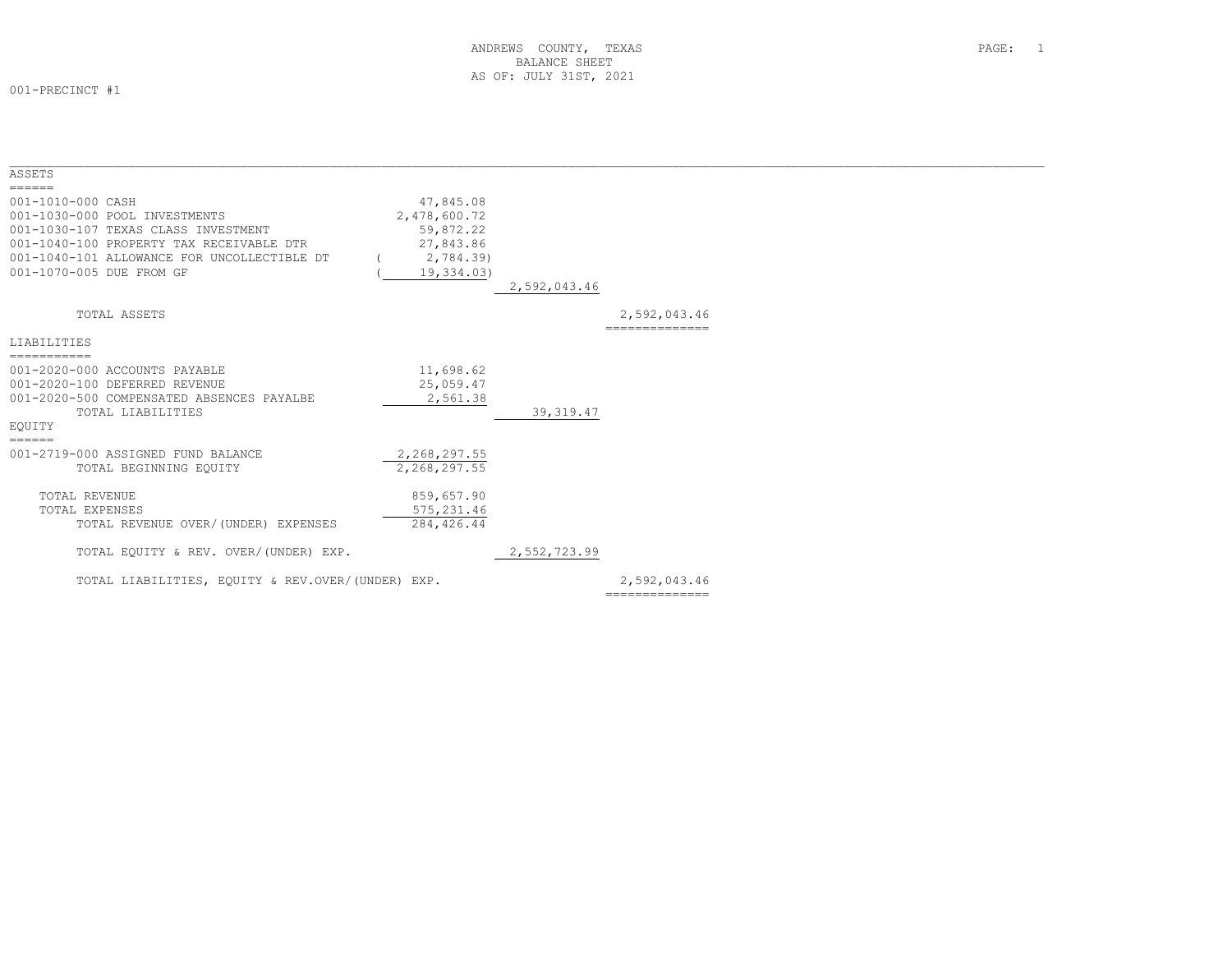## ANDREWS COUNTY, TEXAS **PAGE:** 2 STATEMENT OF REVENUES & EXPENSES AS OF: JULY 31ST, 2021

001-PRECINCT #1

| REVENUES                                  | ORIGINAL<br><b>BUDGET</b> | NET<br><b>BUDGET</b> | RECEIPTS<br>$M-T-D$ | RECEIPTS<br>$Y-T-D$ | PRIOR YEAR<br>$Y-T-D$ | UNCOLLECTED<br>BALANCE | PERCENT<br>RECEIVED |
|-------------------------------------------|---------------------------|----------------------|---------------------|---------------------|-----------------------|------------------------|---------------------|
| 001-30310-110 AD VALOREM TAXES            | 676,448                   | 676,448              | 19.20               | 638,435.76          | 696,666.94            | 38,012.24              | 94.38               |
| 001-30310-120 DELINQUENT AD VALOREM TAXES | 9,000                     | 9,000                | 3,372.07            | 11,261.52           | 14,171.73 (           | 2, 261, 52)            | 125.13              |
| 001-30310-121 CETRZ VALOREM               | 51,000                    | 51,000               | 0.00                | 74,954.10           | $61,529.76$ (         | 23, 954, 10)           | 146.97              |
| 001-30310-122 CETRZ DELINOUENT            | 1,000                     | 1,000                | 0.00                | 0.00                | 144.27                | 1,000.00               | 0.00                |
| 001-30321-200 PCT#1/CAR TAG M/COLLECTION  | 125,000                   | 125,000              | 4,093.12            | 107,935.69          | 109,721.49            | 17,064.31              | 86.35               |
| 001-30339-201 Lateral Road Monies         | 15,624                    | 15,624               | 0.00                | 15,593.07           | 0.00                  | 30.93                  | 99.80               |
| 001-30360-101 PCT# 1 BANK INTEREST        | 50                        | 50                   | 0.00                | 0.00                | 514.08                | 50.00                  | 0.00                |
| 001-30360-102 TEXPOOL INTEREST INCOME     | 500                       | 500                  | 40.55               | 1,021.83            | $23,195.97$ (         | 521.83)                | 204.37              |
| 001-30360-109 TX CLASS<br><b>TNT</b>      | 100                       | 100                  | 3.12                | 54.65               | 689.19                | 45.35                  | 54.65               |
| 001-30370-400 MISCELLANEOUS INCOME        | 10,000                    | 10,000               | 0.00                | 10,401.28           | $12,447.15$ (         | 401.28)                | 104.01              |
| <b>TOTAL REVENUES</b>                     | 888,722                   | 888,722              | 7,528.06            | 859,657.90          | 919,080.58            | 29,064.10              | 96.73               |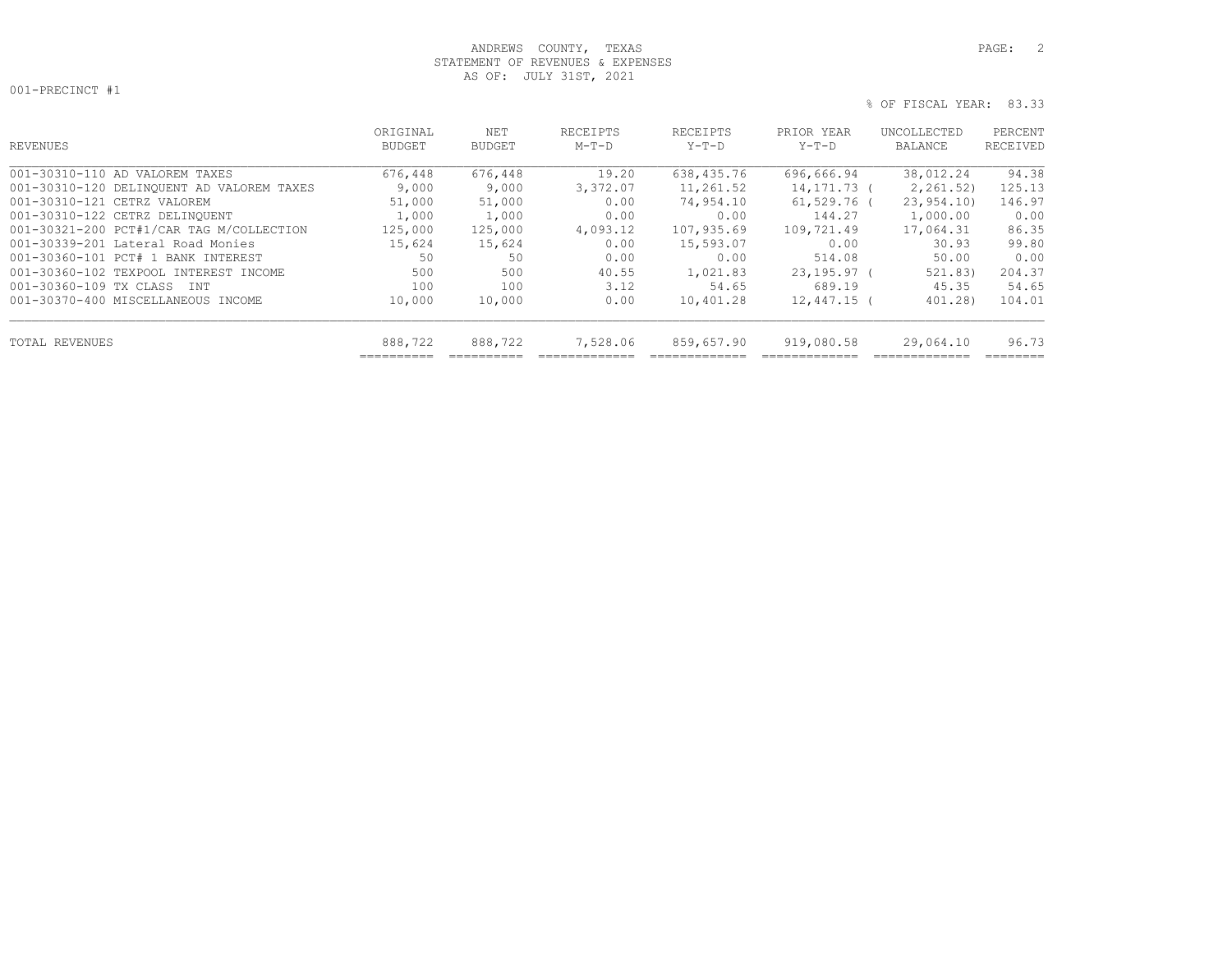## ANDREWS COUNTY, TEXAS **PAGE:** 3 STATEMENT OF REVENUES & EXPENSES AS OF: JULY 31ST, 2021

001-PRECINCT #1

% OF FISCAL YEAR: 83.33

| EXPENSES                                  | ORIGINAL<br><b>BUDGET</b> | $\operatorname{NET}$<br><b>BUDGET</b> | EXPENDED<br>$M-T-D$       | EXPENDED<br>$Y-T-D$           | PRIOR YEAR<br>$Y-T-D$        | UNEXPENDED<br><b>BALANCE</b>    | PERCENT<br><b>EXPENDED</b> |
|-------------------------------------------|---------------------------|---------------------------------------|---------------------------|-------------------------------|------------------------------|---------------------------------|----------------------------|
| PCT 1 EXPENDITURES                        |                           |                                       |                           |                               |                              |                                 |                            |
| 001-40100-101 ELECTED OFFICIAL            | 76,282                    | 76,282                                | 6,356.84                  | 63,568.40                     | 63,568.40                    | 12,713.68                       | 83.33                      |
| 001-40100-106 SALARY PRECINCT EMPLOYEES   | 138,205                   | 138,205                               | 7,134.00                  | 101,079.80                    | 120,696.86                   | 37, 125.64                      | 73.14                      |
| 001-40100-107 EXTRA HELP                  | 30,000                    | 30,000                                | 2,446.44                  | 23, 375.33                    | 0.00                         | 6,624.67                        | 77.92                      |
| 001-40100-109 SUPERVISORY                 | 60,016                    | 60,016                                | 4,537.50                  | 47,641.03                     | 47,656.96                    | 12,374.97                       | 79.38                      |
| 001-40100-113 HOLIDAY PAY                 | 9,591                     | 9,591                                 | 1,036.90                  | 11,210.54                     | 10,864.77 (                  | 1,619.18)                       | 116.88                     |
| 001-40100-199 LONGEVITY                   | 5,660                     | 5,660                                 | 0.00                      | 5,410.00                      | 7,756.70                     | 250.00                          | 95.58                      |
| 001-40100-201 SOCIAL SECURITY TAXES       | 24,632                    | 24,632                                | 1,586.04                  | 17,730.31                     | 17,930.87                    | 6,901.38                        | 71.98                      |
| 001-40100-202 GROUP INSURANCE             | 90,000                    | 90,000                                | 6,000.00                  | 70,500.00                     | 48,000.00                    | 19,500.00                       | 78.33                      |
| 001-40100-203 RETIREMENT                  | 64,137                    | 64,137                                | 4,261.45                  | 49,988.54                     | 48, 465.22                   | 14,148.88                       | 77.94                      |
| 001-40100-204 WORKERS COMPENSATION        | 7,405                     | 7,405                                 | 1,697.53                  | 6,790.12                      | 9,309.55                     | 614.53                          | 91.70                      |
| 001-40100-205 RETIREE'S MEDICAL INSURANCE | 18,000                    | 18,000                                | 1,500.00                  | 15,000.00                     | 12,000.00                    | 3,000.00                        | 83.33                      |
| 001-40100-206 UNEMPLOYMENT INSURANCE      | 369                       | 369                                   | 0.00                      | 85.84                         | 83.95                        | 282.86                          | 23.28                      |
| 001-40100-217 TRAVEL                      | 2,500                     | 2,500                                 | 0.00                      | 1,042.14                      | 0.00                         | 1,457.86                        | 41.69                      |
| 001-40100-312 SUPPLIES                    | 20,000                    | 20,000                                | 1,523.22                  | 22,904.65                     | 18,018.72 (                  | 2,904.65                        | 114.52                     |
| 001-40100-330 FUEL & OIL                  | 30,000                    | 30,000                                | 2,175.97                  | 26, 321.97                    | 12,344.13                    | 3,678.03                        | 87.74                      |
| 001-40100-353 EOUIPMENT                   | $\Omega$                  | 190,000                               | 0.00                      | 35, 335.62                    | 274,631.99                   | 154,664.38                      | 18.60                      |
| 001-40100-355 TIRES                       | 6,000                     | 6,000                                 | 30.00                     | 3,196.04                      | 8,017.41                     | 2,803.96                        | 53.27                      |
| 001-40100-401 PROFESSIONAL SERVICES       | 500                       | 500                                   | 0.00                      | 355.72                        | 215.00                       | 144.28                          | 71.14                      |
| 001-40100-420 TELEPHONE                   | 560                       | 560                                   | 60.36                     | 524.92                        | 405.06                       | 35.08                           | 93.74                      |
| 001-40100-440 UTILITIES                   | 7,920                     | 7,920                                 | 557.41                    | 5,449.13                      | 6,283.91                     | 2,470.87                        | 68.80                      |
| 001-40100-450 PARTS & REPAIR              | 40,000                    | 40,000                                | 488.19                    | 27,698.94                     | 23,408.59                    | 12,301.06                       | 69.25                      |
| 001-40100-451 ROAD MAINTENANCE            | 1,100,000                 | 950,000                               | 0.00                      | 5,406.90                      | 11,707.69                    | 944,593.10                      | 0.57                       |
| 001-40100-452 Lateral Road Monies         | 15,264                    | 15,264                                | 0.00                      | 11,376.52                     | 0.00                         | 3,887.48                        | 74.53                      |
| 001-40100-482 PROPERTY, LIAB. & COMP.     | 12,819                    | 12,819                                | 0.00                      | 13,778.39                     | $12, 238.15$ (               | 959.39)                         | 107.48                     |
| 001-40100-488 CONTINGENCY                 | 5,000                     | 5,000                                 | 0.00                      | 0.00                          | 0.00                         | 5,000.00                        | 0.00                       |
| 001-40100-777 Capital Improvement         | $\mathbf{0}$              | 10,000                                | 0.00                      | 9,263.51                      | 0.00                         | 736.49                          | 92.64                      |
| 001-40100-920 TIF GRANT 20% MATCH         | 150,000                   | 150,000                               | 0.00                      | 197.10                        | 0.00                         | 149,802.90                      | 0.13                       |
| TOTAL PCT 1 EXPENDITURES                  | 1,914,860                 | 1,964,860                             | 41,391.85                 | 575, 231.46                   | 753,603.93                   | 1,389,628.88                    | 29.28                      |
| TOTAL EXPENDITURES                        | 1,914,860                 | 1,964,860<br>======================== | 41,391.85<br>essessessess | 575, 231.46<br>- cooccooccooc | 753,603.93<br>-------------- | 1,389,628.88<br>==============  | 29.28                      |
| REVENUES OVER/(UNDER) EXPENDITURES        |                           | (1, 026, 138) (1, 076, 138)           | 33,863.79)                | 284,426.44                    |                              | $165, 476.65$ ( 1, 360, 564.78) |                            |

\*\*\* END OF REPORT \*\*\*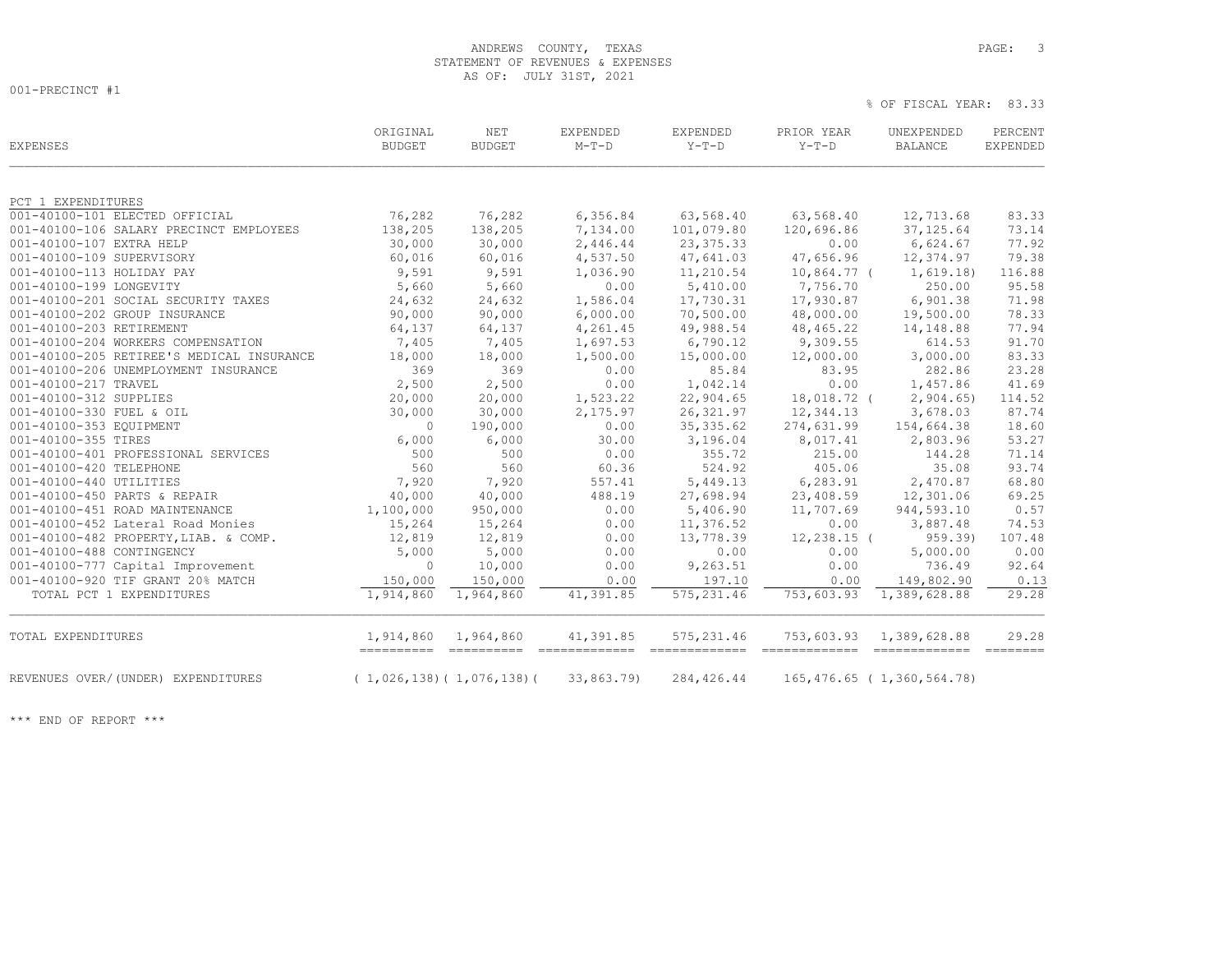002-PRECINCT #2

| ASSETS                                            |              |              |                |  |
|---------------------------------------------------|--------------|--------------|----------------|--|
| ======                                            |              |              |                |  |
| 002-1010-000 CASH                                 | 39,750.42    |              |                |  |
| 002-1030-000 POOL INVESTMENTS                     | 1,907,068.66 |              |                |  |
| 002-1040-100 PROPERTY TAX RECEIVABLE DTR          | 27,843.87    |              |                |  |
| 002-1040-101 ALLOWANCE FOR UNCOLLECTIBLE DT       | 2,784.39)    |              |                |  |
| 002-1070-000 DUE FROM OTHERS                      | 6.83         |              |                |  |
| 002-1070-005 DUE FROM GENERAL FUND                | 14,666.07    |              |                |  |
|                                                   |              | 1,986,551.46 |                |  |
|                                                   |              |              |                |  |
| TOTAL ASSETS                                      |              |              | 1,986,551.46   |  |
|                                                   |              |              | -------------- |  |
| LIABILITIES                                       |              |              |                |  |
| ===========                                       |              |              |                |  |
| 002-2020-000 ACCOUNTS PAYABLE                     | 6,675.57     |              |                |  |
| 002-2020-100 DEFERRED REVENUE                     | 25,059.48    |              |                |  |
| 002-2020-500 COMPENSATED ABSENCES PAYABLE         | 7,498.98     |              |                |  |
| TOTAL LIABILITIES                                 |              | 39,234.03    |                |  |
| EOUITY                                            |              |              |                |  |
| $=$ $=$ $=$ $=$ $=$                               |              |              |                |  |
| 002-2719-000 ASSIGNED FUND BALANCE                | 1,649,888.22 |              |                |  |
| TOTAL BEGINNING EOUITY                            | 1,649,888.22 |              |                |  |
|                                                   |              |              |                |  |
| TOTAL REVENUE                                     | 843,510.52   |              |                |  |
| TOTAL EXPENSES                                    | 546,081.31   |              |                |  |
| TOTAL REVENUE OVER/(UNDER) EXPENSES               | 297, 429.21  |              |                |  |
|                                                   |              |              |                |  |
| TOTAL EQUITY & REV. OVER/(UNDER) EXP.             |              | 1,947,317.43 |                |  |
|                                                   |              |              |                |  |
| TOTAL LIABILITIES, EQUITY & REV.OVER/(UNDER) EXP. |              |              | 1,986,551.46   |  |
|                                                   |              |              | ============== |  |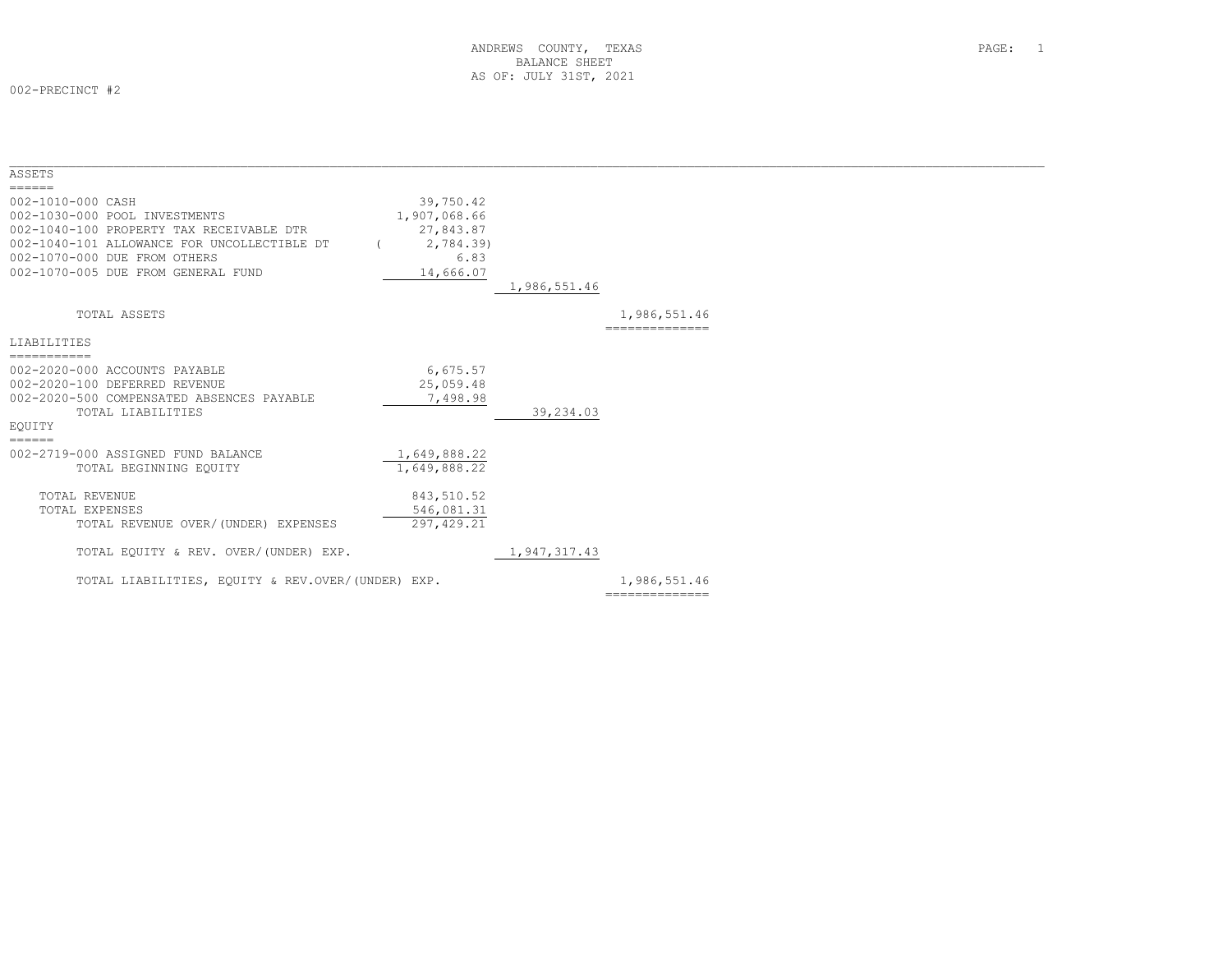## ANDREWS COUNTY, TEXAS **PAGE:** 2 STATEMENT OF REVENUES & EXPENSES AS OF: JULY 31ST, 2021

002-PRECINCT #2

| REVENUES                                  | ORIGINAL<br>BUDGET | NET<br>BUDGET | RECEIPTS<br>$M-T-D$ | <b>RECEIPTS</b><br>$Y-T-D$ | PRIOR YEAR<br>$Y-T-D$ | UNCOLLECTED<br>BALANCE | PERCENT<br>RECEIVED |
|-------------------------------------------|--------------------|---------------|---------------------|----------------------------|-----------------------|------------------------|---------------------|
| 002-30310-110 AD VALOREM                  | 727,448            | 727,448       | 19.20               | 713,389.86                 | 758,196.70            | 14,058.14              | 98.07               |
| 002-30310-120 DELINQUENT AD VALOREM TAXEA | 10,000             | 10,000        | 3,372.07            | 11,261.52                  | 14,316.01 (           | 1,261.52)              | 112.62              |
| 002-30321-200 PCT#2/CAR TAG M/COLLECTION  | 125,000            | 125,000       | 4,093.13            | 107,935.69                 | 109,721.45            | 17,064.31              | 86.35               |
| 002-30360-101 PCT# 2 BANK INTEREST        | 50                 | 50            | 0.00                | 0.00                       | 441.81                | 50.00                  | 0.00                |
| 002-30360-102 TXPOOL INTEREST INCOME      | 250                | 250           | 31.20               | 772.77                     | 17,592.84             | 522.77)                | 309.11              |
| 002-30370-400 MISCELLANEOUS INCOME        | 10,000             | 10,000        | 0.00                | 10,150.68                  | 12,447.14             | 150.68                 | 101.51              |
| TOTAL REVENUES                            | 872,748            | 872,748       | 7,515.60            | 843,510.52                 | 912,715.95            | 29, 237.48             | 96.65               |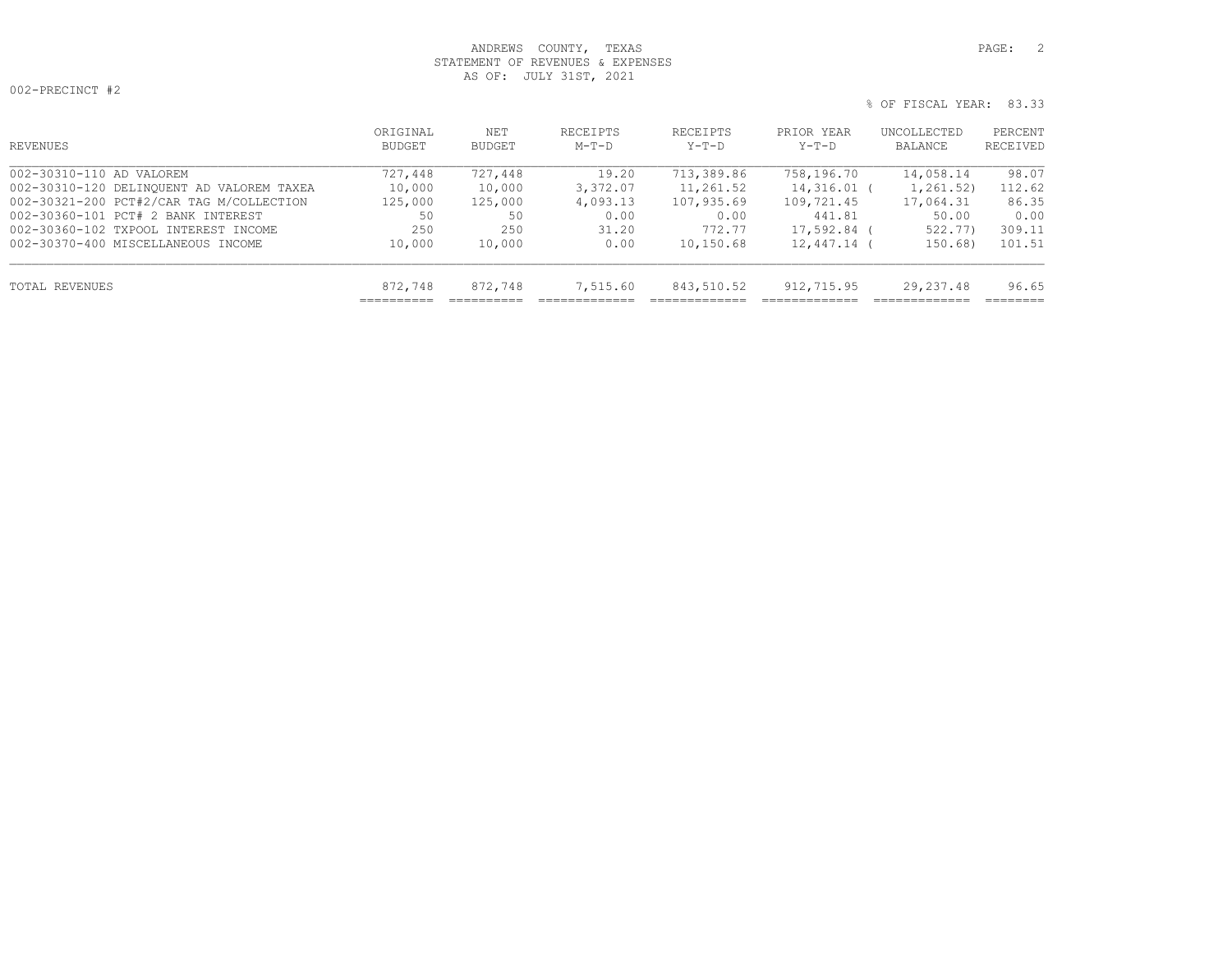## ANDREWS COUNTY, TEXAS **PAGE:** 3 STATEMENT OF REVENUES & EXPENSES AS OF: JULY 31ST, 2021

002-PRECINCT #2

% OF FISCAL YEAR: 83.33

| <b>EXPENSES</b>                       | ORIGINAL<br><b>BUDGET</b> | <b>NET</b><br><b>BUDGET</b> | <b>EXPENDED</b><br>$M-T-D$ | <b>EXPENDED</b><br>$Y-T-D$ | PRIOR YEAR<br>$Y-T-D$ | UNEXPENDED<br>BALANCE | PERCENT<br><b>EXPENDED</b> |
|---------------------------------------|---------------------------|-----------------------------|----------------------------|----------------------------|-----------------------|-----------------------|----------------------------|
| PCT 2 EXPENDITURES                    |                           |                             |                            |                            |                       |                       |                            |
| 002-40200-101 ELECTED OFFICIALS       | 76,282                    | 76,282                      | 6,356.84                   | 63,568.40                  | 63,568.40             | 12,713.68             | 83.33                      |
| 002-40200-106 PRECINCT EMPLOYEES      | 182,052                   | 182,052                     | 13,875.37                  | 143,521.74                 | 142,959.51            | 38,530.10             | 78.84                      |
| 002-40200-107 EXTRA HELP              | 5,000                     | 5,000                       | 0.00                       | 0.00                       | 0.00                  | 5,000.00              | 0.00                       |
| 002-40200-109 SUPERVISORY             | 60,016                    | 60,016                      | 4,537.50                   | 48,055.19                  | 47,888.09             | 11,960.81             | 80.07                      |
| 002-40200-112 OVERTIME PAY            | 500                       | 500                         | 0.00                       | 0.00                       | 0.00                  | 500.00                | 0.00                       |
| 002-40200-113 HOLIDAY PAY             | 11,713                    | 11,713                      | 1,003.30                   | 10,553.70                  | 10,543.93             | 1,159.26              | 90.10                      |
| 002-40200-199 LONGEVITY               | 7,990                     | 7,990                       | 0.00                       | 8,070.00                   | $8,170.24$ (          | 80.00                 | 101.00                     |
| 002-40200-201 SOCIAL SECURITY TAXES   | 26,500                    | 26,500                      | 1,865.82                   | 19,790.80                  | 19,999.40             | 6,708.87              | 74.68                      |
| 002-40200-202 GROUP INSURANCE         | 108,000                   | 108,000                     | 7,500.00                   | 87,000.00                  | 64,800.00             | 21,000.00             | 80.56                      |
| 002-40200-203 RETIREMENT              | 68,975                    | 68,975                      | 5,105.63                   | 54,249.84                  | 52,867.42             | 14,724.79             | 78.65                      |
| 002-40200-204 WORKERS COMPENSATION    | 8,241                     | 8,241                       | 1,894.61                   | 7,578.44                   | 8,164.28              | 662.64                | 91.96                      |
| 002-40200-206 UNEMPLOYMENT INSURANCE  | 393                       | 393                         | 0.00                       | 98.19                      | 95.29                 | 294.93                | 24.98                      |
| 002-40200-217 TRAVEL                  | 3,000                     | 3,000                       | 0.00                       | 1,475.36                   | 1,308.05              | 1,524.64              | 49.18                      |
| 002-40200-312 SUPPLIES                | 8,000                     | 8,000                       | 1,436.44                   | 4,197.76                   | 3,624.19              | 3,802.24              | 52.47                      |
| 002-40200-330 FUEL & OIL              | 60,000                    | 60,000                      | 2,271.04                   | 25,028.97                  | 18,931.53             | 34,971.03             | 41.71                      |
| 002-40200-353 EQUIPMENT               | 50,000                    | 50,000                      | 0.00                       | 0.00                       | 122,363.64            | 50,000.00             | 0.00                       |
| 002-40200-355 TIRES                   | 16,000                    | 16,000                      | 0.00                       | 6,894.40                   | 3,915.92              | 9,105.60              | 43.09                      |
| 002-40200-420 TELEPHONE               | 680                       | 680                         | 237.28                     | 865.53                     | $407.27$ (            | 185.53)               | 127.28                     |
| 002-40200-440 UTILITIES               | 8,100                     | 8,100                       | 473.75                     | 4,424.49                   | 6,058.70              | 3,675.51              | 54.62                      |
| 002-40200-450 PARTS & REPAIR          | 55,000                    | 55,000                      | 2,197.70                   | 15,280.53                  | 31,797.08             | 39,719.47             | 27.78                      |
| 002-40200-451 ROAD MAINTENANCE        | $\circ$                   | 636                         | 0.00                       | 3, 417.59                  | $9,571.79$ (          | 2,781.59)             | 537.36                     |
| 002-40200-482 PROPERTY, LIAB. & COMP. | 16,860                    | 16,860                      | 0.00                       | 16,655.92                  | 15,029.35             | 204.08                | 98.79                      |
| 002-40200-488 CONTINGENCY             | 10,250                    | 10,250                      | 0.00                       | 0.00                       | 0.00                  | 10,250.00             | 0.00                       |
| 002-40200-775 BUILDING IMPROVEMENT    | 75,000                    | 75,000                      | 0.00                       | 16,917.36                  | 2,430.82              | 58,082.64             | 22.56                      |
| 002-40200-920 TIF GRANT 20% MATCH     | 300,000                   | 299,364                     | 0.00                       | 8,437.10                   | 0.00                  | 290,926.90            | 2.82                       |
| TOTAL PCT 2 EXPENDITURES              | 1,158,551                 | 1,158,551                   | 48,755.28                  | 546,081.31                 | 634,494.90            | 612,470.07            | 47.13                      |
| TOTAL EXPENDITURES                    | 1,158,551                 | 1,158,551                   | 48,755.28                  | 546,081.31                 | 634,494.90            | 612,470.07            | 47.13                      |
| REVENUES OVER/(UNDER) EXPENDITURES    | 285,803) (                | $285, 803$ (                | 41, 239.68                 | 297, 429.21                | 278, 221.05 (         | 583, 232.59)          |                            |

\*\*\* END OF REPORT \*\*\*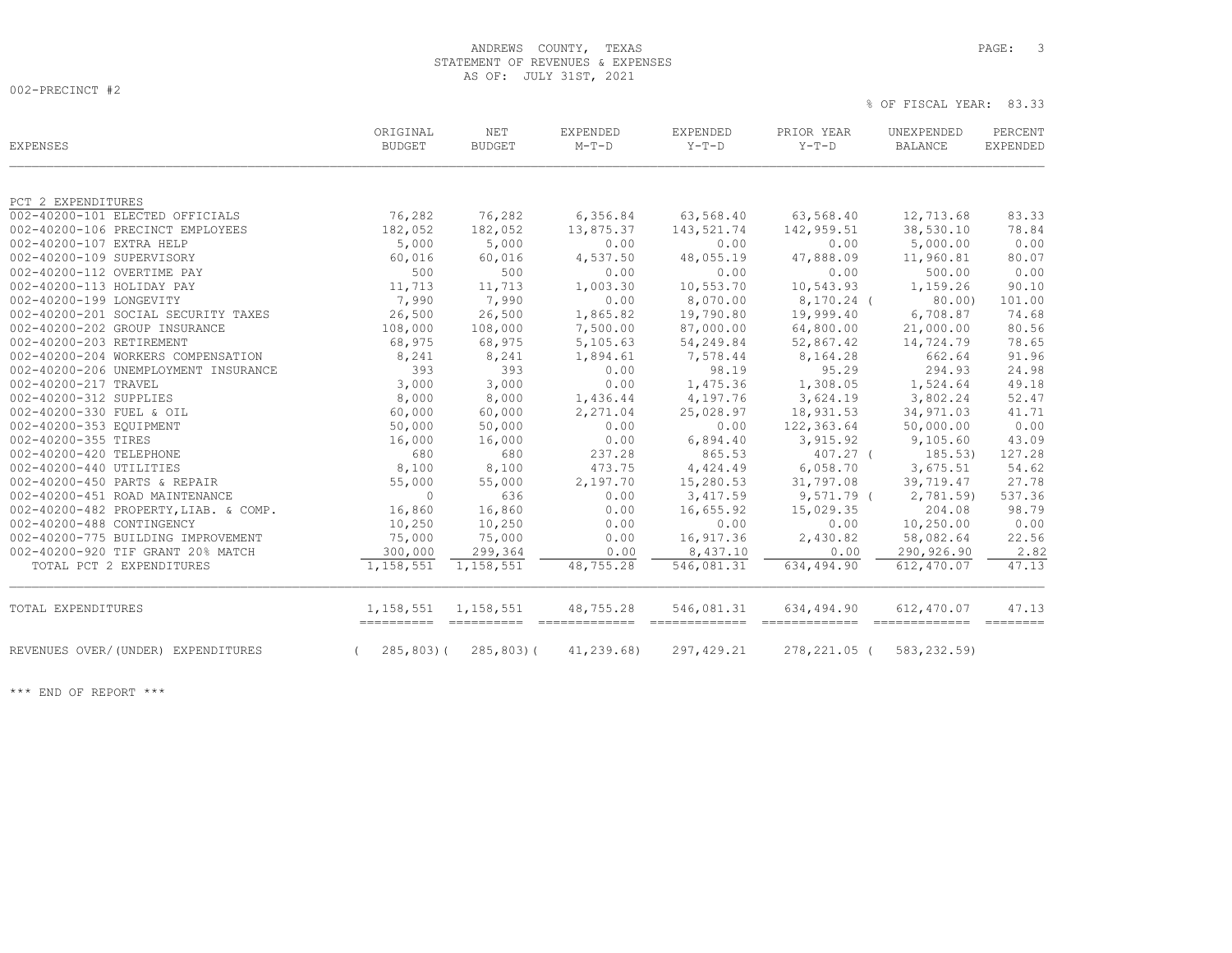003-PRECINCT #3

| ASSETS                                            |              |              |                |
|---------------------------------------------------|--------------|--------------|----------------|
| ======                                            |              |              |                |
| 003-1010-000 CASH                                 | 25,872.02    |              |                |
| 003-1030-000 POOL INVESTMENTS                     | 1,048,631.62 |              |                |
| 003-1040-100 PROPERTY TAX RECIVABLE DTR           | 27,843.86    |              |                |
| 003-1040-101 ALLOWANCE FOR UNCOLLECTIBLE DT       | 2,784.39)    |              |                |
| 003-1070-005 DUE FROM GF                          | 3, 333.93)   |              |                |
|                                                   |              | 1,096,229.18 |                |
| TOTAL ASSETS                                      |              |              | 1,096,229.18   |
|                                                   |              |              |                |
| LIABILITIES                                       |              |              |                |
| ===========                                       |              |              |                |
| 003-2020-000 ACCOUNTS PAYABLE                     | 4,176.74     |              |                |
| 003-2020-100 DEFERRED REVENUE                     | 25,059.47    |              |                |
| 003-2020-500 COMPENSATED ABSENCES PAYABLE         | 3,447.61     |              |                |
| TOTAL LIABILITIES                                 |              | 32,683.82    |                |
| EOUITY                                            |              |              |                |
| ======                                            |              |              |                |
| 003-2719-000 ASSIGNED FUND BALANCE                | 824,519.89   |              |                |
| TOTAL BEGINNING EQUITY                            | 824,519.89   |              |                |
|                                                   |              |              |                |
| TOTAL REVENUE                                     | 843,781.44   |              |                |
| TOTAL EXPENSES                                    | 604,755.97   |              |                |
| TOTAL REVENUE OVER/(UNDER) EXPENSES               | 239,025.47   |              |                |
|                                                   |              |              |                |
| TOTAL EQUITY & REV. OVER/(UNDER) EXP.             |              | 1,063,545.36 |                |
| TOTAL LIABILITIES, EQUITY & REV.OVER/(UNDER) EXP. |              |              | 1,096,229.18   |
|                                                   |              |              | ============== |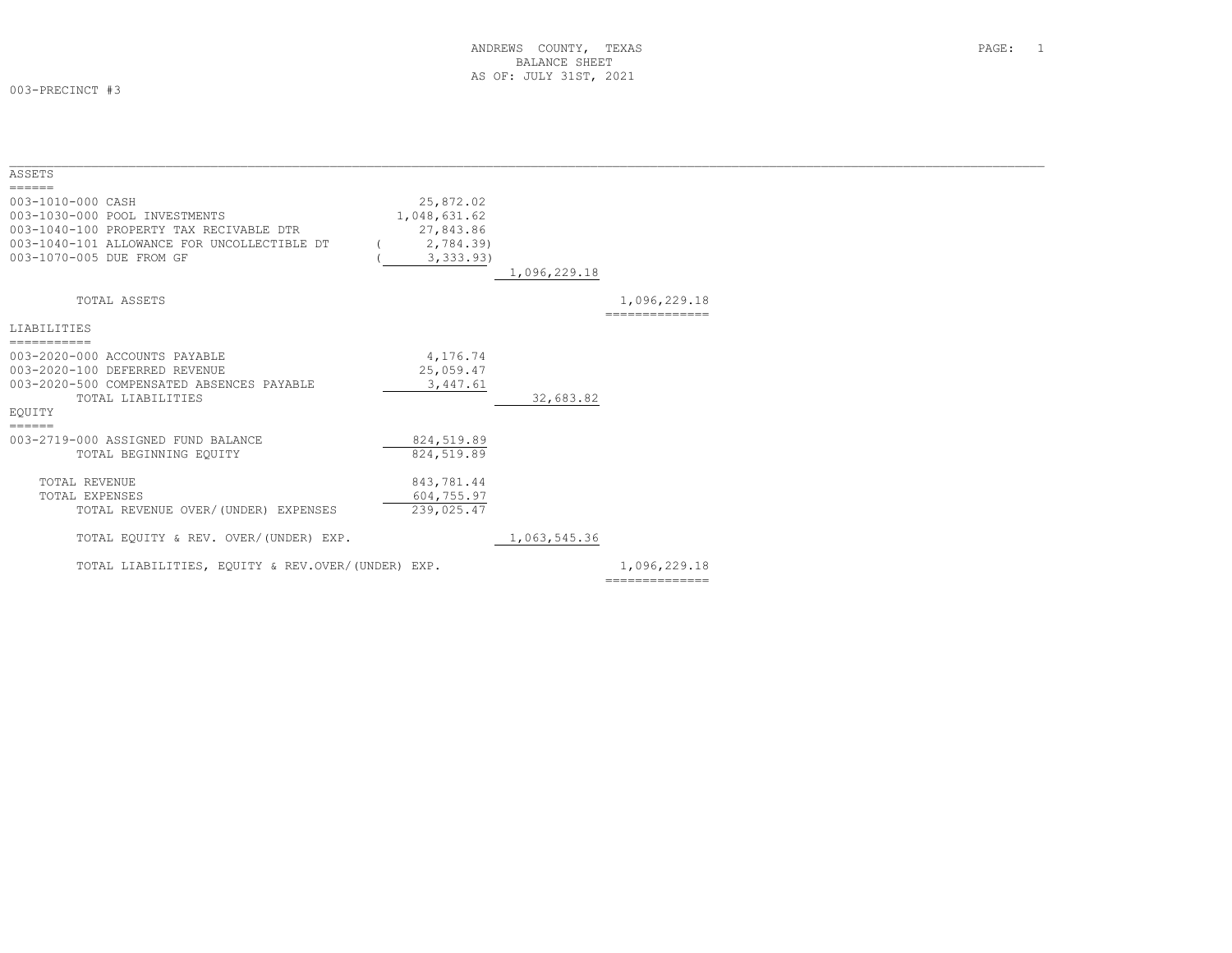## ANDREWS COUNTY, TEXAS **PAGE:** 2 STATEMENT OF REVENUES & EXPENSES AS OF: JULY 31ST, 2021

003-PRECINCT #3

| OUS INDUINGI NU |                         |  |
|-----------------|-------------------------|--|
|                 | % OF FISCAL YEAR: 83.33 |  |

| REVENUES                                  | ORIGINAL<br>BUDGET | NET<br>BUDGET | RECEIPTS<br>$M-T-D$ | RECEIPTS<br>$Y-T-D$ | PRIOR YEAR<br>Y-T-D | UNCOLLECTED<br>BALANCE | PERCENT<br>RECEIVED |
|-------------------------------------------|--------------------|---------------|---------------------|---------------------|---------------------|------------------------|---------------------|
| 003-30310-110 AD VALOREM                  | 727,447            | 727,447       | 19.20               | 713,389.86          | 758,196.70          | 14,057.14              | 98.07               |
| 003-30310-120 DELINQUENT AD VALOREM TAXES | 10,000             | 10,000        | 3,372.07            | 11,261.52           | 14,316.01 (         | 1,261.52)              | 112.62              |
| 003-30321-200 PCT#3/CAR TAG M/COLLECTION  | 125,000            | 125,000       | 4,093.12            | 107,935.68          | 109,721.48          | 17,064.32              | 86.35               |
| 003-30360-101 PCT#3 BANK INTEREST         | 25                 | 25            | 0.00                | 0.00                | 409.93              | 25.00                  | 0.00                |
| 003-30360-102 TXPOOL INTEREST INCOME      | 1,000              | 1,000         | 17.16               | 410.91              | 10,313.63           | 589.09                 | 41.09               |
| 003-30370-101 SALE OF COUNTY ASSETS       |                    |               | 0.00                | 632.80              | $0.00$ (            | 632.80)                | 0.00                |
| 003-30370-400 MISCELLANEOUS FEES          | 10,000             | 10,000        | 0.00                | 10,150.67           | $12,617.44$ (       | 150.67)                | 101.51              |
| TOTAL REVENUES                            | 873,472            | 873,472       | 7,501.55            | 843,781.44          | 905,575.19          | 29,690.56              | 96.60               |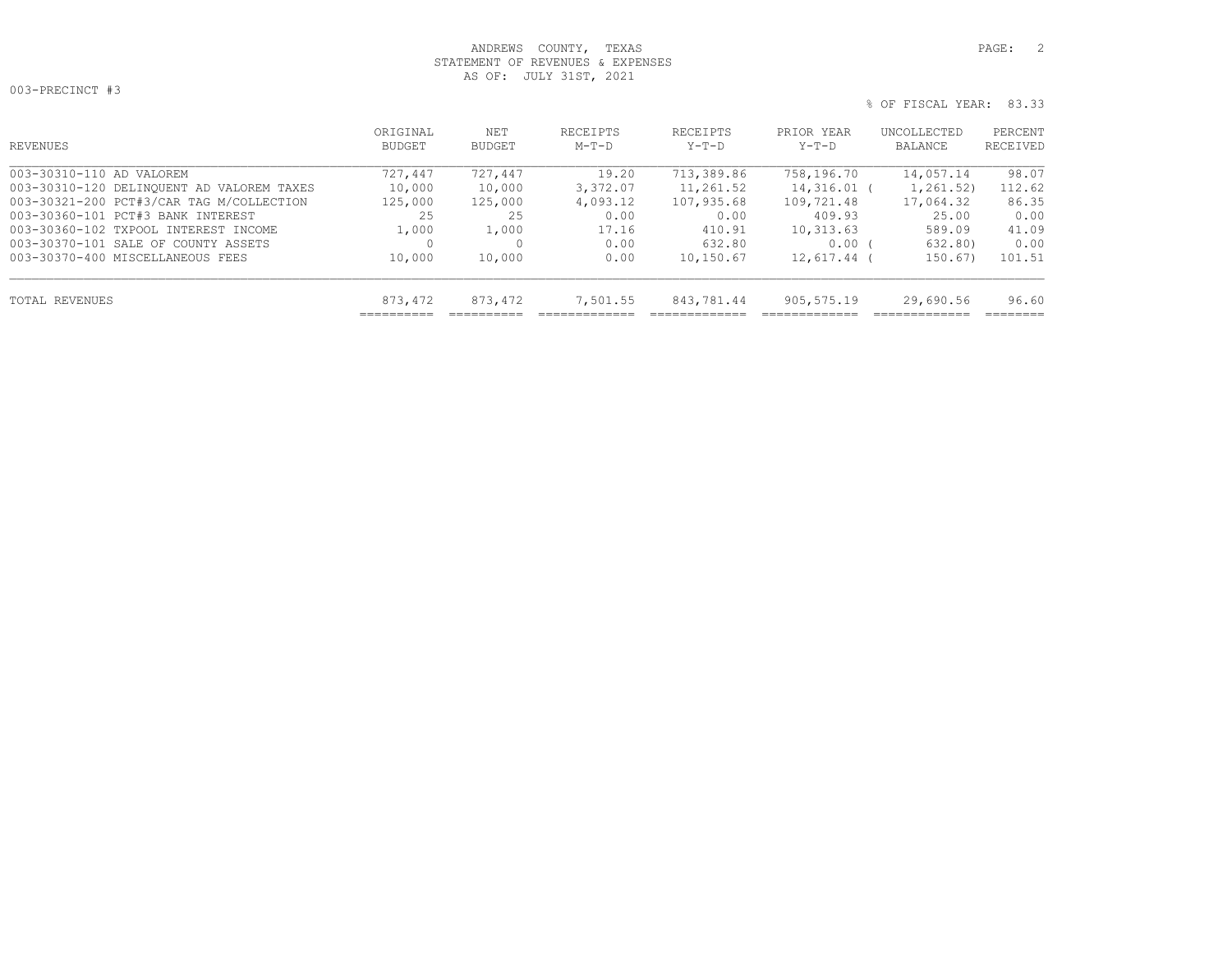## ANDREWS COUNTY, TEXAS **PAGE:** 3 STATEMENT OF REVENUES & EXPENSES AS OF: JULY 31ST, 2021

003-PRECINCT #3

% OF FISCAL YEAR: 83.33

| EXPENSES                              | ORIGINAL<br><b>BUDGET</b> | <b>NET</b><br><b>BUDGET</b> | <b>EXPENDED</b><br>$M-T-D$ | EXPENDED<br>$Y-T-D$ | PRIOR YEAR<br>$Y-T-D$ | UNEXPENDED<br><b>BALANCE</b> | PERCENT<br>EXPENDED |
|---------------------------------------|---------------------------|-----------------------------|----------------------------|---------------------|-----------------------|------------------------------|---------------------|
| PCT 3 EXPENDITURES                    |                           |                             |                            |                     |                       |                              |                     |
| 003-40300-101 ELECTED OFFICIALS       | 76,282                    | 76,282                      | 6,356.84                   | 63,568.40           | 63,568.40             | 12,713.68                    | 83.33               |
| 003-40300-106 PRECINCT EMPLOYEES      | 198,717                   | 198,717                     | 14,515.53                  | 157,409.90          | 155,494.12            | 41,307.54                    | 79.21               |
| 003-40300-107 EXTRA HELP              | 30,000                    | 30,000                      | 0.00                       | 0.00                | 0.00                  | 30,000.00                    | 0.00                |
| 003-40300-109 SUPERVISORY             | 60,016                    | 60,016                      | 4,598.00                   | 48,158.07           | 47,921.88             | 11,857.93                    | 80.24               |
| 003-40300-112 OVERTIME PAY            | 3,000                     | 3,000                       | 0.00                       | 0.00                | 1,127.70              | 3,000.00                     | 0.00                |
| 003-40300-113 HOLIDAY PAY             | 12,519                    | 12,519                      | 1,043.28                   | 11,524.74           | 11,439.76             | 994.62                       | 92.06               |
| 003-40300-199 LONGEVITY               | 7,770                     | 7,770                       | 0.00                       | 7,520.00            | 7,709.94              | 250.00                       | 96.78               |
| 003-40300-201 SOCIAL SECURITY TAXES   | 29,936                    | 29,936                      | 1,856.18                   | 20,430.49           | 20,604.88             | 9,505.71                     | 68.25               |
| 003-40300-202 GROUP INSURANCE         | 108,000                   | 108,000                     | 9,000.00                   | 85,500.00           | 72,000.00             | 22,500.00                    | 79.17               |
| 003-40300-203 RETIREMENT              | 77,874                    | 77,874                      | 5,252.33                   | 57,098.07           | 55,510.07             | 20,775.61                    | 73.32               |
| 003-40300-204 WORKERS COMPENSATION    | 9,799                     | 9,799                       | 2,223.27                   | 8,893.08            | 9,390.40              | 905.97                       | 90.75               |
| 003-40300-206 UNEMPLOYMENT INSURANCE  | 438                       | 438                         | 0.00                       | 101.65              | 101.99                | 336.38                       | 23.21               |
| 003-40300-217 TRAVEL                  | 3,000                     | 3,000                       | 0.00                       | 625.00              | 526.98                | 2,375.00                     | 20.83               |
| 003-40300-312 SUPPLIES                | 20,000                    | 20,000                      | 992.32                     | 10,248.89           | 11,782.41             | 9,751.11                     | 51.24               |
| 003-40300-330 FUEL & OIL              | 45,000                    | 45,000                      | 3,477.95                   | 31,673.78           | 18,283.04             | 13,326.22                    | 70.39               |
| 003-40300-353 EQUIPMENT               | $\circ$                   | $\mathbf{0}$                | 0.00                       | 0.00                | 67,546.80             | 0.00                         | 0.00                |
| 003-40300-355 TIRES                   | 20,000                    | 20,000                      | 45.00                      | 8,783.77            | 9,589.35              | 11,216.23                    | 43.92               |
| 003-40300-401 PROFESSIONAL SERVICES   | 500                       | 500                         | 0.00                       | 0.00                | 0.00                  | 500.00                       | 0.00                |
| 003-40300-420 TELEPHONE               | 680                       | 680                         | 47.16                      | 418.55              | 405.00                | 261.45                       | 61.55               |
| 003-40300-440 UTILITIES               | 6,240                     | 6,240                       | 442.58                     | 4,249.22            | 4,306.13              | 1,990.78                     | 68.10               |
| 003-40300-450 PARTS & REPAIR          | 50,000                    | 50,000                      | 330.23                     | 34,203.34           | 32,401.22             | 15,796.66                    | 68.41               |
| 003-40300-451 ROAD MAINTENANCE        | 25,000                    | 25,000                      | 360.00                     | 2,886.81            | 23,563.18             | 22, 113.19                   | 11.55               |
| 003-40300-482 PROPERTY, LIAB. & COMP. | 13,013                    | 13,013                      | 0.00                       | 14,368.51           | 12,394.28 (           | 1, 355.51)                   | 110.42              |
| 003-40300-488 CONTINGENCY             | 5,000                     | 5,000                       | 0.00                       | 0.00                | 0.00                  | 5,000.00                     | 0.00                |
| 003-40300-600 OPERATING LEASE         | 13,988                    | 13,988                      | 0.00                       | 13,988.20           | 13,988.20 (           | 0.20)                        | 100.00              |
| 003-40300-920 TIF GRANT 20% MATCH     | 275,000                   | 275,000                     | 7,951.80                   | 23,105.50           | 0.00                  | 251,894.50                   | 8.40                |
| TOTAL PCT 3 EXPENDITURES              | 1,091,773                 | 1,091,773                   | 58,492.47                  | 604,755.97          | 639,655.73            | 487,016.87                   | 55.39               |
| TOTAL EXPENDITURES                    | 1,091,773<br>==========   | 1,091,773                   | 58,492.47                  | 604,755.97          | 639,655.73            | 487,016.87                   | 55.39               |
| REVENUES OVER/(UNDER) EXPENDITURES    | $218, 301)$ (             | $218, 301)$ (               | 50, 990.92)                | 239,025.47          | 265,919.46 (          | 457,326.31)                  |                     |

\*\*\* END OF REPORT \*\*\*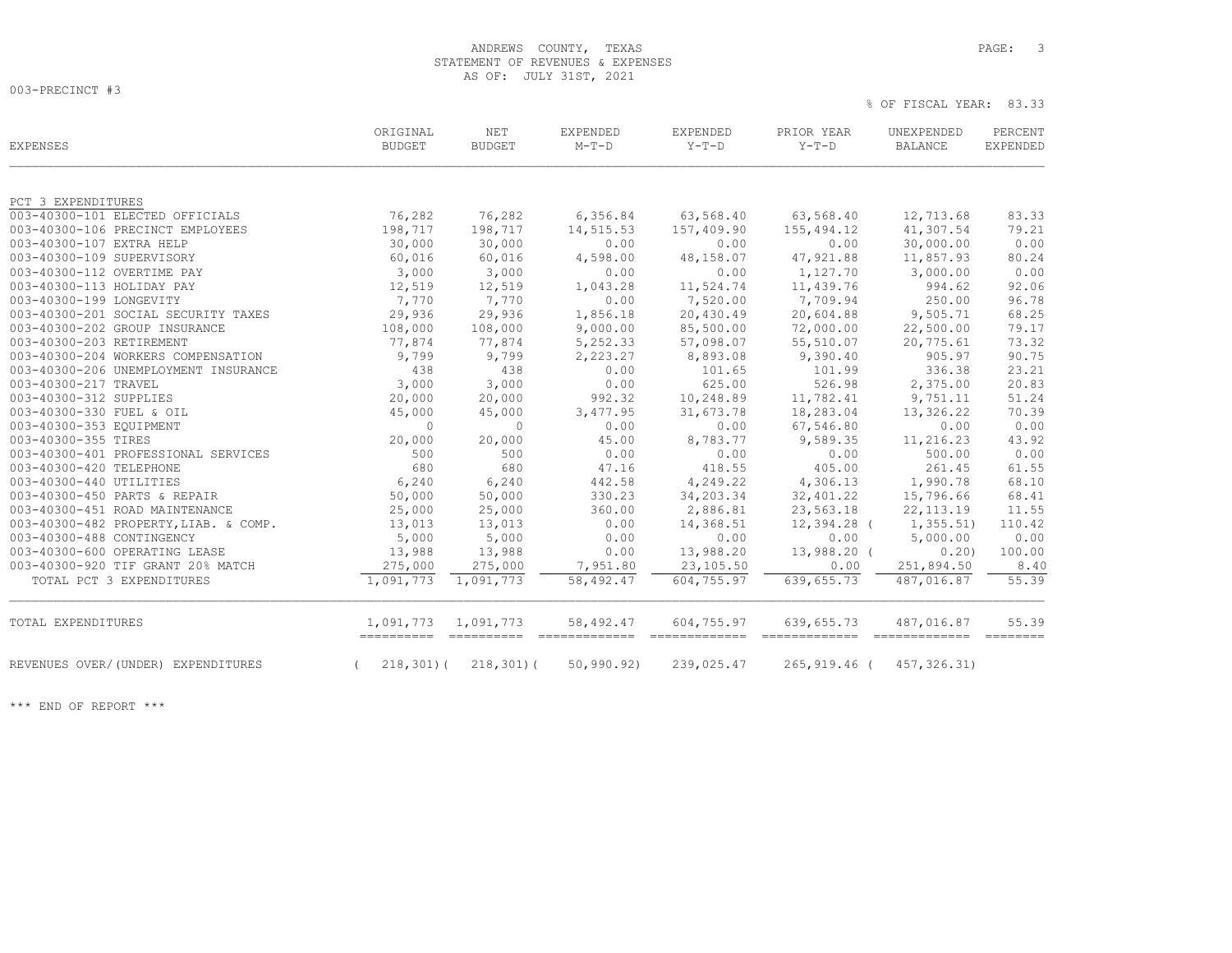004-PRECINCT #4

| ASSETS                                            |              |              |                 |  |
|---------------------------------------------------|--------------|--------------|-----------------|--|
| ======                                            |              |              |                 |  |
| 004-1010-000 CASH                                 | 44,587.76    |              |                 |  |
| 004-1030-000 POOL INVESTMENTS                     | 1,837,514.27 |              |                 |  |
| 004-1040-100 PROPERTY TAX RECEIVABLE DTR          | 27,843.87    |              |                 |  |
| 004-1040-101 ALLOWANCE FOR UNCOLLECTIBLE DT       | 2,784.39)    |              |                 |  |
| 004-1070-000 DUE FROM OTHERS                      | 36.46        |              |                 |  |
| 004-1070-005 DUE FROM GF                          | 19,333.93)   |              |                 |  |
|                                                   |              | 1,887,864.04 |                 |  |
| TOTAL ASSETS                                      |              |              | 1,887,864.04    |  |
|                                                   |              |              | --------------- |  |
| LIABILITIES                                       |              |              |                 |  |
| ===========                                       |              |              |                 |  |
| 004-2020-000 ACCOUNTS PAYABLE                     | 8,269.67     |              |                 |  |
| 004-2020-100 DEFERRED REVENUE                     | 25,059.48    |              |                 |  |
| 004-2020-500 COMPENSATED ABSENCES PAYABLE         | 13,373.59    |              |                 |  |
| TOTAL LIABILITIES                                 |              | 46,702.74    |                 |  |
| EOUITY                                            |              |              |                 |  |
| $=$ $=$ $=$ $=$ $=$                               |              |              |                 |  |
| 004-2719-000 ASSIGNED FUND BALANCE                | 1,709,080.01 |              |                 |  |
| TOTAL BEGINNING EQUITY                            | 1,709,080.01 |              |                 |  |
|                                                   |              |              |                 |  |
| TOTAL REVENUE                                     | 843,531.13   |              |                 |  |
| TOTAL EXPENSES                                    | 711,449.84   |              |                 |  |
| TOTAL REVENUE OVER/(UNDER) EXPENSES               | 132,081.29   |              |                 |  |
| TOTAL EQUITY & REV. OVER/(UNDER) EXP.             |              | 1,841,161.30 |                 |  |
| TOTAL LIABILITIES, EOUITY & REV.OVER/(UNDER) EXP. |              |              | 1,887,864.04    |  |
|                                                   |              |              | ==============  |  |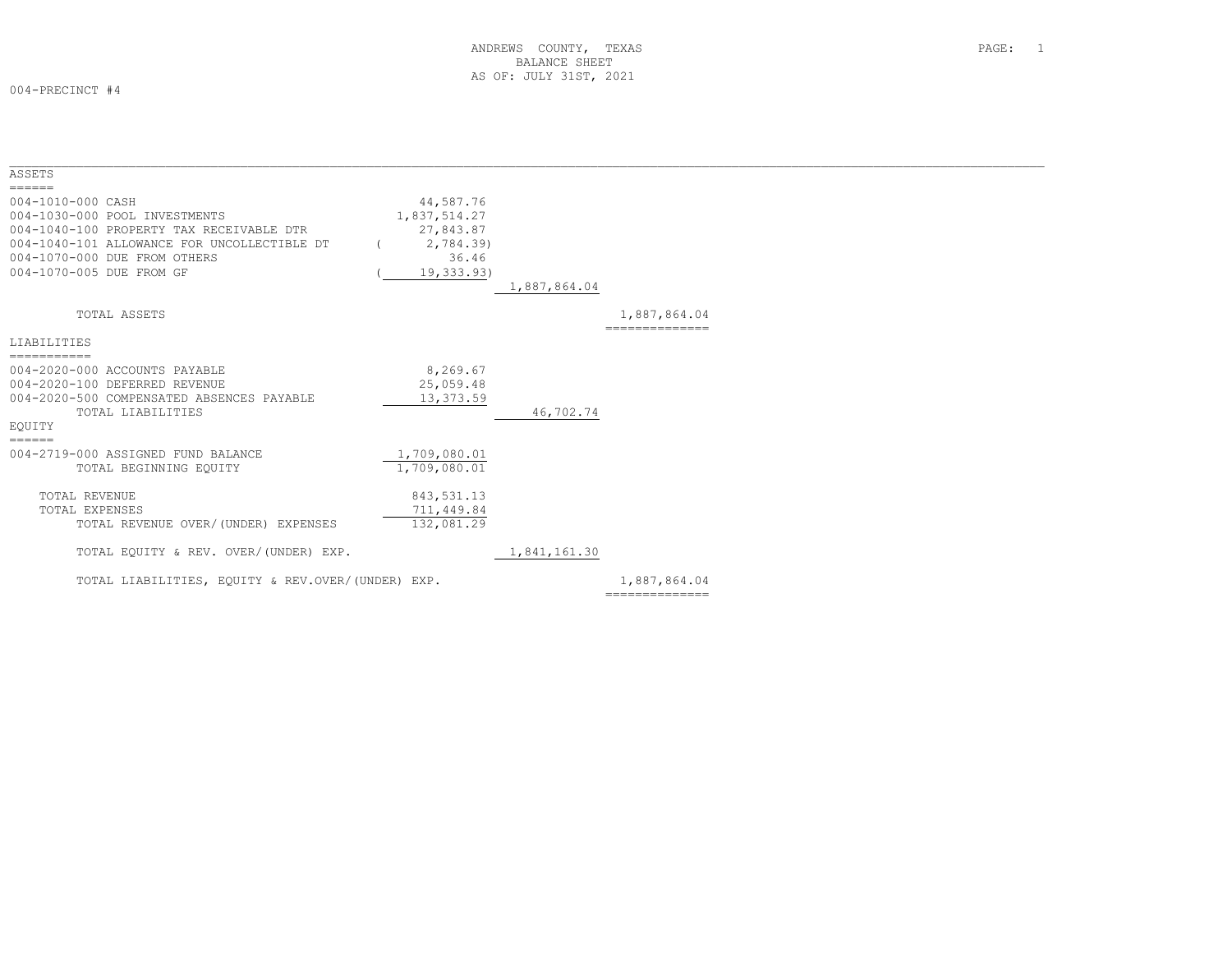## ANDREWS COUNTY, TEXAS **PAGE:** 2 STATEMENT OF REVENUES & EXPENSES AS OF: JULY 31ST, 2021

004-PRECINCT #4

| ORIGINAL<br>BUDGET | NET<br>BUDGET | RECEIPTS<br>$M-T-D$ | RECEIPTS<br>Y-T-D | PRIOR YEAR<br>Y-T-D | UNCOLLECTED<br>BALANCE | PERCENT<br>RECEIVED |
|--------------------|---------------|---------------------|-------------------|---------------------|------------------------|---------------------|
| 727,447            | 727,447       | 19.20               | 713,389.86        | 758,196.70          | 14,057.14              | 98.07               |
| 10,000             | 10,000        | 3,372.07            | 11,261.52         |                     | 1,261.52)              | 112.62              |
| 125,000            | 125,000       | 4,093.13            | 107,935.69        | 109,721.53          | 17,064.31              | 86.35               |
|                    |               | 0.00                | 0.00              | 15,623.83           | 0.00                   | 0.00                |
| 50                 | 50            | 0.00                | 0.00              | 380.55              | 50.00                  | 0.00                |
| 3,000              | 3,000         | 30.06               | 793.38            | 17,157.38           | 2,206.62               | 26.45               |
| 11,000             | 11,000        | 0.00                | 10,150.68         | 12,447.15           | 849.32                 | 92.28               |
| 876,497            | 876,497       | 7,514.46            | 843,531.13        | 927,843.15          | 32,965.87              | 96.24               |
|                    |               |                     |                   |                     |                        | 14,316.01 (         |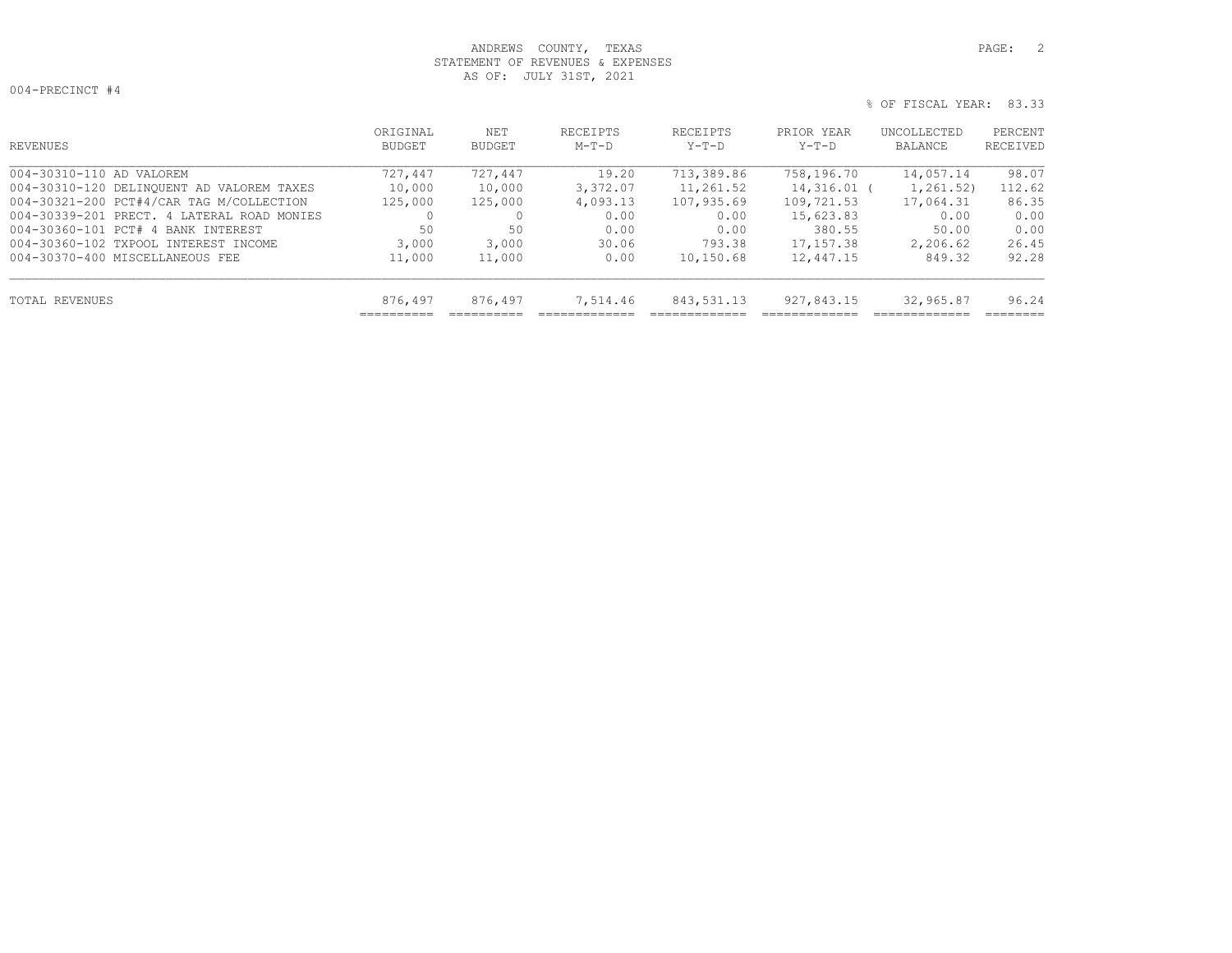## ANDREWS COUNTY, TEXAS **PAGE:** 3 STATEMENT OF REVENUES & EXPENSES AS OF: JULY 31ST, 2021

004-PRECINCT #4

% OF FISCAL YEAR: 83.33

| EXPENSES                                  | ORIGINAL<br><b>BUDGET</b> | <b>NET</b><br><b>BUDGET</b> | EXPENDED<br>$M-T-D$ | EXPENDED<br>$Y-T-D$ | PRIOR YEAR<br>$Y-T-D$ | UNEXPENDED<br><b>BALANCE</b> | PERCENT<br><b>EXPENDED</b> |
|-------------------------------------------|---------------------------|-----------------------------|---------------------|---------------------|-----------------------|------------------------------|----------------------------|
| PCT 4 EXPENDITURES                        |                           |                             |                     |                     |                       |                              |                            |
| 004-40400-101 SALARY ELECTED OFFICIALS    | 76,282                    | 76,282                      | 6,356.84            | 63,568.40           | 63,568.40             | 12,713.68                    | 83.33                      |
| 004-40400-106 SALARY PRECINCT EMPLOYEES   | 215,383                   | 215,383                     | 16,448.52           | 172,789.98          | 175, 110.58           | 42,593.06                    | 80.22                      |
| 004-40400-107 SALARY EXTRA HELP           | 24,220                    | 24,220                      | 1,830.84            | 17,696.73           | 15, 123.39            | 6,522.77                     | 73.07                      |
| 004-40400-109 SALARY SUPERVISORY          | 60,016                    | 60,016                      | 4,598.00            | 48,006.76           | 47,528.08             | 12,009.24                    | 79.99                      |
| 004-40400-112 OVERTIME PAY                | $\circ$                   | $\circ$                     | 0.00                | 0.00                | 354.42                | 0.00                         | 0.00                       |
| 004-40400-113 HOLIDAY PAY                 | 13,326                    | 13,326                      | 1,110.48            | 12, 215.28          | 12,848.64             | 1,110.48                     | 91.67                      |
| 004-40400-199 LONGEVITY                   | 14,060                    | 14,060                      | 0.00                | 13,810.00           | 18,505.96             | 250.00                       | 98.22                      |
| 004-40400-201 SOCIAL SECURITY TAXES       | 30,917                    | 30,917                      | 2,212.50            | 24, 111.80          | 24,618.78             | 6,805.28                     | 77.99                      |
| 004-40400-202 GROUP INSURANCE             | 108,000                   | 108,000                     | 9,000.00            | 90,000.00           | 72,000.00             | 18,000.00                    | 83.33                      |
| 004-40400-203 RETIREMENT                  | 80,414                    | 80,414                      | 6,011.31            | 65,031.13           | 64, 316.50            | 15,382.48                    | 80.87                      |
| 004-40400-204 WORKERS COMPENSATION        | 10,198                    | 10,198                      | 2,355.65            | 9,422.60            | 10,652.72             | 775.21                       | 92.40                      |
| 004-40400-205 RETIREE'S MEDICAL INSURANCE | 19,200                    | 19,200                      | 1,500.00            | 15,000.00           | 12,000.00             | 4,200.00                     | 78.13                      |
| 004-40400-206 UNEMPLOYMENT INSURANCE      | 451                       | 451                         | 0.00                | 118.58              | 120.18                | 332.27                       | 26.30                      |
| 004-40400-217 TRAVEL                      | 3,000                     | 3,000                       | 0.00                | 1,170.42            | 200.00                | 1,829.58                     | 39.01                      |
| 004-40400-312 SUPPLIES                    | 10,000                    | 10,000                      | 192.27              | 2,998.85            | 10,142.99             | 7,001.15                     | 29.99                      |
| 004-40400-330 FUEL & OIL                  | 35,000                    | 35,000                      | 3,535.65            | 33,963.52           | 23,031.52             | 1,036.48                     | 97.04                      |
| 004-40400-355 TIRES                       | 5,000                     | 5,000                       | 0.00                | 0.00                | 873.76                | 5,000.00                     | 0.00                       |
| 004-40400-401 PROFESSIONAL SERVICE        | 10,000                    | 10,000                      | 0.00                | 2,520.00            | 0.00                  | 7,480.00                     | 25.20                      |
| 004-40400-420 TELEPHONE                   | 1,136                     | 1,136                       | 262.07              | 1,154.99            | 784.97 (              | 18.99)                       | 101.67                     |
| 004-40400-440 UTILITIES                   | 10,500                    | 10,500                      | 328.11              | 6,064.86            | 7,402.58              | 4,435.14                     | 57.76                      |
| 004-40400-450 PARTS & REPAIR              | 35,000                    | 35,000                      | 1,134.31            | 23,091.90           | 17,278.35             | 11,908.10                    | 65.98                      |
| 004-40400-451 ROAD MAINTENANCE            | 5,000                     | 5,000                       | 2,764.99            | 84,878.17           | 8,246.86 (            | 79,878.17) 1,697.56          |                            |
| 004-40400-452 LATERAL ROAD MONIES         | $\circ$                   | $\circ$                     | 0.00                | 0.00                | 8,090.06              | 0.00                         | 0.00                       |
| 004-40400-482 PROPERTY, COMP & GEN. LIAB  | 8,841                     | 8,841                       | 0.00                | 13,220.27           | $10,660.07$ (         | 4,379.27)                    | 149.53                     |
| 004-40400-488 CONTINGENCY                 | 12,350                    | 12,350                      | 0.00                | 0.00                | 0.00                  | 12,350.00                    | 0.00                       |
| 004-40400-775 BUILDING IMPROVEMENTS       | 2,500                     | 2,500                       | 0.00                | 0.00                | 0.00                  | 2,500.00                     | 0.00                       |
| 004-40400-920 TIF GRANT 20% MATCH         | 300,000                   | 300,000                     | 2,819.00            | 10,615.60           | 0.00                  | 289,384.40                   | 3.54                       |
| TOTAL PCT 4 EXPENDITURES                  | 1,090,793                 | 1,090,793                   | 62,460.54           | 711,449.84          | 603,458.81            | 379,342.89                   | 65.22                      |
| TOTAL EXPENDITURES                        | 1,090,793                 | 1,090,793                   | 62,460.54           | 711,449.84          | 603,458.81            | 379, 342.89                  | 65.22                      |
| REVENUES OVER/(UNDER) EXPENDITURES        | $214, 296$ ) (            | 214,296)(                   | 54,946.08)          | 132,081.29          | 324,384.34 (          | 346, 377.02)                 |                            |

\*\*\* END OF REPORT \*\*\*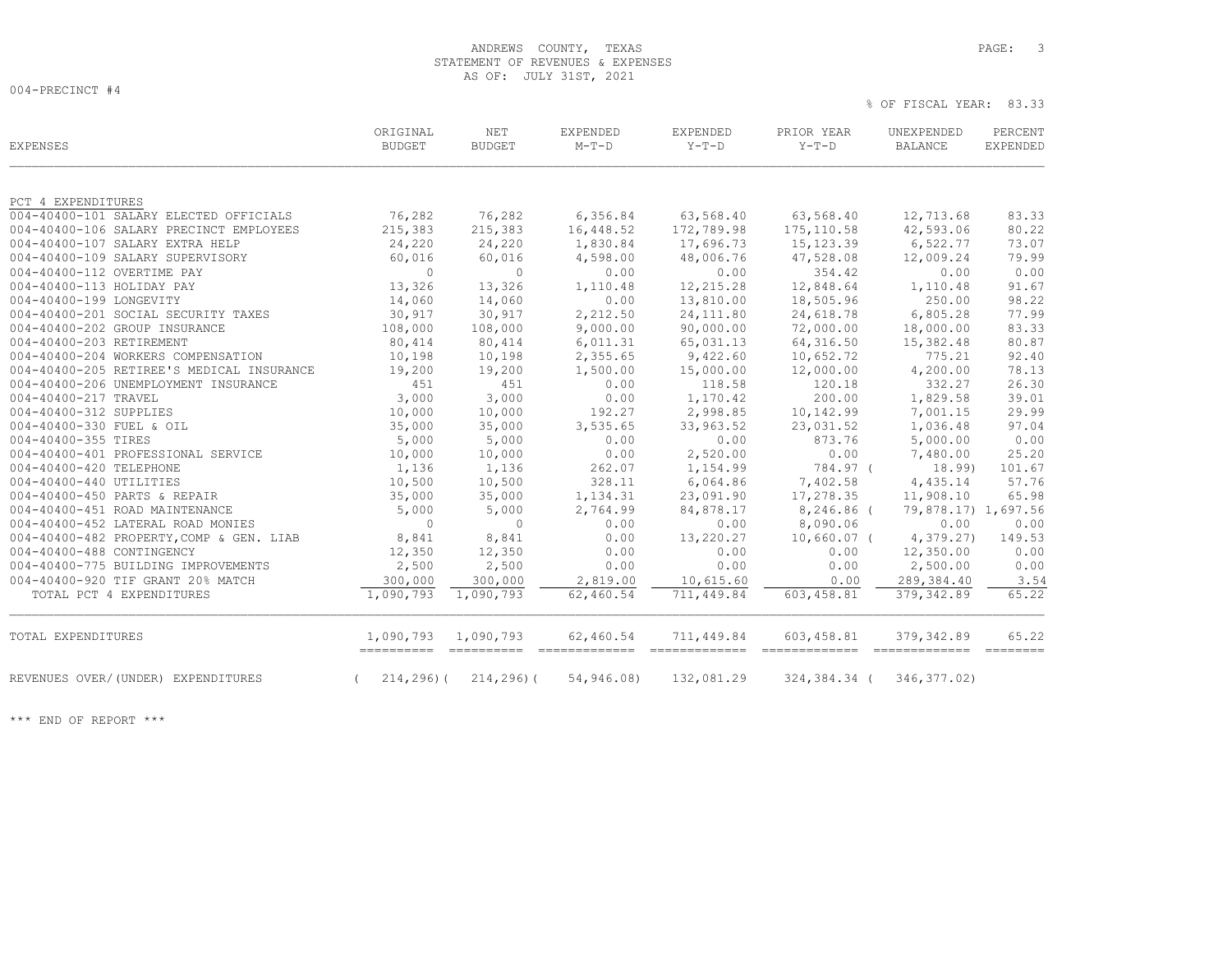005-GENERAL FUND

| ANDREWS<br>COUNTY, TEXAS | PAGE: |  |
|--------------------------|-------|--|
| BALANCE SHEET            |       |  |
| AS OF: JULY 31ST, 2021   |       |  |

| ASSETS<br>$=$ $=$ $=$ $=$ $=$ |                                             |                |               |                  |                  |
|-------------------------------|---------------------------------------------|----------------|---------------|------------------|------------------|
| 005-1010-000 CASH             |                                             |                | 632,365.92    |                  |                  |
|                               | 005-1030-000 POOL INVESTMENTS               |                | 23,623,695.97 |                  |                  |
| 005-1040-000 CHANGE FUND      |                                             |                | 2,426.00      |                  |                  |
|                               | 005-1040-100 PROPERTY TAX RECEIVABLE DTR    |                | 743,790.71    |                  |                  |
|                               | 005-1040-101 ALLOWANCE FOR UNCOLLECTIBLE DT | $\left($       | 74,379.07)    |                  |                  |
|                               | 005-1050-000 CERTIFICATE OF DEPOSITS INVEST |                | 1,062,522.88  |                  |                  |
|                               | 005-1070-000 DUE FROM OTHERS                |                | 760.49        |                  |                  |
|                               | 005-1070-008 DUE FROM TRUST FUND            |                | 4,691.52      |                  |                  |
|                               | 005-1070-018 DUE FROM EMPLOYEE BENEFIT      |                | 1,419.84      |                  |                  |
|                               | 005-1070-097 DUE FROM SAVNS GRANT           |                | 2,230.78      |                  |                  |
|                               | 005-1070-111 DUE FROM FUND 111              | $\left($       | 2,970.48      |                  |                  |
|                               | 005-1070-500 DUE FROM COVID CASH            |                | 5,635.00      |                  |                  |
|                               | 005-1070-996 DUE FROM OTHER FUNDS           | $\overline{(}$ | 9.00)         |                  |                  |
|                               | 005-1071-010 DUE FROM OTHER FUNDS/JP MORGAN |                | 1,371.78      |                  |                  |
|                               | 005-1071-014 DUE FROM TIF FUND              |                | 3,690.00      |                  |                  |
|                               | 005-1071-015 DUE FROM CAPITAL IMPROV FUND   |                | 20,990.41     |                  |                  |
|                               | 005-1071-019 DUE FROM CHAP 19 FUND          |                | 242.45        |                  |                  |
|                               | 005-1071-020 DUE FROM PAYROLL               |                | 1,000.00      |                  |                  |
|                               | 005-1071-055 DUE FROM DC CORE DEP           |                | 136.30        |                  |                  |
|                               | 005-1071-063 DUE FROM CC CASH               |                | 2,000.00      |                  |                  |
|                               | 005-1071-071 DUE FROM FUND 71               |                | 75,185.18     |                  |                  |
|                               | 005-1071-072 DUE FROM 072-JUV PROB BASIC    |                | 1,692.54      |                  |                  |
|                               | 005-1071-073 DUE FROM FUND 73               |                | 3,573.29      |                  |                  |
|                               | 005-1071-074 DUE FROM PHC 074               |                | 18,662.86     |                  |                  |
|                               | 005-1071-111 DUE FROM PHC PI                |                | 2,970.48      |                  |                  |
|                               | 005-1200-100 DUE FROM CRANE COUNTY          |                | 30,821.55     |                  |                  |
|                               | 005-1200-500 DUE FROM WORKERS COMP          |                | 398.73        |                  |                  |
|                               |                                             |                |               | 26, 164, 916. 13 |                  |
|                               |                                             |                |               |                  |                  |
|                               | TOTAL ASSETS                                |                |               |                  | 26, 164, 916. 13 |
|                               |                                             |                |               |                  | --------------   |
| LIABILITIES<br>===========    |                                             |                |               |                  |                  |
|                               | 005-2020-000 ACCOUNTS PAYABLE               |                | 381,707.28    |                  |                  |
|                               | 005-2020-100 DEFERRED REVENUE               |                | 669, 411.64   |                  |                  |
|                               | 005-2020-500 COMPENSATED ABSENCES PAYABLE   |                | 95,067.47     |                  |                  |
|                               | 005-2070-000 DUE TO OTHERS                  |                | 44.69         |                  |                  |
|                               | 005-2070-001 DUE TO PCT 1                   | $\left($       | 19,334.03)    |                  |                  |
|                               | 005-2070-002 DUE TO PCT 2                   |                | 14,666.07     |                  |                  |
|                               | 005-2070-003 DUE TO PCT 3                   |                | 3,333.93)     |                  |                  |
|                               | 005-2070-004 DUE TO PCT 4                   |                | 19, 333.93)   |                  |                  |
|                               | 005-2070-008 DUE TO TRUST FUND              |                | 10.00         |                  |                  |
|                               | 005-2070-103 DUE TO CO I&S FUND             |                | 238, 315.68   |                  |                  |
|                               | TOTAL LIABILITIES                           |                |               | 1,357,220.94     |                  |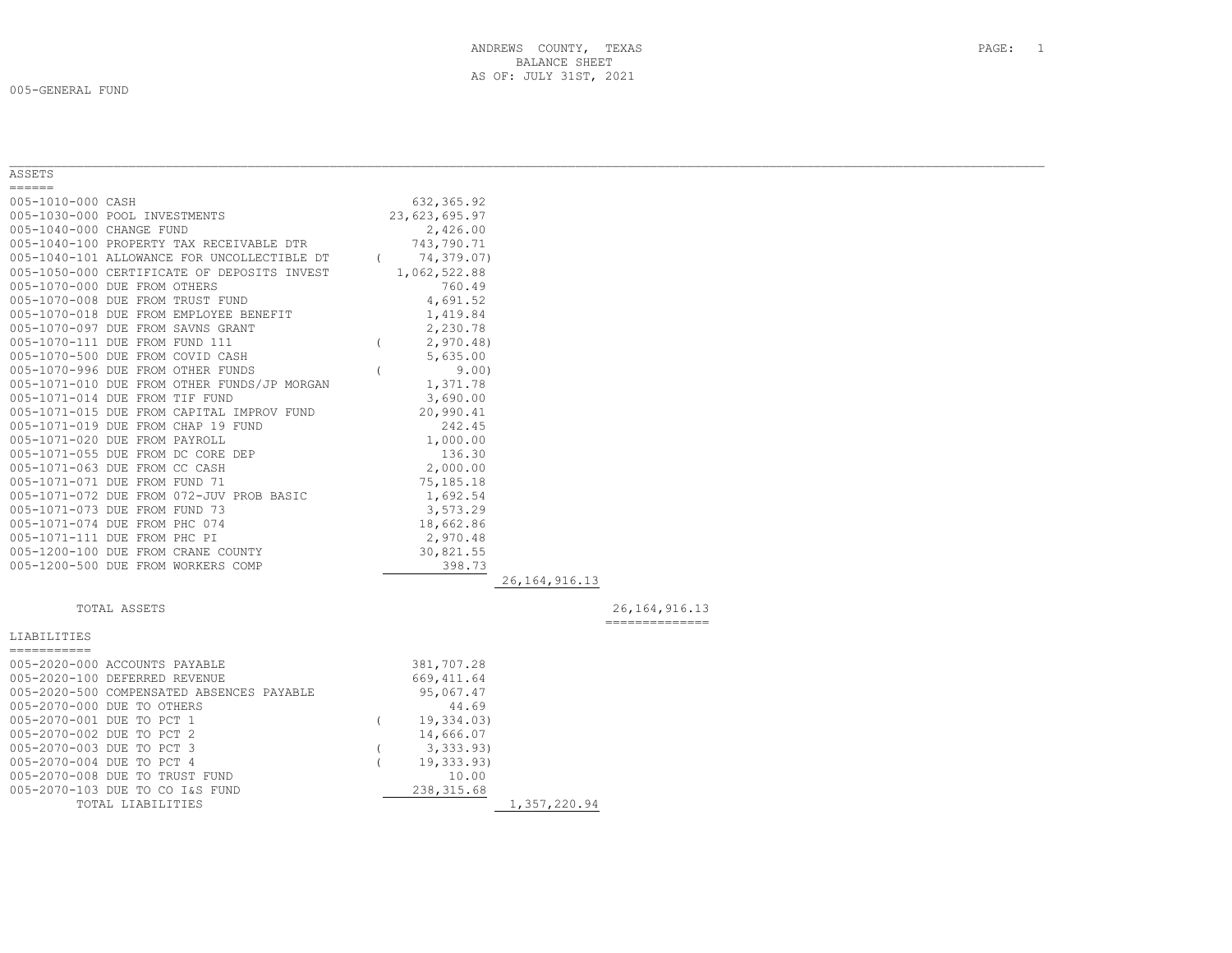| EOUITY                                            |                  |               |                  |  |  |
|---------------------------------------------------|------------------|---------------|------------------|--|--|
| ======                                            |                  |               |                  |  |  |
| 005-2710-000 UNASSIGNED FUND BALANCE              | 17,402,057.70    |               |                  |  |  |
| TOTAL BEGINNING EOUITY                            | 17,402,057.70    |               |                  |  |  |
| TOTAL REVENUE                                     | 24, 239, 149. 74 |               |                  |  |  |
| TOTAL EXPENSES                                    | 16,833,512.25    |               |                  |  |  |
| TOTAL REVENUE OVER/(UNDER) EXPENSES               | 7,405,637.49     |               |                  |  |  |
| TOTAL EQUITY & REV. OVER/(UNDER) EXP.             |                  | 24,807,695.19 |                  |  |  |
| TOTAL LIABILITIES, EOUITY & REV.OVER/(UNDER) EXP. |                  |               | 26, 164, 916. 13 |  |  |
|                                                   |                  |               | ______________   |  |  |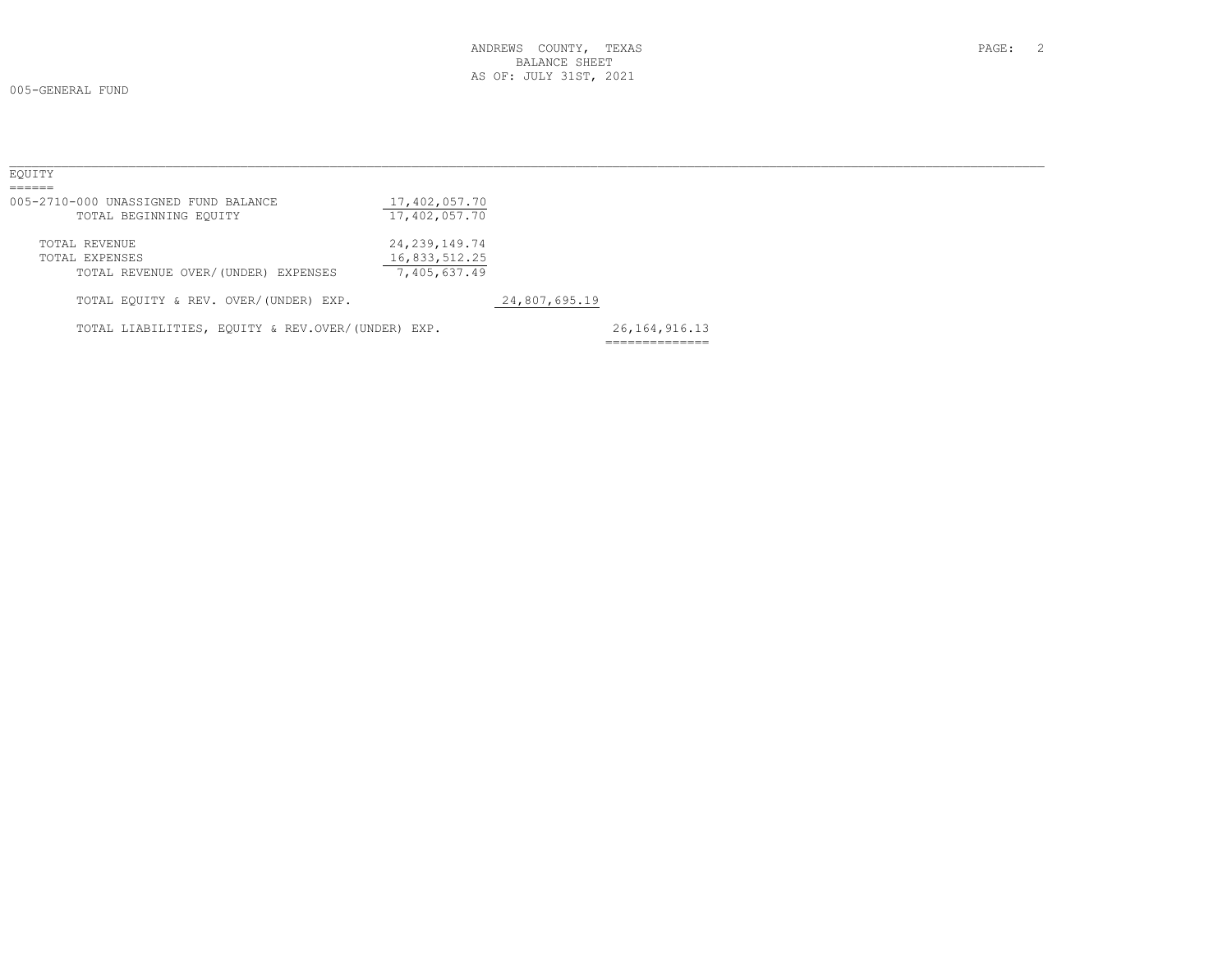## ANDREWS COUNTY, TEXAS **PAGE:** 3 STATEMENT OF REVENUES & EXPENSES AS OF: JULY 31ST, 2021

005-GENERAL FUND

|                             |                                                                                                                                                                                                     | ORIGINAL                                                                                     | <b>NET</b>        | RECEIPTS      | RECEIPTS                               | PRIOR YEAR               | UNCOLLECTED       | PERCENT      |
|-----------------------------|-----------------------------------------------------------------------------------------------------------------------------------------------------------------------------------------------------|----------------------------------------------------------------------------------------------|-------------------|---------------|----------------------------------------|--------------------------|-------------------|--------------|
| <b>REVENUES</b>             |                                                                                                                                                                                                     | <b>BUDGET</b>                                                                                | <b>BUDGET</b>     | $M-T-D$       | $Y-T-D$                                | $Y-T-D$                  | <b>BALANCE</b>    | RECEIVED     |
| 005-30113-400 CC FEE 2020   |                                                                                                                                                                                                     | $\circ$                                                                                      | $\circ$           | 244.31        | 1,877.69                               | 710.06 (                 | 1,877.69)         | 0.00         |
|                             | 005-30113-405 CC GENERAL FINE 2020                                                                                                                                                                  | $\mathbb O$                                                                                  | $\circ$           | 3,700.00      | 29,835.36                              | $9,313.00$ (             | 29,835.36         | 0.00         |
|                             | 005-30113-410 CC BOND FEE 2020                                                                                                                                                                      | $\circ$                                                                                      | $\circ$           | 40.00         | 321.18                                 | $130.00$ (               | 321.18)           | 0.00         |
|                             | 005-30113-411 CC JURY FUND CJF 2020                                                                                                                                                                 | $\Omega$                                                                                     | $\Omega$          | 6.11          | 46.40                                  | $18.66$ (                | 46.40)            | 0.00         |
|                             | 005-30113-420 CC PROSECUTOR FEES 2020                                                                                                                                                               | $\Omega$                                                                                     | $\circ$           | 122.15        | 1,895.83                               | $2,355.04$ (             | 1,895.83          | 0.00         |
|                             | 005-30113-425 CC DWI TRAFFIC FINE 4%-5% 2020                                                                                                                                                        | $\Omega$                                                                                     | $\circ$           | 0.00          | 12.00                                  | $11.50$ (                | 12.00)            | 0.00         |
|                             | 005-30113-435 CC LOCAL TRAFFIC FINE 2020                                                                                                                                                            | $\Omega$                                                                                     | $\Omega$          | 0.00          | 18.00                                  | $6.00$ (                 | 18.00)            | 0.00         |
|                             | 005-30113-445 CC ARREST/RJAIL/POA/SUMM/WRIT                                                                                                                                                         | $\Omega$                                                                                     | $\Omega$          | 240.00        | 1,942.06                               | 780.00 (                 | 1,942.06          | 0.00         |
|                             | 005-30113-450 CC LOCAL TIME PAYMENT FEE                                                                                                                                                             | $\circ$                                                                                      | $\circ$           | 90.00         | 510.00                                 | $60.00$ (                | 510.00            | 0.00         |
| 005-30203-400 DC FEE 2020   |                                                                                                                                                                                                     | $\mathbf{0}$                                                                                 | $\circ$           | 11.02         | 211.83                                 | 122.76 (                 | 211.83)           | 0.00         |
|                             | 005-30203-405 DC GENERAL FINE 2020                                                                                                                                                                  | $\Omega$                                                                                     | $\circ$           | 0.00          |                                        | $100.00$ (               |                   | 0.00         |
|                             | 005-30203-410 DC REIMB BOND FEE 2020                                                                                                                                                                | $\mathbf{0}$                                                                                 | $\Omega$          | 0.00          | 4,500.00<br>30.00                      | $10.00$ (                | 4,500.00)         | 0.00         |
|                             | 005-30203-411 DC JURY FUND CJF 2020                                                                                                                                                                 | $\bigcap$                                                                                    | $\Omega$          | 0.28          | 5.30                                   | $3.07$ (                 | 30.00<br>5.30)    | 0.00         |
|                             | 005-30203-420 COURT APPOINTED ATTY DC 2020                                                                                                                                                          | $\Omega$                                                                                     | $\circ$           | 41.00         | 980.00                                 | $0.00$ (                 |                   | 0.00         |
|                             | 005-30203-445 DC ARREST/RJAIL/PROJAIL/SUMM/W                                                                                                                                                        | $\Omega$                                                                                     | $\Omega$          | 0.00          | 230.00                                 | $120.00$ (               | 980.00)           | 0.00         |
|                             |                                                                                                                                                                                                     | $\circ$                                                                                      | $\circ$           |               |                                        |                          | 230.00            |              |
|                             | 005-30203-450 DC LOCAL TIME PMNT FEE 2020<br>005-30204-400 JP1 CIVIL JUSTICE FEE/JURY FUN                                                                                                           | $\Omega$                                                                                     | $\Omega$          | 0.00          | 45.00                                  | $15.00$ (<br>$2.60$ (    | 45.00             | 0.00<br>0.00 |
|                             |                                                                                                                                                                                                     | $\Omega$                                                                                     | $\Omega$          | 4.53          | 47.22                                  |                          | 47.22)            | 0.00         |
|                             | 005-30204-425 JP1 LOCAL STATE TRAFFIC 4%-5%<br>005-30204-450 JP1 TIME PAYMENT FEE                                                                                                                   | $\Omega$                                                                                     | $\Omega$          | 22.00         | 223.80                                 | $0.00$ (                 | 223.80            | 0.00         |
|                             | 005-30244-400 JP2 CIVIL JUSTICE FEE/JURY FUN                                                                                                                                                        | $\Omega$                                                                                     | $\Omega$          | 94.85<br>3.28 | 455.64<br>54.57                        | $169.56$ (<br>$1.10$ $($ | 455.64)<br>54.57) | 0.00         |
|                             |                                                                                                                                                                                                     | $\circ$                                                                                      | $\circ$           |               |                                        |                          |                   |              |
|                             | 005-30244-425 JP2 STATE TRAFFICE FINE 4%-5%                                                                                                                                                         | $\Omega$                                                                                     | $\circ$           | 24.47         | 509.68                                 | $0.00$ (                 | $509.68$ )        | 0.00<br>0.00 |
|                             | 005-30244-450 JP2 TIME PAYMENT FEE                                                                                                                                                                  |                                                                                              |                   | 10.80         | 435.93                                 | $40.32$ (                | 435.93)           |              |
|                             | 005-30244-455 JP2 CHILD SAFETY FUND 2020                                                                                                                                                            | $\circ$                                                                                      | $\circ$           | 43.33         | 123.33                                 | $0.00$ (                 | 123.33)           | 0.00         |
|                             | 005-30310-110 CURRENT AD VALOREM                                                                                                                                                                    | 21, 335, 534 21, 335, 534                                                                    |                   |               | 563.20 20, 926, 102.34 22, 240, 436.42 |                          | 409,431.66        | 98.08        |
|                             | 005-30310-120 DELINQUENT AD VALOREM TAXES                                                                                                                                                           | 350,000                                                                                      | 350,000           | 98, 914.07    | 330, 337.90                            | 419, 911.99              | 19,662.10         | 94.38        |
|                             | 005-30339-110 MIXED DRINK TAX                                                                                                                                                                       | 7,500                                                                                        | 7,500<br>$\Omega$ | 650.01        | 5,303.66                               | 8,941.30                 | 2,196.34          | 70.72        |
|                             | 005-30340-111 LEGAL SERVICE INDIGENT 5%                                                                                                                                                             | $7,500$<br>226,472                                                                           |                   | 5.50          | 78.50                                  | 88.10(                   | 78.50             | 0.00         |
|                             | 005-30340-200 SHERIFF'S FEES                                                                                                                                                                        |                                                                                              | 7,500             | 599.00        | 5,355.00                               | 6, 156.00                | 2,145.00          | 71.40        |
|                             | 005-30340-201 JAIL DISPATCHER                                                                                                                                                                       |                                                                                              | 226,472           | 20,056.08     | 200,560.80                             | 191,000.81               | 25, 911.24        | 88.56        |
|                             | 005-30340-208 JAIL/INMATE DRUGS<br>005-30340-208 JAIL/INMATE DRUGS<br>005-30340-209 TELEPHONE TNETIX COMMISSION                                                                                     | 2,500                                                                                        | 2,500             | 561.66        | 2,861.20                               | $2,348.94$ (             | 361.20            | 114.45       |
|                             |                                                                                                                                                                                                     | 2,000                                                                                        | 2,000             | 0.00          | 9,387.07                               | $3,867.32$ (             | 7,387.07)         | 469.35       |
|                             | 005-30340-300 CONSTABLE 1&4 SERV. FEES                                                                                                                                                              | $\begin{array}{r} 500 \\ 500 \\ 200,000 \\ 500 \\ 5000 \\ 5000 \\ 5000 \\ 75000 \end{array}$ | 500               | 0.00          | 300.00                                 | 300.00                   | 200.00            | 60.00        |
|                             | 005-30340-301 CONSTABLE 2&3 SERV FEES                                                                                                                                                               |                                                                                              | 500               | 0.00          | 150.00                                 | 150.00                   | 350.00            | 30.00        |
|                             | 005-30340-400 COUNTY CLERK FEES                                                                                                                                                                     |                                                                                              | 200,000           | 18,961.38     | 182,232.09                             | 183,879.22               | 17,767.91         | 91.12        |
|                             | 005-30340-410 COUNTY CLERK FINES                                                                                                                                                                    | 65,000                                                                                       | 65,000            | 609.75        | 21,658.68                              | 57,869.23                | 43, 341.32        | 33.32        |
|                             |                                                                                                                                                                                                     | 1,200                                                                                        | 1,200             | 210.00        | 1,505.00                               | $1,120.00$ (             | 305.00            | 125.42       |
|                             | 105-30340-430 LAW LIBRARY COUNTI COUNT<br>005-30340-500 TAX COMMISSION FEES<br>005-30340-501 TABC COMMISSION FEES<br>005-30340-700 DC CLK COURT/CIVIL FEES<br>005-30340-700 DC CLK COURT/CIVIL FEES | 300,000                                                                                      | 300,000           | 4,153.30      | 406,059.75                             | $404, 272.21$ (          | 106,059.75)       | 135.35       |
|                             |                                                                                                                                                                                                     | $\circ$                                                                                      | $\overline{0}$    | 0.00          | 0.00                                   | 33.00                    | 0.00              | 0.00         |
|                             |                                                                                                                                                                                                     | 50,000                                                                                       | 50,000            | 2,079.79      | 38,953.09                              | 40,523.49                | 11,046.91         | 77.91        |
|                             |                                                                                                                                                                                                     | $\circ$                                                                                      | $\overline{0}$    | 0.00          | 0.00                                   | 600.00                   | 0.00              | 0.00         |
| 005-30340-710 JURY DEPOSITS |                                                                                                                                                                                                     | 500                                                                                          | 500               | 0.00          | 1,340.00                               | $932.00$ (               | 840.00)           | 268.00       |
|                             | 005-30340-720 LAW LIBRARY DISTRICT COURT                                                                                                                                                            | 6,500                                                                                        | 6,500             | 385.00        | 5,145.00                               | 5,145.00                 | 1,355.00          | 79.15        |
|                             | 005-30340-721 JURY REMIB FROM STATE                                                                                                                                                                 | 2,200                                                                                        | 2,200             | 0.00          | 1,088.00                               | 2,176.00                 | 1,112.00          | 49.45        |
|                             | 005-30340-810 JP1 FEES OF OFFICE BAEZA                                                                                                                                                              | 150,000                                                                                      | 150,000           | 9,086.94      | 142,076.76                             | 117,794.99               | 7,923.24          | 94.72        |
|                             | 005-30340-820 JP2 FEES OF OFFICE FLORES                                                                                                                                                             | 115,000                                                                                      | 115,000           | 5,619.53      | 93,552.76                              | 78,610.87                | 21, 447.24        | 81.35        |
|                             | 005-30340-900 ADULT PROBATION ATTORNEY FEES                                                                                                                                                         | 75,000                                                                                       | 75,000            | 2,492.98      | 40,252.41                              | 60,848.84                | 34,747.59         | 53.67        |
|                             | 005-30340-911 JUVENILE ATTORNEY'S FEES                                                                                                                                                              | 2,000                                                                                        | 2,000             | 405.00        | 2,446.66                               | $1,421.34$ (             | 446.66)           | 122.33       |
|                             | 005-30340-915 CONCESSION RENT                                                                                                                                                                       | 4,800                                                                                        | 4,800             | 1,475.00      | 4,275.00                               | 2,400.00                 | 525.00            | 89.06        |
|                             | 005-30340-916 EVENT/UTILITY FEE                                                                                                                                                                     | 75,000                                                                                       | 75,000            | 5,345.00      | 73,065.00                              | 64,737.50                | 1,935.00          | 97.42        |
| 005-30340-917 RV HOOK UP    |                                                                                                                                                                                                     | 15,000                                                                                       | 15,000            | 1,575.00      | 19,404.76                              | $13,545.00$ (            | 4,404.76          | 129.37       |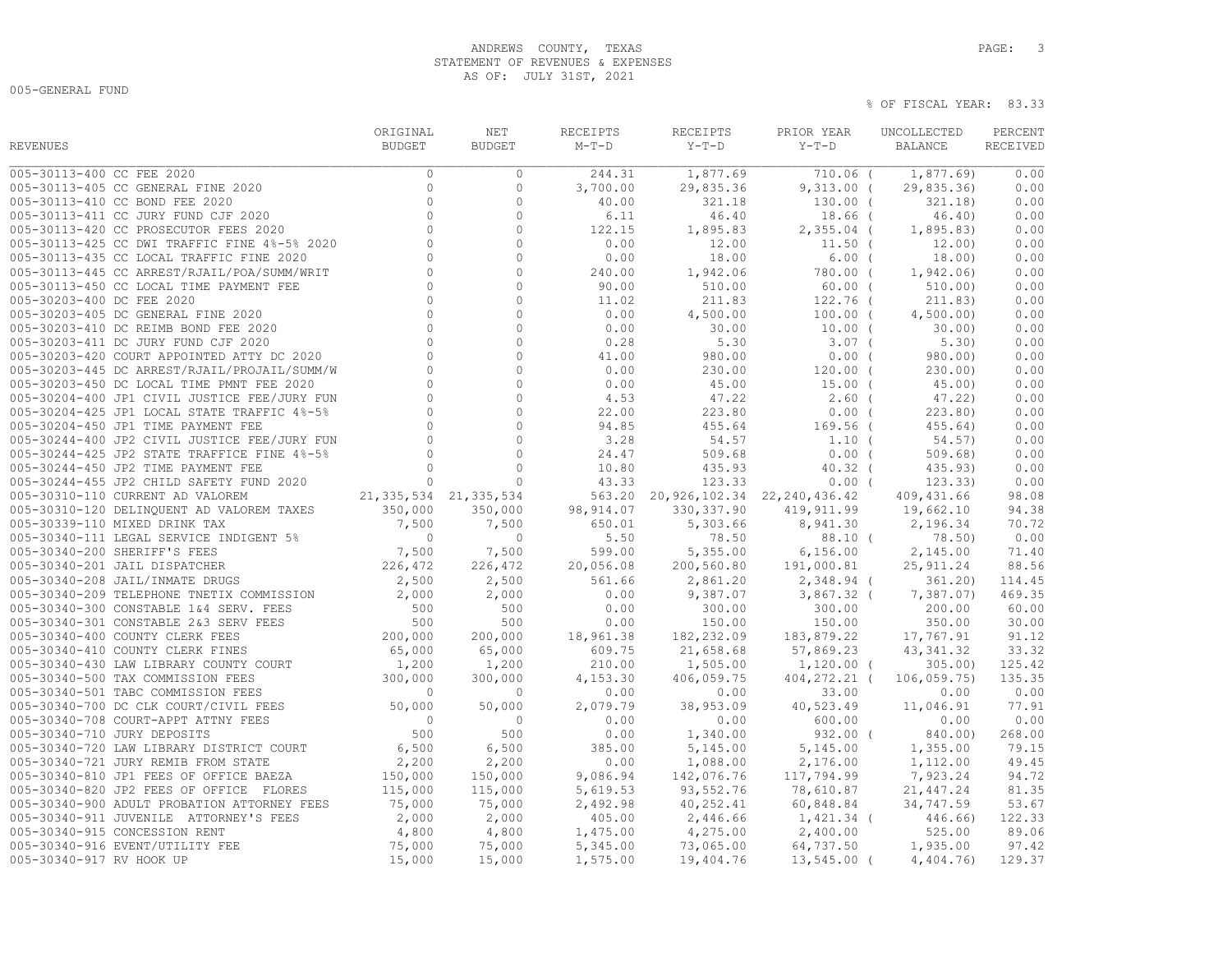## ANDREWS COUNTY, TEXAS **PAGE:** 4 STATEMENT OF REVENUES & EXPENSES AS OF: JULY 31ST, 2021

005-GENERAL FUND

|                           |                                              | ORIGINAL       | NET            | RECEIPTS  | RECEIPTS   | PRIOR YEAR     | UNCOLLECTED    | PERCENT  |
|---------------------------|----------------------------------------------|----------------|----------------|-----------|------------|----------------|----------------|----------|
| <b>REVENUES</b>           |                                              | <b>BUDGET</b>  | <b>BUDGET</b>  | $M-T-D$   | $Y-T-D$    | $Y-T-D$        | <b>BALANCE</b> | RECEIVED |
| 005-30340-918 STALLS RENT |                                              | 19,000         | 19,000         | 3,940.00  | 43,925.00  | $16,535.00$ (  | 24,925.00)     | 231.18   |
| 005-30340-919 SAWDUST     |                                              | 13,000         | 13,000         | 2,660.00  | 25,270.00  | $10, 181.00$ ( | 12, 270.00     | 194.38   |
|                           | 005-30340-920 TABC COUNTY FEES               | $\Omega$       | $\Omega$       | 6.00      | 57.00      | $24.00$ (      | 57.00          | 0.00     |
|                           | 005-30340-921 ELECTION FEES/STATE REIMB      | 5,000          | 5,000          | 0.00      | 0.00       | 4,275.24       | 5,000.00       | 0.00     |
|                           | 005-30345-000 HEALTH DEPARTMENT FEES         | 15,888         | 15,888         | 417.00    | 9,198.84   | 12,555.11      | 6,689.16       | 57.90    |
|                           | 005-30345-001 HEALTH DEPARTMENT/INS PAY      | 6,500          | 6,500          | 0.00      | 1,442.34   | 3,584.72       | 5,057.66       | 22.19    |
|                           | 005-30345-002 FOOD INSPECTION FEES           | 10,000         | 10,000         | 175.00    | 10,130.00  | $9,285.00$ (   | 130.00)        | 101.30   |
|                           | 005-30345-003 CITYS SHARE OF SANITARIAN SALA | 41,191         | 41,191         | 3,387.83  | 33,878.30  | 34, 325.80     | 7,312.78       | 82.25    |
|                           | 005-30345-006 HEALTH DEPT. TVGR              | $\Omega$       | $\Omega$       | 0.00      | 2.98       | 490.00 (       | 2.98           | 0.00     |
|                           | 005-30345-902 HEALTH DEPT COVID STIMULUS     | $\Omega$       | $\Omega$       | 0.00      | 0.00       | 407.98         | 0.00           | 0.00     |
|                           | 005-30347-000 GOLF COURSE CART TRAIL FEES    | 23,000         | 23,000         | 400.00    | 19,000.00  | 20,400.00      | 4,000.00       | 82.61    |
|                           | 005-30347-001 GOLF COURSE DAILY FEES         | 165,000        | 165,000        | 17,284.00 | 186,521.00 | 151,963.70 (   | 21, 521.00     | 113.04   |
|                           | 005-30347-002 GOLF COURSE ANNUAL MEMBERSHIP  | 55,000         | 55,000         | 930.00    | 52,780.00  | 51,280.00      | 2,220.00       | 95.96    |
|                           | 005-30347-003 GOLF COURSE COUNTRY CLUB & SCH | 26,760         | 26,760         | 1,200.00  | 17,970.00  | 21,200.00      | 8,790.00       | 67.15    |
|                           | 005-30347-010 YOUTH CENTER REGISTRATION      | 20,000         | 20,000         | 3,750.00  | 20,795.00  | $15,390.00$ (  | 795.00         | 103.98   |
|                           | 005-30347-011 YOUTH CENTER CONCESSION STAND  | 1,000          | 1,000          | 0.00      | 4,631.95   | 733.35 (       | 3,631.95)      | 463.20   |
|                           | 005-30349-001 RENT & REFUND/FLOREY PARK ETC  | 12,000         | 12,000         | 105.00    | 3,740.00   | 9,095.00       | 8,260.00       | 31.17    |
|                           | 005-30349-002 DRUG COURT PROG SERV. FEES     | 450            | 450            | 12.52     | 109.05     | 389.99         | 340.95         | 24.23    |
|                           | 005-30349-003 OPENING/CLOSING                | 23,000         | 23,000         | 2,525.00  | 25,400.00  | $20,075.00$ (  | 2,400.00)      | 110.43   |
|                           | 005-30349-004 TELEPHONE CHARGES              | 2,000          | 2,000          | 0.00      | 0.00       | 1,802.38       | 2,000.00       | 0.00     |
|                           | 005-30349-005 REIMBURSEMENT FOR GENERAL FROM | $\bigcirc$     | $\overline{0}$ | 0.00      | 6,555.66   | $0.00$ (       | 6, 555.66      | 0.00     |
|                           | 005-30349-006 SERVICE FEES FROM STATE FINES  | 25,000         | 25,000         | 7,224.60  | 14,294.46  | 28, 141. 24    | 10,705.54      | 57.18    |
|                           | 005-30349-009 CO ATTY STATE PORTION ASSISTAN | 9,431          | 9,431          | 2,642.36  | 5,284.72   | 5,284.72       | 4,145.86       | 56.04    |
|                           | 005-30349-010 CO ATTY STATE PORTION SECRETAR | 8,903          | 8,903          | 6,524.31  | 13,048.62  | 13,048.62 (    | 4, 145.88      | 146.57   |
|                           | 005-30349-012 CRANE/WINKLER SHR COURT ADMIN  | 84,652         | 84,652         | 0.00      | 55,456.03  | 57,055.63      | 29,195.97      | 65.51    |
|                           | 005-30349-013 INDIGENT COURT FEES-FORMULA GR | 20,000         | 20,000         | 7,371.25  | 29,359.25  | $21,736.50$ (  | 9,359.25       | 146.80   |
|                           | 005-30349-014 CRANE/WINKLER COURT REPORTER   | 70,732         | 70,732         | 0.00      | 55,006.62  | 55,768.53      | 15,725.54      | 77.77    |
|                           | 005-30349-015 BOND FORFEITURE                | $\overline{0}$ | $\overline{0}$ | 0.00      | 20.00      | $133.84$ (     | 20.00          | 0.00     |
|                           | 005-30349-020 RETURNED CHECKS/REIMBURSEMENT  | $\circ$        | $\overline{0}$ | 0.00      | $0.00$ (   | 390.00         | 0.00           | 0.00     |
|                           | 005-30349-040 COKE REV/CTHOUSE & ACE         | 350            | 350            | 0.00      | 300.00     | 200.00         | 50.00          | 85.71    |
|                           | 005-30349-050 BUILDING UTILITY FEES          | 80,000         | 80,000         | 10,350.00 | 61,900.00  | 48,535.00      | 18,100.00      | 77.38    |
|                           | 005-30350-120 SEWER PERMIT/COUNTY SHARE      | 25,000         | 25,000         | 1,440.00  | 18,090.00  | 22,460.00      | 6,910.00       | 72.36    |
|                           | 005-30350-125 WASTE MANAGEMENT FEE           | 30,000         | 30,000         | 6,129.08  | 189,016.58 | 44,474.79 (    | 159,016.58)    | 630.06   |
|                           | 005-30350-200 LIBRARY FINES, COPIES, ETC.    | 13,000         | 13,000         | 1,047.53  | 10,430.25  | 10,055.31      | 2,569.75       | 80.23    |
|                           | 005-30350-300 JUDGES EDUCATION FEE           | 1,000          | 1,000          | 140.00    | 955.00     | 725.00         | 45.00          | 95.50    |
|                           | 005-30360-101 GENERAL DEPOSITORY BANK INTERE | 100            | 100            | 23.94     | 450.32     | 11,888.06 (    | 350.32)        | 450.32   |
|                           | 005-30360-103 TAX OFFICE PENALTIES/INTEREST  | 100            | 100            | 0.00      | 0.00       | 4,644.60       | 100.00         | 0.00     |
|                           | 005-30360-104 COUNTY CLERK INTEREST          | 100            | 100            | 0.00      | 0.00       | 166.09         | 100.00         | 0.00     |
|                           | 005-30360-105 TEXPOOL INTEREST INCOME        | 15,000         | 15,000         | 389.08    | 13,003.57  | 209, 911.94    | 1,996.43       | 86.69    |
|                           | 005-30360-106 U.S. SECURITIES INVESTMENT INC | $\circ$        | $\circ$        | 0.00      | 0.00       | 11, 471.23     | 0.00           | 0.00     |
|                           | 005-30360-107 CD/OTHER INTEREST INCOME       | 10,527         | 10,527         | 87.33     | 5, 411.91  | 12,842.35      | 5,115.09       | 51.41    |
|                           | 005-30360-108 TRUST FUND INTEREST            | $\overline{0}$ | $\mathbf{0}$   | 2.74      | 106.59     | $3,495.89$ (   | $106.59$ )     | 0.00     |
| 005-30360-951 TRANSFER IN |                                              | 109,515        | 216,839        | 0.00      | 216,839.00 | 0.00           | 0.00           | 100.00   |
|                           | 005-30364-035 GAS & OIL RESALE               | 240,000        | 240,000        | 33,549.83 | 205,801.12 | 142,504.32     | 34,198.88      | 85.75    |
|                           | 005-30364-100 CEMETERY LOTS                  | 27,000         | 27,000         | 2,000.00  | 55,800.00  | 24,200.00 (    | 28,800.00)     | 206.67   |
|                           | 005-30370-110 AIRPORT HANGAR RENT            | 80,000         | 80,000         | 13,184.54 | 71,249.40  | 70,518.37      | 8,750.60       | 89.06    |
|                           | 005-30380-101 SALE OF COUNTY ASSETS          | $\overline{0}$ | $\mathbf{0}$   | 0.00      | 100.80     | $0.00$ (       | 100.80)        | 0.00     |
|                           | 005-30390-001 MISC. INCOME/REIMBURSEMENTS    | 5,000          | 5,000          | 25.00     | 38,895.87  | 68,863.41 (    | 33,895.87)     | 777.92   |
|                           | 005-30390-003 TOBACCO PROCEEDS FROM LAWSUIT  | 2,100          | 2,100          | 0.00      | 3,473.21   | $0.00$ (       | 1,373.21)      | 165.39   |
|                           | 005-30390-004 CO. JUDGE ADMINISTRATION FEES  | 25,200         | 25,200         | 0.00      | 20,745.17  | 21,208.20      | 4,454.83       | 82.32    |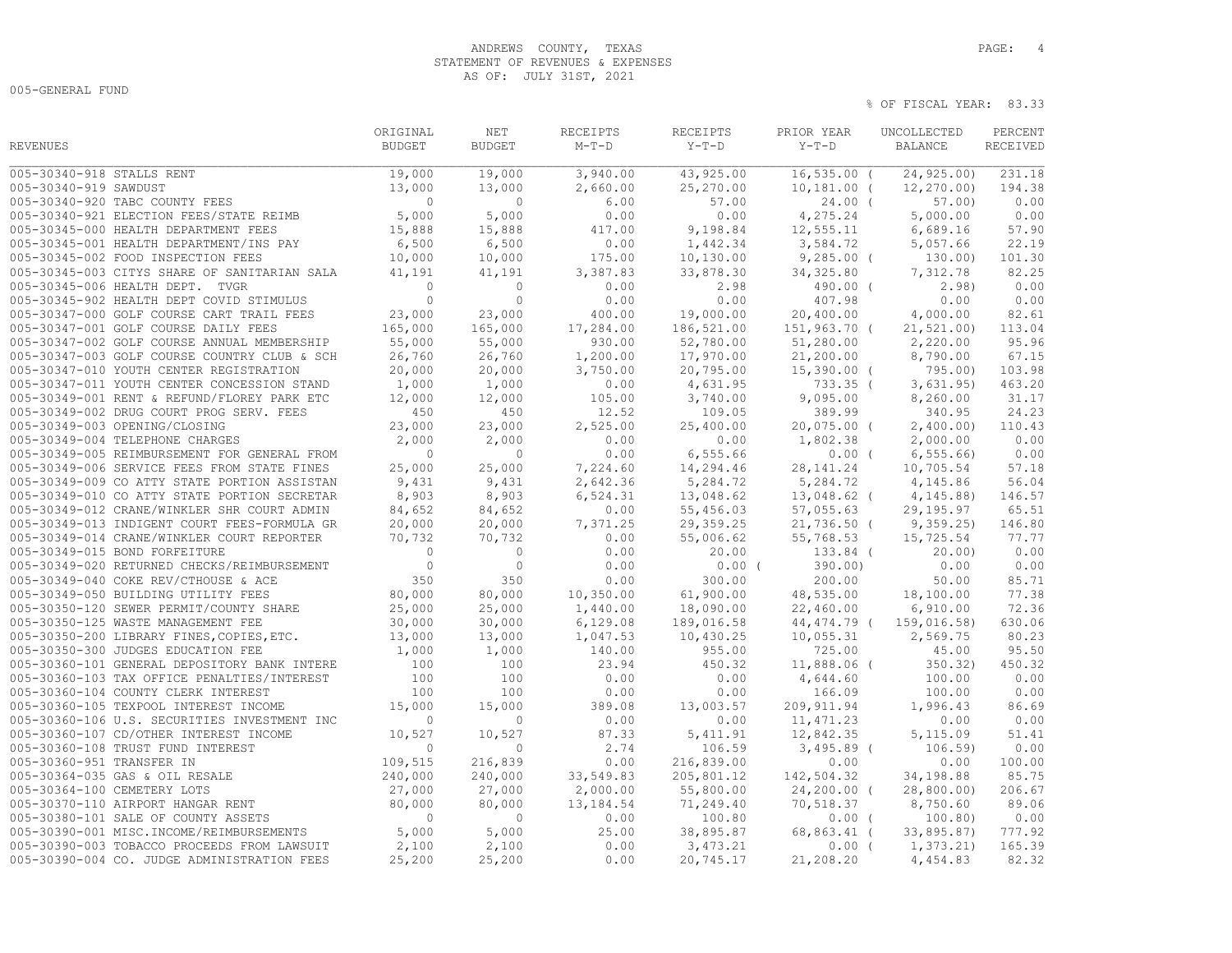## ANDREWS COUNTY, TEXAS **PAGE:** 5 STATEMENT OF REVENUES & EXPENSES AS OF: JULY 31ST, 2021

005-GENERAL FUND

| REVENUES                                 | ORIGINAL<br><b>BUDGET</b> | NET<br>BUDGET | <b>RECEIPTS</b><br>$M-T-D$ | RECEIPTS<br>$Y-T-D$ | PRIOR YEAR<br>$Y-T-D$ | UNCOLLECTED<br>BALANCE | PERCENT<br><b>RECEIVED</b> |
|------------------------------------------|---------------------------|---------------|----------------------------|---------------------|-----------------------|------------------------|----------------------------|
| 005-30390-006 STATE TRAFFIC FEE          | 1,200                     | 1,200         | 1.50                       | 211.31              | 975.56                | 988.69                 | 17.61                      |
| 005-30390-007 BAIL BOND FEE 10% COUNTY   | 600                       | 600           | 64.50                      | 604.50              | 582.00                | 4.50                   | 100.75                     |
| 005-30390-008 EMS TRAUMA FUND            | 250                       | 250           | 7.02                       | 91.62               | 287.58                | 158.38                 | 36.65                      |
| 005-30390-109 CIVIL FEES TO COUNTY       | 50                        | 50            | 3.00                       | 47.00               | 50.00                 | 3.00                   | 94.00                      |
| 005-30390-110 FAMILY FEES TO COUNTY      | 20                        | 20            | 1.25                       | 17.50               | 19.00                 | 2.50                   | 87.50                      |
| 005-30390-111 JUDICIARY FEE JUD/LOCAL    | 750                       | 750           | 2.46                       | 144.95              | 617.46                | 605.05                 | 19.33                      |
| 005-30390-113 PROPERTY DEVELOPMENT FEES  | 1,000                     | 1,000         | 0.00                       | 2,980.00            | 2,690.00              | 1,980.00               | 298.00                     |
| 005-30390-200 ABATEMENT APPLICATION FEES | 2,000                     | 2,000         | 0.00                       | 0.00                | 1,000.00              | 2,000.00               | 0.00                       |
| 005-31071-012 CLAIM REIMBURSEMENT        | 0                         | 129,805       | 1,000.00                   | 130,805.00          | 11,285.04             | 1,000.00)              | 100.77                     |
| 005-32000-000 PILOT REVENUE              | 50,000                    | 50,000        | 0.00                       | 0.00                | 0.00                  | 50,000.00              | 0.00                       |
| TOTAL REVENUES                           | 24,372,075                | 24,609,204    | 308,449.99                 | 24,239,149.74       | 25, 213, 521, 79      | 370,053.86             | 98.50                      |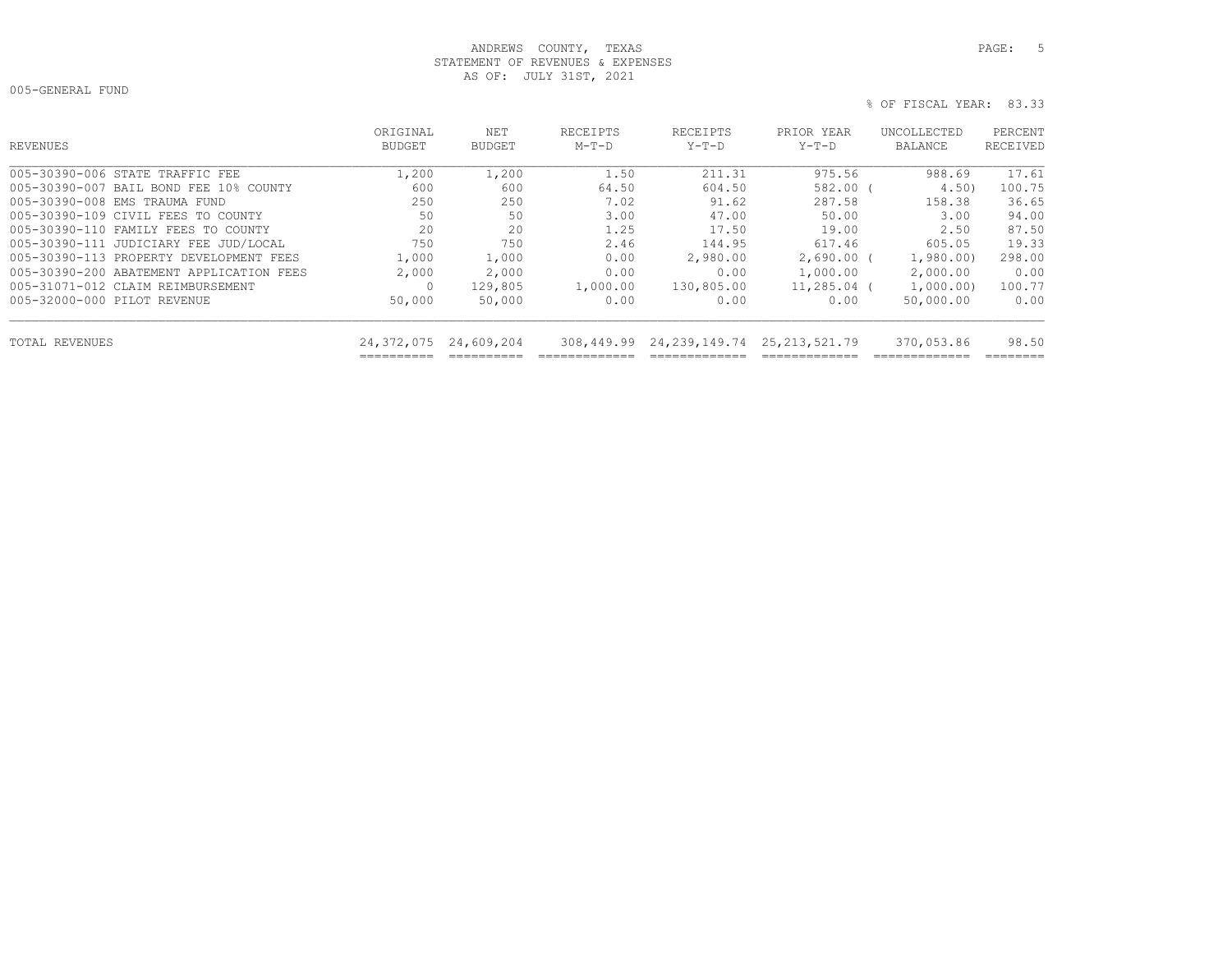## ANDREWS COUNTY, TEXAS **PAGE:** 6 STATEMENT OF REVENUES & EXPENSES AS OF: JULY 31ST, 2021

005-GENERAL FUND

| COUNTY CLERK<br>005-40113-101 ELECTED OFFICAL<br>75,370<br>75,370<br>6,280.84<br>62,808.40<br>62,808.40<br>12,561.68<br>83.33<br>005-40113-102 VITAL STATISTIC<br>1,136<br>1,136<br>94.67<br>946.70<br>946.70<br>189.34<br>83.33<br>26,906.88<br>80.24<br>005-40113-104 DEPUTIES<br>136,182<br>136,182<br>10,433.28<br>109,274.88<br>110,655.24<br>61.04<br>005-40113-107 PART TIME<br>22,452<br>22,452<br>451.50<br>13,705.15<br>8,928.93<br>8,746.37<br>0.00<br>005-40113-112 OVERTIME PAY<br>$\Omega$<br>$\Omega$<br>0.00<br>641.16<br>$0.00$ (<br>641.16)<br>005-40113-113 HOLIDAY PAY<br>6,589<br>6,589<br>6,040.32<br>6,377.28<br>91.67<br>549.12<br>549.12<br>005-40113-199 LONGEVITY<br>5,140<br>5,140<br>0.00<br>5,040.00<br>4,848.07<br>100.00<br>98.05<br>005-40113-201 SOCIAL SECURITY TAXES<br>76.46<br>19,128<br>19,128<br>1,310.87<br>14,624.46<br>14,398.63<br>4,503.35<br>83.33<br>005-40113-202 GROUP HEALTH INSURANCE<br>72,000<br>72,000<br>6,000.00<br>60,000.00<br>48,000.00<br>12,000.00<br>005-40113-203 RETIREMENT<br>49,385<br>10,069.25<br>79.61<br>49,385<br>3,528.03<br>39, 315.65<br>37,639.39<br>005-40113-204 WORKERS COMP INSURANCE<br>240<br>240<br>226.00<br>258.48<br>94.25<br>56.50<br>13.78<br>005-40113-205 RETIREES' MEDICAL INS<br>36,000<br>36,000<br>1,500.00<br>15,000.00<br>24,000.00<br>21,000.00<br>41.67<br>005-40113-206 UNEMPLOYMENT INSURANCE<br>247<br>247<br>0.00<br>60.73<br>57.95<br>186.03<br>24.61<br>005-40113-217 TRAVEL/TRAINING<br>6,000<br>6,000<br>3,503.73<br>2,496.27<br>58.40<br>1,100.00<br>1,667.82<br>97.47<br>005-40113-312 SUPPLIES<br>6,000<br>6,000<br>5,848.32<br>5,928.22<br>151.68<br>11.00<br>005-40113-420 TELEPHONE<br>2,106<br>2,106<br>203.49<br>1,905.87<br>379.90<br>200.13<br>90.50<br>0.00<br>005-40113-452 EQUIPMENT MAINTENANCE<br>1,000<br>1,000<br>0.00<br>0.00<br>0.00<br>1,000.00<br>0.00<br>005-40113-600 OPERATING LEASES<br>7,300<br>7,300<br>0.00<br>0.00<br>0.00<br>7,300.00<br>TOTAL COUNTY CLERK<br>446,274<br>446,274<br>31,519.30<br>338, 941.37<br>326,895.01<br>107,332.72<br>75.95<br>VETERAN SERVICE<br>005-40114-102 APPOINTED OFFICIALS<br>7,497<br>7,497<br>624.75<br>6,247.50<br>6,247.50<br>1,249.50<br>83.33<br>005-40114-201 SOCIAL SECURITY<br>574<br>574<br>47.79<br>477.90<br>477.90<br>95.62<br>83.33<br>005-40114-206 UNEMPLOYMENT INSURANCE<br>8<br>8<br>0.00<br>0.00<br>0.00<br>7.50<br>0.00<br>0.00<br>005-40114-217 TRAVEL/TRANSPORTING<br>2,000<br>$\circ$<br>0.00<br>0.00<br>0.00<br>0.00<br>350<br>0.00<br>0.00<br>005-40114-312 SUPPLIES<br>2,350<br>0.00<br>0.00<br>2,350.00<br>270<br>005-40114-420 TELEPHONE<br>270<br>0.00<br>47.15<br>270.00<br>222.85<br>17.46<br>10,698<br>10,698<br>6,772.55<br>6,995.40<br>3,925.47<br>63.31<br>TOTAL VETERAN SERVICE<br>672.54<br>NON DEPARTMENTAL<br>005-40115-190 COMP TIME PAID<br>72,805<br>6, 265.14<br>6,265<br>0.00<br>0.00<br>0.00<br>0.00<br>005-40115-205 RETIREE MEDICAL INSURANCE<br>83.33<br>18,000<br>18,000<br>15,000.00<br>3,600.00<br>3,000.00<br>1,500.00<br>0.00<br>005-40115-206 UNEMPLOYMENT INSURANCE<br>$\mathbf{0}$<br>$\Omega$<br>0.00<br>1,553.42<br>$2.92$ (<br>1, 553.42)<br>005-40115-209 PHYSICALS EMPLOYEES<br>8,000<br>350.00<br>97.23<br>8,000<br>7,778.50<br>4,410.00<br>221.50<br>005-40115-216 TRANSFERS OUT<br>154,670.00<br>0.00<br>24,865<br>154,670<br>0.00<br>0.00<br>1,500,000.00<br>005-40115-217 R&B FIRES<br>10,000<br>13,626<br>0.00<br>13,625.96<br>155.00<br>0.04<br>100.00<br>35.15<br>005-40115-311 POSTAGE<br>35,000<br>35,000<br>5,000.00<br>12,301.46<br>21,310.89<br>22,698.54<br>925.22<br>56.16<br>005-40115-312 COUNTY-WIDE IT SUPPL<br>5,000<br>5,000<br>0.00<br>2,807.84<br>2,192.16<br>85.74<br>005-40115-315 COUNTY-WIDE IT PROF SVC/MAINT<br>96,509.22<br>48,306.17<br>338,694<br>338,694<br>25,366.17<br>290,387.83<br>005-40115-352 COUNTY-WIDE VEHICLES<br>$\Omega$<br>0.00<br>72,434.21<br>0.00<br>0.00<br>$\Omega$<br>0.00<br>005-40115-353 COUNTY-WIDE TECH EQUIPMENT<br>150,000<br>150,000<br>14, 313. 13<br>65,303.30<br>7,511.42<br>84,696.70<br>43.54<br>46.03<br>005-40115-401 PROFESSIONAL SERVICES<br>125,939<br>21,130.00<br>57,974.27<br>67,033.97<br>67,964.73<br>143,350<br>005-40115-402 DRUG TESTING<br>2,000<br>3,140.00<br>$720.00$ (<br>1, 140.00)<br>157.00<br>2,000<br>0.00<br>97.34<br>005-40115-406 APPRAISAL DISTRICT<br>64,129.00<br>249,910.00<br>242,631.00<br>6,831.00<br>256,741<br>256,741<br>005-40115-420 TELEPHONE<br>12,768<br>12,768<br>580.60<br>30,684.30<br>34,050.20 (<br>17,916.66<br>240.33<br>0.00<br>005-40115-421 COUNTY-WIDE TECHNOLOGY<br>$\circ$<br>$\Omega$<br>0.00<br>0.00<br>22,603.52<br>0.00<br>005-40115-427 TRAINING/SUPPLIES<br>6,000<br>6,000<br>27.50<br>24.89<br>1,493.37<br>1,206.96<br>4,506.63 | <b>EXPENSES</b> | ORIGINAL<br><b>BUDGET</b> | NET<br><b>BUDGET</b> | <b>EXPENDED</b><br>$M-T-D$ | EXPENDED<br>$Y-T-D$ | PRIOR YEAR<br>$Y-T-D$ | UNEXPENDED<br><b>BALANCE</b> | PERCENT<br><b>EXPENDED</b> |
|----------------------------------------------------------------------------------------------------------------------------------------------------------------------------------------------------------------------------------------------------------------------------------------------------------------------------------------------------------------------------------------------------------------------------------------------------------------------------------------------------------------------------------------------------------------------------------------------------------------------------------------------------------------------------------------------------------------------------------------------------------------------------------------------------------------------------------------------------------------------------------------------------------------------------------------------------------------------------------------------------------------------------------------------------------------------------------------------------------------------------------------------------------------------------------------------------------------------------------------------------------------------------------------------------------------------------------------------------------------------------------------------------------------------------------------------------------------------------------------------------------------------------------------------------------------------------------------------------------------------------------------------------------------------------------------------------------------------------------------------------------------------------------------------------------------------------------------------------------------------------------------------------------------------------------------------------------------------------------------------------------------------------------------------------------------------------------------------------------------------------------------------------------------------------------------------------------------------------------------------------------------------------------------------------------------------------------------------------------------------------------------------------------------------------------------------------------------------------------------------------------------------------------------------------------------------------------------------------------------------------------------------------------------------------------------------------------------------------------------------------------------------------------------------------------------------------------------------------------------------------------------------------------------------------------------------------------------------------------------------------------------------------------------------------------------------------------------------------------------------------------------------------------------------------------------------------------------------------------------------------------------------------------------------------------------------------------------------------------------------------------------------------------------------------------------------------------------------------------------------------------------------------------------------------------------------------------------------------------------------------------------------------------------------------------------------------------------------------------------------------------------------------------------------------------------------------------------------------------------------------------------------------------------------------------------------------------------------------------------------------------------------------------------------------------------------------------------------------------------------------------------------------------------------------------------------------------------------------------------------------------------------------------------------------------------------------------------------------------------------------------------------------------------------------------------------------------------------------------------------------------------------------------------------------------------------------------------------------------------------------------------------------------------------------------------------------------------------------------------------------------------------------------------------------|-----------------|---------------------------|----------------------|----------------------------|---------------------|-----------------------|------------------------------|----------------------------|
|                                                                                                                                                                                                                                                                                                                                                                                                                                                                                                                                                                                                                                                                                                                                                                                                                                                                                                                                                                                                                                                                                                                                                                                                                                                                                                                                                                                                                                                                                                                                                                                                                                                                                                                                                                                                                                                                                                                                                                                                                                                                                                                                                                                                                                                                                                                                                                                                                                                                                                                                                                                                                                                                                                                                                                                                                                                                                                                                                                                                                                                                                                                                                                                                                                                                                                                                                                                                                                                                                                                                                                                                                                                                                                                                                                                                                                                                                                                                                                                                                                                                                                                                                                                                                                                                                                                                                                                                                                                                                                                                                                                                                                                                                                                                                                                                    |                 |                           |                      |                            |                     |                       |                              |                            |
|                                                                                                                                                                                                                                                                                                                                                                                                                                                                                                                                                                                                                                                                                                                                                                                                                                                                                                                                                                                                                                                                                                                                                                                                                                                                                                                                                                                                                                                                                                                                                                                                                                                                                                                                                                                                                                                                                                                                                                                                                                                                                                                                                                                                                                                                                                                                                                                                                                                                                                                                                                                                                                                                                                                                                                                                                                                                                                                                                                                                                                                                                                                                                                                                                                                                                                                                                                                                                                                                                                                                                                                                                                                                                                                                                                                                                                                                                                                                                                                                                                                                                                                                                                                                                                                                                                                                                                                                                                                                                                                                                                                                                                                                                                                                                                                                    |                 |                           |                      |                            |                     |                       |                              |                            |
|                                                                                                                                                                                                                                                                                                                                                                                                                                                                                                                                                                                                                                                                                                                                                                                                                                                                                                                                                                                                                                                                                                                                                                                                                                                                                                                                                                                                                                                                                                                                                                                                                                                                                                                                                                                                                                                                                                                                                                                                                                                                                                                                                                                                                                                                                                                                                                                                                                                                                                                                                                                                                                                                                                                                                                                                                                                                                                                                                                                                                                                                                                                                                                                                                                                                                                                                                                                                                                                                                                                                                                                                                                                                                                                                                                                                                                                                                                                                                                                                                                                                                                                                                                                                                                                                                                                                                                                                                                                                                                                                                                                                                                                                                                                                                                                                    |                 |                           |                      |                            |                     |                       |                              |                            |
|                                                                                                                                                                                                                                                                                                                                                                                                                                                                                                                                                                                                                                                                                                                                                                                                                                                                                                                                                                                                                                                                                                                                                                                                                                                                                                                                                                                                                                                                                                                                                                                                                                                                                                                                                                                                                                                                                                                                                                                                                                                                                                                                                                                                                                                                                                                                                                                                                                                                                                                                                                                                                                                                                                                                                                                                                                                                                                                                                                                                                                                                                                                                                                                                                                                                                                                                                                                                                                                                                                                                                                                                                                                                                                                                                                                                                                                                                                                                                                                                                                                                                                                                                                                                                                                                                                                                                                                                                                                                                                                                                                                                                                                                                                                                                                                                    |                 |                           |                      |                            |                     |                       |                              |                            |
|                                                                                                                                                                                                                                                                                                                                                                                                                                                                                                                                                                                                                                                                                                                                                                                                                                                                                                                                                                                                                                                                                                                                                                                                                                                                                                                                                                                                                                                                                                                                                                                                                                                                                                                                                                                                                                                                                                                                                                                                                                                                                                                                                                                                                                                                                                                                                                                                                                                                                                                                                                                                                                                                                                                                                                                                                                                                                                                                                                                                                                                                                                                                                                                                                                                                                                                                                                                                                                                                                                                                                                                                                                                                                                                                                                                                                                                                                                                                                                                                                                                                                                                                                                                                                                                                                                                                                                                                                                                                                                                                                                                                                                                                                                                                                                                                    |                 |                           |                      |                            |                     |                       |                              |                            |
|                                                                                                                                                                                                                                                                                                                                                                                                                                                                                                                                                                                                                                                                                                                                                                                                                                                                                                                                                                                                                                                                                                                                                                                                                                                                                                                                                                                                                                                                                                                                                                                                                                                                                                                                                                                                                                                                                                                                                                                                                                                                                                                                                                                                                                                                                                                                                                                                                                                                                                                                                                                                                                                                                                                                                                                                                                                                                                                                                                                                                                                                                                                                                                                                                                                                                                                                                                                                                                                                                                                                                                                                                                                                                                                                                                                                                                                                                                                                                                                                                                                                                                                                                                                                                                                                                                                                                                                                                                                                                                                                                                                                                                                                                                                                                                                                    |                 |                           |                      |                            |                     |                       |                              |                            |
|                                                                                                                                                                                                                                                                                                                                                                                                                                                                                                                                                                                                                                                                                                                                                                                                                                                                                                                                                                                                                                                                                                                                                                                                                                                                                                                                                                                                                                                                                                                                                                                                                                                                                                                                                                                                                                                                                                                                                                                                                                                                                                                                                                                                                                                                                                                                                                                                                                                                                                                                                                                                                                                                                                                                                                                                                                                                                                                                                                                                                                                                                                                                                                                                                                                                                                                                                                                                                                                                                                                                                                                                                                                                                                                                                                                                                                                                                                                                                                                                                                                                                                                                                                                                                                                                                                                                                                                                                                                                                                                                                                                                                                                                                                                                                                                                    |                 |                           |                      |                            |                     |                       |                              |                            |
|                                                                                                                                                                                                                                                                                                                                                                                                                                                                                                                                                                                                                                                                                                                                                                                                                                                                                                                                                                                                                                                                                                                                                                                                                                                                                                                                                                                                                                                                                                                                                                                                                                                                                                                                                                                                                                                                                                                                                                                                                                                                                                                                                                                                                                                                                                                                                                                                                                                                                                                                                                                                                                                                                                                                                                                                                                                                                                                                                                                                                                                                                                                                                                                                                                                                                                                                                                                                                                                                                                                                                                                                                                                                                                                                                                                                                                                                                                                                                                                                                                                                                                                                                                                                                                                                                                                                                                                                                                                                                                                                                                                                                                                                                                                                                                                                    |                 |                           |                      |                            |                     |                       |                              |                            |
|                                                                                                                                                                                                                                                                                                                                                                                                                                                                                                                                                                                                                                                                                                                                                                                                                                                                                                                                                                                                                                                                                                                                                                                                                                                                                                                                                                                                                                                                                                                                                                                                                                                                                                                                                                                                                                                                                                                                                                                                                                                                                                                                                                                                                                                                                                                                                                                                                                                                                                                                                                                                                                                                                                                                                                                                                                                                                                                                                                                                                                                                                                                                                                                                                                                                                                                                                                                                                                                                                                                                                                                                                                                                                                                                                                                                                                                                                                                                                                                                                                                                                                                                                                                                                                                                                                                                                                                                                                                                                                                                                                                                                                                                                                                                                                                                    |                 |                           |                      |                            |                     |                       |                              |                            |
|                                                                                                                                                                                                                                                                                                                                                                                                                                                                                                                                                                                                                                                                                                                                                                                                                                                                                                                                                                                                                                                                                                                                                                                                                                                                                                                                                                                                                                                                                                                                                                                                                                                                                                                                                                                                                                                                                                                                                                                                                                                                                                                                                                                                                                                                                                                                                                                                                                                                                                                                                                                                                                                                                                                                                                                                                                                                                                                                                                                                                                                                                                                                                                                                                                                                                                                                                                                                                                                                                                                                                                                                                                                                                                                                                                                                                                                                                                                                                                                                                                                                                                                                                                                                                                                                                                                                                                                                                                                                                                                                                                                                                                                                                                                                                                                                    |                 |                           |                      |                            |                     |                       |                              |                            |
|                                                                                                                                                                                                                                                                                                                                                                                                                                                                                                                                                                                                                                                                                                                                                                                                                                                                                                                                                                                                                                                                                                                                                                                                                                                                                                                                                                                                                                                                                                                                                                                                                                                                                                                                                                                                                                                                                                                                                                                                                                                                                                                                                                                                                                                                                                                                                                                                                                                                                                                                                                                                                                                                                                                                                                                                                                                                                                                                                                                                                                                                                                                                                                                                                                                                                                                                                                                                                                                                                                                                                                                                                                                                                                                                                                                                                                                                                                                                                                                                                                                                                                                                                                                                                                                                                                                                                                                                                                                                                                                                                                                                                                                                                                                                                                                                    |                 |                           |                      |                            |                     |                       |                              |                            |
|                                                                                                                                                                                                                                                                                                                                                                                                                                                                                                                                                                                                                                                                                                                                                                                                                                                                                                                                                                                                                                                                                                                                                                                                                                                                                                                                                                                                                                                                                                                                                                                                                                                                                                                                                                                                                                                                                                                                                                                                                                                                                                                                                                                                                                                                                                                                                                                                                                                                                                                                                                                                                                                                                                                                                                                                                                                                                                                                                                                                                                                                                                                                                                                                                                                                                                                                                                                                                                                                                                                                                                                                                                                                                                                                                                                                                                                                                                                                                                                                                                                                                                                                                                                                                                                                                                                                                                                                                                                                                                                                                                                                                                                                                                                                                                                                    |                 |                           |                      |                            |                     |                       |                              |                            |
|                                                                                                                                                                                                                                                                                                                                                                                                                                                                                                                                                                                                                                                                                                                                                                                                                                                                                                                                                                                                                                                                                                                                                                                                                                                                                                                                                                                                                                                                                                                                                                                                                                                                                                                                                                                                                                                                                                                                                                                                                                                                                                                                                                                                                                                                                                                                                                                                                                                                                                                                                                                                                                                                                                                                                                                                                                                                                                                                                                                                                                                                                                                                                                                                                                                                                                                                                                                                                                                                                                                                                                                                                                                                                                                                                                                                                                                                                                                                                                                                                                                                                                                                                                                                                                                                                                                                                                                                                                                                                                                                                                                                                                                                                                                                                                                                    |                 |                           |                      |                            |                     |                       |                              |                            |
|                                                                                                                                                                                                                                                                                                                                                                                                                                                                                                                                                                                                                                                                                                                                                                                                                                                                                                                                                                                                                                                                                                                                                                                                                                                                                                                                                                                                                                                                                                                                                                                                                                                                                                                                                                                                                                                                                                                                                                                                                                                                                                                                                                                                                                                                                                                                                                                                                                                                                                                                                                                                                                                                                                                                                                                                                                                                                                                                                                                                                                                                                                                                                                                                                                                                                                                                                                                                                                                                                                                                                                                                                                                                                                                                                                                                                                                                                                                                                                                                                                                                                                                                                                                                                                                                                                                                                                                                                                                                                                                                                                                                                                                                                                                                                                                                    |                 |                           |                      |                            |                     |                       |                              |                            |
|                                                                                                                                                                                                                                                                                                                                                                                                                                                                                                                                                                                                                                                                                                                                                                                                                                                                                                                                                                                                                                                                                                                                                                                                                                                                                                                                                                                                                                                                                                                                                                                                                                                                                                                                                                                                                                                                                                                                                                                                                                                                                                                                                                                                                                                                                                                                                                                                                                                                                                                                                                                                                                                                                                                                                                                                                                                                                                                                                                                                                                                                                                                                                                                                                                                                                                                                                                                                                                                                                                                                                                                                                                                                                                                                                                                                                                                                                                                                                                                                                                                                                                                                                                                                                                                                                                                                                                                                                                                                                                                                                                                                                                                                                                                                                                                                    |                 |                           |                      |                            |                     |                       |                              |                            |
|                                                                                                                                                                                                                                                                                                                                                                                                                                                                                                                                                                                                                                                                                                                                                                                                                                                                                                                                                                                                                                                                                                                                                                                                                                                                                                                                                                                                                                                                                                                                                                                                                                                                                                                                                                                                                                                                                                                                                                                                                                                                                                                                                                                                                                                                                                                                                                                                                                                                                                                                                                                                                                                                                                                                                                                                                                                                                                                                                                                                                                                                                                                                                                                                                                                                                                                                                                                                                                                                                                                                                                                                                                                                                                                                                                                                                                                                                                                                                                                                                                                                                                                                                                                                                                                                                                                                                                                                                                                                                                                                                                                                                                                                                                                                                                                                    |                 |                           |                      |                            |                     |                       |                              |                            |
|                                                                                                                                                                                                                                                                                                                                                                                                                                                                                                                                                                                                                                                                                                                                                                                                                                                                                                                                                                                                                                                                                                                                                                                                                                                                                                                                                                                                                                                                                                                                                                                                                                                                                                                                                                                                                                                                                                                                                                                                                                                                                                                                                                                                                                                                                                                                                                                                                                                                                                                                                                                                                                                                                                                                                                                                                                                                                                                                                                                                                                                                                                                                                                                                                                                                                                                                                                                                                                                                                                                                                                                                                                                                                                                                                                                                                                                                                                                                                                                                                                                                                                                                                                                                                                                                                                                                                                                                                                                                                                                                                                                                                                                                                                                                                                                                    |                 |                           |                      |                            |                     |                       |                              |                            |
|                                                                                                                                                                                                                                                                                                                                                                                                                                                                                                                                                                                                                                                                                                                                                                                                                                                                                                                                                                                                                                                                                                                                                                                                                                                                                                                                                                                                                                                                                                                                                                                                                                                                                                                                                                                                                                                                                                                                                                                                                                                                                                                                                                                                                                                                                                                                                                                                                                                                                                                                                                                                                                                                                                                                                                                                                                                                                                                                                                                                                                                                                                                                                                                                                                                                                                                                                                                                                                                                                                                                                                                                                                                                                                                                                                                                                                                                                                                                                                                                                                                                                                                                                                                                                                                                                                                                                                                                                                                                                                                                                                                                                                                                                                                                                                                                    |                 |                           |                      |                            |                     |                       |                              |                            |
|                                                                                                                                                                                                                                                                                                                                                                                                                                                                                                                                                                                                                                                                                                                                                                                                                                                                                                                                                                                                                                                                                                                                                                                                                                                                                                                                                                                                                                                                                                                                                                                                                                                                                                                                                                                                                                                                                                                                                                                                                                                                                                                                                                                                                                                                                                                                                                                                                                                                                                                                                                                                                                                                                                                                                                                                                                                                                                                                                                                                                                                                                                                                                                                                                                                                                                                                                                                                                                                                                                                                                                                                                                                                                                                                                                                                                                                                                                                                                                                                                                                                                                                                                                                                                                                                                                                                                                                                                                                                                                                                                                                                                                                                                                                                                                                                    |                 |                           |                      |                            |                     |                       |                              |                            |
|                                                                                                                                                                                                                                                                                                                                                                                                                                                                                                                                                                                                                                                                                                                                                                                                                                                                                                                                                                                                                                                                                                                                                                                                                                                                                                                                                                                                                                                                                                                                                                                                                                                                                                                                                                                                                                                                                                                                                                                                                                                                                                                                                                                                                                                                                                                                                                                                                                                                                                                                                                                                                                                                                                                                                                                                                                                                                                                                                                                                                                                                                                                                                                                                                                                                                                                                                                                                                                                                                                                                                                                                                                                                                                                                                                                                                                                                                                                                                                                                                                                                                                                                                                                                                                                                                                                                                                                                                                                                                                                                                                                                                                                                                                                                                                                                    |                 |                           |                      |                            |                     |                       |                              |                            |
|                                                                                                                                                                                                                                                                                                                                                                                                                                                                                                                                                                                                                                                                                                                                                                                                                                                                                                                                                                                                                                                                                                                                                                                                                                                                                                                                                                                                                                                                                                                                                                                                                                                                                                                                                                                                                                                                                                                                                                                                                                                                                                                                                                                                                                                                                                                                                                                                                                                                                                                                                                                                                                                                                                                                                                                                                                                                                                                                                                                                                                                                                                                                                                                                                                                                                                                                                                                                                                                                                                                                                                                                                                                                                                                                                                                                                                                                                                                                                                                                                                                                                                                                                                                                                                                                                                                                                                                                                                                                                                                                                                                                                                                                                                                                                                                                    |                 |                           |                      |                            |                     |                       |                              |                            |
|                                                                                                                                                                                                                                                                                                                                                                                                                                                                                                                                                                                                                                                                                                                                                                                                                                                                                                                                                                                                                                                                                                                                                                                                                                                                                                                                                                                                                                                                                                                                                                                                                                                                                                                                                                                                                                                                                                                                                                                                                                                                                                                                                                                                                                                                                                                                                                                                                                                                                                                                                                                                                                                                                                                                                                                                                                                                                                                                                                                                                                                                                                                                                                                                                                                                                                                                                                                                                                                                                                                                                                                                                                                                                                                                                                                                                                                                                                                                                                                                                                                                                                                                                                                                                                                                                                                                                                                                                                                                                                                                                                                                                                                                                                                                                                                                    |                 |                           |                      |                            |                     |                       |                              |                            |
|                                                                                                                                                                                                                                                                                                                                                                                                                                                                                                                                                                                                                                                                                                                                                                                                                                                                                                                                                                                                                                                                                                                                                                                                                                                                                                                                                                                                                                                                                                                                                                                                                                                                                                                                                                                                                                                                                                                                                                                                                                                                                                                                                                                                                                                                                                                                                                                                                                                                                                                                                                                                                                                                                                                                                                                                                                                                                                                                                                                                                                                                                                                                                                                                                                                                                                                                                                                                                                                                                                                                                                                                                                                                                                                                                                                                                                                                                                                                                                                                                                                                                                                                                                                                                                                                                                                                                                                                                                                                                                                                                                                                                                                                                                                                                                                                    |                 |                           |                      |                            |                     |                       |                              |                            |
|                                                                                                                                                                                                                                                                                                                                                                                                                                                                                                                                                                                                                                                                                                                                                                                                                                                                                                                                                                                                                                                                                                                                                                                                                                                                                                                                                                                                                                                                                                                                                                                                                                                                                                                                                                                                                                                                                                                                                                                                                                                                                                                                                                                                                                                                                                                                                                                                                                                                                                                                                                                                                                                                                                                                                                                                                                                                                                                                                                                                                                                                                                                                                                                                                                                                                                                                                                                                                                                                                                                                                                                                                                                                                                                                                                                                                                                                                                                                                                                                                                                                                                                                                                                                                                                                                                                                                                                                                                                                                                                                                                                                                                                                                                                                                                                                    |                 |                           |                      |                            |                     |                       |                              |                            |
|                                                                                                                                                                                                                                                                                                                                                                                                                                                                                                                                                                                                                                                                                                                                                                                                                                                                                                                                                                                                                                                                                                                                                                                                                                                                                                                                                                                                                                                                                                                                                                                                                                                                                                                                                                                                                                                                                                                                                                                                                                                                                                                                                                                                                                                                                                                                                                                                                                                                                                                                                                                                                                                                                                                                                                                                                                                                                                                                                                                                                                                                                                                                                                                                                                                                                                                                                                                                                                                                                                                                                                                                                                                                                                                                                                                                                                                                                                                                                                                                                                                                                                                                                                                                                                                                                                                                                                                                                                                                                                                                                                                                                                                                                                                                                                                                    |                 |                           |                      |                            |                     |                       |                              |                            |
|                                                                                                                                                                                                                                                                                                                                                                                                                                                                                                                                                                                                                                                                                                                                                                                                                                                                                                                                                                                                                                                                                                                                                                                                                                                                                                                                                                                                                                                                                                                                                                                                                                                                                                                                                                                                                                                                                                                                                                                                                                                                                                                                                                                                                                                                                                                                                                                                                                                                                                                                                                                                                                                                                                                                                                                                                                                                                                                                                                                                                                                                                                                                                                                                                                                                                                                                                                                                                                                                                                                                                                                                                                                                                                                                                                                                                                                                                                                                                                                                                                                                                                                                                                                                                                                                                                                                                                                                                                                                                                                                                                                                                                                                                                                                                                                                    |                 |                           |                      |                            |                     |                       |                              |                            |
|                                                                                                                                                                                                                                                                                                                                                                                                                                                                                                                                                                                                                                                                                                                                                                                                                                                                                                                                                                                                                                                                                                                                                                                                                                                                                                                                                                                                                                                                                                                                                                                                                                                                                                                                                                                                                                                                                                                                                                                                                                                                                                                                                                                                                                                                                                                                                                                                                                                                                                                                                                                                                                                                                                                                                                                                                                                                                                                                                                                                                                                                                                                                                                                                                                                                                                                                                                                                                                                                                                                                                                                                                                                                                                                                                                                                                                                                                                                                                                                                                                                                                                                                                                                                                                                                                                                                                                                                                                                                                                                                                                                                                                                                                                                                                                                                    |                 |                           |                      |                            |                     |                       |                              |                            |
|                                                                                                                                                                                                                                                                                                                                                                                                                                                                                                                                                                                                                                                                                                                                                                                                                                                                                                                                                                                                                                                                                                                                                                                                                                                                                                                                                                                                                                                                                                                                                                                                                                                                                                                                                                                                                                                                                                                                                                                                                                                                                                                                                                                                                                                                                                                                                                                                                                                                                                                                                                                                                                                                                                                                                                                                                                                                                                                                                                                                                                                                                                                                                                                                                                                                                                                                                                                                                                                                                                                                                                                                                                                                                                                                                                                                                                                                                                                                                                                                                                                                                                                                                                                                                                                                                                                                                                                                                                                                                                                                                                                                                                                                                                                                                                                                    |                 |                           |                      |                            |                     |                       |                              |                            |
|                                                                                                                                                                                                                                                                                                                                                                                                                                                                                                                                                                                                                                                                                                                                                                                                                                                                                                                                                                                                                                                                                                                                                                                                                                                                                                                                                                                                                                                                                                                                                                                                                                                                                                                                                                                                                                                                                                                                                                                                                                                                                                                                                                                                                                                                                                                                                                                                                                                                                                                                                                                                                                                                                                                                                                                                                                                                                                                                                                                                                                                                                                                                                                                                                                                                                                                                                                                                                                                                                                                                                                                                                                                                                                                                                                                                                                                                                                                                                                                                                                                                                                                                                                                                                                                                                                                                                                                                                                                                                                                                                                                                                                                                                                                                                                                                    |                 |                           |                      |                            |                     |                       |                              |                            |
|                                                                                                                                                                                                                                                                                                                                                                                                                                                                                                                                                                                                                                                                                                                                                                                                                                                                                                                                                                                                                                                                                                                                                                                                                                                                                                                                                                                                                                                                                                                                                                                                                                                                                                                                                                                                                                                                                                                                                                                                                                                                                                                                                                                                                                                                                                                                                                                                                                                                                                                                                                                                                                                                                                                                                                                                                                                                                                                                                                                                                                                                                                                                                                                                                                                                                                                                                                                                                                                                                                                                                                                                                                                                                                                                                                                                                                                                                                                                                                                                                                                                                                                                                                                                                                                                                                                                                                                                                                                                                                                                                                                                                                                                                                                                                                                                    |                 |                           |                      |                            |                     |                       |                              |                            |
|                                                                                                                                                                                                                                                                                                                                                                                                                                                                                                                                                                                                                                                                                                                                                                                                                                                                                                                                                                                                                                                                                                                                                                                                                                                                                                                                                                                                                                                                                                                                                                                                                                                                                                                                                                                                                                                                                                                                                                                                                                                                                                                                                                                                                                                                                                                                                                                                                                                                                                                                                                                                                                                                                                                                                                                                                                                                                                                                                                                                                                                                                                                                                                                                                                                                                                                                                                                                                                                                                                                                                                                                                                                                                                                                                                                                                                                                                                                                                                                                                                                                                                                                                                                                                                                                                                                                                                                                                                                                                                                                                                                                                                                                                                                                                                                                    |                 |                           |                      |                            |                     |                       |                              |                            |
|                                                                                                                                                                                                                                                                                                                                                                                                                                                                                                                                                                                                                                                                                                                                                                                                                                                                                                                                                                                                                                                                                                                                                                                                                                                                                                                                                                                                                                                                                                                                                                                                                                                                                                                                                                                                                                                                                                                                                                                                                                                                                                                                                                                                                                                                                                                                                                                                                                                                                                                                                                                                                                                                                                                                                                                                                                                                                                                                                                                                                                                                                                                                                                                                                                                                                                                                                                                                                                                                                                                                                                                                                                                                                                                                                                                                                                                                                                                                                                                                                                                                                                                                                                                                                                                                                                                                                                                                                                                                                                                                                                                                                                                                                                                                                                                                    |                 |                           |                      |                            |                     |                       |                              |                            |
|                                                                                                                                                                                                                                                                                                                                                                                                                                                                                                                                                                                                                                                                                                                                                                                                                                                                                                                                                                                                                                                                                                                                                                                                                                                                                                                                                                                                                                                                                                                                                                                                                                                                                                                                                                                                                                                                                                                                                                                                                                                                                                                                                                                                                                                                                                                                                                                                                                                                                                                                                                                                                                                                                                                                                                                                                                                                                                                                                                                                                                                                                                                                                                                                                                                                                                                                                                                                                                                                                                                                                                                                                                                                                                                                                                                                                                                                                                                                                                                                                                                                                                                                                                                                                                                                                                                                                                                                                                                                                                                                                                                                                                                                                                                                                                                                    |                 |                           |                      |                            |                     |                       |                              |                            |
|                                                                                                                                                                                                                                                                                                                                                                                                                                                                                                                                                                                                                                                                                                                                                                                                                                                                                                                                                                                                                                                                                                                                                                                                                                                                                                                                                                                                                                                                                                                                                                                                                                                                                                                                                                                                                                                                                                                                                                                                                                                                                                                                                                                                                                                                                                                                                                                                                                                                                                                                                                                                                                                                                                                                                                                                                                                                                                                                                                                                                                                                                                                                                                                                                                                                                                                                                                                                                                                                                                                                                                                                                                                                                                                                                                                                                                                                                                                                                                                                                                                                                                                                                                                                                                                                                                                                                                                                                                                                                                                                                                                                                                                                                                                                                                                                    |                 |                           |                      |                            |                     |                       |                              |                            |
|                                                                                                                                                                                                                                                                                                                                                                                                                                                                                                                                                                                                                                                                                                                                                                                                                                                                                                                                                                                                                                                                                                                                                                                                                                                                                                                                                                                                                                                                                                                                                                                                                                                                                                                                                                                                                                                                                                                                                                                                                                                                                                                                                                                                                                                                                                                                                                                                                                                                                                                                                                                                                                                                                                                                                                                                                                                                                                                                                                                                                                                                                                                                                                                                                                                                                                                                                                                                                                                                                                                                                                                                                                                                                                                                                                                                                                                                                                                                                                                                                                                                                                                                                                                                                                                                                                                                                                                                                                                                                                                                                                                                                                                                                                                                                                                                    |                 |                           |                      |                            |                     |                       |                              |                            |
|                                                                                                                                                                                                                                                                                                                                                                                                                                                                                                                                                                                                                                                                                                                                                                                                                                                                                                                                                                                                                                                                                                                                                                                                                                                                                                                                                                                                                                                                                                                                                                                                                                                                                                                                                                                                                                                                                                                                                                                                                                                                                                                                                                                                                                                                                                                                                                                                                                                                                                                                                                                                                                                                                                                                                                                                                                                                                                                                                                                                                                                                                                                                                                                                                                                                                                                                                                                                                                                                                                                                                                                                                                                                                                                                                                                                                                                                                                                                                                                                                                                                                                                                                                                                                                                                                                                                                                                                                                                                                                                                                                                                                                                                                                                                                                                                    |                 |                           |                      |                            |                     |                       |                              |                            |
|                                                                                                                                                                                                                                                                                                                                                                                                                                                                                                                                                                                                                                                                                                                                                                                                                                                                                                                                                                                                                                                                                                                                                                                                                                                                                                                                                                                                                                                                                                                                                                                                                                                                                                                                                                                                                                                                                                                                                                                                                                                                                                                                                                                                                                                                                                                                                                                                                                                                                                                                                                                                                                                                                                                                                                                                                                                                                                                                                                                                                                                                                                                                                                                                                                                                                                                                                                                                                                                                                                                                                                                                                                                                                                                                                                                                                                                                                                                                                                                                                                                                                                                                                                                                                                                                                                                                                                                                                                                                                                                                                                                                                                                                                                                                                                                                    |                 |                           |                      |                            |                     |                       |                              |                            |
|                                                                                                                                                                                                                                                                                                                                                                                                                                                                                                                                                                                                                                                                                                                                                                                                                                                                                                                                                                                                                                                                                                                                                                                                                                                                                                                                                                                                                                                                                                                                                                                                                                                                                                                                                                                                                                                                                                                                                                                                                                                                                                                                                                                                                                                                                                                                                                                                                                                                                                                                                                                                                                                                                                                                                                                                                                                                                                                                                                                                                                                                                                                                                                                                                                                                                                                                                                                                                                                                                                                                                                                                                                                                                                                                                                                                                                                                                                                                                                                                                                                                                                                                                                                                                                                                                                                                                                                                                                                                                                                                                                                                                                                                                                                                                                                                    |                 |                           |                      |                            |                     |                       |                              |                            |
|                                                                                                                                                                                                                                                                                                                                                                                                                                                                                                                                                                                                                                                                                                                                                                                                                                                                                                                                                                                                                                                                                                                                                                                                                                                                                                                                                                                                                                                                                                                                                                                                                                                                                                                                                                                                                                                                                                                                                                                                                                                                                                                                                                                                                                                                                                                                                                                                                                                                                                                                                                                                                                                                                                                                                                                                                                                                                                                                                                                                                                                                                                                                                                                                                                                                                                                                                                                                                                                                                                                                                                                                                                                                                                                                                                                                                                                                                                                                                                                                                                                                                                                                                                                                                                                                                                                                                                                                                                                                                                                                                                                                                                                                                                                                                                                                    |                 |                           |                      |                            |                     |                       |                              |                            |
|                                                                                                                                                                                                                                                                                                                                                                                                                                                                                                                                                                                                                                                                                                                                                                                                                                                                                                                                                                                                                                                                                                                                                                                                                                                                                                                                                                                                                                                                                                                                                                                                                                                                                                                                                                                                                                                                                                                                                                                                                                                                                                                                                                                                                                                                                                                                                                                                                                                                                                                                                                                                                                                                                                                                                                                                                                                                                                                                                                                                                                                                                                                                                                                                                                                                                                                                                                                                                                                                                                                                                                                                                                                                                                                                                                                                                                                                                                                                                                                                                                                                                                                                                                                                                                                                                                                                                                                                                                                                                                                                                                                                                                                                                                                                                                                                    |                 |                           |                      |                            |                     |                       |                              |                            |
|                                                                                                                                                                                                                                                                                                                                                                                                                                                                                                                                                                                                                                                                                                                                                                                                                                                                                                                                                                                                                                                                                                                                                                                                                                                                                                                                                                                                                                                                                                                                                                                                                                                                                                                                                                                                                                                                                                                                                                                                                                                                                                                                                                                                                                                                                                                                                                                                                                                                                                                                                                                                                                                                                                                                                                                                                                                                                                                                                                                                                                                                                                                                                                                                                                                                                                                                                                                                                                                                                                                                                                                                                                                                                                                                                                                                                                                                                                                                                                                                                                                                                                                                                                                                                                                                                                                                                                                                                                                                                                                                                                                                                                                                                                                                                                                                    |                 |                           |                      |                            |                     |                       |                              |                            |
|                                                                                                                                                                                                                                                                                                                                                                                                                                                                                                                                                                                                                                                                                                                                                                                                                                                                                                                                                                                                                                                                                                                                                                                                                                                                                                                                                                                                                                                                                                                                                                                                                                                                                                                                                                                                                                                                                                                                                                                                                                                                                                                                                                                                                                                                                                                                                                                                                                                                                                                                                                                                                                                                                                                                                                                                                                                                                                                                                                                                                                                                                                                                                                                                                                                                                                                                                                                                                                                                                                                                                                                                                                                                                                                                                                                                                                                                                                                                                                                                                                                                                                                                                                                                                                                                                                                                                                                                                                                                                                                                                                                                                                                                                                                                                                                                    |                 |                           |                      |                            |                     |                       |                              |                            |
|                                                                                                                                                                                                                                                                                                                                                                                                                                                                                                                                                                                                                                                                                                                                                                                                                                                                                                                                                                                                                                                                                                                                                                                                                                                                                                                                                                                                                                                                                                                                                                                                                                                                                                                                                                                                                                                                                                                                                                                                                                                                                                                                                                                                                                                                                                                                                                                                                                                                                                                                                                                                                                                                                                                                                                                                                                                                                                                                                                                                                                                                                                                                                                                                                                                                                                                                                                                                                                                                                                                                                                                                                                                                                                                                                                                                                                                                                                                                                                                                                                                                                                                                                                                                                                                                                                                                                                                                                                                                                                                                                                                                                                                                                                                                                                                                    |                 |                           |                      |                            |                     |                       |                              |                            |
|                                                                                                                                                                                                                                                                                                                                                                                                                                                                                                                                                                                                                                                                                                                                                                                                                                                                                                                                                                                                                                                                                                                                                                                                                                                                                                                                                                                                                                                                                                                                                                                                                                                                                                                                                                                                                                                                                                                                                                                                                                                                                                                                                                                                                                                                                                                                                                                                                                                                                                                                                                                                                                                                                                                                                                                                                                                                                                                                                                                                                                                                                                                                                                                                                                                                                                                                                                                                                                                                                                                                                                                                                                                                                                                                                                                                                                                                                                                                                                                                                                                                                                                                                                                                                                                                                                                                                                                                                                                                                                                                                                                                                                                                                                                                                                                                    |                 |                           |                      |                            |                     |                       |                              |                            |
|                                                                                                                                                                                                                                                                                                                                                                                                                                                                                                                                                                                                                                                                                                                                                                                                                                                                                                                                                                                                                                                                                                                                                                                                                                                                                                                                                                                                                                                                                                                                                                                                                                                                                                                                                                                                                                                                                                                                                                                                                                                                                                                                                                                                                                                                                                                                                                                                                                                                                                                                                                                                                                                                                                                                                                                                                                                                                                                                                                                                                                                                                                                                                                                                                                                                                                                                                                                                                                                                                                                                                                                                                                                                                                                                                                                                                                                                                                                                                                                                                                                                                                                                                                                                                                                                                                                                                                                                                                                                                                                                                                                                                                                                                                                                                                                                    |                 |                           |                      |                            |                     |                       |                              |                            |
|                                                                                                                                                                                                                                                                                                                                                                                                                                                                                                                                                                                                                                                                                                                                                                                                                                                                                                                                                                                                                                                                                                                                                                                                                                                                                                                                                                                                                                                                                                                                                                                                                                                                                                                                                                                                                                                                                                                                                                                                                                                                                                                                                                                                                                                                                                                                                                                                                                                                                                                                                                                                                                                                                                                                                                                                                                                                                                                                                                                                                                                                                                                                                                                                                                                                                                                                                                                                                                                                                                                                                                                                                                                                                                                                                                                                                                                                                                                                                                                                                                                                                                                                                                                                                                                                                                                                                                                                                                                                                                                                                                                                                                                                                                                                                                                                    |                 |                           |                      |                            |                     |                       |                              |                            |
|                                                                                                                                                                                                                                                                                                                                                                                                                                                                                                                                                                                                                                                                                                                                                                                                                                                                                                                                                                                                                                                                                                                                                                                                                                                                                                                                                                                                                                                                                                                                                                                                                                                                                                                                                                                                                                                                                                                                                                                                                                                                                                                                                                                                                                                                                                                                                                                                                                                                                                                                                                                                                                                                                                                                                                                                                                                                                                                                                                                                                                                                                                                                                                                                                                                                                                                                                                                                                                                                                                                                                                                                                                                                                                                                                                                                                                                                                                                                                                                                                                                                                                                                                                                                                                                                                                                                                                                                                                                                                                                                                                                                                                                                                                                                                                                                    |                 |                           |                      |                            |                     |                       |                              |                            |
|                                                                                                                                                                                                                                                                                                                                                                                                                                                                                                                                                                                                                                                                                                                                                                                                                                                                                                                                                                                                                                                                                                                                                                                                                                                                                                                                                                                                                                                                                                                                                                                                                                                                                                                                                                                                                                                                                                                                                                                                                                                                                                                                                                                                                                                                                                                                                                                                                                                                                                                                                                                                                                                                                                                                                                                                                                                                                                                                                                                                                                                                                                                                                                                                                                                                                                                                                                                                                                                                                                                                                                                                                                                                                                                                                                                                                                                                                                                                                                                                                                                                                                                                                                                                                                                                                                                                                                                                                                                                                                                                                                                                                                                                                                                                                                                                    |                 |                           |                      |                            |                     |                       |                              |                            |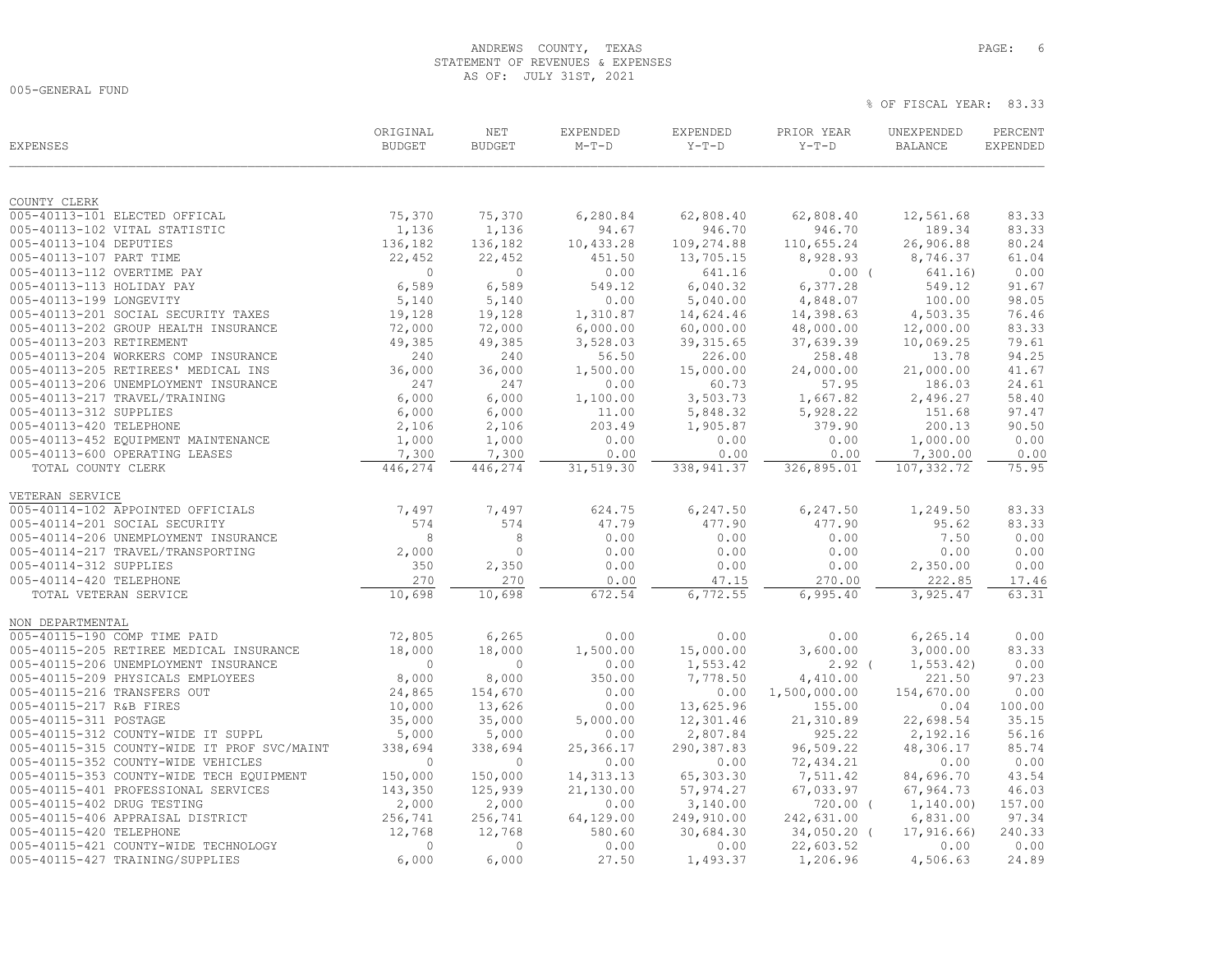## ANDREWS COUNTY, TEXAS **PAGE:** 7 STATEMENT OF REVENUES & EXPENSES AS OF: JULY 31ST, 2021

005-GENERAL FUND

| <b>EXPENSES</b><br><b>BUDGET</b><br><b>BUDGET</b><br>$M-T-D$<br>$Y-T-D$<br>$Y-T-D$<br><b>BALANCE</b><br><b>EXPENDED</b><br>005-40115-428 EMPLOYEE EVENTS<br>5,000<br>335.95<br>6.72<br>5,000<br>0.00<br>1,672.40<br>4,664.05<br>005-40115-430 ADVERTISING<br>2,500<br>2,500<br>0.00<br>468.00<br>252.00<br>2,032.00<br>18.72<br>005-40115-431 STATE MANDATED ADV<br>4,342<br>0.00<br>846.00<br>2,037.00<br>19.48<br>4,342<br>3,496.00<br>005-40115-432 LOBBYING EXPENSES<br>$\mathbf{0}$<br>17,411<br>0.00<br>17,410.92<br>0.00<br>0.08<br>100.00<br>005-40115-454 AUTO MAINT/EXPED, EXPLORER<br>2,314<br>2,314<br>0.00<br>452.67<br>929.64<br>1,861.33<br>19.56<br>391,594<br>41,073.08<br>81.14<br>005-40115-462 COUNTY-WIDE IT SOFTWARE<br>391,594<br>9,054.80<br>317,748.08<br>73,845.92<br>2,810.00<br>79.95<br>005-40115-480 BONDS<br>10,500<br>10,500<br>8,395.00<br>2,105.00<br>0.00<br>005-40115-481 DUES<br>7,500<br>7,500<br>6, 125.06<br>5,875.06<br>1,374.94<br>81.67<br>0.00<br>005-40115-482 PROPERTY, LIAB. & COMP.<br>239,115<br>239,115<br>0.00<br>264,737.58<br>197,700.66 (<br>25,622.58<br>110.72<br>0.00<br>0.00<br>005-40115-488 CONTINGENCY<br>200,000<br>159,524<br>0.00<br>0.00<br>159,524.00<br>60.76<br>005-40115-493 AUTOPSIES<br>65,000<br>65,000<br>2,472.50<br>39,492.50<br>46,985.00<br>25,507.50<br>005-40115-499 BURIAL PAUPER<br>1,500<br>1,500<br>700.00<br>53.33<br>0.00<br>800.00<br>0.00<br>4,000<br>4,000<br>0.00<br>4,000.00<br>0.00<br>100.00<br>005-40115-702 SOIL CONSERVATION<br>4,000.00<br>005-40115-710 EMERGENCY MANAGEMENT TRAINING<br>24,020<br>24,020<br>794.90<br>954.96<br>23, 225.10<br>3.31<br>83.52<br>68.39<br>2,067,023<br>144,007.22<br>2,379,394.33<br>653, 455.87<br>TOTAL NON DEPARTMENTAL<br>2,040,608<br>1, 413, 566.91<br>ELECTION ADM<br>005-40116-103 ELECTION ADMIN<br>47,894<br>47,894<br>3,713.94<br>38,635.12<br>39,604.36<br>9,258.64<br>80.67<br>1,000<br>1,000<br>3,966.08<br>$166.80$ (<br>2,966.08<br>396.61<br>005-40116-112 OVERTIME<br>0.00<br>2,317<br>005-40116-113 HOLIDAY PAY<br>2,317<br>193.12<br>2,124.32<br>2,261.76<br>193.12<br>91.67<br>005-40116-180 ELECTION WORKERS PAY<br>25,000<br>25,000<br>0.00<br>19,396.25<br>19,691.00<br>5,603.75<br>77.59<br>1,000.00<br>653.40<br>90.91<br>005-40116-199 LONGEVITY<br>1,100<br>1,100<br>0.00<br>100.00<br>4,352.35<br>75.95<br>005-40116-201 SOCIAL SECURITY TAXES<br>6,007<br>6,007<br>256.93<br>4,562.35<br>1,444.31<br>005-40116-202 GROUP INSURANCE<br>83.33<br>18,000<br>18,000<br>1,500.00<br>15,000.00<br>12,000.00<br>3,000.00<br>005-40116-203 RETIREMENT<br>10,593<br>10,593<br>773.98<br>8,255.96<br>85.51<br>9,058.27<br>1,534.77<br>005-40116-204 WORKERS COMP INSURANCE<br>110<br>39.44<br>157.76<br>143.54<br>110<br>$166.44$ (<br>47.85)<br>77<br>19.46<br>56.31<br>27.07<br>005-40116-206 UNEMPLOYMENT INSU<br>77<br>0.00<br>20.90<br>6.68<br>005-40116-217 TRAVEL<br>5,000<br>5,000<br>0.00<br>333.77<br>2,120.72<br>4,666.23<br>25,000<br>25,000<br>8,030.34<br>12,512.30<br>16,969.66<br>32.12<br>005-40116-312 SUPPLIES<br>3,813.54<br>183.38<br>270<br>270<br>63.36<br>495.12<br>005-40116-420 TELEPHONE<br>$0.00$ (<br>225.12<br>30,000<br>30,000<br>5,362.50<br>77.38<br>005-40116-452 MAINTENANCE<br>23, 213.42<br>11,880.00<br>6,786.58<br>73.10<br>TOTAL ELECTION ADM<br>172,368<br>172,368<br>15,716.81<br>125,993.70<br>113,684.55<br>46, 374.32<br>DISTRICT JUDGE<br>005-40201-101 ELECTED OFFICIALS<br>8,080<br>8,080<br>673.33<br>6,733.30<br>6,733.30<br>1,346.66<br>83.33<br>48,211<br>48,211<br>38,732.26<br>39,636.48<br>9,478.94<br>80.34<br>005-40201-105 COURT ADMINISTRATOR<br>3,693.60<br>80.21<br>005-40201-106 COURT ADMINISTRATOR<br>51,544<br>51,544<br>3,948.96<br>41, 344.58<br>3,837.39<br>10,199.74<br>005-40201-107 EXTRA HELP<br>2,500<br>0.00<br>2,500.00<br>0.00<br>2,500<br>0.00<br>9,513.63<br>83.33<br>005-40201-110 COURT REPORTER<br>82,977<br>82,977<br>69,147.40<br>69,147.40<br>13,829.48<br>6,914.74<br>91.67<br>005-40201-113 HOLIDAY PAY<br>4,827<br>4,827<br>402.24<br>4,424.64<br>2,490.16<br>402.24<br>0.00<br>005-40201-185 VISITING JUDGES' PAY<br>$\circ$<br>$\mathbf{0}$<br>0.00<br>0.00<br>505.18<br>0.00<br>2,840<br>96.48<br>005-40201-199 LONGEVITY<br>2,840<br>0.00<br>2,740.00<br>2,212.72<br>100.00<br>12,209.34<br>78.18<br>005-40201-201 SOCIAL SECURITY TAXES<br>15,617<br>15,617<br>1,163.70<br>12, 173.08<br>3,407.94<br>83.33<br>005-40201-202 GROUP INSURANCE<br>54,000<br>4,500.00<br>45,000.00<br>36,000.00<br>9,000.00<br>54,000<br>005-40201-203 RETIREMENT<br>40,294<br>40,294<br>3,096.90<br>32,409.20<br>27,500.00<br>7,884.99<br>80.43<br>374<br>68.12<br>005-40201-204 WORKERS COMP INS<br>374<br>254.52<br>119.11<br>63.63<br>194.52<br>0.00<br>005-40201-205 RETIREES' HEALTH INS<br>$\mathbf{0}$<br>$\circ$<br>0.00<br>0.00<br>6,000.00<br>0.00<br>201<br>201<br>0.00<br>35.15<br>005-40201-206 UNEMPLOYMENT INSURANCE<br>70.61<br>57.65<br>130.27<br>19.50<br>005-40201-217 TRAVEL<br>1,000<br>1,000<br>0.00<br>195.00<br>0.00<br>805.00<br>1,000<br>1,000<br>0.00<br>41.50<br>005-40201-218 TRAVEL<br>415.00<br>350.00<br>585.00 |  | ORIGINAL | <b>NET</b> | EXPENDED | EXPENDED | PRIOR YEAR | UNEXPENDED | PERCENT |
|------------------------------------------------------------------------------------------------------------------------------------------------------------------------------------------------------------------------------------------------------------------------------------------------------------------------------------------------------------------------------------------------------------------------------------------------------------------------------------------------------------------------------------------------------------------------------------------------------------------------------------------------------------------------------------------------------------------------------------------------------------------------------------------------------------------------------------------------------------------------------------------------------------------------------------------------------------------------------------------------------------------------------------------------------------------------------------------------------------------------------------------------------------------------------------------------------------------------------------------------------------------------------------------------------------------------------------------------------------------------------------------------------------------------------------------------------------------------------------------------------------------------------------------------------------------------------------------------------------------------------------------------------------------------------------------------------------------------------------------------------------------------------------------------------------------------------------------------------------------------------------------------------------------------------------------------------------------------------------------------------------------------------------------------------------------------------------------------------------------------------------------------------------------------------------------------------------------------------------------------------------------------------------------------------------------------------------------------------------------------------------------------------------------------------------------------------------------------------------------------------------------------------------------------------------------------------------------------------------------------------------------------------------------------------------------------------------------------------------------------------------------------------------------------------------------------------------------------------------------------------------------------------------------------------------------------------------------------------------------------------------------------------------------------------------------------------------------------------------------------------------------------------------------------------------------------------------------------------------------------------------------------------------------------------------------------------------------------------------------------------------------------------------------------------------------------------------------------------------------------------------------------------------------------------------------------------------------------------------------------------------------------------------------------------------------------------------------------------------------------------------------------------------------------------------------------------------------------------------------------------------------------------------------------------------------------------------------------------------------------------------------------------------------------------------------------------------------------------------------------------------------------------------------------------------------------------------------------------------------------------------------------------------------------------------------------------------------------------------------------------------------------------------------------------------------------------------------------------------------------------------------------------------------------------------------------------------------------------------------------------------------------------------------------------------------------------------------------------------------------------------------------------------------------------------------------------------------------------------------------------------------------------------------------------------------------------------------------------------------------------------------------------------------------------------------------------------------------------------------------------------------------------------------------------|--|----------|------------|----------|----------|------------|------------|---------|
|                                                                                                                                                                                                                                                                                                                                                                                                                                                                                                                                                                                                                                                                                                                                                                                                                                                                                                                                                                                                                                                                                                                                                                                                                                                                                                                                                                                                                                                                                                                                                                                                                                                                                                                                                                                                                                                                                                                                                                                                                                                                                                                                                                                                                                                                                                                                                                                                                                                                                                                                                                                                                                                                                                                                                                                                                                                                                                                                                                                                                                                                                                                                                                                                                                                                                                                                                                                                                                                                                                                                                                                                                                                                                                                                                                                                                                                                                                                                                                                                                                                                                                                                                                                                                                                                                                                                                                                                                                                                                                                                                                                                                                                                                                                                                                                                                                                                                                                                                                                                                                                                                                                                                                              |  |          |            |          |          |            |            |         |
|                                                                                                                                                                                                                                                                                                                                                                                                                                                                                                                                                                                                                                                                                                                                                                                                                                                                                                                                                                                                                                                                                                                                                                                                                                                                                                                                                                                                                                                                                                                                                                                                                                                                                                                                                                                                                                                                                                                                                                                                                                                                                                                                                                                                                                                                                                                                                                                                                                                                                                                                                                                                                                                                                                                                                                                                                                                                                                                                                                                                                                                                                                                                                                                                                                                                                                                                                                                                                                                                                                                                                                                                                                                                                                                                                                                                                                                                                                                                                                                                                                                                                                                                                                                                                                                                                                                                                                                                                                                                                                                                                                                                                                                                                                                                                                                                                                                                                                                                                                                                                                                                                                                                                                              |  |          |            |          |          |            |            |         |
|                                                                                                                                                                                                                                                                                                                                                                                                                                                                                                                                                                                                                                                                                                                                                                                                                                                                                                                                                                                                                                                                                                                                                                                                                                                                                                                                                                                                                                                                                                                                                                                                                                                                                                                                                                                                                                                                                                                                                                                                                                                                                                                                                                                                                                                                                                                                                                                                                                                                                                                                                                                                                                                                                                                                                                                                                                                                                                                                                                                                                                                                                                                                                                                                                                                                                                                                                                                                                                                                                                                                                                                                                                                                                                                                                                                                                                                                                                                                                                                                                                                                                                                                                                                                                                                                                                                                                                                                                                                                                                                                                                                                                                                                                                                                                                                                                                                                                                                                                                                                                                                                                                                                                                              |  |          |            |          |          |            |            |         |
|                                                                                                                                                                                                                                                                                                                                                                                                                                                                                                                                                                                                                                                                                                                                                                                                                                                                                                                                                                                                                                                                                                                                                                                                                                                                                                                                                                                                                                                                                                                                                                                                                                                                                                                                                                                                                                                                                                                                                                                                                                                                                                                                                                                                                                                                                                                                                                                                                                                                                                                                                                                                                                                                                                                                                                                                                                                                                                                                                                                                                                                                                                                                                                                                                                                                                                                                                                                                                                                                                                                                                                                                                                                                                                                                                                                                                                                                                                                                                                                                                                                                                                                                                                                                                                                                                                                                                                                                                                                                                                                                                                                                                                                                                                                                                                                                                                                                                                                                                                                                                                                                                                                                                                              |  |          |            |          |          |            |            |         |
|                                                                                                                                                                                                                                                                                                                                                                                                                                                                                                                                                                                                                                                                                                                                                                                                                                                                                                                                                                                                                                                                                                                                                                                                                                                                                                                                                                                                                                                                                                                                                                                                                                                                                                                                                                                                                                                                                                                                                                                                                                                                                                                                                                                                                                                                                                                                                                                                                                                                                                                                                                                                                                                                                                                                                                                                                                                                                                                                                                                                                                                                                                                                                                                                                                                                                                                                                                                                                                                                                                                                                                                                                                                                                                                                                                                                                                                                                                                                                                                                                                                                                                                                                                                                                                                                                                                                                                                                                                                                                                                                                                                                                                                                                                                                                                                                                                                                                                                                                                                                                                                                                                                                                                              |  |          |            |          |          |            |            |         |
|                                                                                                                                                                                                                                                                                                                                                                                                                                                                                                                                                                                                                                                                                                                                                                                                                                                                                                                                                                                                                                                                                                                                                                                                                                                                                                                                                                                                                                                                                                                                                                                                                                                                                                                                                                                                                                                                                                                                                                                                                                                                                                                                                                                                                                                                                                                                                                                                                                                                                                                                                                                                                                                                                                                                                                                                                                                                                                                                                                                                                                                                                                                                                                                                                                                                                                                                                                                                                                                                                                                                                                                                                                                                                                                                                                                                                                                                                                                                                                                                                                                                                                                                                                                                                                                                                                                                                                                                                                                                                                                                                                                                                                                                                                                                                                                                                                                                                                                                                                                                                                                                                                                                                                              |  |          |            |          |          |            |            |         |
|                                                                                                                                                                                                                                                                                                                                                                                                                                                                                                                                                                                                                                                                                                                                                                                                                                                                                                                                                                                                                                                                                                                                                                                                                                                                                                                                                                                                                                                                                                                                                                                                                                                                                                                                                                                                                                                                                                                                                                                                                                                                                                                                                                                                                                                                                                                                                                                                                                                                                                                                                                                                                                                                                                                                                                                                                                                                                                                                                                                                                                                                                                                                                                                                                                                                                                                                                                                                                                                                                                                                                                                                                                                                                                                                                                                                                                                                                                                                                                                                                                                                                                                                                                                                                                                                                                                                                                                                                                                                                                                                                                                                                                                                                                                                                                                                                                                                                                                                                                                                                                                                                                                                                                              |  |          |            |          |          |            |            |         |
|                                                                                                                                                                                                                                                                                                                                                                                                                                                                                                                                                                                                                                                                                                                                                                                                                                                                                                                                                                                                                                                                                                                                                                                                                                                                                                                                                                                                                                                                                                                                                                                                                                                                                                                                                                                                                                                                                                                                                                                                                                                                                                                                                                                                                                                                                                                                                                                                                                                                                                                                                                                                                                                                                                                                                                                                                                                                                                                                                                                                                                                                                                                                                                                                                                                                                                                                                                                                                                                                                                                                                                                                                                                                                                                                                                                                                                                                                                                                                                                                                                                                                                                                                                                                                                                                                                                                                                                                                                                                                                                                                                                                                                                                                                                                                                                                                                                                                                                                                                                                                                                                                                                                                                              |  |          |            |          |          |            |            |         |
|                                                                                                                                                                                                                                                                                                                                                                                                                                                                                                                                                                                                                                                                                                                                                                                                                                                                                                                                                                                                                                                                                                                                                                                                                                                                                                                                                                                                                                                                                                                                                                                                                                                                                                                                                                                                                                                                                                                                                                                                                                                                                                                                                                                                                                                                                                                                                                                                                                                                                                                                                                                                                                                                                                                                                                                                                                                                                                                                                                                                                                                                                                                                                                                                                                                                                                                                                                                                                                                                                                                                                                                                                                                                                                                                                                                                                                                                                                                                                                                                                                                                                                                                                                                                                                                                                                                                                                                                                                                                                                                                                                                                                                                                                                                                                                                                                                                                                                                                                                                                                                                                                                                                                                              |  |          |            |          |          |            |            |         |
|                                                                                                                                                                                                                                                                                                                                                                                                                                                                                                                                                                                                                                                                                                                                                                                                                                                                                                                                                                                                                                                                                                                                                                                                                                                                                                                                                                                                                                                                                                                                                                                                                                                                                                                                                                                                                                                                                                                                                                                                                                                                                                                                                                                                                                                                                                                                                                                                                                                                                                                                                                                                                                                                                                                                                                                                                                                                                                                                                                                                                                                                                                                                                                                                                                                                                                                                                                                                                                                                                                                                                                                                                                                                                                                                                                                                                                                                                                                                                                                                                                                                                                                                                                                                                                                                                                                                                                                                                                                                                                                                                                                                                                                                                                                                                                                                                                                                                                                                                                                                                                                                                                                                                                              |  |          |            |          |          |            |            |         |
|                                                                                                                                                                                                                                                                                                                                                                                                                                                                                                                                                                                                                                                                                                                                                                                                                                                                                                                                                                                                                                                                                                                                                                                                                                                                                                                                                                                                                                                                                                                                                                                                                                                                                                                                                                                                                                                                                                                                                                                                                                                                                                                                                                                                                                                                                                                                                                                                                                                                                                                                                                                                                                                                                                                                                                                                                                                                                                                                                                                                                                                                                                                                                                                                                                                                                                                                                                                                                                                                                                                                                                                                                                                                                                                                                                                                                                                                                                                                                                                                                                                                                                                                                                                                                                                                                                                                                                                                                                                                                                                                                                                                                                                                                                                                                                                                                                                                                                                                                                                                                                                                                                                                                                              |  |          |            |          |          |            |            |         |
|                                                                                                                                                                                                                                                                                                                                                                                                                                                                                                                                                                                                                                                                                                                                                                                                                                                                                                                                                                                                                                                                                                                                                                                                                                                                                                                                                                                                                                                                                                                                                                                                                                                                                                                                                                                                                                                                                                                                                                                                                                                                                                                                                                                                                                                                                                                                                                                                                                                                                                                                                                                                                                                                                                                                                                                                                                                                                                                                                                                                                                                                                                                                                                                                                                                                                                                                                                                                                                                                                                                                                                                                                                                                                                                                                                                                                                                                                                                                                                                                                                                                                                                                                                                                                                                                                                                                                                                                                                                                                                                                                                                                                                                                                                                                                                                                                                                                                                                                                                                                                                                                                                                                                                              |  |          |            |          |          |            |            |         |
|                                                                                                                                                                                                                                                                                                                                                                                                                                                                                                                                                                                                                                                                                                                                                                                                                                                                                                                                                                                                                                                                                                                                                                                                                                                                                                                                                                                                                                                                                                                                                                                                                                                                                                                                                                                                                                                                                                                                                                                                                                                                                                                                                                                                                                                                                                                                                                                                                                                                                                                                                                                                                                                                                                                                                                                                                                                                                                                                                                                                                                                                                                                                                                                                                                                                                                                                                                                                                                                                                                                                                                                                                                                                                                                                                                                                                                                                                                                                                                                                                                                                                                                                                                                                                                                                                                                                                                                                                                                                                                                                                                                                                                                                                                                                                                                                                                                                                                                                                                                                                                                                                                                                                                              |  |          |            |          |          |            |            |         |
|                                                                                                                                                                                                                                                                                                                                                                                                                                                                                                                                                                                                                                                                                                                                                                                                                                                                                                                                                                                                                                                                                                                                                                                                                                                                                                                                                                                                                                                                                                                                                                                                                                                                                                                                                                                                                                                                                                                                                                                                                                                                                                                                                                                                                                                                                                                                                                                                                                                                                                                                                                                                                                                                                                                                                                                                                                                                                                                                                                                                                                                                                                                                                                                                                                                                                                                                                                                                                                                                                                                                                                                                                                                                                                                                                                                                                                                                                                                                                                                                                                                                                                                                                                                                                                                                                                                                                                                                                                                                                                                                                                                                                                                                                                                                                                                                                                                                                                                                                                                                                                                                                                                                                                              |  |          |            |          |          |            |            |         |
|                                                                                                                                                                                                                                                                                                                                                                                                                                                                                                                                                                                                                                                                                                                                                                                                                                                                                                                                                                                                                                                                                                                                                                                                                                                                                                                                                                                                                                                                                                                                                                                                                                                                                                                                                                                                                                                                                                                                                                                                                                                                                                                                                                                                                                                                                                                                                                                                                                                                                                                                                                                                                                                                                                                                                                                                                                                                                                                                                                                                                                                                                                                                                                                                                                                                                                                                                                                                                                                                                                                                                                                                                                                                                                                                                                                                                                                                                                                                                                                                                                                                                                                                                                                                                                                                                                                                                                                                                                                                                                                                                                                                                                                                                                                                                                                                                                                                                                                                                                                                                                                                                                                                                                              |  |          |            |          |          |            |            |         |
|                                                                                                                                                                                                                                                                                                                                                                                                                                                                                                                                                                                                                                                                                                                                                                                                                                                                                                                                                                                                                                                                                                                                                                                                                                                                                                                                                                                                                                                                                                                                                                                                                                                                                                                                                                                                                                                                                                                                                                                                                                                                                                                                                                                                                                                                                                                                                                                                                                                                                                                                                                                                                                                                                                                                                                                                                                                                                                                                                                                                                                                                                                                                                                                                                                                                                                                                                                                                                                                                                                                                                                                                                                                                                                                                                                                                                                                                                                                                                                                                                                                                                                                                                                                                                                                                                                                                                                                                                                                                                                                                                                                                                                                                                                                                                                                                                                                                                                                                                                                                                                                                                                                                                                              |  |          |            |          |          |            |            |         |
|                                                                                                                                                                                                                                                                                                                                                                                                                                                                                                                                                                                                                                                                                                                                                                                                                                                                                                                                                                                                                                                                                                                                                                                                                                                                                                                                                                                                                                                                                                                                                                                                                                                                                                                                                                                                                                                                                                                                                                                                                                                                                                                                                                                                                                                                                                                                                                                                                                                                                                                                                                                                                                                                                                                                                                                                                                                                                                                                                                                                                                                                                                                                                                                                                                                                                                                                                                                                                                                                                                                                                                                                                                                                                                                                                                                                                                                                                                                                                                                                                                                                                                                                                                                                                                                                                                                                                                                                                                                                                                                                                                                                                                                                                                                                                                                                                                                                                                                                                                                                                                                                                                                                                                              |  |          |            |          |          |            |            |         |
|                                                                                                                                                                                                                                                                                                                                                                                                                                                                                                                                                                                                                                                                                                                                                                                                                                                                                                                                                                                                                                                                                                                                                                                                                                                                                                                                                                                                                                                                                                                                                                                                                                                                                                                                                                                                                                                                                                                                                                                                                                                                                                                                                                                                                                                                                                                                                                                                                                                                                                                                                                                                                                                                                                                                                                                                                                                                                                                                                                                                                                                                                                                                                                                                                                                                                                                                                                                                                                                                                                                                                                                                                                                                                                                                                                                                                                                                                                                                                                                                                                                                                                                                                                                                                                                                                                                                                                                                                                                                                                                                                                                                                                                                                                                                                                                                                                                                                                                                                                                                                                                                                                                                                                              |  |          |            |          |          |            |            |         |
|                                                                                                                                                                                                                                                                                                                                                                                                                                                                                                                                                                                                                                                                                                                                                                                                                                                                                                                                                                                                                                                                                                                                                                                                                                                                                                                                                                                                                                                                                                                                                                                                                                                                                                                                                                                                                                                                                                                                                                                                                                                                                                                                                                                                                                                                                                                                                                                                                                                                                                                                                                                                                                                                                                                                                                                                                                                                                                                                                                                                                                                                                                                                                                                                                                                                                                                                                                                                                                                                                                                                                                                                                                                                                                                                                                                                                                                                                                                                                                                                                                                                                                                                                                                                                                                                                                                                                                                                                                                                                                                                                                                                                                                                                                                                                                                                                                                                                                                                                                                                                                                                                                                                                                              |  |          |            |          |          |            |            |         |
|                                                                                                                                                                                                                                                                                                                                                                                                                                                                                                                                                                                                                                                                                                                                                                                                                                                                                                                                                                                                                                                                                                                                                                                                                                                                                                                                                                                                                                                                                                                                                                                                                                                                                                                                                                                                                                                                                                                                                                                                                                                                                                                                                                                                                                                                                                                                                                                                                                                                                                                                                                                                                                                                                                                                                                                                                                                                                                                                                                                                                                                                                                                                                                                                                                                                                                                                                                                                                                                                                                                                                                                                                                                                                                                                                                                                                                                                                                                                                                                                                                                                                                                                                                                                                                                                                                                                                                                                                                                                                                                                                                                                                                                                                                                                                                                                                                                                                                                                                                                                                                                                                                                                                                              |  |          |            |          |          |            |            |         |
|                                                                                                                                                                                                                                                                                                                                                                                                                                                                                                                                                                                                                                                                                                                                                                                                                                                                                                                                                                                                                                                                                                                                                                                                                                                                                                                                                                                                                                                                                                                                                                                                                                                                                                                                                                                                                                                                                                                                                                                                                                                                                                                                                                                                                                                                                                                                                                                                                                                                                                                                                                                                                                                                                                                                                                                                                                                                                                                                                                                                                                                                                                                                                                                                                                                                                                                                                                                                                                                                                                                                                                                                                                                                                                                                                                                                                                                                                                                                                                                                                                                                                                                                                                                                                                                                                                                                                                                                                                                                                                                                                                                                                                                                                                                                                                                                                                                                                                                                                                                                                                                                                                                                                                              |  |          |            |          |          |            |            |         |
|                                                                                                                                                                                                                                                                                                                                                                                                                                                                                                                                                                                                                                                                                                                                                                                                                                                                                                                                                                                                                                                                                                                                                                                                                                                                                                                                                                                                                                                                                                                                                                                                                                                                                                                                                                                                                                                                                                                                                                                                                                                                                                                                                                                                                                                                                                                                                                                                                                                                                                                                                                                                                                                                                                                                                                                                                                                                                                                                                                                                                                                                                                                                                                                                                                                                                                                                                                                                                                                                                                                                                                                                                                                                                                                                                                                                                                                                                                                                                                                                                                                                                                                                                                                                                                                                                                                                                                                                                                                                                                                                                                                                                                                                                                                                                                                                                                                                                                                                                                                                                                                                                                                                                                              |  |          |            |          |          |            |            |         |
|                                                                                                                                                                                                                                                                                                                                                                                                                                                                                                                                                                                                                                                                                                                                                                                                                                                                                                                                                                                                                                                                                                                                                                                                                                                                                                                                                                                                                                                                                                                                                                                                                                                                                                                                                                                                                                                                                                                                                                                                                                                                                                                                                                                                                                                                                                                                                                                                                                                                                                                                                                                                                                                                                                                                                                                                                                                                                                                                                                                                                                                                                                                                                                                                                                                                                                                                                                                                                                                                                                                                                                                                                                                                                                                                                                                                                                                                                                                                                                                                                                                                                                                                                                                                                                                                                                                                                                                                                                                                                                                                                                                                                                                                                                                                                                                                                                                                                                                                                                                                                                                                                                                                                                              |  |          |            |          |          |            |            |         |
|                                                                                                                                                                                                                                                                                                                                                                                                                                                                                                                                                                                                                                                                                                                                                                                                                                                                                                                                                                                                                                                                                                                                                                                                                                                                                                                                                                                                                                                                                                                                                                                                                                                                                                                                                                                                                                                                                                                                                                                                                                                                                                                                                                                                                                                                                                                                                                                                                                                                                                                                                                                                                                                                                                                                                                                                                                                                                                                                                                                                                                                                                                                                                                                                                                                                                                                                                                                                                                                                                                                                                                                                                                                                                                                                                                                                                                                                                                                                                                                                                                                                                                                                                                                                                                                                                                                                                                                                                                                                                                                                                                                                                                                                                                                                                                                                                                                                                                                                                                                                                                                                                                                                                                              |  |          |            |          |          |            |            |         |
|                                                                                                                                                                                                                                                                                                                                                                                                                                                                                                                                                                                                                                                                                                                                                                                                                                                                                                                                                                                                                                                                                                                                                                                                                                                                                                                                                                                                                                                                                                                                                                                                                                                                                                                                                                                                                                                                                                                                                                                                                                                                                                                                                                                                                                                                                                                                                                                                                                                                                                                                                                                                                                                                                                                                                                                                                                                                                                                                                                                                                                                                                                                                                                                                                                                                                                                                                                                                                                                                                                                                                                                                                                                                                                                                                                                                                                                                                                                                                                                                                                                                                                                                                                                                                                                                                                                                                                                                                                                                                                                                                                                                                                                                                                                                                                                                                                                                                                                                                                                                                                                                                                                                                                              |  |          |            |          |          |            |            |         |
|                                                                                                                                                                                                                                                                                                                                                                                                                                                                                                                                                                                                                                                                                                                                                                                                                                                                                                                                                                                                                                                                                                                                                                                                                                                                                                                                                                                                                                                                                                                                                                                                                                                                                                                                                                                                                                                                                                                                                                                                                                                                                                                                                                                                                                                                                                                                                                                                                                                                                                                                                                                                                                                                                                                                                                                                                                                                                                                                                                                                                                                                                                                                                                                                                                                                                                                                                                                                                                                                                                                                                                                                                                                                                                                                                                                                                                                                                                                                                                                                                                                                                                                                                                                                                                                                                                                                                                                                                                                                                                                                                                                                                                                                                                                                                                                                                                                                                                                                                                                                                                                                                                                                                                              |  |          |            |          |          |            |            |         |
|                                                                                                                                                                                                                                                                                                                                                                                                                                                                                                                                                                                                                                                                                                                                                                                                                                                                                                                                                                                                                                                                                                                                                                                                                                                                                                                                                                                                                                                                                                                                                                                                                                                                                                                                                                                                                                                                                                                                                                                                                                                                                                                                                                                                                                                                                                                                                                                                                                                                                                                                                                                                                                                                                                                                                                                                                                                                                                                                                                                                                                                                                                                                                                                                                                                                                                                                                                                                                                                                                                                                                                                                                                                                                                                                                                                                                                                                                                                                                                                                                                                                                                                                                                                                                                                                                                                                                                                                                                                                                                                                                                                                                                                                                                                                                                                                                                                                                                                                                                                                                                                                                                                                                                              |  |          |            |          |          |            |            |         |
|                                                                                                                                                                                                                                                                                                                                                                                                                                                                                                                                                                                                                                                                                                                                                                                                                                                                                                                                                                                                                                                                                                                                                                                                                                                                                                                                                                                                                                                                                                                                                                                                                                                                                                                                                                                                                                                                                                                                                                                                                                                                                                                                                                                                                                                                                                                                                                                                                                                                                                                                                                                                                                                                                                                                                                                                                                                                                                                                                                                                                                                                                                                                                                                                                                                                                                                                                                                                                                                                                                                                                                                                                                                                                                                                                                                                                                                                                                                                                                                                                                                                                                                                                                                                                                                                                                                                                                                                                                                                                                                                                                                                                                                                                                                                                                                                                                                                                                                                                                                                                                                                                                                                                                              |  |          |            |          |          |            |            |         |
|                                                                                                                                                                                                                                                                                                                                                                                                                                                                                                                                                                                                                                                                                                                                                                                                                                                                                                                                                                                                                                                                                                                                                                                                                                                                                                                                                                                                                                                                                                                                                                                                                                                                                                                                                                                                                                                                                                                                                                                                                                                                                                                                                                                                                                                                                                                                                                                                                                                                                                                                                                                                                                                                                                                                                                                                                                                                                                                                                                                                                                                                                                                                                                                                                                                                                                                                                                                                                                                                                                                                                                                                                                                                                                                                                                                                                                                                                                                                                                                                                                                                                                                                                                                                                                                                                                                                                                                                                                                                                                                                                                                                                                                                                                                                                                                                                                                                                                                                                                                                                                                                                                                                                                              |  |          |            |          |          |            |            |         |
|                                                                                                                                                                                                                                                                                                                                                                                                                                                                                                                                                                                                                                                                                                                                                                                                                                                                                                                                                                                                                                                                                                                                                                                                                                                                                                                                                                                                                                                                                                                                                                                                                                                                                                                                                                                                                                                                                                                                                                                                                                                                                                                                                                                                                                                                                                                                                                                                                                                                                                                                                                                                                                                                                                                                                                                                                                                                                                                                                                                                                                                                                                                                                                                                                                                                                                                                                                                                                                                                                                                                                                                                                                                                                                                                                                                                                                                                                                                                                                                                                                                                                                                                                                                                                                                                                                                                                                                                                                                                                                                                                                                                                                                                                                                                                                                                                                                                                                                                                                                                                                                                                                                                                                              |  |          |            |          |          |            |            |         |
|                                                                                                                                                                                                                                                                                                                                                                                                                                                                                                                                                                                                                                                                                                                                                                                                                                                                                                                                                                                                                                                                                                                                                                                                                                                                                                                                                                                                                                                                                                                                                                                                                                                                                                                                                                                                                                                                                                                                                                                                                                                                                                                                                                                                                                                                                                                                                                                                                                                                                                                                                                                                                                                                                                                                                                                                                                                                                                                                                                                                                                                                                                                                                                                                                                                                                                                                                                                                                                                                                                                                                                                                                                                                                                                                                                                                                                                                                                                                                                                                                                                                                                                                                                                                                                                                                                                                                                                                                                                                                                                                                                                                                                                                                                                                                                                                                                                                                                                                                                                                                                                                                                                                                                              |  |          |            |          |          |            |            |         |
|                                                                                                                                                                                                                                                                                                                                                                                                                                                                                                                                                                                                                                                                                                                                                                                                                                                                                                                                                                                                                                                                                                                                                                                                                                                                                                                                                                                                                                                                                                                                                                                                                                                                                                                                                                                                                                                                                                                                                                                                                                                                                                                                                                                                                                                                                                                                                                                                                                                                                                                                                                                                                                                                                                                                                                                                                                                                                                                                                                                                                                                                                                                                                                                                                                                                                                                                                                                                                                                                                                                                                                                                                                                                                                                                                                                                                                                                                                                                                                                                                                                                                                                                                                                                                                                                                                                                                                                                                                                                                                                                                                                                                                                                                                                                                                                                                                                                                                                                                                                                                                                                                                                                                                              |  |          |            |          |          |            |            |         |
|                                                                                                                                                                                                                                                                                                                                                                                                                                                                                                                                                                                                                                                                                                                                                                                                                                                                                                                                                                                                                                                                                                                                                                                                                                                                                                                                                                                                                                                                                                                                                                                                                                                                                                                                                                                                                                                                                                                                                                                                                                                                                                                                                                                                                                                                                                                                                                                                                                                                                                                                                                                                                                                                                                                                                                                                                                                                                                                                                                                                                                                                                                                                                                                                                                                                                                                                                                                                                                                                                                                                                                                                                                                                                                                                                                                                                                                                                                                                                                                                                                                                                                                                                                                                                                                                                                                                                                                                                                                                                                                                                                                                                                                                                                                                                                                                                                                                                                                                                                                                                                                                                                                                                                              |  |          |            |          |          |            |            |         |
|                                                                                                                                                                                                                                                                                                                                                                                                                                                                                                                                                                                                                                                                                                                                                                                                                                                                                                                                                                                                                                                                                                                                                                                                                                                                                                                                                                                                                                                                                                                                                                                                                                                                                                                                                                                                                                                                                                                                                                                                                                                                                                                                                                                                                                                                                                                                                                                                                                                                                                                                                                                                                                                                                                                                                                                                                                                                                                                                                                                                                                                                                                                                                                                                                                                                                                                                                                                                                                                                                                                                                                                                                                                                                                                                                                                                                                                                                                                                                                                                                                                                                                                                                                                                                                                                                                                                                                                                                                                                                                                                                                                                                                                                                                                                                                                                                                                                                                                                                                                                                                                                                                                                                                              |  |          |            |          |          |            |            |         |
|                                                                                                                                                                                                                                                                                                                                                                                                                                                                                                                                                                                                                                                                                                                                                                                                                                                                                                                                                                                                                                                                                                                                                                                                                                                                                                                                                                                                                                                                                                                                                                                                                                                                                                                                                                                                                                                                                                                                                                                                                                                                                                                                                                                                                                                                                                                                                                                                                                                                                                                                                                                                                                                                                                                                                                                                                                                                                                                                                                                                                                                                                                                                                                                                                                                                                                                                                                                                                                                                                                                                                                                                                                                                                                                                                                                                                                                                                                                                                                                                                                                                                                                                                                                                                                                                                                                                                                                                                                                                                                                                                                                                                                                                                                                                                                                                                                                                                                                                                                                                                                                                                                                                                                              |  |          |            |          |          |            |            |         |
|                                                                                                                                                                                                                                                                                                                                                                                                                                                                                                                                                                                                                                                                                                                                                                                                                                                                                                                                                                                                                                                                                                                                                                                                                                                                                                                                                                                                                                                                                                                                                                                                                                                                                                                                                                                                                                                                                                                                                                                                                                                                                                                                                                                                                                                                                                                                                                                                                                                                                                                                                                                                                                                                                                                                                                                                                                                                                                                                                                                                                                                                                                                                                                                                                                                                                                                                                                                                                                                                                                                                                                                                                                                                                                                                                                                                                                                                                                                                                                                                                                                                                                                                                                                                                                                                                                                                                                                                                                                                                                                                                                                                                                                                                                                                                                                                                                                                                                                                                                                                                                                                                                                                                                              |  |          |            |          |          |            |            |         |
|                                                                                                                                                                                                                                                                                                                                                                                                                                                                                                                                                                                                                                                                                                                                                                                                                                                                                                                                                                                                                                                                                                                                                                                                                                                                                                                                                                                                                                                                                                                                                                                                                                                                                                                                                                                                                                                                                                                                                                                                                                                                                                                                                                                                                                                                                                                                                                                                                                                                                                                                                                                                                                                                                                                                                                                                                                                                                                                                                                                                                                                                                                                                                                                                                                                                                                                                                                                                                                                                                                                                                                                                                                                                                                                                                                                                                                                                                                                                                                                                                                                                                                                                                                                                                                                                                                                                                                                                                                                                                                                                                                                                                                                                                                                                                                                                                                                                                                                                                                                                                                                                                                                                                                              |  |          |            |          |          |            |            |         |
|                                                                                                                                                                                                                                                                                                                                                                                                                                                                                                                                                                                                                                                                                                                                                                                                                                                                                                                                                                                                                                                                                                                                                                                                                                                                                                                                                                                                                                                                                                                                                                                                                                                                                                                                                                                                                                                                                                                                                                                                                                                                                                                                                                                                                                                                                                                                                                                                                                                                                                                                                                                                                                                                                                                                                                                                                                                                                                                                                                                                                                                                                                                                                                                                                                                                                                                                                                                                                                                                                                                                                                                                                                                                                                                                                                                                                                                                                                                                                                                                                                                                                                                                                                                                                                                                                                                                                                                                                                                                                                                                                                                                                                                                                                                                                                                                                                                                                                                                                                                                                                                                                                                                                                              |  |          |            |          |          |            |            |         |
|                                                                                                                                                                                                                                                                                                                                                                                                                                                                                                                                                                                                                                                                                                                                                                                                                                                                                                                                                                                                                                                                                                                                                                                                                                                                                                                                                                                                                                                                                                                                                                                                                                                                                                                                                                                                                                                                                                                                                                                                                                                                                                                                                                                                                                                                                                                                                                                                                                                                                                                                                                                                                                                                                                                                                                                                                                                                                                                                                                                                                                                                                                                                                                                                                                                                                                                                                                                                                                                                                                                                                                                                                                                                                                                                                                                                                                                                                                                                                                                                                                                                                                                                                                                                                                                                                                                                                                                                                                                                                                                                                                                                                                                                                                                                                                                                                                                                                                                                                                                                                                                                                                                                                                              |  |          |            |          |          |            |            |         |
|                                                                                                                                                                                                                                                                                                                                                                                                                                                                                                                                                                                                                                                                                                                                                                                                                                                                                                                                                                                                                                                                                                                                                                                                                                                                                                                                                                                                                                                                                                                                                                                                                                                                                                                                                                                                                                                                                                                                                                                                                                                                                                                                                                                                                                                                                                                                                                                                                                                                                                                                                                                                                                                                                                                                                                                                                                                                                                                                                                                                                                                                                                                                                                                                                                                                                                                                                                                                                                                                                                                                                                                                                                                                                                                                                                                                                                                                                                                                                                                                                                                                                                                                                                                                                                                                                                                                                                                                                                                                                                                                                                                                                                                                                                                                                                                                                                                                                                                                                                                                                                                                                                                                                                              |  |          |            |          |          |            |            |         |
|                                                                                                                                                                                                                                                                                                                                                                                                                                                                                                                                                                                                                                                                                                                                                                                                                                                                                                                                                                                                                                                                                                                                                                                                                                                                                                                                                                                                                                                                                                                                                                                                                                                                                                                                                                                                                                                                                                                                                                                                                                                                                                                                                                                                                                                                                                                                                                                                                                                                                                                                                                                                                                                                                                                                                                                                                                                                                                                                                                                                                                                                                                                                                                                                                                                                                                                                                                                                                                                                                                                                                                                                                                                                                                                                                                                                                                                                                                                                                                                                                                                                                                                                                                                                                                                                                                                                                                                                                                                                                                                                                                                                                                                                                                                                                                                                                                                                                                                                                                                                                                                                                                                                                                              |  |          |            |          |          |            |            |         |
|                                                                                                                                                                                                                                                                                                                                                                                                                                                                                                                                                                                                                                                                                                                                                                                                                                                                                                                                                                                                                                                                                                                                                                                                                                                                                                                                                                                                                                                                                                                                                                                                                                                                                                                                                                                                                                                                                                                                                                                                                                                                                                                                                                                                                                                                                                                                                                                                                                                                                                                                                                                                                                                                                                                                                                                                                                                                                                                                                                                                                                                                                                                                                                                                                                                                                                                                                                                                                                                                                                                                                                                                                                                                                                                                                                                                                                                                                                                                                                                                                                                                                                                                                                                                                                                                                                                                                                                                                                                                                                                                                                                                                                                                                                                                                                                                                                                                                                                                                                                                                                                                                                                                                                              |  |          |            |          |          |            |            |         |
|                                                                                                                                                                                                                                                                                                                                                                                                                                                                                                                                                                                                                                                                                                                                                                                                                                                                                                                                                                                                                                                                                                                                                                                                                                                                                                                                                                                                                                                                                                                                                                                                                                                                                                                                                                                                                                                                                                                                                                                                                                                                                                                                                                                                                                                                                                                                                                                                                                                                                                                                                                                                                                                                                                                                                                                                                                                                                                                                                                                                                                                                                                                                                                                                                                                                                                                                                                                                                                                                                                                                                                                                                                                                                                                                                                                                                                                                                                                                                                                                                                                                                                                                                                                                                                                                                                                                                                                                                                                                                                                                                                                                                                                                                                                                                                                                                                                                                                                                                                                                                                                                                                                                                                              |  |          |            |          |          |            |            |         |
|                                                                                                                                                                                                                                                                                                                                                                                                                                                                                                                                                                                                                                                                                                                                                                                                                                                                                                                                                                                                                                                                                                                                                                                                                                                                                                                                                                                                                                                                                                                                                                                                                                                                                                                                                                                                                                                                                                                                                                                                                                                                                                                                                                                                                                                                                                                                                                                                                                                                                                                                                                                                                                                                                                                                                                                                                                                                                                                                                                                                                                                                                                                                                                                                                                                                                                                                                                                                                                                                                                                                                                                                                                                                                                                                                                                                                                                                                                                                                                                                                                                                                                                                                                                                                                                                                                                                                                                                                                                                                                                                                                                                                                                                                                                                                                                                                                                                                                                                                                                                                                                                                                                                                                              |  |          |            |          |          |            |            |         |
|                                                                                                                                                                                                                                                                                                                                                                                                                                                                                                                                                                                                                                                                                                                                                                                                                                                                                                                                                                                                                                                                                                                                                                                                                                                                                                                                                                                                                                                                                                                                                                                                                                                                                                                                                                                                                                                                                                                                                                                                                                                                                                                                                                                                                                                                                                                                                                                                                                                                                                                                                                                                                                                                                                                                                                                                                                                                                                                                                                                                                                                                                                                                                                                                                                                                                                                                                                                                                                                                                                                                                                                                                                                                                                                                                                                                                                                                                                                                                                                                                                                                                                                                                                                                                                                                                                                                                                                                                                                                                                                                                                                                                                                                                                                                                                                                                                                                                                                                                                                                                                                                                                                                                                              |  |          |            |          |          |            |            |         |
|                                                                                                                                                                                                                                                                                                                                                                                                                                                                                                                                                                                                                                                                                                                                                                                                                                                                                                                                                                                                                                                                                                                                                                                                                                                                                                                                                                                                                                                                                                                                                                                                                                                                                                                                                                                                                                                                                                                                                                                                                                                                                                                                                                                                                                                                                                                                                                                                                                                                                                                                                                                                                                                                                                                                                                                                                                                                                                                                                                                                                                                                                                                                                                                                                                                                                                                                                                                                                                                                                                                                                                                                                                                                                                                                                                                                                                                                                                                                                                                                                                                                                                                                                                                                                                                                                                                                                                                                                                                                                                                                                                                                                                                                                                                                                                                                                                                                                                                                                                                                                                                                                                                                                                              |  |          |            |          |          |            |            |         |
|                                                                                                                                                                                                                                                                                                                                                                                                                                                                                                                                                                                                                                                                                                                                                                                                                                                                                                                                                                                                                                                                                                                                                                                                                                                                                                                                                                                                                                                                                                                                                                                                                                                                                                                                                                                                                                                                                                                                                                                                                                                                                                                                                                                                                                                                                                                                                                                                                                                                                                                                                                                                                                                                                                                                                                                                                                                                                                                                                                                                                                                                                                                                                                                                                                                                                                                                                                                                                                                                                                                                                                                                                                                                                                                                                                                                                                                                                                                                                                                                                                                                                                                                                                                                                                                                                                                                                                                                                                                                                                                                                                                                                                                                                                                                                                                                                                                                                                                                                                                                                                                                                                                                                                              |  |          |            |          |          |            |            |         |
|                                                                                                                                                                                                                                                                                                                                                                                                                                                                                                                                                                                                                                                                                                                                                                                                                                                                                                                                                                                                                                                                                                                                                                                                                                                                                                                                                                                                                                                                                                                                                                                                                                                                                                                                                                                                                                                                                                                                                                                                                                                                                                                                                                                                                                                                                                                                                                                                                                                                                                                                                                                                                                                                                                                                                                                                                                                                                                                                                                                                                                                                                                                                                                                                                                                                                                                                                                                                                                                                                                                                                                                                                                                                                                                                                                                                                                                                                                                                                                                                                                                                                                                                                                                                                                                                                                                                                                                                                                                                                                                                                                                                                                                                                                                                                                                                                                                                                                                                                                                                                                                                                                                                                                              |  |          |            |          |          |            |            |         |
|                                                                                                                                                                                                                                                                                                                                                                                                                                                                                                                                                                                                                                                                                                                                                                                                                                                                                                                                                                                                                                                                                                                                                                                                                                                                                                                                                                                                                                                                                                                                                                                                                                                                                                                                                                                                                                                                                                                                                                                                                                                                                                                                                                                                                                                                                                                                                                                                                                                                                                                                                                                                                                                                                                                                                                                                                                                                                                                                                                                                                                                                                                                                                                                                                                                                                                                                                                                                                                                                                                                                                                                                                                                                                                                                                                                                                                                                                                                                                                                                                                                                                                                                                                                                                                                                                                                                                                                                                                                                                                                                                                                                                                                                                                                                                                                                                                                                                                                                                                                                                                                                                                                                                                              |  |          |            |          |          |            |            |         |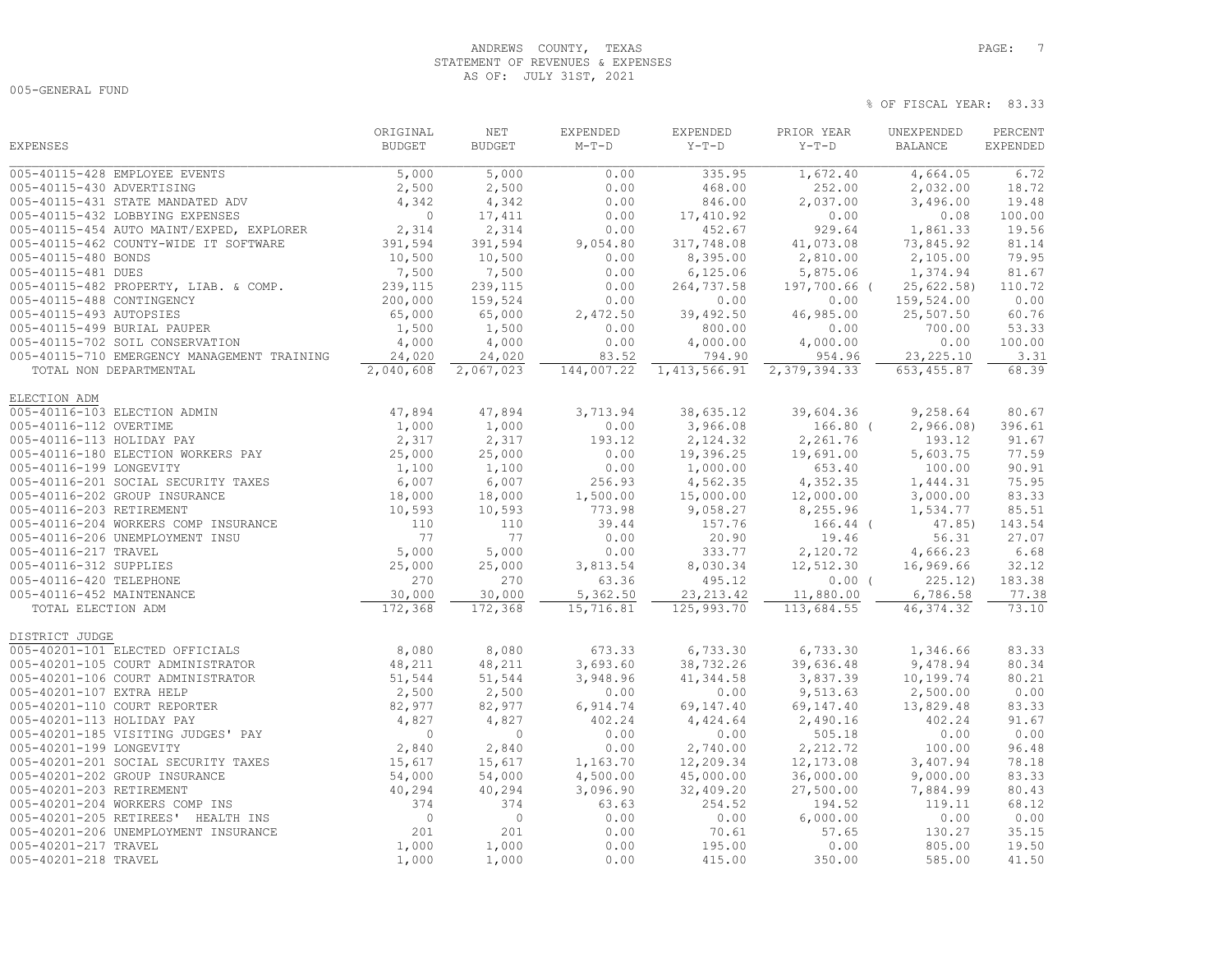## ANDREWS COUNTY, TEXAS **PAGE:** 8 STATEMENT OF REVENUES & EXPENSES AS OF: JULY 31ST, 2021

005-GENERAL FUND

|                                             | ORIGINAL      | NET           | EXPENDED  | EXPENDED    | PRIOR YEAR  | UNEXPENDED     | PERCENT         |
|---------------------------------------------|---------------|---------------|-----------|-------------|-------------|----------------|-----------------|
| <b>EXPENSES</b>                             | <b>BUDGET</b> | <b>BUDGET</b> | $M-T-D$   | $Y-T-D$     | $Y-T-D$     | <b>BALANCE</b> | <b>EXPENDED</b> |
| 005-40201-221 COURT REPORTER EXPENSES       | 2,000         | 2,000         | 0.00      | 411.75      | 8,331.50    | 1,588.25       | 20.59           |
| 005-40201-312 SUPPLIES                      | 7,500         | 7,500         | 325.27    | 2,667.96    | 5, 345.81   | 4,832.04       | 35.57           |
| 005-40201-352 OFFICE EQUIPMENT              | 10,000        | 10,000        | 0.00      | 0.00        | 10,469.30   | 10,000.00      | 0.00            |
| 005-40201-400 ADMIN. DISTRICT SUPPLEMENT    | 2,500         | 2,500         | 0.00      | 2,486.97    | 2,486.97    | 13.03          | 99.48           |
| 005-40201-402 COURT APPOINTED PROF/CRIMINAL | 150,000       | 150,000       | 16,405.00 | 116,210.58  | 168,768.60  | 33,789.42      | 77.47           |
| 005-40201-404 COURT APPOINTED ATTNY/CIVIL   | 55,000        | 55,000        | 3,641.78  | 63,648.57   | 35,971.43 ( | 8,648.57)      | 115.72          |
| 005-40201-405 PUBLIC DEFENDER/CAPITAL CASES | 11,243        | 11,243        | 0.00      | 8,984.00    | 8,984.00    | 2,259.00       | 79.91           |
| 005-40201-406 SPECIAL PROSECUTOR            | 1,200         | 1,200         | 0.00      | 0.00        | 0.00        | 1,200.00       | 0.00            |
| 005-40201-409 INDIGENT MEDICAL/TESTING      | 5,000         | 5,000         | 750.00    | 2,400.00    | 2,300.00    | 2,600.00       | 48.00           |
| 005-40201-420 TELEPHONE                     | 1,065         | 1,065         | 113.52    | 898.60      | 0.00        | 166.40         | 84.38           |
| 005-40201-486 CONTRACT LABOR                | 2,000         | 2,000         | 38.08     | 194.74      | 0.00        | 1,805.26       | 9.74            |
| TOTAL DISTRICT JUDGE                        | 560,973       | 560,973       | 45,730.75 | 451,579.02  | 459,009.12  | 109,394.20     | 80.50           |
| DISTRICT CLERK                              |               |               |           |             |             |                |                 |
| 005-40203-101 ELECTED OFFICIALS             | 75,370        | 75,370        | 6,280.84  | 62,808.40   | 62,808.40   | 12,561.68      | 83.33           |
| 005-40203-103 ASSISTANTS                    | 53,469        | 53,469        | 3,992.10  | 41,755.00   | 36,702.63   | 11,713.80      | 78.09           |
| 005-40203-104 DEPUTIES                      | 88,288        | 88,288        | 6,759.76  | 70,759.21   | 70,895.09   | 17,528.79      | 80.15           |
| 005-40203-107 EXTRA HELP                    | $\circ$       | $\circ$       | 0.00      | 0.00        | 159.92      | 0.00           | 0.00            |
| 005-40203-113 HOLIDAY PAY                   | 6,859         | 6,859         | 571.60    | 6,287.60    | 6,559.68    | 571.60         | 91.67           |
| 005-40203-199 LONGEVITY                     | 6,110         | 6,110         | 0.00      | 5,960.00    | 7,078.88    | 150.00         | 97.55           |
| 005-40203-201 SOCIAL SECURITY TAXES         | 17,841        | 17,841        | 1,284.08  | 13,742.65   | 13,574.00   | 4,098.24       | 77.03           |
| 005-40203-202 GROUP INSURANCE               | 72,000        | 72,000        | 6,000.00  | 60,000.00   | 48,000.00   | 12,000.00      | 83.33           |
| 005-40203-203 RETIREMENT                    | 46,052        | 46,052        | 3,487.41  | 37, 158.91  | 35,580.14   | 8,893.42       | 80.69           |
| 005-40203-204 WORKERS COMP INS              | 216           | 216           | 78.80     | 313.58      | 331.44 (    | 97.71)         | 145.26          |
| 005-40203-206 UNEMPLOYMENT INSURANCE        | 230           | 230           | 0.00      | 55.25       | 52.77       | 174.68         | 24.03           |
| 005-40203-217 TRAVEL                        | 5,000         | 3,500         | 0.00      | 1,514.33    | 1,556.44    | 1,985.67       | 43.27           |
| 005-40203-312 SUPPLIES                      | 7,000         | 8,500         | 11.00     | 8,083.23    | 6,064.09    | 416.77         | 95.10           |
| 005-40203-420 TELEPHONE                     | 1,065         | 1,065         | 121.90    | 1,147.77    | 0.00(       | 82.77)         | 107.77          |
| 005-40203-600 OPERATING LEASES              | 3,966         | 3,966         | 0.00      | 3,277.80    | 3,277.80    | 688.34         | 82.64           |
| TOTAL DISTRICT CLERK                        | 383,466       | 383,466       | 28,587.49 | 312,863.73  | 292,641.28  | 70,602.51      | 81.59           |
| JUSTICE OF PEACE PL 1                       |               |               |           |             |             |                |                 |
| 005-40204-101 ELECTED OFFICIALS             | 69,200        | 69,200        | 5,766.67  | 57,666.70   | 57,666.70   | 11,533.34      | 83.33           |
| 005-40204-104 SALARY DEPUTIES               | 90,788        | 90,788        | 6, 559.51 | 47,245.35   | 39,769.68   | 43,542.49      | 52.04           |
| 005-40204-113 HOLIDAY PAY                   | 4,393         | 4,393         | 346.72    | 2,461.76    | 2,294.40    | 1,931.20       | 56.04           |
| 005-40204-197 AUTO ALLOWANCE                | 6,176         | 6,176         | 514.17    | 5, 141.70   | 5,145.20    | 1,034.34       | 83.25           |
| 005-40204-199 LONGEVITY                     | 3,740         | 3,740         | 0.00      | 3,640.00    | 4,519.20    | 100.00         | 97.33           |
| 005-40204-201 SOCIAL SECURIY TAXES          | 13,426        | 13,426        | 920.96    | 8,335.32    | 7,853.62    | 5,090.74       | 62.08           |
| 005-40204-202 GROUP INSURANCE               | 54,000        | 54,000        | 4,500.00  | 31,500.00   | 24,000.00   | 22,500.00      | 58.33           |
| 005-40204-203 RETIREMENT                    | 34,708        | 34,708        | 2,624.24  | 23, 129.48  | 21,257.09   | 11,578.92      | 66.64           |
| 005-40204-204 WORKERS COMP INS              | 137           | 137           | 32.31     | 129.24      | 74.68       | 7.87           | 94.26           |
| 005-40204-206 UNEMPLOYMENT INS              | 174           | 174           | 0.00      | 21.97       | 19.54       | 152.23         | 12.61           |
| 005-40204-217 TRAVEL/TRAINING               | 3,000         | 3,000         | 0.00      | 150.00      | 561.00      | 2,850.00       | 5.00            |
| 005-40204-218 CLERK TRAVEL                  | 1,000         | 1,000         | 0.00      | 410.00      | 85.00       | 590.00         | 41.00           |
| 005-40204-312 SUPPLIES                      | 3,500         | 3,500         | 232.26    | 1,323.57    | 2,021.04    | 2,176.43       | 37.82           |
| 005-40204-420 TELEPHONE                     | 1,520         | 1,520         | 130.96    | 1,273.14    | 600.00      | 246.86         | 83.76           |
| TOTAL JUSTICE OF PEACE PL 1                 | 285,763       | 285,763       | 21,627.80 | 182, 428.23 | 165,867.15  | 103, 334.42    | 63.84           |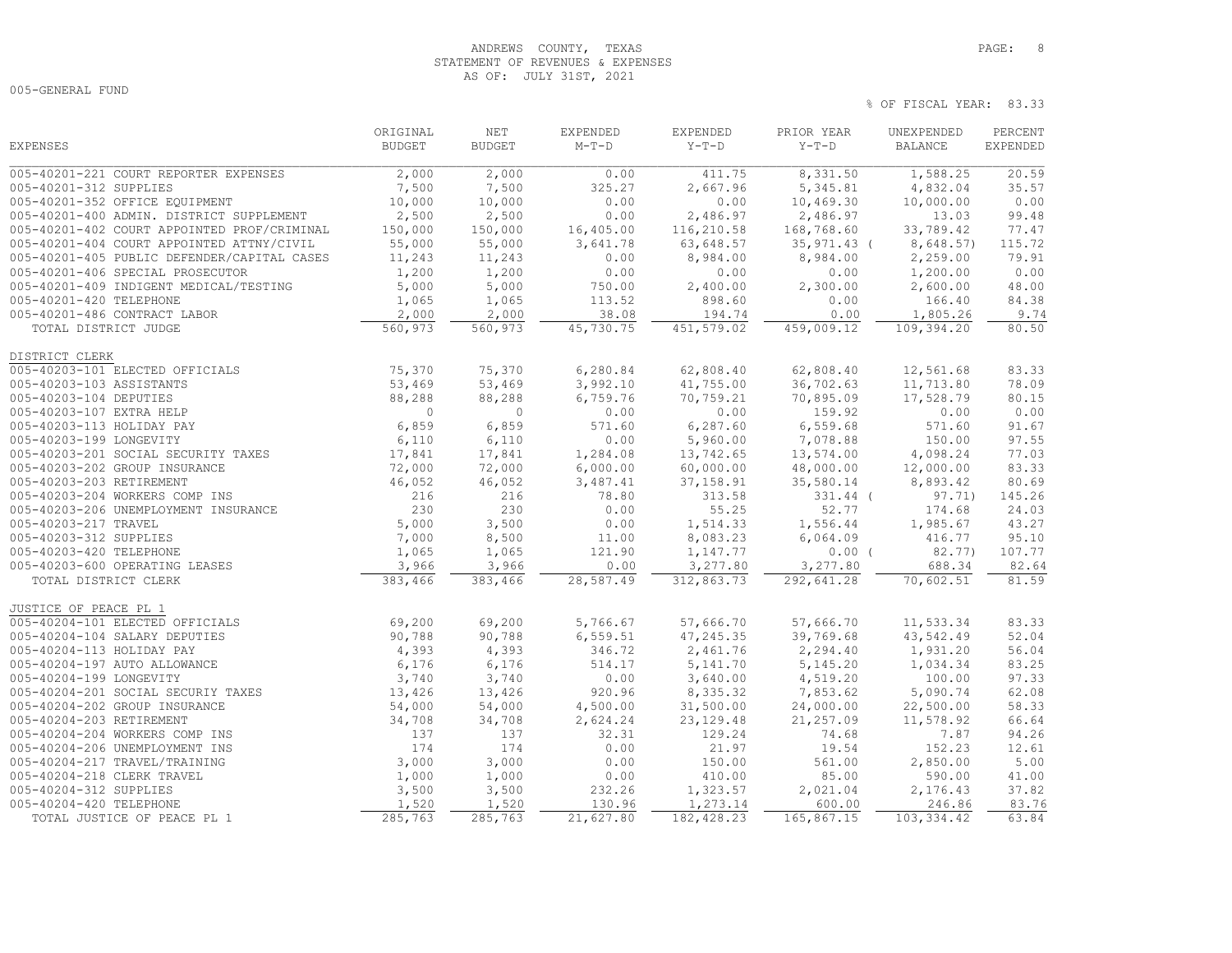## ANDREWS COUNTY, TEXAS **PAGE:** 9 STATEMENT OF REVENUES & EXPENSES AS OF: JULY 31ST, 2021

005-GENERAL FUND

| <b>EXPENSES</b>                        | ORIGINAL<br><b>BUDGET</b> | <b>NET</b><br><b>BUDGET</b> | <b>EXPENDED</b><br>$M-T-D$ | <b>EXPENDED</b><br>$Y-T-D$ | PRIOR YEAR<br>$Y-T-D$ | UNEXPENDED<br><b>BALANCE</b> | PERCENT<br><b>EXPENDED</b> |
|----------------------------------------|---------------------------|-----------------------------|----------------------------|----------------------------|-----------------------|------------------------------|----------------------------|
|                                        |                           |                             |                            |                            |                       |                              |                            |
| COUNTY & DISTRICT FEES                 |                           |                             |                            |                            |                       |                              |                            |
| 005-40205-414 JUSTICE COURT FEES       | 1,500                     | 1,500                       | 0.00                       | 175.00                     | 245.00                | 1,325.00                     | 11.67                      |
| TOTAL COUNTY & DISTRICT FEES           | 1,500                     | 1,500                       | 0.00                       | 175.00                     | 245.00                | 1,325.00                     | 11.67                      |
| LAW LIBRARY                            |                           |                             |                            |                            |                       |                              |                            |
| 005-40206-312 SUPPLIES                 | 4,000                     | 4,000                       | 0.00                       | 0.00                       | 0.00                  | 4,000.00                     | 0.00                       |
| TOTAL LAW LIBRARY                      | 4,000                     | 4,000                       | 0.00                       | 0.00                       | 0.00                  | 4,000.00                     | 0.00                       |
| JURY FUND                              |                           |                             |                            |                            |                       |                              |                            |
| 005-40207-130 BAILIFF                  | 3,600                     | 3,600                       | 210.00                     | 2,800.00                   | 2,695.00              | 800.00                       | 77.78                      |
| 005-40207-201 SOCIAL SECURITY TAXES    | 275                       | 275                         | 16.58                      | 219.93                     | 206.95                | 55.47                        | 79.86                      |
| 005-40207-203 RETIREMENT               | 700                       | 700                         | 45.74                      | 608.48                     | 528.22                | 91.72                        | 86.90                      |
| 005-40207-206 UNEMPLOYMENT INSURANCE   | 4                         | 4                           | 0.00                       | 0.00                       | 0.00                  | 3.60                         | 0.00                       |
| 005-40207-415 GRAND JURORS             | 5,500                     | 5,500                       | 528.00                     | 2,608.00                   | 2,776.00              | 2,892.00                     | 47.42                      |
| 005-40207-416 JURORS DISTRICT COURT    | 10,000                    | 10,000                      | 1,759.00                   | 4,554.00                   | 4,032.00              | 5,446.00                     | 45.54                      |
| 005-40207-417 JURORS COUNTY COURT      | 1,200                     | 1,200                       | 0.00                       | 0.00                       | 424.00                | 1,200.00                     | 0.00                       |
| 005-40207-419 JURORS JP1               | 1,000                     | 1,000                       | 0.00                       | 160.00                     | 416.00                | 840.00                       | 16.00                      |
| 005-40207-420 JURORS JP2               | 2,700                     | 2,700                       | 0.00                       | 0.00                       | 544.00                | 2,700.00                     | 0.00                       |
| 005-40207-485 JUROR EXPENSE            | 500                       | 500                         | 0.00                       | 0.00                       | 189.69                | 500.00                       | 0.00                       |
| TOTAL JURY FUND                        | 25,479                    | 25,479                      | 2,559.32                   | 10,950.41                  | 11,811.86             | 14,528.79                    | 42.98                      |
| JUSTICE OF PEACE PL 2                  |                           |                             |                            |                            |                       |                              |                            |
| 005-40244-101 ELECTED OFFICIALS        | 69,200                    | 69,200                      | 5,766.67                   | 57,666.70                  | 57,666.70             | 11,533.34                    | 83.33                      |
| 005-40244-104 DEPUTIES                 | 48,727                    | 48,727                      | 3,733.12                   | 39,099.52                  | 39,787.54             | 9,627.52                     | 80.24                      |
| 005-40244-113 HOLIDAY PAY              | 2,358                     | 2,358                       | 196.48                     | 2,161.28                   | 2,294.40              | 196.48                       | 91.67                      |
| 005-40244-197 AUTO ALLOWANCE           | 6,176                     | 6,176                       | 514.17                     | 5, 141.70                  | 5, 145.20             | 1,034.34                     | 83.25                      |
| 005-40244-199 LONGEVITY                | 4,870                     | 4,870                       | 0.00                       | 4,770.00                   | 6,825.87              | 100.00                       | 97.95                      |
| 005-40244-201 SOCIAL SECURITY TAXES    | 10,139                    | 10,139                      | 738.80                     | 7,912.24                   | 8,145.57              | 2,226.93                     | 78.04                      |
| 005-40244-202 GROUP HEALTH INSURANCE   | 36,000                    | 36,000                      | 3,000.00                   | 30,000.00                  | 24,000.00             | 6,000.00                     | 83.33                      |
| 005-40244-203 RETIREMENT               | 26,197                    | 26,197                      | 2,034.57                   | 21,680.26                  | 21,684.15             | 4,516.57                     | 82.76                      |
| 005-40244-204 WORKERS COMP INS         | 74                        | 74                          | 17.52                      | 70.08                      | 74.68                 | 4.26                         | 94.27                      |
| 005-40244-206 UNEMPLOYMENT INSURANCE   | 131                       | 131                         | 0.00                       | 19.23                      | 19.55                 | 112.00                       | 14.65                      |
| 005-40244-217 JP TRAVEL                | 3,000                     | 3,000                       | 0.00                       | 442.00                     | 865.00                | 2,558.00                     | 14.73                      |
| 005-40244-218 CLERK TRAVEL             | 1,000                     | 1,000                       | 0.00                       | 0.00                       | 0.00                  | 1,000.00                     | 0.00                       |
| 005-40244-312 SUPPLIES                 | 3,500                     | 3,500                       | 334.84                     | 1,460.60                   | 2,727.37              | 2,039.40                     | 41.73                      |
| 005-40244-420 TELEPHONE                | 1,250                     | 1,250                       | 130.96                     | 1,367.59                   | 600.00                | 117.59)                      | 109.41                     |
| TOTAL JUSTICE OF PEACE PL 2            | 212,622                   | 212,622                     | 16,467.13                  | 171,791.20                 | 169,836.03            | 40,831.25                    | 80.80                      |
| COUNTY ATTORNEY                        |                           |                             |                            |                            |                       |                              |                            |
| 005-40308-101 ELECTED OFFICIALS        | 35,176                    | 35,176                      | 0.00                       | 8,794.05                   | 29, 313.50            | 26,382.15                    | 25.00                      |
| 005-40308-103 SALARY/ASSISTANT         | 96,140                    | 96,140                      | 11,096.73                  | 87, 461.36                 | 77,138.43             | 8,678.60                     | 90.97                      |
| 005-40308-104 STATE PORTION/ASSISTANT  | 7,846                     | 7,846                       | 0.00                       | 2,073.09                   | 5,570.64              | 5,772.51                     | 26.42                      |
| 005-40308-105 SALARY SECRETARY         | 43,926                    | 43,926                      | 3,365.30                   | 35, 244.04                 | 40, 404.32            | 8,681.72                     | 80.24                      |
| 005-40308-106 SALARY PARA/LEGAL        | 53,667                    | 53,667                      | 4,111.60                   | 43,060.94                  | 42,748.22             | 10,606.26                    | 80.24                      |
| 005-40308-107 SALARY VICTIM ASSISTANCE | 51,227                    | 51,227                      | 4,362.81                   | 43, 424.85                 | 46,666.65             | 7,802.03                     | 84.77                      |
| 005-40308-108 PART-TIME                | $\circ$                   | $\circ$                     | 0.00                       | 0.00                       | 625.02                | 0.00                         | 0.00                       |
| 005-40308-112 OVERTIME                 | $\circ$                   | $\Omega$                    | 0.00                       | 0.00                       | 9.42                  | 0.00                         | 0.00                       |
| 005-40308-113 HOLIDAY PAY              | 7,201                     | 7,201                       | 600.08                     | 6,600.88                   | 7,260.72              | 600.08                       | 91.67                      |
| 005-40308-135 STATE SUPPLEMENT PAY     | 13,730                    | 13,730                      | 816.90                     | 9,899.28                   | 10,611.74             | 3,830.52                     | 72.10                      |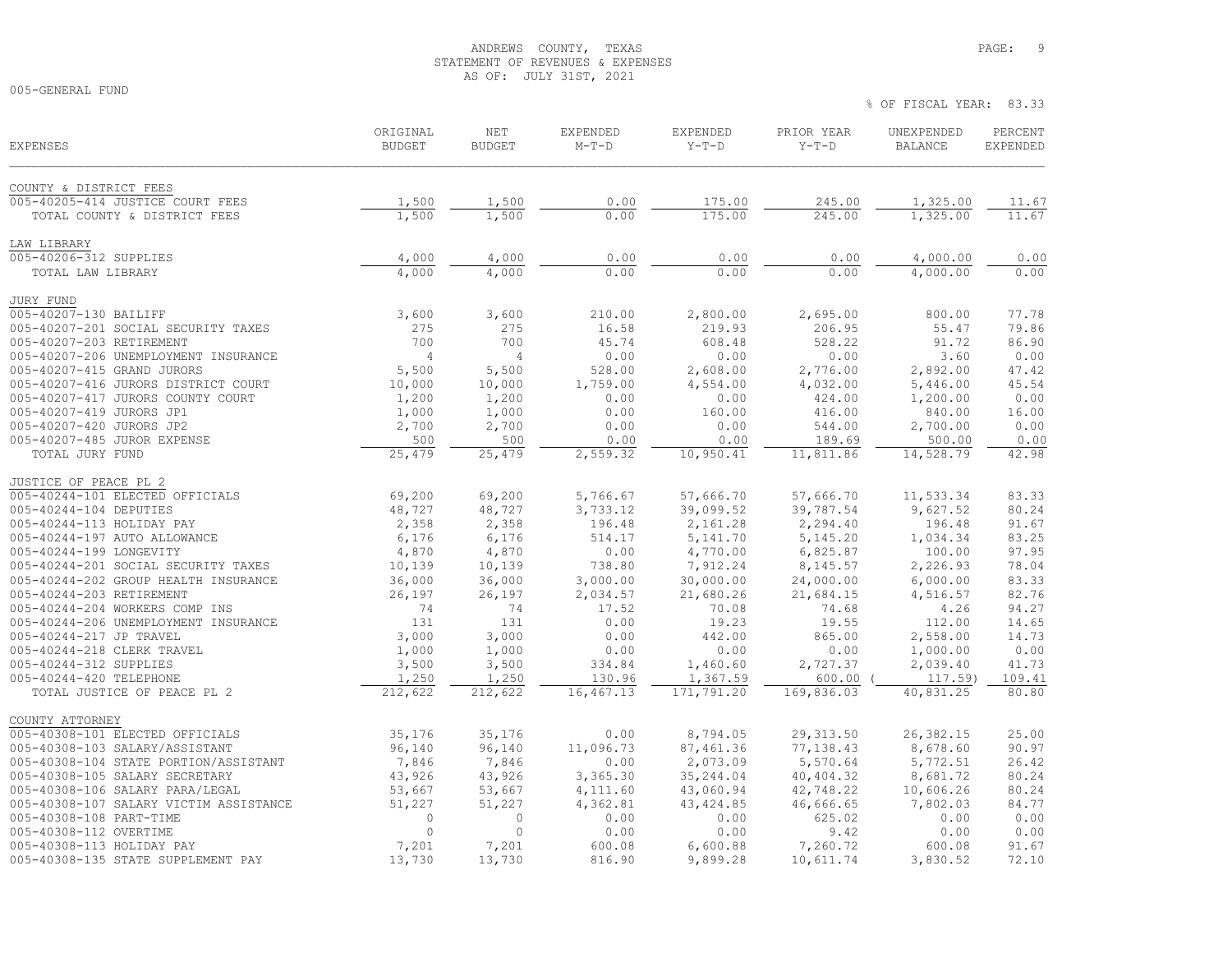# ANDREWS COUNTY, TEXAS **PAGE:** 10 STATEMENT OF REVENUES & EXPENSES AS OF: JULY 31ST, 2021

005-GENERAL FUND

|                                             | ORIGINAL       | NET            | EXPENDED  | EXPENDED    | PRIOR YEAR  | UNEXPENDED     | PERCENT         |
|---------------------------------------------|----------------|----------------|-----------|-------------|-------------|----------------|-----------------|
| <b>EXPENSES</b>                             | <b>BUDGET</b>  | <b>BUDGET</b>  | $M-T-D$   | $Y-T-D$     | $Y-T-D$     | <b>BALANCE</b> | <b>EXPENDED</b> |
| 005-40308-199 LONGEVITY                     | 5,415          | 5,415          | 0.00      | 5,265.00    | 9,249.55    | 150.00         | 97.23           |
| 005-40308-201 SOCIAL SECURITY TAXES         | 24,185         | 24,185         | 1,757.33  | 17,618.93   | 19,601.20   | 6, 565.65      | 72.85           |
| 005-40308-202 GROUP HEALTH INSURANCE        | 94,500         | 94,500         | 7,500.00  | 70,500.00   | 60,000.00   | 24,000.00      | 74.60           |
| 005-40308-203 RETIREMENT                    | 62,739         | 62,739         | 4,824.42  | 47, 911.99  | 52, 327.42  | 14,826.56      | 76.37           |
| 005-40308-204 WORKERS COMP INSURANCE        | 324            | 324            | 76.40     | 305.60      | 306.96      | 18.64          | 94.25           |
| 005-40308-205 RETIREE HEALTH INS            | $\overline{0}$ | $\overline{0}$ | 0.00      | 0.00        | 1,200.00    | 0.00           | 0.00            |
| 005-40308-206 UNEMPLOYMENT INSURANCE        | 314            | 314            | 0.00      | 94.79       | 113.03      | 219.39         | 30.17           |
| 005-40308-217 TRAVEL & CONTINUING EDUCATION | 10,500         | 10,500         | 0.00      | 4,902.25    | 10,227.25   | 5,597.75       | 46.69           |
| 005-40308-312 SUPPLIES                      | 10,000         | 14,400         | 66.20     | 9,644.69    | 6,805.69    | 4,755.31       | 66.98           |
| 005-40308-420 TELEPHONE                     | 6,900          | 6,900          | 136.10    | 4,014.55    | 4,788.93    | 2,885.45       | 58.18           |
| 005-40308-481 DUES & BOOKS                  | 6,000          | 6,000          | 0.00      | 4,560.84    | 3,426.40    | 1,439.16       | 76.01           |
| 005-40308-487 PROSECUTION EXPENSE           | 17,500         | 13,100         | 303.27    | 5,472.05    | 15,925.08   | 7,627.95       | 41.77           |
| 005-40308-600 OPERATING LEASES              | 4,124          | 4,124          | 0.00      | 3,299.94    | 3,215.86    | 824.06         | 80.02           |
| TOTAL COUNTY ATTORNEY                       | 551,413        | 551,413        | 39,017.14 | 410,149.12  | 447,536.03  | 141,263.79     | 74.38           |
| HUMAN RESOURCES                             |                |                |           |             |             |                |                 |
| 005-40405-102 DIRECTOR SALARY               | 79,336         | 79,336         | 6,102.76  | 63,790.98   | 61,346.12   | 15,544.98      | 80.41           |
| 005-40405-103 ASSISTANTS                    | 38,926         | 38,926         | 2,613.70  | 27,548.94   | 0.00        | 11,377.14      | 70.77           |
| 005-40405-113 HOLIDAY PAY                   | 1,884          | 1,884          | 153.60    | 1,843.20    | 0.00        | 40.32          | 97.86           |
| 005-40405-199 LONGEVITY                     | 765            | 765            | 0.00      | 690.00      | 0.00        | 75.00          | 90.20           |
| 005-40405-201 SOCIAL SECURITY               | 9,344          | 9,344          | 626.75    | 6,717.73    | 4,299.79    | 2,626.19       | 71.89           |
| 005-40405-202 GROUP HEALTH INSURANCE        | 36,000         | 36,000         | 3,000.00  | 25,500.00   | 12,000.00   | 10,500.00      | 70.83           |
| 005-40405-203 RETIREMENT                    | 24,038         | 24,038         | 1,757.16  | 18,602.55   | 11,874.87   | 5,434.98       | 77.39           |
| 005-40405-204 WORKERS COMP INSURANCE        | 168            | 168            | 40.53     | 162.12      | 107.52      | 5.62           | 96.65           |
| 005-40405-206 UNEMPLOYMENT INSURANCE        | 121            | 121            | 0.00      | 41.40       | 27.90       | 79.44          | 34.26           |
| 005-40405-217 TRAVEL TRAINING               | 8,550          | 8,550          | 0.00      | 549.00      | 91.68       | 8,001.00       | 6.42            |
| 005-40405-312 SUPPLIES                      | 10,500         | 10,500         | 99.00     | 6,016.48    | 2,443.37    | 4,483.52       | 57.30           |
| 005-40405-352 EQUIPMENT/FURNITURE           | 2,000          | 2,000          | 0.00      | 448.09      | 0.00        | 1,551.91       | 22.40           |
| 005-40405-401 PROFESSIONAL SERVICES         | 25,000         | 25,000         | 0.00      | 4,347.05    | 11,493.64   | 20,652.95      | 17.39           |
| 005-40405-420 TELEPHONE                     | 410            | 410            | 58.03     | 504.56      | $0.00$ (    | 94.56)         | 123.06          |
| 005-40405-777 OFFICE REMODEL/IMPROV         | 7,500          | 7,500          | 608.99    | 2,803.67    | 0.00        | 4,696.33       | 37.38           |
| TOTAL HUMAN RESOURCES                       | 244,541        | 244,541        | 15,060.52 | 159,565.77  | 103,684.89  | 84, 974.82     | 65.25           |
| <b>AUDITOR</b>                              |                |                |           |             |             |                |                 |
| 005-40410-102 APPOINTED OFFICIALS           | 98,800         | 98,800         | 8,233.33  | 82, 333.30  | 79,166.70   | 16,466.66      | 83.33           |
| 005-40410-103 ASSISTANTS                    | 54,560         | 54,560         | 0.00      | 0.00        | 32,835.09   | 54,560.00      | 0.00            |
| 005-40410-104 DEPUTIES                      | 151,181        | 151,181        | 11,239.67 | 135, 513.01 | 127,359.09  | 15,667.79      | 89.64           |
| 005-40410-113 HOLIDAY PAY                   | 9,955          | 9,955          | 606.24    | 7,031.52    | 8,987.92    | 2,923.68       | 70.63           |
| 005-40410-199 LONGEVITY                     | 7,160          | 7,160          | 0.00      | 7,010.00    | 12,951.59   | 150.00         | 97.91           |
| 005-40410-201 SOCIAL SECURITY TAXES         | 24,795         | 24,795         | 1,449.14  | 16,898.67   | 18,894.58   | 7,896.56       | 68.15           |
| 005-40410-202 GROUP INSURANCE               | 90,000         | 90,000         | 6,000.00  | 57,000.00   | 50,400.00   | 33,000.00      | 63.33           |
| 005-40410-203 RETIREMENT                    | 64,040         | 64,040         | 3,977.70  | 45,944.09   | 50,397.62   | 18,096.25      | 71.74           |
| 005-40410-204 WORKERS COMP INSURANCE        | 458            | 458            | 74.46     | 297.84      | 342.32      | 159.83         | 65.08           |
| 005-40410-205 RETIREE HEALTH INS            | 18,000         | 18,000         | 1,500.00  | 15,000.00   | 8,400.00    | 3,000.00       | 83.33           |
| 005-40410-206 UNEMPLOYMENT INSURANCE        | 322            | 322            | 0.00      | 105.90      | 120.51      | 215.60         | 32.94           |
| 005-40410-217 TRAVEL/TRAINING               | 7,501          | 7,501          | 445.00    | 1,400.00    | 1,883.72    | 6,101.00       | 18.66           |
| 005-40410-312 SUPPLIES                      | 9,975          | 9,975          | 42.80     | 4,090.71    | 6, 597.31   | 5,884.29       | 41.01           |
| 005-40410-420 TELEPHONE                     | 1,650          | 1,650          | 126.72    | 1,211.94    | 0.00        | 438.06         | 73.45           |
| 005-40410-600 OPERATING LEASES              | 3,300          | 3,300          | 0.00      | 3,140.16    | 3,140.16    | 159.84         | 95.16           |
| TOTAL AUDITOR                               | 541,697        | 541,697        | 33,695.06 | 376, 977.14 | 401, 476.61 | 164,719.56     | 69.59           |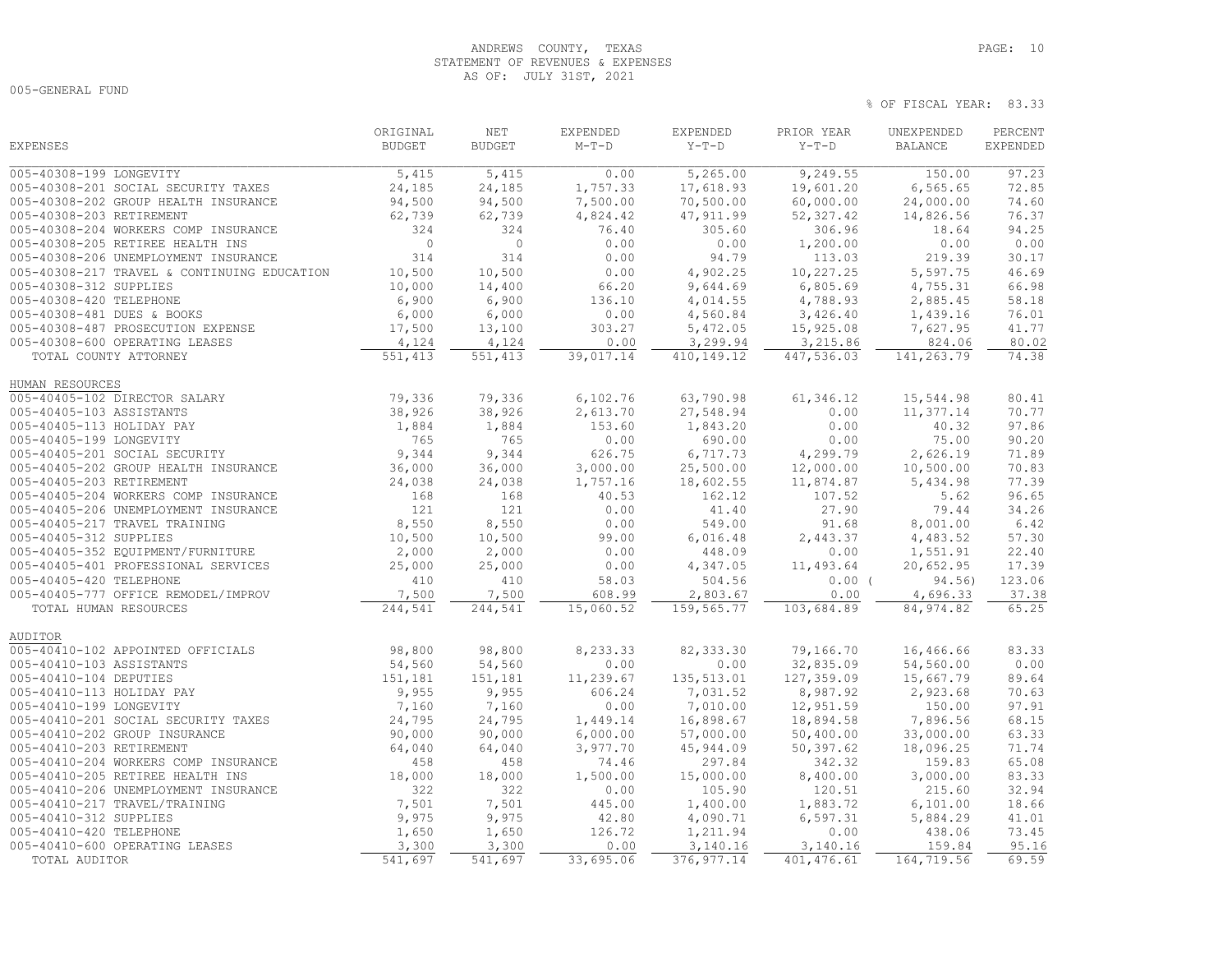# ANDREWS COUNTY, TEXAS **PAGE:** 11 STATEMENT OF REVENUES & EXPENSES AS OF: JULY 31ST, 2021

005-GENERAL FUND

| <b>EXPENSES</b>                           | ORIGINAL<br><b>BUDGET</b> | NET<br><b>BUDGET</b> | EXPENDED<br>$M-T-D$ | EXPENDED<br>$Y-T-D$       | PRIOR YEAR<br>$Y-T-D$ | UNEXPENDED<br>BALANCE | PERCENT<br><b>EXPENDED</b> |
|-------------------------------------------|---------------------------|----------------------|---------------------|---------------------------|-----------------------|-----------------------|----------------------------|
| TAX A/C                                   |                           |                      |                     |                           |                       |                       |                            |
| 005-40412-101 ELECTED OFFICIALS           | 75,370                    | 75,370               | 6,280.84            | 62,808.40                 | 62,808.40             | 12,561.68             | 83.33                      |
| 005-40412-103 ASSISTANTS                  | 53,469                    | 53,469               | 6,728.58            | 45,837.90                 | 42,426.65             | 7,630.90              | 85.73                      |
| 005-40412-104 DEPUTIES                    | 228,636                   | 228,636              | 14,294.08           | 176,990.03                | 185, 346.83           | 51,646.13             | 77.41                      |
| 005-40412-107 EXTRA HELP                  | 13,647                    | 13,647               | 630.99              | 9,522.64                  | 10,236.23             | 4,124.06              | 69.78                      |
| 005-40412-113 HOLIDAY PAY                 | 13,650                    | 13,650               | 1,114.00            | 12,319.60                 | 13,219.29             | 1,330.64              | 90.25                      |
| 005-40412-199 LONGEVITY                   | 11,025                    | 11,025               | 0.00                | 10,875.00                 | 11,840.81             | 150.00                | 98.64                      |
| 005-40412-201 SOCIAL SECURITY TAXES       | 30,413                    | 30,413               | 2,090.22            | 23,012.24                 | 23,819.66             | 7,400.94              | 75.67                      |
| 005-40412-202 GROUP HEALTH INSURANCE      | 126,000                   | 126,000              | 9,000.00            | 102,000.00                | 84,000.00             | 24,000.00             | 80.95                      |
| 005-40412-203 RETIREMENT                  | 78,868                    | 78,868               | 5,754.50            | 63,069.45                 | 62,959.03             | 15,798.32             | 79.97                      |
| 005-40412-204 WORKERS' COMP INSURANCE     | 451                       | 451                  | 106.29              | 425.16                    | 446.72                | 25.98                 | 94.24                      |
| 005-40412-205 RETIREES' HEALTH INSURANCE  | 18,000                    | 18,000               | 1,500.00            | 15,000.00                 | 12,000.00             | 3,000.00              | 83.33                      |
| 005-40412-206 UNEMPLOYMENT INSURANCE      | 396                       | 396                  | 0.00                | 2,030.30                  | $117.53$ (            | 1,634.72)             | 513.25                     |
| 005-40412-217 TRAVEL                      | 7,000                     | 6,946                | 440.00              | 4,646.62                  | 3,264.35              | 2,299.38              | 66.90                      |
| 005-40412-218 EDUCATION/CERTIFICATION     | 1,000                     | 1,054                | 0.00                | 1,054.00                  | 1,225.00              | 0.00                  | 100.00                     |
| 005-40412-312 SUPPLIES                    | 6,000                     | 6,000                | 16.50               | 3,506.06                  | 4,223.55              | 2,493.94              | 58.43                      |
| 005-40412-420 TELEPHONE                   | 2,576                     | 2,576                | 264.41              | 2,416.89                  | 379.92                | 159.11                | 93.82                      |
| 005-40412-462 PRINTING TAX ROLL           | 8,000                     | 8,000                | 0.00                | 7,599.20                  | 6,488.09              | 400.80                | 94.99                      |
| 005-40412-600 OPERATING LEASES            | 3,571                     | 3,571                | 0.00                | 1,283.04                  | 2,787.53              | 2,288.16              | 35.93                      |
| TOTAL TAX A/C                             | 678,072                   | 678,072              | 48,220.41           | $\overline{544}$ , 396.53 | 527,589.59            | 133,675.32            | 80.29                      |
| COUNTY JUDGE                              |                           |                      |                     |                           |                       |                       |                            |
| 005-40509-101 ELECTED OFFICIALS           | 79,464                    | 79,464               | 6,622.00            | 66,220.00                 | 66,220.00             | 13,244.00             | 83.33                      |
| 005-40509-102 STATE ADMINISTRATIVE        | 5,000                     | 5,000                | 416.67              | 4,166.70                  | 4,166.70              | 833.30                | 83.33                      |
| 005-40509-103 COURT ADMINISTRATOR         | 52,893                    | 52,893               | 4,052.32            | 42, 442.73                | 42, 315.54            | 10,450.71             | 80.24                      |
| 005-40509-105 SECRETARIES                 | 43,926                    | 43,926               | 3,365.28            | 35,246.93                 | 48,973.50             | 8,678.83              | 80.24                      |
| 005-40509-108 SALARY JUVENILE BOARD ADMIN | 1,200                     | 1,200                | 100.00              | 1,000.00                  | 1,000.00              | 200.00                | 83.33                      |
| 005-40509-113 HOLIDAY PAY                 | 4,685                     | 4,685                | 390.40              | 4,294.40                  | 4,502.72              | 390.40                | 91.67                      |
| 005-40509-122 STATE ADDITIONAL SALARY     | 20,200                    | 20,200               | 0.00                | 15,150.00                 | 15,150.00             | 5,050.00              | 75.00                      |
| 005-40509-199 LONGEVITY                   | 3,460                     | 3,460                | 0.00                | 3,360.00                  | 4,189.33              | 100.00                | 97.11                      |
| 005-40509-201 SOCIAL SECURITY TAXES       | 16,271                    | 16,271               | 1,110.70            | 12,847.12                 | 13,959.49             | 3,423.59              | 78.96                      |
| 005-40509-202 GROUP INSURANCE             | 54,000                    | 54,000               | 4,500.00            | 45,000.00                 | 34,800.00             | 9,000.00              | 83.33                      |
| 005-40509-203 RETIREMENT                  | 41,945                    | 41,945               | 2,960.93            | 34,058.14                 | 36, 271.52            | 7,887.08              | 81.20                      |
| 005-40509-204 WORKERS COMP INSURANCE      | 148                       | 148                  | 34.98               | 139.92                    | 159.68                | 8.54                  | 94.25                      |
| 005-40509-205 RETIREES' HEALTH INS        | 36,000                    | 36,000               | 1,500.00            | 22,500.00                 | 24,000.00             | 13,500.00             | 62.50                      |
| 005-40509-206 UNEMPLOYMENT INSURANCE      | 211                       | 211                  | 0.00                | 38.47                     | 46.24                 | 172.26                | 18.26                      |
| 005-40509-217 TRAVEL/TRAINING             | 5,000                     | 5,000                | 0.00                | 1,847.67                  | 3,906.28              | 3, 152.33             | 36.95                      |
| 005-40509-312 SUPPLIES                    | 3,000                     | 3,000                | 161.24              | 1,057.94                  | 1,876.03              | 1,942.06              | 35.26                      |
| 005-40509-352 EQUIPMENT                   | 2,000                     | 2,000                | 0.00                | 0.00                      | 6,712.57              | 2,000.00              | 0.00                       |
| 005-40509-402 COURT APPOINTED ATTORNEY    | 55,000                    | 55,000               | 2,700.00            | 53,301.50                 | 37, 342.10            | 1,698.50              | 96.91                      |
| 005-40509-420 TELEPHONE                   | 1,686                     | 1,686                | 143.74              | 1,275.74                  | 0.00                  | 410.26                | 75.67                      |
| 005-40509-436 BOOKS                       | 7,500                     | 7,500                | 0.00                | 0.00                      | 4,830.13              | 7,500.00              | 0.00                       |
| 005-40509-600 OPERATING LEASES            | 4,000                     | 4,000                | 0.00                | 2,924.99                  | 2,885.60              | 1,075.01              | 73.12                      |
| TOTAL COUNTY JUDGE                        | 437,589                   | 437,589              | 28,058.26           | 346,872.25                | 353, 307.43           | 90,716.87             | 79.27                      |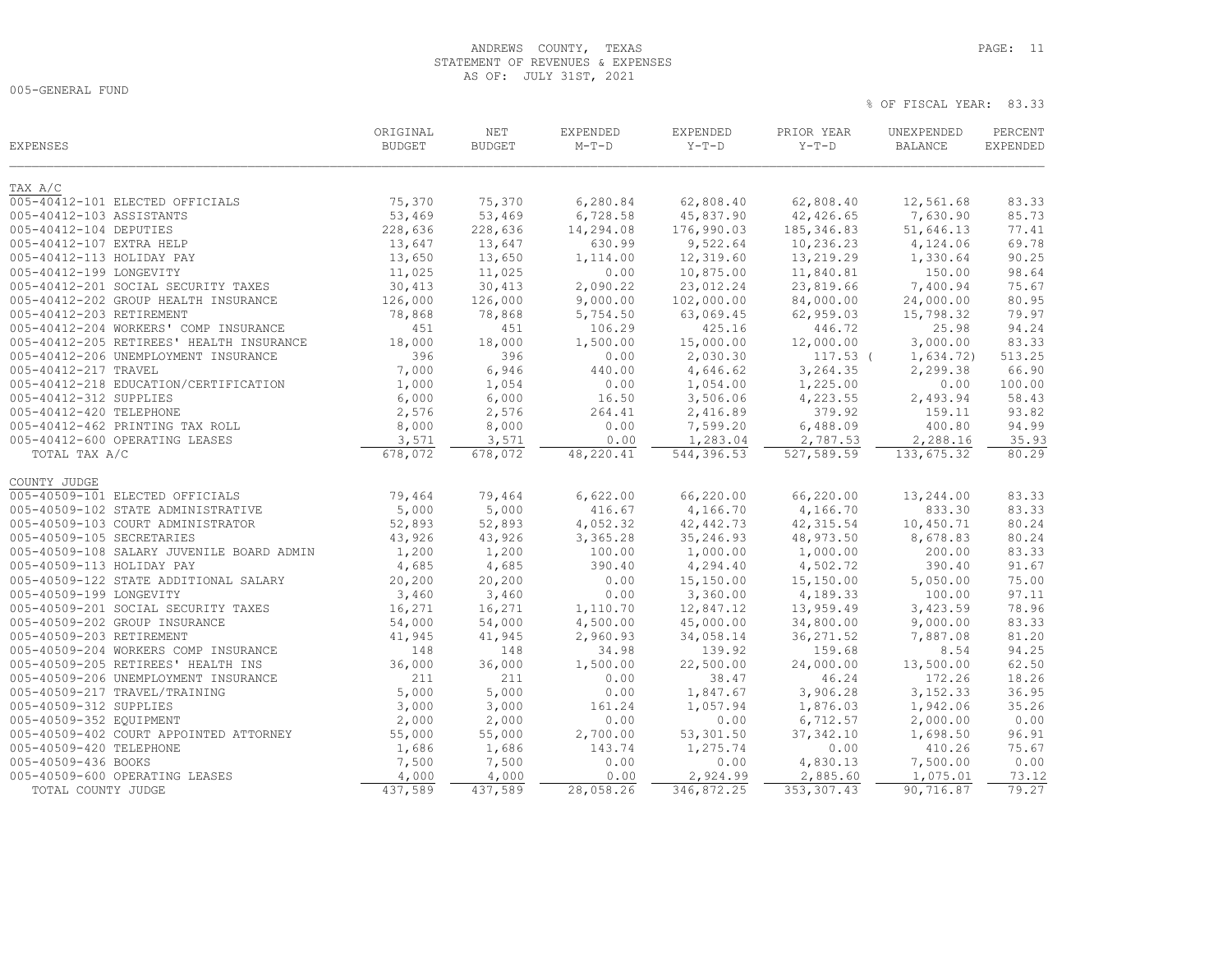# ANDREWS COUNTY, TEXAS **PAGE:** 12 STATEMENT OF REVENUES & EXPENSES AS OF: JULY 31ST, 2021

005-GENERAL FUND

| <b>EXPENSES</b>                          | ORIGINAL<br><b>BUDGET</b> | NET<br><b>BUDGET</b> | EXPENDED<br>$M-T-D$ | EXPENDED<br>$Y-T-D$ | PRIOR YEAR<br>$Y-T-D$ | UNEXPENDED<br><b>BALANCE</b> | PERCENT<br><b>EXPENDED</b> |
|------------------------------------------|---------------------------|----------------------|---------------------|---------------------|-----------------------|------------------------------|----------------------------|
| SHERIFF'S OFFICE YARD                    |                           |                      |                     |                     |                       |                              |                            |
| 005-40615-312 SUPPLIES                   | 3,500                     | 3,500                | 127.93              | 2,448.86            | 3,055.97              | 1,051.14                     | 69.97                      |
| 005-40615-440 UTILITIES                  | 5,000                     | 5,000                | 452.44              | 4,797.06            | 4,531.15              | 202.94                       | 95.94                      |
| 005-40615-450 PART & REPAIRS             | 3,000                     | 3,000                | 0.00                | 1,970.64            | 1,975.99              | 1,029.36                     | 65.69                      |
| 005-40615-775 BUILDING IMPROVEMENTS      | 2,000                     | 2,000                | 0.00                | 0.00                | 0.00                  | 2,000.00                     | 0.00                       |
| TOTAL SHERIFF'S OFFICE YARD              | 13,500                    | 13,500               | 580.37              | 9,216.56            | 9,563.11              | 4,283.44                     | 68.27                      |
| SHERIFF DEPARTMENT                       |                           |                      |                     |                     |                       |                              |                            |
| 005-40616-101 ELECTED OFFICIALS          | 81,014                    | 81,014               | 6,751.17            | 67,511.70           | 67,511.70             | 13,502.34                    | 83.33                      |
| 005-40616-103 CHIEF DEPUTY               | 78,472                    | 81,296               | 6,487.43            | 66,036.42           | 58,562.35             | 15,259.48                    | 81.23                      |
| 005-40616-104 DEPUTIES                   | 956,601                   | 964,731              | 62,109.49           | 567, 311.79         | 500,904.37            | 397, 419.57                  | 58.81                      |
| 005-40616-105 SECRETARIES                | 137,530                   | 138,980              | 7,667.93            | 81,803.10           | 91, 452.56            | 57,176.50                    | 58.86                      |
| 005-40616-107 EXTRA HELP                 | 27,344                    | 27,344               | 876.65              | 19,155.38           | 17,983.24             | 8,188.30                     | 70.05                      |
| 005-40616-112 OVERTIME PAY               | 75,000                    | 75,000               | 9,486.56            | 108,386.69          | 88,547.92 (           | 33,386.69)                   | 144.52                     |
| 005-40616-113 HOLIDAY PAY                | 135,000                   | 135,000              | 11,193.80           | 111,202.50          | 100,574.72            | 23,797.50                    | 82.37                      |
| 005-40616-120 DISPATCHERS                | 542,246                   | 547,347              | 35,070.39           | 363,052.64          | 366,797.73            | 184,293.96                   | 66.33                      |
| 005-40616-150 CERTIFICATION PAY          | $\circ$                   | $\circ$              | 0.00                | 0.00                | 40,199.60             | 0.00                         | 0.00                       |
| 005-40616-199 LONGEVITY                  | 27,780                    | 27,780               | 0.00                | 27,280.00           | 26,403.60             | 500.00                       | 98.20                      |
| 005-40616-201 SOCIAL SECURITY TAXES      | 159,621                   | 160,960              | 10,181.89           | 103,555.82          | 99,749.07             | 57,404.64                    | 64.34                      |
| 005-40616-202 GROUP INSURANCE            | 540,000                   | 540,000              | 37,500.00           | 360,000.00          | 264,000.00            | 180,000.00                   | 66.67                      |
| 005-40616-203 RETIREMENT                 | 410,668                   | 414,136              | 27,663.37           | 279,771.09          | 262, 452.45           | 134,364.44                   | 67.56                      |
| 005-40616-204 WORKERS COMPENSATION       | 34,838                    | 34,838               | 8,711.90            | 34,260.18           | 30,847.97             | 577.48                       | 98.34                      |
| 005-40616-205 RETIREES' HEALTH INSURANCE | 36,000                    | 36,000               | 3,000.00            | 30,000.00           | 24,000.00             | 6,000.00                     | 83.33                      |
| 005-40616-206 UNEMPLOYMENT INSURANCE     | 2,210                     | 2,210                | 0.00                | 988.13              | 583.62                | 1,222.25                     | 44.70                      |
| 005-40616-210 UNIFORMS                   | 10,000                    | 10,000               | 190.96              | 2,406.81            | 5, 211.65             | 7,593.19                     | 24.07                      |
| 005-40616-217 TRAVEL                     | 10,000                    | 10,000               | 0.00                | 1,884.38            | 2,692.67              | 8,115.62                     | 18.84                      |
| 005-40616-219 SHERIFF EXPENSES           | 750                       | 750                  | 0.00                | 186.55              | 591.22                | 563.45                       | 24.87                      |
| 005-40616-312 SUPPLIES                   | 35,000                    | 35,000               | 187.74              | 15,999.05           | 12,760.21             | 19,000.95                    | 45.71                      |
| 005-40616-313 SHOOTING SUPPLIES          | 8,500                     | 8,500                | 0.00                | 414.86              | 0.00                  | 8,085.14                     | 4.88                       |
| 005-40616-330 FUEL & OIL                 | 85,000                    | 85,000               | 0.00                | 48,707.36           | 45,065.19             | 36,292.64                    | 57.30                      |
| 005-40616-353 EQUIPMENT                  | 140,000                   | 140,000              | 0.00                | 5,102.28            | 22,932.77             | 134,897.72                   | 3.64                       |
| 005-40616-354 VEHICLES                   | 150,000                   | 150,000              | 0.00                | 0.00                | 103,368.91            | 150,000.00                   | 0.00                       |
| 005-40616-412 INVESTIGATION EXPENSES     | 4,000                     | 4,000                | 0.00                | 370.00              | 2,056.05              | 3,630.00                     | 9.25                       |
| 005-40616-413 ESTRAY MAINTENANCE         | 1,500                     | 1,500                | 0.00                | $24.58$ (           | 480.23)               | 1,475.42                     | 1.64                       |
| 005-40616-420 TELEPHONE                  | 46,500                    | 46,500               | 882.23              | 19,446.97           | 19,634.91             | 27,053.03                    | 41.82                      |
| 005-40616-427 TRAINING                   | 10,000                    | $10,000$ (           | 100.00)             | 1,475.00            | 4,823.00              | 8,525.00                     | 14.75                      |
| 005-40616-440 UTILITIES                  | 3,500                     | 3,500                | 195.50              | 1,539.45            | 2,262.31              | 1,960.55                     | 43.98                      |
| 005-40616-450 PARTS & REPAIRS            | 20,000                    | 20,000               | 0.00                | 6,983.75            | 132.00                | 13,016.25                    | 34.92                      |
| 005-40616-452 EQUIPMENT MAINTENANCE      | 4,725                     | 4,725                | 0.00                | 39.98               | 867.99                | 4,685.02                     | 0.85                       |
| 005-40616-454 AUTO MAINTENANCE           | 25,000                    | 25,000               | 547.80              | 31,979.34           | $26,864.41$ (         | 6, 979.34)                   | 127.92                     |
| 005-40616-458 RADIO REPAIR               | 25,000                    | 25,000               | 0.00                | 6,119.98            | 3,272.37              | 18,880.02                    | 24.48                      |
| 005-40616-600 OPERATING LEASES           | 2,800                     | 2,800                | 0.00                | 57.69               | 0.00                  | 2,742.31                     | 2.06                       |
| 005-40616-715 SECURITY                   | 100,000                   | 100,000              | 0.00                | 27,966.51           | 29,921.54             | 72,033.49                    | 27.97                      |
| TOTAL SHERIFF DEPARTMENT                 | 3,926,598                 | 3,948,910            | 228,604.81          | 2,391,019.98        | 2,322,547.87          | 1,557,890.23                 | 60.55                      |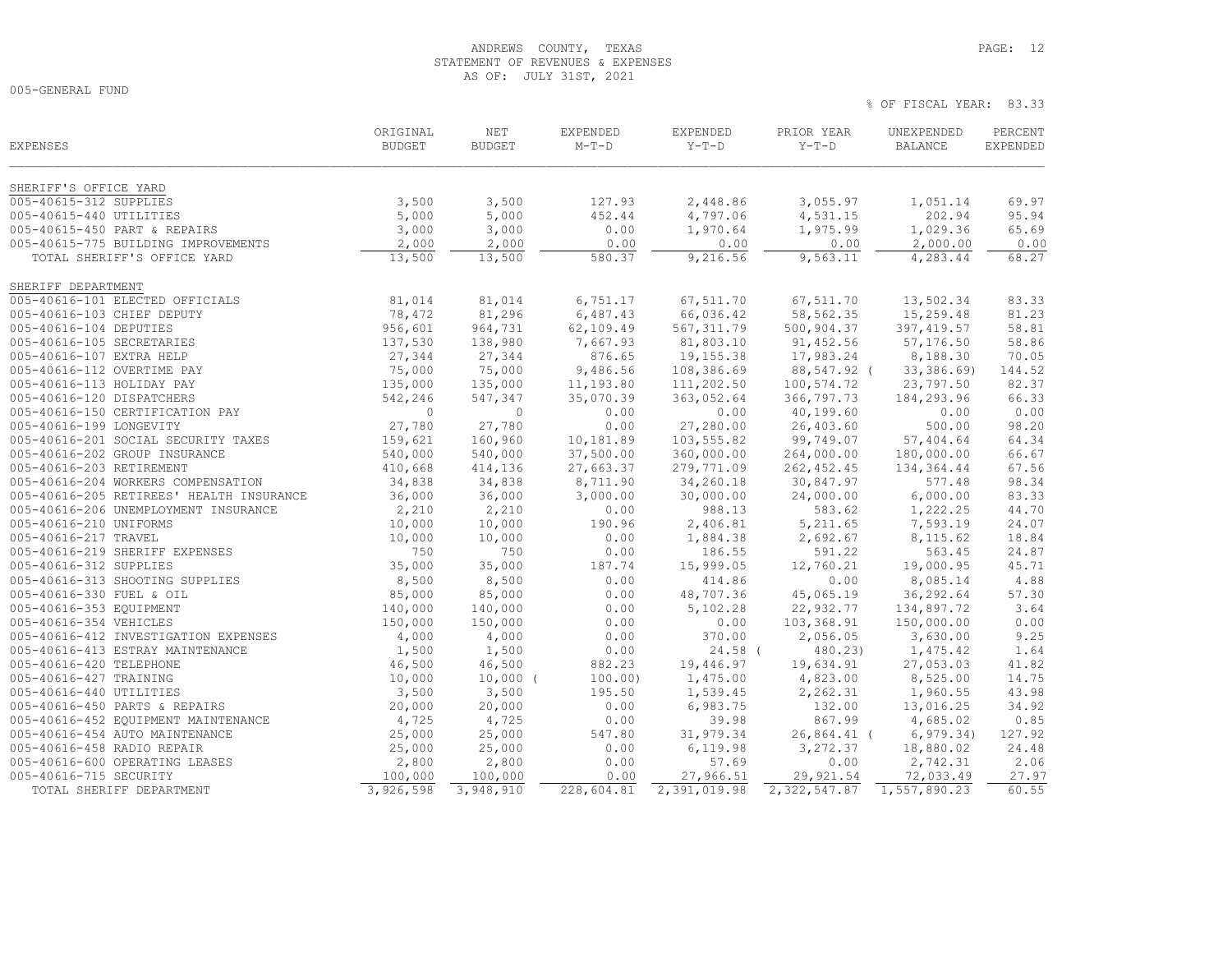# ANDREWS COUNTY, TEXAS **PAGE:** 13 STATEMENT OF REVENUES & EXPENSES AS OF: JULY 31ST, 2021

005-GENERAL FUND

| <b>EXPENSES</b>                                              | ORIGINAL<br><b>BUDGET</b> | NET<br><b>BUDGET</b> | <b>EXPENDED</b><br>$M-T-D$ | EXPENDED<br>$Y-T-D$ | PRIOR YEAR<br>$Y-T-D$ | UNEXPENDED<br><b>BALANCE</b> | PERCENT<br><b>EXPENDED</b> |
|--------------------------------------------------------------|---------------------------|----------------------|----------------------------|---------------------|-----------------------|------------------------------|----------------------------|
| CONSTABLE 1 & 4                                              |                           |                      |                            |                     |                       |                              |                            |
| 005-40617-101 ELECTED OFFICIALS                              | 58,856                    | 58,856               | 4,904.66                   | 49,046.60           | 49,046.60             | 9,809.32                     | 83.33                      |
| 005-40617-150 CERTIFICATION PAY                              | 6,000                     | 6,000                | 500.00                     | 5,000.00            | 5,000.00              | 1,000.00                     | 83.33                      |
| 005-40617-199 LONGEVITY                                      | 3,460                     | 3,460                | 0.00                       | 3,360.00            | 4,512.29              | 100.00                       | 97.11                      |
| 005-40617-201 SOCIAL SECURITY TAXES                          | 5,256                     | 5,256                | 371.58                     | 3,982.34            | 4,121.46              | 1,273.45                     | 75.77                      |
| 005-40617-202 GROUP HEALTH INSURANCE                         | 18,000                    | 18,000               | 1,500.00                   | 15,000.00           | 12,000.00             | 3,000.00                     | 83.33                      |
| 005-40617-203 RETIREMENT                                     | 13,451                    | 13,451               | 1,068.60                   | 11,340.88           | 11,266.88             | 2,110.25                     | 84.31                      |
| 005-40617-206 UNEMPLOYMENT INSURANCE                         | 67                        | 67                   | 0.00                       | 0.00                | 0.00                  | 67.40                        | 0.00                       |
| 005-40617-217 TRAVEL                                         | 500                       | 500                  | 0.00                       | 357.35              | 157.63                | 142.65                       | 71.47                      |
| 005-40617-312 SUPPLIES                                       | 400                       | 400                  | 0.00                       | 438.01              | $109.88$ (            | 38.01)                       | 109.50                     |
| 005-40617-330 FUEL & OIL                                     | 3,500                     | 3,500                | 187.57                     | 2,133.54            | 1,818.86              | 1,366.46                     | 60.96                      |
| 005-40617-420 TELEPHONE                                      | 1,290                     | 1,290                | 71.88                      | 673.21              | 498.56                | 616.79                       | 52.19                      |
| 005-40617-454 Auto Maintenance                               | 1,200                     | 1,200                | 0.00                       | 358.14              | 1,036.83              | 841.86                       | 29.85                      |
| 005-40617-458 VEHICLE RADIO REPAIRS                          | 500                       | 500                  | 0.00                       | 0.00                | 0.00                  | 500.00                       | 0.00                       |
| TOTAL CONSTABLE 1 & 4                                        | 112,480                   | 112,480              | 8,604.29                   | 91,690.07           | 89,568.99             | 20,790.17                    | 81.52                      |
| HIGHWAY PATROL                                               |                           |                      |                            |                     |                       |                              |                            |
| 005-40618-312 SUPPLIES                                       | 1,000                     | 1,000                | 350.93                     | 752.91              | 799.52                | 247.09                       | 75.29                      |
| 005-40618-352 EQUIPMENT                                      | 1,000                     | 1,000                | 0.00                       | 819.86              | 880.35                | 180.14                       | 81.99                      |
| 005-40618-420 TELEPHONE, CELLULAR, PAGER                     | 6,150                     | 6,150                | 457.74                     | 4,116.40            | 2,685.79              | 2,033.60                     | 66.93                      |
| 005-40618-452 EQUIPMENT MAINTENANCE                          | 1,000                     | 1,000                | 329.90                     | 329.90              | 203.25                | 670.10                       | 32.99                      |
| TOTAL HIGHWAY PATROL                                         | 9,150                     | 9,150                | 1,138.57                   | 6,019.07            | 4,568.91              | 3,130.93                     | 65.78                      |
| FIRE CONTROL                                                 |                           |                      |                            |                     |                       |                              |                            |
| 005-40619-186 FD PAYROLL                                     | 200,000                   | 200,000              | 15,140.00                  | 104,620.00          | 100,785.00            | 95,380.00                    | 52.31                      |
| 005-40619-201 SOCIAL SECURTIY TAXES                          | 15,300                    | 15,300               | 1,158.21                   | 8,003.50            | 7,710.31              | 7,296.50                     | 52.31                      |
| 005-40619-202 GROUP INSURANCE                                | 4,000                     | 4,000                | 0.00                       | 480.50              | 352.00                | 3,519.50                     | 12.01                      |
| 005-40619-203 RETIREMENT                                     | 8,000                     | 8,000                | 0.00                       | 3,942.00            | 3,924.00              | 4,058.00                     | 49.28                      |
| 005-40619-216 TRANSFERS OUT                                  | 350,000                   | 350,000              | 0.00                       | 0.00                | 0.00                  | 350,000.00                   | 0.00                       |
| 005-40619-352 NEW FIRE TRUCK                                 | 109,515                   | 216,839              | 0.00                       | 216,839.00          | 0.00                  | 0.00                         | 100.00                     |
| 005-40619-353 EQUIPMENT                                      | 7,500                     | 7,500                | 0.00                       | 205.00              | 17,630.00             | 7,295.00                     | 2.73                       |
| 005-40619-401 FIRE PROFESSIONAL SERVICES                     | 3,000                     | 3,000                | 0.00                       | 2,569.00            | 3,165.00              | 431.00                       | 85.63<br>54.23             |
| 005-40619-427 TRAINING<br>005-40619-440 UTILITIES-FIRE FIELD | 8,000<br>700              | 8,000<br>700         | 1,143.48<br>27.25          | 4,338.29<br>245.57  | 0.00<br>253.02        | 3,661.71<br>454.43           | 35.08                      |
| 005-40619-450 TRAINING FIELD PARTS & REPAIR                  | 1,000                     | 1,000                | 0.00                       | 270.32              | 0.00                  | 729.68                       | 27.03                      |
| TOTAL FIRE CONTROL                                           | 707,015                   | 814,339              | 17,468.94                  | 341, 513.18         | 133,819.33            | 472,825.82                   | 41.94                      |
| ADULT PROBATION                                              |                           |                      |                            |                     |                       |                              |                            |
| 005-40620-050 GRANT WAGES                                    | $\circ$                   | $228, 235$ ) (       | $19,019.59$ (              | 190, 195.90)        | $0.00$ (              | 38,039.10                    | 83.33                      |
| 005-40620-102 APPOINTED OFFICIALS                            | $\circ$                   | 78,312               | 6,024.00                   | $62, 955.20$ (      | 2,621.60              | 15,356.80                    | 80.39                      |
| 005-40620-104 ADMINISTRATIVE COORDINATOR                     | $\Omega$                  | $\Omega$             | 0.00                       | 0.00                | 24,885.41             | 0.00                         | 0.00                       |
| 005-40620-105 SALARY/SECRETARY/MANAGER                       | 42,894                    | 42,894               | 3,286.24                   | 34, 417.75          | 34,796.15             | 8,476.33                     | 80.24                      |
| 005-40620-108 COUNTY SALARY/ CSO                             | 63,654                    | 93,169               | 6,978.20                   | 73,004.18           | 19,741.04             | 20,164.66                    | 78.36                      |
| 005-40620-112 OVERTIME PAY                                   | $\circ$                   | $\Omega$             | 0.00                       | 154.12              | 288.81 (              | 154.12)                      | 0.00                       |
| 005-40620-113 HOLIDAY PAY                                    | 9,068                     | 14,460               | 1,255.72                   | 11,220.32           | 11,218.04             | 3,239.84                     | 77.59                      |
| 005-40620-119 SALARY/CSO I                                   | 51,346                    | 162,787              | 12,444.60                  | 94,741.69 (         | 9, 246.62)            | 68,045.23                    | 58.20                      |
| 005-40620-199 LONGEVITY                                      | 3,950                     | 7,525                | 0.00                       | 7,525.00            | 14,626.97             | 0.00                         | 100.00                     |
| 005-40620-201 SOCIAL SECURITY TAXES                          | 13,318                    | 30,777               | 2,226.82                   | 21,089.07           | 6,440.83              | 9,688.01                     | 68.52                      |
| 005-40620-203 RETIREMENT                                     | 34,338                    | 79,551               | 5,940.76                   | 56, 353.95          | 17,091.68             | 23, 197.41                   | 70.84                      |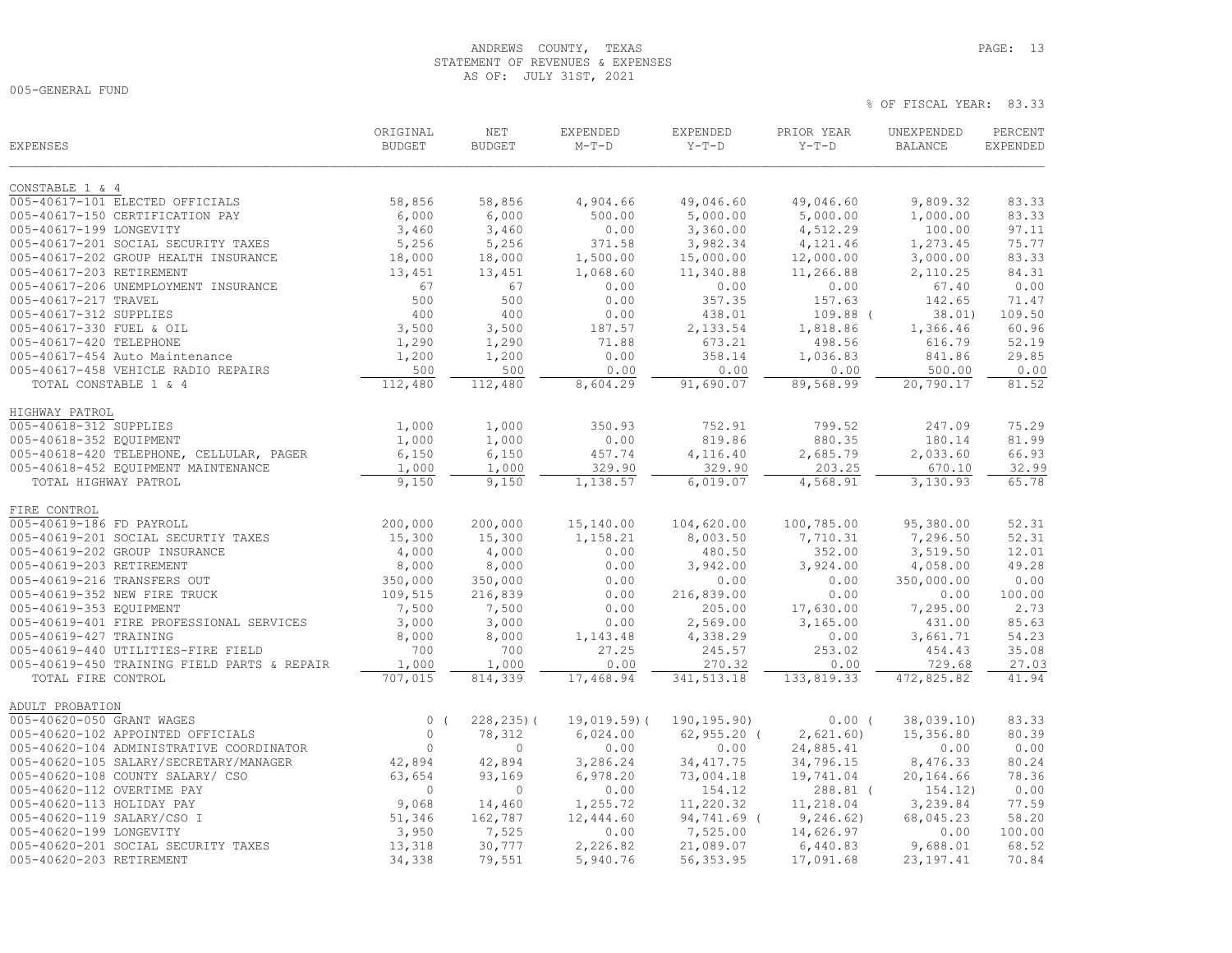# ANDREWS COUNTY, TEXAS **PAGE:** 14 STATEMENT OF REVENUES & EXPENSES AS OF: JULY 31ST, 2021

% OF FISCAL YEAR: 83.33

005-GENERAL FUND

|                                              | ORIGINAL      | <b>NET</b>    | EXPENDED       | EXPENDED    | PRIOR YEAR | UNEXPENDED     | PERCENT         |
|----------------------------------------------|---------------|---------------|----------------|-------------|------------|----------------|-----------------|
| <b>EXPENSES</b>                              | <b>BUDGET</b> | <b>BUDGET</b> | $M-T-D$        | $Y-T-D$     | $Y-T-D$    | <b>BALANCE</b> | <b>EXPENDED</b> |
| 005-40620-206 UNEMPLOYMENT INSURANCE         | 399           | 399           | 0.00           | 127.01      | 127.86     | 272.02         | 31.83           |
| 005-40620-207 FRINGES ALLOCATED TO GRANTS    | 0(            | $62, 672)$ (  | $5,222.67$ ) ( | 52, 226.70  | $0.00$ (   | 10, 445.30     | 83.33           |
| 005-40620-217 TRAVEL                         | 1,000         | 1,000         | 0.00           | 0.00        | 0.00       | 1,000.00       | 0.00            |
| 005-40620-312 Supplies                       | 600           | 600           | 40.83          | 320.47      | 101.25     | 279.53         | 53.41           |
| 005-40620-420 TELEPHONE, CELLULAR/SERVICE    | 2,000         | 2,000         | 211.66         | 1,723.12    | 0.00       | 276.88         | 86.16           |
| 005-40620-774 LAB SUPPLIES                   | 5,000         | 5,000         | 0.00           | 2,530.00    | 2,265.00   | 2,470.00       | 50.60           |
| 005-40620-775 ELECTRONIC MONITORING          | 10,000        | 10,000        | 632.00         | 6,073.00    | 8,225.00   | 3,927.00       | 60.73           |
| 005-40620-776 COMMUNITY SUPER TRACKING SYSTE | 600           | 600           | 0.00           | 0.00        | 470.43     | 600.00         | 0.00            |
| TOTAL ADULT PROBATION                        | 238,167       | 238,167       | 14,798.57      | 129,812.28  | 128,410.25 | 108,355.19     | 54.50           |
| JUVENILE DEPARTMENT                          |               |               |                |             |            |                |                 |
| 005-40621-102 APPOINTED OFFICIALS            | 64,584        | 64,584        | 4,968.00       | 51,784.00   | 51,799.20  | 12,800.00      | 80.18           |
| 005-40621-103 ASSISTANTS                     | 94,240        | 94,240        | 6,968.10       | 74,167.85   | 76, 177.29 | 20,072.15      | 78.70           |
| 005-40621-104 "Z" SALARY ADJUSTMENT          | $\Omega$      | $\Omega$      | 0.00           | 0.00        | 0.10       | 0.00           | 0.00            |
| 005-40621-105 SECRETARIES                    | 51,227        | 51,227        | 3,982.74       | 41,166.65   | 33,611.86  | 10,060.23      | 80.36           |
| 005-40621-112 OVERTIME PAY                   | $\circ$       | $\circ$       | 0.00           | 95.28       | $0.00$ (   | 95.28          | 0.00            |
| 005-40621-113 HOLIDAY PAY                    | 7,039         | 7,039         | 573.36         | 6,425.76    | 6,446.16   | 612.96         | 91.29           |
| 005-40621-125 JUV PROB SUPPL GRANT SALARIES  | $\circ$       | $\circ$       | 1,435.52       | 1,435.52    | $0.00$ (   | 1,435.52)      | 0.00            |
| 005-40621-199 LONGEVITY                      | 5,090         | 5,090         | 0.00           | 4,990.00    | 3,258.11   | 100.00         | 98.04           |
| 005-40621-201 SOCIAL SECURITY TAXES          | 17,239        | 17,239        | 1,314.63       | 13,049.53   | 12,382.30  | 4,189.57       | 75.70           |
| 005-40621-202 GROUP HEALTH INSURANCE         | 72,000        | 72,000        | 4,500.00       | 55,500.00   | 48,000.00  | 16,500.00      | 77.08           |
| 005-40621-203 RETIREMENT                     | 44,344        | 44,344        | 3,551.48       | 35,685.32   | 33, 119.73 | 8,658.65       | 80.47           |
| 005-40621-204 WORKERS COMP INSURANCE         | 512           | 512           | 120.62         | 482.48      | 445.36     | 29.46          | 94.25           |
| 005-40621-205 RETIREES' HEALTH INSURANCE     | 18,000        | 18,000        | 1,500.00       | 15,000.00   | 12,000.00  | 3,000.00       | 83.33           |
| 005-40621-206 UNEMPLOYMENT INSURANCE         | 244           | 244           | 0.00           | 87.26       | 77.93      | 156.47         | 35.80           |
| 005-40621-217 TRAVEL/TRAINING                | 2,000         | 3,000         | 1,250.00       | 1,350.01    | 0.00       | 1,649.99       | 45.00           |
| 005-40621-312 SUPPLIES                       | 1,200         | 1,200         | 145.26         | 742.13      | 197.60     | 457.87         | 61.84           |
| 005-40621-409 MEDICAL                        | 1,500         | 3,075         | 370.21         | 2,929.06    | 265.43     | 145.94         | 95.25           |
| 005-40621-410 COUNSELING                     | 15,400        | 15,400        | 2,890.00       | 11,760.00   | 3,400.00   | 3,640.00       | 76.36           |
| 005-40621-411 PYSCH EVAL/ASSESSMENTS         | 1,500         | 2,725         | 250.00         | 2,150.00    | 120.70     | 575.00         | 78.90           |
| 005-40621-420 TELEPHONE                      | 1,350         | 1,350         | 137.92         | 1,230.25    | 0.00       | 119.75         | 91.13           |
| 005-40621-454 AUTO MAINTENANCE               | 1,000         | 1,675         | 640.21         | 787.30      | 0.00       | 887.70         | 47.00           |
| 005-40621-600 OPERATING LEASES               | 2,325         | $\circ$       | 0.00           | 0.00        | 0.00       | 0.00           | 0.00            |
| 005-40621-805 ELECTRONIC MONTORING           | 1,700         | 600           | 164.25         | 164.25      | 0.00       | 435.75         | 27.38           |
| 005-40621-806 LONG TERM DETENT.              | 55,000        | 90,800        | 10,948.39      | 56,942.79   | 0.00       | 33,857.21      | 62.71           |
| TOTAL JUVENILE DEPARTMENT                    | 457,493       | 494,343       | 45,710.69      | 377, 925.44 | 281,301.77 | 116, 417.90    | 76.45           |
|                                              |               |               |                |             |            |                |                 |
| CONSTABLE 2 & 3                              |               |               |                |             |            |                |                 |
| 005-40648-101 ELECTED OFFICIALS              | 58,856        | 58,856        | 4,904.66       | 49,046.60   | 49,046.60  | 9,809.32       | 83.33           |
| 005-40648-150 CERTIFICATION PAY              | 6,000         | 6,000         | 500.00         | 5,000.00    | 3,000.00   | 1,000.00       | 83.33           |
| 005-40648-199 LONGEVITY PAY                  | 3,380         | 3,380         | 0.00           | 3,280.00    | 4,316.10   | 100.00         | 97.04           |
| 005-40648-201 SOCIAL SECURITY TAXES          | 5,312         | 5,312         | 402.72         | 4,286.46    | 4,212.75   | 1,025.94       | 80.69           |
| 005-40648-202 GROUP HEALTH INSURANCE         | 18,000        | 18,000        | 1,500.00       | 15,000.00   | 12,000.00  | 3,000.00       | 83.33           |
| 005-40648-203 RETIREMENT                     | 13,648        | 13,648        | 1,068.60       | 11,334.01   | 10,865.17  | 2,313.72       | 83.05           |
| 005-40648-206 UNEMPLOYMENT INSURANCE         | 68            | 68            | 0.00           | 0.00        | 0.00       | 68.14          | 0.00            |
| 005-40648-217 TRAVEL                         | 500           | 500           | 0.00           | 315.00      | 0.00       | 185.00         | 63.00           |
| 005-40648-312 SUPPLIES                       | 300           | 300           | 0.00           | 241.88      | 142.00     | 58.12          | 80.63           |
| 005-40648-330 FUEL                           | 3,000         | 3,000         | 250.51         | 2,412.94    | 2,037.51   | 587.06         | 80.43           |
| 005-40648-354 VEHICLE                        | $\Omega$      | $\Omega$      | 0.00           | 131.24      | $0.00$ (   | 131.24)        | 0.00            |
| 005-40648-420 TELEPHONE                      | 1,290         | 1,290         | 109.87         | 1,076.75    | 878.48     | 213.25         | 83.47           |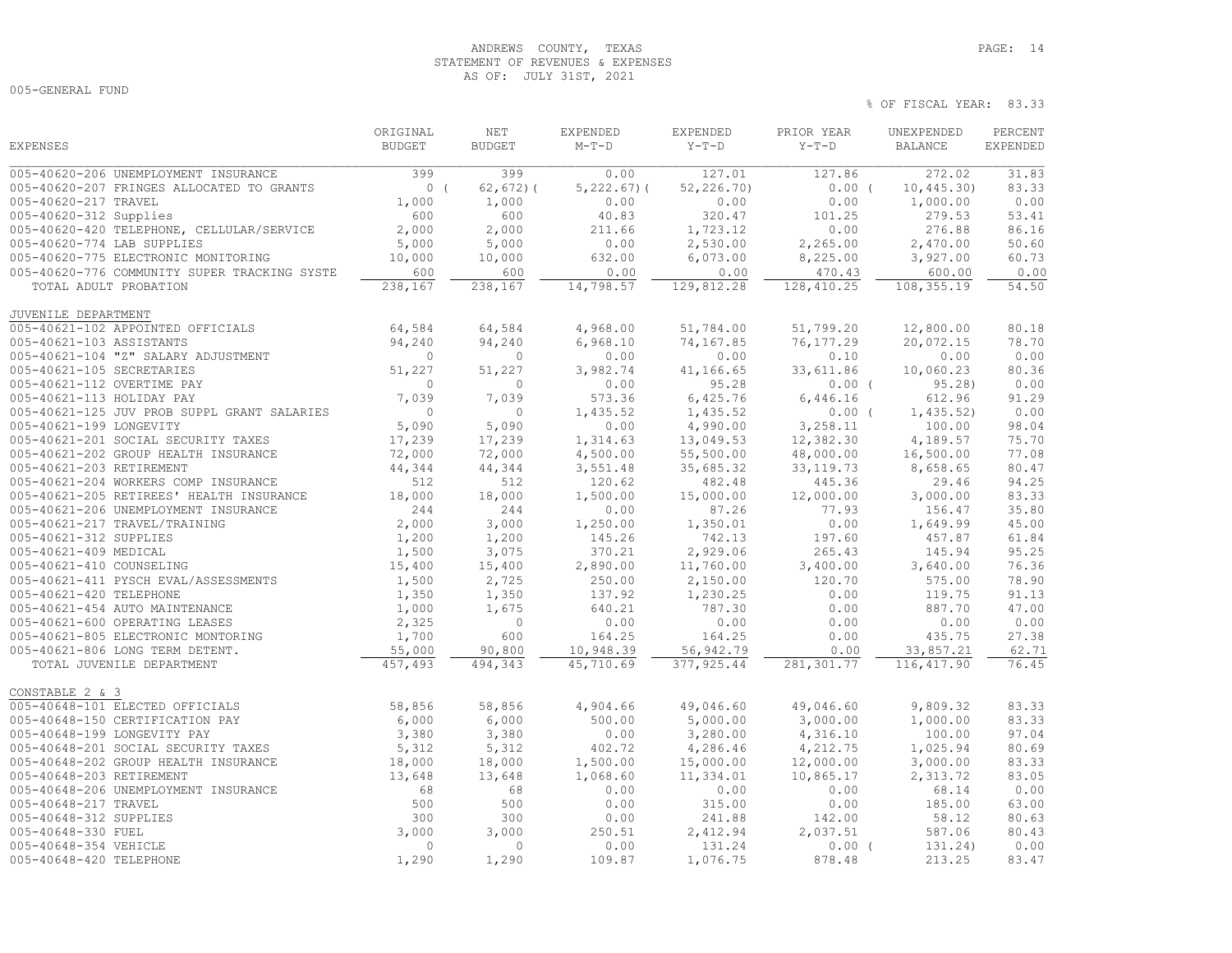# ANDREWS COUNTY, TEXAS **PAGE:** 15 STATEMENT OF REVENUES & EXPENSES AS OF: JULY 31ST, 2021

005-GENERAL FUND

| <b>EXPENSES</b>                                              | ORIGINAL<br><b>BUDGET</b> | <b>NET</b><br><b>BUDGET</b> | <b>EXPENDED</b><br>$M-T-D$ | <b>EXPENDED</b><br>$Y-T-D$ | PRIOR YEAR<br>$Y-T-D$   | UNEXPENDED<br><b>BALANCE</b> | PERCENT<br><b>EXPENDED</b> |
|--------------------------------------------------------------|---------------------------|-----------------------------|----------------------------|----------------------------|-------------------------|------------------------------|----------------------------|
| 005-40648-454 AUTO MAINTENANCE                               | 1,200                     | 1,200                       | 0.00                       | 185.94                     | 608.30                  | 1,014.06                     | 15.50                      |
| 005-40648-458 VEHICLE RADIO REPAIR                           | 500                       | 500                         | 0.00                       | 0.00                       | 0.00                    | 500.00                       | 0.00                       |
| TOTAL CONSTABLE 2 & 3                                        | 112,054                   | 112,054                     | 8,736.36                   | 92,310.82                  | 87,106.91               | 19,743.37                    | 82.38                      |
| LANDFILL                                                     |                           |                             |                            |                            |                         |                              |                            |
| 005-40720-205 RETIREE'S HEALTH INSURANCE                     | 18,000                    | 18,000                      | 1,500.00                   | 15,000.00                  | 12,000.00               | 3,000.00                     | 83.33                      |
| 005-40720-486 CONTRACTUAL WITH CITY                          | 41,808                    | 41,808                      | 0.00                       | 0.00                       | 41,808.00               | 41,808.00                    | 0.00                       |
| TOTAL LANDFILL                                               | 59,808                    | 59,808                      | 1,500.00                   | 15,000.00                  | 53,808.00               | 44,808.00                    | 25.08                      |
| COURTHOUSE                                                   |                           |                             |                            |                            |                         |                              |                            |
| 005-40722-216 TRANSFERS OUT                                  | 75,000                    | 75,000                      | 0.00                       | 0.00                       | 0.00                    | 75,000.00                    | 0.00                       |
| 005-40722-353 EQUIPMENT                                      | 4,500                     | 4,500                       | 0.00                       | 0.00                       | 4,773.18                | 4,500.00                     | 0.00                       |
| 005-40722-401 PROFESSIONAL SERVICES                          | 8,000                     | 8,000                       | 275.00                     | 1,816.64                   | 2,101.64                | 6,183.36                     | 22.71                      |
| 005-40722-440 UTILITIES                                      | 80,000                    | 80,000                      | 4,257.39                   | 42,774.43                  | 55,594.70               | 37, 225.57                   | 53.47                      |
| 005-40722-450 PARTS & REPAIRS                                | 87,878                    | 87,878                      | 707.10                     | 20,775.71                  | 14,320.03               | 67,102.29                    | 23.64                      |
| 005-40722-452 EQUIPMENT MAINTENANCE                          | 17,000                    | 17,000                      | 826.12                     | 4,619.51                   | 4,654.53                | 12,380.49                    | 27.17                      |
| 005-40722-777 BUILDING IMPROVEMENTS                          | $\circ$                   | $\overline{0}$              | 0.00                       | 0.00                       | 65,436.28<br>146,880.36 | 0.00                         | 0.00                       |
| TOTAL COURTHOUSE                                             | 272,378                   | 272,378                     | 6,065.61                   | 69,986.29                  |                         | 202,391.71                   | 25.69                      |
| COMMUNITY BUILDING                                           |                           |                             |                            |                            |                         |                              |                            |
| 005-40723-401 PROFESSIONAL SERVICES                          | 1,000<br>$\Omega$         | 1,000<br>$\Omega$           | 40.00                      | 630.00                     | 775.50                  | 370.00                       | 63.00                      |
| 005-40723-420 TELEPHONE                                      |                           |                             | 13.20                      | 79.13                      | 0.00(                   | 79.13)                       | 0.00<br>66.00              |
| 005-40723-440 UTILITIES<br>005-40723-450 REPAIRS/PLUMB/ELECT | 10,000<br>3,000           | 10,000<br>3,000             | 1,241.54<br>0.00           | 6,599.66<br>2,864.03       | 5,829.72<br>4,237.53    | 3,400.34<br>135.97           | 95.47                      |
| TOTAL COMMUNITY BUILDING                                     | 14,000                    | 14,000                      | 1,294.74                   | 10,172.82                  | 10,842.75               | 3,827.18                     | 72.66                      |
|                                                              |                           |                             |                            |                            |                         |                              |                            |
| CIVIC CENTER<br>005-40724-401 PROFESSIONAL SERVICES          | 2,000                     | 2,000                       | 40.00                      | 760.00                     | 965.00                  | 1,240.00                     | 38.00                      |
| 005-40724-420 TELEPHONE                                      | 540                       | 540                         | 13.20                      | 92.50                      | 450.00                  | 447.50                       | 17.13                      |
| 005-40724-440 UTILITIES                                      | 26,000                    | 26,000                      | 3,311.05                   | 20,631.96                  | 22,081.80               | 5,368.04                     | 79.35                      |
| 005-40724-450 REPAIRS/ELECT./PLUMB.                          | 8,000                     | 8,000                       | 115.67                     | 8,332.33                   | $4,075.48$ (            | 332.33                       | 104.15                     |
| 005-40724-777 BUILDING IMPROVEMENTS                          | $\mathbf{0}$              | $\overline{0}$              | 0.00                       | 0.00                       | 7,494.69                | 0.00                         | 0.00                       |
| TOTAL CIVIC CENTER                                           | 36,540                    | 36,540                      | 3,479.92                   | 29,816.79                  | 35,066.97               | 6,723.21                     | 81.60                      |
| <b>B&amp;B PARK</b>                                          |                           |                             |                            |                            |                         |                              |                            |
| 005-40725-401 PROFESSIONAL SERVICES                          | 400                       | 400                         | 0.00                       | 90.00                      | 295.00                  | 310.00                       | 22.50                      |
| 005-40725-440 UTILITIES                                      | 20,000                    | 20,000                      | 5,548.55                   | 18,156.03                  | 24,055.93               | 1,843.97                     | 90.78                      |
| 005-40725-450 REPAIRS/ELECT/PLUMB.                           | 6,000                     | 6,000                       | 37.97                      | 400.85                     | 133.88                  | 5,599.15                     | 6.68                       |
| 005-40725-777 IMPROVEMENTS                                   | 2,800                     | 2,800                       | 0.00                       | 0.00                       | 0.00                    | 2,800.00                     | 0.00                       |
| TOTAL B&B PARK                                               | $\overline{29,200}$       | 29,200                      | 5,586.52                   | 18,646.88                  | 24,484.81               | 10,553.12                    | 63.86                      |
| COUNTY JAIL                                                  |                           |                             |                            |                            |                         |                              |                            |
| 005-40726-107 EXTRA HELP                                     | 127,982                   | 127,982                     | 2,387.20                   | 35,605.10                  | 28,845.27               | 92,377.30                    | 27.82                      |
| 005-40726-108 ADM. ASSISTANT                                 | 108,784                   | 111,299                     | 8,424.37                   | 91,522.96                  | 88,487.68               | 19,776.04                    | 82.23                      |
| 005-40726-110 JAIL ADMINISTRATOR                             | 65,356                    | 67,650                      | 4,915.09                   | 54,842.77                  | 48,005.14               | 12,807.43                    | 81.07                      |
| 005-40726-111 JAILERS                                        | 1,300,966                 | 1,304,906                   | 73, 318.11                 | 717,024.54                 | 562,265.98              | 587,881.75                   | 54.95                      |
| 005-40726-112 OVERTIME                                       | 65,000                    | 65,000                      | 5,406.48                   | 42,003.98                  | 17,270.70               | 22,996.02                    | 64.62                      |
| 005-40726-113 HOLIDAY PAY                                    | 100,000                   | 100,000                     | 7,885.29                   | 81,841.66                  | 62,931.15               | 18, 158. 34                  | 81.84                      |
| 005-40726-150 CERTIFICATION PAY                              | $\Omega$                  | $\Omega$                    | 0.00                       | 0.00                       | 5,169.70                | 0.00                         | 0.00                       |
| 005-40726-199 LONGEVITY                                      | 23,850                    | 23,850                      | 0.00                       | 22,870.00                  | 21,410.15               | 980.00                       | 95.89                      |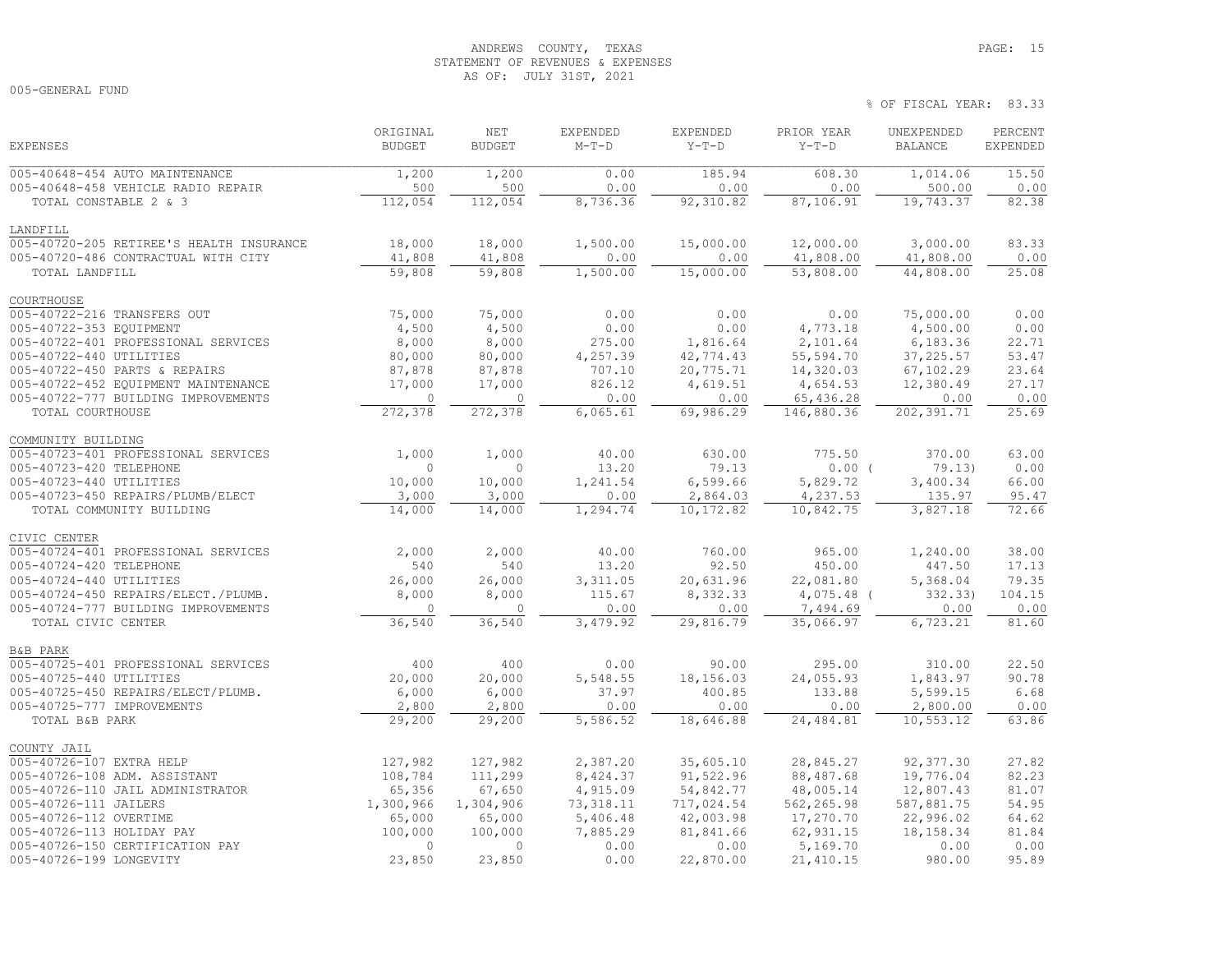# ANDREWS COUNTY, TEXAS **PAGE:** 16 STATEMENT OF REVENUES & EXPENSES AS OF: JULY 31ST, 2021

005-GENERAL FUND

|                                          | ORIGINAL      | NET           | <b>EXPENDED</b> | <b>EXPENDED</b> | PRIOR YEAR   | UNEXPENDED     | PERCENT         |
|------------------------------------------|---------------|---------------|-----------------|-----------------|--------------|----------------|-----------------|
| <b>EXPENSES</b>                          | <b>BUDGET</b> | <b>BUDGET</b> | $M-T-D$         | $Y-T-D$         | $Y-T-D$      | <b>BALANCE</b> | <b>EXPENDED</b> |
| 005-40726-201 SOCIAL SECURITY TAXES      | 138,007       | 138,677       | 7,343.95        | 75,493.99       | 60,579.61    | 63,182.76      | 54.44           |
| 005-40726-202 GROUP INSURANCE            | 486,000       | 486,000       | 31,500.00       | 261,000.00      | 193,200.00   | 225,000.00     | 53.70           |
| 005-40726-203 RETIREMENT                 | 355,785       | 357,518       | 20,272.87       | 207,208.22      | 160,956.93   | 150,309.81     | 57.96           |
| 005-40726-204 WORKERS COMP INS           | 35,818        | 35,818        | 7,235.05        | 28,940.20       | 21,086.12    | 6,877.44       | 80.80           |
| 005-40726-205 RETIREES' HEALTH INSURANCE | 18,000        | 18,000        | 0.00            | 0.00            | 12,000.00    | 18,000.00      | 0.00            |
| 005-40726-206 UNEMPLOYMENT INSURANCE     | 2,041         | 2,041         | 0.00            | 471.47          | 380.69       | 1,569.40       | 23.10           |
| 005-40726-210 UNIFORMS                   | 2,000         | 2,000         | 0.00            | 1,950.90        | 3,292.97     | 49.10          | 97.55           |
| 005-40726-217 TRAVEL                     | 3,000         | 3,000         | 0.00            | 640.01          | 0.00         | 2,359.99       | 21.33           |
| 005-40726-312 SUPPLIES                   | 30,000        | 30,000        | 1,530.50        | 37, 924.51      | 22,918.38 (  | 7, 924.51)     | 126.42          |
| 005-40726-333 GROCERIES                  | 185,000       | 185,000       | 11,893.71       | 97, 222.62      | 83,623.48    | 87,777.38      | 52.55           |
| 005-40726-353 EQUIPMENT                  | 5,000         | 5,000         | 0.00            | 441.80          | 0.00         | 4,558.20       | 8.84            |
| 005-40726-401 PROF SERVICES              | 500           | 500           | 0.00            | 0.00            | 0.00         | 500.00         | 0.00            |
| 005-40726-409 MEDICAL/TESTING            | 75,000        | 75,000 (      | 1,067.95)       | 48,991.59       | 56,014.60    | 26,008.41      | 65.32           |
| 005-40726-415 OUTSIDE HOUSING/INMATES    | 35,000        | 35,000        | 0.00            | 49,747.50       | 337,231.82 ( | 14,747.50)     | 142.14          |
| 005-40726-420 TELEPHONE                  | $\Omega$      | $\mathbf{0}$  | 587.75          | 3,391.92        | $1,023.13$ ( | 3,391.92)      | 0.00            |
| 005-40726-427 TRAINING                   | 5,000         | 5,000         | 0.00            | 720.00          | 453.58       | 4,280.00       | 14.40           |
| 005-40726-450 PARTS & REPAIRS            | 5,000         | 5,000         | 0.00            | 4,144.29        | 3,677.13     | 855.71         | 82.89           |
| 005-40726-451 JAIL MAINTENANCE           | 7,500         | 7,500         | 0.00            | 6,339.65        | 14,804.89    | 1,160.35       | 84.53           |
| 005-40726-600 OPERATING LEASES           | 500           | 500           | 0.00            | 0.00            | 0.00         | 500.00         | 0.00            |
| 005-40726-776 JAIL PEST CONTROL          | 3,000         | 3,000         | 0.00            | 4,205.70        | 691.81       | 1, 205.70      | 140.19          |
| TOTAL COUNTY JAIL                        | 3,184,089     | 3, 195, 241   | 181,632.42      | 1,874,545.38    | 1,806,320.91 | 1,320,695.80   | 58.67           |
| COURTHOUSE ANNEX                         |               |               |                 |                 |              |                |                 |
| 005-40727-401 PROFESSIONAL SERVICES      | 1,200         | 1,200         | 75.00           | 495.00          | 700.00       | 705.00         | 41.25           |
| 005-40727-440 UTILITIES                  | 20,000        | 20,000        | 1,261.47        | 12, 182.78      | 13, 418.33   | 7,817.22       | 60.91           |
| 005-40727-450 REPAIRS/ELECT./PLUMB.      | 9,000         | 9,000         | 130.87          | 3,891.43        | 3,508.06     | 5,108.57       | 43.24           |
| 005-40727-777 IMPROVEMENTS               | $\circ$       | $\circ$       | 0.00            | 0.00            | 14,002.71    | 0.00           | 0.00            |
| TOTAL COURTHOUSE ANNEX                   | 30,200        | 30, 200       | 1,467.34        | 16,569.21       | 31,629.10    | 13,630.79      | 54.86           |
| SENIOR CITIZENS                          |               |               |                 |                 |              |                |                 |
| 005-40728-490 SENIOR CTR OPERATIONS      | 282,790       | 282,790       | 0.00            | 212,092.50      | 313,812.00   | 70,697.50      | 75.00           |
| 005-40728-492 REPAIRS SENIOR CITIZEN     | 20,000        | 20,000        | 618.63          | 10,529.90       | 291.55       | 9,470.10       | 52.65           |
| TOTAL SENIOR CITIZENS                    | 302,790       | 302,790       | 618.63          | 222,622.40      | 314,103.55   | 80,167.60      | 73.52           |
| TAX A/C - ACHD BUILDING                  |               |               |                 |                 |              |                |                 |
| 005-40729-440 UTILITIES                  | 15,000        | 15,000        | 1,017.04        | 8,737.27        | 8,754.77     | 6,262.73       | 58.25           |
| 005-40729-450 REPAIRS/MAINT              | 5,000         | 5,000         | 252.73          | 4,690.46        | 1,341.35     | 309.54         | 93.81           |
| TOTAL TAX A/C - ACHD BUILDING            | 20,000        | 20,000        | 1,269.77        | 13, 427.73      | 10,096.12    | 6,572.27       | 67.14           |
| LIBRARY BUILDING                         |               |               |                 |                 |              |                |                 |
| 005-40730-440 UTILITIES                  | 22,000        | 22,000        | 1,534.45        | 13,264.69       | 14,209.46    | 8,735.31       | 60.29           |
| 005-40730-450 PARTS & REPAIRS            | 4,000         | 4,000         | 546.71          | 1,537.52        | 565.84       | 2,462.48       | 38.44           |
| TOTAL LIBRARY BUILDING                   | 26,000        | 26,000        | 2,081.16        | 14,802.21       | 14,775.30    | 11,197.79      | 56.93           |
| ADULT PROBATION BUILDING                 |               |               |                 |                 |              |                |                 |
| 005-40731-440 UTILITIES                  | 6,000         | 6,000         | 584.27          | 4,535.58        | 4,553.14     | 1,464.42       | 75.59           |
| 005-40731-450 PARTS & REPAIRS            | 1,000         | 1,000         | 195.84          | 1,101.84        | 621.82       | 101.84)        | 110.18          |
| TOTAL ADULT PROBATION BUILDING           | 7,000         | 7,000         | 780.11          | 5,637.42        | 5,174.96     | 1,362.58       | 80.53           |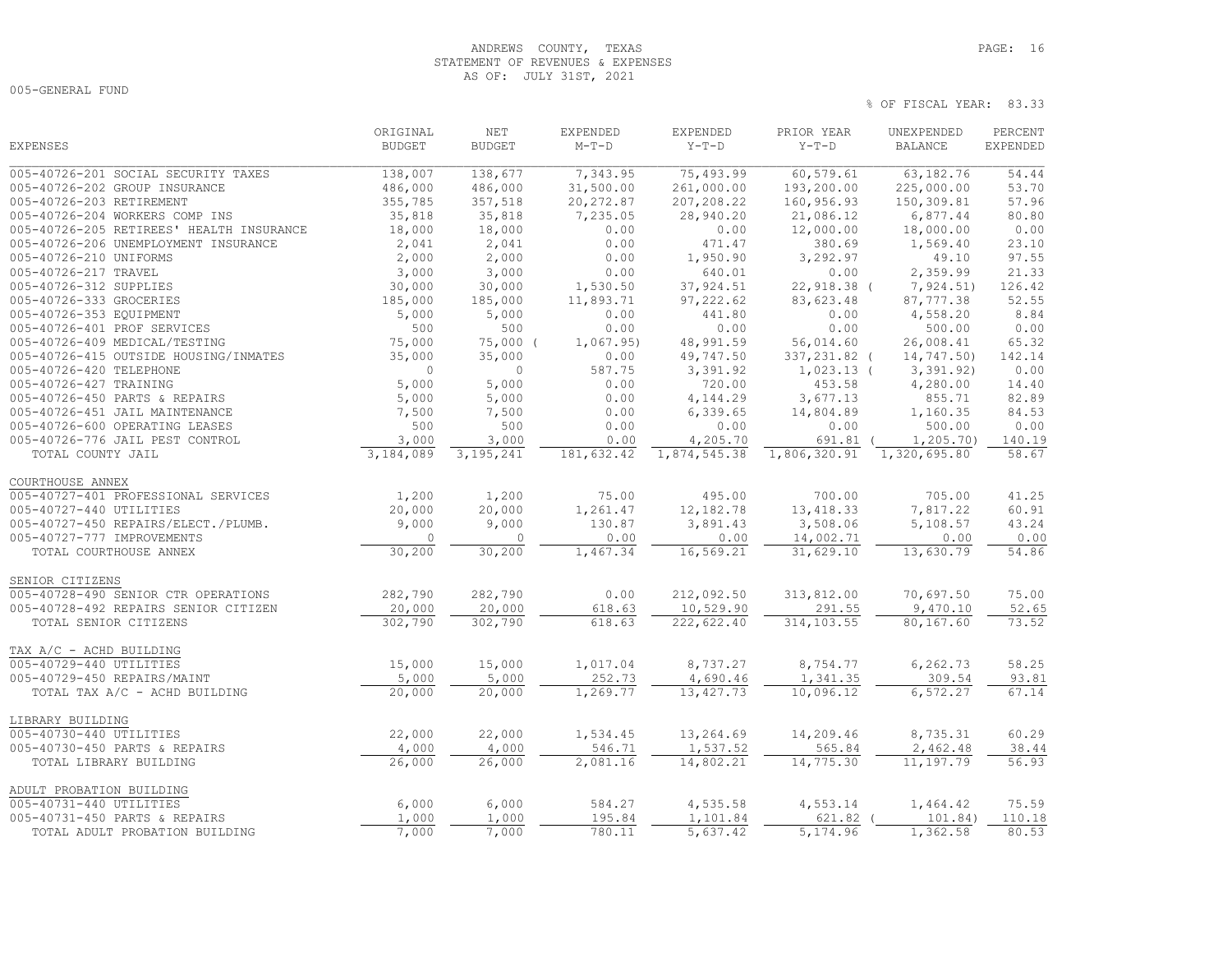# ANDREWS COUNTY, TEXAS **PAGE:** 17 STATEMENT OF REVENUES & EXPENSES AS OF: JULY 31ST, 2021

005-GENERAL FUND

| YOUTH REC BUILDING<br>005-40732-440 UTILITIES<br>11,000<br>11,000<br>976.67<br>7,560.54<br>6,491.95<br>3,439.46<br>68.73<br>1,000<br>1,000<br>0.00<br>410.00<br>410.00<br>590.00<br>41.00<br>005-40732-450 PARTS & REPAIRS<br>20,000<br>13,215.00<br>6,785.00<br>66.08<br>005-40732-777 BUILDING IMPROVEMENTS<br>20,000<br>0.00<br>0.00<br>976.67<br>21,185.54<br>6,901.95<br>10,814.46<br>66.20<br>TOTAL YOUTH REC BUILDING<br>32,000<br>32,000<br>COUNTY ATTNY BUILDING<br>005-40733-440 UTILITIES<br>2,500<br>2,500<br>359.84<br>3,510.60<br>$2,156.26$ (<br>1,010.60)<br>140.42<br>005-40733-455 BUILDING MAINTENANCE<br>1,500<br>1,500<br>0.00<br>1,311.50<br>188.50<br>209.45<br>12.57<br>3,699.10<br>2,365.71<br>4,000<br>4,000<br>359.84<br>300.90<br>92.48<br>TOTAL COUNTY ATTNY BUILDING<br>SHERIFF OFC/JAIL FACILITY<br>005-40734-440 UTILITIES<br>10,454.03<br>66,019.16<br>33,980.84<br>66.02<br>100,000<br>100,000<br>345.45<br>005-40734-482 PROPERTY INSURANCE<br>37,500<br>37,500<br>0.00<br>61, 341.36<br>0.00<br>23,841.36)<br>163.58<br>10,454.03<br>127,360.52<br>345.45<br>10,139.48<br>137,500<br>137,500<br>92.63<br>TOTAL SHERIFF OFC/JAIL FACILITY<br>EXT OFC & SHOOTING RANGE<br>005-40735-440 UTILITIES<br>15,000<br>15,000<br>1,394.08<br>10,625.43<br>12, 136.41<br>4,374.57<br>70.84<br>5,000<br>5,000<br>91.26<br>1,325.31<br>4,908.74<br>1.83<br>005-40735-450 SHOOTING RANGE MAINT<br>0.00<br>2,500<br>0.00<br>1,154.12<br>45.55<br>005-40735-492 BUILDING REPAIRS & MAINT<br>2,500<br>1,138.63<br>1,361.37<br>005-40735-777 IMPROVEMENTS<br>0.00<br>5,193.73<br>4,860.00<br>51.94<br>10,000<br>10,000<br>4,806.27<br>32,500<br>32,500<br>1,394.08<br>17,049.05<br>19,475.84<br>15,450.95<br>52.46<br>TOTAL EXT OFC & SHOOTING RANGE<br>ADULT LITERACY<br>005-40826-107 EXTRA HELP<br>10,878<br>80.77<br>10,878<br>836.80<br>8,786.40<br>9,204.80<br>2,092.00<br>832<br>80.78<br>005-40826-201 SOCIAL SECURITY TAXES<br>832<br>64.02<br>672.21<br>704.22<br>159.99<br>2,205<br>005-40826-203 RETIREMENT<br>2,205<br>165.78<br>1,740.69<br>1,781.13<br>464.32<br>78.94<br>005-40826-204 WORKERS COMP INSURANCE<br>29<br>29<br>6.74<br>94.30<br>26.96<br>29.68<br>1.63<br>005-40826-206 UNEMPLOYMENT INSURANCE<br>0.00<br>3.98<br>4.18<br>6.90<br>36.58<br>11<br>11<br>270<br>270<br>94.29<br>005-40826-420 TELEPHONE<br>36.78<br>254.57<br>0.00<br>15.43<br>005-40826-440 UTILITIES<br>6,000<br>6,000<br>416.47<br>4,634.98<br>1,365.02<br>77.25<br>4,687.79<br>74.62<br>005-40826-450 REPAIRS<br>500<br>500<br>0.00<br>373.10<br>0.00<br>126.90<br>20,725<br>16,492.89<br>TOTAL ADULT LITERACY<br>20,725<br>1,526.59<br>16, 411.80<br>4,232.19<br>79.58<br>COUNTY LIBRARY<br>005-40827-103 ASSISTANTS<br>180,703<br>180,703<br>13,205.76<br>141,907.42<br>157,986.51<br>38,795.30<br>78.53<br>005-40827-107 EXTRA HELP<br>44,903<br>44,903<br>35,767.95<br>32,580.51<br>9,135.09<br>79.66<br>3,493.25<br>005-40827-109 SUPERVISORY<br>68,016<br>54,164.40<br>79.63<br>68,016<br>5,232.00<br>55,668.80<br>13,851.60<br>005-40827-113 HOLIDAY PAY<br>8,744<br>8,744<br>695.04<br>7,720.70<br>9,150.72<br>1,022.98<br>88.30<br>005-40827-199 LONGEVITY PAY<br>3,980<br>3,980<br>0.00<br>4,232.50<br>$6,612.90$ (<br>252.50<br>106.34<br>005-40827-201 SOCIAL SECURITY TAXES<br>17,765.15<br>19,048.18<br>5,901.16<br>75.07<br>23,666<br>23,666<br>1,644.36<br>70,500.00<br>78.33<br>005-40827-202 GROUP HEALTH INSURANCE<br>90,000<br>90,000<br>7,500.00<br>60,000.00<br>19,500.00<br>005-40827-203 RETIREMENT<br>61,138<br>48,309.92<br>49,275.81<br>12,827.58<br>79.02<br>61,138<br>4,482.19<br>005-40827-204 WORKERS COMP INSURANCE<br>879<br>86.21<br>879<br>189.53<br>758.12<br>953.24<br>121.30<br>306<br>306<br>206.26<br>005-40827-206 UNEMPLOYMENT INSURANCE<br>0.00<br>631.27<br>$106.02$ (<br>325.21)<br>005-40827-217 TRAVEL<br>21.20<br>4,000<br>0.00<br>3,152.00<br>4,000<br>848.00<br>1,175.22<br>005-40827-311 POSTAGE<br>0.00<br>1,450.50<br>59.00<br>1,700<br>1,700<br>1,003.00<br>697.00<br>58.09<br>005-40827-312 SUPPLIES<br>14,500<br>14,500<br>488.83<br>8,423.13<br>6,399.21<br>6,076.87<br>005-40827-352 EQUIPMENT<br>$\Omega$<br>$\Omega$<br>0.00<br>0.00<br>10,675.83<br>0.00<br>0.00 | <b>EXPENSES</b> | ORIGINAL<br><b>BUDGET</b> | NET<br><b>BUDGET</b> | EXPENDED<br>$M-T-D$ | EXPENDED<br>$Y-T-D$ | PRIOR YEAR<br>$Y-T-D$ | UNEXPENDED<br><b>BALANCE</b> | PERCENT<br><b>EXPENDED</b> |
|-------------------------------------------------------------------------------------------------------------------------------------------------------------------------------------------------------------------------------------------------------------------------------------------------------------------------------------------------------------------------------------------------------------------------------------------------------------------------------------------------------------------------------------------------------------------------------------------------------------------------------------------------------------------------------------------------------------------------------------------------------------------------------------------------------------------------------------------------------------------------------------------------------------------------------------------------------------------------------------------------------------------------------------------------------------------------------------------------------------------------------------------------------------------------------------------------------------------------------------------------------------------------------------------------------------------------------------------------------------------------------------------------------------------------------------------------------------------------------------------------------------------------------------------------------------------------------------------------------------------------------------------------------------------------------------------------------------------------------------------------------------------------------------------------------------------------------------------------------------------------------------------------------------------------------------------------------------------------------------------------------------------------------------------------------------------------------------------------------------------------------------------------------------------------------------------------------------------------------------------------------------------------------------------------------------------------------------------------------------------------------------------------------------------------------------------------------------------------------------------------------------------------------------------------------------------------------------------------------------------------------------------------------------------------------------------------------------------------------------------------------------------------------------------------------------------------------------------------------------------------------------------------------------------------------------------------------------------------------------------------------------------------------------------------------------------------------------------------------------------------------------------------------------------------------------------------------------------------------------------------------------------------------------------------------------------------------------------------------------------------------------------------------------------------------------------------------------------------------------------------------------------------------------------------------------------------------------------------------------------------------------------------------------------------------------------------------------------------------------------------------------------------------------------------------------------------------------------------------------------------------------------------------------------------------------------------------------------------------------------------------------------------------------------------------------------------------------------------------------------------------------------------------------------------------------------------------------------------------------------------|-----------------|---------------------------|----------------------|---------------------|---------------------|-----------------------|------------------------------|----------------------------|
|                                                                                                                                                                                                                                                                                                                                                                                                                                                                                                                                                                                                                                                                                                                                                                                                                                                                                                                                                                                                                                                                                                                                                                                                                                                                                                                                                                                                                                                                                                                                                                                                                                                                                                                                                                                                                                                                                                                                                                                                                                                                                                                                                                                                                                                                                                                                                                                                                                                                                                                                                                                                                                                                                                                                                                                                                                                                                                                                                                                                                                                                                                                                                                                                                                                                                                                                                                                                                                                                                                                                                                                                                                                                                                                                                                                                                                                                                                                                                                                                                                                                                                                                                                                                                                                 |                 |                           |                      |                     |                     |                       |                              |                            |
|                                                                                                                                                                                                                                                                                                                                                                                                                                                                                                                                                                                                                                                                                                                                                                                                                                                                                                                                                                                                                                                                                                                                                                                                                                                                                                                                                                                                                                                                                                                                                                                                                                                                                                                                                                                                                                                                                                                                                                                                                                                                                                                                                                                                                                                                                                                                                                                                                                                                                                                                                                                                                                                                                                                                                                                                                                                                                                                                                                                                                                                                                                                                                                                                                                                                                                                                                                                                                                                                                                                                                                                                                                                                                                                                                                                                                                                                                                                                                                                                                                                                                                                                                                                                                                                 |                 |                           |                      |                     |                     |                       |                              |                            |
|                                                                                                                                                                                                                                                                                                                                                                                                                                                                                                                                                                                                                                                                                                                                                                                                                                                                                                                                                                                                                                                                                                                                                                                                                                                                                                                                                                                                                                                                                                                                                                                                                                                                                                                                                                                                                                                                                                                                                                                                                                                                                                                                                                                                                                                                                                                                                                                                                                                                                                                                                                                                                                                                                                                                                                                                                                                                                                                                                                                                                                                                                                                                                                                                                                                                                                                                                                                                                                                                                                                                                                                                                                                                                                                                                                                                                                                                                                                                                                                                                                                                                                                                                                                                                                                 |                 |                           |                      |                     |                     |                       |                              |                            |
|                                                                                                                                                                                                                                                                                                                                                                                                                                                                                                                                                                                                                                                                                                                                                                                                                                                                                                                                                                                                                                                                                                                                                                                                                                                                                                                                                                                                                                                                                                                                                                                                                                                                                                                                                                                                                                                                                                                                                                                                                                                                                                                                                                                                                                                                                                                                                                                                                                                                                                                                                                                                                                                                                                                                                                                                                                                                                                                                                                                                                                                                                                                                                                                                                                                                                                                                                                                                                                                                                                                                                                                                                                                                                                                                                                                                                                                                                                                                                                                                                                                                                                                                                                                                                                                 |                 |                           |                      |                     |                     |                       |                              |                            |
|                                                                                                                                                                                                                                                                                                                                                                                                                                                                                                                                                                                                                                                                                                                                                                                                                                                                                                                                                                                                                                                                                                                                                                                                                                                                                                                                                                                                                                                                                                                                                                                                                                                                                                                                                                                                                                                                                                                                                                                                                                                                                                                                                                                                                                                                                                                                                                                                                                                                                                                                                                                                                                                                                                                                                                                                                                                                                                                                                                                                                                                                                                                                                                                                                                                                                                                                                                                                                                                                                                                                                                                                                                                                                                                                                                                                                                                                                                                                                                                                                                                                                                                                                                                                                                                 |                 |                           |                      |                     |                     |                       |                              |                            |
|                                                                                                                                                                                                                                                                                                                                                                                                                                                                                                                                                                                                                                                                                                                                                                                                                                                                                                                                                                                                                                                                                                                                                                                                                                                                                                                                                                                                                                                                                                                                                                                                                                                                                                                                                                                                                                                                                                                                                                                                                                                                                                                                                                                                                                                                                                                                                                                                                                                                                                                                                                                                                                                                                                                                                                                                                                                                                                                                                                                                                                                                                                                                                                                                                                                                                                                                                                                                                                                                                                                                                                                                                                                                                                                                                                                                                                                                                                                                                                                                                                                                                                                                                                                                                                                 |                 |                           |                      |                     |                     |                       |                              |                            |
|                                                                                                                                                                                                                                                                                                                                                                                                                                                                                                                                                                                                                                                                                                                                                                                                                                                                                                                                                                                                                                                                                                                                                                                                                                                                                                                                                                                                                                                                                                                                                                                                                                                                                                                                                                                                                                                                                                                                                                                                                                                                                                                                                                                                                                                                                                                                                                                                                                                                                                                                                                                                                                                                                                                                                                                                                                                                                                                                                                                                                                                                                                                                                                                                                                                                                                                                                                                                                                                                                                                                                                                                                                                                                                                                                                                                                                                                                                                                                                                                                                                                                                                                                                                                                                                 |                 |                           |                      |                     |                     |                       |                              |                            |
|                                                                                                                                                                                                                                                                                                                                                                                                                                                                                                                                                                                                                                                                                                                                                                                                                                                                                                                                                                                                                                                                                                                                                                                                                                                                                                                                                                                                                                                                                                                                                                                                                                                                                                                                                                                                                                                                                                                                                                                                                                                                                                                                                                                                                                                                                                                                                                                                                                                                                                                                                                                                                                                                                                                                                                                                                                                                                                                                                                                                                                                                                                                                                                                                                                                                                                                                                                                                                                                                                                                                                                                                                                                                                                                                                                                                                                                                                                                                                                                                                                                                                                                                                                                                                                                 |                 |                           |                      |                     |                     |                       |                              |                            |
|                                                                                                                                                                                                                                                                                                                                                                                                                                                                                                                                                                                                                                                                                                                                                                                                                                                                                                                                                                                                                                                                                                                                                                                                                                                                                                                                                                                                                                                                                                                                                                                                                                                                                                                                                                                                                                                                                                                                                                                                                                                                                                                                                                                                                                                                                                                                                                                                                                                                                                                                                                                                                                                                                                                                                                                                                                                                                                                                                                                                                                                                                                                                                                                                                                                                                                                                                                                                                                                                                                                                                                                                                                                                                                                                                                                                                                                                                                                                                                                                                                                                                                                                                                                                                                                 |                 |                           |                      |                     |                     |                       |                              |                            |
|                                                                                                                                                                                                                                                                                                                                                                                                                                                                                                                                                                                                                                                                                                                                                                                                                                                                                                                                                                                                                                                                                                                                                                                                                                                                                                                                                                                                                                                                                                                                                                                                                                                                                                                                                                                                                                                                                                                                                                                                                                                                                                                                                                                                                                                                                                                                                                                                                                                                                                                                                                                                                                                                                                                                                                                                                                                                                                                                                                                                                                                                                                                                                                                                                                                                                                                                                                                                                                                                                                                                                                                                                                                                                                                                                                                                                                                                                                                                                                                                                                                                                                                                                                                                                                                 |                 |                           |                      |                     |                     |                       |                              |                            |
|                                                                                                                                                                                                                                                                                                                                                                                                                                                                                                                                                                                                                                                                                                                                                                                                                                                                                                                                                                                                                                                                                                                                                                                                                                                                                                                                                                                                                                                                                                                                                                                                                                                                                                                                                                                                                                                                                                                                                                                                                                                                                                                                                                                                                                                                                                                                                                                                                                                                                                                                                                                                                                                                                                                                                                                                                                                                                                                                                                                                                                                                                                                                                                                                                                                                                                                                                                                                                                                                                                                                                                                                                                                                                                                                                                                                                                                                                                                                                                                                                                                                                                                                                                                                                                                 |                 |                           |                      |                     |                     |                       |                              |                            |
|                                                                                                                                                                                                                                                                                                                                                                                                                                                                                                                                                                                                                                                                                                                                                                                                                                                                                                                                                                                                                                                                                                                                                                                                                                                                                                                                                                                                                                                                                                                                                                                                                                                                                                                                                                                                                                                                                                                                                                                                                                                                                                                                                                                                                                                                                                                                                                                                                                                                                                                                                                                                                                                                                                                                                                                                                                                                                                                                                                                                                                                                                                                                                                                                                                                                                                                                                                                                                                                                                                                                                                                                                                                                                                                                                                                                                                                                                                                                                                                                                                                                                                                                                                                                                                                 |                 |                           |                      |                     |                     |                       |                              |                            |
|                                                                                                                                                                                                                                                                                                                                                                                                                                                                                                                                                                                                                                                                                                                                                                                                                                                                                                                                                                                                                                                                                                                                                                                                                                                                                                                                                                                                                                                                                                                                                                                                                                                                                                                                                                                                                                                                                                                                                                                                                                                                                                                                                                                                                                                                                                                                                                                                                                                                                                                                                                                                                                                                                                                                                                                                                                                                                                                                                                                                                                                                                                                                                                                                                                                                                                                                                                                                                                                                                                                                                                                                                                                                                                                                                                                                                                                                                                                                                                                                                                                                                                                                                                                                                                                 |                 |                           |                      |                     |                     |                       |                              |                            |
|                                                                                                                                                                                                                                                                                                                                                                                                                                                                                                                                                                                                                                                                                                                                                                                                                                                                                                                                                                                                                                                                                                                                                                                                                                                                                                                                                                                                                                                                                                                                                                                                                                                                                                                                                                                                                                                                                                                                                                                                                                                                                                                                                                                                                                                                                                                                                                                                                                                                                                                                                                                                                                                                                                                                                                                                                                                                                                                                                                                                                                                                                                                                                                                                                                                                                                                                                                                                                                                                                                                                                                                                                                                                                                                                                                                                                                                                                                                                                                                                                                                                                                                                                                                                                                                 |                 |                           |                      |                     |                     |                       |                              |                            |
|                                                                                                                                                                                                                                                                                                                                                                                                                                                                                                                                                                                                                                                                                                                                                                                                                                                                                                                                                                                                                                                                                                                                                                                                                                                                                                                                                                                                                                                                                                                                                                                                                                                                                                                                                                                                                                                                                                                                                                                                                                                                                                                                                                                                                                                                                                                                                                                                                                                                                                                                                                                                                                                                                                                                                                                                                                                                                                                                                                                                                                                                                                                                                                                                                                                                                                                                                                                                                                                                                                                                                                                                                                                                                                                                                                                                                                                                                                                                                                                                                                                                                                                                                                                                                                                 |                 |                           |                      |                     |                     |                       |                              |                            |
|                                                                                                                                                                                                                                                                                                                                                                                                                                                                                                                                                                                                                                                                                                                                                                                                                                                                                                                                                                                                                                                                                                                                                                                                                                                                                                                                                                                                                                                                                                                                                                                                                                                                                                                                                                                                                                                                                                                                                                                                                                                                                                                                                                                                                                                                                                                                                                                                                                                                                                                                                                                                                                                                                                                                                                                                                                                                                                                                                                                                                                                                                                                                                                                                                                                                                                                                                                                                                                                                                                                                                                                                                                                                                                                                                                                                                                                                                                                                                                                                                                                                                                                                                                                                                                                 |                 |                           |                      |                     |                     |                       |                              |                            |
|                                                                                                                                                                                                                                                                                                                                                                                                                                                                                                                                                                                                                                                                                                                                                                                                                                                                                                                                                                                                                                                                                                                                                                                                                                                                                                                                                                                                                                                                                                                                                                                                                                                                                                                                                                                                                                                                                                                                                                                                                                                                                                                                                                                                                                                                                                                                                                                                                                                                                                                                                                                                                                                                                                                                                                                                                                                                                                                                                                                                                                                                                                                                                                                                                                                                                                                                                                                                                                                                                                                                                                                                                                                                                                                                                                                                                                                                                                                                                                                                                                                                                                                                                                                                                                                 |                 |                           |                      |                     |                     |                       |                              |                            |
|                                                                                                                                                                                                                                                                                                                                                                                                                                                                                                                                                                                                                                                                                                                                                                                                                                                                                                                                                                                                                                                                                                                                                                                                                                                                                                                                                                                                                                                                                                                                                                                                                                                                                                                                                                                                                                                                                                                                                                                                                                                                                                                                                                                                                                                                                                                                                                                                                                                                                                                                                                                                                                                                                                                                                                                                                                                                                                                                                                                                                                                                                                                                                                                                                                                                                                                                                                                                                                                                                                                                                                                                                                                                                                                                                                                                                                                                                                                                                                                                                                                                                                                                                                                                                                                 |                 |                           |                      |                     |                     |                       |                              |                            |
|                                                                                                                                                                                                                                                                                                                                                                                                                                                                                                                                                                                                                                                                                                                                                                                                                                                                                                                                                                                                                                                                                                                                                                                                                                                                                                                                                                                                                                                                                                                                                                                                                                                                                                                                                                                                                                                                                                                                                                                                                                                                                                                                                                                                                                                                                                                                                                                                                                                                                                                                                                                                                                                                                                                                                                                                                                                                                                                                                                                                                                                                                                                                                                                                                                                                                                                                                                                                                                                                                                                                                                                                                                                                                                                                                                                                                                                                                                                                                                                                                                                                                                                                                                                                                                                 |                 |                           |                      |                     |                     |                       |                              |                            |
|                                                                                                                                                                                                                                                                                                                                                                                                                                                                                                                                                                                                                                                                                                                                                                                                                                                                                                                                                                                                                                                                                                                                                                                                                                                                                                                                                                                                                                                                                                                                                                                                                                                                                                                                                                                                                                                                                                                                                                                                                                                                                                                                                                                                                                                                                                                                                                                                                                                                                                                                                                                                                                                                                                                                                                                                                                                                                                                                                                                                                                                                                                                                                                                                                                                                                                                                                                                                                                                                                                                                                                                                                                                                                                                                                                                                                                                                                                                                                                                                                                                                                                                                                                                                                                                 |                 |                           |                      |                     |                     |                       |                              |                            |
|                                                                                                                                                                                                                                                                                                                                                                                                                                                                                                                                                                                                                                                                                                                                                                                                                                                                                                                                                                                                                                                                                                                                                                                                                                                                                                                                                                                                                                                                                                                                                                                                                                                                                                                                                                                                                                                                                                                                                                                                                                                                                                                                                                                                                                                                                                                                                                                                                                                                                                                                                                                                                                                                                                                                                                                                                                                                                                                                                                                                                                                                                                                                                                                                                                                                                                                                                                                                                                                                                                                                                                                                                                                                                                                                                                                                                                                                                                                                                                                                                                                                                                                                                                                                                                                 |                 |                           |                      |                     |                     |                       |                              |                            |
|                                                                                                                                                                                                                                                                                                                                                                                                                                                                                                                                                                                                                                                                                                                                                                                                                                                                                                                                                                                                                                                                                                                                                                                                                                                                                                                                                                                                                                                                                                                                                                                                                                                                                                                                                                                                                                                                                                                                                                                                                                                                                                                                                                                                                                                                                                                                                                                                                                                                                                                                                                                                                                                                                                                                                                                                                                                                                                                                                                                                                                                                                                                                                                                                                                                                                                                                                                                                                                                                                                                                                                                                                                                                                                                                                                                                                                                                                                                                                                                                                                                                                                                                                                                                                                                 |                 |                           |                      |                     |                     |                       |                              |                            |
|                                                                                                                                                                                                                                                                                                                                                                                                                                                                                                                                                                                                                                                                                                                                                                                                                                                                                                                                                                                                                                                                                                                                                                                                                                                                                                                                                                                                                                                                                                                                                                                                                                                                                                                                                                                                                                                                                                                                                                                                                                                                                                                                                                                                                                                                                                                                                                                                                                                                                                                                                                                                                                                                                                                                                                                                                                                                                                                                                                                                                                                                                                                                                                                                                                                                                                                                                                                                                                                                                                                                                                                                                                                                                                                                                                                                                                                                                                                                                                                                                                                                                                                                                                                                                                                 |                 |                           |                      |                     |                     |                       |                              |                            |
|                                                                                                                                                                                                                                                                                                                                                                                                                                                                                                                                                                                                                                                                                                                                                                                                                                                                                                                                                                                                                                                                                                                                                                                                                                                                                                                                                                                                                                                                                                                                                                                                                                                                                                                                                                                                                                                                                                                                                                                                                                                                                                                                                                                                                                                                                                                                                                                                                                                                                                                                                                                                                                                                                                                                                                                                                                                                                                                                                                                                                                                                                                                                                                                                                                                                                                                                                                                                                                                                                                                                                                                                                                                                                                                                                                                                                                                                                                                                                                                                                                                                                                                                                                                                                                                 |                 |                           |                      |                     |                     |                       |                              |                            |
|                                                                                                                                                                                                                                                                                                                                                                                                                                                                                                                                                                                                                                                                                                                                                                                                                                                                                                                                                                                                                                                                                                                                                                                                                                                                                                                                                                                                                                                                                                                                                                                                                                                                                                                                                                                                                                                                                                                                                                                                                                                                                                                                                                                                                                                                                                                                                                                                                                                                                                                                                                                                                                                                                                                                                                                                                                                                                                                                                                                                                                                                                                                                                                                                                                                                                                                                                                                                                                                                                                                                                                                                                                                                                                                                                                                                                                                                                                                                                                                                                                                                                                                                                                                                                                                 |                 |                           |                      |                     |                     |                       |                              |                            |
|                                                                                                                                                                                                                                                                                                                                                                                                                                                                                                                                                                                                                                                                                                                                                                                                                                                                                                                                                                                                                                                                                                                                                                                                                                                                                                                                                                                                                                                                                                                                                                                                                                                                                                                                                                                                                                                                                                                                                                                                                                                                                                                                                                                                                                                                                                                                                                                                                                                                                                                                                                                                                                                                                                                                                                                                                                                                                                                                                                                                                                                                                                                                                                                                                                                                                                                                                                                                                                                                                                                                                                                                                                                                                                                                                                                                                                                                                                                                                                                                                                                                                                                                                                                                                                                 |                 |                           |                      |                     |                     |                       |                              |                            |
|                                                                                                                                                                                                                                                                                                                                                                                                                                                                                                                                                                                                                                                                                                                                                                                                                                                                                                                                                                                                                                                                                                                                                                                                                                                                                                                                                                                                                                                                                                                                                                                                                                                                                                                                                                                                                                                                                                                                                                                                                                                                                                                                                                                                                                                                                                                                                                                                                                                                                                                                                                                                                                                                                                                                                                                                                                                                                                                                                                                                                                                                                                                                                                                                                                                                                                                                                                                                                                                                                                                                                                                                                                                                                                                                                                                                                                                                                                                                                                                                                                                                                                                                                                                                                                                 |                 |                           |                      |                     |                     |                       |                              |                            |
|                                                                                                                                                                                                                                                                                                                                                                                                                                                                                                                                                                                                                                                                                                                                                                                                                                                                                                                                                                                                                                                                                                                                                                                                                                                                                                                                                                                                                                                                                                                                                                                                                                                                                                                                                                                                                                                                                                                                                                                                                                                                                                                                                                                                                                                                                                                                                                                                                                                                                                                                                                                                                                                                                                                                                                                                                                                                                                                                                                                                                                                                                                                                                                                                                                                                                                                                                                                                                                                                                                                                                                                                                                                                                                                                                                                                                                                                                                                                                                                                                                                                                                                                                                                                                                                 |                 |                           |                      |                     |                     |                       |                              |                            |
|                                                                                                                                                                                                                                                                                                                                                                                                                                                                                                                                                                                                                                                                                                                                                                                                                                                                                                                                                                                                                                                                                                                                                                                                                                                                                                                                                                                                                                                                                                                                                                                                                                                                                                                                                                                                                                                                                                                                                                                                                                                                                                                                                                                                                                                                                                                                                                                                                                                                                                                                                                                                                                                                                                                                                                                                                                                                                                                                                                                                                                                                                                                                                                                                                                                                                                                                                                                                                                                                                                                                                                                                                                                                                                                                                                                                                                                                                                                                                                                                                                                                                                                                                                                                                                                 |                 |                           |                      |                     |                     |                       |                              |                            |
|                                                                                                                                                                                                                                                                                                                                                                                                                                                                                                                                                                                                                                                                                                                                                                                                                                                                                                                                                                                                                                                                                                                                                                                                                                                                                                                                                                                                                                                                                                                                                                                                                                                                                                                                                                                                                                                                                                                                                                                                                                                                                                                                                                                                                                                                                                                                                                                                                                                                                                                                                                                                                                                                                                                                                                                                                                                                                                                                                                                                                                                                                                                                                                                                                                                                                                                                                                                                                                                                                                                                                                                                                                                                                                                                                                                                                                                                                                                                                                                                                                                                                                                                                                                                                                                 |                 |                           |                      |                     |                     |                       |                              |                            |
|                                                                                                                                                                                                                                                                                                                                                                                                                                                                                                                                                                                                                                                                                                                                                                                                                                                                                                                                                                                                                                                                                                                                                                                                                                                                                                                                                                                                                                                                                                                                                                                                                                                                                                                                                                                                                                                                                                                                                                                                                                                                                                                                                                                                                                                                                                                                                                                                                                                                                                                                                                                                                                                                                                                                                                                                                                                                                                                                                                                                                                                                                                                                                                                                                                                                                                                                                                                                                                                                                                                                                                                                                                                                                                                                                                                                                                                                                                                                                                                                                                                                                                                                                                                                                                                 |                 |                           |                      |                     |                     |                       |                              |                            |
|                                                                                                                                                                                                                                                                                                                                                                                                                                                                                                                                                                                                                                                                                                                                                                                                                                                                                                                                                                                                                                                                                                                                                                                                                                                                                                                                                                                                                                                                                                                                                                                                                                                                                                                                                                                                                                                                                                                                                                                                                                                                                                                                                                                                                                                                                                                                                                                                                                                                                                                                                                                                                                                                                                                                                                                                                                                                                                                                                                                                                                                                                                                                                                                                                                                                                                                                                                                                                                                                                                                                                                                                                                                                                                                                                                                                                                                                                                                                                                                                                                                                                                                                                                                                                                                 |                 |                           |                      |                     |                     |                       |                              |                            |
|                                                                                                                                                                                                                                                                                                                                                                                                                                                                                                                                                                                                                                                                                                                                                                                                                                                                                                                                                                                                                                                                                                                                                                                                                                                                                                                                                                                                                                                                                                                                                                                                                                                                                                                                                                                                                                                                                                                                                                                                                                                                                                                                                                                                                                                                                                                                                                                                                                                                                                                                                                                                                                                                                                                                                                                                                                                                                                                                                                                                                                                                                                                                                                                                                                                                                                                                                                                                                                                                                                                                                                                                                                                                                                                                                                                                                                                                                                                                                                                                                                                                                                                                                                                                                                                 |                 |                           |                      |                     |                     |                       |                              |                            |
|                                                                                                                                                                                                                                                                                                                                                                                                                                                                                                                                                                                                                                                                                                                                                                                                                                                                                                                                                                                                                                                                                                                                                                                                                                                                                                                                                                                                                                                                                                                                                                                                                                                                                                                                                                                                                                                                                                                                                                                                                                                                                                                                                                                                                                                                                                                                                                                                                                                                                                                                                                                                                                                                                                                                                                                                                                                                                                                                                                                                                                                                                                                                                                                                                                                                                                                                                                                                                                                                                                                                                                                                                                                                                                                                                                                                                                                                                                                                                                                                                                                                                                                                                                                                                                                 |                 |                           |                      |                     |                     |                       |                              |                            |
|                                                                                                                                                                                                                                                                                                                                                                                                                                                                                                                                                                                                                                                                                                                                                                                                                                                                                                                                                                                                                                                                                                                                                                                                                                                                                                                                                                                                                                                                                                                                                                                                                                                                                                                                                                                                                                                                                                                                                                                                                                                                                                                                                                                                                                                                                                                                                                                                                                                                                                                                                                                                                                                                                                                                                                                                                                                                                                                                                                                                                                                                                                                                                                                                                                                                                                                                                                                                                                                                                                                                                                                                                                                                                                                                                                                                                                                                                                                                                                                                                                                                                                                                                                                                                                                 |                 |                           |                      |                     |                     |                       |                              |                            |
|                                                                                                                                                                                                                                                                                                                                                                                                                                                                                                                                                                                                                                                                                                                                                                                                                                                                                                                                                                                                                                                                                                                                                                                                                                                                                                                                                                                                                                                                                                                                                                                                                                                                                                                                                                                                                                                                                                                                                                                                                                                                                                                                                                                                                                                                                                                                                                                                                                                                                                                                                                                                                                                                                                                                                                                                                                                                                                                                                                                                                                                                                                                                                                                                                                                                                                                                                                                                                                                                                                                                                                                                                                                                                                                                                                                                                                                                                                                                                                                                                                                                                                                                                                                                                                                 |                 |                           |                      |                     |                     |                       |                              |                            |
|                                                                                                                                                                                                                                                                                                                                                                                                                                                                                                                                                                                                                                                                                                                                                                                                                                                                                                                                                                                                                                                                                                                                                                                                                                                                                                                                                                                                                                                                                                                                                                                                                                                                                                                                                                                                                                                                                                                                                                                                                                                                                                                                                                                                                                                                                                                                                                                                                                                                                                                                                                                                                                                                                                                                                                                                                                                                                                                                                                                                                                                                                                                                                                                                                                                                                                                                                                                                                                                                                                                                                                                                                                                                                                                                                                                                                                                                                                                                                                                                                                                                                                                                                                                                                                                 |                 |                           |                      |                     |                     |                       |                              |                            |
|                                                                                                                                                                                                                                                                                                                                                                                                                                                                                                                                                                                                                                                                                                                                                                                                                                                                                                                                                                                                                                                                                                                                                                                                                                                                                                                                                                                                                                                                                                                                                                                                                                                                                                                                                                                                                                                                                                                                                                                                                                                                                                                                                                                                                                                                                                                                                                                                                                                                                                                                                                                                                                                                                                                                                                                                                                                                                                                                                                                                                                                                                                                                                                                                                                                                                                                                                                                                                                                                                                                                                                                                                                                                                                                                                                                                                                                                                                                                                                                                                                                                                                                                                                                                                                                 |                 |                           |                      |                     |                     |                       |                              |                            |
|                                                                                                                                                                                                                                                                                                                                                                                                                                                                                                                                                                                                                                                                                                                                                                                                                                                                                                                                                                                                                                                                                                                                                                                                                                                                                                                                                                                                                                                                                                                                                                                                                                                                                                                                                                                                                                                                                                                                                                                                                                                                                                                                                                                                                                                                                                                                                                                                                                                                                                                                                                                                                                                                                                                                                                                                                                                                                                                                                                                                                                                                                                                                                                                                                                                                                                                                                                                                                                                                                                                                                                                                                                                                                                                                                                                                                                                                                                                                                                                                                                                                                                                                                                                                                                                 |                 |                           |                      |                     |                     |                       |                              |                            |
|                                                                                                                                                                                                                                                                                                                                                                                                                                                                                                                                                                                                                                                                                                                                                                                                                                                                                                                                                                                                                                                                                                                                                                                                                                                                                                                                                                                                                                                                                                                                                                                                                                                                                                                                                                                                                                                                                                                                                                                                                                                                                                                                                                                                                                                                                                                                                                                                                                                                                                                                                                                                                                                                                                                                                                                                                                                                                                                                                                                                                                                                                                                                                                                                                                                                                                                                                                                                                                                                                                                                                                                                                                                                                                                                                                                                                                                                                                                                                                                                                                                                                                                                                                                                                                                 |                 |                           |                      |                     |                     |                       |                              |                            |
|                                                                                                                                                                                                                                                                                                                                                                                                                                                                                                                                                                                                                                                                                                                                                                                                                                                                                                                                                                                                                                                                                                                                                                                                                                                                                                                                                                                                                                                                                                                                                                                                                                                                                                                                                                                                                                                                                                                                                                                                                                                                                                                                                                                                                                                                                                                                                                                                                                                                                                                                                                                                                                                                                                                                                                                                                                                                                                                                                                                                                                                                                                                                                                                                                                                                                                                                                                                                                                                                                                                                                                                                                                                                                                                                                                                                                                                                                                                                                                                                                                                                                                                                                                                                                                                 |                 |                           |                      |                     |                     |                       |                              |                            |
|                                                                                                                                                                                                                                                                                                                                                                                                                                                                                                                                                                                                                                                                                                                                                                                                                                                                                                                                                                                                                                                                                                                                                                                                                                                                                                                                                                                                                                                                                                                                                                                                                                                                                                                                                                                                                                                                                                                                                                                                                                                                                                                                                                                                                                                                                                                                                                                                                                                                                                                                                                                                                                                                                                                                                                                                                                                                                                                                                                                                                                                                                                                                                                                                                                                                                                                                                                                                                                                                                                                                                                                                                                                                                                                                                                                                                                                                                                                                                                                                                                                                                                                                                                                                                                                 |                 |                           |                      |                     |                     |                       |                              |                            |
|                                                                                                                                                                                                                                                                                                                                                                                                                                                                                                                                                                                                                                                                                                                                                                                                                                                                                                                                                                                                                                                                                                                                                                                                                                                                                                                                                                                                                                                                                                                                                                                                                                                                                                                                                                                                                                                                                                                                                                                                                                                                                                                                                                                                                                                                                                                                                                                                                                                                                                                                                                                                                                                                                                                                                                                                                                                                                                                                                                                                                                                                                                                                                                                                                                                                                                                                                                                                                                                                                                                                                                                                                                                                                                                                                                                                                                                                                                                                                                                                                                                                                                                                                                                                                                                 |                 |                           |                      |                     |                     |                       |                              |                            |
|                                                                                                                                                                                                                                                                                                                                                                                                                                                                                                                                                                                                                                                                                                                                                                                                                                                                                                                                                                                                                                                                                                                                                                                                                                                                                                                                                                                                                                                                                                                                                                                                                                                                                                                                                                                                                                                                                                                                                                                                                                                                                                                                                                                                                                                                                                                                                                                                                                                                                                                                                                                                                                                                                                                                                                                                                                                                                                                                                                                                                                                                                                                                                                                                                                                                                                                                                                                                                                                                                                                                                                                                                                                                                                                                                                                                                                                                                                                                                                                                                                                                                                                                                                                                                                                 |                 |                           |                      |                     |                     |                       |                              |                            |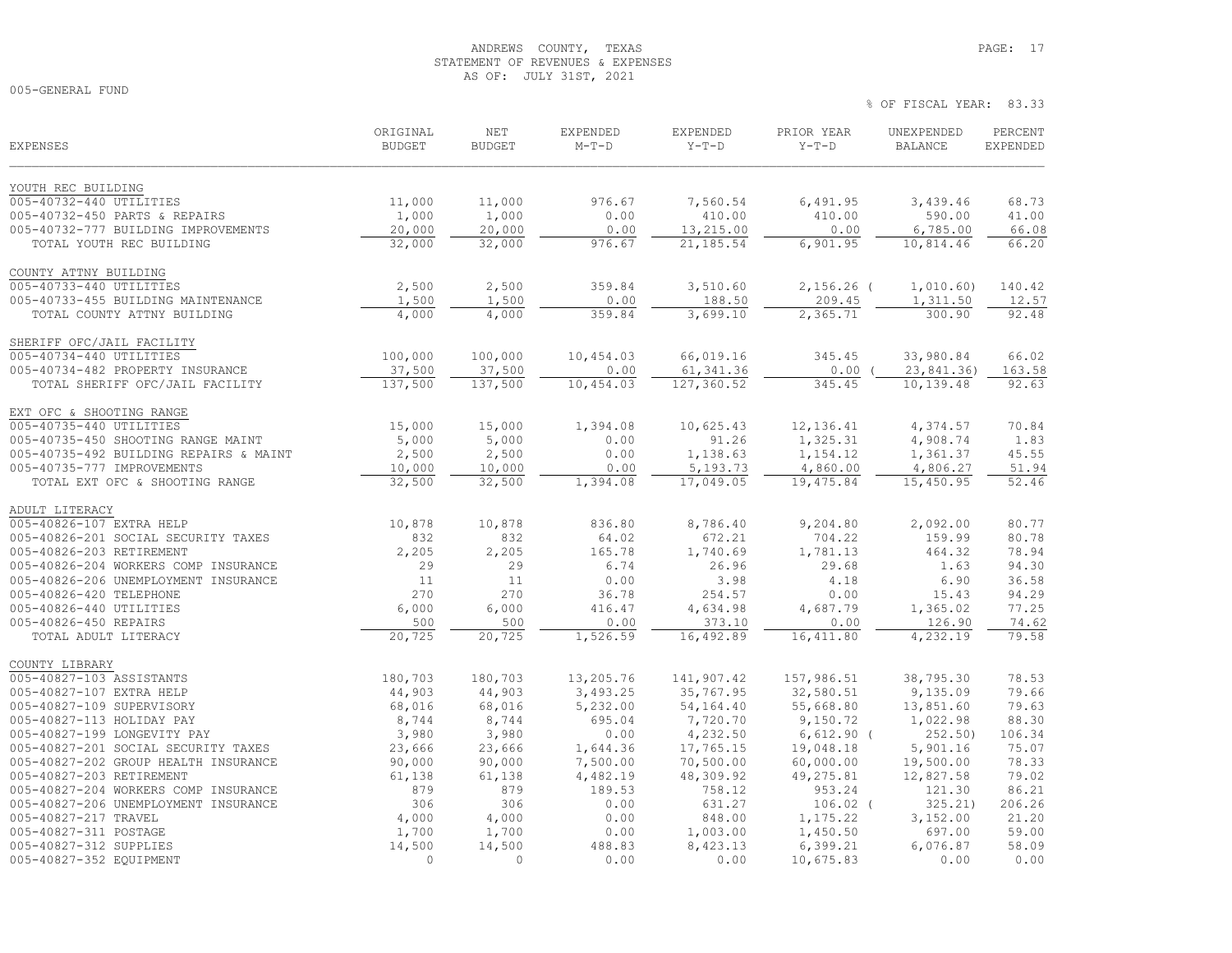# ANDREWS COUNTY, TEXAS **PAGE:** 18 STATEMENT OF REVENUES & EXPENSES AS OF: JULY 31ST, 2021

005-GENERAL FUND

|                                                    | ORIGINAL      | NET             | EXPENDED         | EXPENDED       | PRIOR YEAR    | UNEXPENDED  | PERCENT         |
|----------------------------------------------------|---------------|-----------------|------------------|----------------|---------------|-------------|-----------------|
| <b>EXPENSES</b>                                    | <b>BUDGET</b> | <b>BUDGET</b>   | $M-T-D$          | $Y-T-D$        | $Y-T-D$       | BALANCE     | <b>EXPENDED</b> |
| 005-40827-420 TELEPHONE                            |               |                 | 187.72           | 1,662.90       | 3,340.31      | 937.10      | 63.96           |
|                                                    | 2,600         | 2,600<br>11,000 | 0.00             | 9,726.00       | 0.00          |             | 88.42           |
| 005-40827-421 TECHNOLOGY                           | 11,000        |                 |                  |                |               | 1,274.00    | 92.66           |
| 005-40827-436 LIBRARY MATERIALS                    | 26,923        | 31,923          | 2,770.27         | 29,578.96      | 22, 201.28    | 2,344.04    |                 |
| 005-40827-437 ELECTRONIC MATERIALS                 | 13,462        | 13,462          | 11.99            | 7,130.68       | 10,442.27     | 6,331.32    | 52.97           |
| 005-40827-438 OTHER MATERIALS                      | 13,462        | 7,762           | 645.06           | 3,476.97       | 6,991.63      | 4,285.03    | 44.79           |
| 005-40827-455 MAINTENANCE                          | 700           | 1,400           | 0.00             | 1,395.00       | 660.00        | 5.00        | 99.64           |
| 005-40827-600 OPERATING LEASES                     | 4,140         | 4,140           | 0.00             | 3,950.97       | 3,667.30      | 189.03      | 95.43           |
| TOTAL COUNTY LIBRARY                               | 574,822       | 574,822         | 40,546.00        | 448,953.04     | 458,386.24    | 125,868.69  | 78.10           |
| PARKS DEPT.                                        |               |                 |                  |                |               |             |                 |
| 005-40828-050 COVID WAGES                          | $\circ$       | $\circ$         | $0.00$ (         | 7,310.55)      | 0.00          | 7,310.55    | 0.00            |
| 005-40828-103 GROUNDS KEEPER                       | 352,200       | 353,227         | 33, 113. 12      | 323, 137.01    | 302,544.08    | 30,089.67   | 91.48           |
| 005-40828-107 EXTRA HELP                           | 30,000        | 30,000          | 0.00             | 3,292.00       | 571.51        | 26,708.00   | 10.97           |
| 005-40828-108 CEMETERY                             | 140,229       | 140,876         | 10,836.82        | 113,571.14     | 112,962.27    | 27,304.98   | 80.62           |
| 005-40828-109 PARKS/GOLF SUPERVISORY               | 87,984        | 90, 353         | 6,768.00         | 77,332.80      | 71,808.00     | 13,020.20   | 85.59           |
| 005-40828-110 SALARY SUPERVISORY ASST.             | 67,288        | 69,876          | 5,176.00         | 60,346.55      | 55,404.80     | 9,529.45    | 86.36           |
| 005-40828-111 SECRETARY                            | 49,759        | 49,759          | 3,837.24         | 39,964.98      | 41, 119.58    | 9,793.74    | 80.32           |
| 005-40828-112 OVERTIME PAY                         | 20,000        | 20,000          | 1,085.82         | 6,498.21       | 3,514.59      | 13,501.79   | 32.49           |
| 005-40828-113 HOLIDAY PAY                          | 56,380        | 56,380          | 4,283.76         | 47, 173.20     | 49,137.92     | 9,206.64    | 83.67           |
| 005-40828-115 CUSTODIAN                            | 255,222       | 258,433         | 15,341.94        | 161,939.36     | 155, 918.91   | 96,493.40   | 62.66           |
| 005-40828-116 IRRIGATION TECH                      | 76,424        | 76,424          | 0.00             | 22,862.02      | 43,380.16     | 53,561.66   | 29.91           |
| 005-40828-130 MECHANIC/WELDER                      | 47,120        | 47,120          | 0.00             | 0.00           | 0.00          | 47,120.00   | 0.00            |
| 005-40828-131 PLUMBER/ELECT./GEN.MAINT.            | 244,131       | 245,588         | 22,633.20        | 218, 433.09    | 179, 135.92   | 27, 155. 11 | 88.94           |
| 005-40828-199 LONGEVITY                            | 41,940        | 41,940          | 0.00             | 39,200.00      | 46,691.47     | 2,740.00    | 93.47           |
| 005-40828-201 SOCIAL SECURITY TAXES                | 113,124       | 113,989         | 7,443.35         | 80,896.96      | 77,719.19     | 33,091.97   | 70.97           |
| 005-40828-202 GROUP INSURANCE                      | 468,000       | 468,000         | 34,500.00        | 343,500.00     | 265,200.00    | 124,500.00  | 73.40           |
| 005-40828-203 RETIREMENT                           | 291,349       | 293,587         | 20,443.16        | 220,958.79     | 205, 419.33   | 72,628.70   | 75.26           |
| 005-40828-204 WORKERS COMPENSATION                 | 28,795        | 28,795          | 7,077.15         | 28,308.60      | 28,851.92     | 486.56      | 98.31           |
| 005-40828-205 RETIREES' MEDICAL INSURANCE          | 54,000        | 54,000          | 3,000.00         | 30,000.00      | 36,000.00     | 24,000.00   | 55.56           |
| 005-40828-206 UNEMPLOYMENT INSURANCE               | 1,566         | 1,566           | 0.00             | 3,712.35       | 478.17 (      | 2,146.77)   | 237.12          |
| 005-40828-207 ALLOCATED FRINGES                    | $\circ$       | $\overline{0}$  | $0.00$ (         | 2,007.47       | 0.00          | 2,007.47    | 0.00            |
| 005-40828-217 TRAVEL/TRAINING                      | 11,500        | 11,500          | 0.00             | 3,492.62       | 3,347.58      | 8,007.38    | 30.37           |
| 005-40828-312 SUPPLIES                             | 144,000       | 144,000         | 26,301.38        | 149,991.61     | 89,848.71 (   | 5,991.61)   | 104.16          |
| 005-40828-330 FUEL & OIL                           | 45,000        | 45,000          | 4,335.93         | 30,170.30      | 22,009.62     | 14,829.70   | 67.05           |
| 005-40828-353 EQUIPMENT                            | 30,000        | 30,000          | 0.00             | 31,086.24      | 0.00(         | 1,086.24)   | 103.62          |
| 005-40828-355 TIRES                                | 7,000         | 7,000           | 0.00             | $7,200.52$ (   | $1, 298.45$ ( | 200.52      | 102.86          |
|                                                    | 40,000        | 40,000          |                  |                | 3,950.55      | 39, 363.82  | 1.59            |
| 005-40828-401 PROFESSIONAL SERVICES                | 6,120         |                 | 216.18<br>456.99 | 636.18         | 4,129.58      |             |                 |
| 005-40828-420 TELEPHONE<br>005-40828-440 UTILITIES | 60,000        | 6,120           | 17,738.09        | 4,171.03       | 53,379.07 (   | 1,948.97    | 68.15<br>115.71 |
|                                                    |               | 60,000          |                  | 69,428.22      |               | 9,428.22)   |                 |
| 005-40828-450 PARTS & REPAIRS                      | 90,000        | 90,000          | 1,589.34         | 70,507.33      | 44,991.39     | 19,492.67   | 78.34           |
| 005-40828-459 CHEMICALS                            | 25,000        | 25,000          | 0.00             | 18,345.07      | 28,519.39     | 6,654.93    | 73.38           |
| 005-40828-771 BABYLAND MARKERS                     | 400           | 400             | 0.00             | 0.00           | 180.00        | 400.00      | 0.00            |
| 005-40828-777 PARKS IMPROVEMENT                    | $\circ$       | $\mathbf{0}$    | 0.00             | 0.00           | 64, 254.47    | 0.00        | 0.00            |
| 005-40828-779 IRRIGATION/PLUMBING/ELECTRICAL       | 20,000        | 20,000          | 0.00             | 17,313.57      | 7,935.71      | 2,686.43    | 86.57           |
| TOTAL PARKS DEPT.                                  | 2,904,530     | 2,918,932       | 226, 177.47      | 2, 214, 151.73 | 1,997,105.44  | 704,780.43  | 75.85           |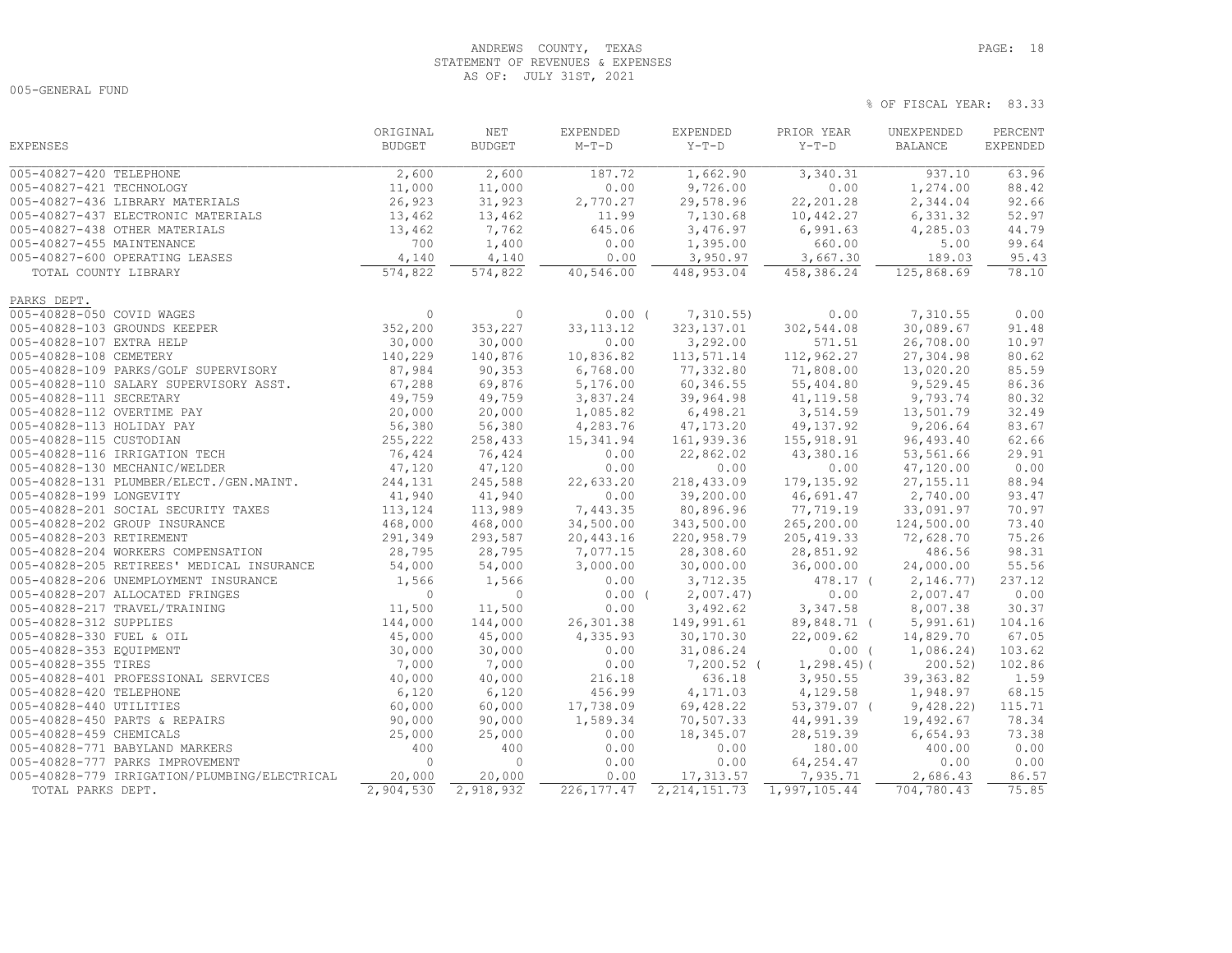# ANDREWS COUNTY, TEXAS **PAGE:** 19 STATEMENT OF REVENUES & EXPENSES AS OF: JULY 31ST, 2021

005-GENERAL FUND

| <b>EXPENSES</b>           |                                           | ORIGINAL<br><b>BUDGET</b> | NET<br><b>BUDGET</b> | EXPENDED<br>$M-T-D$ | EXPENDED<br>$Y-T-D$ | PRIOR YEAR<br>$Y-T-D$ | UNEXPENDED<br><b>BALANCE</b> | PERCENT<br><b>EXPENDED</b> |
|---------------------------|-------------------------------------------|---------------------------|----------------------|---------------------|---------------------|-----------------------|------------------------------|----------------------------|
| GOLF COURSE               |                                           |                           |                      |                     |                     |                       |                              |                            |
| 005-40829-050 COVID WAGES |                                           | $\circ$                   | $\circ$              | $0.00$ (            | 2, 287.69           | 0.00                  | 2,287.69                     | 0.00                       |
| 005-40829-103 ASSISTANTS  |                                           | 166,973                   | 166,973              | 14,279.02           | 130,852.89          | 161, 361.61           | 36,120.55                    | 78.37                      |
| 005-40829-107 EXTRA HELP  |                                           | 25,000                    | 25,000               | 0.00                | 10,587.20           | 12,764.53             | 14,412.80                    | 42.35                      |
| 005-40829-109 SUPERVISORY |                                           | 61,568                    | 62,456               | 4,796.00            | 53, 443.69          | 25,545.60             | 9,012.31                     | 85.57                      |
| 005-40829-110 MECHANIC    |                                           | 47,180                    | 47,180               | 3,614.56            | 37,964.81           | 38,808.49             | 9, 214.71                    | 80.47                      |
| 005-40829-112 OVERTIME    |                                           | 10,000                    | 10,000               | 255.02              | 1,634.79            | 1,683.05              | 8,365.21                     | 16.35                      |
| 005-40829-113 HOLIDAY PAY |                                           | 10,362                    | 10,362               | 835.04              | 9,214.56            | 10,061.76             | 1,147.68                     | 88.92                      |
| 005-40829-199 LONGEVITY   |                                           | 4,465                     | 4,465                | 0.00                | 4,390.00            | 1,771.81              | 75.00                        | 98.32                      |
|                           | 005-40829-201 SOCIAL SECURITY TAXES       | 25,097                    | 25, 165              | 1,749.34            | 18,264.37           | 18,572.93             | 6,900.44                     | 72.58                      |
|                           | 005-40829-202 GROUP INSURANCE             | 108,000                   | 108,000              | 7,500.00            | 82,500.00           | 70,800.00             | 25,500.00                    | 76.39                      |
| 005-40829-203 RETIREMENT  |                                           | 65,471                    | 65,647               |                     | 49, 148.33          |                       | 16,498.96                    | 74.87                      |
|                           | 005-40829-204 WORKERS COMPENSATION        | 3,849                     | 3,849                | 4,710.69<br>848.05  | 3,392.20            | 46,480.14<br>2,681.88 | 457.09                       | 88.13                      |
|                           | 005-40829-205 RETIREE'S MEDICAL INSURANCE |                           |                      | 0.00                |                     |                       |                              | 0.00                       |
|                           |                                           | 18,000<br>325             | 18,000<br>325        |                     | 0.00                | 12,000.00             | 18,000.00<br>177.06          | 45.59                      |
|                           | 005-40829-206 UNEMPLOYMENT INSURANCE      | $\circ$                   | $\circ$              | 0.00                | 148.37              | 111.37                |                              |                            |
|                           | 005-40829-207 ALLOCATED FRINGES           |                           |                      | $0.00$ (            | 628.20              | 0.00                  | 628.20                       | 0.00                       |
| 005-40829-217 TRAVEL      |                                           | 1,500                     | 1,500                | 0.00                | 342.00              | 720.00                | 1,158.00                     | 22.80                      |
| 005-40829-312 SUPPLIES    |                                           | 22,000                    | 22,000               | 2,188.48            | 10, 311.59          | 15, 156.39            | 11,688.41                    | 46.87                      |
| 005-40829-330 FUEL & OIL  |                                           | 17,000                    | 17,000               | 3,182.00            | 7,593.00            | 9,125.00              | 9,407.00                     | 44.66                      |
| 005-40829-420 TELEPHONE   |                                           | 1,176                     | 1,176                | 61.33               | 521.48              | 717.89                | 654.40                       | 44.35                      |
| 005-40829-440 UTILITIES   |                                           | 40,000                    | 40,000               | 3,716.09            | 29,695.20           | 29,285.15             | 10,304.80                    | 74.24                      |
|                           | 005-40829-450 PARTS & REPAIR              | 20,000                    | 20,000               | 218.28              | 5,792.60            | 7,754.52              | 14,207.40                    | 28.96                      |
| 005-40829-459 CHEMICALS   |                                           | 68,000                    | 68,000               | 3,036.00            | 56,701.10           | 48,810.81             | 11,298.90                    | 83.38                      |
|                           | 005-40829-600 EQUIPMENT RENTAL LEASE      | 62,065                    | 62,065               | 0.00                | 61,739.78           | 1,183.67              | 325.22                       | 99.48                      |
| 005-40829-779 IRRIGATION  |                                           | 10,000                    | 10,000               | 574.20              | 9,114.91            | 11,025.79             | 885.09                       | 91.15                      |
| TOTAL GOLF COURSE         |                                           | 788,032                   | 789,164              | 51,564.10           | 580,436.98          | 526, 422.39           | 208,726.92                   | 73.55                      |
| YOUTH CENTER              |                                           |                           |                      |                     |                     |                       |                              |                            |
| 005-40830-107 EXTRA HELP  |                                           | 500                       | 500                  | 0.00                | 0.00                | 2,725.61              | 500.00                       | 0.00                       |
| 005-40830-109 SUPERVISORY |                                           | 62,198                    | 62,198               | 4,765.20            | 49,909.23           | 50,189.97             | 12,289.17                    | 80.24                      |
| 005-40830-111 SECRETARY   |                                           | 50,592                    | 50,592               | 3,812.16            | 39,927.36           | 40,880.12             | 10,664.64                    | 78.92                      |
| 005-40830-113 HOLIDAY PAY |                                           | 5,458                     | 5,458                | 451.44              | 4,965.84            | 5, 125. 12            | 491.76                       | 90.99                      |
|                           | 005-40830-118 GAME OFFICIALS              | 20,000                    | 20,000               | 0.00                | 14,593.73           | 9,844.18              | 5,406.27                     | 72.97                      |
|                           | 005-40830-199 LONGEVITY PAY               | 6,270                     | 6,270                | 0.00                | 6,380.00            | $9,249.06$ (          | 110.00)                      | 101.75                     |
|                           | 005-40830-201 SOCIAL SECURITY TAXES       | 11,275                    | 11,275               | 654.13              | 8,493.04            | 8,644.53              | 2,781.72                     | 75.33                      |
|                           | 005-40830-202 GROUP HEALTH INSURANCE      | 36,000                    | 36,000               | 3,000.00            | 30,000.00           | 24,000.00             | 6,000.00                     | 83.33                      |
| 005-40830-203 RETIREMENT  |                                           | 28,879                    | 28,879               | 1,800.49            | 20, 175.76          | 20,459.29             | 8,702.78                     | 69.86                      |
|                           | 005-40830-204 WORKERS COMP INSURANCE      | 1,662                     | 1,662                | 367.94              | 1,471.76            | 1,691.84              | 189.85                       | 88.57                      |
|                           | 005-40830-206 UNEMPLOYMENT INSURANCE      | 145                       | 145                  | 0.00                | 51.08               | 85.73                 | 93.68                        | 35.29                      |
|                           | 005-40830-217 TRAVEL/TRAINING             | $\circ$                   | $\circ$              | 0.00                | 0.00                | 1,548.51              | 0.00                         | 0.00                       |
| 005-40830-312 SUPPLIES    |                                           | 700                       | 700                  | 0.00                | 573.33              | 770.36                | 126.67                       | 81.90                      |
|                           | 005-40830-313 CONSESSION STAND            | 2,000                     | 2,000                | 0.00                | 1,255.21            | 474.32                | 744.79                       | 62.76                      |
| 005-40830-330 FUEL        |                                           | 300                       | 300                  | 0.00                | 132.12              | 78.98                 | 167.88                       | 44.04                      |
|                           | 005-40830-353 EQUIPMENT/SPORTING GOODS    | 1,000                     | 1,000                | 0.00                | 801.17              | 1,145.50              | 198.83                       | 80.12                      |
| 005-40830-420 TELEPHONE   |                                           | 1,400                     | 1,400                | 120.36              | 1,036.03            | 1,582.52              | 363.97                       | 74.00                      |
|                           | 005-40830-427 EQUIPMENT/COMPUTER          | 1,320                     | 1,320                | 0.00                | 1,320.00            | 1,320.00              | 0.00                         | 100.00                     |
|                           | 005-40830-450 MAINTENANCE & REPAIRS       | 1,000                     | 1,000                | 0.00                | 79.49               | 214.05                | 920.51                       | 7.95                       |
| 005-40830-483 INSURANCE   |                                           | 500                       | 500                  | 0.00                | 375.00              | 375.00                | 125.00                       | 75.00                      |
|                           | 005-40830-600 OPERATING LEASES            | 625                       | 625                  | 0.00                | 625.00              | 625.00                | 0.00                         | 100.00                     |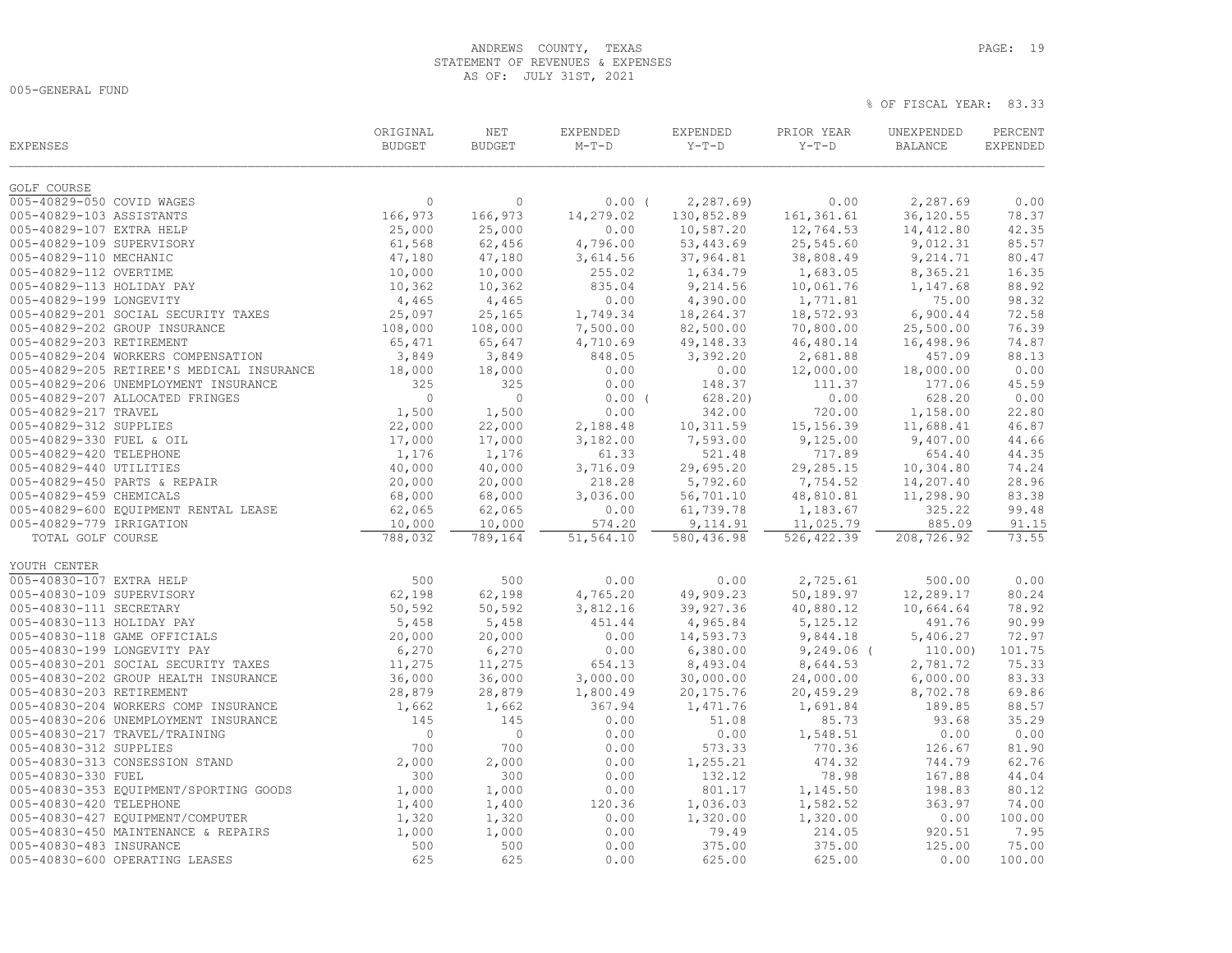## ANDREWS COUNTY, TEXAS **PAGE:** 20 STATEMENT OF REVENUES & EXPENSES AS OF: JULY 31ST, 2021

% OF FISCAL YEAR: 83.33

005-GENERAL FUND

| <b>EXPENSES</b>                           | ORIGINAL<br><b>BUDGET</b> | NET<br><b>BUDGET</b> | <b>EXPENDED</b><br>$M-T-D$ | <b>EXPENDED</b><br>$Y-T-D$ | PRIOR YEAR<br>$Y-T-D$ | UNEXPENDED<br>BALANCE | PERCENT<br><b>EXPENDED</b> |
|-------------------------------------------|---------------------------|----------------------|----------------------------|----------------------------|-----------------------|-----------------------|----------------------------|
| 005-40830-680 FACILITY RENT               | 15,000                    | 15,000               | 4,325.00                   | 14,570.00                  | 10,610.00             | 430.00                | 97.13                      |
| TOTAL YOUTH CENTER                        | 246,823                   | 246,823              | 19,296.72                  | 196,735.15                 | 191,639.69            | 50,087.52             | 79.71                      |
| LINCOLN CENTER                            |                           |                      |                            |                            |                       |                       |                            |
| 005-40831-401 PROFESSIONAL SERVICES       | 150                       | 150                  | 0.00                       | 75.00                      | 280.00                | 75.00                 | 50.00                      |
| 005-40831-420 TELEPHONE                   | $\Omega$                  | $\Omega$             | 13.20                      | 65.89                      | $0.00$ (              | $65.89$ )             | 0.00                       |
| 005-40831-440 UTILITIES                   | 25,000                    | 25,000               | 4,481.69                   | 24,583.88                  | 20,677.56             | 416.12                | 98.34                      |
| 005-40831-450 REPAIRS/PLUMB./ELECT.       | 2,400                     | 2,400                | 8.54                       | 900.91                     | 811.68                | 1,499.09              | 37.54                      |
| TOTAL LINCOLN CENTER                      | 27,550                    | 27,550               | 4,503.43                   | 25,625.68                  | 21,769.24             | 1,924.32              | 93.02                      |
| RODEO GROUNDS                             |                           |                      |                            |                            |                       |                       |                            |
| 005-40832-440 UTILITIES                   | 1,500                     | 1,500                | 87.00                      | 806.39                     | 865.86                | 693.61                | 53.76                      |
| 005-40832-450 REPAIRS/ELECT./PLUMB.       | 1,000                     | 1,000                | 0.00                       | 0.00                       | 208.57                | 1,000.00              | 0.00                       |
| TOTAL RODEO GROUNDS                       | 2,500                     | 2,500                | 87.00                      | 806.39                     | 1,074.43              | 1,693.61              | 32.26                      |
| AIRPORT                                   |                           |                      |                            |                            |                       |                       |                            |
| 005-40833-102 MANAGER                     | 58,925                    | 58,925               | 4,514.40                   | 47, 312.14                 | 47,019.04             | 11,612.66             | 80.29                      |
| 005-40833-107 EXTRA HELP                  | $\mathbf{0}$              | $\Omega$             | 0.00                       | 0.00                       | 741.39                | 0.00                  | 0.00                       |
| 005-40833-109 ASSISTANT                   | 42,061                    | 42,061               | 3,222.40                   | 33,748.92                  | 28,507.27             | 8,311.88              | 80.24                      |
| 005-40833-112 OVERTIME                    | 1,000                     | 1,000                | 0.00                       | 0.00                       | 201.11                | 1,000.00              | 0.00                       |
| 005-40833-113 HOLIDAY PAY                 | 4,886                     | 4,886                | 407.20                     | 4,479.20                   | 4,624.75              | 407.20                | 91.67                      |
| 005-40833-199 LONGEVITY                   | 2,820                     | 2,820                | 0.00                       | 2,770.00                   | 3,118.34              | 50.00                 | 98.23                      |
| 005-40833-201 SOCIAL SECURITY TAXES       | 8,488                     | 8,488                | 588.42                     | 6,416.57                   | 6,165.87              | 2,071.05              | 75.60                      |
| 005-40833-202 GROUP HEALTH INSURANCE      | 36,000                    | 36,000               | 3,000.00                   | 30,000.00                  | 20,400.00             | 6,000.00              | 83.33                      |
| 005-40833-203 RETIREMENT                  | 21,920                    | 21,920               | 1,613.30                   | 17,496.84                  | 16,309.60             | 4,423.25              | 79.82                      |
| 005-40833-204 WORKERS COMP INSURANCE      | 2,736                     | 2,736                | 627.04                     | 2,508.16                   | 2,619.52              | 228.13                | 91.66                      |
| 005-40833-206 UNEMPLOYMENT INSURANCE      | 110                       | 110                  | 0.00                       | 40.09                      | 37.85                 | 69.54                 | 36.57                      |
| 005-40833-216 TRANSFER OUT                | 250,000                   | 250,000              | 0.00                       | 45,725.75                  | 35, 947.35            | 204, 274.25           | 18.29                      |
| 005-40833-217 TRAVEL                      | 3,000                     | 3,000                | 0.00                       | 515.00                     | 996.68                | 2,485.00              | 17.17                      |
| 005-40833-312 SUPPLIES                    | 5,000                     | 5,000                | 224.08                     | 4,566.87                   | 6,353.42              | 433.13                | 91.34                      |
| 005-40833-330 FUEL & OIL                  | 200,000                   | 200,000              | 2,279.69                   | 148,309.55                 | 121,737.19            | 51,690.45             | 74.15                      |
| 005-40833-352 EQUIPMENT                   | $\mathbf{0}$              | $\circ$              | 0.00                       | 0.00                       | 1,141.97              | 0.00                  | 0.00                       |
| 005-40833-420 TELEPHONE                   | 680                       | 680                  | 101.35                     | 947.28                     | 837.02 (              | 267.28                | 139.31                     |
| 005-40833-440 UTILITIES                   | 20,000                    | 20,000               | 1,267.27                   | 10, 311.21                 | 12,533.15             | 9,688.79              | 51.56                      |
| 005-40833-450 PARTS & REPAIRS             | 15,000                    | 15,000               | 533.85                     | 9,999.47                   | 28,627.71             | 5,000.53              | 66.66                      |
| 005-40833-600 OPERATING LEASES            | 24,000                    | 24,000               | 0.00                       | 0.00                       | 0.00                  | 24,000.00             | 0.00                       |
| 005-40833-781 CREDIT CARD PROC MAINT K    | 2,000                     | 2,000                | 0.00                       | 1,346.25                   | 1,425.00              | 653.75                | 67.31                      |
| TOTAL AIRPORT                             | 698,626                   | 698,626              | 18,379.00                  | 366, 493.30                | 339, 344.23           | 332, 132.33           | 52.46                      |
| GOLF PRO SHOP                             |                           |                      |                            |                            |                       |                       |                            |
| 005-40834-312 SUPPLIES                    | 4,400                     | 4,400                | 0.00                       | 2,204.50                   | 1,098.66              | 2,195.50              | 50.10                      |
| 005-40834-401 PROFESSIONAL SERVICES       | 40,881                    | 40,881               | 3,406.75                   | 34,067.50                  | 34,067.50             | 6,813.50              | 83.33                      |
| 005-40834-402 DAILY GREEN FEES COMMISSION | 33,000                    | 33,000               | 3,315.58                   | 39,613.80                  | $30, 558.49$ (        | 6, 613.80)            | 120.04                     |
| 005-40834-403 GOLF MBRSHIP COMM           | 8,000                     | 8,000                | 156.00                     | 10,566.00                  | $10, 160.00$ (        | 2,566.00              | 132.08                     |
| 005-40834-404 GC/CC FEE COMMISSION        | 3,000                     | 3,000                | 0.00                       | 2,394.00                   | 3,226.00              | 606.00                | 79.80                      |
| 005-40834-455 MAINTENANCE                 | 2,400                     | 2,400                | 0.00                       | 2,188.31                   | 1,060.26              | 211.69                | 91.18                      |
| 005-40834-775 BUILDING IMPROVEMENT        | 3,600                     | 3,600                | 0.00                       | 0.00                       | 0.00                  | 3,600.00              | 0.00                       |
| TOTAL GOLF PRO SHOP                       | 95,281                    | 95,281               | 6,878.33                   | 91,034.11                  | 80,170.91             | 4,246.89              | 95.54                      |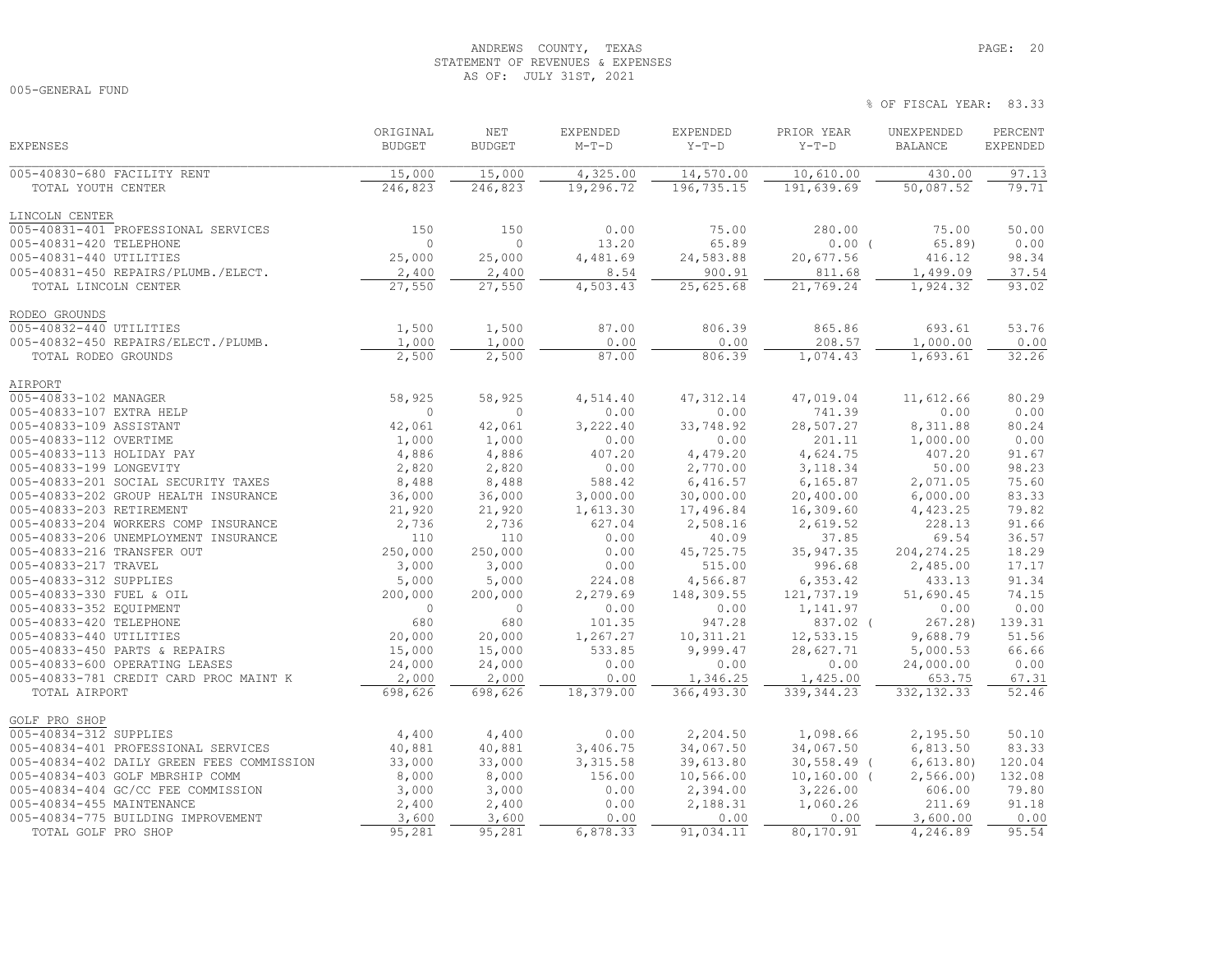# ANDREWS COUNTY, TEXAS **PAGE:** 21 STATEMENT OF REVENUES & EXPENSES AS OF: JULY 31ST, 2021

005-GENERAL FUND

| <b>EXPENSES</b>                                               | ORIGINAL<br><b>BUDGET</b> | NET<br><b>BUDGET</b> | EXPENDED<br>$M-T-D$ | <b>EXPENDED</b><br>$Y-T-D$ | PRIOR YEAR<br>$Y-T-D$   | UNEXPENDED<br><b>BALANCE</b> | PERCENT<br>EXPENDED |
|---------------------------------------------------------------|---------------------------|----------------------|---------------------|----------------------------|-------------------------|------------------------------|---------------------|
| POSSE BUILDING                                                |                           |                      |                     |                            |                         |                              |                     |
| 005-40835-401 PROFESSIONAL SERVICES                           | 100                       | 100                  | 0.00                | 58.00                      | 250.00                  | 42.00                        | 58.00               |
| 005-40835-420 TELEPHONE                                       | $\mathbf 0$               | $\mathbf{0}$         | 13.20               | 52.89                      | 0.00(                   | 52.89                        | 0.00                |
| 005-40835-440 UTILITIES                                       | 2,400                     | 2,400                | 191.31              | 2,268.90                   | 2,590.40                | 131.10                       | 94.54               |
| 005-40835-450 REPAIRS/ELECT./PLUMB.<br>TOTAL POSSE BUILDING   | 1,200<br>3,700            | 1,200<br>3,700       | 0.00<br>204.51      | 821.09<br>3,200.88         | 253.63<br>3,094.03      | 378.91<br>499.12             | 68.42<br>86.51      |
| FLOREY PARK                                                   |                           |                      |                     |                            |                         |                              |                     |
| 005-40836-401 PROFESSIONAL SERVICES                           | 2,500                     | 2,500                | 0.00                | 1,676.80                   | 1,794.62                | 823.20                       | 67.07               |
| 005-40836-440 FLOREY PARK UTILITIES                           | 30,000                    | 30,000               | 1,285.95            | 12,412.92                  | 20,175.00               | 17,587.08                    | 41.38               |
| 005-40836-450 PARTS/ELECT/PLUMBING                            | 10,000                    | 10,000               | 813.38              | 4,074.32                   | 4,578.05                | 5,925.68                     | 40.74               |
| TOTAL FLOREY PARK                                             | 42,500                    | 42,500               | 2,099.33            | 18,164.04                  | 26,547.67               | 24,335.96                    | 42.74               |
| COMPUTER                                                      |                           |                      |                     |                            |                         |                              |                     |
| 005-40837-103 COMPUTER ASSISTANT<br>005-40837-113 HOLIDAY PAY | $\circ$<br>$\mathbf 0$    | 0<br>$\circ$         | 0.00                | 0.00                       | 71,505.77               | 0.00                         | 0.00                |
| 005-40837-199 LONGEVITY                                       | $\Omega$                  | $\circ$              | 0.00<br>0.00        | 0.00<br>0.00               | 5,985.28<br>7,980.34    | 0.00<br>0.00                 | 0.00<br>0.00        |
| 005-40837-201 SOCIAL SECURITY TAXES                           | $\Omega$                  | $\circ$              | 0.00                | 0.00                       | 6,443.49                | 0.00                         | 0.00                |
| 005-40837-202 GROUP HEALTH INSURANCE                          | $\Omega$                  | $\Omega$             | 0.00                | 0.00                       | 25,200.00               | 0.00                         | 0.00                |
| 005-40837-203 RETIREMENT                                      | $\Omega$                  | $\Omega$             | 0.00                | 0.00                       | 16,432.56               | 0.00                         | 0.00                |
| 005-40837-204 WORKERS COMP INSURANCE                          | $\Omega$                  | $\Omega$             | 0.00                | 0.00                       | 1,161.84                | 0.00                         | 0.00                |
| 005-40837-206 UNEMPLOYMENT INSURANCE                          | $\Omega$                  | $\circ$              | 0.00                | 0.00                       | 40.20                   | 0.00                         | 0.00                |
| 005-40837-312 COMPUTER SUPPLIES                               | $\Omega$                  | $\Omega$             | 0.00                | 0.00                       | 3,983.83                | 0.00                         | 0.00                |
| 005-40837-315 COMPUTER MAINTENANCE                            | $\Omega$                  | $\circ$              | 0.00                | 0.00                       | 23,634.07               | 0.00                         | 0.00                |
| 005-40837-353 COMPUTER EQUIPMENT                              | $\cap$                    | $\circ$              | 0.00                | 0.00                       | 121,908.14              | 0.00                         | 0.00                |
| 005-40837-401 COMPUTER PROFESSIONAL SERVICE                   | $\Omega$                  | $\Omega$             | 0.00                | 0.00                       | 188, 174.32             | 0.00                         | 0.00                |
| 005-40837-420 TELEPHONE/CELL                                  | $\Omega$                  | $\circ$              | 0.00                | 0.00                       | 1,251.90                | 0.00                         | 0.00                |
| 005-40837-427 COMPUTER TRAINING                               | $\Omega$                  | $\Omega$             | 0.00                | 0.00                       | 724.90                  | 0.00                         | 0.00                |
| 005-40837-450 COMPUTER PARTS & REPAIRS                        | $\mathbb O$               | $\circ$              | 0.00                | 0.00                       | 221.91                  | 0.00                         | 0.00                |
| 005-40837-462 SOFTWARE LICENSING                              | $\circ$                   | $\Omega$             | 0.00                | 0.00                       | 170,616.66              | 0.00                         | 0.00                |
| TOTAL COMPUTER                                                | $\Omega$                  | $\Omega$             | 0.00                | 0.00                       | 645,265.21              | 0.00                         | 0.00                |
| PARKS SPORTS COMPLEX                                          |                           |                      |                     |                            |                         |                              |                     |
| 005-40838-312 SUPPLIES                                        | 3,000                     | 3,000                | 0.00                | 670.60                     | 1,495.01                | 2,329.40                     | 22.35               |
| 005-40838-401 PROFESSIONAL SERV                               | 120                       | 120                  | 0.00                | 90.00                      | 295.00                  | 30.00                        | 75.00               |
| 005-40838-440 UTILITIES                                       | 50,000                    | 50,000               | 2,141.80            | 43, 177.50                 | 48,137.82               | 6,822.50                     | 86.36               |
| 005-40838-450 REPAIRS/ELECT/PLUMB                             | 12,000<br>$\mathbf{0}$    | 12,000<br>$\Omega$   | 43.28               | 354.98                     | 189.61                  | 11,645.02                    | 2.96                |
| 005-40838-777 IMPROVEMENTS<br>TOTAL PARKS SPORTS COMPLEX      | 65,120                    | 65,120               | 0.00<br>2,185.08    | 0.00<br>44,293.08          | 36,310.00<br>86, 427.44 | 0.00<br>20,826.92            | 0.00<br>68.02       |
|                                                               |                           |                      |                     |                            |                         |                              |                     |
| SPORT COMPLEX BUILDING                                        |                           |                      |                     |                            |                         |                              |                     |
| 005-40839-440 UTILITIES                                       | 2,500                     | 2,500                | 196.31              | 1,632.32                   | 1,830.30                | 867.68                       | 65.29               |
| TOTAL SPORT COMPLEX BUILDING                                  | 2,500                     | 2,500                | 196.31              | 1,632.32                   | 1,830.30                | 867.68                       | 65.29               |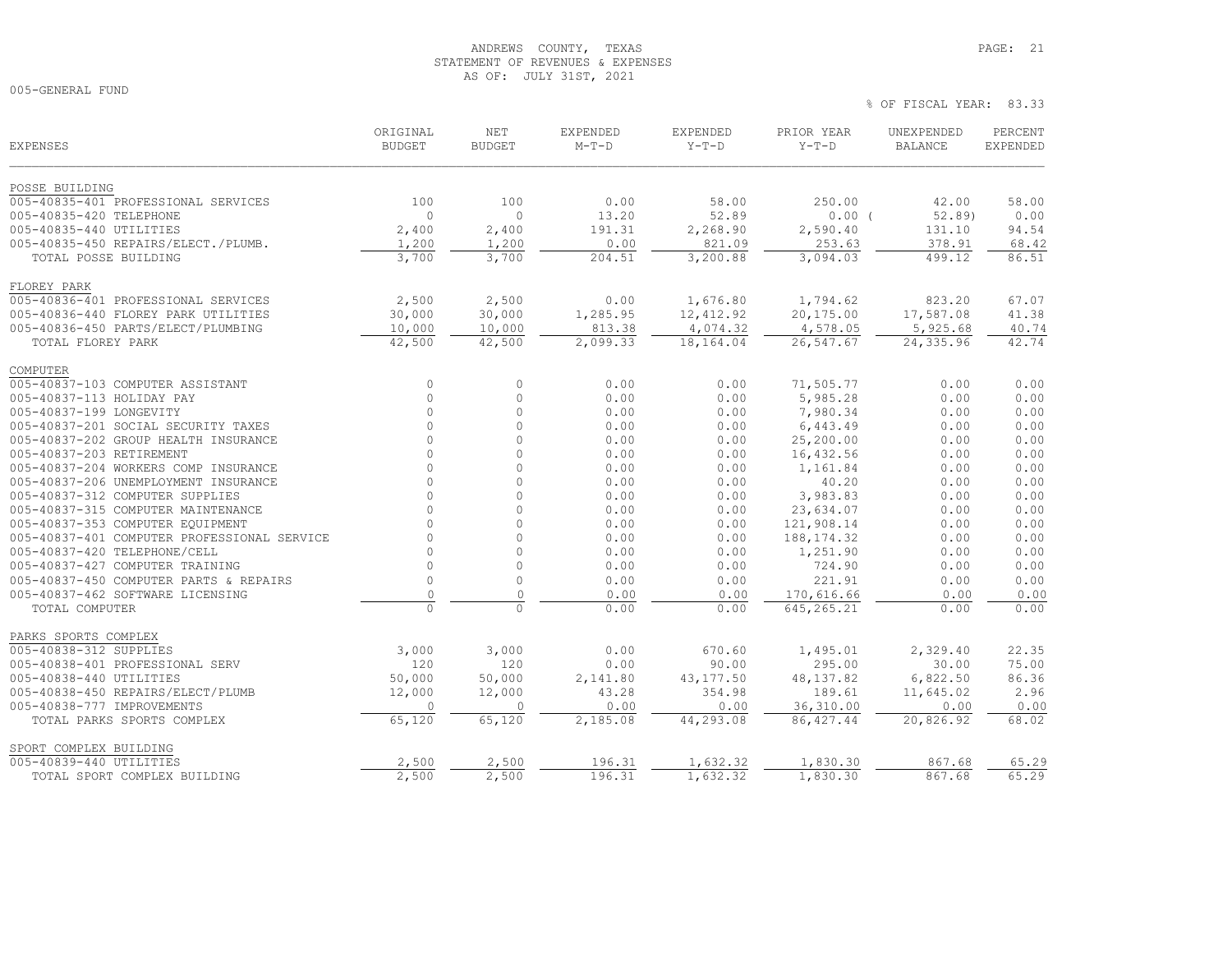# ANDREWS COUNTY, TEXAS **PAGE:** 22 STATEMENT OF REVENUES & EXPENSES AS OF: JULY 31ST, 2021

005-GENERAL FUND

| <b>EXPENSES</b>                           | ORIGINAL<br><b>BUDGET</b> | NET<br><b>BUDGET</b> | <b>EXPENDED</b><br>$M-T-D$ | EXPENDED<br>$Y-T-D$ | PRIOR YEAR<br>$Y-T-D$ | UNEXPENDED<br><b>BALANCE</b> | PERCENT<br><b>EXPENDED</b> |
|-------------------------------------------|---------------------------|----------------------|----------------------------|---------------------|-----------------------|------------------------------|----------------------------|
| ACE ARENA                                 |                           |                      |                            |                     |                       |                              |                            |
| 005-40841-102 ARENA MANAGER               | 54,704                    | 54,704               | 4,208.00                   | 41,668.00           | 0.00                  | 13,036.00                    | 76.17                      |
| 005-40841-103 ACE ARENA/GROUNDSKEEPER     | 182,806                   | 182,806              | 11,206.59                  | 148,889.93          | 168, 935.54           | 33, 915.83                   | 81.45                      |
| 005-40841-107 ACE ARENA EXTRA HELP        | 44,695                    | 44,695               | 2,385.83                   | 25,719.51           | 12,373.28             | 18,975.73                    | 57.54                      |
| 005-40841-112 OVERTIME                    | 20,000                    | 20,000               | 5, 151.98                  | 38,298.73           | $20,527.52$ (         | 18,298.73)                   | 191.49                     |
| 005-40841-113 HOLIDAY PAY                 | 8,845                     | 8,845                | 562.08                     | 7,933.28            | 8,459.84              | 912.16                       | 89.69                      |
| 005-40841-199 LONGEVITY                   | 3,470                     | 3,470                | 0.00                       | 3,370.00            | 1,503.56              | 100.00                       | 97.12                      |
| 005-40841-201 SOCIAL SECURITY TAXES       | 24,253                    | 24,253               | 1,732.73                   | 19,421.20           | 15,263.28             | 4,832.01                     | 80.08                      |
| 005-40841-202 GROUP HEALTH INSURANCE      | 90,000                    | 90,000               | 6,000.00                   | 73,500.00           | 48,000.00             | 16,500.00                    | 81.67                      |
| 005-40841-203 RETIREMENT                  | 62,637                    | 62,637               | 4,658.23                   | 52,679.37           | 41,180.20             | 9,957.34                     | 84.10                      |
| 005-40841-204 WORKERS COMP INSURANCE      | 5,729                     | 5,729                | 1,424.62                   | 5,698.48            | 5,664.96              | 30.37                        | 99.47                      |
| 005-40841-206 UNEMPLOYMENT INSURANCE      | 314                       | 314                  | 0.00                       | 121.18              | 93.43                 | 193.23                       | 38.54                      |
| 005-40841-217 TRAVEL                      | 2,000                     | 857                  | 0.00                       | 856.50              | 0.00                  | 0.50                         | 99.94                      |
| 005-40841-312 SUPPLIES                    | 30,000                    | 36,343               | 3,317.62                   | 30,689.32           | 23, 242.36            | 5,653.68                     | 84.44                      |
| 005-40841-330 FUEL/OIL                    | 6,000                     | 6,000                | 519.91                     | 4,999.72            | 3,322.80              | 1,000.28                     | 83.33                      |
| 005-40841-352 EQUIPMENT                   | 20,000                    | 16,000               | 0.00                       | 1,709.50            | 54,469.49             | 14,290.50                    | 10.68                      |
| 005-40841-401 PROFESSIONAL SERV           | 220                       | 220                  | 0.00                       | 185.00              | 165.00                | 35.00                        | 84.09                      |
| 005-40841-420 PHONE                       | 1,156                     | 1,156                | 129.75                     | 2,822.41            | 3,233.76 (            | 1,666.53)                    | 244.18                     |
| 005-40841-430 ADVERTISING                 | 10,000                    | 6,790                | 0.00                       | 6,790.00            | 9,640.00              | 0.00                         | 100.00                     |
| 005-40841-440 UTILITIES                   | 76,000                    | 76,000               | 6,929.29                   | 65,008.47           | 58,791.52             | 10,991.53                    | 85.54                      |
| 005-40841-450 REPAIRS/MAINTENANCE         | 25,000                    | 23,010               | 3,234.03                   | 20,985.75           | 11,461.09             | 2,024.25                     | 91.20                      |
| 005-40841-777 IMPROVEMENTS                | 43,000                    | 47,000               | 0.00                       | 47,000.00           | 93, 984.38            | 0.00                         | 100.00                     |
| 005-40841-780 TAXES ON SALES ACE ARENA    | 2,600                     | 2,600                | 0.00                       | 3,892.61            | $465.52$ (            | 1, 292.61)                   | 149.72                     |
| TOTAL ACE ARENA                           | 713,430                   | 713,430              | 51,460.66                  | 602,238.96          | 580,777.53            | 111,190.54                   | 84.41                      |
| COUNTY HEALTH DEPT.                       |                           |                      |                            |                     |                       |                              |                            |
| 005-40934-050 GRANT/COVID WAGES           | $\circ$                   | $\overline{0}$       | 0.00(                      | 20, 575.63          | 0.00                  | 20,575.63                    | 0.00                       |
| 005-40934-103 ASSISTANTS                  | 227,592                   | 241,354              | 52,251.46                  | 201,978.83          | 184,934.88            | 39, 375.57                   | 83.69                      |
| 005-40934-104 SALARY COUNTY PHC           | 143,781                   | 143,781              | 0.00                       | 24,649.90           | 39,822.33             | 119, 131.10                  | 17.14                      |
| 005-40934-106 COUNTY TITLE V FEE SALARY   | 8,794                     | 8,794                | 0.00                       | 0.00                | 3,072.08              | 8,794.00                     | 0.00                       |
| 005-40934-107 PART TIME                   | 28,450                    | 28,450               | 1,977.62                   | 48,856.30           | 13,888.72 (           | 20, 406.40                   | 171.73                     |
| 005-40934-108 COUNTY IMMUNIZATIONS SALARY | 13,767                    | 13,767               | 3,609.60                   | 77,950.15           | 33,734.28 (           | 64, 183.15                   | 566.21                     |
| 005-40934-109 COUNTY RLSS SALARY          | 17,129                    | 17,129               | 0.00                       | 575.34              | 62,516.02             | 16,553.66                    | 3.36                       |
| 005-40934-111 COUNTY 340B                 | $\circ$                   | $\circ$              | 0.00                       | 58,298.25           | 24,894.60 (           | 58, 298.25                   | 0.00                       |
| 005-40934-112 OVERTIME PAY                | $\mathbb O$               | $\circ$              | 0.00                       | 27.23               | $15.59$ (             | 27.23)                       | 0.00                       |
| 005-40934-113 HOLIDAY PAY                 | 8,774                     | 8,774                | 744.32                     | 7,603.36            | 6,572.79              | 1,171.04                     | 86.65                      |
| 005-40934-199 LONGEVITY                   | 7,105                     | 7,105                | 0.00                       | 6, 355.00           | 22,806.02             | 750.00                       | 89.44                      |
| 005-40934-201 SOCIAL SECURITY TAXES       | 63,721                    | 64,774               | 4,300.93                   | 47,840.20           | 47,158.29             | 16,933.60                    | 73.86                      |
| 005-40934-202 GROUP HEALTH INSURANCE      | 180,000                   | 180,000              | 13,500.00                  | 139,500.00          | 109,200.00            | 40,500.00                    | 77.50                      |
| 005-40934-203 RETIREMENT                  | 164,713                   | 167,440              | 11,605.30                  | 123,051.43          | 125,120.00            | 44,388.48                    | 73.49                      |
| 005-40934-204 WORKERS COMP INSURANCE      | 3,408                     | 3,408                | 661.79                     | 2,647.16            | 3,250.72              | 760.56                       | 77.68                      |
| 005-40934-205 RETIREES' HEALTH INSURANCE  | 54,000                    | 54,000               | 4,500.00                   | 45,000.00           | 24,000.00             | 9,000.00                     | 83.33                      |
| 005-40934-206 UNEMPLOYMENT INSURANCE      | 826                       | 826                  | 0.00                       | 295.34              | 265.71                | 531.05                       | 35.74                      |
| 005-40934-207 ALLOCATED FRINGES TO GRANTS | $71,734$ ) (              | 71,734)              | $0.00$ (                   | $55,650.06$ ) (     | $50,000.00)$ (        | 16,084.25                    | 77.58                      |
| 005-40934-217 COUNTY TRAVEL               | 400                       | 400                  | 52.24                      | 233.34              | 98.08                 | 166.66                       | 58.34                      |
| 005-40934-218 COUNTY PHC TRAVEL           | 1,200                     | 1,200                | 320.90                     | 506.04              | 306.17                | 693.96                       | 42.17                      |
| 005-40934-221 COUNTY IMMUNIZATIONS TRAVEL | 1,200                     | 1,200                | 0.00                       | 0.00                | 0.00                  | 1,200.00                     | 0.00                       |
| 005-40934-222 COUNTY RLSS TRAVEL          | 4,200                     | 4,200                | 0.00                       | 565.11              | 0.00                  | 3,634.89                     | 13.46                      |
| 005-40934-312 SUPPLIES                    | 4,950                     | 4,950                | 3,961.70                   | 11,034.74           | $5,291.44$ (          | 6,084.74)                    | 222.92                     |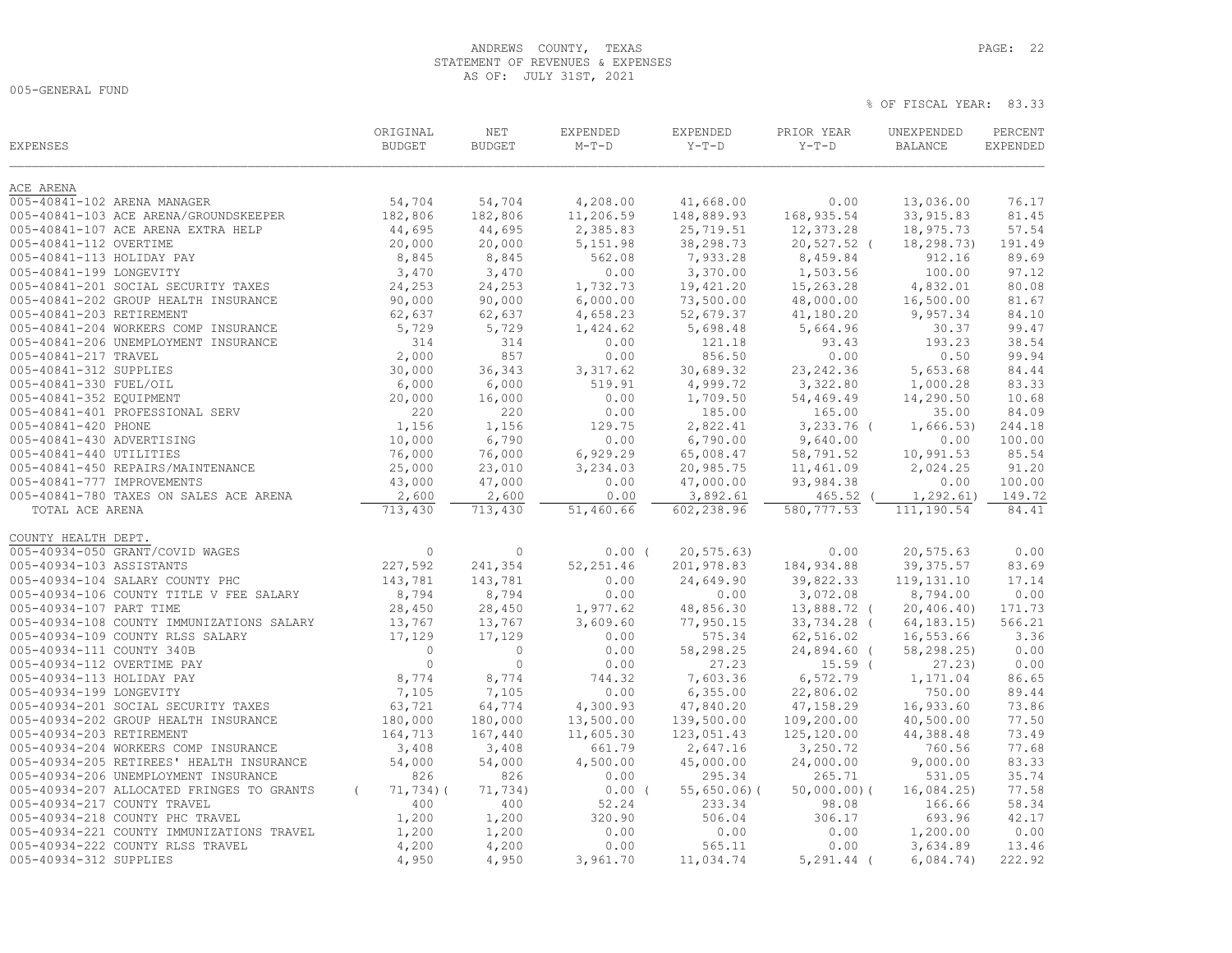# ANDREWS COUNTY, TEXAS **PAGE:** 23 STATEMENT OF REVENUES & EXPENSES AS OF: JULY 31ST, 2021

005-GENERAL FUND

|                                              | ORIGINAL       | NET            | EXPENDED   | EXPENDED    | PRIOR YEAR     | UNEXPENDED | PERCENT         |
|----------------------------------------------|----------------|----------------|------------|-------------|----------------|------------|-----------------|
| EXPENSES                                     | <b>BUDGET</b>  | <b>BUDGET</b>  | $M-T-D$    | $Y-T-D$     | $Y-T-D$        | BALANCE    | <b>EXPENDED</b> |
| 005-40934-313 OFFICE SUPPLIES PHC            | 5,500          | 5,500          | 2,593.11   | 4,390.16    | 5,186.55       | 1,109.84   | 79.82           |
| 005-40934-315 OFFICE SUPPLIES TVFEE          | 100            | 100            | 72.03      | 155.69      | 143.72 (       | $55.69$ )  | 155.69          |
| 005-40934-316 OFFICE SUPPLIES<br>IMM         | 1,500          | 1,500          | 766.99     | 2,179.90    | $1,345.90$ (   | 679.90)    | 145.33          |
| 005-40934-317 PROGRAM PROMO                  | 250            | 250            | 0.00       | 0.00        | 0.00           | 250.00     | 0.00            |
| 005-40934-391 MEDICAL SUPPLIES               | 30,000         | 30,000         | 11,480.25  | 55,460.88   | 19,654.20 (    | 25,460.88) | 184.87          |
| 005-40934-392 MEDICATION COUNTY PHC          | 47,000         | 47,000         | 5,181.58   | 36,236.88   | 34,930.81      | 10,763.12  | 77.10           |
| 005-40934-393 MEDICATION COUNTY              | 3,000          | 3,000          | 0.00       | 162.85      | 628.05         | 2,837.15   | 5.43            |
| 005-40934-396 MED SUPPLIES TVFEE             | 380            | 380            | 6.71       | 66.14       | 84.01          | 313.86     | 17.41           |
| 005-40934-397 MED SUPPLIES IMM               | 2,320          | 2,320          | 53.67      | 352.75      | 2,273.61       | 1,967.25   | 15.20           |
| 005-40934-398 MED SUPPLIES<br>PHC            | 28,700         | 28,700         | 1,911.19   | 7,485.01    | 18,367.37      | 21, 214.99 | 26.08           |
| 005-40934-401 PROFESSIONAL COUNTY PHC        | 34,000         | 34,000         | 3,550.56   | 33,736.70   | 3,309.82       | 263.30     | 99.23           |
| 005-40934-402 PROFESSIONAL COUNTY ONLY       | 12,000         | 12,000         | 455.76     | 4,705.26    | 7,140.86       | 7,294.74   | 39.21           |
| 005-40934-403 COUNTY TITLE V FEE PROFESSIONA | 1,500          | 1,500          | 4,056.60   | 7,445.51    | $4,039.65$ (   | 5, 945.51) | 496.37          |
| 005-40934-407 HEALTH IMM PROFESSION SERV.    | 2,000          | 2,000          | 12.80      | 394.87      | 1,017.50       | 1,605.13   | 19.74           |
| 005-40934-408 COUNTY PHC LAB/XRAY            | 52,500         | 52,500         | 4,991.13   | 31,432.98   | 18,467.40      | 21,067.02  | 59.87           |
| 005-40934-410 COUNTY ONLY LAB/XRAY           | 3,000          | 3,000          | 32.00      | 539.81      | 2,044.00       | 2,460.19   | 17.99           |
| 005-40934-420 TELEPHONE                      | 5,120          | 5,120          | 523.60     | 5,017.19    | 2,926.59       | 102.45     | 98.00           |
| 005-40934-448 PARTS & REP COUNTY             | 2,025          | 2,025          | 0.00       | 67.00       | 1,639.41       | 1,958.00   | 3.31            |
| 005-40934-449 PARTS & REPAIRS PHC            | 2,450          | 2,450          | 0.00       | 29.18       | 2,090.25       | 2,420.82   | 1.19            |
| 005-40934-450 PARTS & REPAIRS TTL V          | 25             | 25             | 0.00       | 1.15        | 25.00          | 23.85      | 4.60            |
| 005-40934-451 PARTS & REPAIRS IMM            | 500            | 500            | 0.00       | 17.15       | 343.86         | 482.85     | 3.43            |
| 005-40934-452 EQ MAINT COUNTY                | 240            | 240            | 140.94     | 1,274.39    | 894.20 (       | 1,034.39   | 531.00          |
| 005-40934-453 EQ MAINT PHC                   | 255            | 255            | 0.00       | 13.65       | 0.00           | 241.35     | 5.35            |
| 005-40934-454 EQ MAINT TITLE V               | 5              | 5              | 0.00       | 0.65        | 0.00           | 4.35       | 13.00           |
| 005-40934-455 EO MAINT IMM                   | 70             | 70             | 21.06      | 106.38      | $0.00$ (       | 36.38)     | 151.97          |
| 005-40934-482 ERRORS & OMMISS INC COUNTY     | 3,300          | 3,300          | 0.00       | 3,576.53    | $1,020.14$ (   | 276.53)    | 108.38          |
| 005-40934-483 ERRORS & OMISS INS PHC         | 4,000          | 4,000          | 0.00       | 927.45      | 1,290.30       | 3,072.55   | 23.19           |
| 005-40934-484 ERRORS & OMMISS INS TTL V      | 100            | 100            | 0.00       | 50.42       | 27.89          | 49.58      | 50.42           |
| 005-40934-485 ERRORS & OMMISS INV IMM        | 400            | 400            | 0.00       | 487.60      | $228.67$ (     | 87.60)     | 121.90          |
| 005-40934-486 CONTRACT LABOR                 | 12,605         | 12,605         | 1,325.75   | 16,400.29   | $16, 539.49$ ( | 3,795.29   | 130.11          |
| 005-40934-487 CONTRACT TV FEE                | $\overline{1}$ | $\overline{1}$ | 0.00       | 0.00        | 0.00           | 1.00       | 0.00            |
| 005-40934-489 CONTRACT PHC                   | 22,394         | 22,394         | 1,590.90   | 12,766.21   | 11,460.51      | 9,627.79   | 57.01           |
| 005-40934-490 EHR COUNTY                     | 35,000         | 35,000         | 13,039.02  | 28,715.68   | 11,036.12      | 6,284.32   | 82.04           |
| 005-40934-491 EHR PHC                        | 10,000         | 10,000         | 684.07     | 5,864.24    | 9,377.08       | 4,135.76   | 58.64           |
| 005-40934-492 EHR TITLE V                    | 300            | 300            | 12.91      | 162.88      | 189.72         | 137.12     | 54.29           |
| 005-40934-493 EHR IMM                        | 4,700          | 4,700          | 103.30     | 1,487.50    | 2,274.07       | 3,212.50   | 31.65           |
| 005-40934-600 OPERATING LEASES               | 915            | 915            | 274.78     | 2,707.41    | 893.20 (       | 1,792.41)  | 295.89          |
| 005-40934-601 PHC OPERATING LEASES           | 1,365          | 1,365          | 179.86     | 482.48      | 1,240.56       | 882.52     | 35.35           |
| 005-40934-602 TITLE V OPERATING LEASES       | 23             | 23             | 5.00       | 33.19       | $24.81$ (      | 10.19      | 144.30          |
| 005-40934-603 IMMUNIZATION OPERATING LEASES  | 350            | 350            | 39.97      | 95.15       | 322.55         | 254.85     | 27.19           |
| TOTAL COUNTY HEALTH DEPT.                    | 1,192,169      | 1,209,711      | 150,591.40 | 985, 771.19 | 839,425.59     | 223,939.66 | 81.49           |
| MENTAL HEALTH DEPT.                          |                |                |            |             |                |            |                 |
| 005-40935-312 SUPPLIES                       | 500            | 500            | 0.00       | 216.88      | 166.96         | 283.12     | 43.38           |
| 005-40935-413 COUNTY COMMITMENT FEES         | 5,000          | 5,000          | 0.00       | 894.00      | 3,971.00       | 4,106.00   | 17.88           |
| 005-40935-420 PHONE                          | 2,260          | 2,260          | 0.00       | 1,083.89    | 1,730.94       | 1,176.11   | 47.96           |
| TOTAL MENTAL HEALTH DEPT.                    | 7,760          | 7,760          | 0.00       | 2,194.77    | 5,868.90       | 5,565.23   | 28.28           |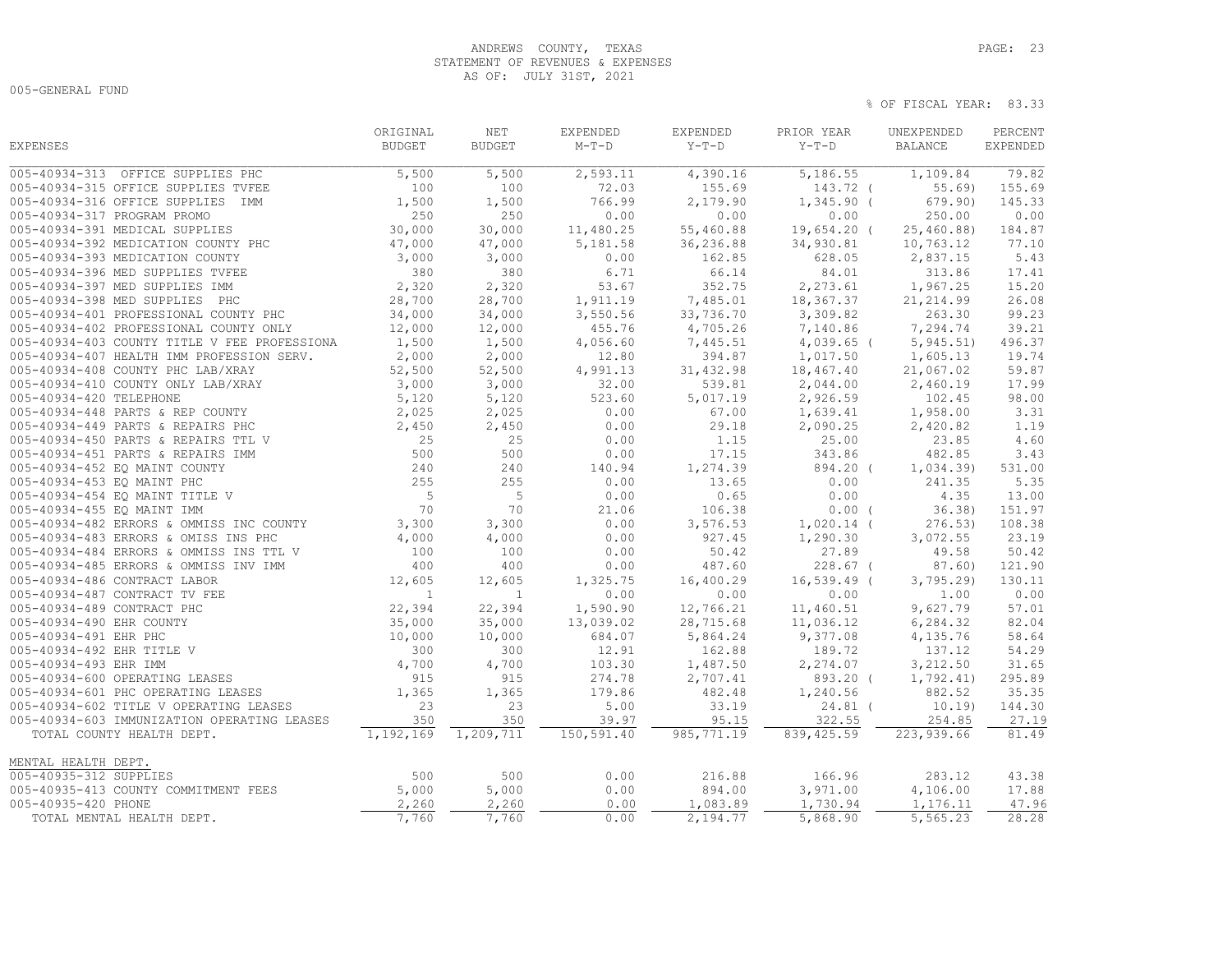# ANDREWS COUNTY, TEXAS **PAGE:** 24 STATEMENT OF REVENUES & EXPENSES AS OF: JULY 31ST, 2021

005-GENERAL FUND

| <b>EXPENSES</b>                              | ORIGINAL<br><b>BUDGET</b> | NET<br><b>BUDGET</b> | EXPENDED<br>$M-T-D$ | <b>EXPENDED</b><br>$Y-T-D$ | PRIOR YEAR<br>$Y-T-D$ | UNEXPENDED<br><b>BALANCE</b> | PERCENT<br><b>EXPENDED</b> |
|----------------------------------------------|---------------------------|----------------------|---------------------|----------------------------|-----------------------|------------------------------|----------------------------|
| CHILD PROTECTIVE SERVICES                    |                           |                      |                     |                            |                       |                              |                            |
| 005-40936-415 RAPE CRISIS/CHILD ADVOCACY     | 56,000                    | 56,000               | 14,000.00           | 56,000.00                  | 42,000.00             | 0.00                         | 100.00                     |
| 005-40936-427 TRAINING                       | 2,000                     | 2,000                | 0.00                | 0.00                       | 1,200.00              | 2,000.00                     | 0.00                       |
| TOTAL CHILD PROTECTIVE SERVICES              | 58,000                    | 58,000               | 14,000.00           | 56,000.00                  | 43,200.00             | 2,000.00                     | 96.55                      |
| SANITARIAN                                   |                           |                      |                     |                            |                       |                              |                            |
| 005-40938-103 Salary                         | 78,368                    | 78,368               | 6,064.01            | 63, 424.07                 | 64,086.87             | 14,943.93                    | 80.93                      |
| 005-40938-113 HOLIDAY PAY                    | 3,792                     | 3,792                | 316.00              | 3,476.00                   | 3,699.58              | 316.00                       | 91.67                      |
| 005-40938-199 LONGEVITY                      | 1,150                     | 1,150                | 0.00                | 1,100.00                   | 1,322.19              | 50.00                        | 95.65                      |
| 005-40938-201 SOCIAL SECURITY TAXES          | 6,419                     | 6,419                | 452.49              | 4,853.01                   | 4,937.18              | 1,566.38                     | 75.60                      |
| 005-40938-202 GROUP HEALTH INSURANCE         | 18,000                    | 18,000               | 1,500.00            | 15,000.00                  | 12,000.00             | 3,000.00                     | 83.33                      |
| 005-40938-203 RETIREMENT                     | 16,744                    | 16,744               | 1,263.88            | 13,488.43                  | 13,375.58             | 3,255.37                     | 80.56                      |
| 005-40938-204 WORKERS COMP INSURANCE         | 395                       | 395                  | 103.89              | 393.94                     | 416.58                | 1.13                         | 99.71                      |
| 005-40938-206 UNEMPLOYMENT INSURANCE         | 83                        | 83                   | 0.00                | 30.81                      | 31.44                 | 52.45                        | 37.00                      |
| 005-40938-217 TRAVEL                         | 2,500                     | 2,500                | 0.00                | 0.00                       | 1,881.67              | 2,500.00                     | 0.00                       |
| 005-40938-312 SUPPLIES                       | 1,000                     | 1,000                | 0.00                | 249.98                     | 1,520.95              | 750.02                       | 25.00                      |
| 005-40938-330 FUEL/OIL                       | 1,500                     | 1,500                | 107.07              | 857.42                     | 892.35                | 642.58                       | 57.16                      |
| 005-40938-420 CELLULAR TELEPHONE             | 1,180                     | 1,180                | 139.13              | 846.66                     | 379.92                | 333.34                       | 71.75                      |
| 005-40938-450 PARTS - REPAIRS                | 800                       | 800                  | 0.00                | 15.00                      | 158.15                | 785.00                       | 1.88                       |
| 005-40938-462 LICENSE FEE                    | 320                       | 320                  | 0.00                | 0.00                       | 221.00                | 320.00                       | 0.00                       |
| TOTAL SANITARIAN                             | 132,252                   | 132,252              | 9,946.47            | 103,735.32                 | 104, 923.46           | 28,516.20                    | 78.44                      |
| PROGRAM INCOME                               |                           |                      |                     |                            |                       |                              |                            |
| PROGRAM INCOME/COPC                          |                           |                      |                     |                            |                       |                              |                            |
| PROGRAM INCOME/HEALTH DEP                    |                           |                      |                     |                            |                       |                              |                            |
| 005-40945-217 TRAVEL COUNTY RLSS             | 10,000                    | 399                  | 0.00                | 399.00                     | 4,553.36              | 0.00                         | 100.00                     |
| 005-40945-312 SUPPLIES                       | 1,000                     | 3,292                | 0.00                | 3,292.10                   | 1,445.80              | 0.00                         | 100.00                     |
| 005-40945-313 PHC OFFICE SUPPLIES            | 800                       | 1,753                | 0.00                | 1,752.65                   | 1,158.05              | 0.00                         | 100.00                     |
| 005-40945-315 FEE OFFICE SUPPLIES            | $\circ$                   | 57                   | 0.00                | 56.99                      | 50.00                 | 0.00                         | 100.00                     |
| 005-40945-316 IMM. OFFICE SUPPLIES           | 200                       | 1,049                | 0.00                | 1,048.79                   | 315.80                | 0.00                         | 100.00                     |
| 005-40945-317 IMM PROG PROMO                 | 510                       | 5                    | 0.00                | 4.90                       | 410.58                | 0.00                         | 100.00                     |
| 005-40945-391 MEDICAL SUPPLIES               | $\circ$                   | 12,224               | 0.00                | 12,224.45                  | 200.00                | 0.00                         | 100.00                     |
| 005-40945-396 TV FEE MEDICAL SUPPLIES        | $\circ$                   | 50                   | 0.00                | 50.01                      | 16.87                 | 0.00                         | 100.00                     |
| 005-40945-397 IMMUN. MEDICAL SUPPLIES        | 50                        | 334                  | 0.00                | 333.88                     | 120.19                | 0.00                         | 100.00                     |
| 005-40945-398 PHC MEDICAL SUPPLIES           | 500                       | 4,830                | 0.00                | 4,829.90                   | 500.00                | 0.00                         | 100.00                     |
| 005-40945-401 COUNTY PHC PROFESSIONAL        | 28,330                    | 26,895               | 0.00                | 26,895.29                  | 33,609.74             | 0.00                         | 100.00                     |
| 005-40945-402 COUNTY ONLY PROFESSIONAL       | 14,000                    | 477                  | 0.00                | 477.23                     | 1,884.35              | 0.00                         | 100.00                     |
| 005-40945-403 COUNTY TITLE V FEE PROFESSIONA | $\overline{4}$            | 2                    | 0.00                | 2.47                       | 4.44                  | 0.00                         | 100.00                     |
| 005-40945-408 COUNTY PHC LAB/XRAY            | 8,331                     | 12,357               | 0.00                | 12,357.34                  | 13,649.78             | 0.00                         | 100.00                     |
| TOTAL PROGRAM INCOME/HEALTH DEP              | 63,725                    | 63,725               | 0.00                | 63,725.00                  | 57,918.96             | 0.00                         | 100.00                     |
| HEALTH IMMUNIZATION PROGR                    |                           |                      |                     |                            |                       |                              |                            |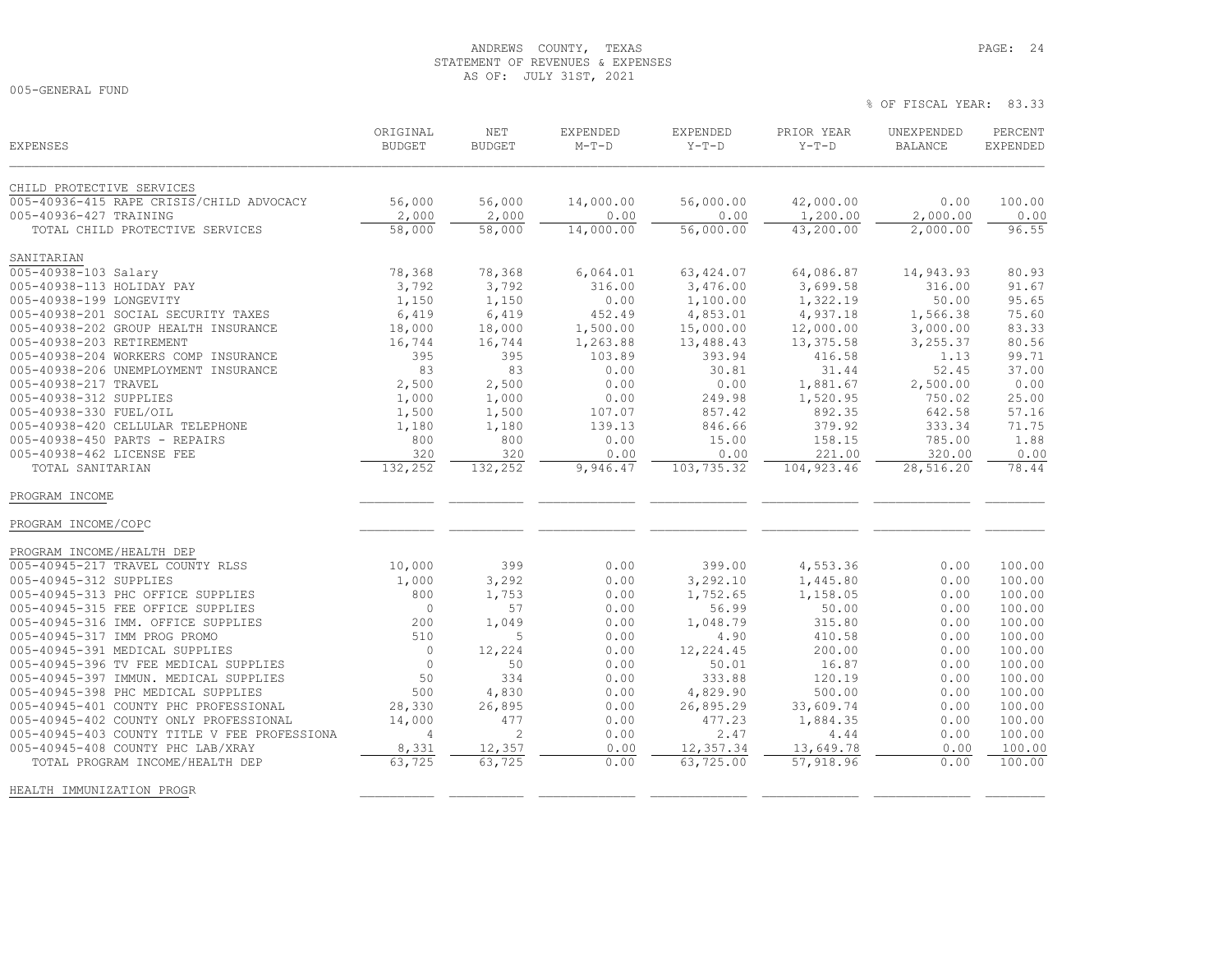# ANDREWS COUNTY, TEXAS **PAGE:** 25 STATEMENT OF REVENUES & EXPENSES AS OF: JULY 31ST, 2021

005-GENERAL FUND

| <b>EXPENSES</b>                            | ORIGINAL<br><b>BUDGET</b> | NET<br><b>BUDGET</b>      | EXPENDED<br>$M-T-D$ | EXPENDED<br>$Y-T-D$ | PRIOR YEAR<br>$Y-T-D$                                    | UNEXPENDED<br><b>BALANCE</b> | PERCENT<br><b>EXPENDED</b> |
|--------------------------------------------|---------------------------|---------------------------|---------------------|---------------------|----------------------------------------------------------|------------------------------|----------------------------|
| EXTENSION SERVICE                          |                           |                           |                     |                     |                                                          |                              |                            |
| 005-41039-105 SECRETARIES                  | 31,427                    | 31,427                    | 2,280.00            | 23,625.40           | 40,196.97                                                | 7,801.16                     | 75.18                      |
| 005-41039-107 EXTRA HELP                   | $\circ$                   | $\mathbf{0}$              | 0.00                | 0.00                | 245.76                                                   | 0.00                         | 0.00                       |
| 005-41039-113 HOLIDAY PAY                  | 1,521                     | 1,521                     | 120.00              | 1,377.12            | 2,161.28                                                 | 143.52                       | 90.56                      |
| 005-41039-114 COUNTY AG. AGENT             | 17,000                    | 17,000                    | 0.00                | 12,749.95           | 13,333.30                                                | 4,249.97                     | 75.00                      |
| 005-41039-116 COUNTY FCH AGENT             | 18,000                    | 18,000                    | 0.00                | 12,000.00           | 14,166.70                                                | 6,000.00                     | 66.67                      |
| 005-41039-197 AUTO ALLOWANCE               | 6,400                     | 6,400                     | 0.00                | 4,266.64            | 5,333.30                                                 | 2,133.36                     | 66.67                      |
| 005-41039-199 LONGEVITY                    | 1,700                     | 1,700                     | 0.00                | 1,650.00            | 1,702.54                                                 | 50.00                        | 97.06                      |
| 005-41039-201 SOCIAL SECURITY TAXES        | 5,914                     | 5,914                     | 183.60              | 4,219.38            | 5,763.16                                                 | 1,694.42                     | 71.35                      |
| 005-41039-202 GROUP HEALTH INSURANCE       | 18,000                    | 18,000                    | 0.00                | 13,500.00           | 12,000.00                                                | 4,500.00                     | 75.00                      |
| 005-41039-203 RETIREMENT                   | 15,305                    | 15,305                    | 475.44              | 4,982.71            | 8,522.48                                                 | 10,322.31                    | 32.56                      |
| 005-41039-204 WORKERS COMP INSURANCE       | 108                       | 108                       | 0.00                | 21.62               | 58.26                                                    | 86.57                        | 19.98                      |
| 005-41039-206 UNEMPLOYMENT INSURANCE       | 76                        | 76                        | 0.00                | 26.94               | 35.62                                                    | 49.05                        | 35.45                      |
| 005-41039-217 TRAVEL/COUNTY AG. AGENT      | 6,000                     | 6,000                     | 0.00                | 2,706.28            | 3,896.34                                                 | 3,293.72                     | 45.10                      |
| 005-41039-218 TRAVEL/COUNTY FCH AGENT      | 5,000                     | 4,300                     | 0.00                | 70.00               | 1,070.38                                                 | 4,230.00                     | 1.63                       |
| 005-41039-312 SUPPLIES                     | 5,480                     | 5,480                     | 0.00                | 3,364.30            | 2,654.65                                                 | 2,115.70                     | 61.39                      |
| 005-41039-316 4H EXP. COUNTY AGENT         | 750                       | 750                       | 0.00                | 81.96               | 345.21                                                   | 668.04                       | 10.93                      |
| 005-41039-317 4H EXP. HOME ECONOMIST       | 750                       | 750                       | 0.00                | 398.11              | 114.92                                                   | 351.89                       | 53.08                      |
| 005-41039-330 MOTOR FUEL                   | 4,500                     | 4,500                     | 0.00                | 3,354.78            | 2,533.15                                                 | 1,145.22                     | 74.55                      |
| 005-41039-352 EQUIPMENT                    | 1,250                     | 1,250                     | 0.00                | 85.33               | 229.00                                                   | 1,164.67                     | 6.83                       |
| 005-41039-420 TELEPHONE                    | 940                       | 940                       | 0.00                | 258.06              | 0.00                                                     | 681.94                       | 27.45                      |
| 005-41039-450 AUTO MAINTENANCE             | 2,000                     | 2,700                     | 0.00                | 2,168.42            | 1,264.03                                                 | 531.58                       | 80.31                      |
| 005-41039-481 4-H DUES SUPPLEMENT          | 100                       | 100                       | 0.00                | 0.00                | 0.00                                                     | 100.00                       | 0.00                       |
| 005-41039-600 OPERATING LEASES             | 2,650                     | 2,650                     | 0.00                | 0.00                | 1,825.59                                                 | 2,650.00                     | 0.00                       |
| TOTAL EXTENSION SERVICE                    | 144,870                   | 144,870                   | 3,059.04            | 90,907.00           | 117,452.64                                               | 53,963.12                    | 62.75                      |
| FIRE MARSHALL/EM                           |                           |                           |                     |                     |                                                          |                              |                            |
| 005-41045-102 FIRE MARSHALL                | 60,909                    | 60,909                    | 4,666.40            | 49,120.00           | 47,016.00                                                | 11,788.80                    | 80.65                      |
| 005-41045-113 HOLIDAY PAY                  | 2,947                     | 2,947                     | 245.60              | 2,456.00            | 2,923.20                                                 | 491.20                       | 83.33                      |
| 005-41045-199 LONGEVITY                    | 4,600                     | 4,600                     | 0.00                | 4,500.00            | 6,337.76                                                 | 100.00                       | 97.83                      |
| 005-41045-201 SOCIAL SECURITY TAXES        | 5,329                     | 5,329                     | 362.38              | 4,164.36            | 4,175.94                                                 | 1,164.88                     | 78.14                      |
| 005-41045-202 GROUP INSURANCE              | 18,000                    | 18,000                    | 1,500.00            | 15,000.00           | 12,000.00                                                | 3,000.00                     | 83.33                      |
| 005-41045-203 RETIREMENT                   | 13,641                    | 13,641                    | 973.06              | 11,130.40           | 10,844.65                                                | 2,510.93                     | 81.59                      |
| 005-41045-204 WORKERS COMPENSATION         | 1,250                     | 1,250                     | 0.00                | 589.04              | 934.71                                                   | 660.95                       | 47.12                      |
| 005-41045-206 UNEMPLOYMENT INS             | 68                        | 68                        | 0.00                | 25.58               | 25.83                                                    | 42.77                        | 37.43                      |
| 005-41045-216 TRANSFERS OUT TO REMEDIATION | 25,000                    | 25,000                    | 0.00                | 0.00                | 0.00                                                     | 25,000.00                    | 0.00                       |
| 005-41045-217 TRAVEL/TRAINING              | 5,000                     | 5,000                     | 0.00                | 325.00              | 550.00                                                   | 4,675.00                     | 6.50                       |
| 005-41045-312 SUPPLIES                     | 6,000                     | 6,000                     | 117.00              | 4,783.91            | 3,762.93                                                 | 1,216.09                     | 79.73                      |
| 005-41045-330 FUEL & OIL                   | 5,500                     | 5,500                     | 579.05              | 3,589.86            | 3,101.95                                                 | 1,910.14                     | 65.27                      |
| 005-41045-353 EQUIPMENT/FURN               | 2,000                     | 2,000                     | 0.00                | 694.94              | 681.43                                                   | 1,305.06                     | 34.75                      |
| 005-41045-354 VEHICLES                     | 68,000                    | 68,000                    | 0.00                | 67,077.50           | 0.00                                                     | 922.50                       | 98.64                      |
| 005-41045-401 PROFESSIONAL FEES            | 2,500                     | 2,500                     | 0.00                | 1,198.00            | 749.00                                                   | 1,302.00                     | 47.92                      |
| 005-41045-412 INVESTIGATION EXP            | 500                       | 500                       | 0.00                | 0.00                | 0.00                                                     | 500.00                       | 0.00                       |
| 005-41045-420 TELEPHONE                    | 1,390                     | 1,390                     | 86.29               | 934.68              | 1,333.77                                                 | 455.32                       | 67.24                      |
| 005-41045-452 EQUIPMENT MAINTENANCE        | 500                       | 500                       | 0.00                | 0.00                | 0.00                                                     | 500.00                       | 0.00                       |
| 005-41045-454 AUTO MAINTENANCE             | 2,500                     | 2,500                     | 0.00                | 2,279.48            | 2,817.77                                                 | 220.52                       | 91.18                      |
| TOTAL FIRE MARSHALL/EM                     | 225,635                   | 225,635                   | 8,529.78            | 167,868.75          | 97,254.94                                                | 57,766.16                    | 74.40                      |
| TOTAL EXPENDITURES                         |                           | 24, 372, 075 24, 609, 204 |                     |                     | 1,626,774.41  16,833,512.25  17,541,444.24  7,775,691.29 |                              | 68.40                      |
|                                            | ----------                |                           |                     |                     |                                                          |                              |                            |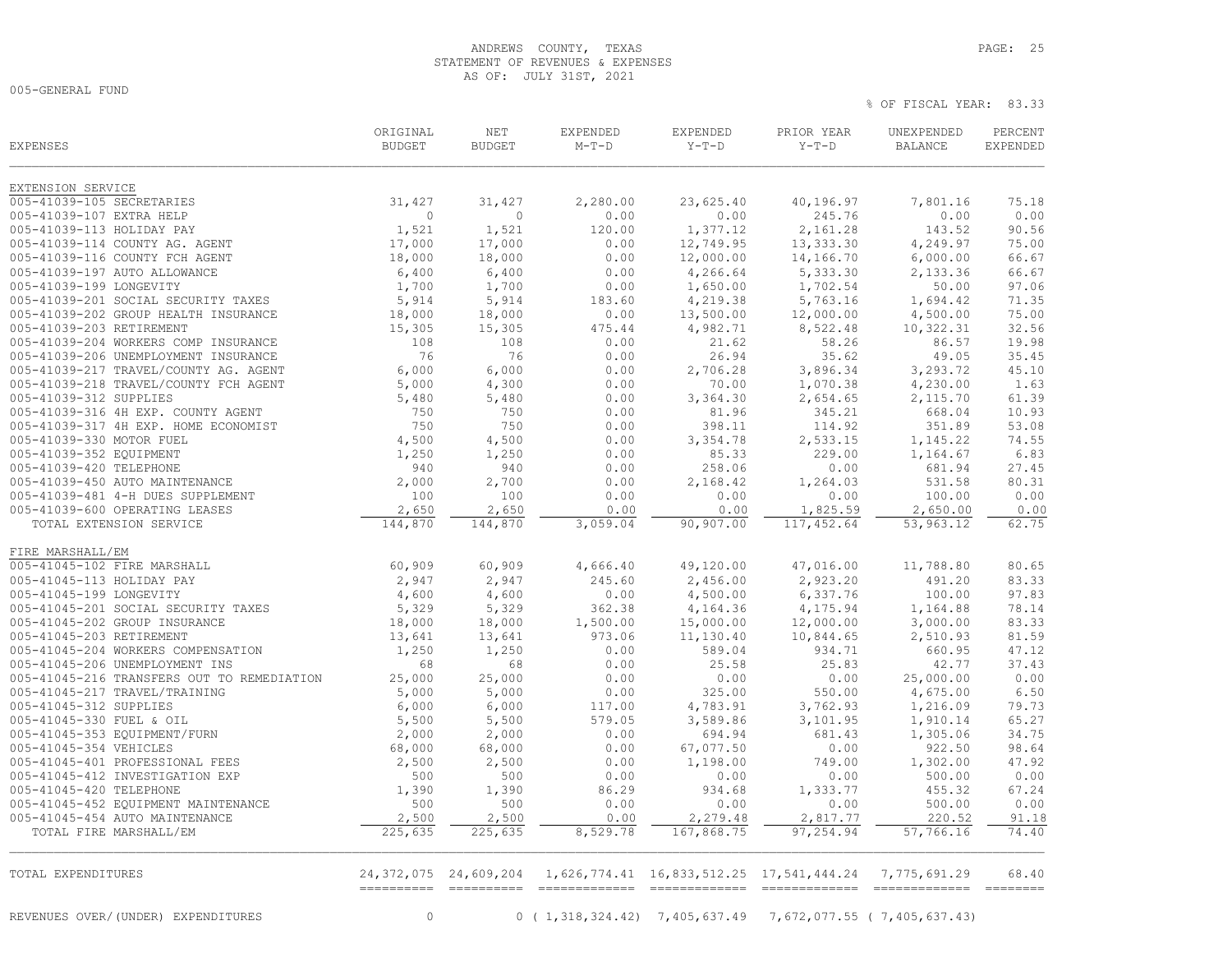008-ANDREWS COUNTY TRUST FUND

| ASSETS                                                                                                                                                                                                                                                                                                                                                                                                                                                                                   |             |            |                                                                                                                                                                                                                                                                                                                                                                                                                                                                                        |  |
|------------------------------------------------------------------------------------------------------------------------------------------------------------------------------------------------------------------------------------------------------------------------------------------------------------------------------------------------------------------------------------------------------------------------------------------------------------------------------------------|-------------|------------|----------------------------------------------------------------------------------------------------------------------------------------------------------------------------------------------------------------------------------------------------------------------------------------------------------------------------------------------------------------------------------------------------------------------------------------------------------------------------------------|--|
| $=$ $=$ $=$ $=$ $=$                                                                                                                                                                                                                                                                                                                                                                                                                                                                      |             |            |                                                                                                                                                                                                                                                                                                                                                                                                                                                                                        |  |
| 008-1010-000 CASH ANDREWS TRUST ACCT                                                                                                                                                                                                                                                                                                                                                                                                                                                     | 71,524.30   |            |                                                                                                                                                                                                                                                                                                                                                                                                                                                                                        |  |
| 008-1060-000 TEXSTAR INVESTMENTS                                                                                                                                                                                                                                                                                                                                                                                                                                                         | 318, 328.25 |            |                                                                                                                                                                                                                                                                                                                                                                                                                                                                                        |  |
|                                                                                                                                                                                                                                                                                                                                                                                                                                                                                          |             | 389,852.55 |                                                                                                                                                                                                                                                                                                                                                                                                                                                                                        |  |
|                                                                                                                                                                                                                                                                                                                                                                                                                                                                                          |             |            |                                                                                                                                                                                                                                                                                                                                                                                                                                                                                        |  |
| TOTAL ASSETS                                                                                                                                                                                                                                                                                                                                                                                                                                                                             |             |            | 389,852.55                                                                                                                                                                                                                                                                                                                                                                                                                                                                             |  |
|                                                                                                                                                                                                                                                                                                                                                                                                                                                                                          |             |            | --------------                                                                                                                                                                                                                                                                                                                                                                                                                                                                         |  |
| LIABILITIES                                                                                                                                                                                                                                                                                                                                                                                                                                                                              |             |            |                                                                                                                                                                                                                                                                                                                                                                                                                                                                                        |  |
| ===========                                                                                                                                                                                                                                                                                                                                                                                                                                                                              |             |            |                                                                                                                                                                                                                                                                                                                                                                                                                                                                                        |  |
| 008-2020-000 ACCOUNTS PAYABLE                                                                                                                                                                                                                                                                                                                                                                                                                                                            | 2,112.18    |            |                                                                                                                                                                                                                                                                                                                                                                                                                                                                                        |  |
| 008-2031-000 BUILDING DEPOSITS                                                                                                                                                                                                                                                                                                                                                                                                                                                           | 37,160.00   |            |                                                                                                                                                                                                                                                                                                                                                                                                                                                                                        |  |
| 008-2032-000 CASH BONDS                                                                                                                                                                                                                                                                                                                                                                                                                                                                  | 103,305.50  |            |                                                                                                                                                                                                                                                                                                                                                                                                                                                                                        |  |
| 008-2033-001 ADULT PROB RESTITUTION                                                                                                                                                                                                                                                                                                                                                                                                                                                      | 42,433.36   |            |                                                                                                                                                                                                                                                                                                                                                                                                                                                                                        |  |
| 008-2033-002 JUV PROB RESTITUTION                                                                                                                                                                                                                                                                                                                                                                                                                                                        | 16,442.45   |            |                                                                                                                                                                                                                                                                                                                                                                                                                                                                                        |  |
| 008-2034-000 UNCLAIMED MONEY                                                                                                                                                                                                                                                                                                                                                                                                                                                             | 15,536.23   |            |                                                                                                                                                                                                                                                                                                                                                                                                                                                                                        |  |
| 008-2041-000 JP 1 TRUST FUNDS                                                                                                                                                                                                                                                                                                                                                                                                                                                            | 9,848.26    |            |                                                                                                                                                                                                                                                                                                                                                                                                                                                                                        |  |
| 008-2042-000 JP 2 TRUST FUNDS                                                                                                                                                                                                                                                                                                                                                                                                                                                            | 5,330.64    |            |                                                                                                                                                                                                                                                                                                                                                                                                                                                                                        |  |
| 008-2043-000 COUNTY CLERK TRUST FUNDS                                                                                                                                                                                                                                                                                                                                                                                                                                                    | 2,067.80    |            |                                                                                                                                                                                                                                                                                                                                                                                                                                                                                        |  |
| 008-2044-000 DISTRICT CLERK TRUST FUNDS                                                                                                                                                                                                                                                                                                                                                                                                                                                  | 1,683.28    |            |                                                                                                                                                                                                                                                                                                                                                                                                                                                                                        |  |
| 008-2044-100 DISTRICT CLERK UNID'D RECEIPTS                                                                                                                                                                                                                                                                                                                                                                                                                                              | 1,615.24    |            |                                                                                                                                                                                                                                                                                                                                                                                                                                                                                        |  |
| 008-2045-000 SHERIFF BB FEE TRUST FUNDS                                                                                                                                                                                                                                                                                                                                                                                                                                                  | 580.50      |            |                                                                                                                                                                                                                                                                                                                                                                                                                                                                                        |  |
| 008-2046-000 ADULT PROBATION TRUST FUNDS                                                                                                                                                                                                                                                                                                                                                                                                                                                 | 252.06      |            |                                                                                                                                                                                                                                                                                                                                                                                                                                                                                        |  |
| 008-2047-000 JUVENILE PROB TRUST FUNDS                                                                                                                                                                                                                                                                                                                                                                                                                                                   | 40.00       |            |                                                                                                                                                                                                                                                                                                                                                                                                                                                                                        |  |
| 008-2048-000 HEALTH DEPT/SAN TRUST FUNDS                                                                                                                                                                                                                                                                                                                                                                                                                                                 | 650.00      |            |                                                                                                                                                                                                                                                                                                                                                                                                                                                                                        |  |
| 008-2049-000 TAX A/C TRUST FUNDS                                                                                                                                                                                                                                                                                                                                                                                                                                                         | 2,953.31    |            |                                                                                                                                                                                                                                                                                                                                                                                                                                                                                        |  |
| 008-2050-108 TEXSTAR INTEREST                                                                                                                                                                                                                                                                                                                                                                                                                                                            | 8.39        |            |                                                                                                                                                                                                                                                                                                                                                                                                                                                                                        |  |
| 008-2070-000 DUE TO OTHERS                                                                                                                                                                                                                                                                                                                                                                                                                                                               | 93, 141.83  |            |                                                                                                                                                                                                                                                                                                                                                                                                                                                                                        |  |
| 008-2070-005 DUE TO GENERAL FUND                                                                                                                                                                                                                                                                                                                                                                                                                                                         | 4,691.52    |            |                                                                                                                                                                                                                                                                                                                                                                                                                                                                                        |  |
| 008-2072-100 ABATEMENT PROJECTS ESCROW                                                                                                                                                                                                                                                                                                                                                                                                                                                   | 50,000.00   |            |                                                                                                                                                                                                                                                                                                                                                                                                                                                                                        |  |
| TOTAL LIABILITIES                                                                                                                                                                                                                                                                                                                                                                                                                                                                        |             | 389,852.55 |                                                                                                                                                                                                                                                                                                                                                                                                                                                                                        |  |
| EOUITY                                                                                                                                                                                                                                                                                                                                                                                                                                                                                   |             |            |                                                                                                                                                                                                                                                                                                                                                                                                                                                                                        |  |
| $\begin{tabular}{ll} \multicolumn{3}{l}{} & \multicolumn{3}{l}{} & \multicolumn{3}{l}{} \\ \multicolumn{3}{l}{} & \multicolumn{3}{l}{} & \multicolumn{3}{l}{} \\ \multicolumn{3}{l}{} & \multicolumn{3}{l}{} & \multicolumn{3}{l}{} \\ \multicolumn{3}{l}{} & \multicolumn{3}{l}{} & \multicolumn{3}{l}{} \\ \multicolumn{3}{l}{} & \multicolumn{3}{l}{} & \multicolumn{3}{l}{} \\ \multicolumn{3}{l}{} & \multicolumn{3}{l}{} & \multicolumn{3}{l}{} \\ \multicolumn{3}{l}{} & \multic$ |             |            |                                                                                                                                                                                                                                                                                                                                                                                                                                                                                        |  |
|                                                                                                                                                                                                                                                                                                                                                                                                                                                                                          |             |            |                                                                                                                                                                                                                                                                                                                                                                                                                                                                                        |  |
| TOTAL LIABILITIES, EQUITY & REV.OVER/(UNDER) EXP.                                                                                                                                                                                                                                                                                                                                                                                                                                        |             |            | 389,852.55                                                                                                                                                                                                                                                                                                                                                                                                                                                                             |  |
|                                                                                                                                                                                                                                                                                                                                                                                                                                                                                          |             |            | $\begin{array}{cccccccccc} \multicolumn{2}{c}{} & \multicolumn{2}{c}{} & \multicolumn{2}{c}{} & \multicolumn{2}{c}{} & \multicolumn{2}{c}{} & \multicolumn{2}{c}{} & \multicolumn{2}{c}{} & \multicolumn{2}{c}{} & \multicolumn{2}{c}{} & \multicolumn{2}{c}{} & \multicolumn{2}{c}{} & \multicolumn{2}{c}{} & \multicolumn{2}{c}{} & \multicolumn{2}{c}{} & \multicolumn{2}{c}{} & \multicolumn{2}{c}{} & \multicolumn{2}{c}{} & \multicolumn{2}{c}{} & \multicolumn{2}{c}{} & \mult$ |  |

\*\*\* END OF REPORT \*\*\*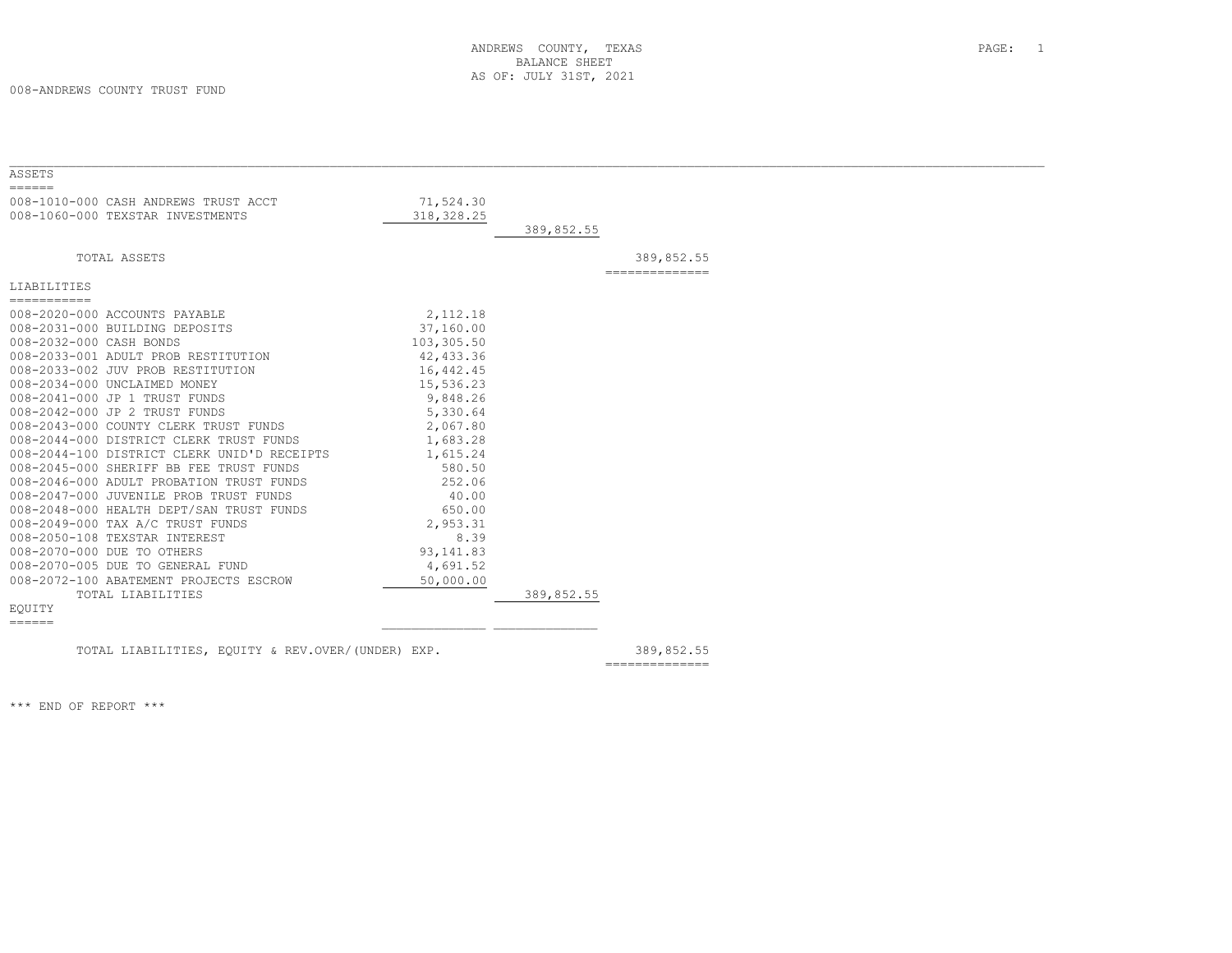010-ANDREWS CO. FEXIBLE SPEND

| ASSETS                                                                                                  |                                    |           |                             |  |
|---------------------------------------------------------------------------------------------------------|------------------------------------|-----------|-----------------------------|--|
| ======<br>010-1010-000 CASH FLEXIBLE SPENDING<br>010-1310-020 DUE FROM PAYROLL                          | 17,024.42<br>0.10)                 | 17,024.32 |                             |  |
| TOTAL ASSETS                                                                                            |                                    |           | 17,024.32<br>=============  |  |
| LIABILITIES                                                                                             |                                    |           |                             |  |
|                                                                                                         |                                    |           |                             |  |
| EQUITY<br>======                                                                                        |                                    |           |                             |  |
| 010-2710-000 UNRESTRICTED FUND BALANCE<br>010-2715-000 COMMITTED FUND BALANCE<br>TOTAL BEGINNING EQUITY | 17,001.19<br>2,401.29<br>14,599.90 |           |                             |  |
| TOTAL REVENUE<br>TOTAL EXPENSES<br>TOTAL REVENUE OVER/(UNDER) EXPENSES                                  | 37,028.67<br>34,604.25<br>2,424.42 |           |                             |  |
| TOTAL EQUITY & REV. OVER/(UNDER) EXP.                                                                   |                                    | 17,024.32 |                             |  |
| TOTAL LIABILITIES, EQUITY & REV.OVER/(UNDER) EXP.                                                       |                                    |           | 17,024.32<br>-------------- |  |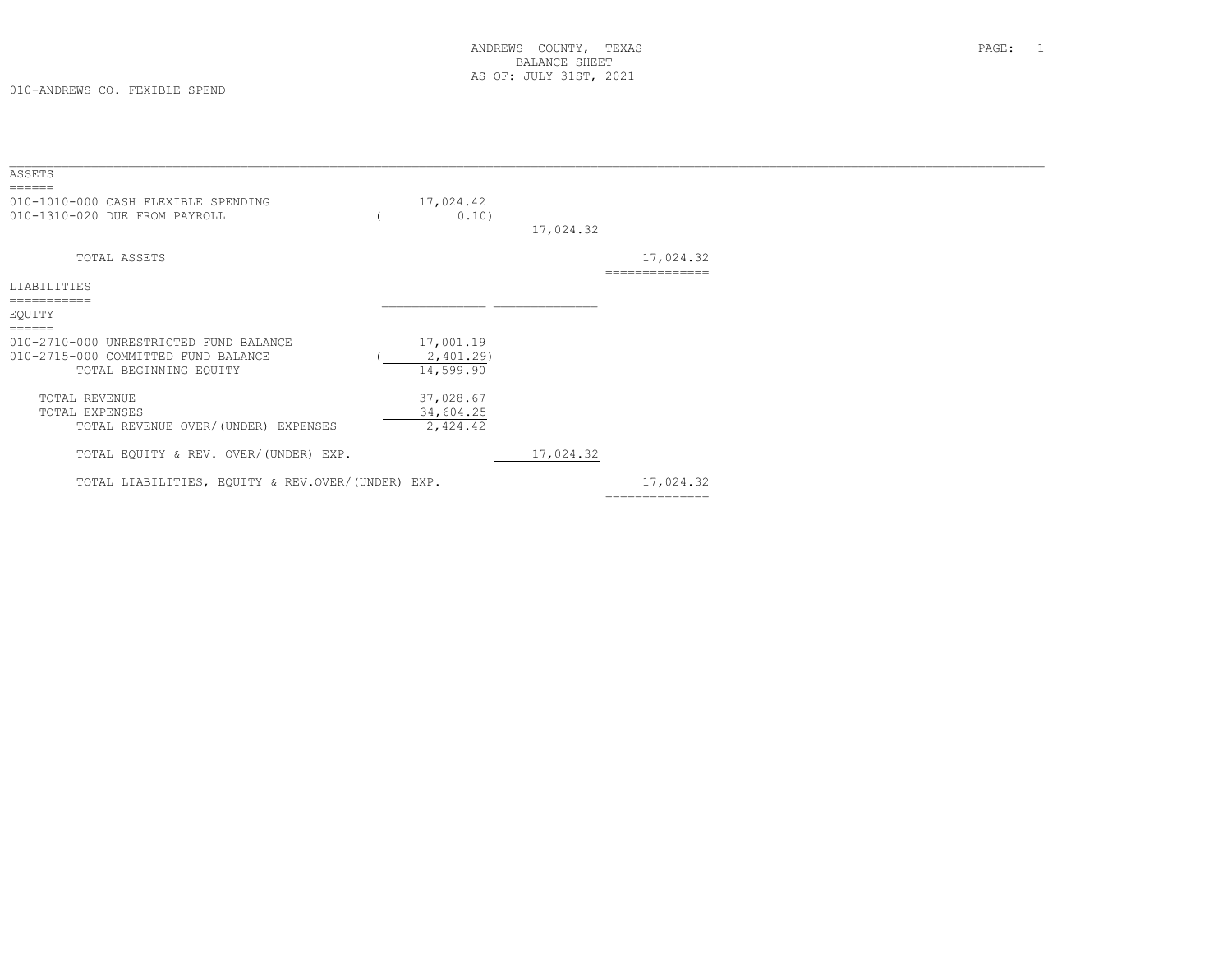# ANDREWS COUNTY, TEXAS **PAGE:** 2 STATEMENT OF REVENUES & EXPENSES AS OF: JULY 31ST, 2021

010-ANDREWS CO. FEXIBLE SPEND

|                                                                                 |                    |               |                     |                   |                      | % OF FISCAL YEAR: 83.33 |                     |
|---------------------------------------------------------------------------------|--------------------|---------------|---------------------|-------------------|----------------------|-------------------------|---------------------|
| REVENUES                                                                        | ORIGINAL<br>BUDGET | NET<br>BUDGET | RECEIPTS<br>$M-T-D$ | RECEIPTS<br>Y-T-D | PRIOR YEAR<br>Y-T-D  | UNCOLLECTED<br>BALANCE  | PERCENT<br>RECEIVED |
| 010-30340-950 EMPLOYEE DEPOSITS<br>010-30360-101 FLEXIBLE SPENDING FUND INTERER | 25,000             | 25,000        | 3,659.33<br>0.00    | 37,028.67<br>0.00 | 39,884.95 (<br>76.17 | 12,028.67)<br>5.00      | 148.11<br>0.00      |
| TOTAL REVENUES                                                                  | 25,005             | 25,005        | 3,659.33            | 37,028.67         | 39,961.12 (          | 12,023.67)              | 148.09              |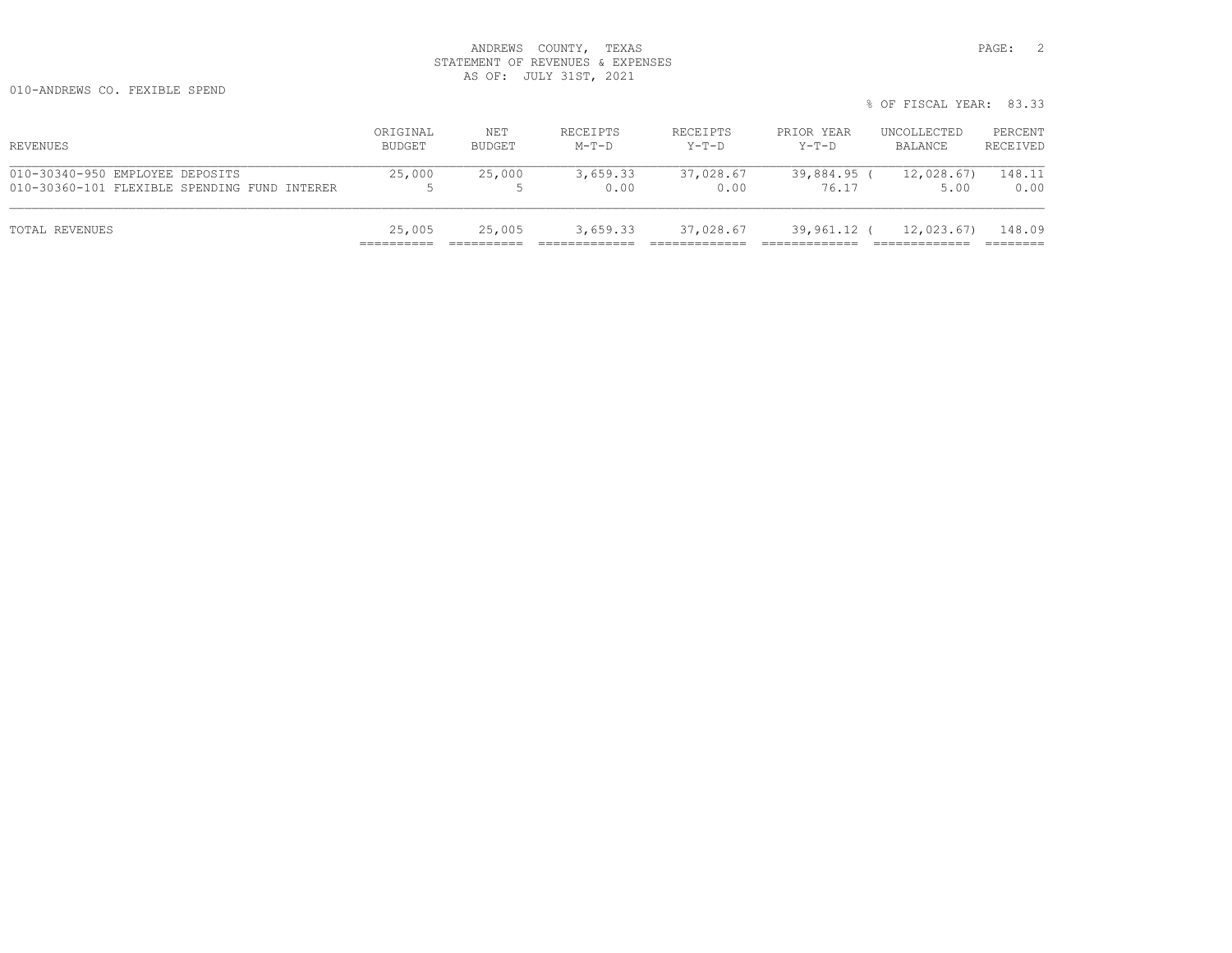# ANDREWS COUNTY, TEXAS **PAGE:** 3 STATEMENT OF REVENUES & EXPENSES AS OF: JULY 31ST, 2021

010-ANDREWS CO. FEXIBLE SPEND

% OF FISCAL YEAR: 83.33

| EXPENSES                                                                           | ORIGINAL<br>BUDGET | NET<br>BUDGET    | EXPENDED<br>$M-T-D$  | EXPENDED<br>$Y-T-D$    | PRIOR YEAR<br>$Y-T-D$  | UNEXPENDED<br>BALANCE | PERCENT<br><b>EXPENDED</b> |
|------------------------------------------------------------------------------------|--------------------|------------------|----------------------|------------------------|------------------------|-----------------------|----------------------------|
| EXPENDITURES<br>010-41000-202 EMPLOYEE REIMBURSEMENT EXPENSE<br>TOTAL EXPENDITURES | 25,000<br>25,000   | 25,000<br>25,000 | 3,124.67<br>3,124.67 | 34,604.25<br>34,604.25 | 44,088.08<br>44,088.08 | 9,604.25)<br>9,604.25 | 138.42<br>138.42           |
| TOTAL EXPENDITURES                                                                 | 25,000             | 25,000           | 3,124.67             | 34,604.25              | 44,088.08 (            | 9,604.25              | 138.42                     |
| REVENUES OVER/(UNDER) EXPENDITURES                                                 | .5                 |                  | 534.66               | 2,424.42 (             | $4, 126, 96$ ) (       | 2,419.42)             |                            |

\*\*\* END OF REPORT \*\*\*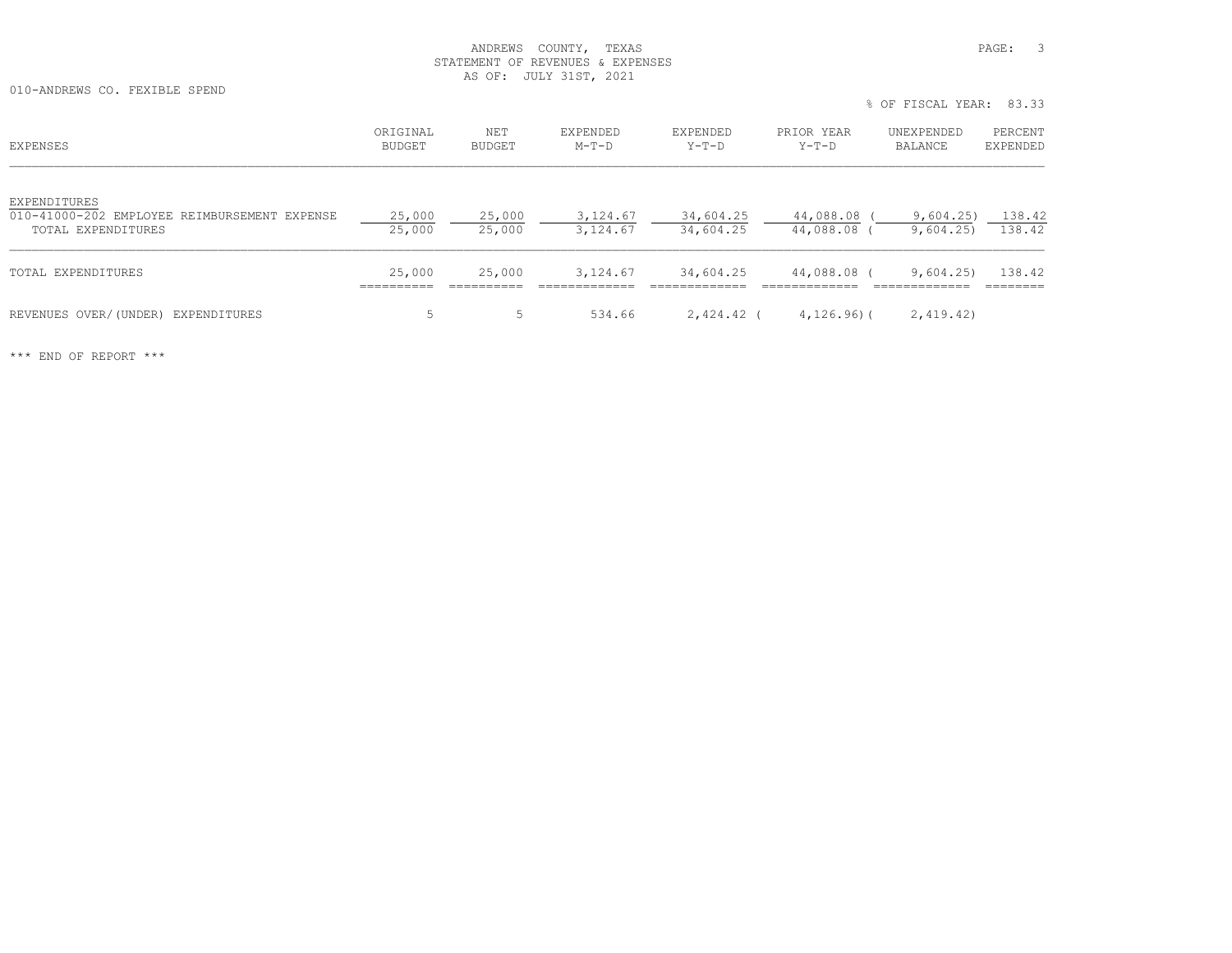#### 011-FAMILY PROTECTION

| ASSETS                                                                 |                                |          |                            |  |
|------------------------------------------------------------------------|--------------------------------|----------|----------------------------|--|
| ======<br>011-1010-000 CASH FAMILY PROTECTION                          | 1,809.32                       | 1,809.32 |                            |  |
| TOTAL ASSETS                                                           |                                |          | 1,809.32<br>============== |  |
| LIABILITIES                                                            |                                |          |                            |  |
| EQUITY<br>======                                                       |                                |          |                            |  |
| 011-2715-000 COMMITTED FUND BALANCE<br>TOTAL BEGINNING EQUITY          | 1,644.32<br>1,644.32           |          |                            |  |
| TOTAL REVENUE<br>TOTAL EXPENSES<br>TOTAL REVENUE OVER/(UNDER) EXPENSES | 1,187.02<br>1,022.02<br>165.00 |          |                            |  |
| TOTAL EQUITY & REV. OVER/(UNDER) EXP.                                  |                                | 1,809.32 |                            |  |
| TOTAL LIABILITIES, EQUITY & REV.OVER/(UNDER) EXP.                      |                                |          | 1,809.32<br>============== |  |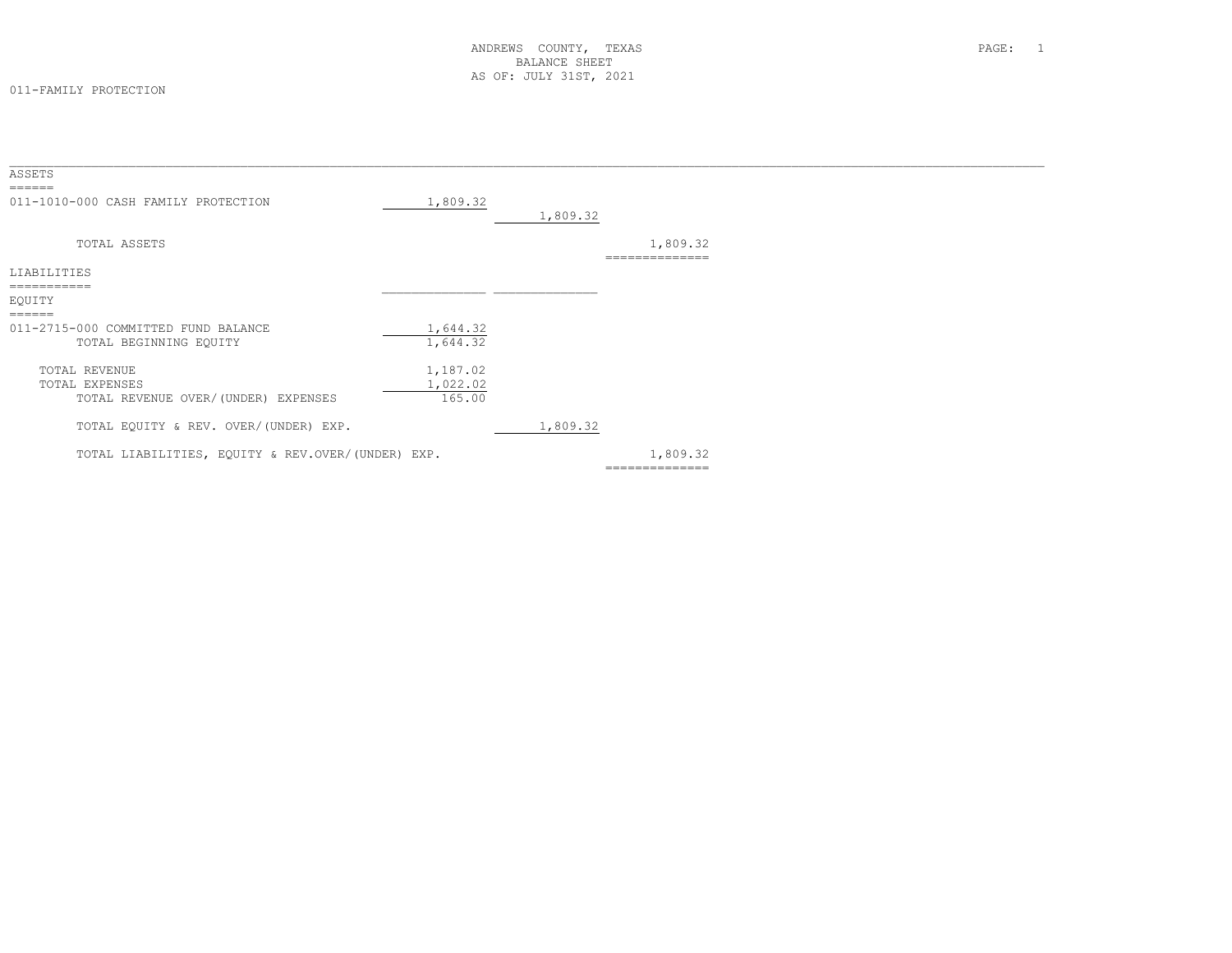# ANDREWS COUNTY, TEXAS **PAGE:** 2 STATEMENT OF REVENUES & EXPENSES AS OF: JULY 31ST, 2021

011-FAMILY PROTECTION

| REVENUES                                  | ORIGINAL<br>BUDGET | NET<br>BUDGET | RECEIPTS<br>$M-T-D$ | RECEIPTS<br>Y-T-D | PRIOR YEAR<br>Y-T-D | UNCOLLECTED<br>BALANCE | PERCENT<br>RECEIVED |
|-------------------------------------------|--------------------|---------------|---------------------|-------------------|---------------------|------------------------|---------------------|
| 011-30340-102 FAMILY PROTECTION CIVIL-CAC | 750                | 750           | 5.00                | 293.38            | 632.90              | 456.62                 | 39.12               |
| 011-30360-101 BANK INTEREST               | 25                 | 25            | 0.00                | 0.00              | 17.33               | 25.00                  | 0.00                |
| 011-30370-102 FAMILY VIOLENCE-CRIMINAL    | 1,500              | 1,500         | 160.00              | 893.64            | 1,260.66            | 606.36                 | 59.58               |
| TOTAL REVENUES                            | 2,275              | 2,275         | 165.00              | 1,187.02          | 1,910.89            | 1,087.98               | 52.18               |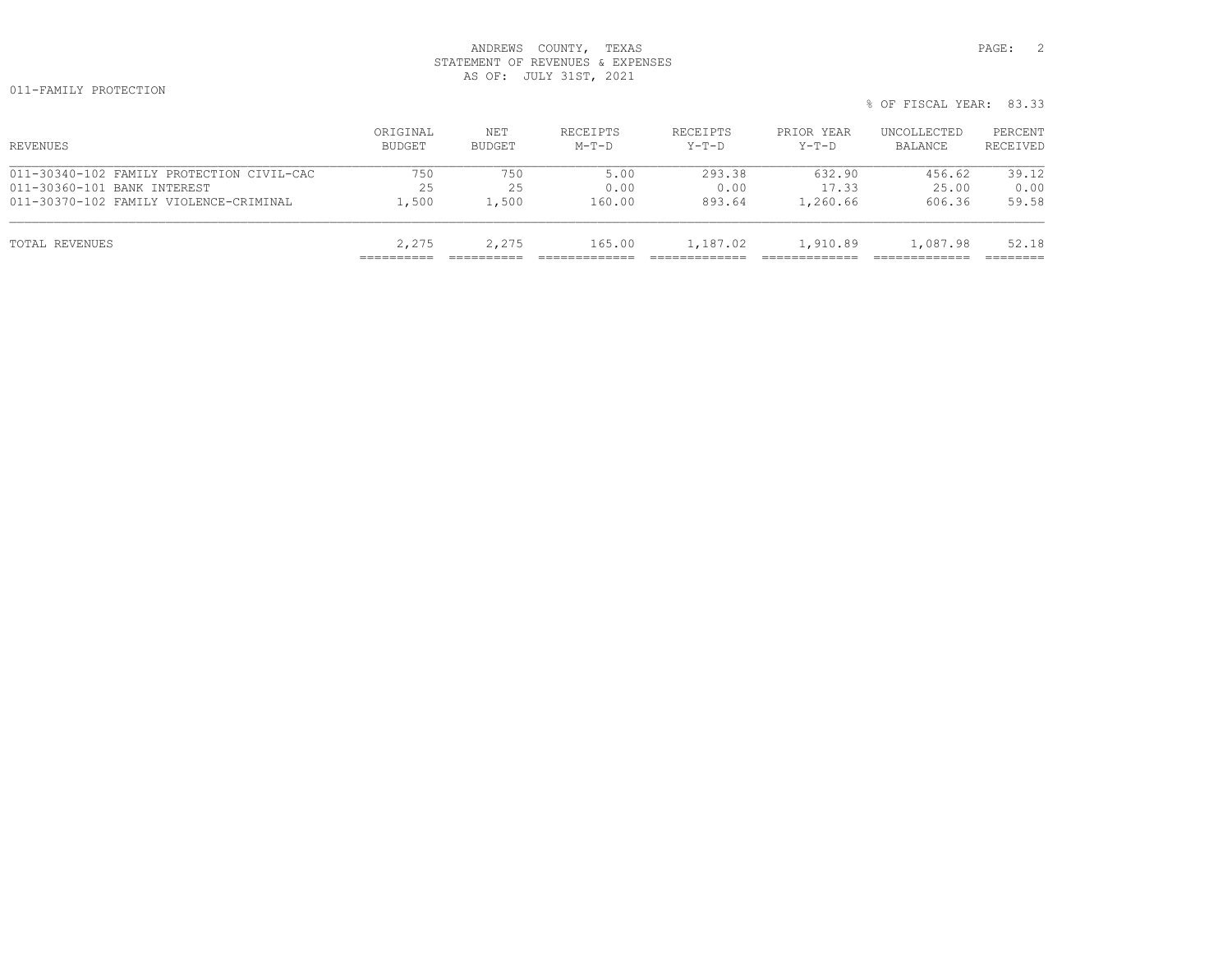## ANDREWS COUNTY, TEXAS **PAGE:** 3 STATEMENT OF REVENUES & EXPENSES AS OF: JULY 31ST, 2021

011-FAMILY PROTECTION

| <b>EXPENSES</b>                                                                                                 | ORIGINAL<br><b>BUDGET</b> | NET<br><b>BUDGET</b>  | EXPENDED<br>$M-T-D$  | EXPENDED<br>$Y-T-D$          | PRIOR YEAR<br>$Y-T-D$          | UNEXPENDED<br>BALANCE        | PERCENT<br>EXPENDED     |
|-----------------------------------------------------------------------------------------------------------------|---------------------------|-----------------------|----------------------|------------------------------|--------------------------------|------------------------------|-------------------------|
| FAMILY PROTECTION<br>011-41100-401 SAFE PLACE<br>011-41100-402 CHILD ADVOCACY CENTER<br>TOTAL FAMILY PROTECTION | 1,500<br>775<br>2,275     | 1,500<br>775<br>2,275 | 0.00<br>0.00<br>0.00 | 733.64<br>288.38<br>1,022.02 | 1,040.66<br>496.51<br>1,537.17 | 766.36<br>486.62<br>1,252.98 | 48.91<br>37.21<br>44.92 |
| TOTAL EXPENDITURES                                                                                              | 2,275<br>----------       | 2,275                 | 0.00                 | 1,022.02                     | 1,537.17                       | 1,252.98                     | 44.92                   |
| REVENUES OVER/(UNDER) EXPENDITURES                                                                              | 0                         | $\Omega$              | 165.00               | 165.00                       | 373.72 (                       | 165.00)                      |                         |

\*\*\* END OF REPORT \*\*\*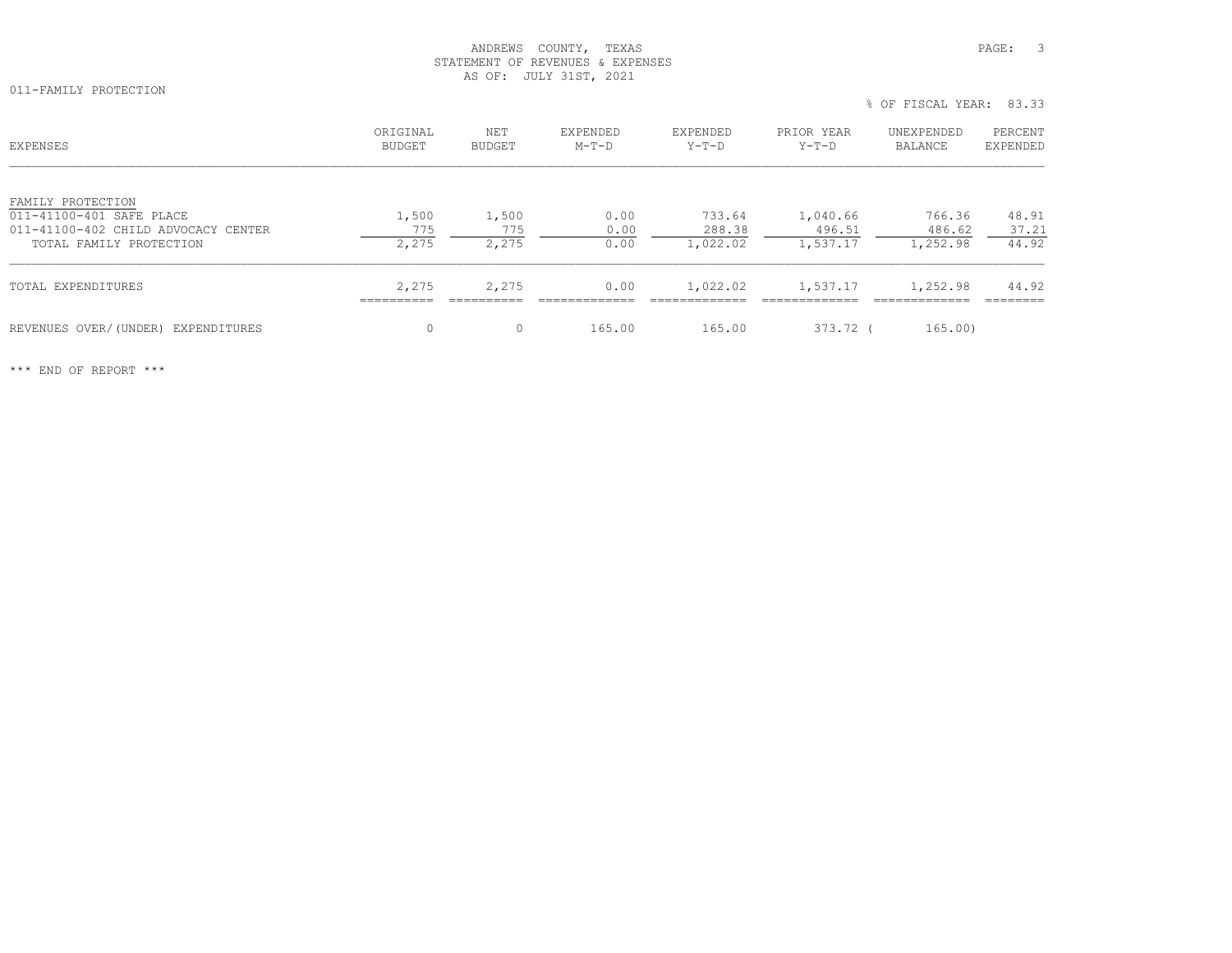| ASSETS<br>$=$ $=$ $=$ $=$ $=$                     |       |       |                         |
|---------------------------------------------------|-------|-------|-------------------------|
| 012-1010-000 CASH ADULT LITERACY                  | 19.23 |       |                         |
|                                                   |       | 19.23 |                         |
| TOTAL ASSETS                                      |       |       | 19.23<br>______________ |
| LIABILITIES                                       |       |       |                         |
|                                                   |       |       |                         |
| EQUITY                                            |       |       |                         |
| $=$ $=$ $=$ $=$ $=$                               |       |       |                         |
| 012-2715-000 COMMITTED FUND BALANCE               | 18.52 |       |                         |
| 012-2720-000 MONTHLY CLOSING ACCOUNT              | 0.71  |       |                         |
| TOTAL BEGINNING EQUITY                            | 19.23 |       |                         |
| TOTAL EQUITY & REV. OVER/(UNDER) EXP.             |       | 19.23 |                         |
| TOTAL LIABILITIES, EQUITY & REV.OVER/(UNDER) EXP. |       |       | 19.23                   |
|                                                   |       |       | --------------          |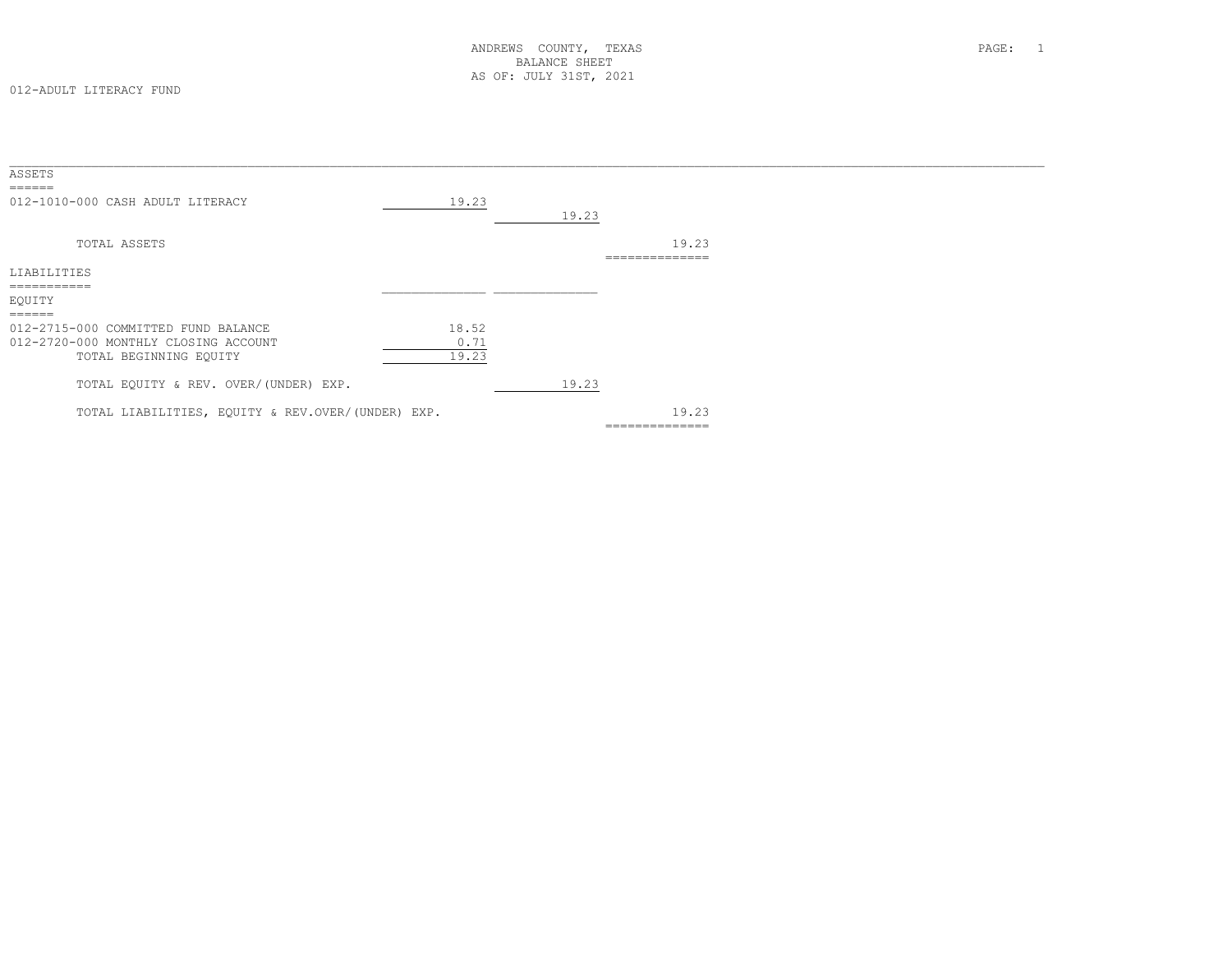# ANDREWS COUNTY, TEXAS **PAGE:** 2 STATEMENT OF REVENUES & EXPENSES AS OF: JULY 31ST, 2021

|                             |                    |               |                     |                     |                       | % OF FISCAL YEAR: 83.33 |                     |
|-----------------------------|--------------------|---------------|---------------------|---------------------|-----------------------|-------------------------|---------------------|
| REVENUES                    | ORIGINAL<br>BUDGET | NET<br>BUDGET | RECEIPTS<br>$M-T-D$ | RECEIPTS<br>$Y-T-D$ | PRIOR YEAR<br>$Y-T-D$ | UNCOLLECTED<br>BALANCE  | PERCENT<br>RECEIVED |
| 012-30360-101 BANK INTEREST |                    |               | 0.00                | 0.00                | 0.17                  | 0.00                    | 0.00                |
| TOTAL REVENUES              | 0                  |               | 0.00                | 0.00                | 0.17                  | 0.00                    | 0.00                |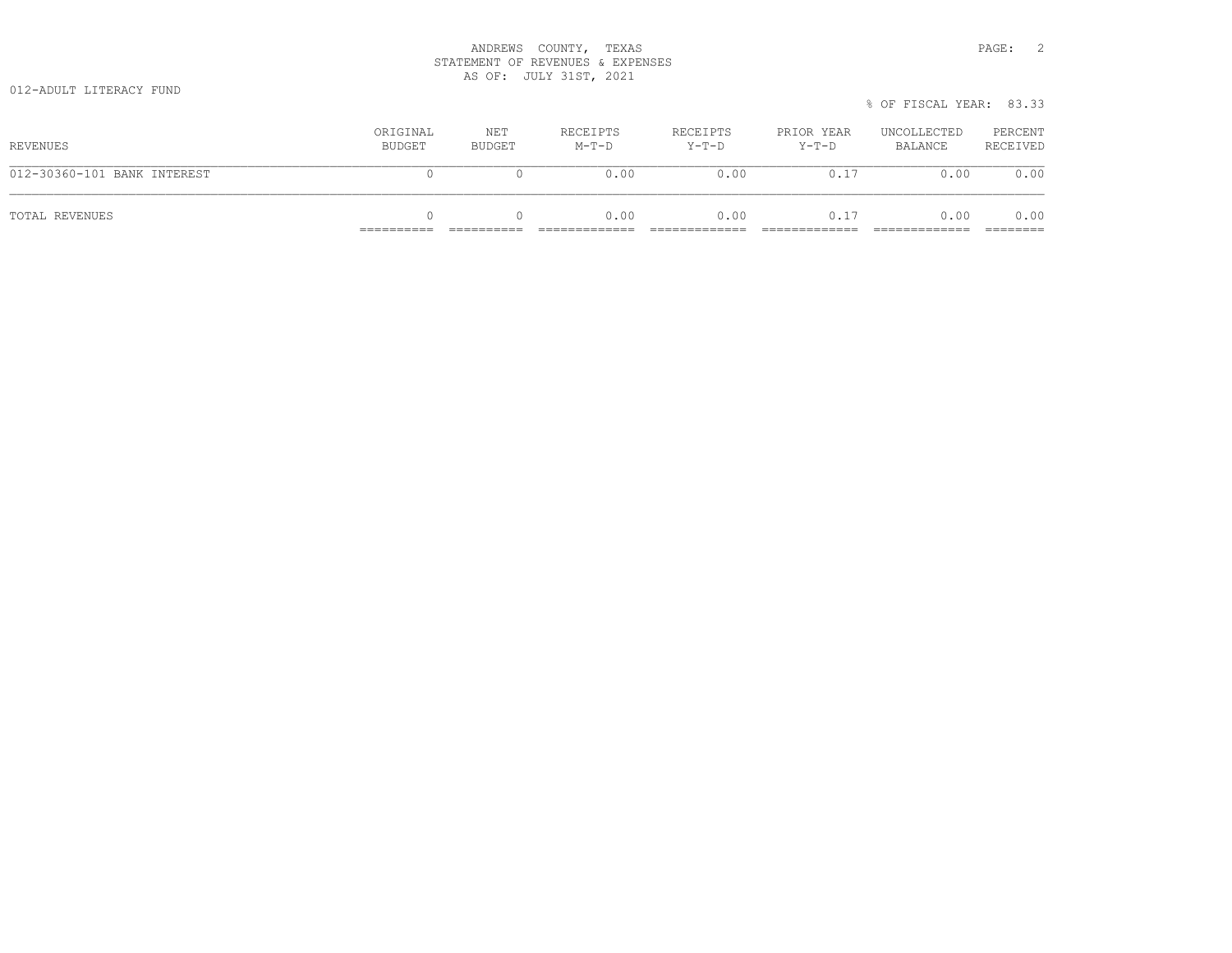# ANDREWS COUNTY, TEXAS **PAGE:** 3 STATEMENT OF REVENUES & EXPENSES AS OF: JULY 31ST, 2021

|                                    |                    |               |                     |                     |                       | % OF FISCAL YEAR: 83.33 |                     |
|------------------------------------|--------------------|---------------|---------------------|---------------------|-----------------------|-------------------------|---------------------|
| EXPENSES                           | ORIGINAL<br>BUDGET | NET<br>BUDGET | EXPENDED<br>$M-T-D$ | EXPENDED<br>$Y-T-D$ | PRIOR YEAR<br>$Y-T-D$ | UNEXPENDED<br>BALANCE   | PERCENT<br>EXPENDED |
|                                    |                    |               |                     |                     |                       |                         |                     |
|                                    | ==========         | ==========    |                     |                     |                       |                         |                     |
| REVENUES OVER/(UNDER) EXPENDITURES | $\Omega$           |               | 0.00                | 0.00                | 0.17                  | 0.00                    |                     |

\*\*\* END OF REPORT \*\*\*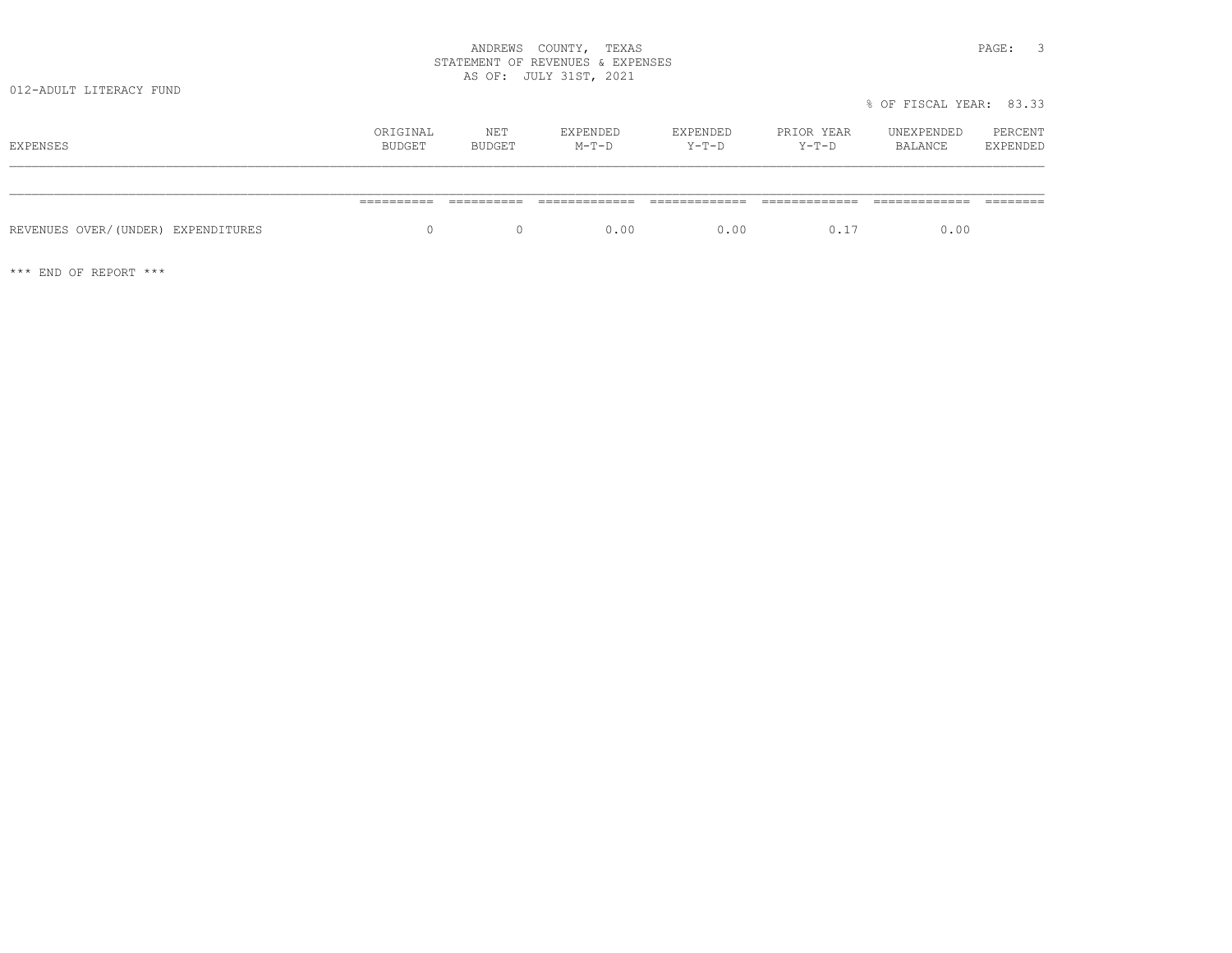| ASSETS                                            |          |          |                |  |
|---------------------------------------------------|----------|----------|----------------|--|
|                                                   |          |          |                |  |
| 013-1010-000 CASH CHILD ABUSE PREVENTION          | 2,798.04 |          |                |  |
|                                                   |          | 2,798.04 |                |  |
|                                                   |          |          |                |  |
| TOTAL ASSETS                                      |          |          | 2,798.04       |  |
|                                                   |          |          | ============== |  |
| LIABILITIES                                       |          |          |                |  |
| -----------<br>EQUITY                             |          |          |                |  |
| ======                                            |          |          |                |  |
| 013-2715-000 COMMITTED FUND BALANCE               | 2,773.01 |          |                |  |
| TOTAL BEGINNING EQUITY                            | 2,773.01 |          |                |  |
|                                                   |          |          |                |  |
| TOTAL REVENUE                                     | 25.03    |          |                |  |
| TOTAL REVENUE OVER/(UNDER) EXPENSES               | 25.03    |          |                |  |
|                                                   |          |          |                |  |
| TOTAL EQUITY & REV. OVER/(UNDER) EXP.             |          | 2,798.04 |                |  |
|                                                   |          |          |                |  |
| TOTAL LIABILITIES, EQUITY & REV.OVER/(UNDER) EXP. |          |          | 2,798.04       |  |
|                                                   |          |          | -------------- |  |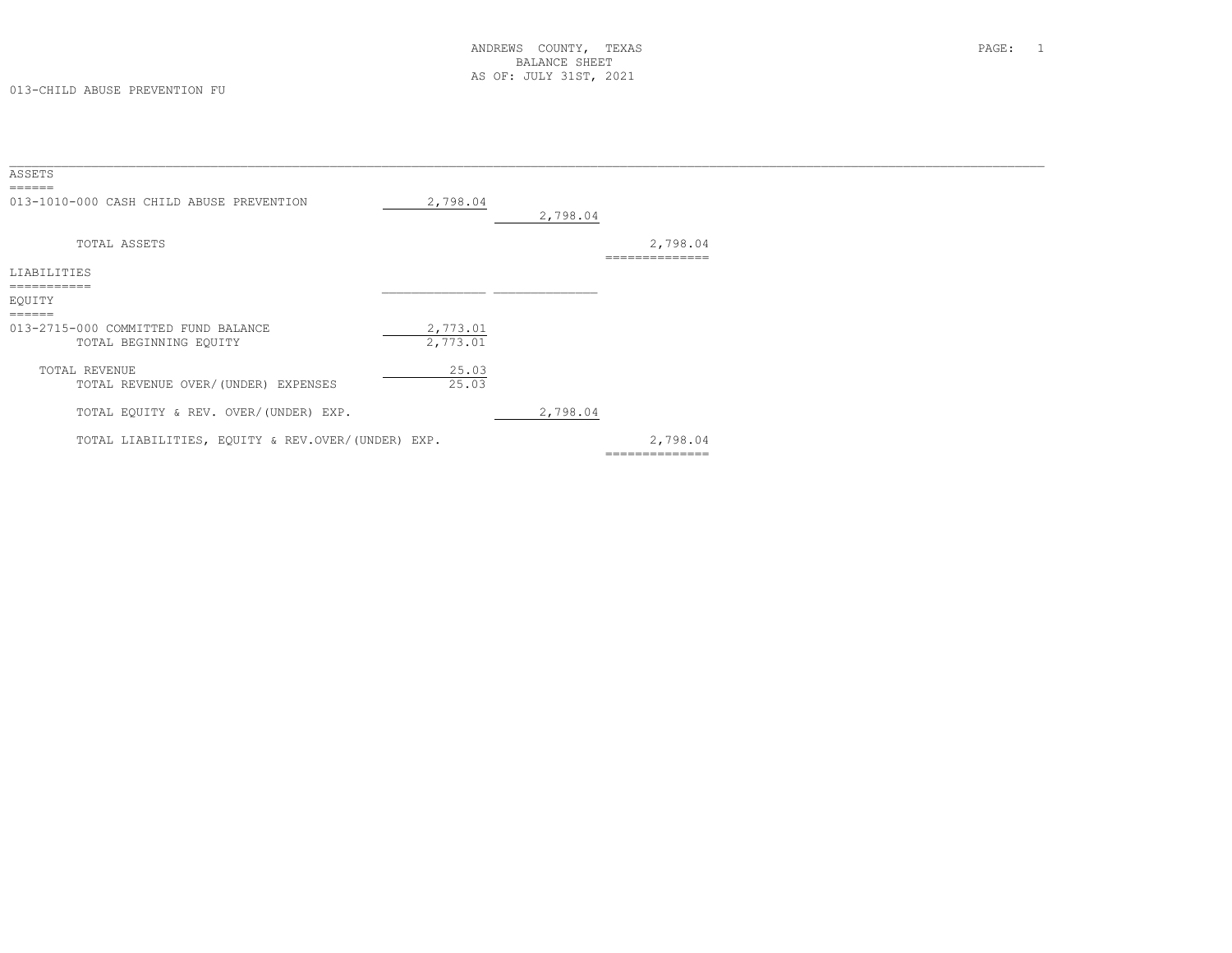# ANDREWS COUNTY, TEXAS **PAGE:** 2 STATEMENT OF REVENUES & EXPENSES AS OF: JULY 31ST, 2021

013-CHILD ABUSE PREVENTION FU

| VIJTURILD ADUJE FREVENIIUN FU |          |        |          |          |            | % OF FISCAL YEAR: 83.33 |          |
|-------------------------------|----------|--------|----------|----------|------------|-------------------------|----------|
|                               | ORIGINAL | NET    | RECEIPTS | RECEIPTS | PRIOR YEAR | UNCOLLECTED             | PERCENT  |
| REVENUES                      | BUDGET   | BUDGET | $M-T-D$  | $Y-T-D$  | $Y-T-D$    | BALANCE                 | RECEIVED |

| TOTAL REVENUES                            | 70       | 70      | 3.75     | 25.03    | 44.82      | 44.97       | 35.76    |
|-------------------------------------------|----------|---------|----------|----------|------------|-------------|----------|
|                                           |          |         |          |          |            |             |          |
| 013-30370-102 CHILD ABUSE PREVENTION FUND | 50       | 50      | 3.75     | 25.03    | 20.87      | 24.97       | 50.06    |
| 013-30360-101 BANK INTEREST               | 20       | 20      | 0.00     | 0.00     | 23.95      | 20.00       | 0.00     |
|                                           |          |         |          |          |            |             |          |
| REVENUES                                  | BUDGET   | BUDGET  | $M-T-D$  | $Y-T-D$  | $Y-T-D$    | BALANCE     | RECEIVED |
|                                           | URIGINAL | IN EL L | RBUBIFID | RBUBIFID | FRIUR ILAR | UNCOPPECIED | FERCENI  |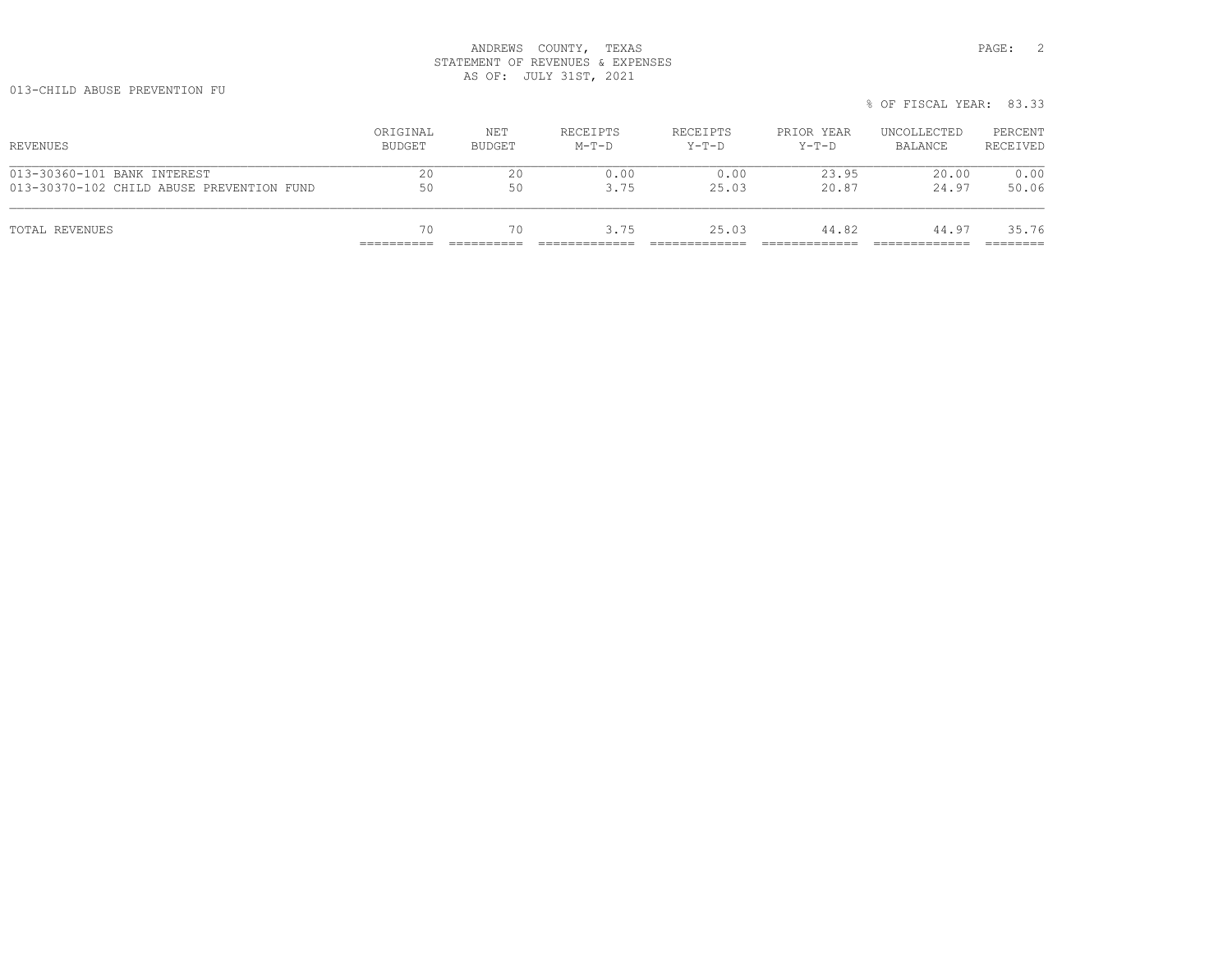# ANDREWS COUNTY, TEXAS **PAGE:** 3 STATEMENT OF REVENUES & EXPENSES AS OF: JULY 31ST, 2021

013-CHILD ABUSE PREVENTION FU

| <b>EXPENSES</b>                                                              | ORIGINAL<br>BUDGET | NET<br>BUDGET | EXPENDED<br>$M-T-D$ | EXPENDED<br>$Y-T-D$ | PRIOR YEAR<br>$Y-T-D$ | UNEXPENDED<br>BALANCE | PERCENT<br>EXPENDED |
|------------------------------------------------------------------------------|--------------------|---------------|---------------------|---------------------|-----------------------|-----------------------|---------------------|
| CHILD ABUSE SUPPLIES<br>013-41300-312 SUPPLIES<br>TOTAL CHILD ABUSE SUPPLIES | 70<br>70           | 70<br>70      | 0.00<br>0.00        | 0.00<br>0.00        | 0.00<br>0.00          | 70.00<br>70.00        | 0.00<br>0.00        |
| TOTAL EXPENDITURES                                                           | 70<br>----------   | 70            | 0.00                | 0.00                | 0.00                  | 70.00                 | 0.00                |
| REVENUES OVER/(UNDER) EXPENDITURES                                           | $\Omega$           | $\Omega$      | 3.75                | 25.03               | 44.82                 | 25.03)                |                     |

% OF FISCAL YEAR: 83.33

\*\*\* END OF REPORT \*\*\*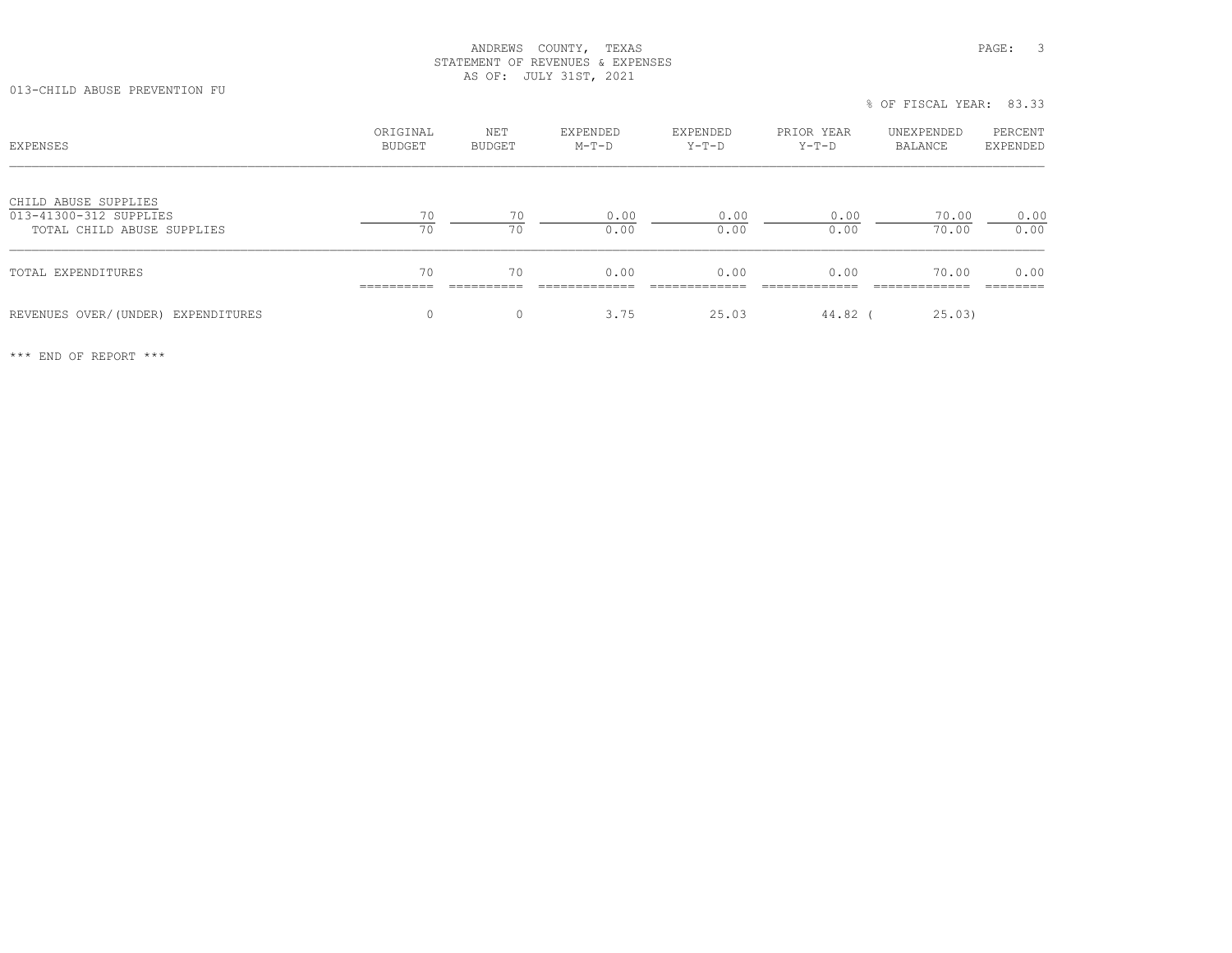014-TIF GRANT

| ASSETS                                                                                                                                 |                            |                             |
|----------------------------------------------------------------------------------------------------------------------------------------|----------------------------|-----------------------------|
| $=$ $=$ $=$ $=$ $=$ $=$<br>014-1010-000 TIF GRANT<br>014-1070-400 DUE FROM TXDOT                                                       | 137,356.22)<br>169, 421.22 | 32,065.00                   |
| TOTAL ASSETS                                                                                                                           |                            | 32,065.00<br>-------------- |
| LIABILITIES                                                                                                                            |                            |                             |
| ===========<br>014-2020-000 ACCOUNTS PAYABLE<br>014-2070-005 DUE TO GENERAL FUND<br>TOTAL LIABILITIES<br>EQUITY<br>$=$ $=$ $=$ $=$ $=$ | 28,375.00<br>3,690.00      | 32,065.00                   |
| TOTAL REVENUE<br>TOTAL EXPENSES                                                                                                        | 211,776.52<br>211,776.52   |                             |
| TOTAL LIABILITIES, EQUITY & REV. OVER/(UNDER) EXP.                                                                                     |                            | 32,065.00<br>-------------- |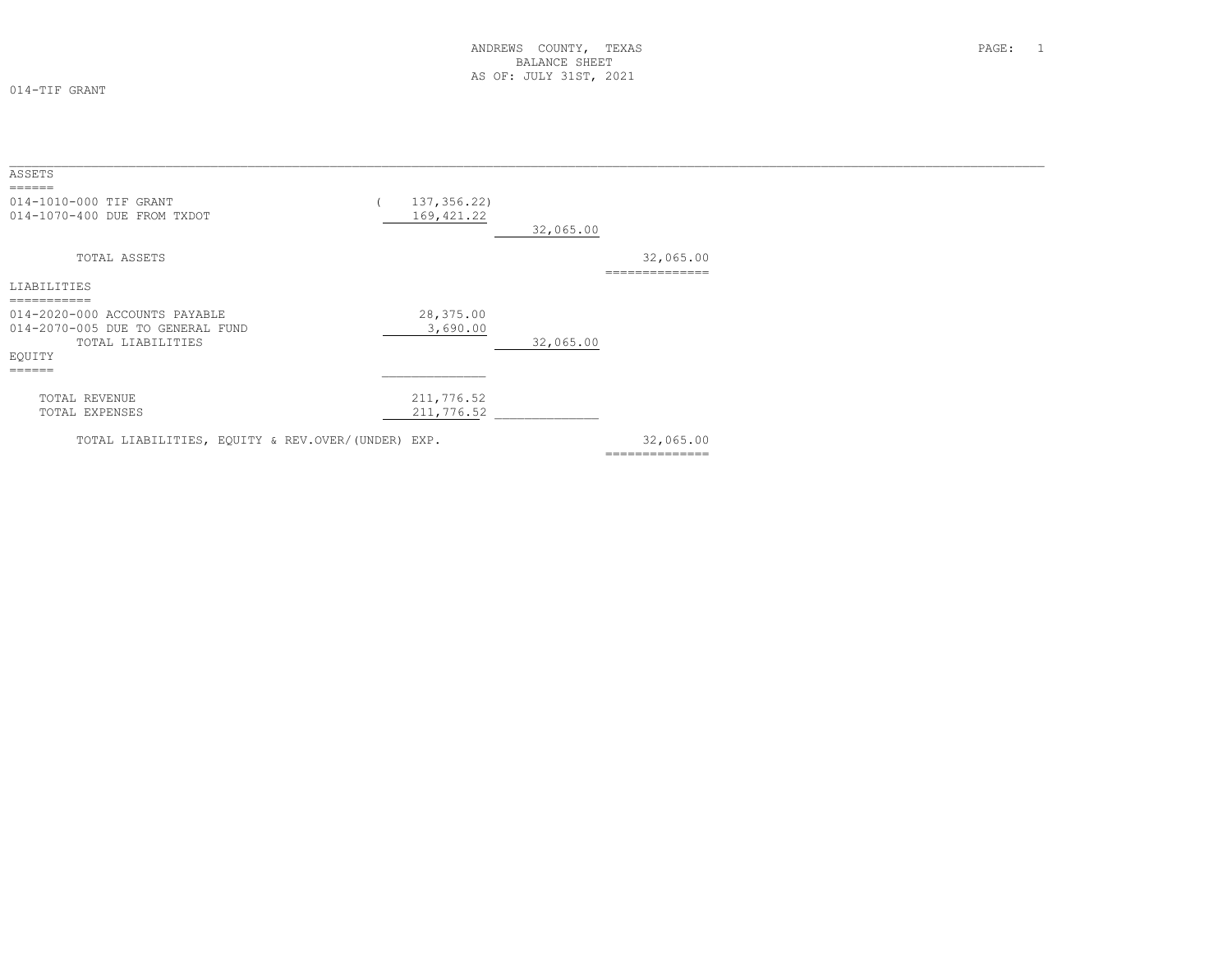# ANDREWS COUNTY, TEXAS and the set of the set of the set of the set of the set of the set of the set of the set of the set of the set of the set of the set of the set of the set of the set of the set of the set of the set o STATEMENT OF REVENUES & EXPENSES AS OF: JULY 31ST, 2021

014-TIF GRANT

ORIGINAL NET RECEIPTS RECEIPTS PRIOR YEAR UNCOLLECTED PERCENT<br>BUDGET BUDGET M-T-D Y-T-D Y-T-D BALANCE RECEIVED \_\_\_\_\_\_\_\_\_\_\_\_\_\_\_\_\_\_\_\_\_\_\_\_\_\_\_\_\_\_\_\_\_\_\_\_\_\_\_\_\_\_\_\_\_\_\_\_\_\_\_\_\_\_\_\_\_\_\_\_\_\_\_\_\_\_\_\_\_\_\_\_\_\_\_\_\_\_\_\_\_\_\_\_\_\_\_\_\_\_\_\_\_\_\_\_\_\_\_\_\_\_\_\_\_\_\_\_\_\_\_\_\_\_\_\_\_\_\_\_\_\_\_\_\_\_\_\_\_\_\_\_\_\_\_\_\_\_\_ 014-30001-000 PCT 1 TIF GRANT MATCH 0 0 0.00 197.10 0.00 ( 197.10) 0.00 014-30002-000 PCT 2 TIF GRANT MATCH 0 0 0.00 8,437.10 0.00 ( 8,437.10) 0.00 014-30003-000 PCT 3 TIF GRANT MATCH 0 7,951.80 23,105.50 0.00 ( 23,105.50) 0.00 014-30004-000 PCT 4 TIF GRANT MATCH 0 0.615.60 0.00 ( 10,615.60) 0.00 014-30333-000 TIF GRANT FUNDING 0 0 43,083.20 169,421.22 0.00 ( 169,421.22) 0.00 TOTAL REVENUES **1.2.1.2.3.3.2.3.3.3.2.3.3.3.2.4.3.3.3.3.3.3.4.00** 0 53,854.00 211,776.52 0.00 0 0.00 0 211,776.52 ========== ========== ============= ============= ============= ============= ========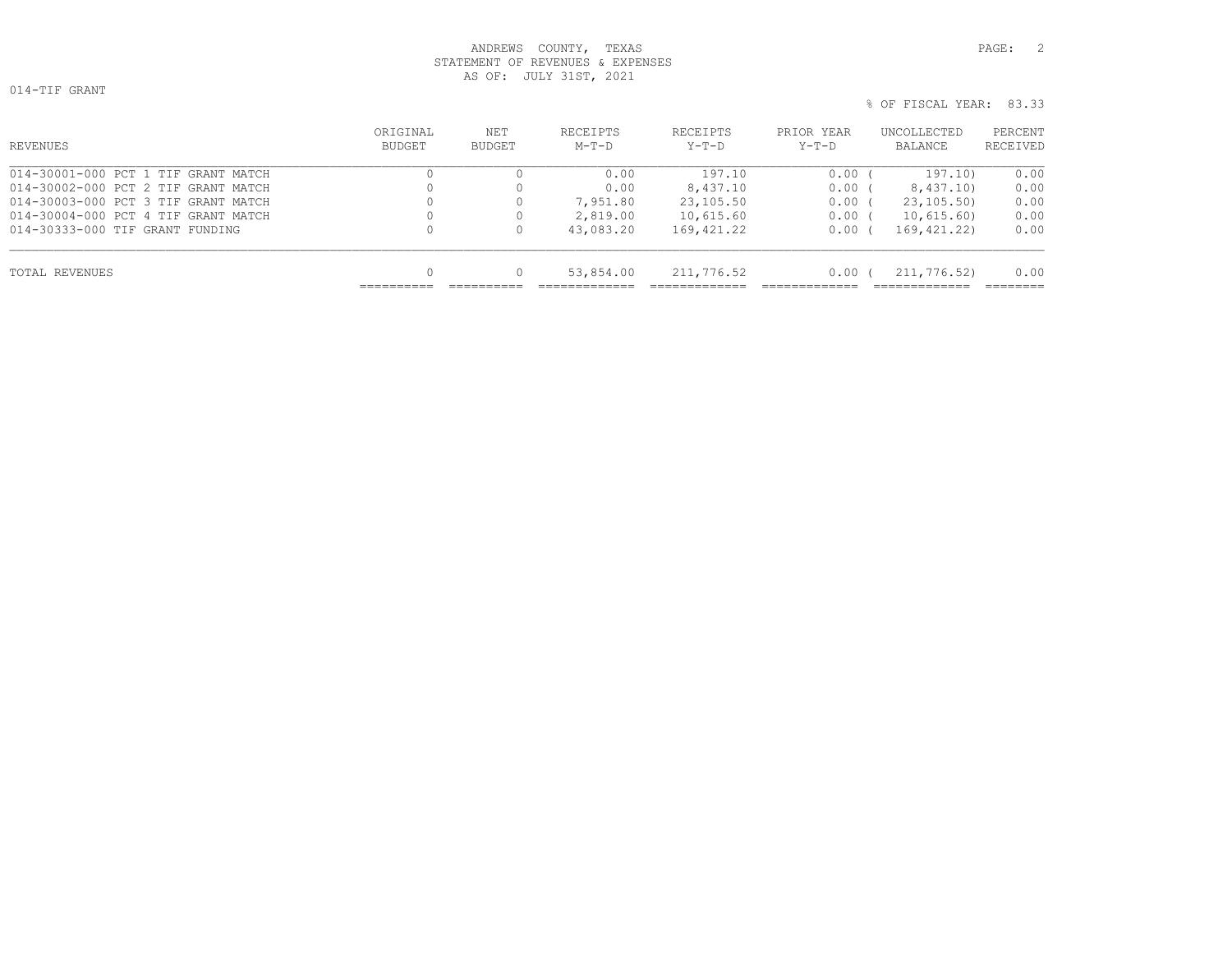## ANDREWS COUNTY, TEXAS **PAGE:** 3 STATEMENT OF REVENUES & EXPENSES AS OF: JULY 31ST, 2021

014-TIF GRANT

| <b>EXPENSES</b>                        | ORTGINAL<br><b>BUDGET</b> | NET<br><b>BUDGET</b> | <b>EXPENDED</b><br>$M-T-D$ | EXPENDED<br>$Y-T-D$ | PRIOR YEAR<br>$Y-T-D$ | UNEXPENDED<br><b>BALANCE</b> | PERCENT<br><b>EXPENDED</b> |
|----------------------------------------|---------------------------|----------------------|----------------------------|---------------------|-----------------------|------------------------------|----------------------------|
|                                        |                           |                      |                            |                     |                       |                              |                            |
| PRECINCT 1                             |                           |                      |                            |                     |                       |                              |                            |
| 014-40001-431 STATE MANDATED ADV PCT 1 |                           |                      | 0.00                       | 985.50              | 0.00(                 | 985.50)                      | 0.00                       |
| TOTAL PRECINCT 1                       | $\Omega$                  |                      | 0.00                       | 985.50              | $0.00$ (              | 985.50)                      | 0.00                       |
| PRECINCT 2                             |                           |                      |                            |                     |                       |                              |                            |
| 014-40002-431 STATE MANDATED ADV PCT 2 | $\mathbf{0}$              | $\Omega$             | 0.00                       | 985.50              | $0.00$ (              | 985.50)                      | 0.00                       |
| 014-40002-451 ROAD MAINTENANCE         | $\circ$                   | $\Omega$             | 0.00                       | 41,200.00           | 0.00                  | 41, 200.00)                  | 0.00                       |
| TOTAL PRECINCT 2                       | $\circ$                   | $\Omega$             | 0.00                       | 42,185.50           | $0.00$ (              | 42, 185, 50)                 | 0.00                       |
| PRECINCT 3                             |                           |                      |                            |                     |                       |                              |                            |
| 014-40003-431 STATE MANDATED ADV PCT 3 | $\circ$                   | $\Omega$             | 0.00                       | 985.50              | $0.00$ (              | 985.50)                      | 0.00                       |
| 014-40003-451 ROAD MAINTENANCE         | $\circ$                   | $\Omega$             | 39,759.00                  | 114,542.02          | $0.00$ (              | 114,542.02)                  | 0.00                       |
| TOTAL PRECINCT 3                       | $\circ$                   | $\Omega$             | 39,759.00                  | 115,527.52          | 0.00(                 | 115, 527.52)                 | 0.00                       |
| PRECINCT 4                             |                           |                      |                            |                     |                       |                              |                            |
| 014-40004-431 STATE MANDATED ADV PCT 4 | $\circ$                   | $\Omega$             | 0.00                       | 985.50              | $0.00$ (              | 985.50)                      | 0.00                       |
| 014-40004-451 ROAD MAINTENANCE         | $\circ$                   | $\Omega$             | 14,095.00                  | 52,092.50           | 0.00                  | 52,092.50                    | 0.00                       |
| TOTAL PRECINCT 4                       | $\circ$                   |                      | 14,095.00                  | 53,078.00           | $0.00$ (              | 53,078.00)                   | 0.00                       |
|                                        | $\Omega$                  |                      |                            |                     |                       |                              |                            |
| TOTAL EXPENDITURES                     |                           |                      | 53,854.00                  | 211,776.52          | $0.00$ (              | 211,776.52)                  | 0.00                       |

\*\*\* END OF REPORT \*\*\*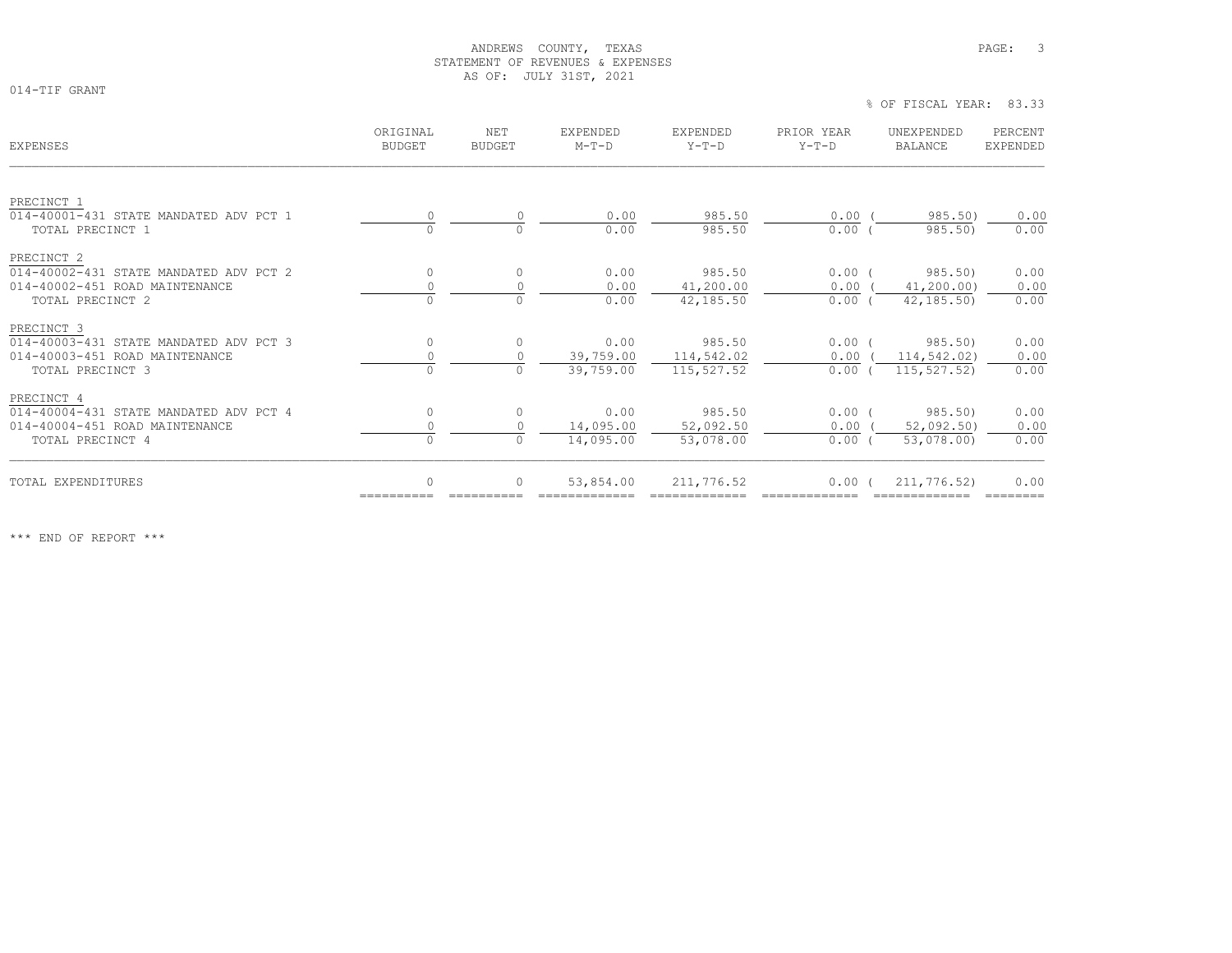015-CAPITAL IMPROVEMENT

| ASSETS                                                                                                                     |                                      |              |                                |  |
|----------------------------------------------------------------------------------------------------------------------------|--------------------------------------|--------------|--------------------------------|--|
| ======<br>015-1030-000 TEXPOOL CAPITAL IMPROV<br>015-1070-091 DUE FROM RAMP GRANT FUND<br>015-1070-500 DUE FROM COVID FUND | 2,958,221.85<br>2,436.37<br>4,165.00 | 2,964,823.22 |                                |  |
| TOTAL ASSETS                                                                                                               |                                      |              | 2,964,823.22<br>============== |  |
| LIABILITIES                                                                                                                |                                      |              |                                |  |
|                                                                                                                            |                                      |              |                                |  |
| 015-2070-005 DUE TO GENERAL FUND                                                                                           | 20,990.41                            |              |                                |  |
| TOTAL LIABILITIES<br>EQUITY                                                                                                |                                      | 20,990.41    |                                |  |
| ======                                                                                                                     |                                      |              |                                |  |
| 015-2719-000 ASSIGNED FUND BALANCE<br>TOTAL BEGINNING EQUITY                                                               | 3,428,942.03<br>3,428,942.03         |              |                                |  |
| TOTAL REVENUE                                                                                                              | 856.09                               |              |                                |  |
| TOTAL EXPENSES                                                                                                             | 485, 965.31                          |              |                                |  |
| TOTAL REVENUE OVER/(UNDER) EXPENSES                                                                                        | 485,109.22)                          |              |                                |  |
| TOTAL EQUITY & REV. OVER/(UNDER) EXP.                                                                                      |                                      | 2,943,832.81 |                                |  |
| TOTAL LIABILITIES, EQUITY & REV.OVER/(UNDER) EXP.                                                                          |                                      |              | 2,964,823.22<br>============== |  |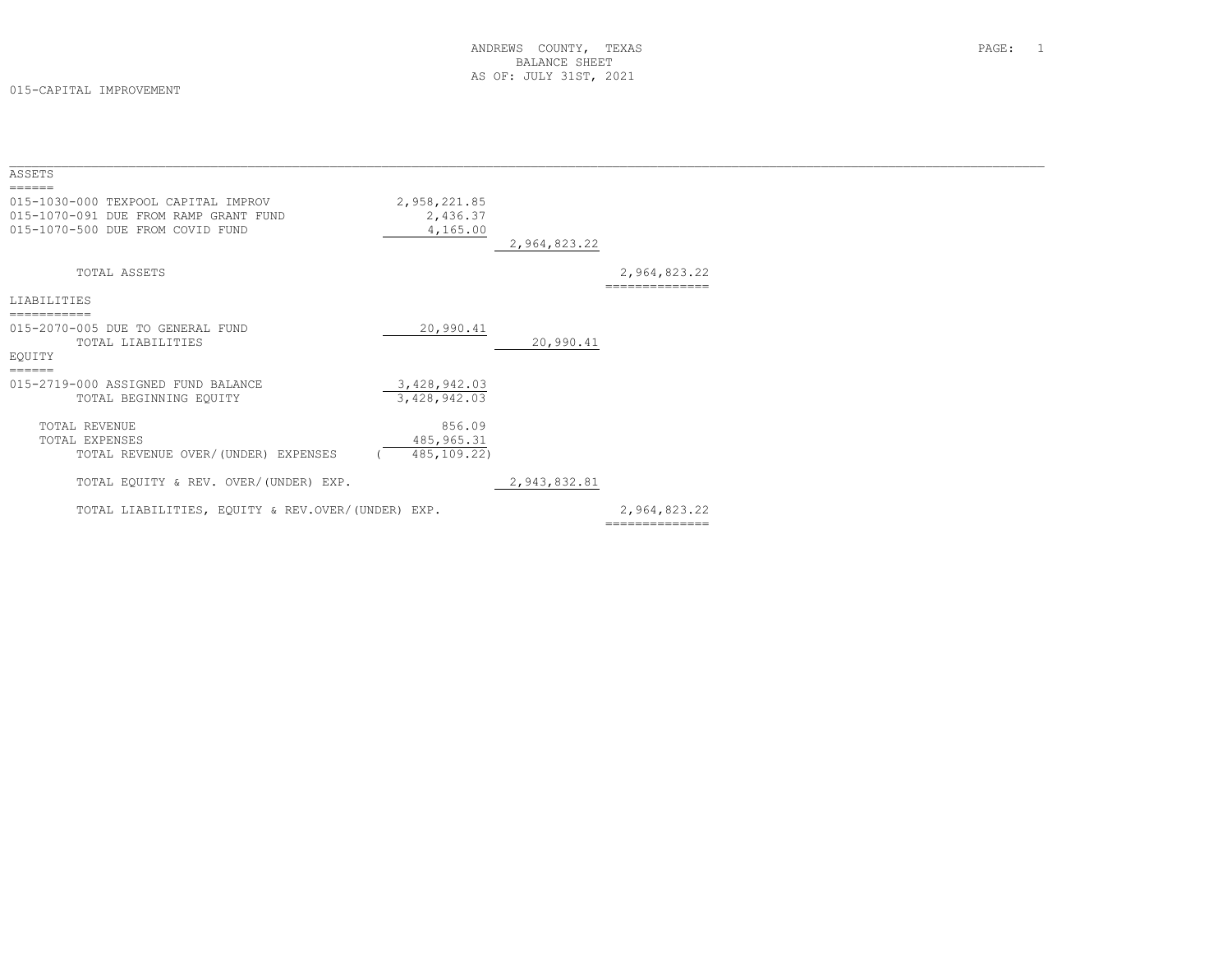# ANDREWS COUNTY, TEXAS **PAGE:** 2 STATEMENT OF REVENUES & EXPENSES AS OF: JULY 31ST, 2021

015-CAPITAL IMPROVEMENT

| REVENUES                      | ORIGINAL<br>BUDGET | NET<br>BUDGET | RECEIPTS<br>$M-T-D$ | RECEIPTS<br>Y-T-D | PRIOR YEAR<br>Y-T-D | UNCOLLECTED<br>BALANCE | PERCENT<br>RECEIVED |
|-------------------------------|--------------------|---------------|---------------------|-------------------|---------------------|------------------------|---------------------|
| 015-30340-951 TRANSFER IN     | 1,175,000          | 1,175,000     | 0.00                | 0.00              | 0.00                | 1,175,000.00           | 0.00                |
| 015-30360-101 BANK INTEREST   |                    |               | 0.00                | 0.00              | 1,932.12            | 5.00                   | 0.00                |
| 015-30360-108 TXPOOL INTEREST | 1,500              | 1,500         | 47.99               | 856.09            | 5,520.24            | 643.91                 | 57.07               |
| TOTAL REVENUES                | 1,176,505          | 1,176,505     | 47.99               | 856.09            |                     | 7,452.36 1,175,648.91  | 0.07                |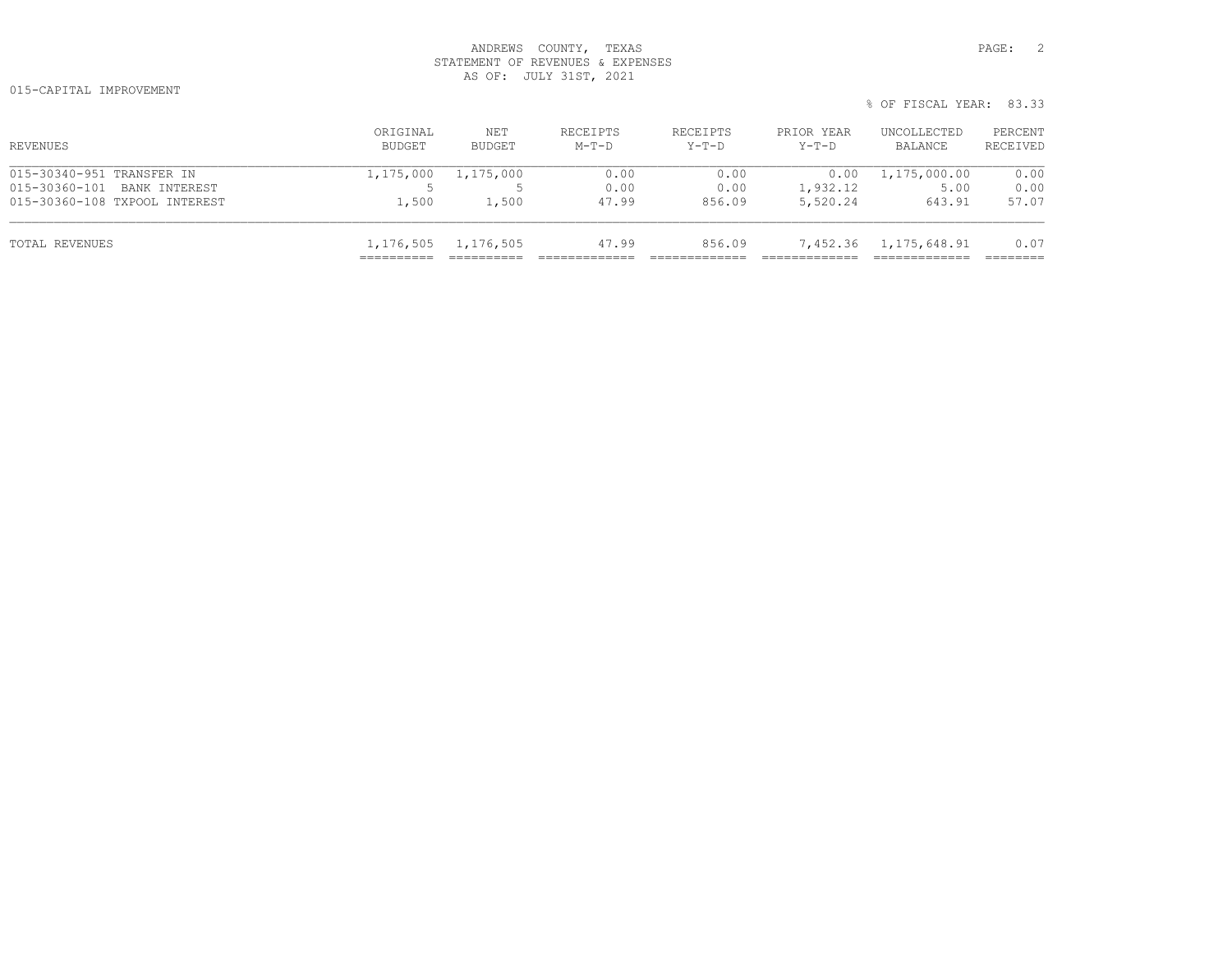## ANDREWS COUNTY, TEXAS **PAGE:** 3 STATEMENT OF REVENUES & EXPENSES AS OF: JULY 31ST, 2021

015-CAPITAL IMPROVEMENT

| EXPENSES                                  | ORIGINAL<br>BUDGET | NET<br><b>BUDGET</b> | EXPENDED<br>$M-T-D$ | EXPENDED<br>Y-T-D | PRIOR YEAR<br>$Y-T-D$ | UNEXPENDED<br>BALANCE | PERCENT<br><b>EXPENDED</b> |
|-------------------------------------------|--------------------|----------------------|---------------------|-------------------|-----------------------|-----------------------|----------------------------|
|                                           |                    |                      |                     |                   |                       |                       |                            |
| CAPITAL IMPROVEMENT                       |                    |                      |                     |                   |                       |                       |                            |
| 015-41500-216 TRANSFER OUT                | $\mathbf{0}$       | $\circ$              | 0.00                | 0.00              | 16,000.00             | 0.00                  | 0.00                       |
| 015-41500-351 R/E ACOUISTION              | 255,000            | 255,000              | 0.00                | 0.00              | 0.00                  | 255,000.00            | 0.00                       |
| 015-41500-353 EQUIPMENT                   |                    | $\Omega$             | 0.00                | 0.00              | 21,939.95             | 0.00                  | 0.00                       |
| 015-41500-355 CIVIC/TAC REMODEL           |                    |                      | 0.00                | 0.00              | 75.00                 | 0.00                  | 0.00                       |
| 015-41500-356 COURTHOUSE DOORS            | 75,000             | 75,000               | 0.00                | 0.00              | 0.00                  | 75,000.00             | 0.00                       |
| 015-41500-358 TECHNOLOGY INFRASTRUCTURE   | 300,000            | 334,612              | 2,093.06            | 334,268.34        | 310,161.57            | 343.66                | 99.90                      |
| 015-41500-402 AIRPORT MATCH GRANT         | 600,000            | 565,388              | 0.00                | 0.00              | 0.00                  | 565,388.00            | 0.00                       |
| 015-41500-450 COUNTY CAPITAL IMPROVEMENTS | 180,000            | 180,000              | 0.00                | 151,696.97        | 0.00                  | 28,303.03             | 84.28                      |
| TOTAL CAPITAL IMPROVEMENT                 | 1,410,000          | 1,410,000            | 2,093.06            | 485,965.31        | 348,176.52            | 924,034.69            | 34.47                      |
| TOTAL EXPENDITURES                        | 1,410,000          | 1,410,000            | 2,093.06            | 485, 965.31       | 348,176.52            | 924,034.69            | 34.47                      |
| REVENUES OVER/(UNDER) EXPENDITURES        | $233, 495$ ) (     | $233, 495$ ) (       | $2,045.07$ ) (      | 485,109.22)(      | 340,724.16)           | 251,614.22            |                            |

\*\*\* END OF REPORT \*\*\*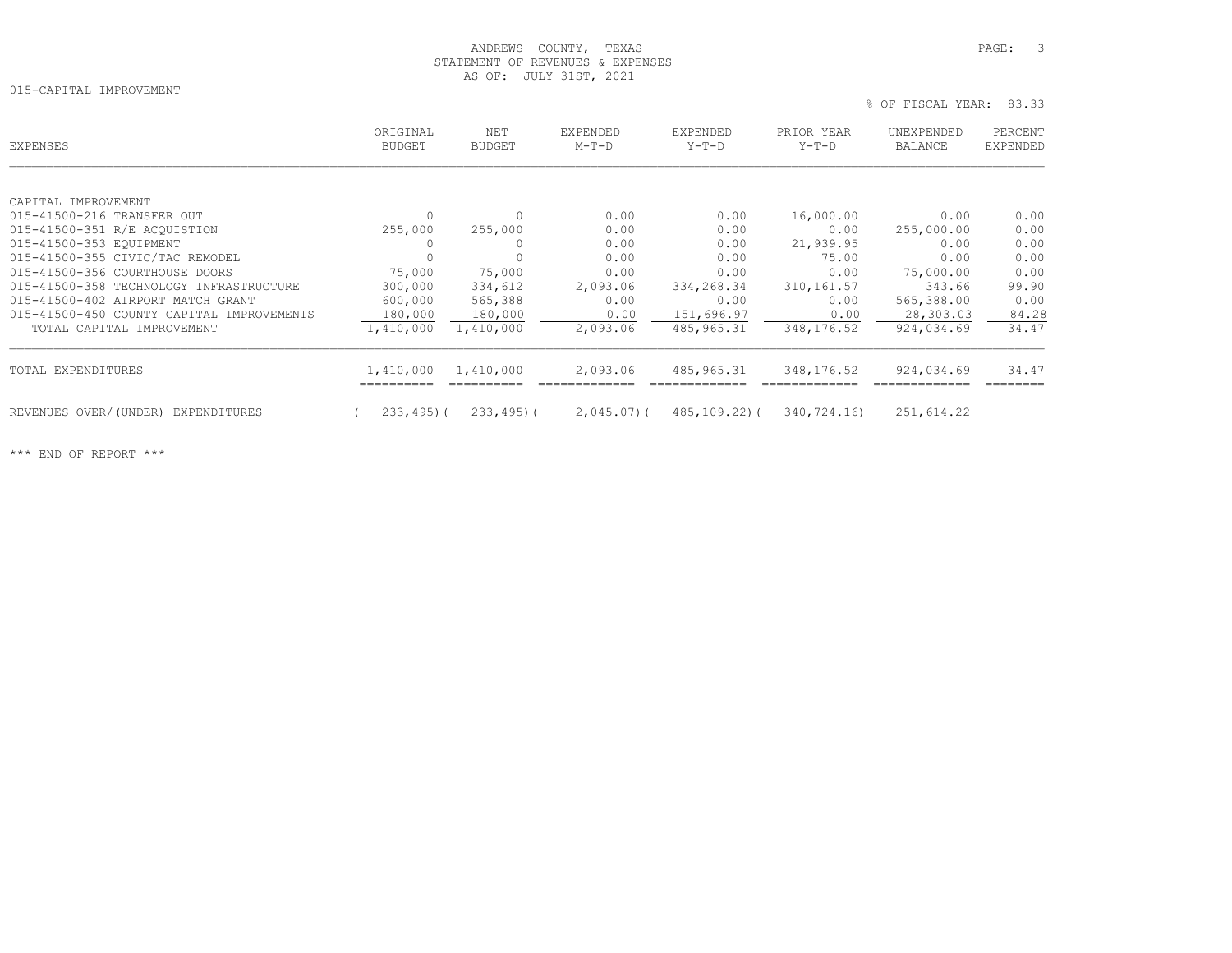| ASSETS                                             |           |           |                |  |
|----------------------------------------------------|-----------|-----------|----------------|--|
| ======                                             |           |           |                |  |
| 016-1010-000 ECONOMIC DEVELOPMENT                  | 107.64    |           |                |  |
| 016-1060-000 ECON. DEV. TX STAR INVESTMENTS        | 30,049.24 |           |                |  |
|                                                    |           |           |                |  |
|                                                    |           | 30,156.88 |                |  |
| TOTAL ASSETS                                       |           |           | 30,156.88      |  |
|                                                    |           |           | ============== |  |
| LIABILITIES                                        |           |           |                |  |
|                                                    |           |           |                |  |
| EQUITY                                             |           |           |                |  |
| ======                                             |           |           |                |  |
| 016-2715-000 COMMITTED FUND BALANCE                | 29,883.48 |           |                |  |
| 016-2720-000 MONTHLY CLOSING                       | 262.54    |           |                |  |
| TOTAL BEGINNING EQUITY                             | 30,146.02 |           |                |  |
|                                                    |           |           |                |  |
| TOTAL REVENUE                                      | 10.86     |           |                |  |
| TOTAL REVENUE OVER/(UNDER) EXPENSES                | 10.86     |           |                |  |
|                                                    |           |           |                |  |
| TOTAL EQUITY & REV. OVER/(UNDER) EXP.              |           | 30,156.88 |                |  |
|                                                    |           |           |                |  |
| TOTAL LIABILITIES, EQUITY & REV. OVER/(UNDER) EXP. |           |           | 30,156.88      |  |
|                                                    |           |           | ============== |  |
|                                                    |           |           |                |  |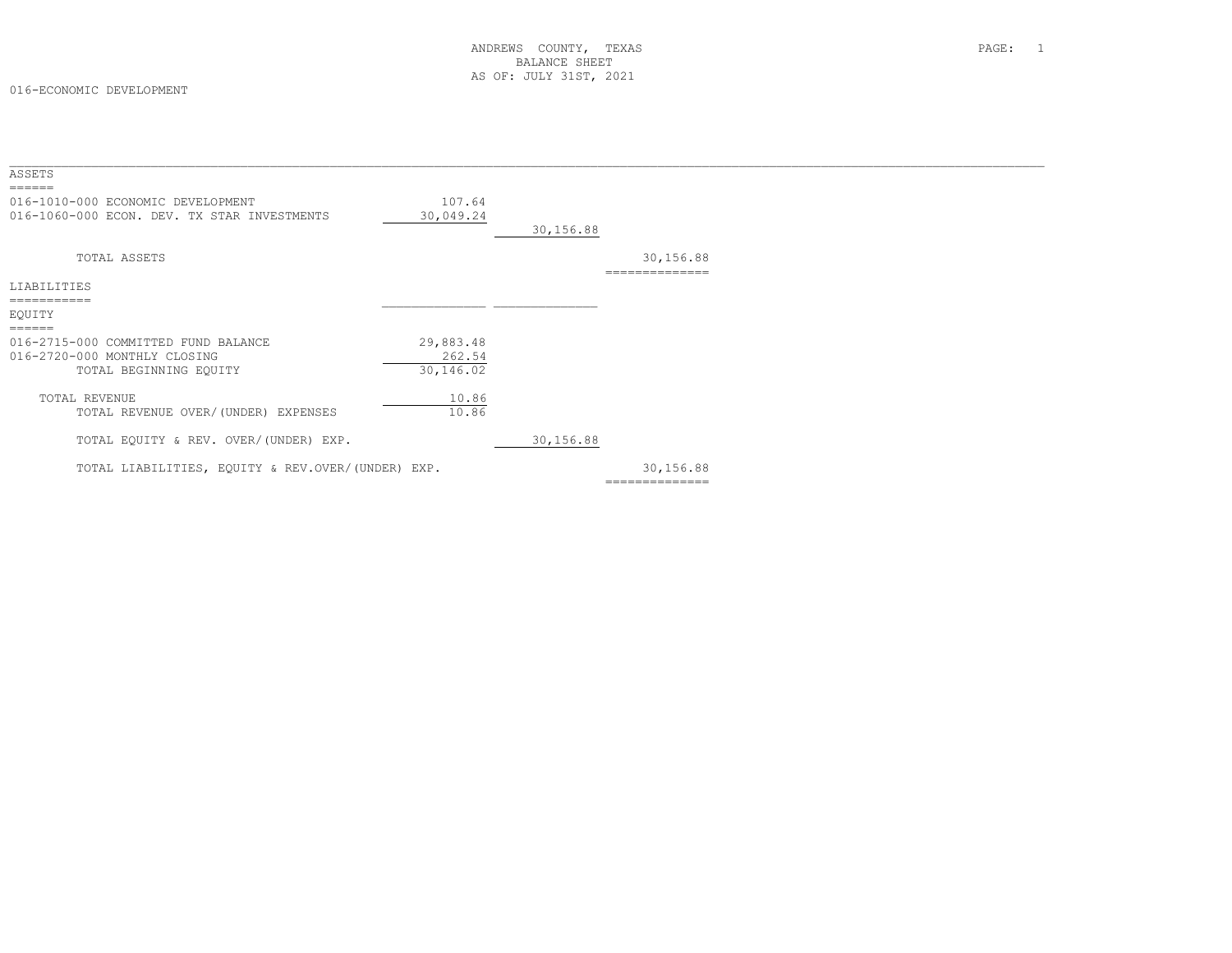016-ECONOMIC DEVELOPMENT

| TOTAL REVENUES                                                | 160                | 160           | 0.27                | 10.86               | 255.07                | 149.14                                            | 6.79                |
|---------------------------------------------------------------|--------------------|---------------|---------------------|---------------------|-----------------------|---------------------------------------------------|---------------------|
| 016-30360-101 BANK INTEREST<br>016-30360-108 TX STAR INTEREST | 160                | 160           | 0.00<br>0.27        | 0.00<br>10.86       | 0.75<br>254.32        | 0.00<br>149.14                                    | 0.00<br>6.79        |
| REVENUES                                                      | ORIGINAL<br>BUDGET | NET<br>BUDGET | RECEIPTS<br>$M-T-D$ | RECEIPTS<br>$Y-T-D$ | PRIOR YEAR<br>$Y-T-D$ | % OF FISCAL YEAR: 83.33<br>UNCOLLECTED<br>BALANCE | PERCENT<br>RECEIVED |
|                                                               |                    |               |                     |                     |                       |                                                   |                     |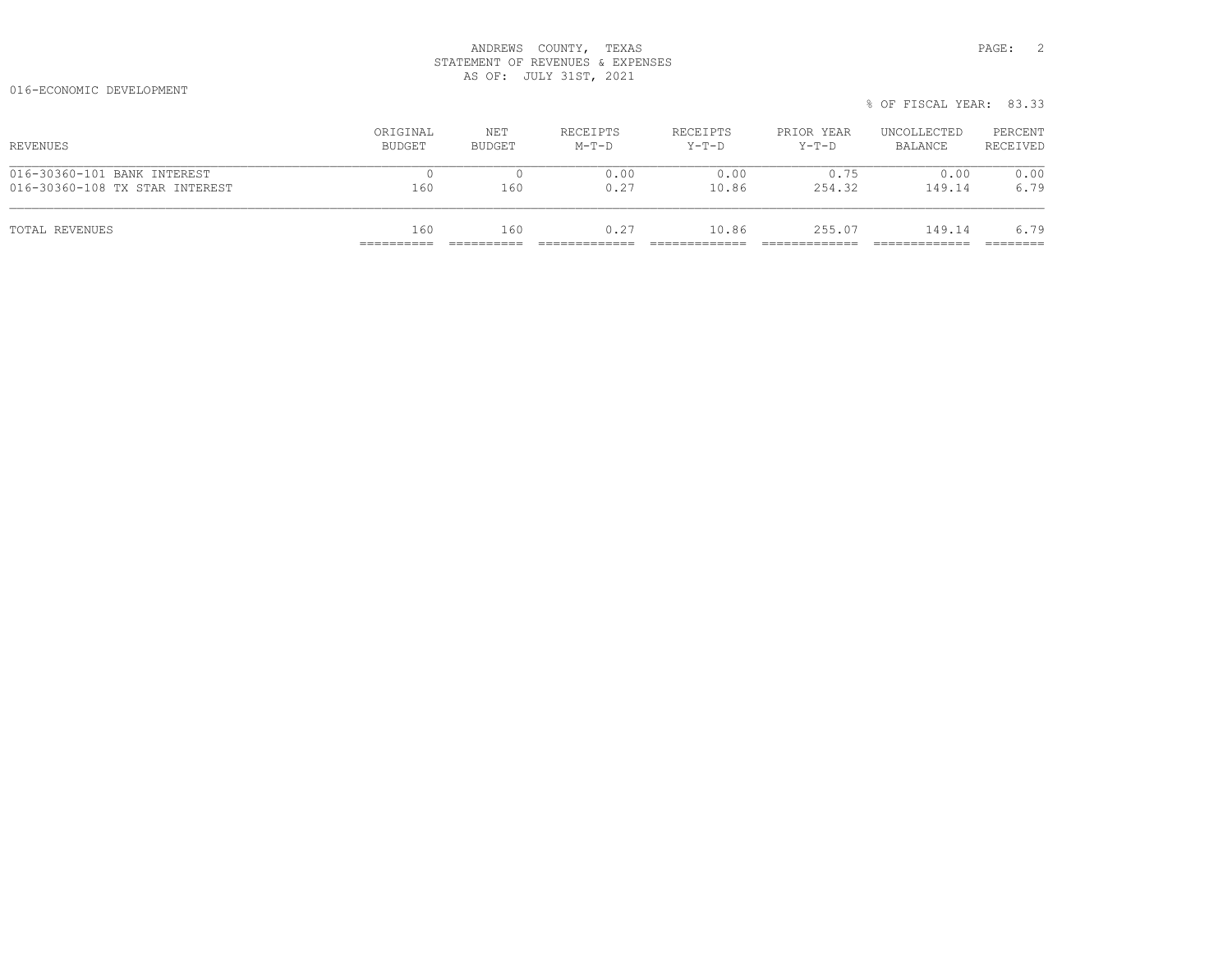016-ECONOMIC DEVELOPMENT

|                                    |                    |               |                     |                   |                       | 0 OF FIOCHE IEIN. 00.00 |                     |
|------------------------------------|--------------------|---------------|---------------------|-------------------|-----------------------|-------------------------|---------------------|
| EXPENSES                           | ORIGINAL<br>BUDGET | NET<br>BUDGET | EXPENDED<br>$M-T-D$ | EXPENDED<br>Y-T-D | PRIOR YEAR<br>$Y-T-D$ | UNEXPENDED<br>BALANCE   | PERCENT<br>EXPENDED |
| ECONOMIC DEVELOPMENT               |                    |               |                     |                   |                       |                         |                     |
|                                    | ----------         |               |                     |                   | _____________         |                         |                     |
| REVENUES OVER/(UNDER) EXPENDITURES | 160                | 160           | 0.27                | 10.86             | 255.07                | 149.14                  |                     |

\*\*\* END OF REPORT \*\*\*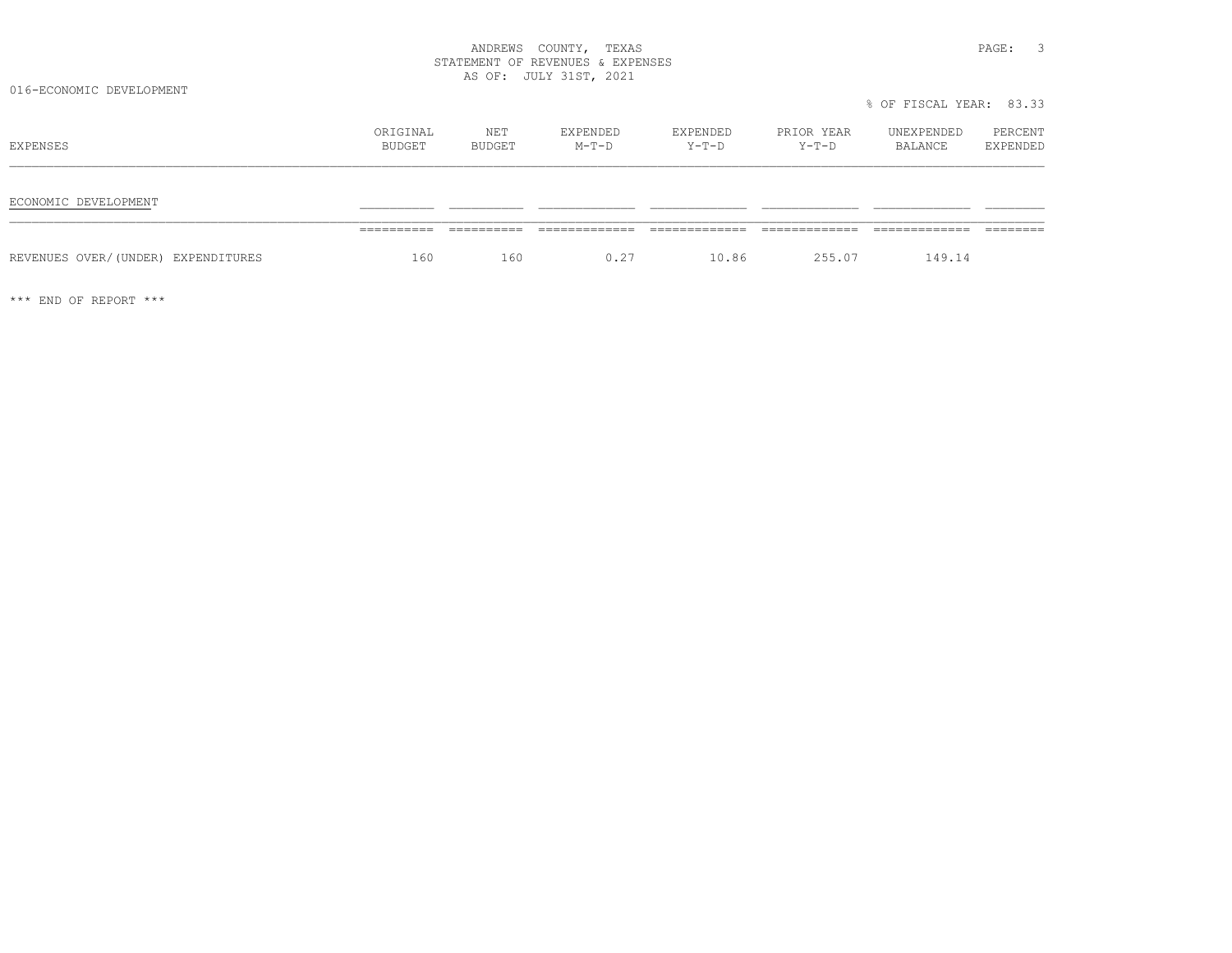| ASSETS                                            |          |          |                |  |
|---------------------------------------------------|----------|----------|----------------|--|
|                                                   |          |          |                |  |
| 017-1010-000 CASH DEBT SERVICE SINKING FUND       | 3,420.66 |          |                |  |
|                                                   |          | 3,420.66 |                |  |
|                                                   |          |          |                |  |
| TOTAL ASSETS                                      |          |          | 3,420.66       |  |
| LIABILITIES                                       |          |          | ============== |  |
| ----------                                        |          |          |                |  |
| EQUITY                                            |          |          |                |  |
|                                                   |          |          |                |  |
| 017-2710-000 UNRESTRICTED FUND BALANCE            | 3,383.35 |          |                |  |
| TOTAL BEGINNING EQUITY                            | 3,383.35 |          |                |  |
|                                                   |          |          |                |  |
| TOTAL REVENUE                                     | 37.31    |          |                |  |
| TOTAL REVENUE OVER/(UNDER) EXPENSES               | 37.31    |          |                |  |
|                                                   |          |          |                |  |
| TOTAL EQUITY & REV. OVER/(UNDER) EXP.             |          | 3,420.66 |                |  |
|                                                   |          |          |                |  |
| TOTAL LIABILITIES, EQUITY & REV.OVER/(UNDER) EXP. |          |          | 3,420.66       |  |
|                                                   |          |          | ============== |  |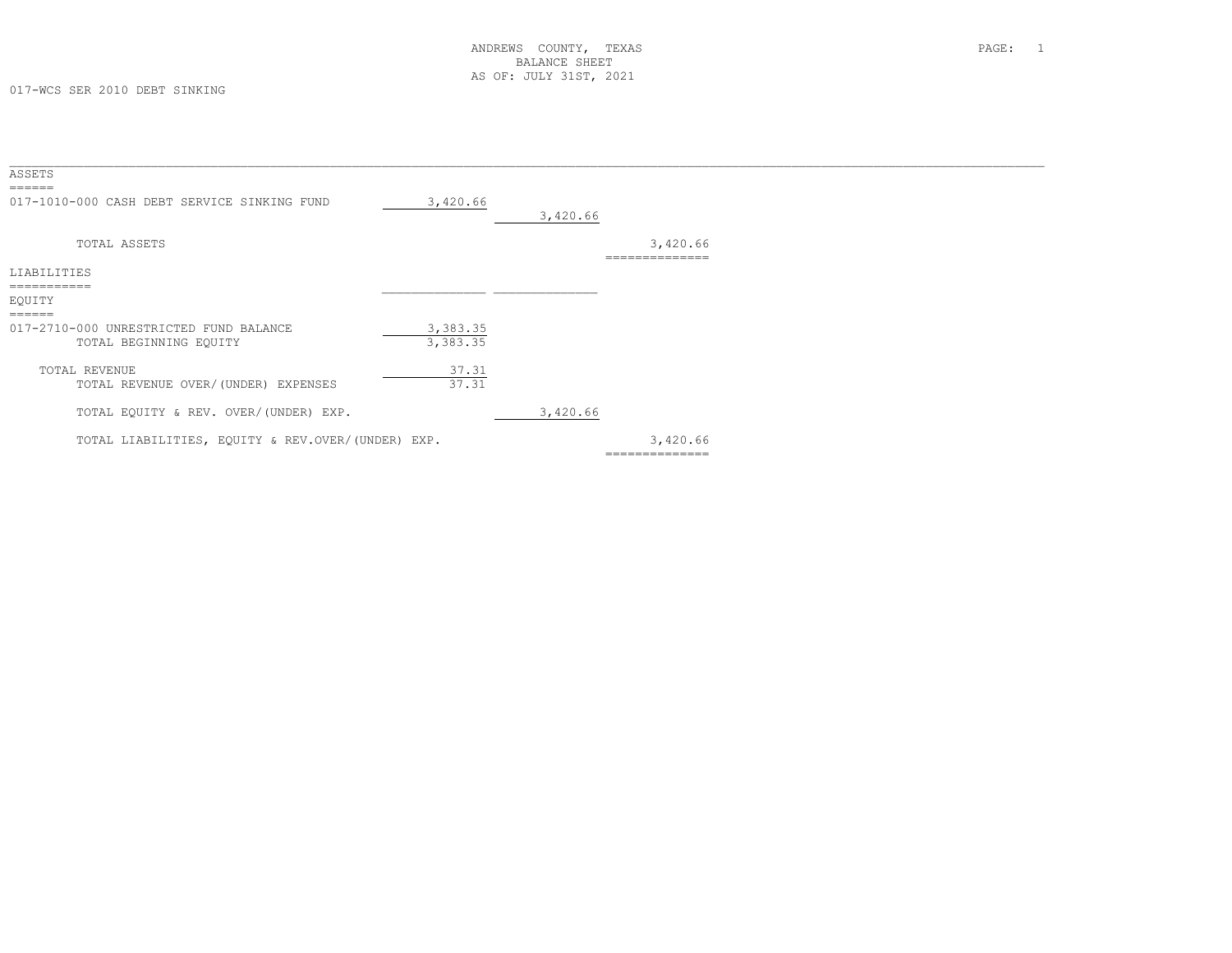017-WCS SER 2010 DEBT SINKING

|                                              |                    |               |                     |                     |                       | % OF FISCAL YEAR: 83.33 |                     |
|----------------------------------------------|--------------------|---------------|---------------------|---------------------|-----------------------|-------------------------|---------------------|
| REVENUES                                     | ORIGINAL<br>BUDGET | NET<br>BUDGET | RECEIPTS<br>$M-T-D$ | RECEIPTS<br>$Y-T-D$ | PRIOR YEAR<br>$Y-T-D$ | UNCOLLECTED<br>BALANCE  | PERCENT<br>RECEIVED |
| 017-30340-950 DEBT SERV SINKING FUND DEPOSIT |                    |               | 0.00                | 37.31               | $0.00$ (              | 37.31)                  | 0.00                |
| TOTAL REVENUES                               |                    |               | 0.00                | 37.31               | $0.00$ (              | 37.31)                  | 0.00                |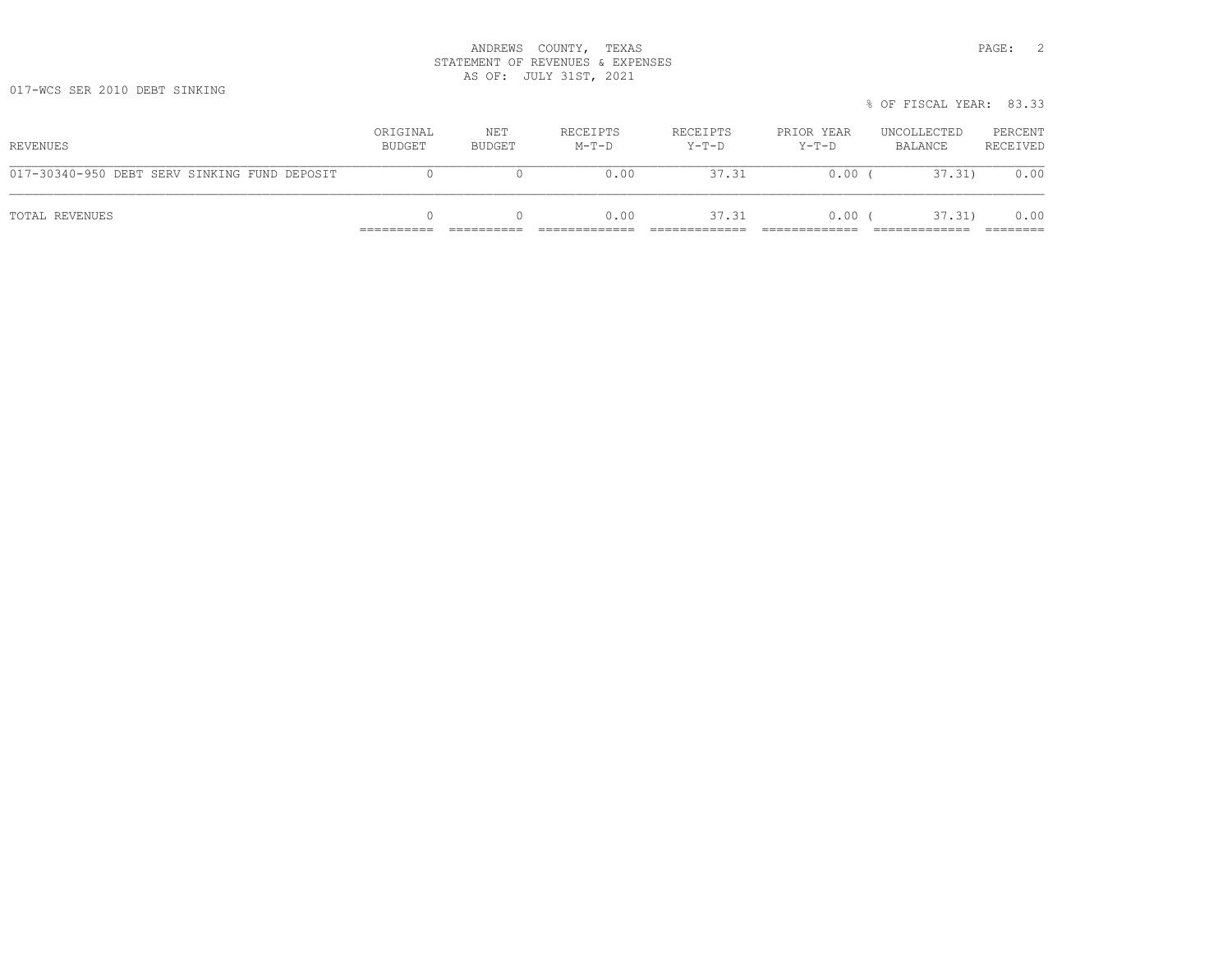017-WCS SER 2010 DEBT SINKING

| EXPENSES                           | ORIGINAL<br>BUDGET | NET<br>BUDGET | EXPENDED<br>$M-T-D$ | EXPENDED<br>$Y-T-D$ | PRIOR YEAR<br>$Y-T-D$ | UNEXPENDED<br>BALANCE | PERCENT<br>EXPENDED |
|------------------------------------|--------------------|---------------|---------------------|---------------------|-----------------------|-----------------------|---------------------|
| EXP DEPT SERV SINKING              |                    |               |                     |                     |                       |                       |                     |
| REVENUES OVER/(UNDER) EXPENDITURES | $\Omega$           | $\Omega$      | 0.00                | 37.31               | $0.00$ (              | 37.31)                |                     |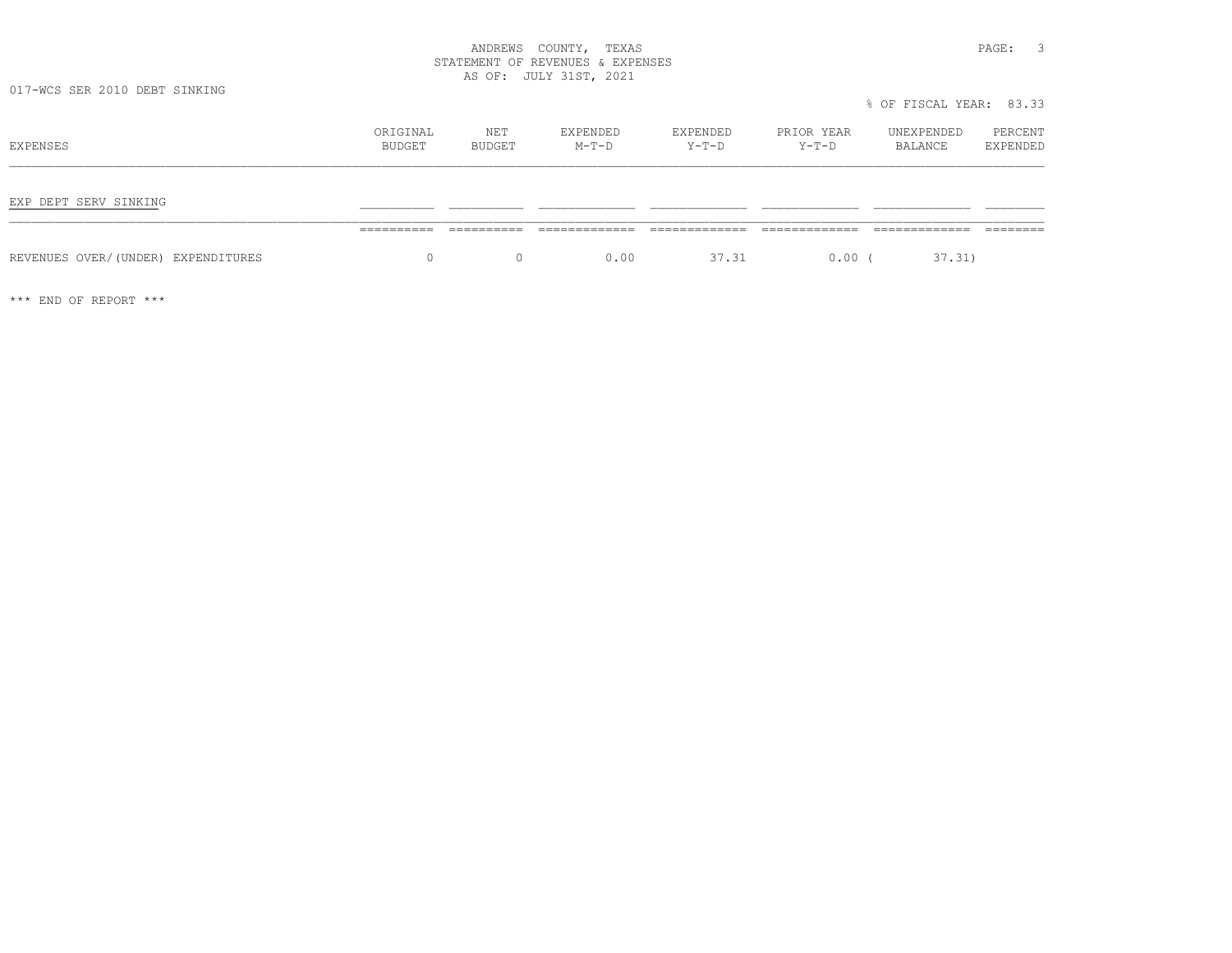018-ANDREWS EMPLOYEE TRUST

| ASSETS                                                                                                                                                                   |                                                          |              |                                |  |
|--------------------------------------------------------------------------------------------------------------------------------------------------------------------------|----------------------------------------------------------|--------------|--------------------------------|--|
| ======<br>018-1010-000 CASH ANDREWS EMPLOYEE TRUST<br>018-1030-000 ANDREWS EMPLOYEE TRUST TXPOOL<br>018-1030-107 TEXAS CLASS INVESTMENT<br>018-1310-020 DUE FROM PAYROLL | 144,764.00<br>1,744,438.05<br>1,008,146.32<br>41, 312.44 | 2,938,660.81 |                                |  |
| TOTAL ASSETS                                                                                                                                                             |                                                          |              | 2,938,660.81                   |  |
| LIABILITIES<br>===========                                                                                                                                               |                                                          |              |                                |  |
| 018-2070-005 DUE TO GF<br>TOTAL LIABILITIES                                                                                                                              | 1,419.84                                                 | 1,419.84     |                                |  |
| EOUITY                                                                                                                                                                   |                                                          |              |                                |  |
| 018-2710-000 UNRESTRICTED FUND BALANCE<br>TOTAL BEGINNING EQUITY                                                                                                         | 2,743,274.97<br>2,743,274.97                             |              |                                |  |
| TOTAL REVENUE<br>TOTAL EXPENSES                                                                                                                                          | 3,610,037.18<br>3, 416, 071.18                           |              |                                |  |
| TOTAL EQUITY & REV. OVER/(UNDER) EXP.                                                                                                                                    |                                                          | 2,937,240.97 |                                |  |
| TOTAL LIABILITIES, EQUITY & REV.OVER/(UNDER) EXP.                                                                                                                        |                                                          |              | 2,938,660.81<br>============== |  |
| ======<br>TOTAL REVENUE OVER/(UNDER) EXPENSES                                                                                                                            | 193,966.00                                               |              |                                |  |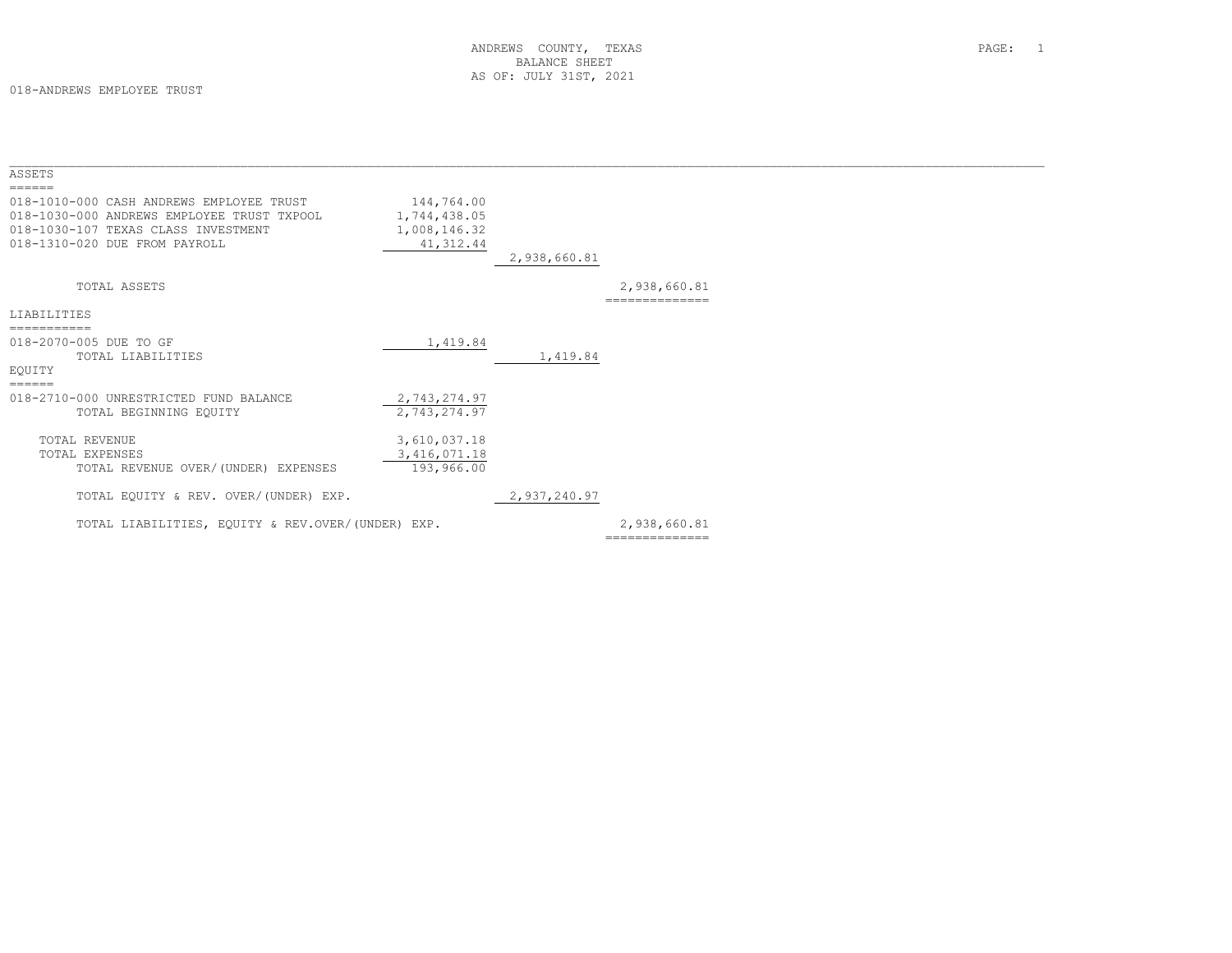018-ANDREWS EMPLOYEE TRUST

```
 % OF FISCAL YEAR: 83.33
```

| ORIGINAL<br><b>BUDGET</b> | NET<br><b>BUDGET</b> | RECEIPTS<br>$M-T-D$ | RECEIPTS<br>$Y-T-D$ | PRIOR YEAR<br>$Y-T-D$ | UNCOLLECTED<br>BALANCE | PERCENT<br>RECEIVED                                      |
|---------------------------|----------------------|---------------------|---------------------|-----------------------|------------------------|----------------------------------------------------------|
|                           |                      |                     |                     |                       |                        | 72.18                                                    |
| 360,000                   | 360,000              | 37,729.00           | 345,220.69          | 307,551.63            | 14,779.31              | 95.89                                                    |
| 39,600                    | 39,600               | 2,922.75            | 26,691.65           | 27,885.06             | 12,908.35              | 67.40                                                    |
| 0                         | $\Omega$             | 366,780.12          | 567,763.33          | 107,116.88            | 567,763.33)            | 0.00                                                     |
|                           |                      | 0.00                | 3,583.44            |                       | 3,583,44               | 0.00                                                     |
|                           | $\circ$              | 3,784.97            | 23,565.84           | 1,942.02              | 23,565.84)             | 0.00                                                     |
| 300                       | 300                  | 0.00                | 0.00                | 910.64                | 300.00                 | 0.00                                                     |
| 600                       | 600                  | 27.95               | 792.44              |                       | 192.44)                | 132.07                                                   |
| 190                       | 190                  | 52.63               | 919.79              |                       | 729.79)                | 484.10                                                   |
| $\mathbf{0}$              | 0                    | 0.00                | 0.00                | 1,500,000.00          | 0.00                   | 0.00                                                     |
| 4,060,390                 | 4,060,390            | 676,797.42          | 3,610,037.18        | 4,095,316.76          | 450,352.82             | 88.91                                                    |
|                           | 3,659,700            | 3,659,700           | 265,500.00          | 2,641,500.00          | 2,113,200.00           | 1,018,200.00<br>$0.00$ (<br>$25,105.95$ (<br>11,604.58 ( |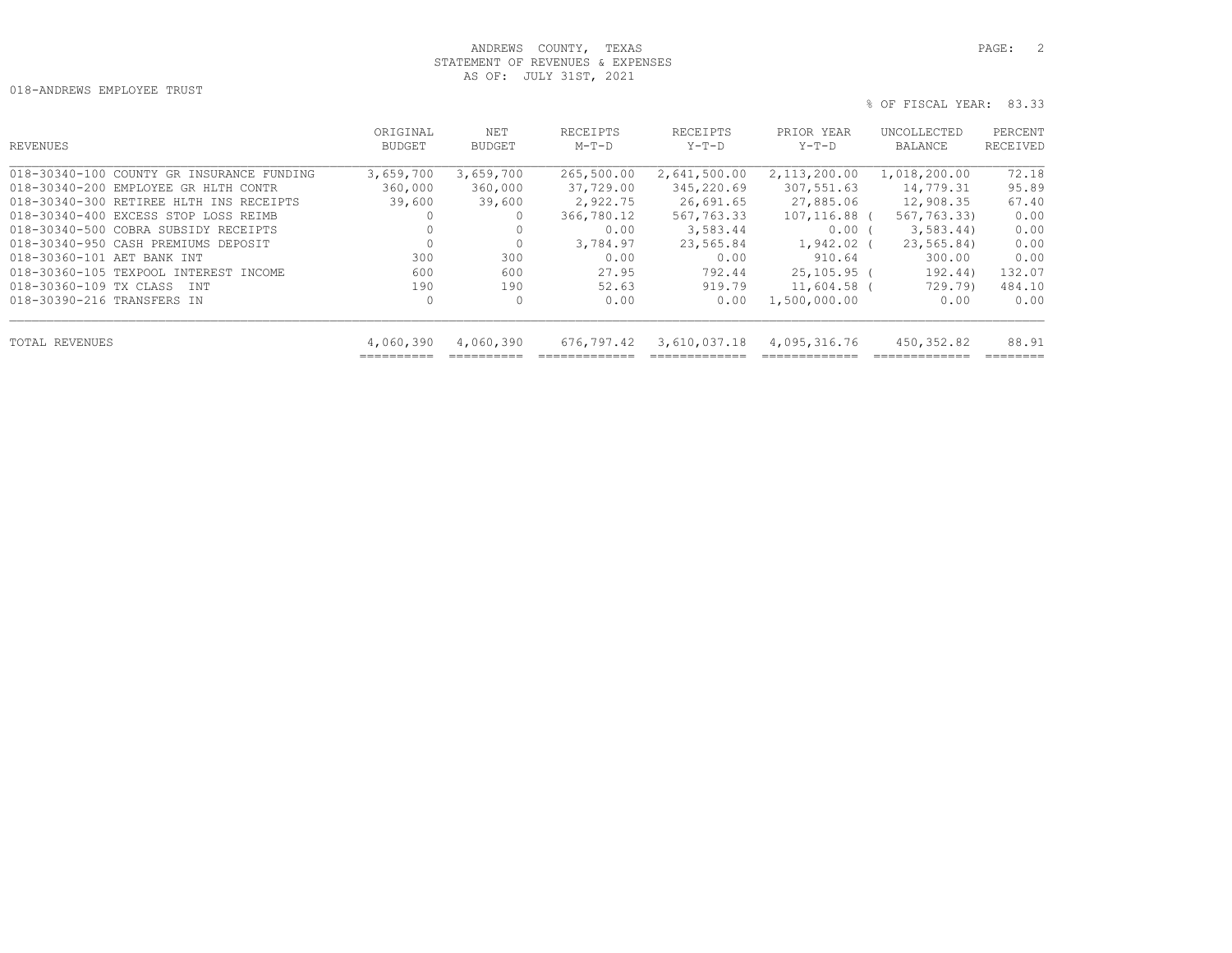018-ANDREWS EMPLOYEE TRUST

% OF FISCAL YEAR: 83.33

| EXPENSES                                                                                                                                                                                                               | ORIGINAL<br><b>BUDGET</b>           | NET<br><b>BUDGET</b>                | EXPENDED<br>$M-T-D$                                         | <b>EXPENDED</b><br>$Y-T-D$                                     | PRIOR YEAR<br>$Y-T-D$                                                  | UNEXPENDED<br>BALANCE                                       | PERCENT<br><b>EXPENDED</b>              |
|------------------------------------------------------------------------------------------------------------------------------------------------------------------------------------------------------------------------|-------------------------------------|-------------------------------------|-------------------------------------------------------------|----------------------------------------------------------------|------------------------------------------------------------------------|-------------------------------------------------------------|-----------------------------------------|
| ANDREWS EMPLOYEE TRUST<br>018-41800-201 STOP LOSS PREMIUMS<br>018-41800-202 INSURANCE CLAIMS PAID OUT<br>018-41800-300 EMPOYEE ASSISTANCE PLAN PREM<br>018-41800-900 TCDRS ADDTL CONTR<br>TOTAL ANDREWS EMPLOYEE TRUST | 1,044,000<br>2,679,010<br>3,723,010 | 1,044,000<br>2,679,010<br>3,723,010 | 81,685.51<br>986,988.61<br>1,419.84<br>0.00<br>1,070,093.96 | 873,430.58<br>2,538,381.08<br>4,259.52<br>0.00<br>3,416,071.18 | 893,245.53<br>2,285,472.02<br>$0.00$ (<br>2,500,000.00<br>5,678,717.55 | 170,569.42<br>140,628.92<br>4,259.52)<br>0.00<br>306,938.82 | 83.66<br>94.75<br>0.00<br>0.00<br>91.76 |
| TOTAL EXPENDITURES                                                                                                                                                                                                     | 3,723,010                           | 3,723,010                           | 1,070,093.96                                                | 3,416,071.18                                                   | 5,678,717.55                                                           | 306,938.82                                                  | 91.76                                   |
| REVENUES OVER/(UNDER) EXPENDITURES                                                                                                                                                                                     | 337,380                             | 337,380 (                           | 393,296.54)                                                 |                                                                | 193,966.00 (1,583,400.79)                                              | 143,414.00                                                  |                                         |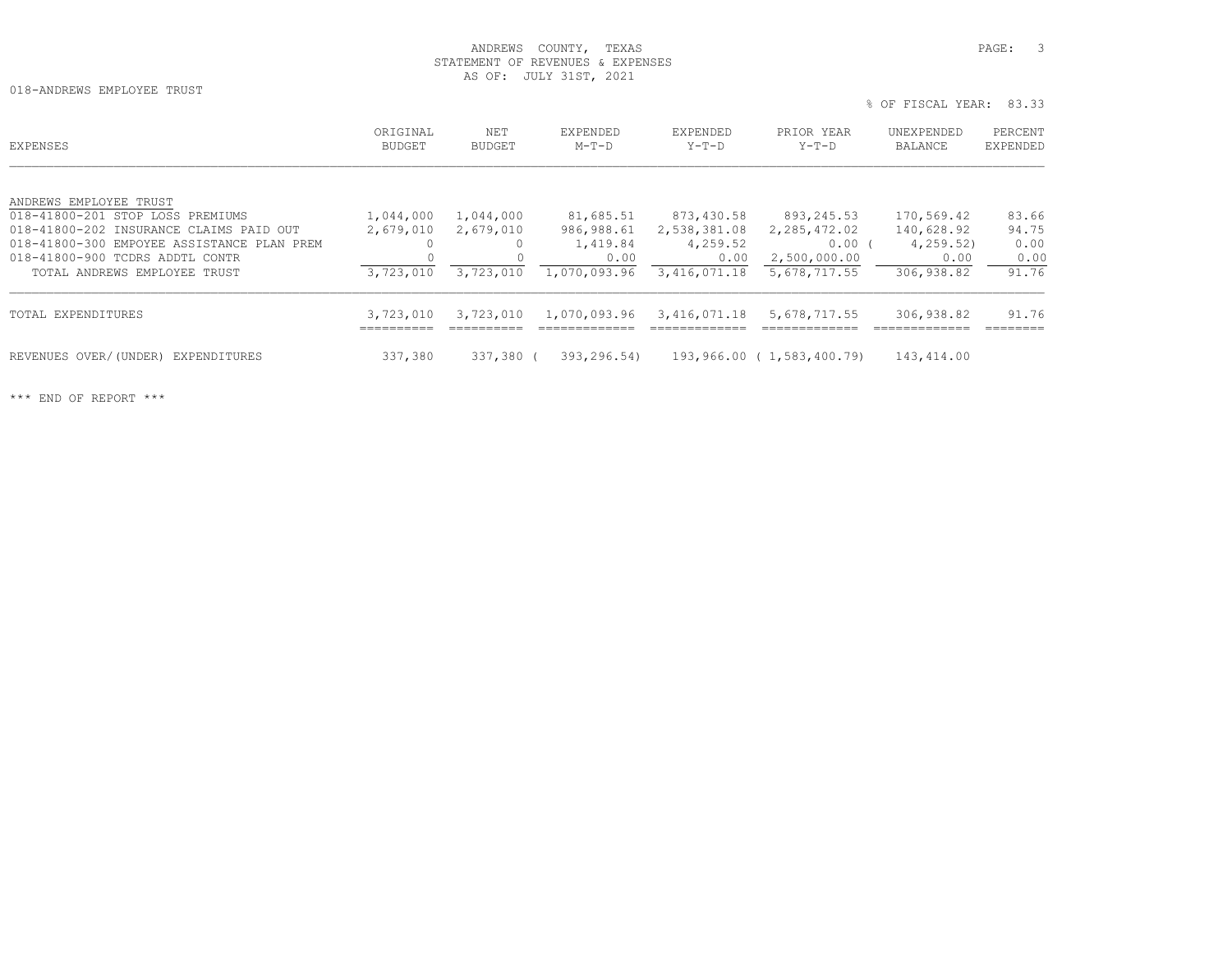019-CHAPTER 19

| ASSETS                                            |         |         |                |  |
|---------------------------------------------------|---------|---------|----------------|--|
| ======                                            |         |         |                |  |
| 019-1010-000 CASH CHAPTER 19                      | 128.48  |         |                |  |
|                                                   |         | 128.48  |                |  |
|                                                   |         |         |                |  |
| TOTAL ASSETS                                      |         |         | 128.48         |  |
|                                                   |         |         | ============== |  |
| LIABILITIES                                       |         |         |                |  |
| -----------                                       |         |         |                |  |
| 019-2020-000 ACCOUNTS PAYABLE                     | 37.99   |         |                |  |
| 019-2070-005 DUE TO GENERAL FUND                  | 242.45  |         |                |  |
| TOTAL LIABILITIES                                 |         | 280.44  |                |  |
| EQUITY                                            |         |         |                |  |
| ======                                            |         |         |                |  |
| 019-2720-000<br>UNRESERVED FUND BALANCE           | 113.97) |         |                |  |
| TOTAL BEGINNING EQUITY                            | 113.97) |         |                |  |
|                                                   |         |         |                |  |
| TOTAL REVENUE                                     | 341.91  |         |                |  |
| TOTAL EXPENSES                                    | 379.90  |         |                |  |
| TOTAL REVENUE OVER/(UNDER) EXPENSES               | 37.99   |         |                |  |
|                                                   |         |         |                |  |
| TOTAL EQUITY & REV. OVER/(UNDER) EXP.             |         | 151.96) |                |  |
|                                                   |         |         |                |  |
| TOTAL LIABILITIES, EQUITY & REV.OVER/(UNDER) EXP. |         |         | 128.48         |  |
|                                                   |         |         | ============== |  |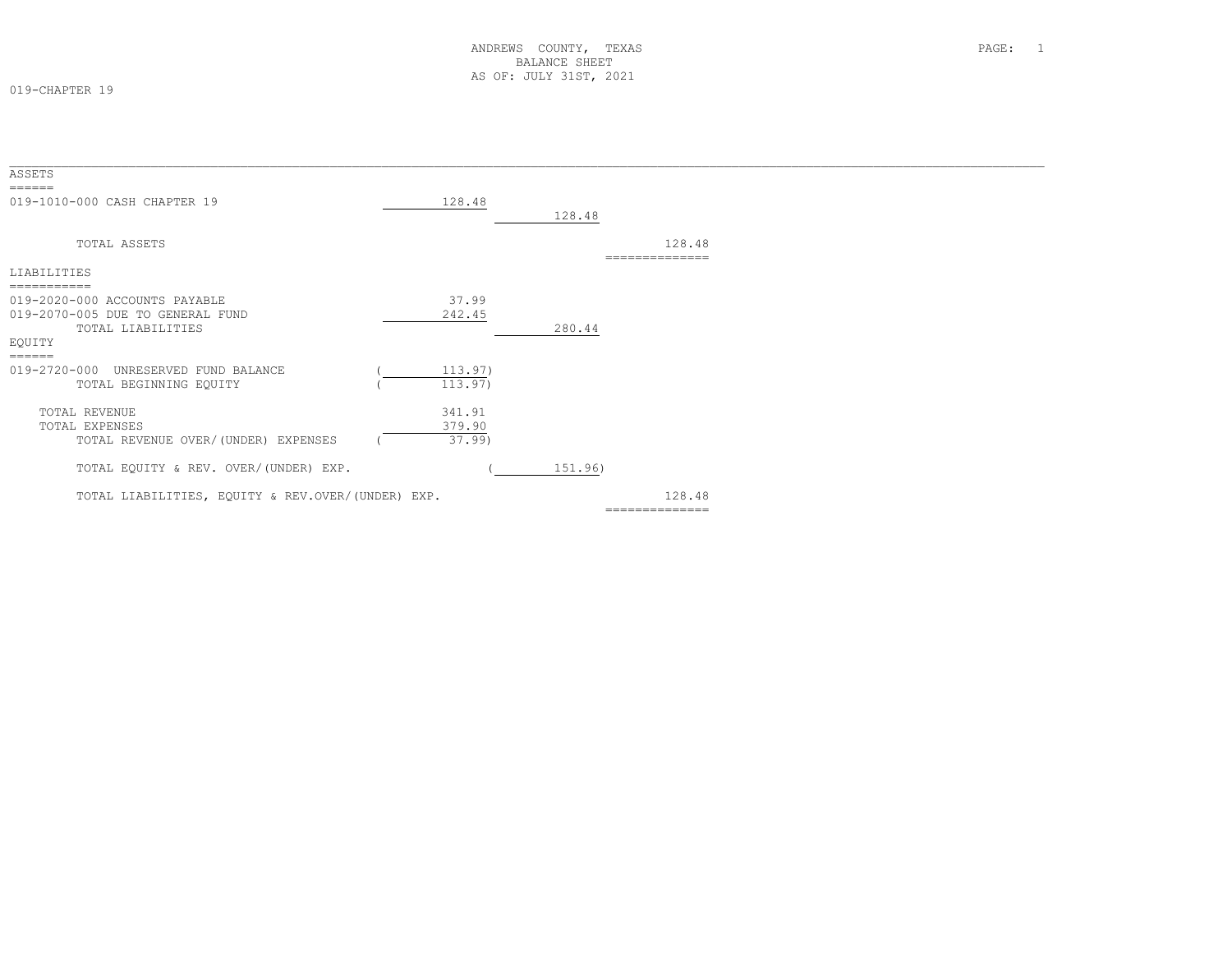019-CHAPTER 19

|                                    |                    |               |                     |                   |                     | % OF FISCAL YEAR: 83.33 |                     |
|------------------------------------|--------------------|---------------|---------------------|-------------------|---------------------|-------------------------|---------------------|
| REVENUES                           | ORIGINAL<br>BUDGET | NET<br>BUDGET | RECEIPTS<br>$M-T-D$ | RECEIPTS<br>Y-T-D | PRIOR YEAR<br>Y-T-D | UNCOLLECTED<br>BALANCE  | PERCENT<br>RECEIVED |
| 019-30340-950 STATE REIMBURSEMENTS | 2,750              | 2,750         | 303.92              | 341.91            | 341.91              | 2,408.09                | 12.43               |
| TOTAL REVENUES                     | 2,750              | 2,750         | 303.92              | 341.91            | 341.91              | 2,408.09                | 12.43               |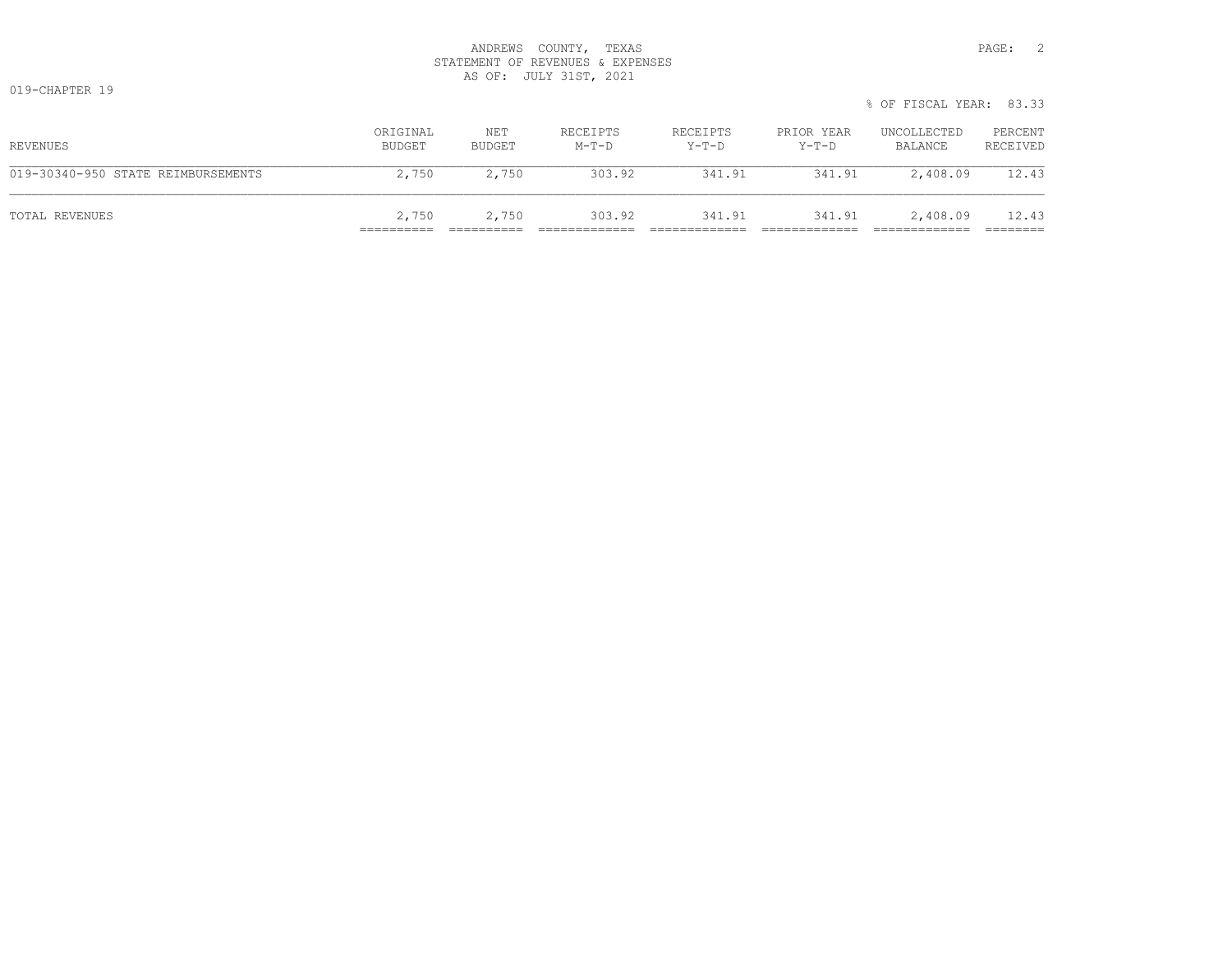019-CHAPTER 19

% OF FISCAL YEAR: 83.33

| <b>EXPENSES</b>                         | ORIGINAL<br>BUDGET  | NET<br>BUDGET       | EXPENDED<br>$M-T-D$ | EXPENDED<br>$Y-T-D$ | PRIOR YEAR<br>$Y-T-D$ | UNEXPENDED<br>BALANCE | PERCENT<br>EXPENDED |
|-----------------------------------------|---------------------|---------------------|---------------------|---------------------|-----------------------|-----------------------|---------------------|
| CHAPTER 19 FUND<br>019-41900-217 TRAVEL | 2,500               | 2,500               | 0.00                | 0.00                | 0.00                  | 2,500.00              | 0.00                |
| 019-41900-312 SUPPLIES/EQUIPMENT        | 250                 | 250                 | 37.99               | 379.90              | 1,351.51              | 129.90)               | 151.96              |
| TOTAL CHAPTER 19 FUND                   | 2,750               | 2,750               | 37.99               | 379.90              | 1,351.51              | 2,370.10              | 13.81               |
| TOTAL EXPENDITURES                      | 2,750<br>__________ | 2,750<br>__________ | 37.99               | 379.90              | 1,351.51              | 2,370.10              | 13.81               |
| REVENUES OVER/(UNDER) EXPENDITURES      | $\mathbf{0}$        | 0                   | $265.93$ (          | $37,99$ ) (         | 1,009.60)             | 37.99                 |                     |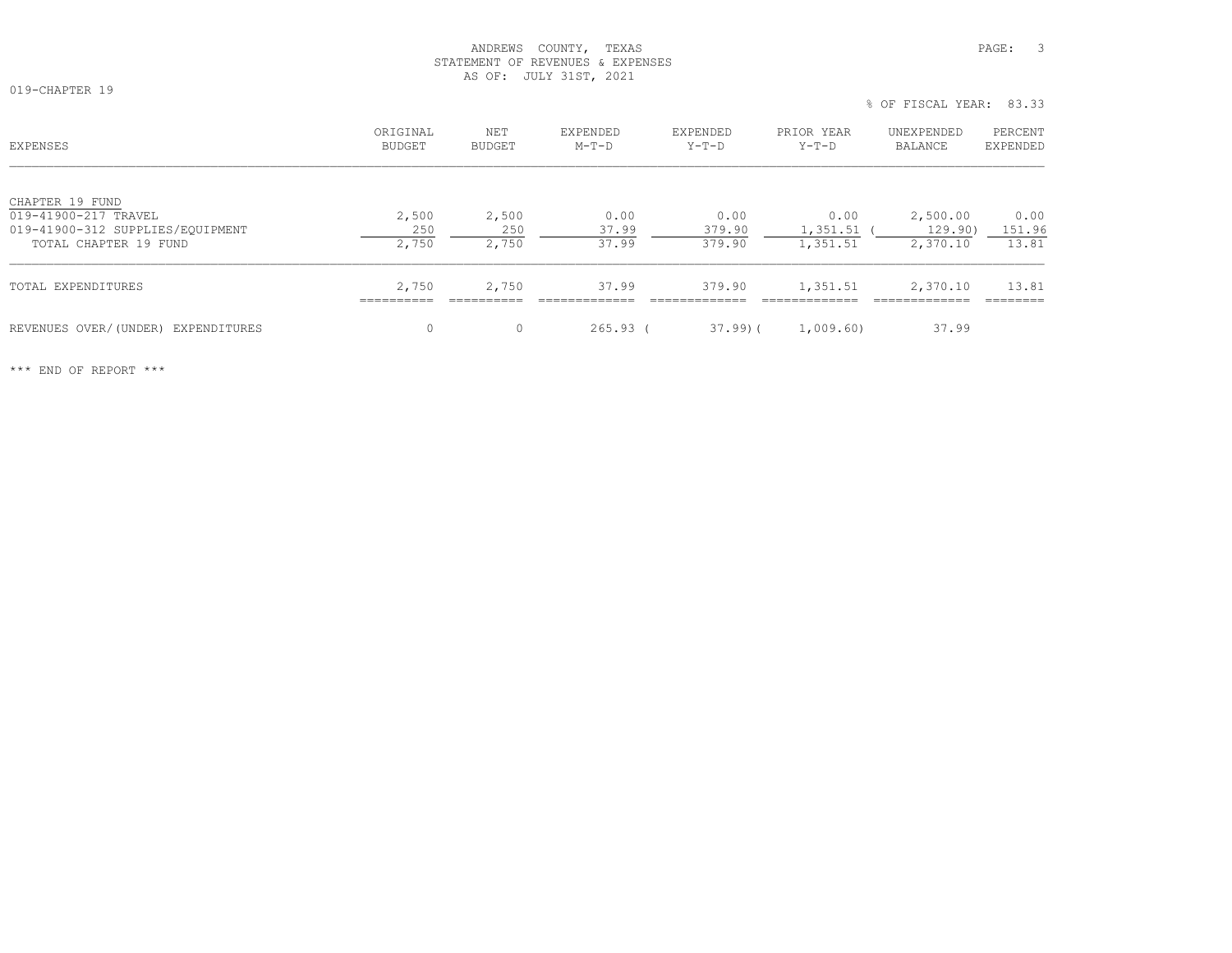020-PAYROLL ACCOUNT FUND

| ASSETS<br>$=$ $=$ $=$ $=$ $=$                     |           |           |                |  |
|---------------------------------------------------|-----------|-----------|----------------|--|
| 020-1001-000 CASH                                 | 35,389.90 |           |                |  |
| 020-1070-400 DUE FROM IRS - COBRA SUBSIDY         | 3,583.44  |           |                |  |
|                                                   |           | 38,973.34 |                |  |
| TOTAL ASSETS                                      |           |           | 38,973.34      |  |
|                                                   |           |           | ============== |  |
| LIABILITIES                                       |           |           |                |  |
| -----------                                       |           |           |                |  |
| 020-2070-005 DUE TO GENERAL FUND                  | 1,000.00  |           |                |  |
| 020-2070-202 DUE TO GROUP INS.                    | 37,728.99 |           |                |  |
| 020-2070-223 WASHINGTON NATIONAL INS              | 100.28    |           |                |  |
| 020-2070-226 STATE INS FOR ADULT PROB             | 0.01      |           |                |  |
| 020-2070-300 DUE TO NEW MEXICO STATE INC          | 144.06    |           |                |  |
| TOTAL LIABILITIES                                 |           | 38,973.34 |                |  |
| EQUITY                                            |           |           |                |  |
| $=$ $=$ $=$ $=$ $=$                               |           |           |                |  |
| TOTAL LIABILITIES, EQUITY & REV.OVER/(UNDER) EXP. |           |           | 38,973.34      |  |
|                                                   |           |           | ============== |  |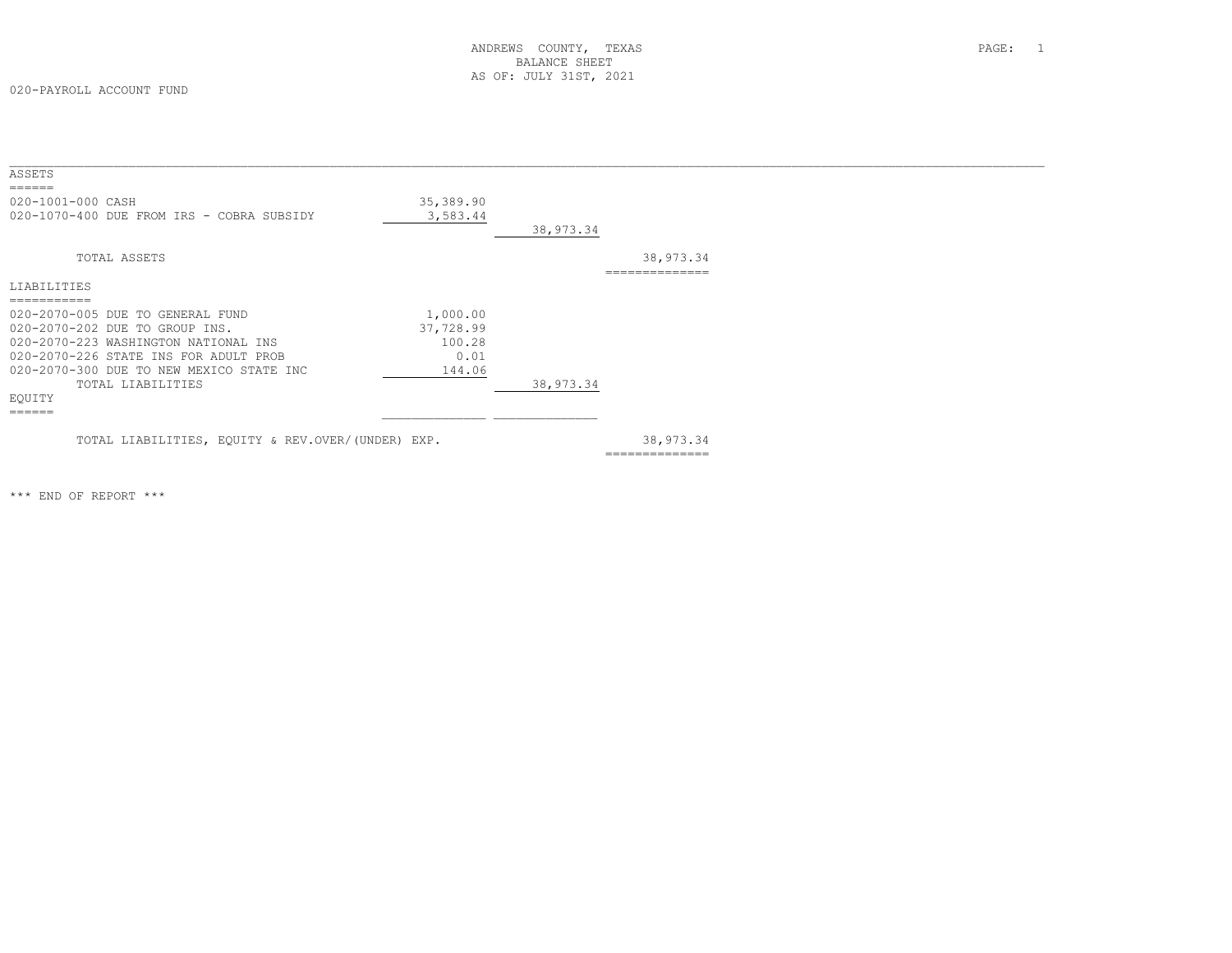021-SHERIFF FORFEITURE FUND

| ASSETS                                                                                                          |                                    |           |                             |  |
|-----------------------------------------------------------------------------------------------------------------|------------------------------------|-----------|-----------------------------|--|
| 021-1010-000 SHERIFF STATE<br>FORFEITURE FUND<br>021-1030-000 TXPOOL SHERIFF ST FORF<br>021-1040-001 PETTY CASH | 11,408.47<br>36,110.75<br>1,000.00 | 48,519.22 |                             |  |
| TOTAL ASSETS                                                                                                    |                                    |           | 48,519.22<br>-------------- |  |
| LIABILITIES                                                                                                     |                                    |           |                             |  |
| ===========<br>EOUITY                                                                                           |                                    |           |                             |  |
| ======<br>021-2715-000 COMMITTED FUND BALANCE<br>TOTAL BEGINNING EQUITY                                         | 48,502.94<br>48,502.94             |           |                             |  |
| TOTAL REVENUE<br>TOTAL REVENUE OVER/(UNDER) EXPENSES                                                            | 16.28<br>16.28                     |           |                             |  |
| TOTAL EQUITY & REV. OVER/(UNDER) EXP.                                                                           |                                    | 48,519.22 |                             |  |
| TOTAL LIABILITIES, EQUITY & REV.OVER/(UNDER) EXP.                                                               |                                    |           | 48,519.22                   |  |
|                                                                                                                 |                                    |           | --------------              |  |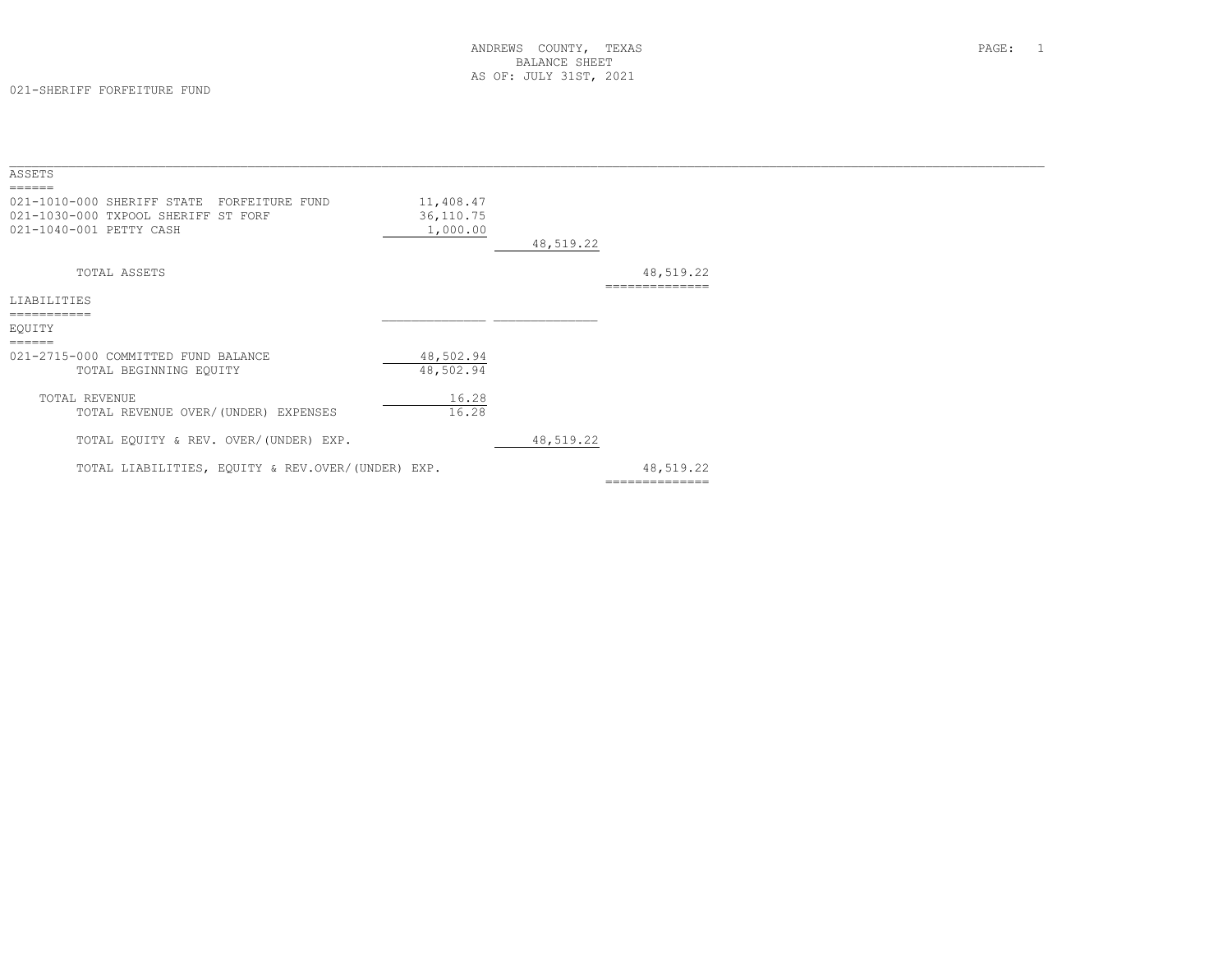| REVENUES                                     | ORIGINAL<br><b>BUDGET</b> | NET<br>BUDGET | RECEIPTS<br>$M-T-D$ | RECEIPTS<br>$Y-T-D$ | PRIOR YEAR<br>$Y-T-D$ | UNCOLLECTED<br>BALANCE | PERCENT<br>RECEIVED |
|----------------------------------------------|---------------------------|---------------|---------------------|---------------------|-----------------------|------------------------|---------------------|
| 021-30340-200 STATE FORFIETURE FUNDS (CA)    |                           |               | 0.00                | 0.00                | 3,728.00              | 0.00                   | 0.00                |
| 021-30360-101 SHERIFF FORFITURE FUND INTERES |                           |               | 0.00                | 0.00                | 169.42                | 0.00                   | 0.00                |
| 021-30360-105 TEXPOOL INTEREST               |                           |               | 0.57                | 16.28               | $316.19$ (            | 16.28                  | 0.00                |

TOTAL REVENUES 0 0 0.57 16.28 4,213.61 ( 16.28) 0.00 ========== ========== ============= ============= ============= ============= ========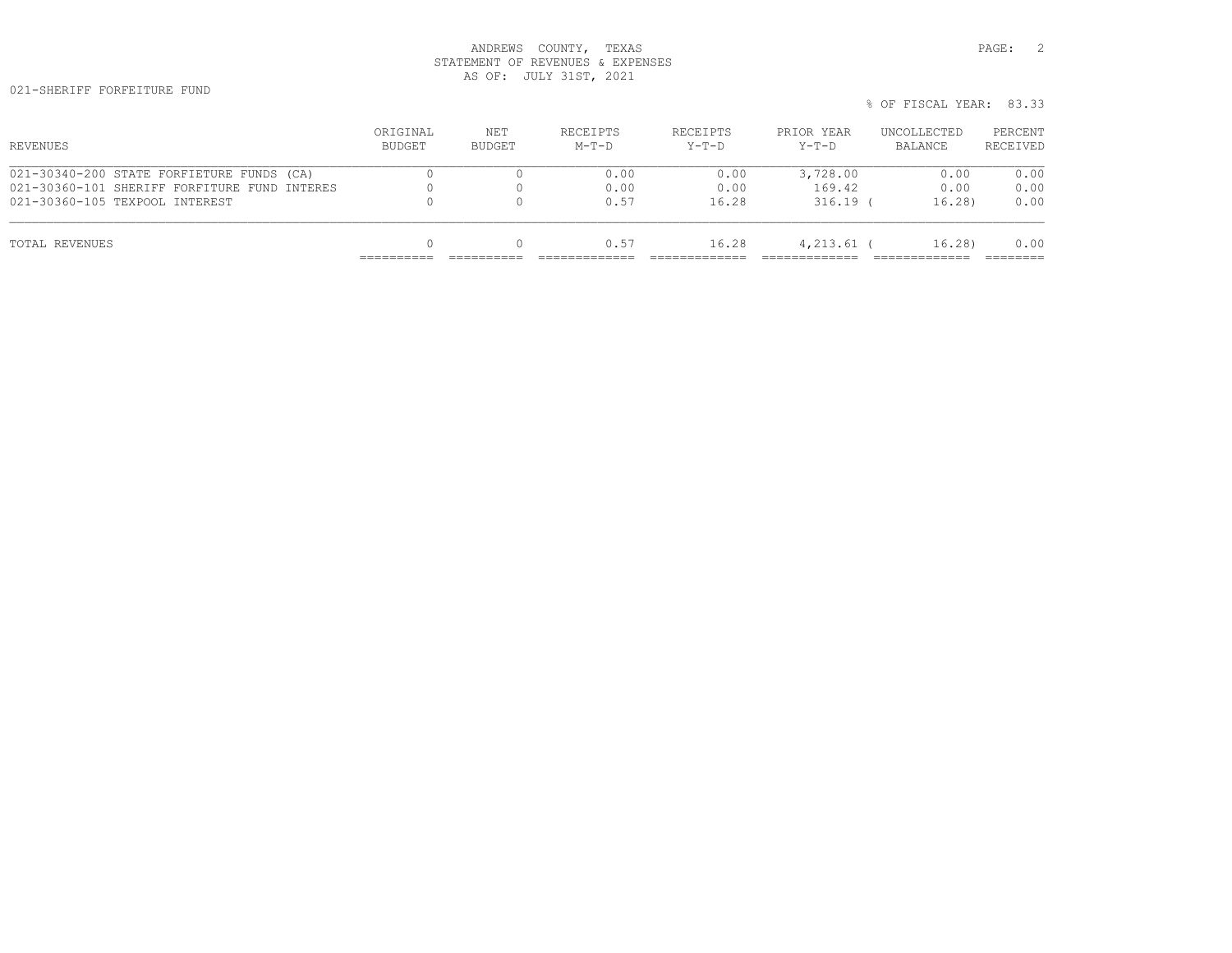021-SHERIFF FORFEITURE FUND

| <b>EXPENSES</b>                       | ORIGINAL<br><b>BUDGET</b> | NET<br><b>BUDGET</b> | EXPENDED<br>$M-T-D$ | EXPENDED<br>$Y-T-D$ | PRIOR YEAR<br>$Y-T-D$ | UNEXPENDED<br>BALANCE | PERCENT<br><b>EXPENDED</b> |
|---------------------------------------|---------------------------|----------------------|---------------------|---------------------|-----------------------|-----------------------|----------------------------|
|                                       |                           |                      |                     |                     |                       |                       |                            |
| SHERIFF FORFIETURE FUND               |                           |                      |                     |                     |                       |                       |                            |
| 021-42100-217 TRAVEL                  | 5,000                     | 5,000                | 0.00                | 0.00                | 0.00                  | 5,000.00              | 0.00                       |
| 021-42100-312 SUPPLIES                | 5,000                     | 5,000                | 0.00                | 0.00                | 0.00                  | 5,000.00              | 0.00                       |
| 021-42100-353 OTHER EQUIPMENT         | 20,000                    | 20,000               | 0.00                | 0.00                | 0.00                  | 20,000.00             | 0.00                       |
| 021-42100-412 INVESTIGATION EXPENSE   | 5,000                     | 5,000                | 0.00                | 0.00                | 0.00                  | 5,000.00              | 0.00                       |
| 021-42100-413 INFORMANT EXPENSE       | 5,000                     | 5,000                | 0.00                | 0.00                | 0.00                  | 5,000.00              | 0.00                       |
| 021-42100-427 TRAINING                | 5,000                     | 5,000                | 0.00                | 0.00                | 0.00                  | 5,000.00              | 0.00                       |
| TOTAL SHERIFF FORFIETURE FUND         | 45,000                    | 45,000               | 0.00                | 0.00                | 0.00                  | 45,000.00             | 0.00                       |
| TOTAL EXPENDITURES                    | 45,000                    | 45,000               | 0.00                | 0.00                | 0.00                  | 45,000.00             | 0.00                       |
| REVENUES OVER/(UNDER)<br>EXPENDITURES | 45,000(                   | 45,000)              | 0.57                | 16.28               | $4,213.61$ (          | 45,016.28)            |                            |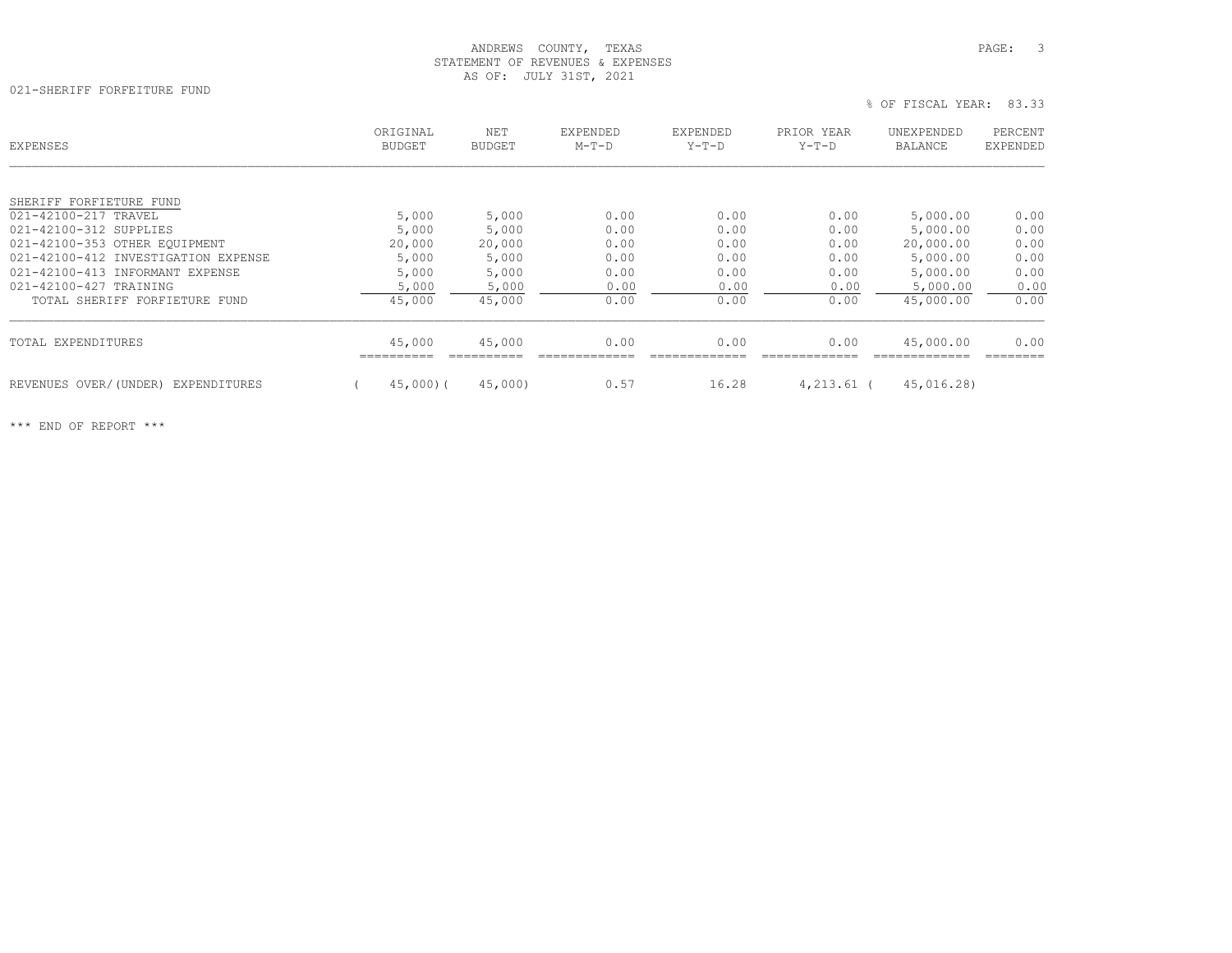| ASSETS<br>------                                  |          |          |                            |  |
|---------------------------------------------------|----------|----------|----------------------------|--|
| 022-1010-000 CASH COUNTY ATTY HOT CHECK           | 1,714.99 | 1,714.99 |                            |  |
| TOTAL ASSETS                                      |          |          | 1,714.99<br>============== |  |
| LIABILITIES                                       |          |          |                            |  |
| ===========                                       |          |          |                            |  |
| EOUITY                                            |          |          |                            |  |
| 022-2715-000 COMMITTED FUND BALANCE               | 1,244.75 |          |                            |  |
| TOTAL BEGINNING EQUITY                            | 1,244.75 |          |                            |  |
| TOTAL REVENUE                                     | 535.00   |          |                            |  |
| TOTAL EXPENSES                                    | 64.76    |          |                            |  |
| TOTAL REVENUE OVER/(UNDER) EXPENSES               | 470.24   |          |                            |  |
| TOTAL EQUITY & REV. OVER/(UNDER) EXP.             |          | 1,714.99 |                            |  |
| TOTAL LIABILITIES, EQUITY & REV.OVER/(UNDER) EXP. |          |          | 1,714.99                   |  |
|                                                   |          |          | --------------             |  |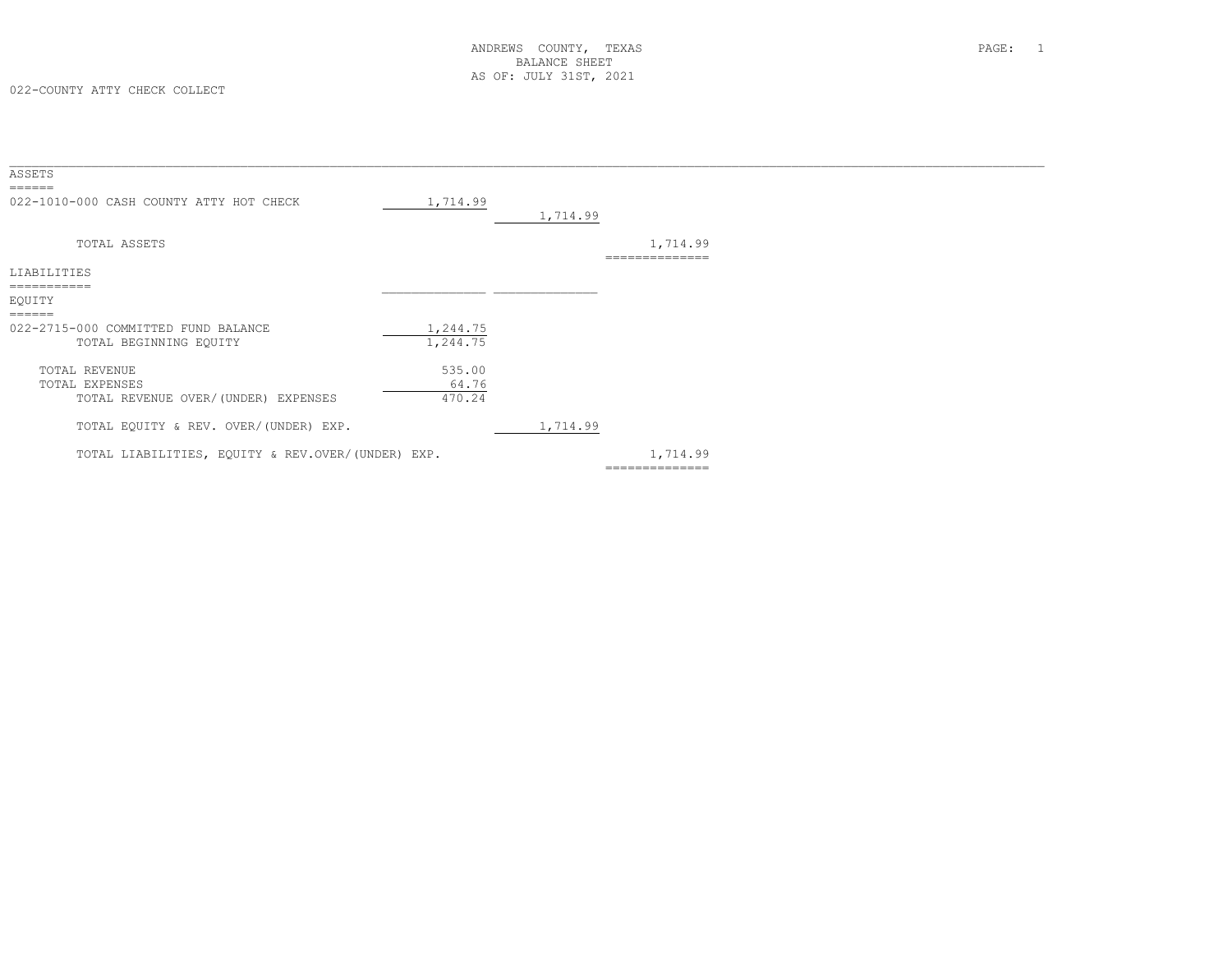022-COUNTY ATTY CHECK COLLECT

|                              |                    |               |                     |                     |                       | % OF FISCAL YEAR: 83.33 |                     |
|------------------------------|--------------------|---------------|---------------------|---------------------|-----------------------|-------------------------|---------------------|
| REVENUES                     | ORIGINAL<br>BUDGET | NET<br>BUDGET | RECEIPTS<br>$M-T-D$ | RECEIPTS<br>$Y-T-D$ | PRIOR YEAR<br>$Y-T-D$ | UNCOLLECTED<br>BALANCE  | PERCENT<br>RECEIVED |
| 022-30340-950 FEES COLLECTED | 1,000              | 1,000         | 0.00                | 535.00              | 690.00                | 465.00                  | 53.50               |
| 022-30360-101 INTEREST       | 0                  |               | 0.00                | 0.00                | 11.66                 | 0.00                    | 0.00                |
| TOTAL REVENUES               | 1,000              | 1,000         | 0.00                | 535.00              | 701.66                | 465.00                  | 53.50               |

========== ========== ============= ============= ============= ============= ========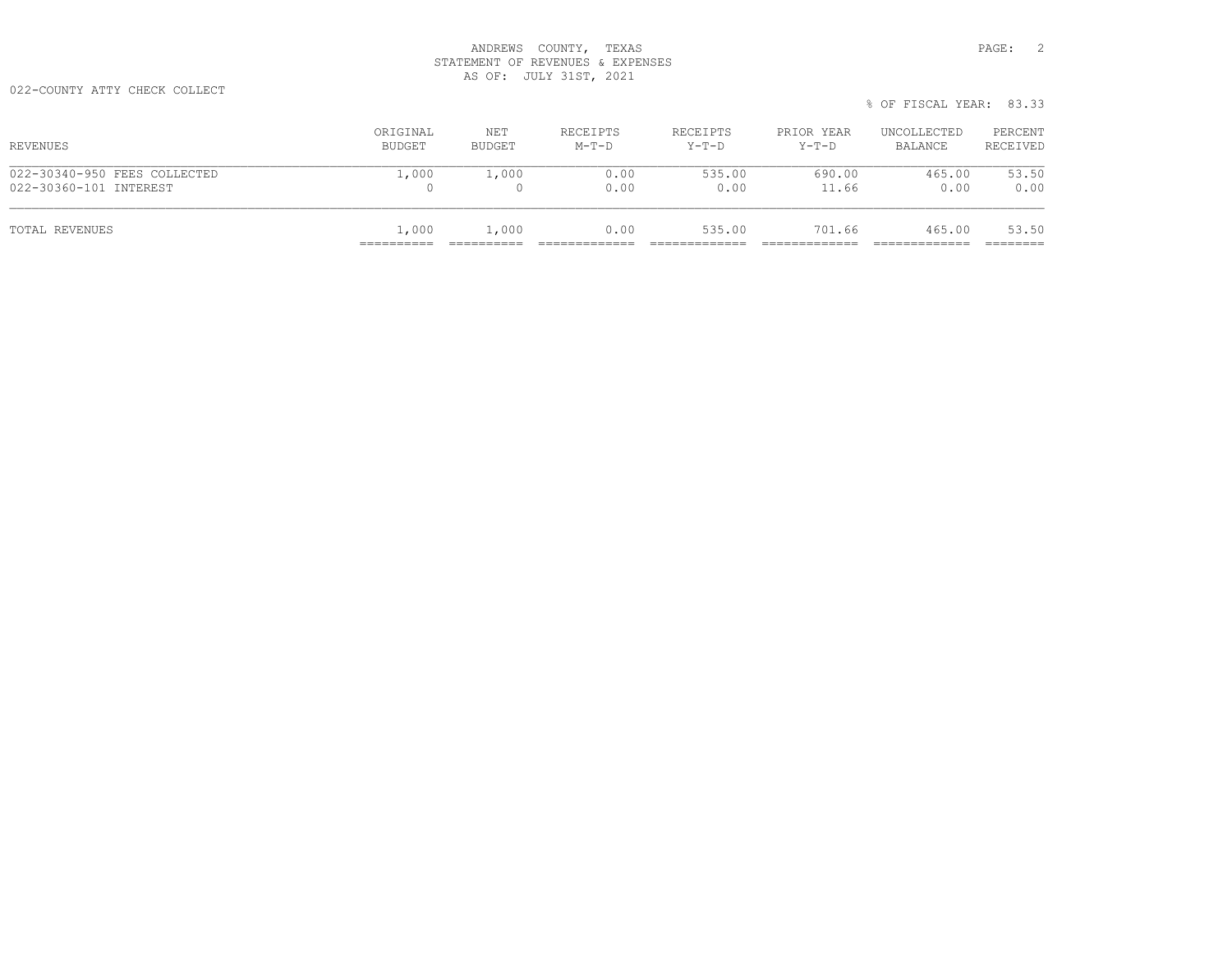022-COUNTY ATTY CHECK COLLECT

% OF FISCAL YEAR: 83.33

| COUNTY ATTY CHECK COLLECT<br>50<br>50<br>0.00<br>0.00<br>0.00<br>50.00<br>0.00<br>022-42200-201 SOCIAL SECURITY TAXES<br>300<br>022-42200-217 TRAVEL<br>300<br>0.00<br>0.00<br>0.00<br>300.00<br>0.00<br>1,000<br>022-42200-312 SUPPLIES<br>1,000<br>0.00<br>64.76<br>707.75<br>935.24<br>6.48<br>800<br>800<br>0.00<br>0.00<br>022-42200-486 CONTRACT LABOR<br>0.00<br>800.00<br>2,150<br>2,150<br>0.00<br>64.76<br>707.75<br>2,085.24<br>3.01<br>TOTAL COUNTY ATTY CHECK COLLECT |      |
|------------------------------------------------------------------------------------------------------------------------------------------------------------------------------------------------------------------------------------------------------------------------------------------------------------------------------------------------------------------------------------------------------------------------------------------------------------------------------------|------|
|                                                                                                                                                                                                                                                                                                                                                                                                                                                                                    |      |
|                                                                                                                                                                                                                                                                                                                                                                                                                                                                                    |      |
|                                                                                                                                                                                                                                                                                                                                                                                                                                                                                    |      |
|                                                                                                                                                                                                                                                                                                                                                                                                                                                                                    |      |
|                                                                                                                                                                                                                                                                                                                                                                                                                                                                                    |      |
|                                                                                                                                                                                                                                                                                                                                                                                                                                                                                    | 0.00 |
|                                                                                                                                                                                                                                                                                                                                                                                                                                                                                    |      |
| 2,150<br>2,085.24<br>TOTAL EXPENDITURES<br>2,150<br>64.76<br>707.75<br>3.01<br>0.00                                                                                                                                                                                                                                                                                                                                                                                                |      |
| =========                                                                                                                                                                                                                                                                                                                                                                                                                                                                          |      |
| REVENUES OVER/(UNDER) EXPENDITURES<br>6.09(<br>1,620.24)<br>1,150(<br>1,150)<br>0.00<br>470.24 (                                                                                                                                                                                                                                                                                                                                                                                   |      |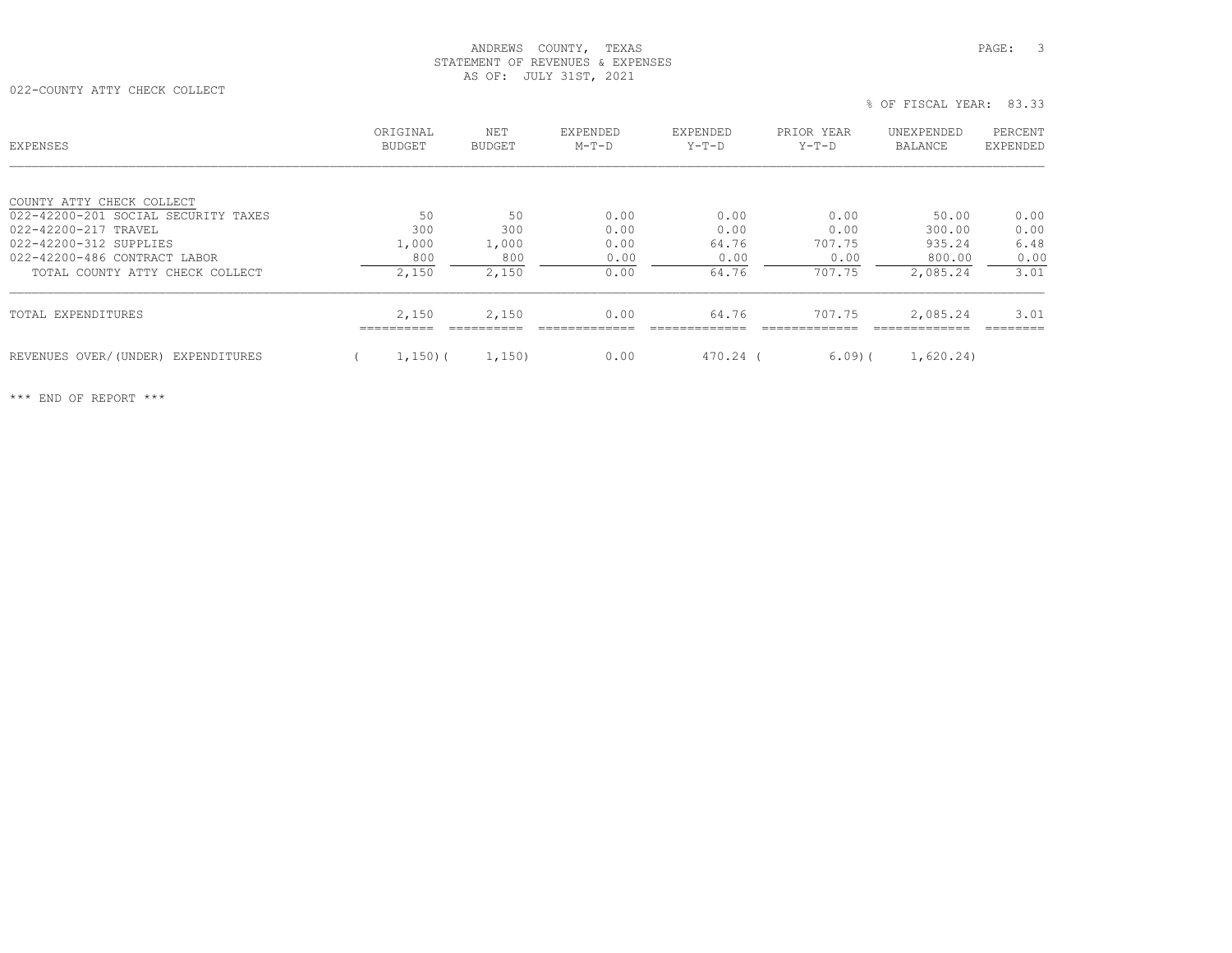| ASSETS<br>======                                                                |                         |            |                              |  |
|---------------------------------------------------------------------------------|-------------------------|------------|------------------------------|--|
| 023-1010-000 CASH CO CLERK REC MNGT<br>023-1030-000 TXPOOL CO CLERK RECORD MNGT | 51,585.86<br>339,594.96 | 391,180.82 |                              |  |
| TOTAL ASSETS                                                                    |                         |            | 391,180.82<br>-------------- |  |
| LIABILITIES                                                                     |                         |            |                              |  |
| ===========                                                                     |                         |            |                              |  |
| EQUITY                                                                          |                         |            |                              |  |
| ======                                                                          |                         |            |                              |  |
| 023-2715-000 COMMITTED FUND BALANCE                                             | 438, 315.44             |            |                              |  |
| TOTAL BEGINNING EQUITY                                                          | 438, 315.44             |            |                              |  |
|                                                                                 |                         |            |                              |  |
| TOTAL REVENUE                                                                   | 44,706.92               |            |                              |  |
| TOTAL EXPENSES                                                                  | 91,841.54               |            |                              |  |
| TOTAL REVENUE OVER/(UNDER) EXPENSES                                             | 47, 134, 62)            |            |                              |  |
| TOTAL EQUITY & REV. OVER/(UNDER) EXP.                                           |                         | 391,180.82 |                              |  |
|                                                                                 |                         |            |                              |  |
| TOTAL LIABILITIES, EQUITY & REV.OVER/(UNDER) EXP.                               |                         |            | 391,180.82                   |  |
|                                                                                 |                         |            | ==============               |  |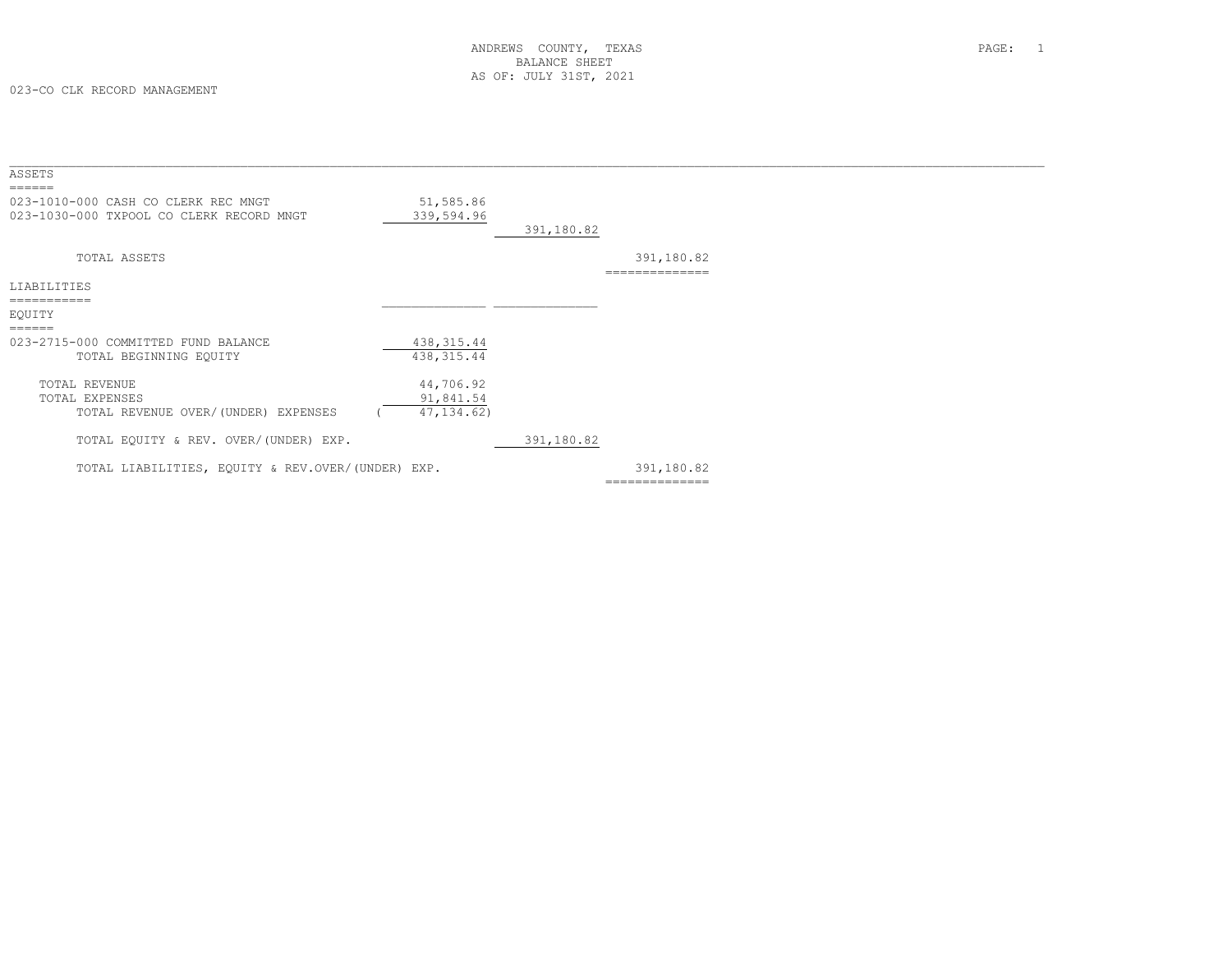023-CO CLK RECORD MANAGEMENT

| REVENUES                           | ORIGINAL<br>BUDGET | NET<br>BUDGET | RECEIPTS<br>$M-T-D$ | RECEIPTS<br>$Y-T-D$ | PRIOR YEAR<br>$Y-T-D$ | UNCOLLECTED<br>BALANCE | PERCENT<br>RECEIVED |
|------------------------------------|--------------------|---------------|---------------------|---------------------|-----------------------|------------------------|---------------------|
| 023-30340-401 CC RECORDS MNGT FEES | 50,000             | 50,000        | 4,492.68            | 44,553.75           | 41,564.72             | 5,446.25               | 89.11               |
| 023-30360-101 INTEREST             | 650                | 650           | 0.00                | 0.00                | 628.73                | 650.00                 | 0.00                |
| 023-30360-105 TEXPOOL INTEREST     | 5,000              | 5,000         | 5.35                | 153.17              | 2,973.57              | 4,846.83               | 3.06                |
| TOTAL REVENUES                     | 55,650             | 55,650        | 4,498.03            | 44,706.92           | 45,167.02             | 10,943.08              | 80.34               |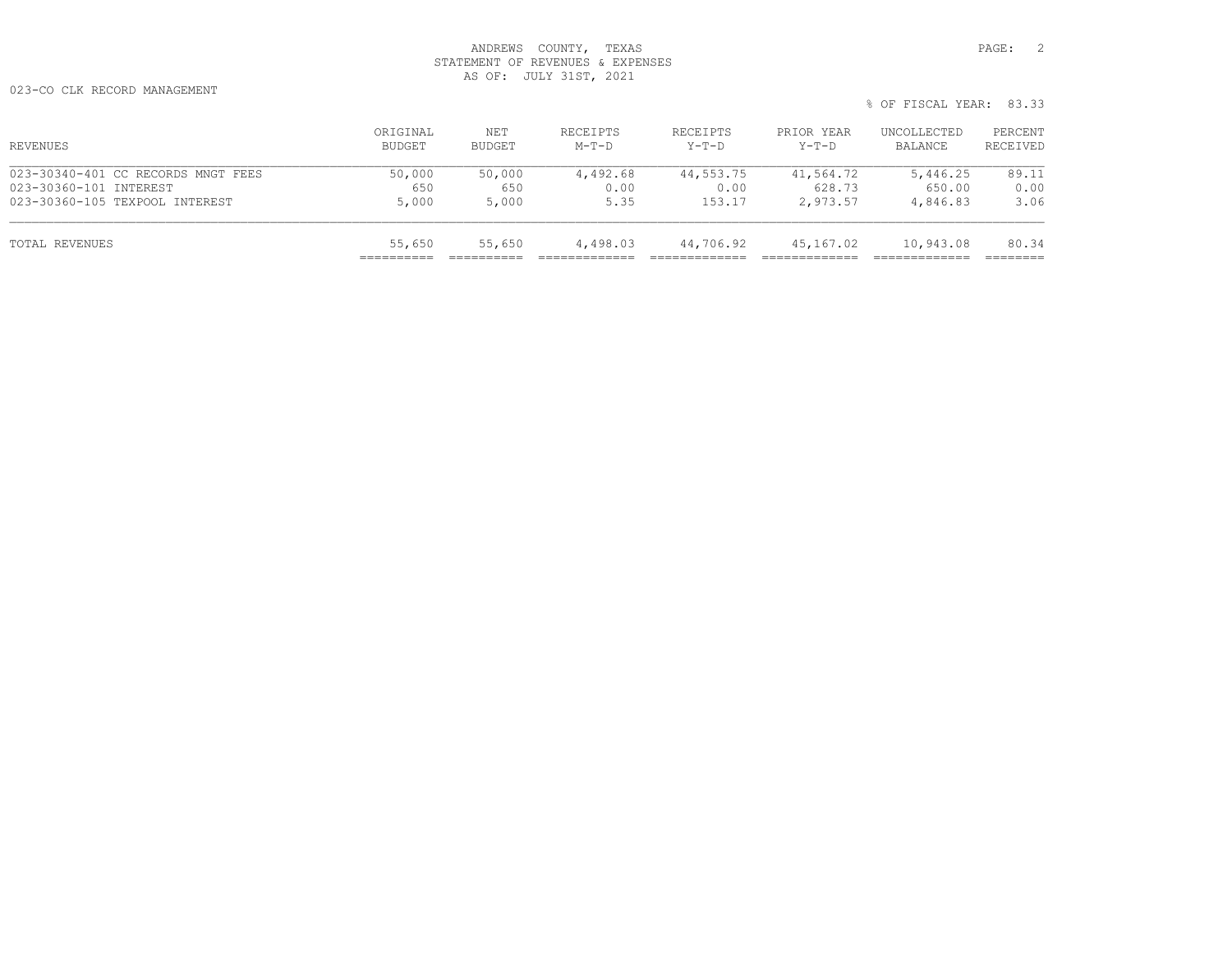023-CO CLK RECORD MANAGEMENT

 % OF FISCAL YEAR: 83.33 ORIGINAL NET EXPENDED EXPENDED PRIOR YEAR UNEXPENDED PERCENT<br>BUDGET BUDGET M-T-D Y-T-D Y-T-D BALANCE EXPENDED

| COUNTY CLERK RECORD MANAG                |         |          |            |              |             |            |       |
|------------------------------------------|---------|----------|------------|--------------|-------------|------------|-------|
| 023-42300-107 SALARY                     | 10,000  | 10,000   | 0.00       | 0.00         | 0.00        | 10,000.00  | 0.00  |
| 023-42300-312 SUPPLIES                   | 4,000   | 4,000    | 0.00       | 1,598.40     | 3,389.06    | 2,401.60   | 39.96 |
| 023-42300-352 FURNITURE/EQUIPMENT        | 6,000   | 3,950    | 0.00       | 0.00         | 0.00        | 3,950.00   | 0.00  |
| 023-42300-401 RECORD MANAGEMENT/DOC      | 74,000  | 147,352  | 0.00       | 88,242.02    | 6,885.00    | 59,109.98  | 59.89 |
| 023-42300-465 EOUIPMENT RENTAL & SERVICE |         | 2,050    | 0.00       | 2,001.12     | 0.00        | 48.88      | 97.62 |
| TOTAL COUNTY CLERK RECORD MANAG          | 94,000  | 167,352  | 0.00       | 91,841.54    | 10,274.06   | 75,510.46  | 54.88 |
| TOTAL EXPENDITURES                       | 94,000  | 167,352  | 0.00       | 91,841.54    | 10,274.06   | 75,510.46  | 54.88 |
| REVENUES OVER/(UNDER) EXPENDITURES       | 38,350( | 111,702) | 4,498.03 ( | 47, 134, 62) | 34,892.96 ( | 64,567.38) |       |
|                                          |         |          |            |              |             |            |       |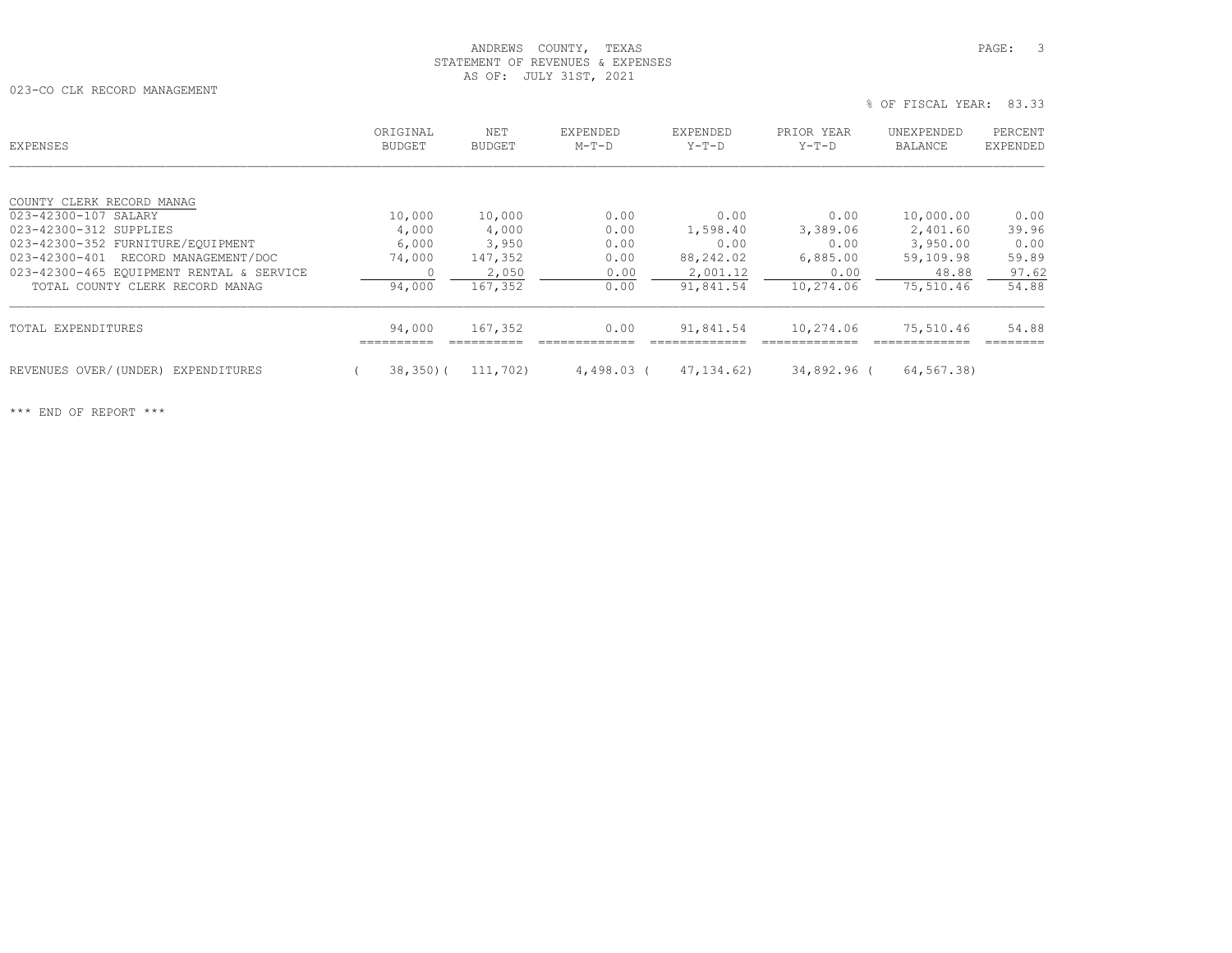| ASSETS<br>======                                                       |                                |           |                             |  |
|------------------------------------------------------------------------|--------------------------------|-----------|-----------------------------|--|
| 024-1010-000 CASH DIST CLK REC MNGT<br>024-1030-000 TXPOOL DC REC MGMT | 6,776.17<br>20,634.72          | 27,410.89 |                             |  |
| TOTAL ASSETS                                                           |                                |           | 27,410.89<br>============== |  |
| LIABILITIES<br>===========                                             |                                |           |                             |  |
| EQUITY<br>======                                                       |                                |           |                             |  |
| 024-2715-000 COMMITTED FUND BALANCE<br>TOTAL BEGINNING EQUITY          | 26,764.14<br>26,764.14         |           |                             |  |
| TOTAL REVENUE<br>TOTAL EXPENSES<br>TOTAL REVENUE OVER/(UNDER) EXPENSES | 2,261.75<br>1,615.00<br>646.75 |           |                             |  |
| TOTAL EQUITY & REV. OVER/(UNDER) EXP.                                  |                                | 27,410.89 |                             |  |
| TOTAL LIABILITIES, EQUITY & REV.OVER/(UNDER) EXP.                      |                                |           | 27,410.89<br>============== |  |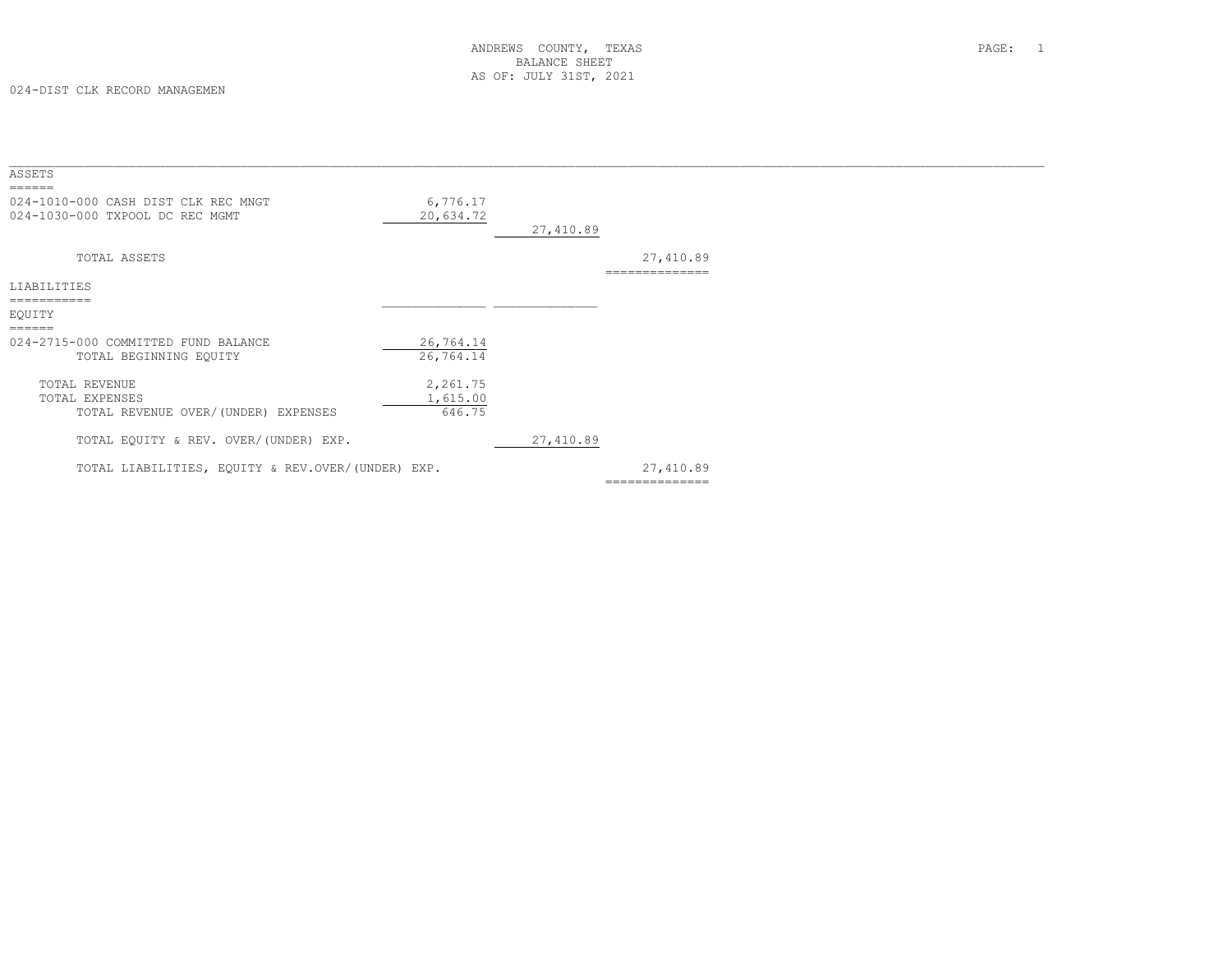024-DIST CLK RECORD MANAGEMEN

| REVENUES                                 | ORIGINAL<br>BUDGET | NET<br>BUDGET | RECEIPTS<br>$M-T-D$ | RECEIPTS<br>$Y-T-D$ | PRIOR YEAR<br>Y-T-D | UNCOLLECTED<br>BALANCE | PERCENT<br>RECEIVED |
|------------------------------------------|--------------------|---------------|---------------------|---------------------|---------------------|------------------------|---------------------|
| 024-30340-950 RECORD MANAGEMENT FEES     | 3,000              | 3,000         | 146.90              | 2,252.43            | 2,556.72            | 747.57                 | 75.08               |
| 024-30360-101 RECORD MANAGEMENT INTEREST | 350                | 350           | 0.00                | 0.00                | 51.23               | 350.00                 | 0.00                |
| 024-30360-105 TEXPOOL INTEREST           | 450                | 450           | 0.33                | 9.32                | 180.67              | 440.68                 | 2.07                |
| TOTAL REVENUES                           | 3,800              | 3,800         | 147.23              | 2,261.75            | 2,788.62            | 1,538.25               | 59.52               |
|                                          |                    |               |                     |                     |                     |                        |                     |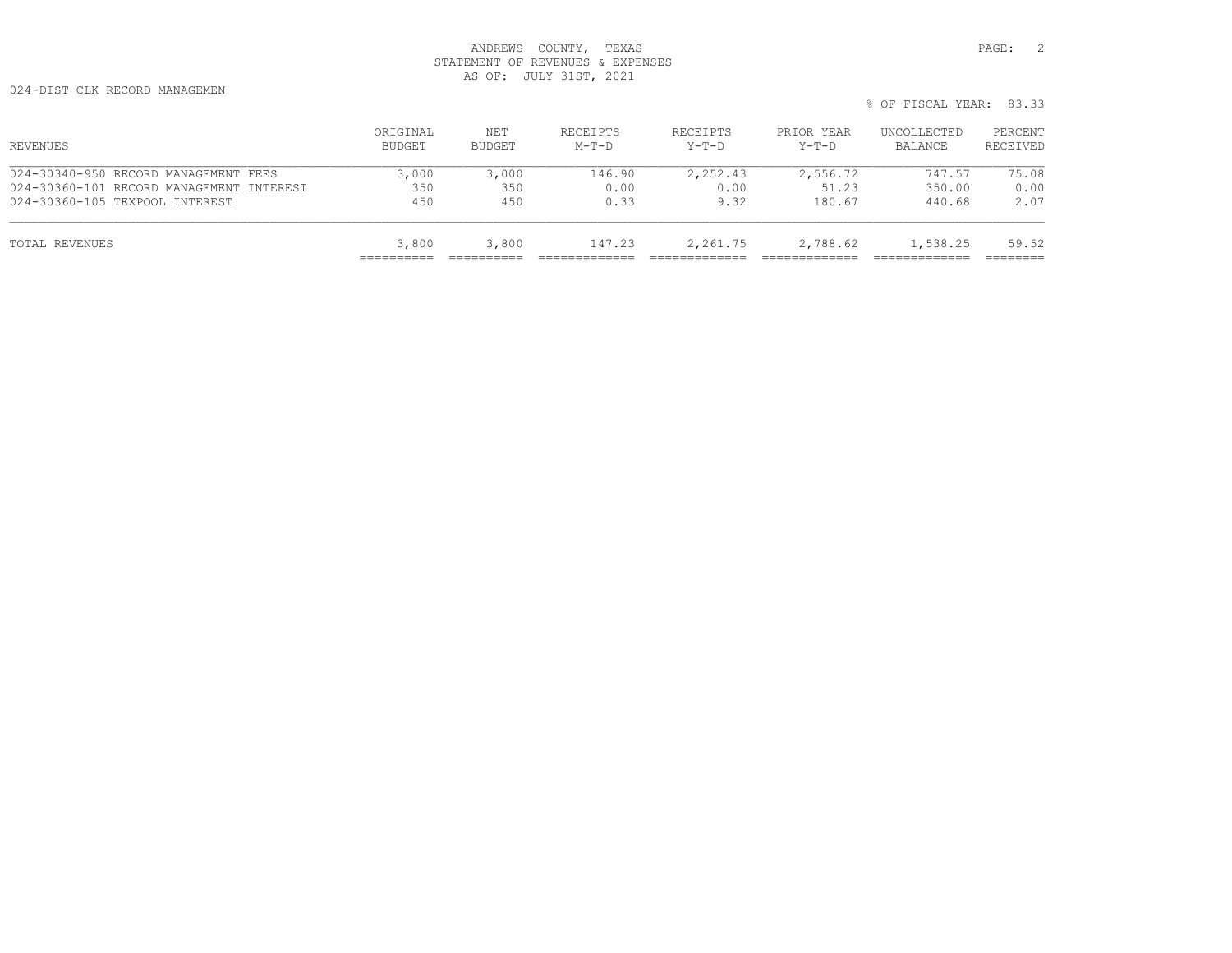024-DIST CLK RECORD MANAGEMEN

| EXPENSES                                                                               | ORIGINAL<br>BUDGET   | NET<br>BUDGET                  | EXPENDED<br>$M-T-D$          | <b>EXPENDED</b><br>$Y-T-D$            | PRIOR YEAR<br>$Y-T-D$                | UNEXPENDED<br>BALANCE                  | PERCENT<br>EXPENDED    |
|----------------------------------------------------------------------------------------|----------------------|--------------------------------|------------------------------|---------------------------------------|--------------------------------------|----------------------------------------|------------------------|
| DISTRICT CLERK RECORD MAN<br>024-42400-217 TRAVEL & TRAINING<br>024-42400-312 SUPPLIES | 5,000<br>8,000       | 5,000<br>8,000                 | 0.00<br>0.00                 | 0.00<br>1,615.00                      | 0.00<br>2,440.61                     | 5,000.00<br>6,385.00                   | 0.00<br>20.19<br>12.42 |
| TOTAL DISTRICT CLERK RECORD MAN<br>TOTAL EXPENDITURES                                  | 13,000<br>13,000     | 13,000<br>13,000<br>---------- | 0.00<br>0.00<br>____________ | 1,615.00<br>1,615.00<br>------------- | 2,440.61<br>2,440.61<br>____________ | 11,385.00<br>11,385.00<br>____________ | 12.42<br>---------     |
| REVENUES OVER/(UNDER) EXPENDITURES                                                     | ==========<br>9,200( | 9,200                          | 147.23                       | 646.75                                | 348.01                               | 9,846.75)                              |                        |

% OF FISCAL YEAR: 83.33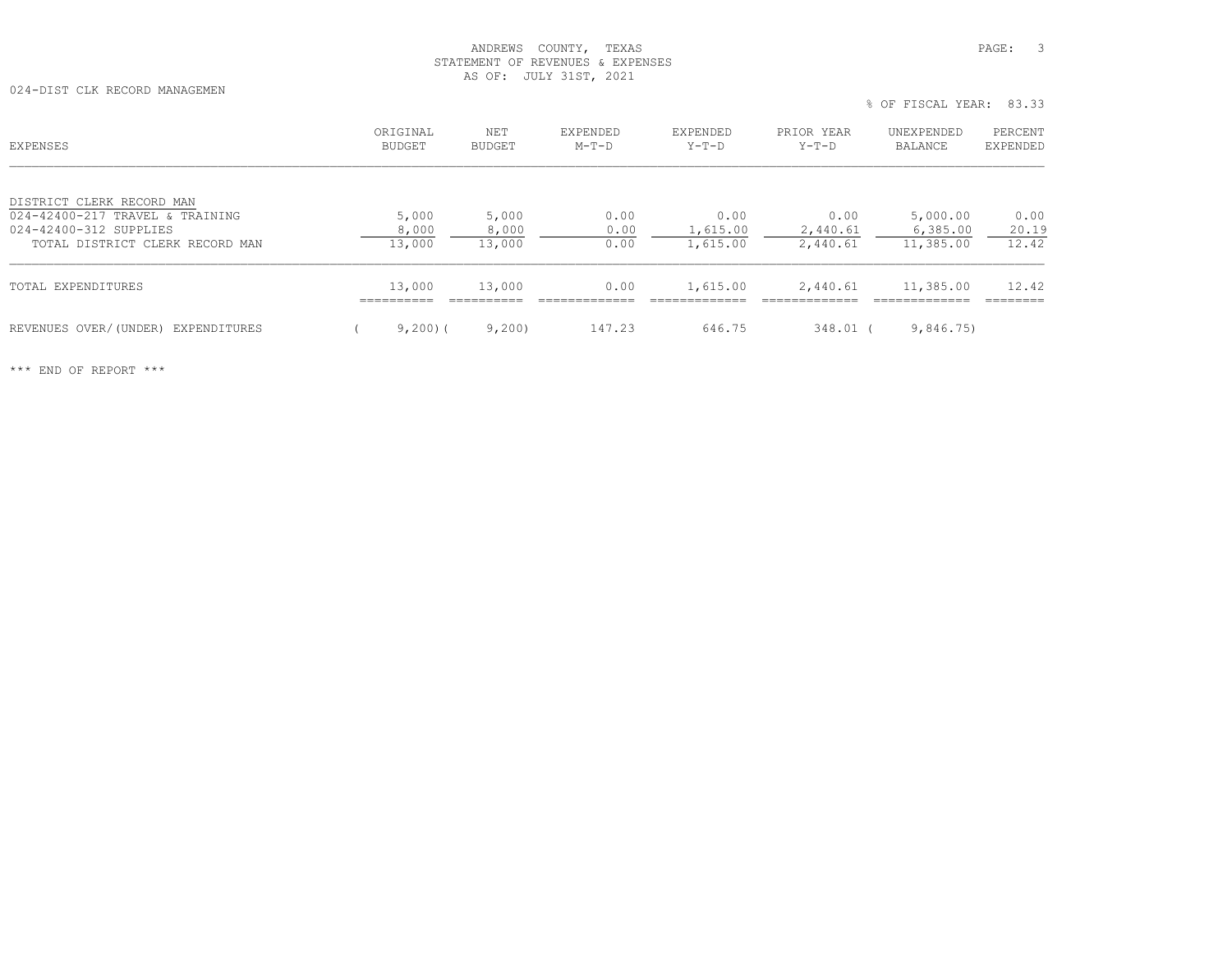| ASSETS                                                                                       |                         |           |                            |  |
|----------------------------------------------------------------------------------------------|-------------------------|-----------|----------------------------|--|
| ======<br>025-1010-000 CASH CO CLK SECURITY FUND<br>025-1030-000 TXPOOL CO CLERK CH SECURITY | 20,185.39<br>69, 377.94 | 89,563.33 |                            |  |
| TOTAL ASSETS                                                                                 |                         |           | 89,563.33<br>:============ |  |
| LIABILITIES                                                                                  |                         |           |                            |  |
| ===========                                                                                  |                         |           |                            |  |
| EQUITY                                                                                       |                         |           |                            |  |
| ======                                                                                       |                         |           |                            |  |
| 025-2715-000 COMMITTED FUND BALANCE                                                          | 84,393.86               |           |                            |  |
| TOTAL BEGINNING EQUITY                                                                       | 84,393.86               |           |                            |  |
|                                                                                              |                         |           |                            |  |
| TOTAL REVENUE                                                                                | 5,169.47                |           |                            |  |
| TOTAL REVENUE OVER/(UNDER) EXPENSES                                                          | 5,169.47                |           |                            |  |
|                                                                                              |                         |           |                            |  |
| TOTAL EQUITY & REV. OVER/(UNDER) EXP.                                                        |                         | 89,563.33 |                            |  |
| TOTAL LIABILITIES, EQUITY & REV.OVER/(UNDER) EXP.                                            |                         |           | 89,563.33                  |  |
|                                                                                              |                         |           | ==============             |  |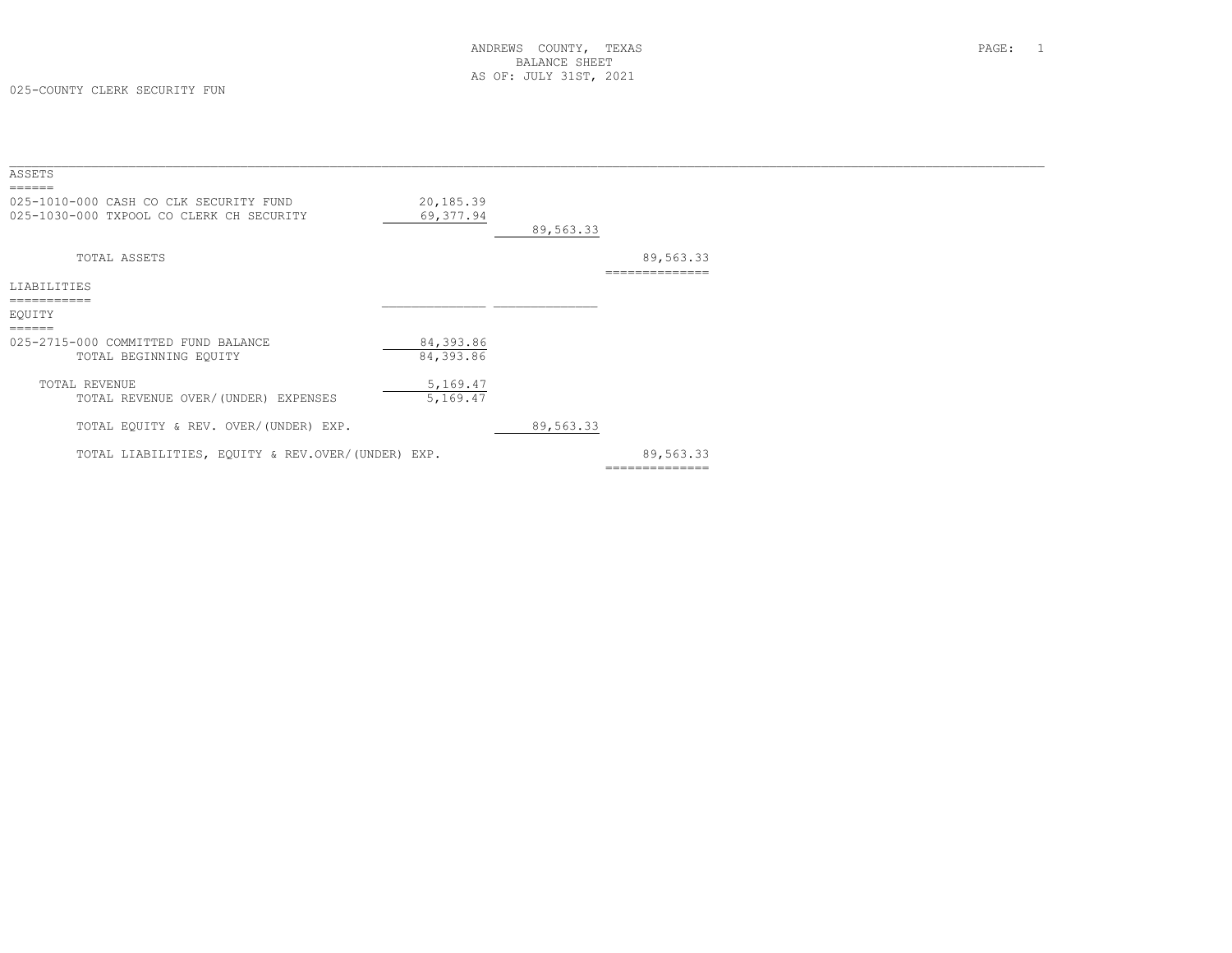025-COUNTY CLERK SECURITY FUN

| REVENUES                                     | ORIGINAL<br>BUDGET | NET<br>BUDGET | RECEIPTS<br>$M-T-D$ | RECEIPTS<br>Y-T-D | PRIOR YEAR<br>Y-T-D | UNCOLLECTED<br>BALANCE | PERCENT<br>RECEIVED |
|----------------------------------------------|--------------------|---------------|---------------------|-------------------|---------------------|------------------------|---------------------|
| 025-30340-950 COURTHOUSE SECURITY FEES       | 5,700              | 5,700         | 533.82              | 5,138.18          | 4,713.59            | 561.82                 | 90.14               |
| 025-30360-101 CO CLERK SECURITY FUND INTERES | 15                 | 15            | 0.00                | 0.00              | 96.32               | 15.00                  | 0.00                |
| 025-30360-105 TEXPOOL INTEREST               | 360                | 360           | 1.09                | 31.29             | 607.49              | 328.71                 | 8.69                |
| TOTAL REVENUES                               | 6,075              | 6,075         | 534.91              | 5,169.47          | 5,417.40            | 905.53                 | 85.09               |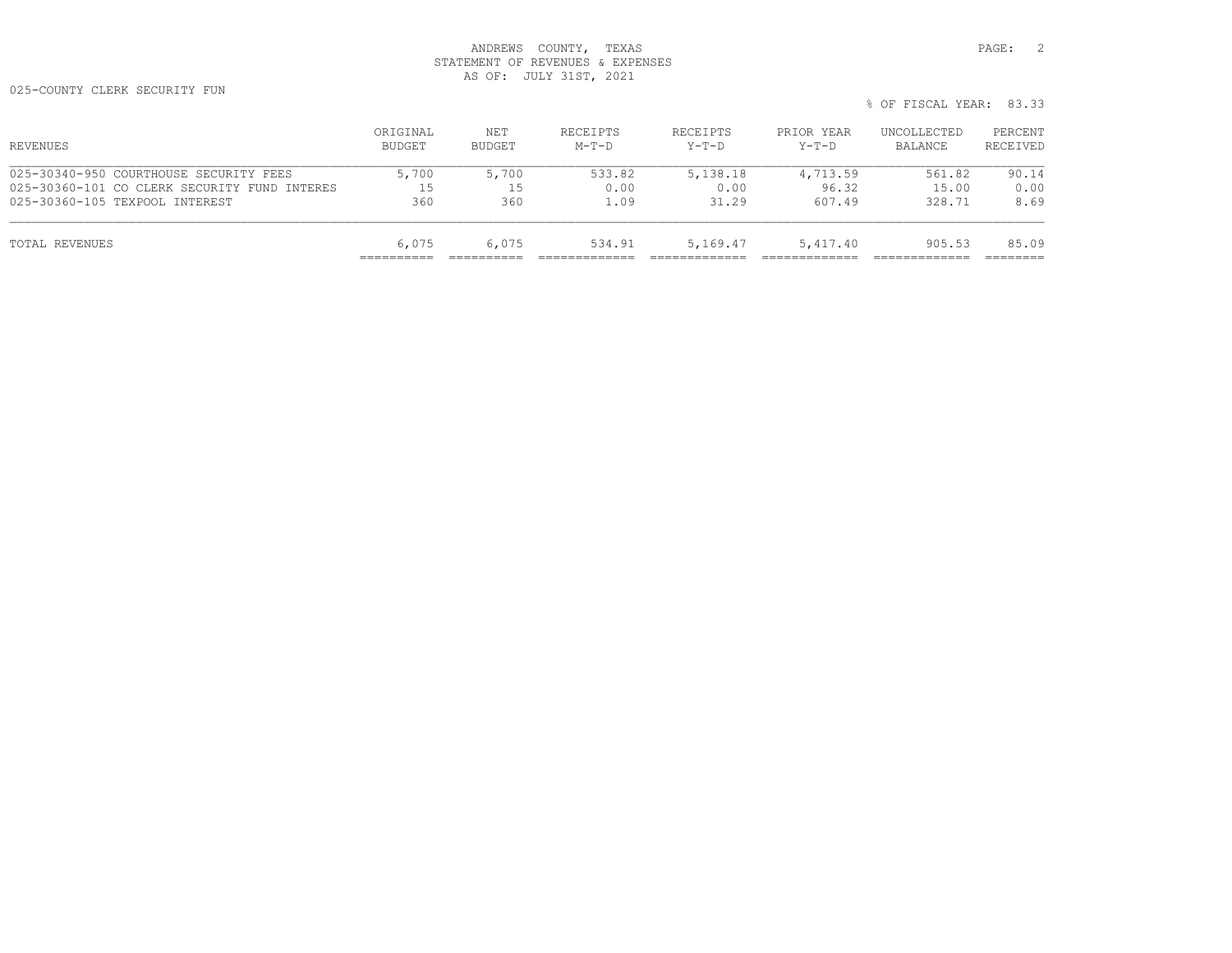025-COUNTY CLERK SECURITY FUN

| EXPENSES                           | ORIGINAL<br>BUDGET  | NET<br>BUDGET | EXPENDED<br>$M-T-D$ | EXPENDED<br>Y-T-D | PRIOR YEAR<br>Y-T-D | UNEXPENDED<br>BALANCE | PERCENT<br>EXPENDED |
|------------------------------------|---------------------|---------------|---------------------|-------------------|---------------------|-----------------------|---------------------|
| COUNTY CLERK COURTHOUSE S          |                     |               |                     |                   |                     |                       |                     |
| REVENUES OVER/(UNDER) EXPENDITURES | __________<br>6,075 | 6,075         | 534.91              | 5,169.47          | 5,417.40            | 905.53                |                     |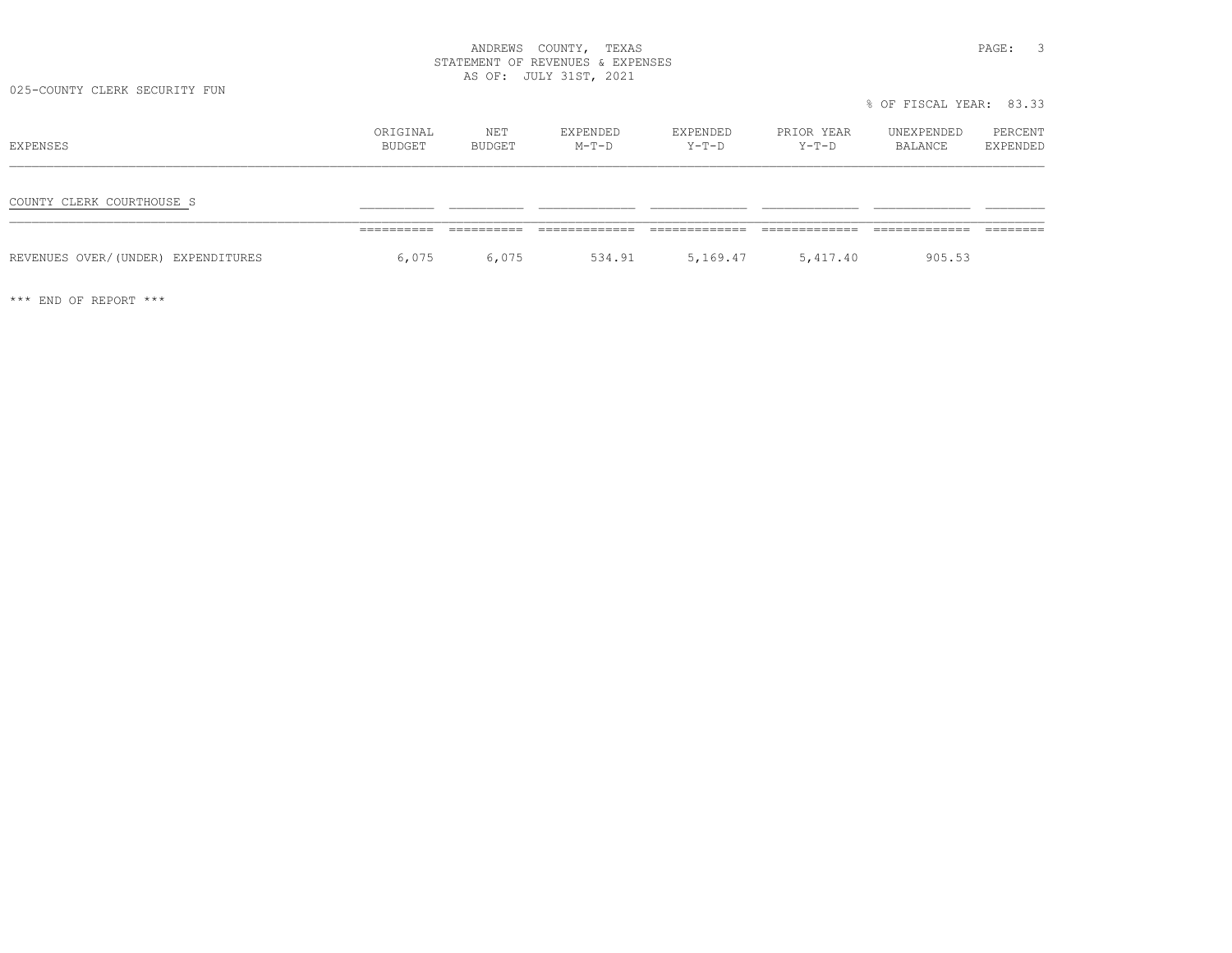| ASSETS<br>======                                  |            |            |                |  |
|---------------------------------------------------|------------|------------|----------------|--|
| 026-1010-000 CASH DIST CLERK SECURITY FUND        | 6,789.88   |            |                |  |
| 026-1030-000 TXPOOL DC SECURITY FUND              | 15,476.05  | 22, 265.93 |                |  |
| TOTAL ASSETS                                      |            |            | 22,265.93      |  |
| LIABILITIES                                       |            |            |                |  |
| -----------<br>EOUITY                             |            |            |                |  |
| ======<br>026-2715-000 COMMITTED FUND BALANCE     | 21, 321.83 |            |                |  |
| TOTAL BEGINNING EQUITY                            | 21,321.83  |            |                |  |
| TOTAL REVENUE                                     | 944.10     |            |                |  |
| TOTAL REVENUE OVER/(UNDER) EXPENSES               | 944.10     |            |                |  |
| TOTAL EQUITY & REV. OVER/(UNDER) EXP.             |            | 22, 265.93 |                |  |
| TOTAL LIABILITIES, EQUITY & REV.OVER/(UNDER) EXP. |            |            | 22, 265.93     |  |
|                                                   |            |            | ============== |  |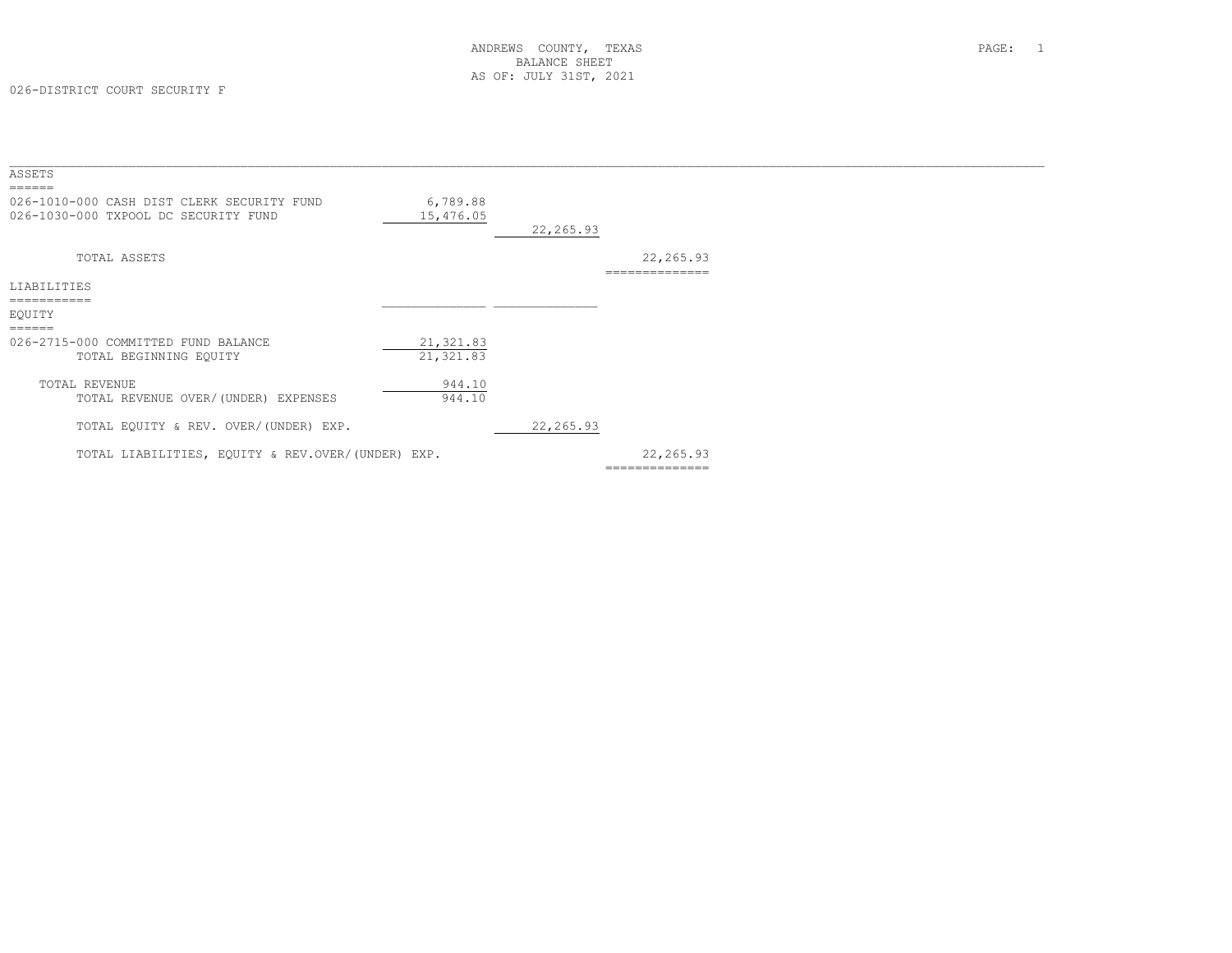026-DISTRICT COURT SECURITY F

| % OF FISCAL YEAR: 83.33 |  |
|-------------------------|--|

| REVENUES                                     | ORIGINAL<br>BUDGET | NET<br>BUDGET | RECEIPTS<br>$M-T-D$ | RECEIPTS<br>$Y-T-D$ | PRIOR YEAR<br>$Y-T-D$ | UNCOLLECTED<br>BALANCE | PERCENT<br>RECEIVED |
|----------------------------------------------|--------------------|---------------|---------------------|---------------------|-----------------------|------------------------|---------------------|
| 026-30340-950 COURTHOUSE SECURITY FEES       | 1,500              | 1,500         | 55.60               | 937.11              | 1,063.49              | 562.89                 | 62.47               |
| 026-30360-101 DISTRICT COURT SECURITY FUND I |                    |               | 0.00                | 0.00                | 42.82                 | 0.00                   | 0.00                |
| 026-30360-105 TEXPOOL INTEREST               | 0                  |               | 0.24                | 6.99                | 135.52                | 6.99                   | 0.00                |
| TOTAL REVENUES                               | 1,500              | 1,500         | 55.84               | 944.10              | 1,241.83              | 555.90                 | 62.94               |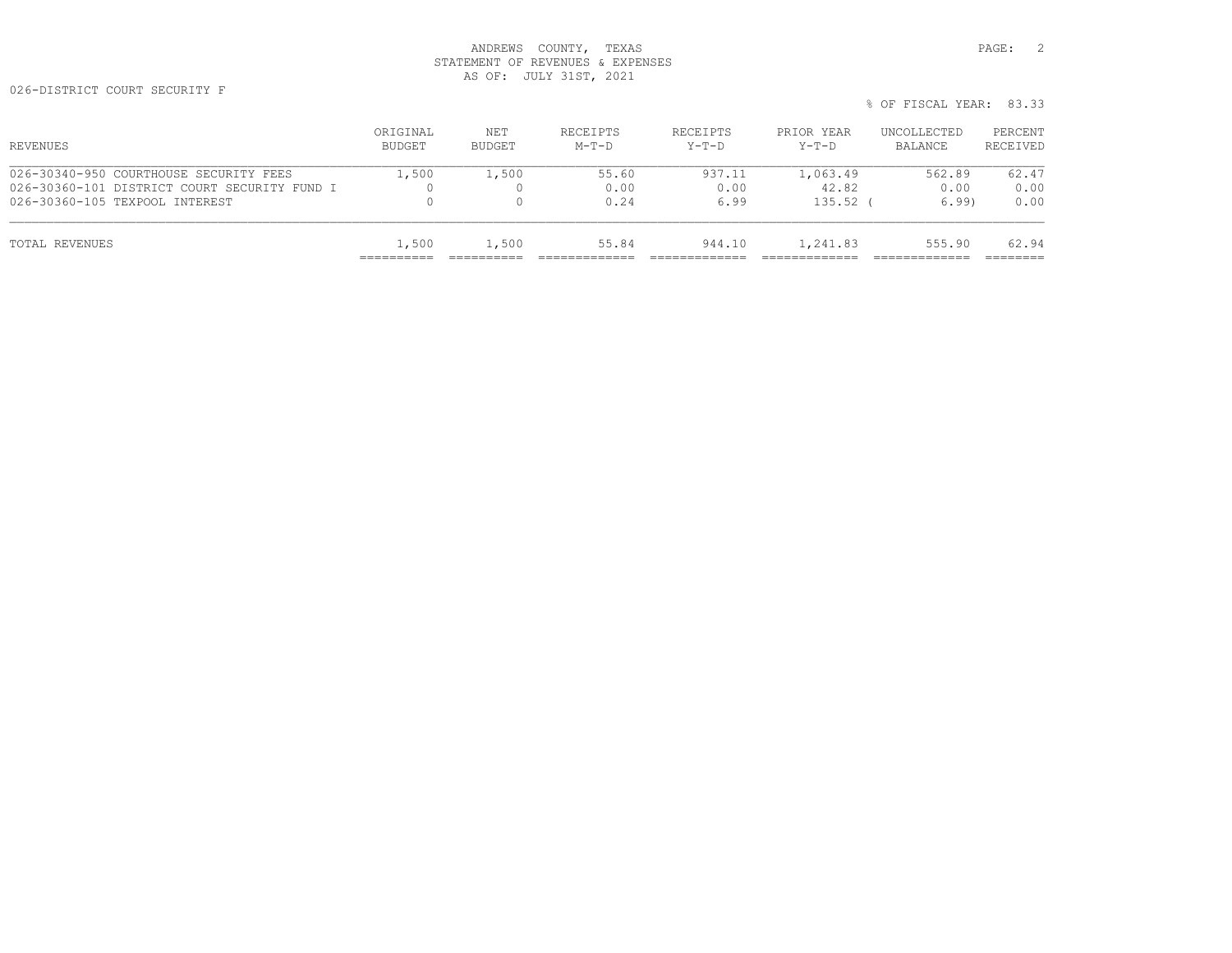026-DISTRICT COURT SECURITY F

| EXPENSES                           | ORIGINAL<br>BUDGET | NET<br>BUDGET | EXPENDED<br>$M-T-D$ | EXPENDED<br>Y-T-D | PRIOR YEAR<br>$Y-T-D$ | UNEXPENDED<br>BALANCE | PERCENT<br>EXPENDED |
|------------------------------------|--------------------|---------------|---------------------|-------------------|-----------------------|-----------------------|---------------------|
| DISTRICT COURT SECURITY F          |                    |               |                     |                   |                       |                       |                     |
| REVENUES OVER/(UNDER) EXPENDITURES | 1,500              | 1,500         | 55.84               | 944.10            | 1,241.83              | 555.90                |                     |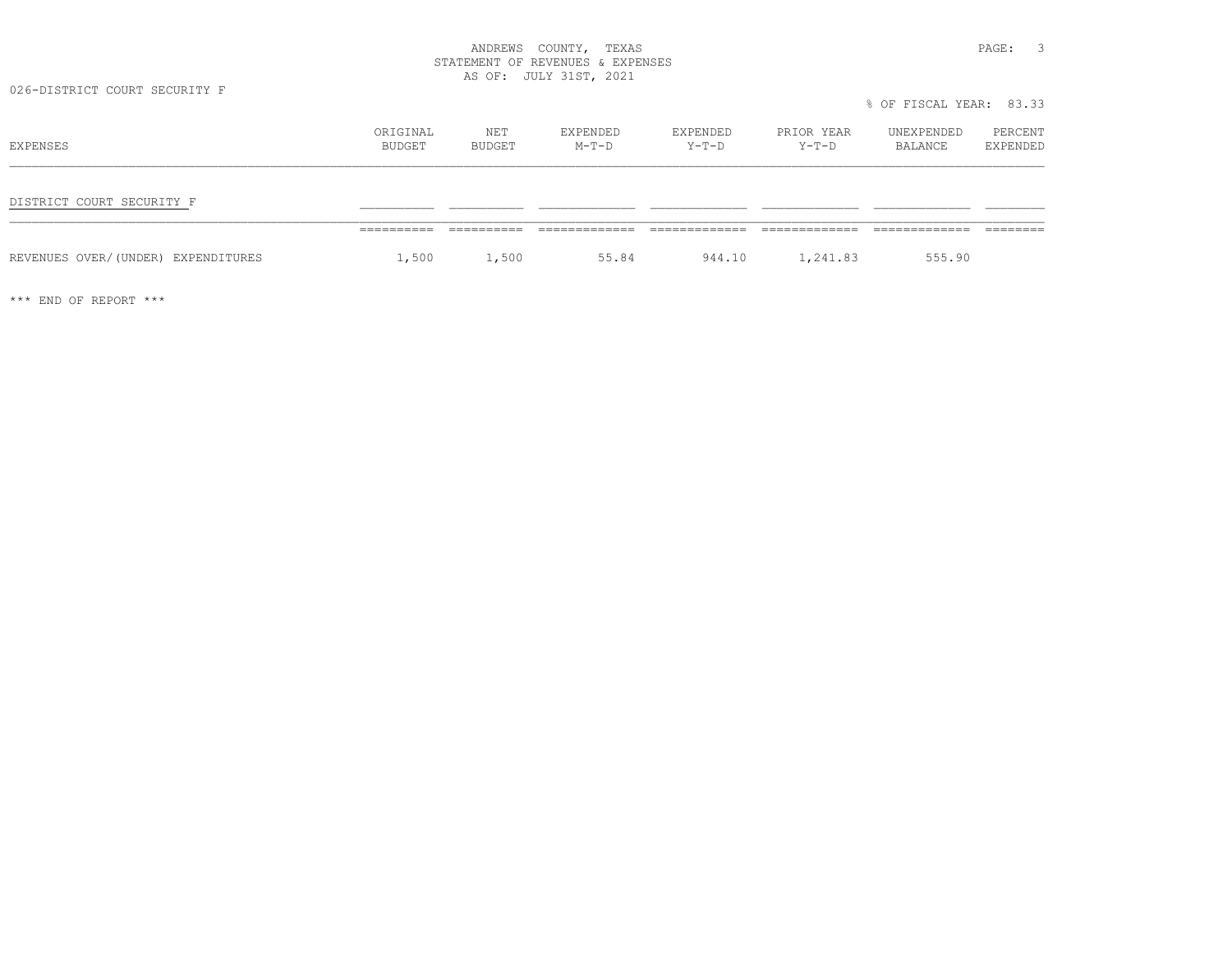027-911 PSAP FUND

| ASSETS                                                                                              |                                   |           |                             |
|-----------------------------------------------------------------------------------------------------|-----------------------------------|-----------|-----------------------------|
| ======<br>027-1010-000 CASH 911 PSAP<br>027-1030-000 TXPOOL 911 PSAP<br>027-1070-400 DUE FROM PBRPC | 550.84<br>20, 243.35<br>655.34)   | 20,138.85 |                             |
| TOTAL ASSETS                                                                                        |                                   |           | 20,138.85<br>============== |
| LIABILITIES                                                                                         |                                   |           |                             |
|                                                                                                     |                                   |           |                             |
| EQUITY                                                                                              |                                   |           |                             |
| ======<br>027-2715-000 COMMITTED FUND BALANCE<br>TOTAL BEGINNING EQUITY                             | 27,458.74<br>27,458.74            |           |                             |
| TOTAL REVENUE<br>TOTAL EXPENSES<br>TOTAL REVENUE OVER/(UNDER) EXPENSES                              | 1,711.37<br>9,031.26<br>7,319.89) |           |                             |
| TOTAL EQUITY & REV. OVER/(UNDER) EXP.                                                               |                                   | 20,138.85 |                             |
| TOTAL LIABILITIES, EOUITY & REV.OVER/(UNDER) EXP.                                                   |                                   |           | 20,138.85<br>============== |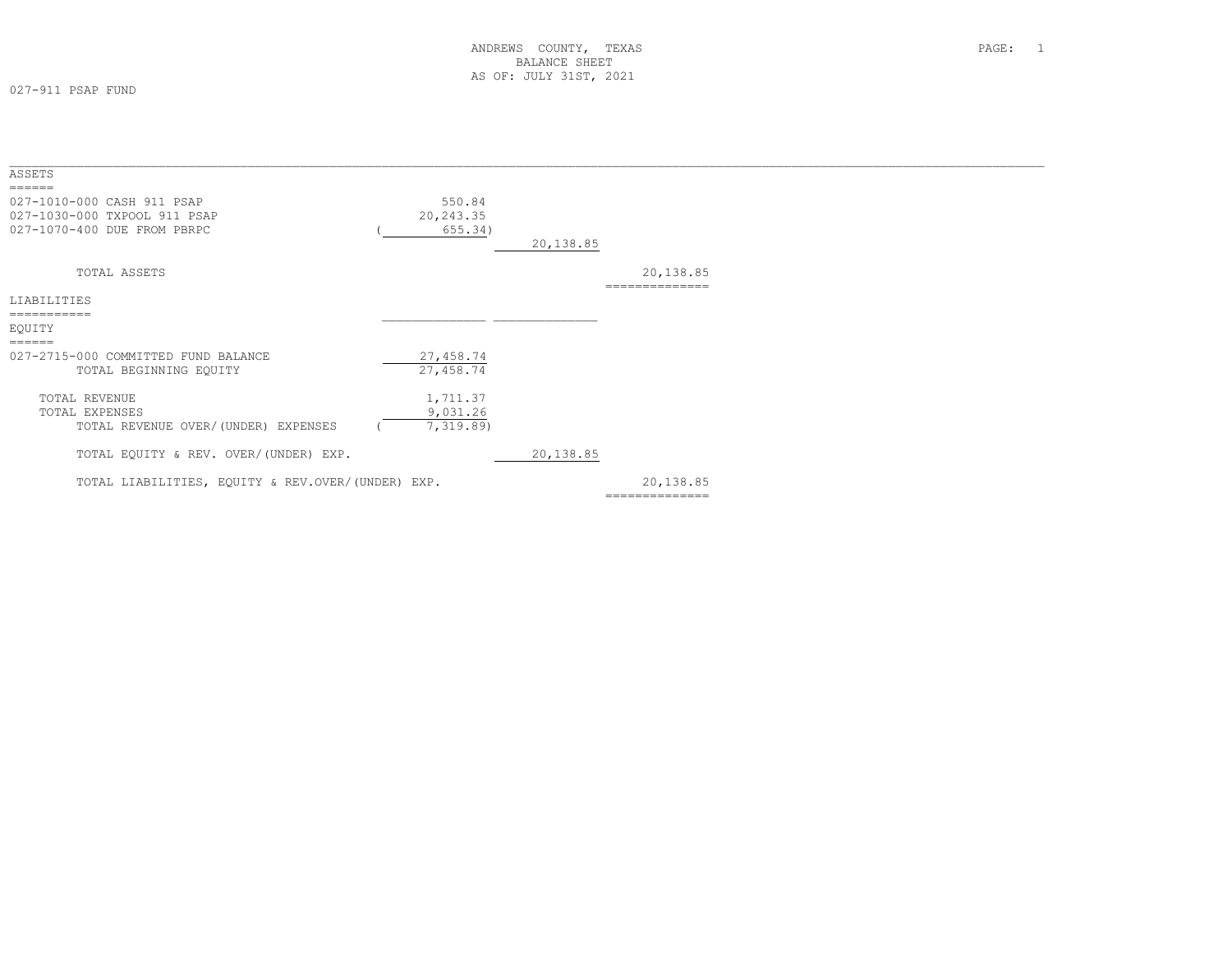ORIGINAL NET RECEIPTS RECEIPTS PRIOR YEAR UNCOLLECTED PERCENT<br>BUDGET BUDGET M-T-D Y-T-D Y-T-D BALANCE RECEIVED \_\_\_\_\_\_\_\_\_\_\_\_\_\_\_\_\_\_\_\_\_\_\_\_\_\_\_\_\_\_\_\_\_\_\_\_\_\_\_\_\_\_\_\_\_\_\_\_\_\_\_\_\_\_\_\_\_\_\_\_\_\_\_\_\_\_\_\_\_\_\_\_\_\_\_\_\_\_\_\_\_\_\_\_\_\_\_\_\_\_\_\_\_\_\_\_\_\_\_\_\_\_\_\_\_\_\_\_\_\_\_\_\_\_\_\_\_\_\_\_\_\_\_\_\_\_\_\_\_\_\_\_\_\_\_\_\_\_\_ 027-30340-950 911 PSAP 5,100 5,100 0.00 1,700.76 4,151.41 3,399.24 33.35 027-30360-101 911 PSAP FUND INTEREST 0 0 0.00 0.00 9.71 0.00 0.00 027-30360-105 TEXPOOL INTEREST 0 0 0.32 10.61 208.27 ( 10.61) 0.00 TOTAL REVENUES 5,100 5,100 0.32 1,711.37 4,369.39 3,388.63 33.56 ========== ========== ============= ============= ============= ============= ========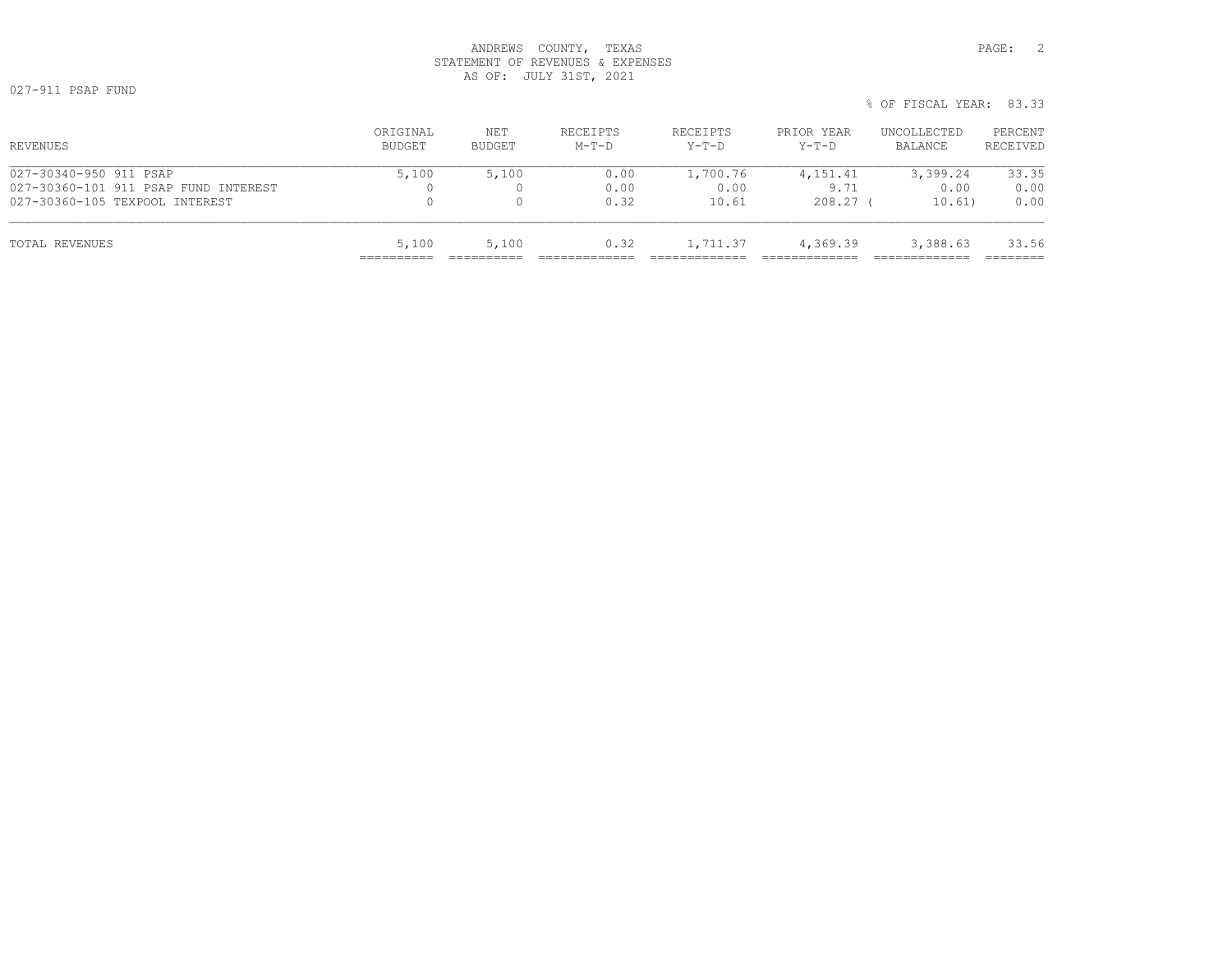027-911 PSAP FUND

| VZ / JII LOAL FOND |                         |  |
|--------------------|-------------------------|--|
|                    | % OF FISCAL YEAR: 83.33 |  |

| EXPENSES                              | ORIGINAL<br><b>BUDGET</b> | NET<br><b>BUDGET</b> | EXPENDED<br>$M-T-D$ | EXPENDED<br>$Y-T-D$ | PRIOR YEAR<br>$Y-T-D$ | UNEXPENDED<br><b>BALANCE</b> | PERCENT<br>EXPENDED |
|---------------------------------------|---------------------------|----------------------|---------------------|---------------------|-----------------------|------------------------------|---------------------|
|                                       |                           |                      |                     |                     |                       |                              |                     |
| SHERIFF DEPT/ 911 FUND                |                           |                      |                     |                     |                       |                              |                     |
| 027-42700-217 TRAVEL                  | 5,000                     | 5,000                | 0.00                | 225.00              | 550.58                | 4,775.00                     | 4.50                |
| 027-42700-312 SUPPLIES                | 3,000                     | 3,000                | 0.00                | 3,961.26            | $3,066.71$ (          | 961.26)                      | 132.04              |
| 027-42700-352 EOUIPMENT               | 15,000                    | 15,000               | 0.00                | 0.00                | 358.50                | 15,000.00                    | 0.00                |
| 027-42700-401 PROFESSIONAL SERVICES   | 2,000                     | 2,000                | 0.00                | 4,845.00            | 0.00                  | 2,845.00)                    | 242.25              |
| TOTAL SHERIFF DEPT/ 911 FUND          | 25,000                    | 25,000               | 0.00                | 9,031.26            | 3,975.79              | 15,968.74                    | 36.13               |
| TOTAL EXPENDITURES                    | 25,000                    | 25,000               | 0.00                | 9,031.26            | 3,975.79              | 15,968.74                    | 36.13               |
| REVENUES OVER/(UNDER)<br>EXPENDITURES | 19,900)(                  | 19,900)              | 0.32                | 7,319.89)           | $393.60$ (            | 12,580.11)                   |                     |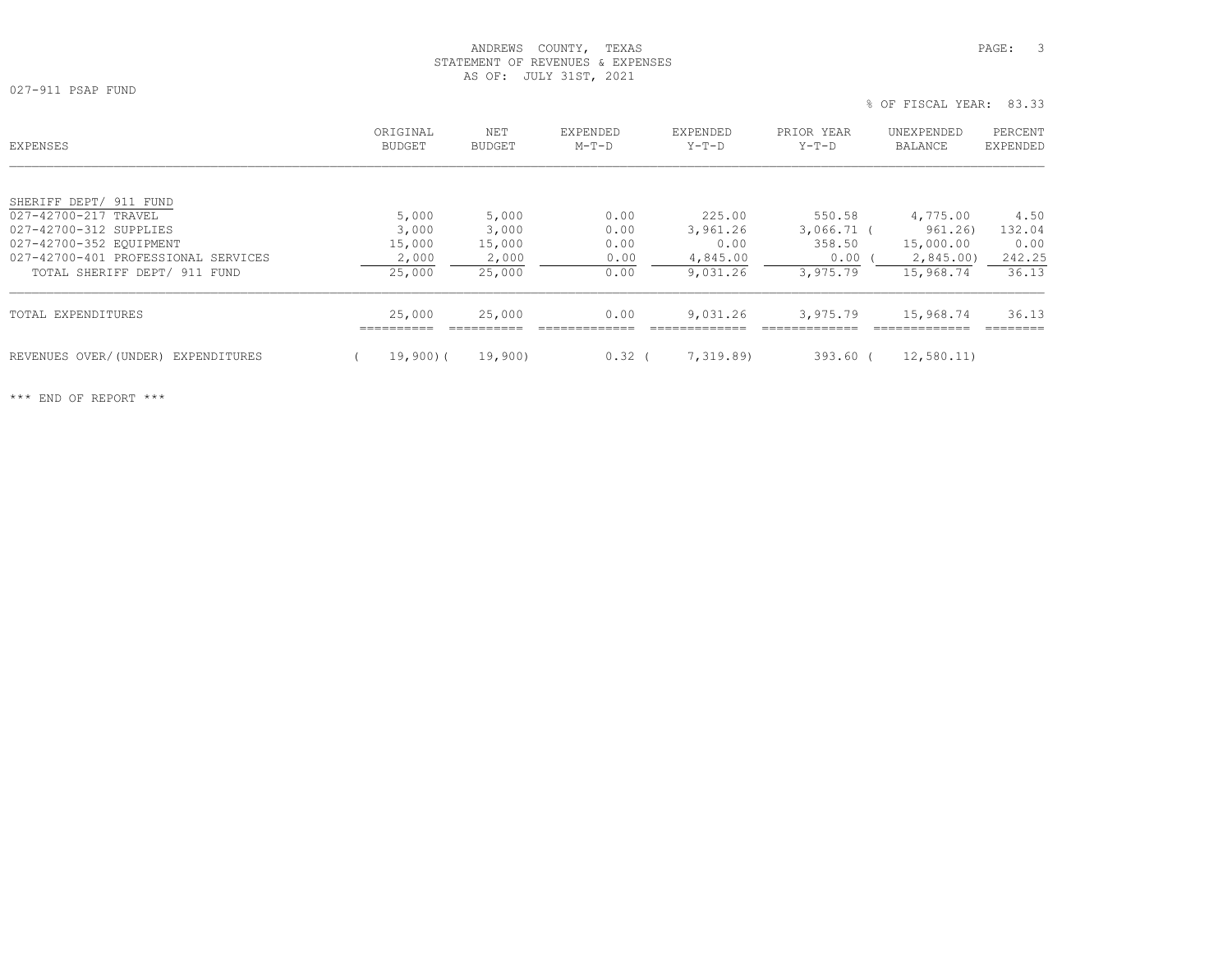| ASSETS                                                                                                                           |                                               |          |                            |  |
|----------------------------------------------------------------------------------------------------------------------------------|-----------------------------------------------|----------|----------------------------|--|
| $=$ $=$ $=$ $=$ $=$<br>028-1010-000 CASH HISTORICAL COMMISSION                                                                   | 1,739.97                                      | 1,739.97 |                            |  |
| TOTAL ASSETS                                                                                                                     |                                               |          | 1,739.97                   |  |
| LIABILITIES                                                                                                                      |                                               |          | ==============             |  |
| EQUITY                                                                                                                           |                                               |          |                            |  |
| ======<br>028-2715-000 COMMITTED FUND BALANCE<br>TOTAL BEGINNING EQUITY<br>TOTAL EXPENSES<br>TOTAL REVENUE OVER/(UNDER) EXPENSES | 2,772.78<br>2,772.78<br>1,032.81<br>1,032.81) |          |                            |  |
| TOTAL EQUITY & REV. OVER/(UNDER) EXP.                                                                                            |                                               | 1,739.97 |                            |  |
| TOTAL LIABILITIES, EQUITY & REV.OVER/(UNDER) EXP.                                                                                |                                               |          | 1,739.97<br>============== |  |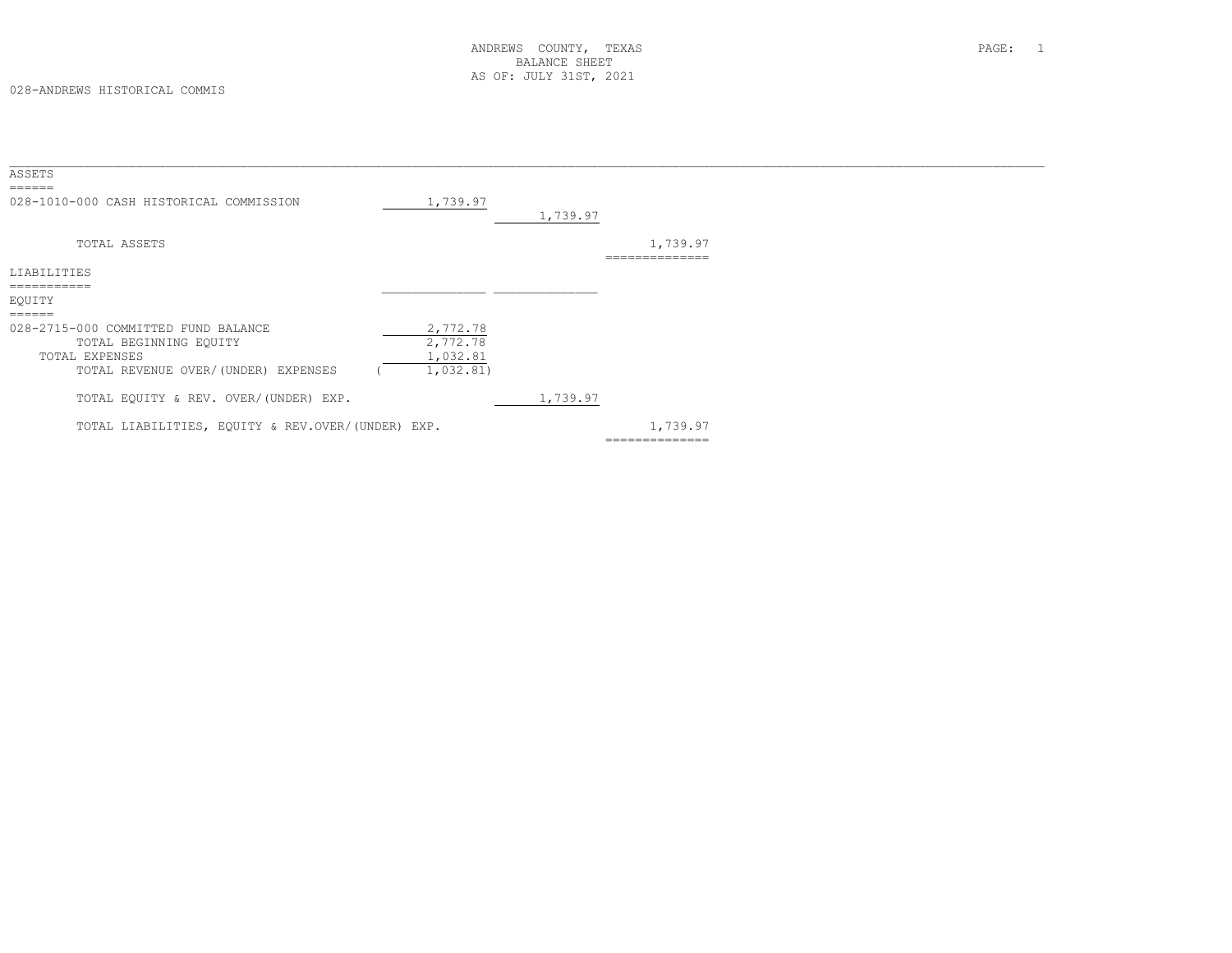028-ANDREWS HISTORICAL COMMIS

|                                              |                    |               |                     |                     |                       | % OF FISCAL YEAR: 83.33 |                     |
|----------------------------------------------|--------------------|---------------|---------------------|---------------------|-----------------------|-------------------------|---------------------|
| REVENUES                                     | ORIGINAL<br>BUDGET | NET<br>BUDGET | RECEIPTS<br>$M-T-D$ | RECEIPTS<br>$Y-T-D$ | PRIOR YEAR<br>$Y-T-D$ | UNCOLLECTED<br>BALANCE  | PERCENT<br>RECEIVED |
| 028-30360-101 HISTORICAL COMMISSION INTEREST | 10                 | 10            | 0.00                | 0.00                | 32.25                 | 10.00                   | 0.00                |
| TOTAL REVENUES                               | 10                 | 10            | 0.00                | 0.00                | 32.25                 | 10.00                   | 0.00                |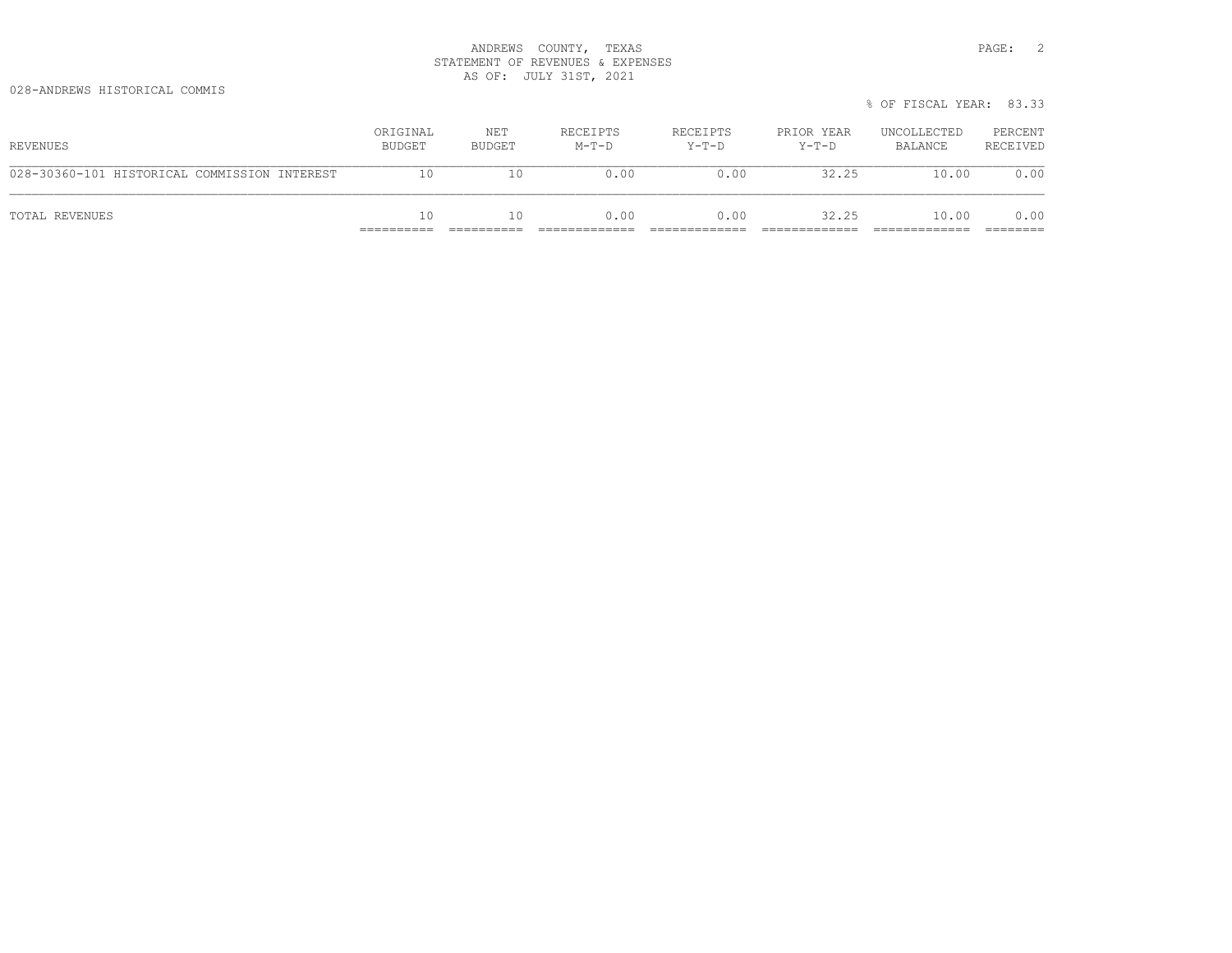028-ANDREWS HISTORICAL COMMIS

|                                                                                        |                    |                |                     |                      |                       | % OF FISCAL YEAR: 83.33 |                     |
|----------------------------------------------------------------------------------------|--------------------|----------------|---------------------|----------------------|-----------------------|-------------------------|---------------------|
| EXPENSES                                                                               | ORIGINAL<br>BUDGET | NET<br>BUDGET  | EXPENDED<br>$M-T-D$ | EXPENDED<br>$Y-T-D$  | PRIOR YEAR<br>$Y-T-D$ | UNEXPENDED<br>BALANCE   | PERCENT<br>EXPENDED |
| ANDREWS HISTORICAL COMMIS<br>028-42800-312 SUPPLIES<br>TOTAL ANDREWS HISTORICAL COMMIS | 935<br>935         | 1,613<br>1,613 | 0.00<br>0.00        | 1,032.81<br>1,032.81 | 917.00<br>917.00      | 580.19<br>580.19        | 64.03<br>64.03      |
| TOTAL EXPENDITURES                                                                     | 935                | 1,613          | 0.00                | 1,032.81             | 917.00                | 580.19                  | 64.03               |
| REVENUES OVER/(UNDER) EXPENDITURES                                                     | $925)$ (           | 1,603)         | 0.00(               | $1,032.81$ (         | 884.75)(              | 570.19                  |                     |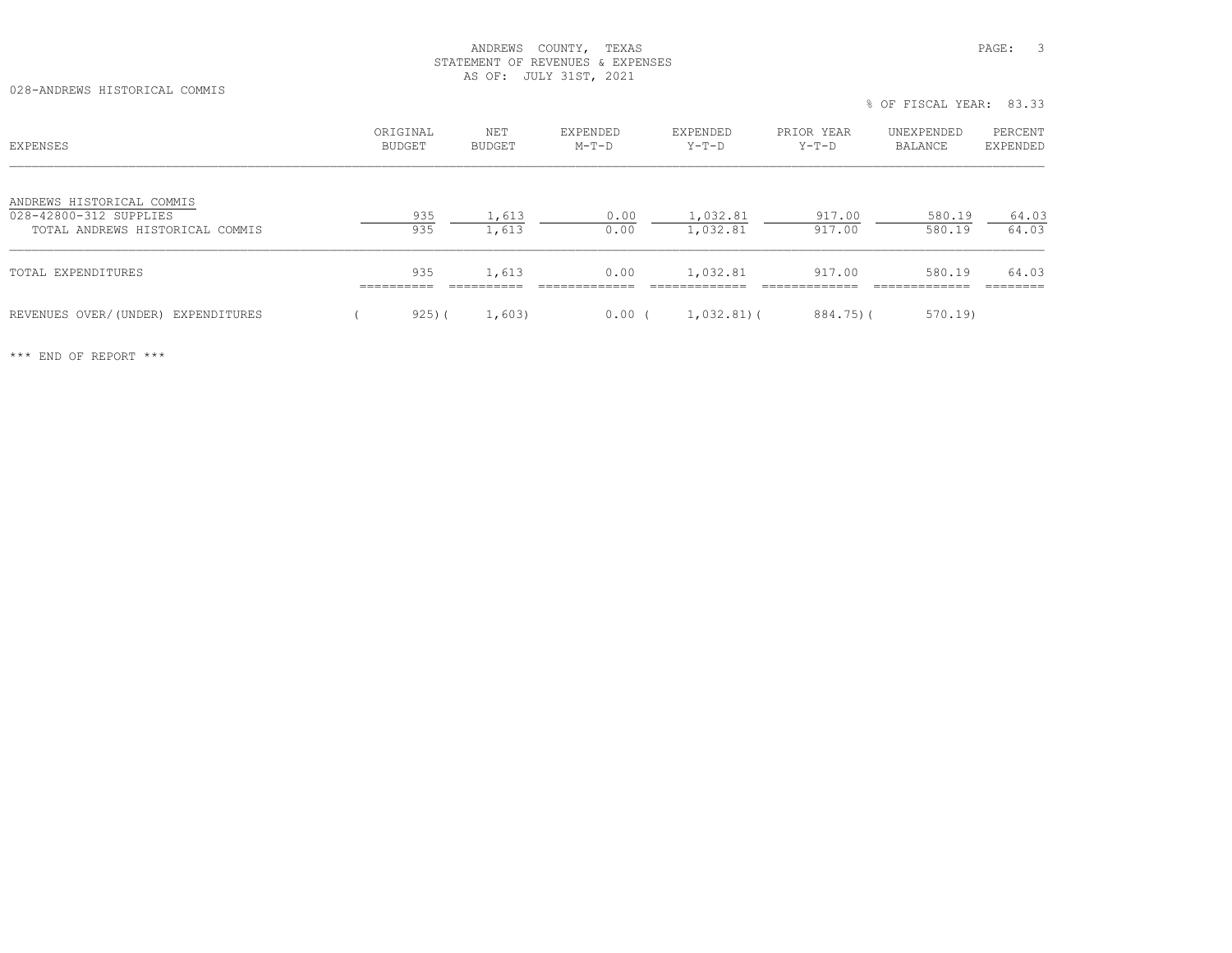| ASSETS                                                                              |                         |            |                            |  |
|-------------------------------------------------------------------------------------|-------------------------|------------|----------------------------|--|
| 029-1010-000 CRIMINAL RECORD MANAGEMENT<br>029-1030-000 TXPOOL CRIMINAL RECORD MNGT | 11,018.73<br>86, 195.54 | 97, 214.27 |                            |  |
| TOTAL ASSETS                                                                        |                         |            | 97,214.27<br>============= |  |
| LIABILITIES                                                                         |                         |            |                            |  |
| ===========                                                                         |                         |            |                            |  |
| EQUITY                                                                              |                         |            |                            |  |
| $=$ $=$ $=$ $=$ $=$ $=$                                                             |                         |            |                            |  |
| 029-2715-000 COMMITTED FUND BALANCE                                                 | 96,271.94               |            |                            |  |
| TOTAL BEGINNING EQUITY                                                              | 96,271.94               |            |                            |  |
|                                                                                     |                         |            |                            |  |
| TOTAL REVENUE                                                                       | 942.33                  |            |                            |  |
| TOTAL REVENUE OVER/(UNDER) EXPENSES                                                 | 942.33                  |            |                            |  |
|                                                                                     |                         |            |                            |  |
| TOTAL EQUITY & REV. OVER/(UNDER) EXP.                                               |                         | 97, 214.27 |                            |  |
| TOTAL LIABILITIES, EQUITY & REV.OVER/(UNDER) EXP.                                   |                         |            | 97, 214.27                 |  |
|                                                                                     |                         |            | ==============             |  |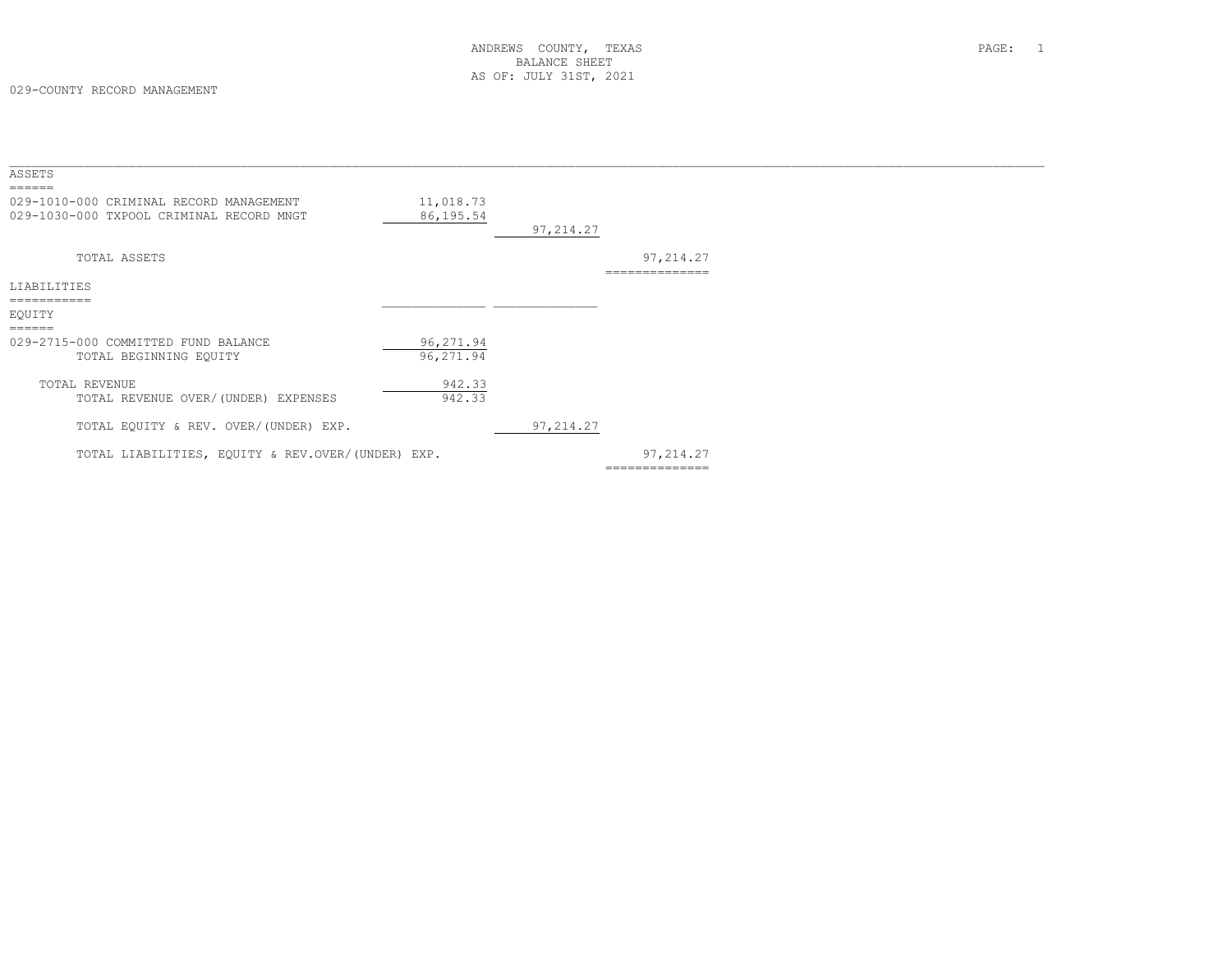029-COUNTY RECORD MANAGEMENT

| ORIGINAL<br>BUDGET | NET<br>BUDGET | RECEIPTS<br>$M-T-D$ | RECEIPTS<br>$Y-T-D$ | PRIOR YEAR<br>$Y-T-D$ | UNCOLLECTED<br>BALANCE | PERCENT<br>RECEIVED |
|--------------------|---------------|---------------------|---------------------|-----------------------|------------------------|---------------------|
| 5,200              | 5,200         | 27.87               | 903.46              | 2,655.30              | 4,296.54               | 17.37               |
| 175                | 175           | 0.00                | 0.00                | 73.68                 | 175.00                 | 0.00                |
| 2,000              | 2,000         | 1.36                | 38.87               | 754.75                | 1,961.13               | 1.94                |
| 7,375              | 7,375         | 29.23               | 942.33              | 3,483.73              | 6,432.67               | 12.78               |
|                    |               |                     |                     |                       |                        |                     |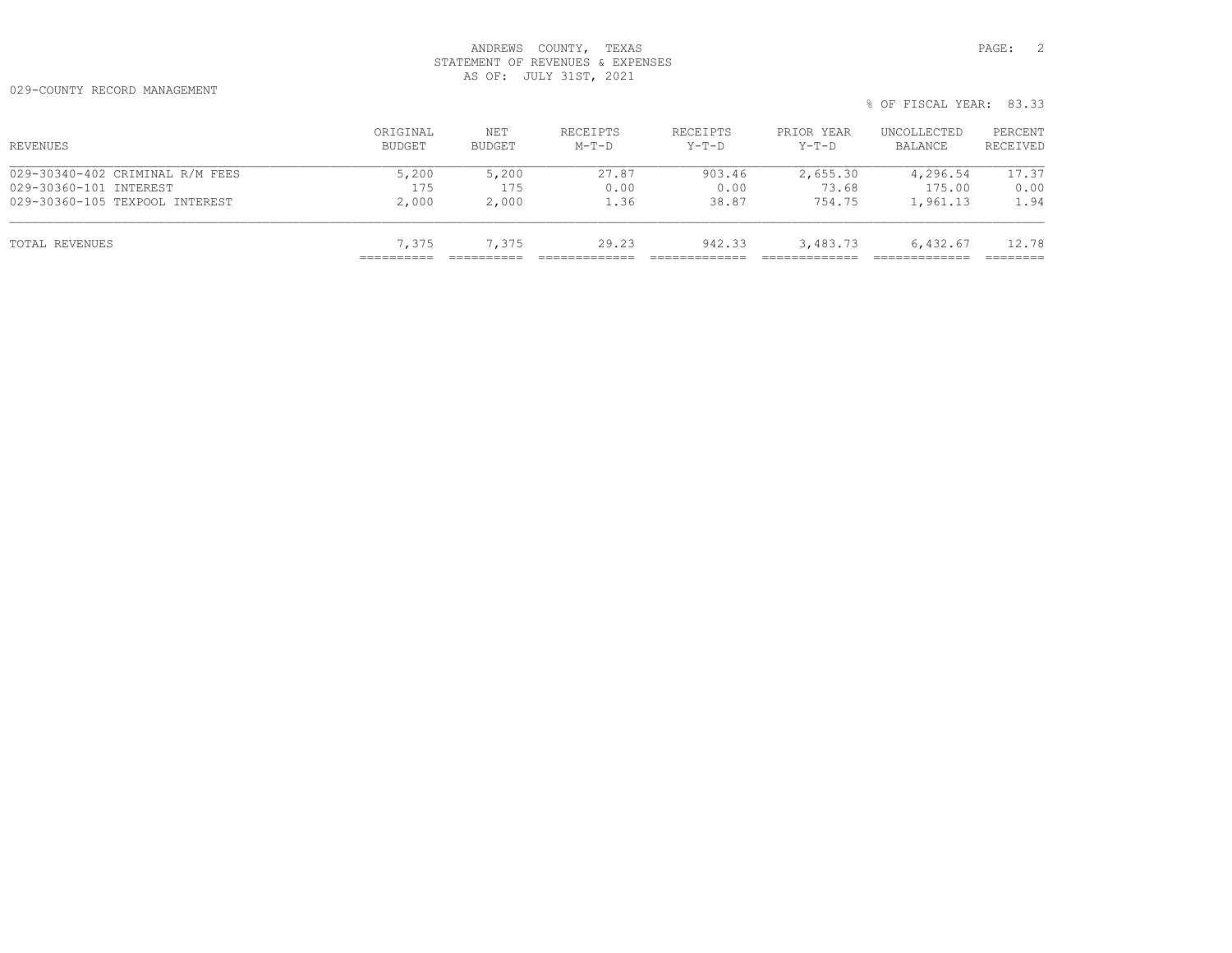029-COUNTY RECORD MANAGEMENT

% OF FISCAL YEAR: 83.33

| EXPENSES                           | ORIGINAL<br>BUDGET  | NET<br>BUDGET | EXPENDED<br>$M-T-D$ | EXPENDED<br>Y-T-D | PRIOR YEAR<br>$Y-T-D$ | UNEXPENDED<br>BALANCE | PERCENT<br>EXPENDED |
|------------------------------------|---------------------|---------------|---------------------|-------------------|-----------------------|-----------------------|---------------------|
| COUNTY CLERK CRIMINAL REC          |                     | ----------    | -------------       | -------------     |                       |                       |                     |
| REVENUES OVER/(UNDER) EXPENDITURES | ==========<br>7,375 | 7,375         | 29.23               | 942.33            | 3,483.73              | 6,432.67              |                     |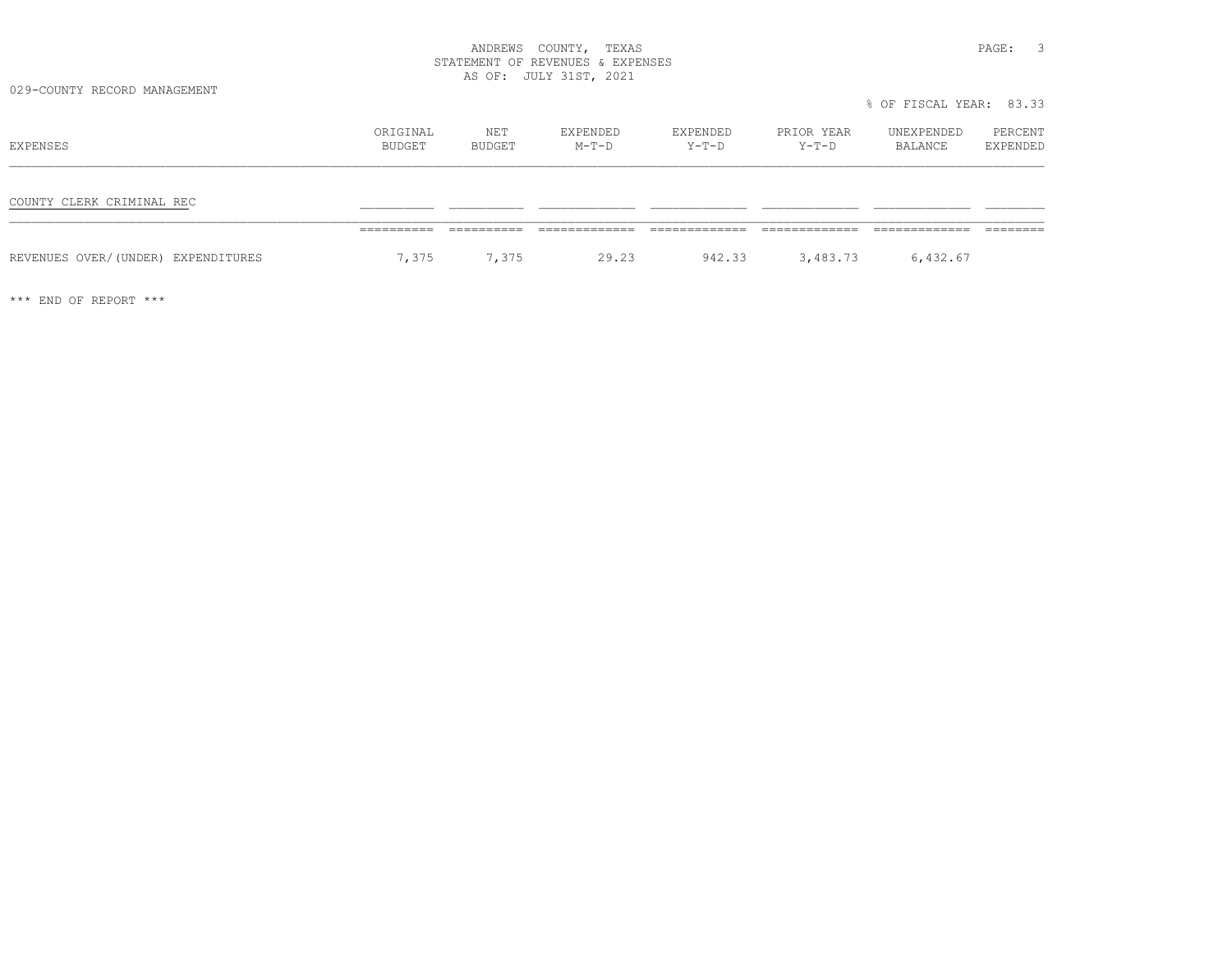| ASSETS<br>=====                                                         |                      |          |                            |  |
|-------------------------------------------------------------------------|----------------------|----------|----------------------------|--|
| 030-1010-000 CASH JP TRUANCY COURT COST                                 | 7,731.48             | 7,731.48 |                            |  |
| TOTAL ASSETS                                                            |                      |          | 7,731.48<br>============== |  |
| LIABILITIES                                                             |                      |          |                            |  |
| -----------<br>EQUITY                                                   |                      |          |                            |  |
| ======<br>030-2715-000 COMMITTED FUND BALANCE<br>TOTAL BEGINNING EQUITY | 1,759.22<br>1,759.22 |          |                            |  |
| TOTAL REVENUE<br>TOTAL REVENUE OVER/(UNDER) EXPENSES                    | 5,972.26<br>5,972.26 |          |                            |  |
| TOTAL EQUITY & REV. OVER/(UNDER) EXP.                                   |                      | 7,731.48 |                            |  |
| TOTAL LIABILITIES, EQUITY & REV.OVER/(UNDER) EXP.                       |                      |          | 7,731.48                   |  |
|                                                                         |                      |          | ==============             |  |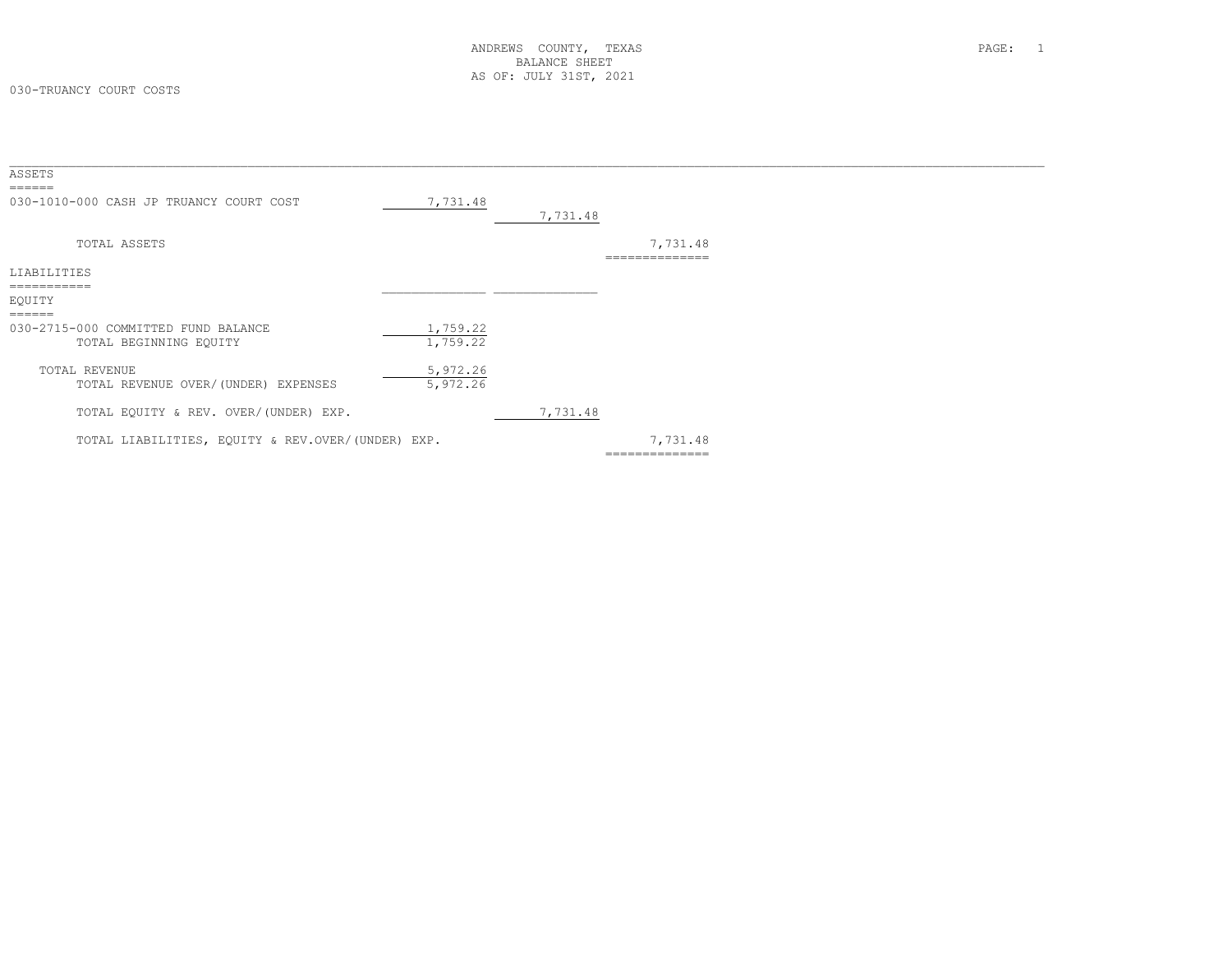030-TRUANCY COURT COSTS

| REVENUES                                    | ORIGINAL<br>BUDGET | NET<br>BUDGET | RECEIPTS<br>$M-T-D$ | RECEIPTS<br>$Y-T-D$ | PRIOR YEAR<br>$Y-T-D$ | UNCOLLECTED<br>BALANCE | PERCENT<br>RECEIVED |
|---------------------------------------------|--------------------|---------------|---------------------|---------------------|-----------------------|------------------------|---------------------|
| 030-30113-405 CC LOCAL TRUANCY PREVENTION & |                    |               | 0.00                | 30.00               | 45.00                 | 30.00                  | 0.00                |
| 030-30204-403 JP1 LOCAL TRUANCY PREVENTION  |                    |               | 226.62              | 2,363.37            | 130.00                | 2, 363, 37)            | 0.00                |
| 030-30244-404 JP2 LOCAL TRUANCY PREVENTION  |                    |               | 163.59              | 2,728.89            | 55.00 (               | 2,728.89)              | 0.00                |
| 030-30340-402 TRUANCY COURT COST            |                    |               | 0.00                | 850.00              | 450.00 (              | 850.00)                | 0.00                |
| TOTAL REVENUES                              | $\Omega$           |               | 390.21              | 5,972.26            | 680.00 (              | 5,972,26               | 0.00                |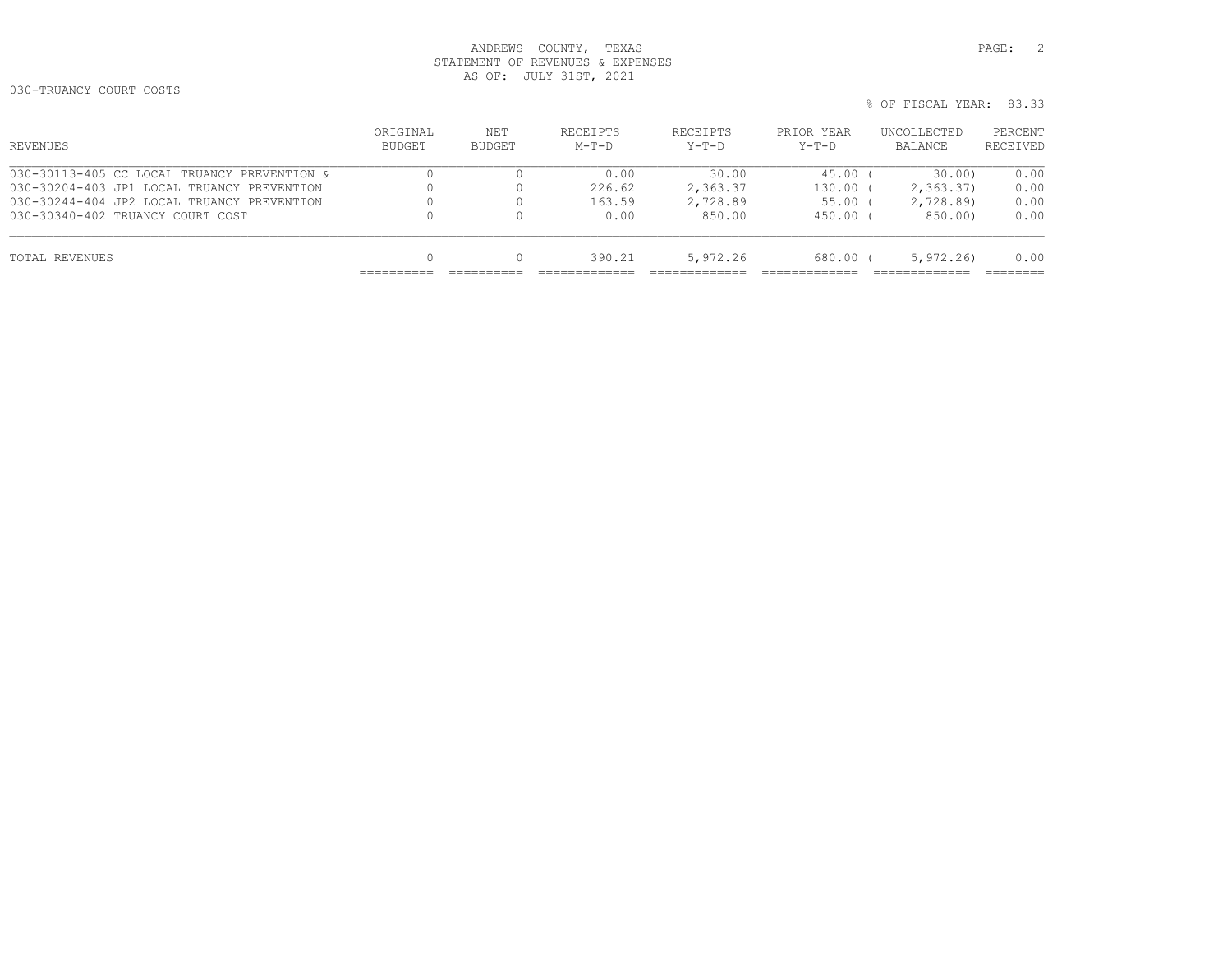030-TRUANCY COURT COSTS

| EXPENSES                           | ORIGINAL<br>BUDGET | NET<br>BUDGET | EXPENDED<br>$M-T-D$ | EXPENDED<br>Y-T-D | PRIOR YEAR<br>Y-T-D | UNEXPENDED<br>BALANCE | PERCENT<br>EXPENDED |
|------------------------------------|--------------------|---------------|---------------------|-------------------|---------------------|-----------------------|---------------------|
| JP TRUANCY COURT COST              |                    |               |                     |                   |                     |                       |                     |
|                                    |                    |               |                     |                   |                     |                       |                     |
| REVENUES OVER/(UNDER) EXPENDITURES | 0                  | $\circ$       | 390.21              | 5,972.26          | 680.00 (            | 5,972.26              |                     |

\*\*\* END OF REPORT \*\*\*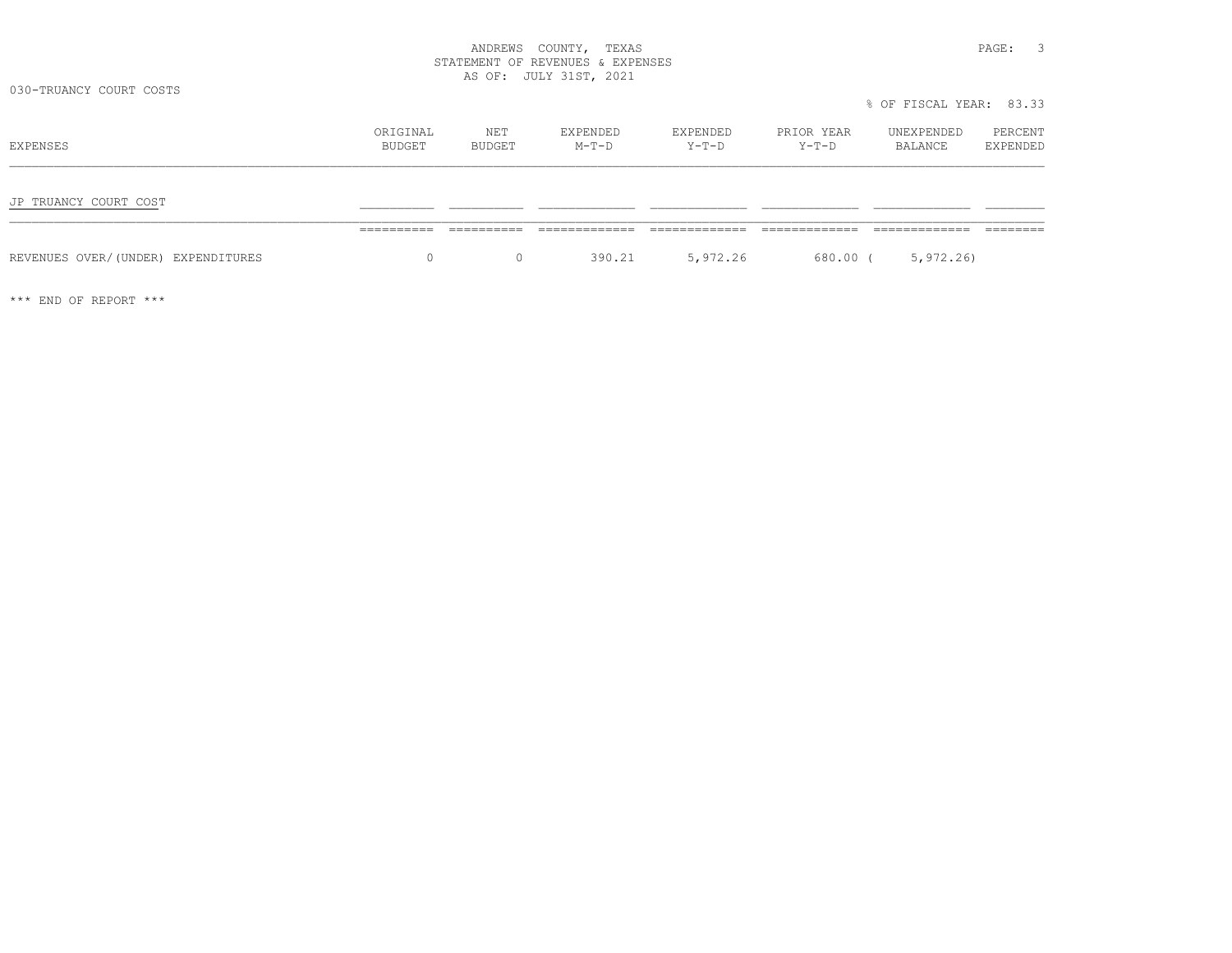#### 031-FIRE DEPARTMENT

| ASSETS                                            |             |            |                             |  |
|---------------------------------------------------|-------------|------------|-----------------------------|--|
| ======                                            |             |            |                             |  |
| 031-1030-000 TXPOOL FIRE DEPT                     | 90,221.13   |            |                             |  |
|                                                   |             | 90,221.13  |                             |  |
| TOTAL ASSETS                                      |             |            |                             |  |
|                                                   |             |            | 90,221.13<br>============== |  |
| LIABILITIES                                       |             |            |                             |  |
|                                                   |             |            |                             |  |
| 031-2020-000 FIRE DEPARTMENT ACCOUNTS PAYAB       | 3,884.30    |            |                             |  |
| TOTAL LIABILITIES                                 |             | 3,884.30   |                             |  |
| EQUITY                                            |             |            |                             |  |
| ======                                            |             |            |                             |  |
| 031-2715-000 COMMITTED FUND BALANCE               | 139,810.70  |            |                             |  |
| 031-2720-000 FIRE DEPARTMENT MONTHLY CLOSIN       | 52,602.73   |            |                             |  |
| TOTAL BEGINNING EQUITY                            | 192, 413.43 |            |                             |  |
|                                                   |             |            |                             |  |
| TOTAL REVENUE                                     | 30,398.61   |            |                             |  |
| TOTAL EXPENSES                                    | 136, 475.21 |            |                             |  |
| TOTAL REVENUE OVER/(UNDER) EXPENSES               | 106,076.60  |            |                             |  |
|                                                   |             |            |                             |  |
| TOTAL EQUITY & REV. OVER/(UNDER) EXP.             |             | 86, 336.83 |                             |  |
| TOTAL LIABILITIES, EQUITY & REV.OVER/(UNDER) EXP. |             |            | 90,221.13                   |  |
|                                                   |             |            |                             |  |
|                                                   |             |            |                             |  |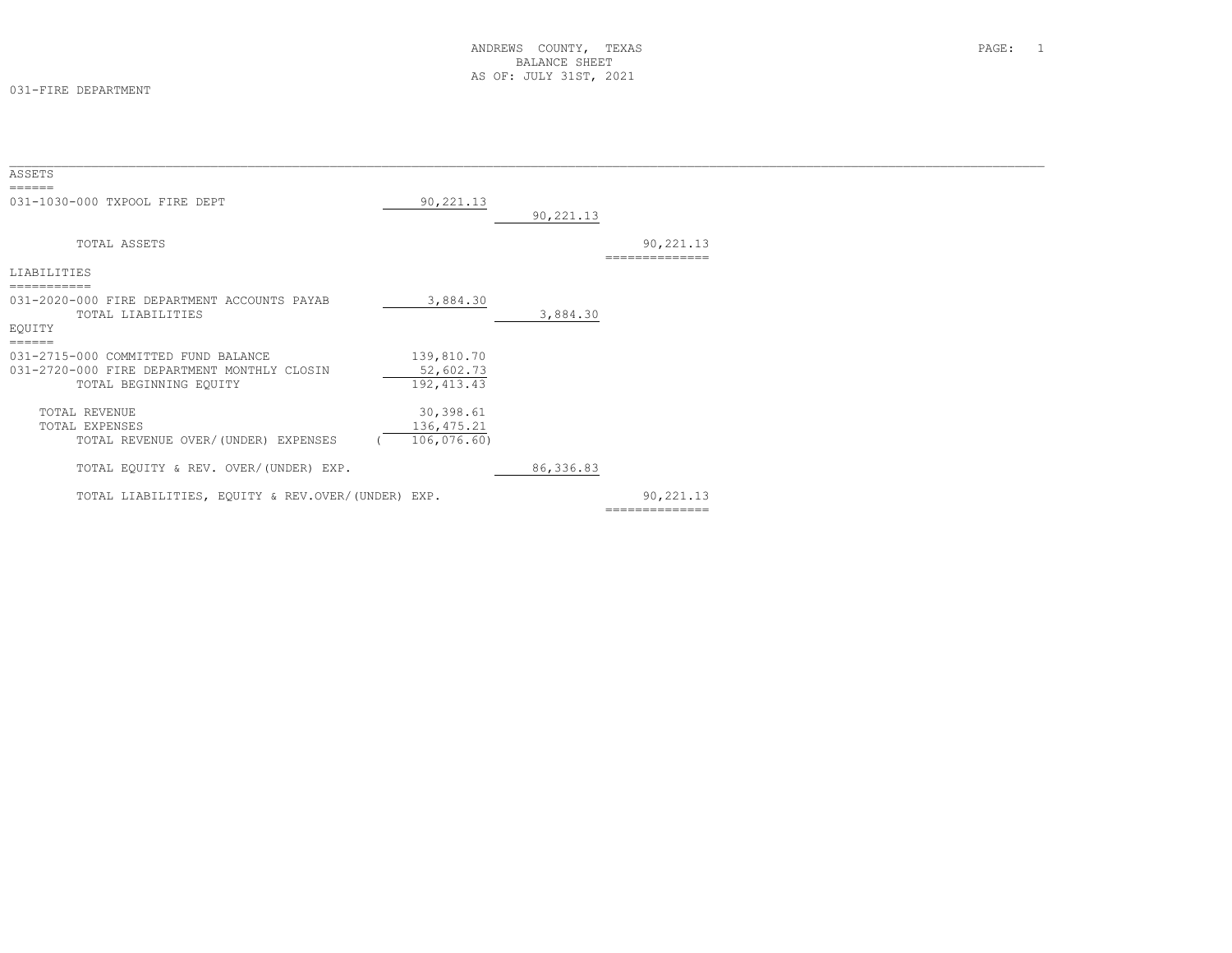|                                             |                    |               |                     |                     |                       | % OF FISCAL YEAR: 83.33 |                     |
|---------------------------------------------|--------------------|---------------|---------------------|---------------------|-----------------------|-------------------------|---------------------|
| REVENUES                                    | ORIGINAL<br>BUDGET | NET<br>BUDGET | RECEIPTS<br>$M-T-D$ | RECEIPTS<br>$Y-T-D$ | PRIOR YEAR<br>$Y-T-D$ | UNCOLLECTED<br>BALANCE  | PERCENT<br>RECEIVED |
| 031-30340-202 FIRE DEPARTMENT DONATIONS FOR | 40,000             | 40,000        | 2,500.00            | 30,350.00           | 55,605.00             | 9,650.00                | 75.88               |
| 031-30360-101 BANK<br>INTEREST              | 100                | 100           | 0.00                | 0.00                | 284.99                | 100.00                  | 0.00                |
| 031-30360-105 TEXPOOL INTEREST              | 250                | 250           | 1.42                | 48.61               | 1,111.56              | 201.39                  | 19.44               |

| TOTAL REVENUES                 | 40,350 | 40,350 | 2.501 42 | 30,398.61 | 57,001.55 | 9,951.39 | 75.34        |
|--------------------------------|--------|--------|----------|-----------|-----------|----------|--------------|
| ANT NANAA TAN TEWLAAR TMIRIMMI | ---    | - 200  | .        | 70.VI     | 11111.JU  |          | . <i>. .</i> |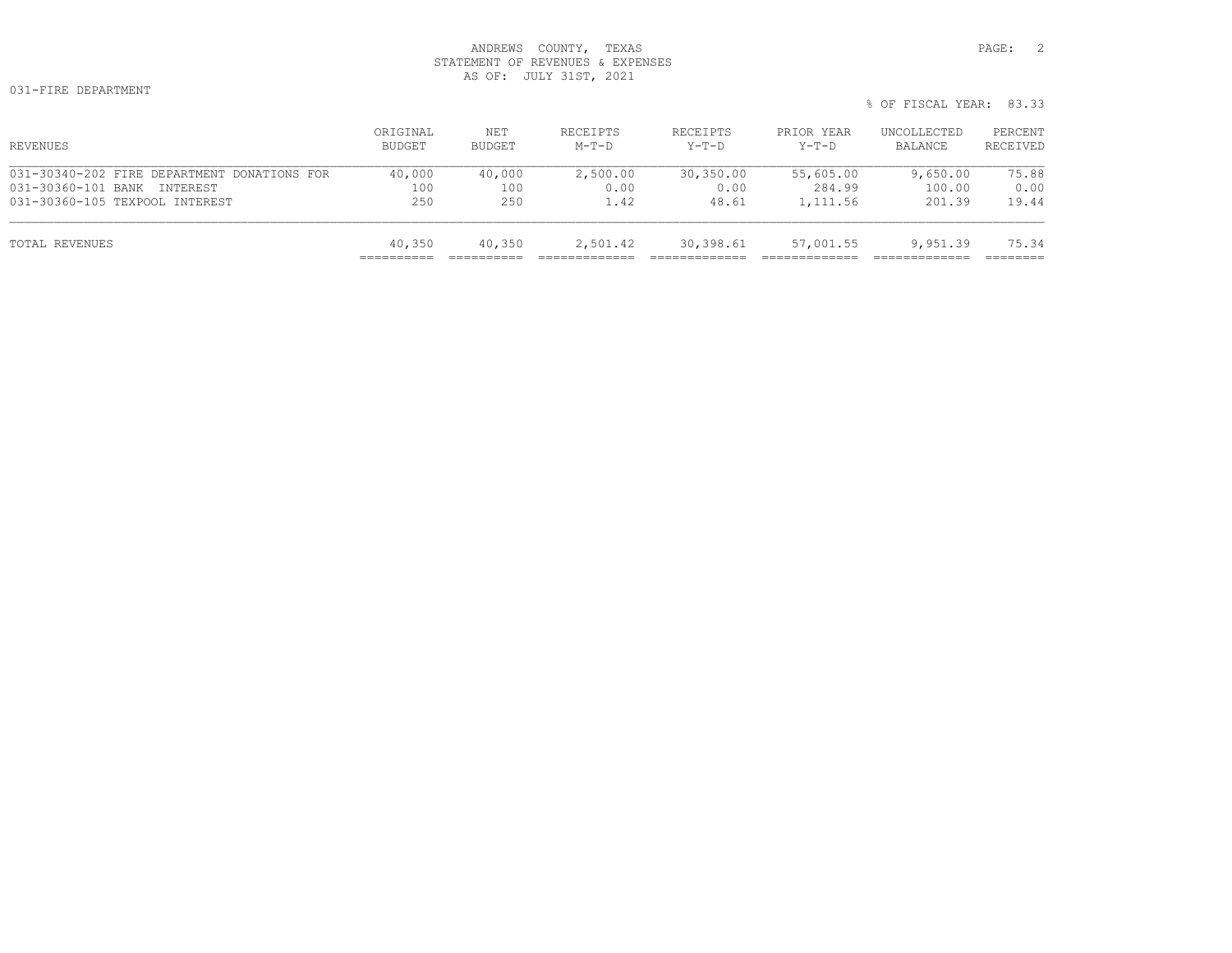% OF FISCAL YEAR: 83.33

031-FIRE DEPARTMENT

ORIGINAL NET EXPENDED EXPENDED PRIOR YEAR UNEXPENDED PERCENT<br>BUDGET BUDGET M-T-D Y-T-D Y-T-D BALANCE EXPENDED

| FIRE DEPARTMENT                         |            |              |              |             |              |              |        |
|-----------------------------------------|------------|--------------|--------------|-------------|--------------|--------------|--------|
| 031-43100-216 TRANSFERS TO OTHER FUNDS  | 0          | 107,324      | 0.00         | 107,324.00  | 0.00         | 0.00         | 100.00 |
| 031-43100-217 TRAINING/TRAVEL           | 5,000      | 5,000        | 0.00         | 2,608.50    | 0.00         | 2,391.50     | 52.17  |
| 031-43100-312 Supplies                  |            |              | 0.00         | 164.31      | 0.00         | 164.31)      | 0.00   |
| 031-43100-353 FIRE DEPARTMENT EOUIPMENT | 10,000     | 10,000       | 3,309.94     | 26,378.40   | 9,675.58     | 16,378,40    | 263.78 |
| TOTAL FIRE DEPARTMENT                   | 15,000     | 122,324      | 3,309.94     | 136, 475.21 | 9,675.58     | 14, 151. 21) | 111.57 |
| TOTAL EXPENDITURES                      | 15,000     | 122,324      | 3,309.94     | 136,475.21  | $9.675.58$ ( | 14, 151, 21) | 111.57 |
|                                         |            |              |              |             |              |              |        |
| REVENUES OVER/(UNDER) EXPENDITURES      | $25,350$ ( | $81,974$ ) ( | $808.52$ ) ( | 106,076.60) | 47,325.97    | 24,102.60    |        |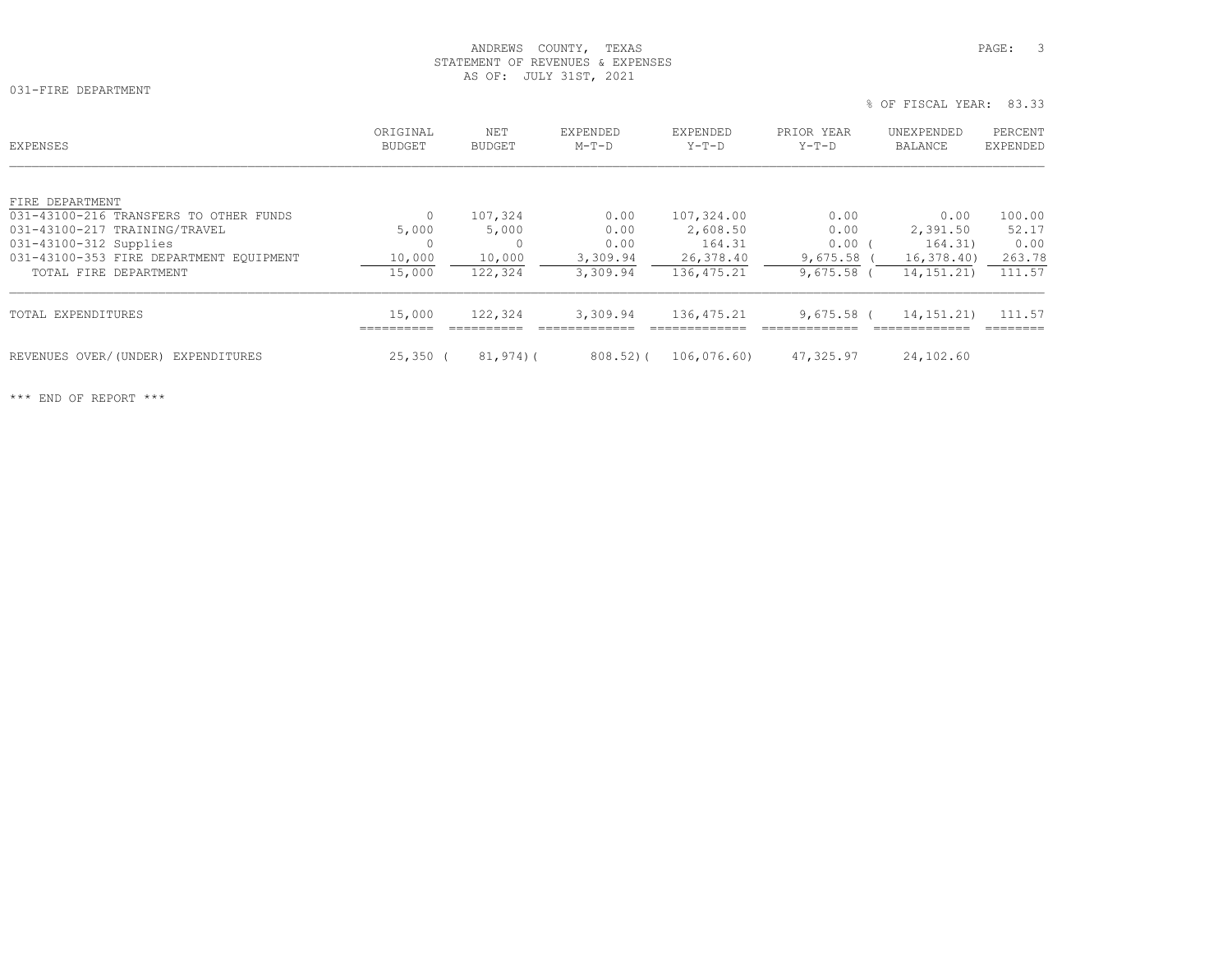| ASSETS<br>======                                                        |                  |        |                          |  |
|-------------------------------------------------------------------------|------------------|--------|--------------------------|--|
| 032-1010-000 CASH LIBRARY DONATION                                      | 602.04           | 602.04 |                          |  |
| TOTAL ASSETS                                                            |                  |        | 602.04<br>-------------- |  |
| LIABILITIES                                                             |                  |        |                          |  |
| ===========<br>EQUITY                                                   |                  |        |                          |  |
| ======<br>032-2715-000 COMMITTED FUND BALANCE<br>TOTAL BEGINNING EQUITY | 377.04<br>377.04 |        |                          |  |
| TOTAL REVENUE<br>TOTAL REVENUE OVER/(UNDER) EXPENSES                    | 225.00<br>225.00 |        |                          |  |
| TOTAL EQUITY & REV. OVER/(UNDER) EXP.                                   |                  | 602.04 |                          |  |
| TOTAL LIABILITIES, EQUITY & REV.OVER/(UNDER) EXP.                       |                  |        | 602.04                   |  |
|                                                                         |                  |        | ==============           |  |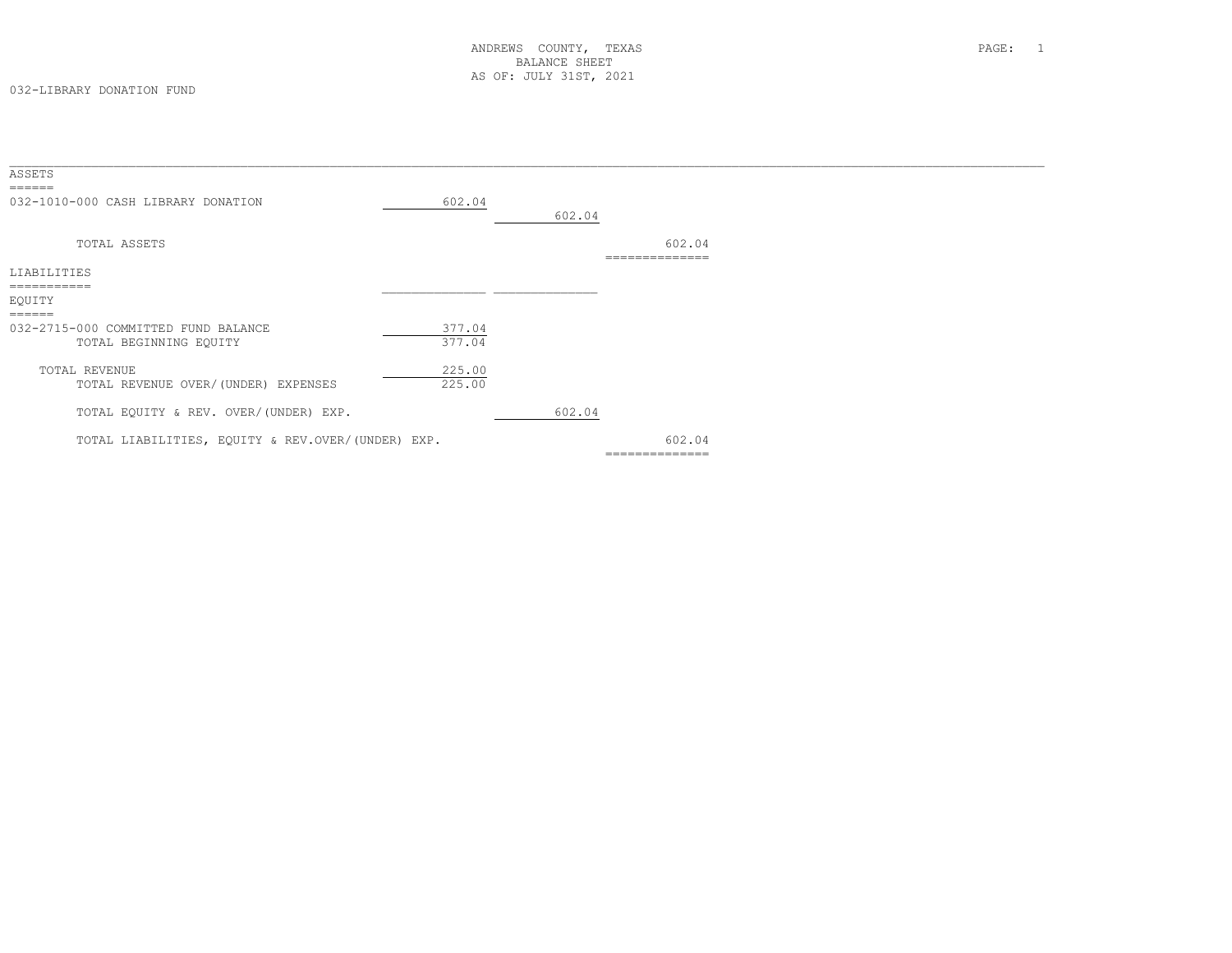032-LIBRARY DONATION FUND

|                                                                |                    |               |                     |                     |                     | % OF FISCAL YEAR: 83.33 |                     |
|----------------------------------------------------------------|--------------------|---------------|---------------------|---------------------|---------------------|-------------------------|---------------------|
| REVENUES                                                       | ORIGINAL<br>BUDGET | NET<br>BUDGET | RECEIPTS<br>$M-T-D$ | RECEIPTS<br>$Y-T-D$ | PRIOR YEAR<br>Y-T-D | UNCOLLECTED<br>BALANCE  | PERCENT<br>RECEIVED |
| 032-30340-950 DONATIONS<br>032-30360-101 LIBRARY FUND INTEREST | 100)(              | 100)          | 0.00<br>0.00        | 225.00<br>0.00      | 0.00<br>3.28        | 325.00)<br>0.00         | $225.00 -$<br>0.00  |
| TOTAL REVENUES                                                 | 100)(              | 100)          | 0.00                | 225.00              | $3.28$ (            | 325.00)                 | $225.00 -$          |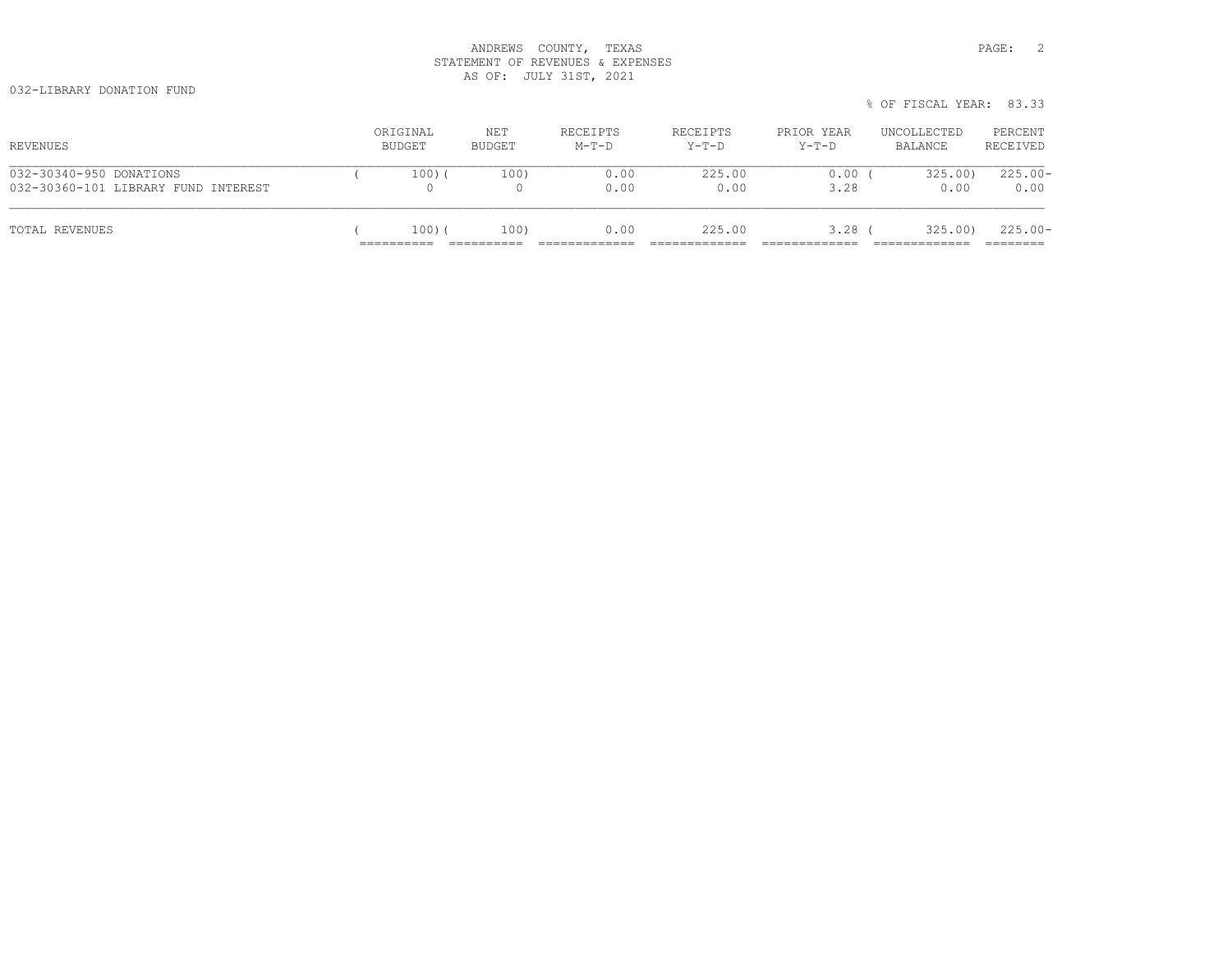% OF FISCAL YEAR: 83.33

## ANDREWS COUNTY, TEXAS **PAGE:** 3 STATEMENT OF REVENUES & EXPENSES AS OF: JULY 31ST, 2021

032-LIBRARY DONATION FUND

ORIGINAL NET EXPENDED EXPENDED PRIOR YEAR UNEXPENDED PERCENT<br>BUDGET BUDGET M-T-D Y-T-D Y-T-D BALANCE EXPENDED LIBRARY DONATION FUND \_\_\_\_\_\_\_\_\_\_ \_\_\_\_\_\_\_\_\_\_ \_\_\_\_\_\_\_\_\_\_\_\_\_ \_\_\_\_\_\_\_\_\_\_\_\_\_ \_\_\_\_\_\_\_\_\_\_\_\_\_ \_\_\_\_\_\_\_\_\_\_\_\_\_ \_\_\_\_\_\_\_\_ ========== ========== ============= ============= ============= ============= ========REVENUES OVER/(UNDER) EXPENDITURES ( 100)( 100) 0.00 225.00 3.28 ( 325.00)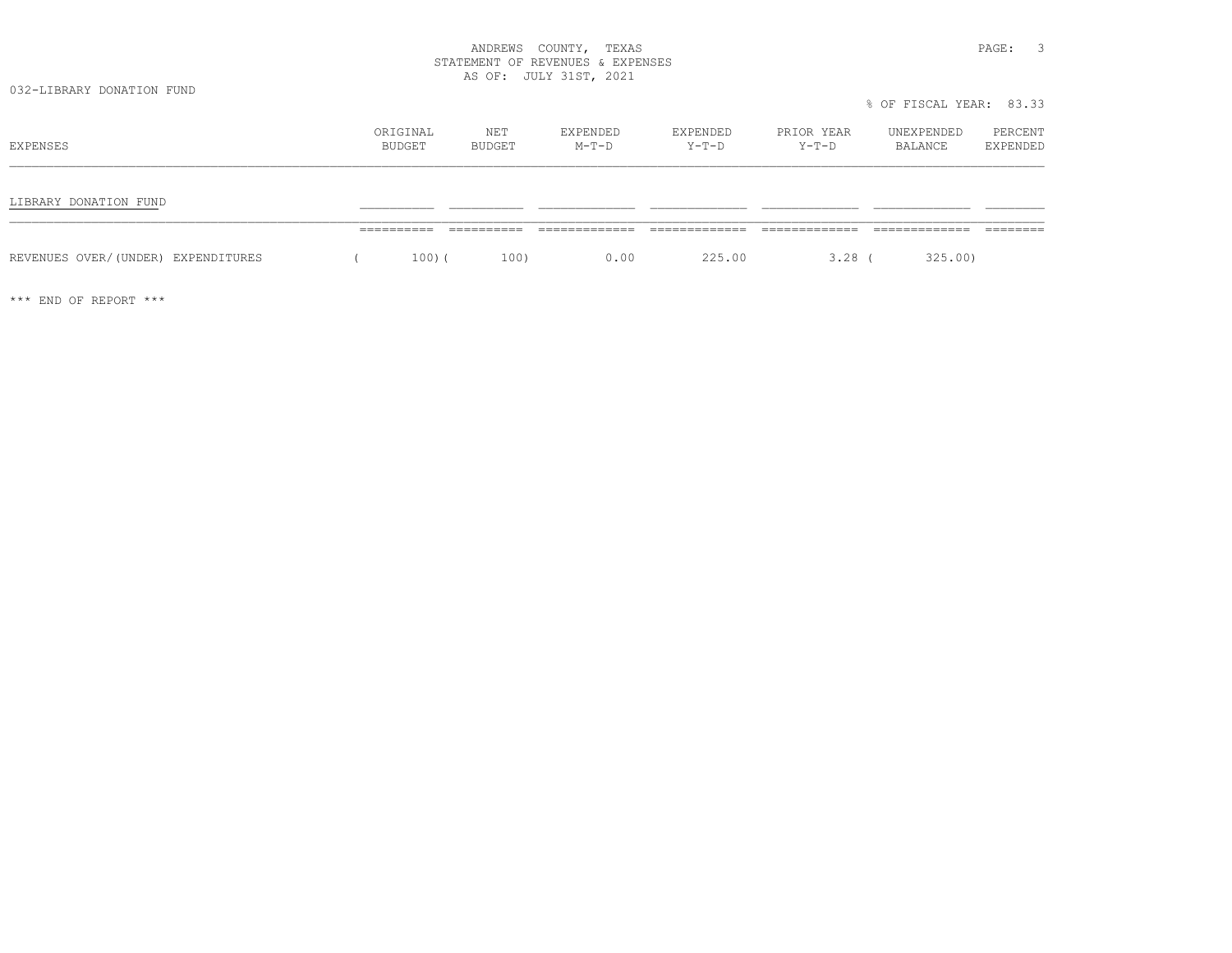033-2010 SER WCS BOND FUND

| ASSETS                                                      |          |          |                |
|-------------------------------------------------------------|----------|----------|----------------|
| $=$ $=$ $=$ $=$ $=$                                         |          |          |                |
| 033-1010-000 WCS BOND                                       | 6,766.67 |          |                |
|                                                             |          | 6,766.67 |                |
| TOTAL ASSETS                                                |          |          | 6,766.67       |
|                                                             |          |          | ============== |
| LIABILITIES                                                 |          |          |                |
| ===========                                                 |          |          |                |
| EQUITY                                                      |          |          |                |
| $=$ $=$ $=$ $=$ $=$<br>033-2718-000 RESTRICTED FUND BALANCE | 6,766.67 |          |                |
|                                                             |          |          |                |
| TOTAL BEGINNING EQUITY                                      | 6,766.67 |          |                |
| TOTAL EQUITY & REV. OVER/(UNDER) EXP.                       |          | 6,766.67 |                |
|                                                             |          |          |                |
| TOTAL LIABILITIES, EQUITY & REV.OVER/(UNDER) EXP.           |          |          | 6,766.67       |
|                                                             |          |          | ============== |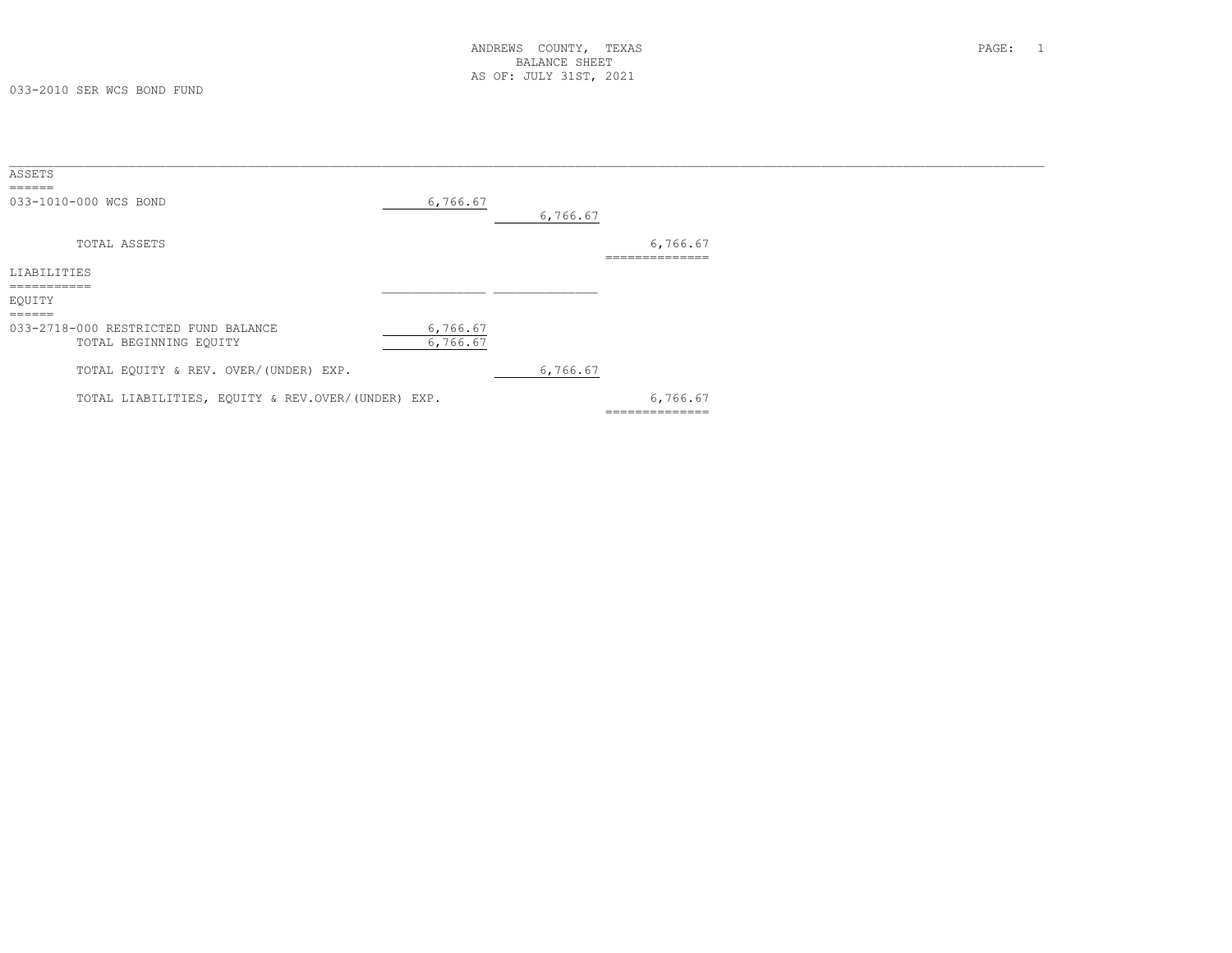|                             |                    |               |                     |                     |                       | % OF FISCAL YEAR: 83.33 |                     |
|-----------------------------|--------------------|---------------|---------------------|---------------------|-----------------------|-------------------------|---------------------|
| REVENUES                    | ORIGINAL<br>BUDGET | NET<br>BUDGET | RECEIPTS<br>$M-T-D$ | RECEIPTS<br>$Y-T-D$ | PRIOR YEAR<br>$Y-T-D$ | UNCOLLECTED<br>BALANCE  | PERCENT<br>RECEIVED |
| 033-30360-101 BANK INTEREST |                    |               | 0.00                | 0.00                | 58.81                 | 0.00                    | 0.00                |
| TOTAL REVENUES              |                    |               | 0.00                | 0.00                | 58.81                 | 0.00                    | 0.00<br>========    |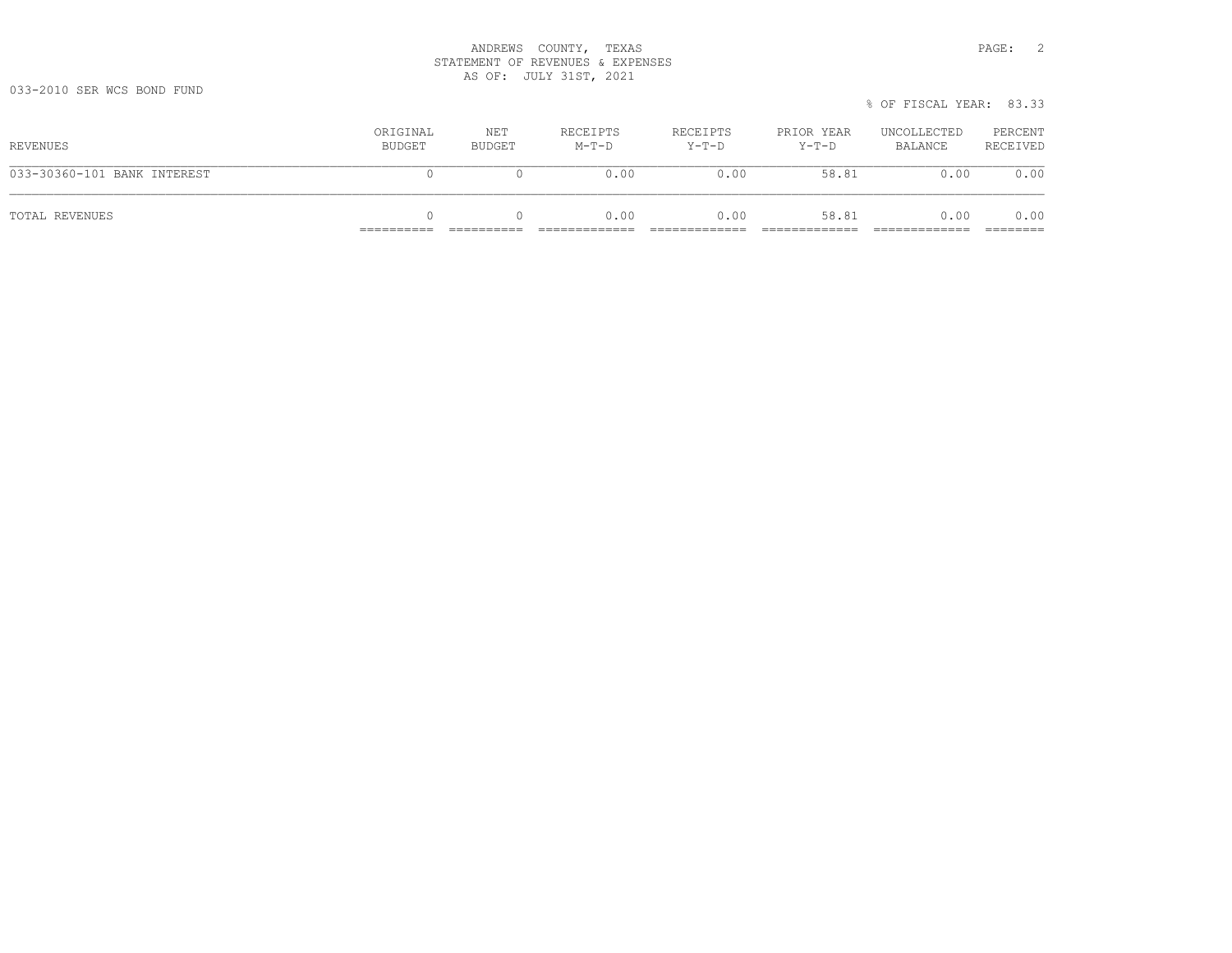|  |  | FAGE.<br>$\sim$ |  |
|--|--|-----------------|--|
|  |  |                 |  |
|  |  |                 |  |
|  |  |                 |  |
|  |  |                 |  |

% OF FISCAL YEAR: 83.33

| EXPENSES                           | ORIGINAL<br>BUDGET | NET<br>BUDGET     | EXPENDED<br>$M-T-D$ | EXPENDED<br>Y-T-D | PRIOR YEAR<br>$Y-T-D$ | UNEXPENDED<br>BALANCE | PERCENT<br>EXPENDED |
|------------------------------------|--------------------|-------------------|---------------------|-------------------|-----------------------|-----------------------|---------------------|
| EXP ELECTION                       | ----------         | ----------        | -------------       | ____________      |                       | -------------         | _______             |
| REVENUES OVER/(UNDER) EXPENDITURES | ___________<br>0   | _____<br>$\Omega$ | 0.00                | 0.00              | 58.81                 | 0.00                  |                     |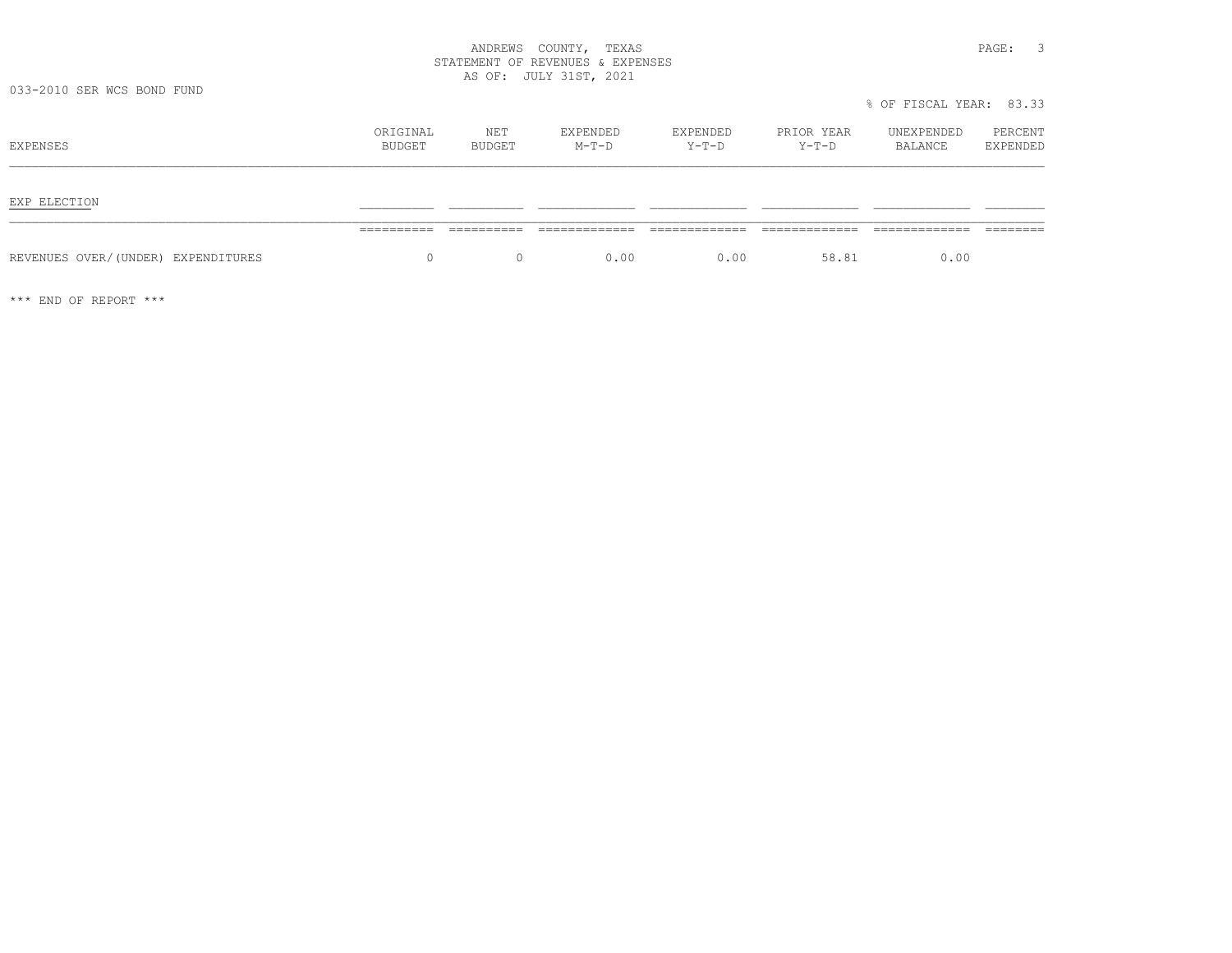034-J.P. COURTHOUSE SECURITY

| ASSETS                                                                                      |                                   |            |                             |  |
|---------------------------------------------------------------------------------------------|-----------------------------------|------------|-----------------------------|--|
| ======<br>034-1010-000 JUSTICE PEACE COURTHOUSE SECUR<br>034-1030-000 TXPOOL JP CH SECURITY | 22,090.49<br>193,879.82           | 215,970.31 |                             |  |
| TOTAL ASSETS                                                                                |                                   |            | 215,970.31<br>------------- |  |
| LIABILITIES<br>===========                                                                  |                                   |            |                             |  |
| 034-2020-000 JP SECURITY ACCOUNTS PAYABLE<br>TOTAL LIABILITIES<br>EQUITY                    | 75.98                             | 75.98      |                             |  |
| ======<br>034-2715-000 COMMITTED FUND BALANCE<br>TOTAL BEGINNING EQUITY                     | 210,543.98<br>210,543.98          |            |                             |  |
| TOTAL REVENUE<br>TOTAL EXPENSES<br>TOTAL REVENUE OVER/(UNDER) EXPENSES                      | 10,656.14<br>5,305.79<br>5,350.35 |            |                             |  |
| TOTAL EQUITY & REV. OVER/(UNDER) EXP.                                                       |                                   | 215,894.33 |                             |  |
| TOTAL LIABILITIES, EQUITY & REV.OVER/(UNDER) EXP.                                           |                                   |            | 215,970.31                  |  |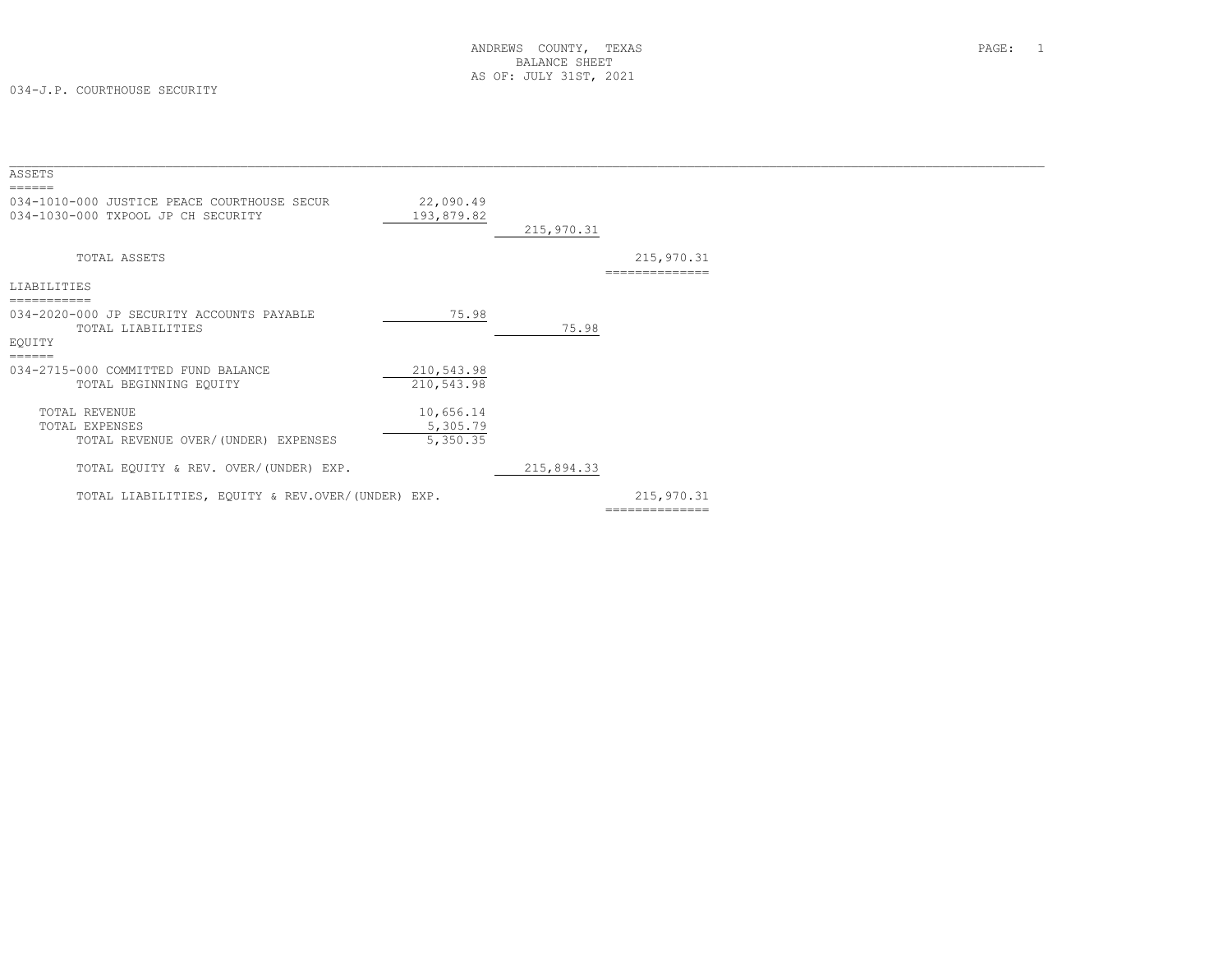034-J.P. COURTHOUSE SECURITY

| REVENUES                                    | ORIGINAL<br>BUDGET   | NET<br>BUDGET        | RECEIPTS<br>$M-T-D$ | RECEIPTS<br>$Y-T-D$ | PRIOR YEAR<br>$Y-T-D$ | UNCOLLECTED<br><b>BALANCE</b> | PERCENT<br>RECEIVED |
|---------------------------------------------|----------------------|----------------------|---------------------|---------------------|-----------------------|-------------------------------|---------------------|
| 034-30340-301 JUSTICE COURT TECHNOLOGY FUND | 7,500                | 7,500                | 12.00               | 753.76              | 3,672.95              | 6,746.24                      | 10.05               |
| 034-30340-401 JP1 TECHNOLOGY FUND 2020      | 0                    |                      | 181.30              | 1,890.71            | 104.00                | 1,890.71)                     | 0.00                |
| 034-30340-402 JP2 TECHNOLOGY FUND 2020      | $\Omega$             | O                    | 130.88              | 2,183.10            | 44.00 (               | 2,183.10                      | 0.00                |
| 034-30340-950 COURTHOUSE SECURITY FEES      | 7,500                | 7,500                | 12.00               | 877.66              | 3,705.21              | 6,622.34                      | 11.70               |
| 034-30340-951 JP1 COURTHOUSE SECURITY 2020  |                      |                      | 222.08              | 2,281.76            | $112.70$ (            | 2,281.76)                     | 0.00                |
| 034-30340-952 JP2 COURTHOUSE SECURITY 2020  |                      |                      | 160.34              | 2,581.69            | 34.30                 | 2,581.69                      | 0.00                |
| 034-30360-101 JP COURT SECURITY INTEREST    | 10                   | 10                   | 0.00                | 0.00                | 151.15                | 10.00                         | 0.00                |
| 034-30360-105 TEXPOOL INTEREST              | 1,440                | 1,440                | 3.06                | 87.46               | 1,697.65              | 1,352.54                      | 6.07                |
| TOTAL REVENUES                              | 16,450<br>__________ | 16,450<br>__________ | 721.66<br>________  | 10,656.14           | 9,521.96              | 5,793.86                      | 64.78<br>--------   |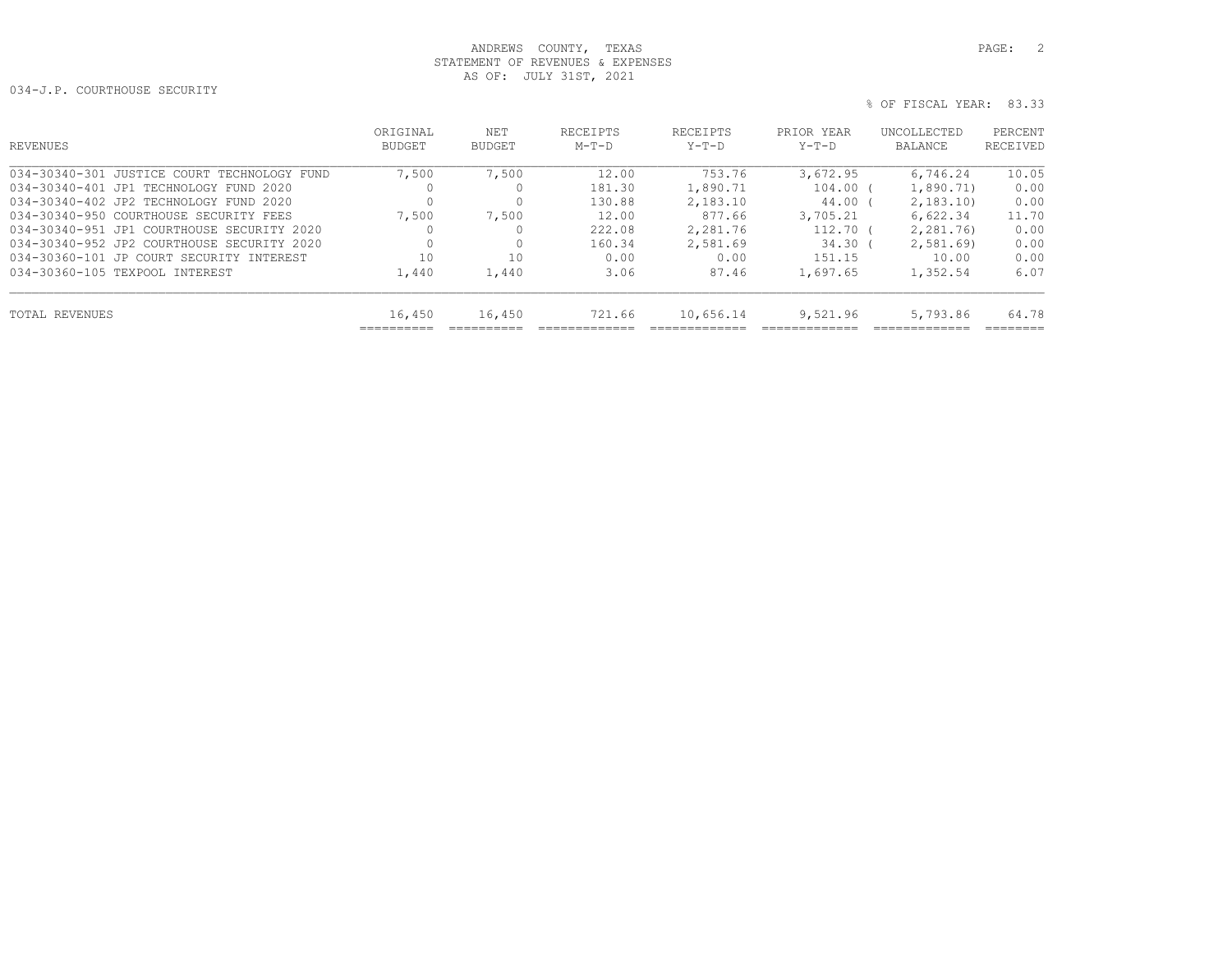034-J.P. COURTHOUSE SECURITY

% OF FISCAL YEAR: 83.33

| <b>EXPENSES</b>                              | ORIGINAL<br><b>BUDGET</b> | <b>NET</b><br><b>BUDGET</b> | EXPENDED<br>$M-T-D$ | EXPENDED<br>$Y-T-D$ | PRIOR YEAR<br>$Y-T-D$ | UNEXPENDED<br><b>BALANCE</b> | PERCENT<br><b>EXPENDED</b> |
|----------------------------------------------|---------------------------|-----------------------------|---------------------|---------------------|-----------------------|------------------------------|----------------------------|
| JUSTICE OF PEACE COURTHOU                    |                           |                             |                     |                     |                       |                              |                            |
| 034-43400-352 JUSTICE COURT PLACE 2 EQUIPMEN |                           | $\circ$                     | 0.00                | 52.97               | $1,242.48$ (          | 52.97)                       | 0.00                       |
| 034-43400-401 JUSTICE COURT PLACE 1 EQUIPMEN |                           |                             | 0.00                | 0.00                | 1,092.49              | 0.00                         | 0.00                       |
| 034-43400-412 JP TECHNOLOGY EXPENSES         | 3,562                     | 3,562                       | 75.98               | 5,252.82            | 4,761.76              | 1,691.06)                    | 147.48                     |
| TOTAL JUSTICE OF PEACE COURTHOU              | 3,562                     | 3,562                       | 75.98               | 5,305.79            | 7,096.73 (            | 1,744.03)                    | 148.97                     |
| TOTAL EXPENDITURES                           | 3,562<br>_________        | 3,562                       | 75.98               | 5,305.79            | 7,096.73 (            | 1,744.03)                    | 148.97                     |
| REVENUES OVER/(UNDER)<br>EXPENDITURES        | 12,888                    | 12,888                      | 645.68              | 5,350.35            | 2,425.23              | 7,537.89                     |                            |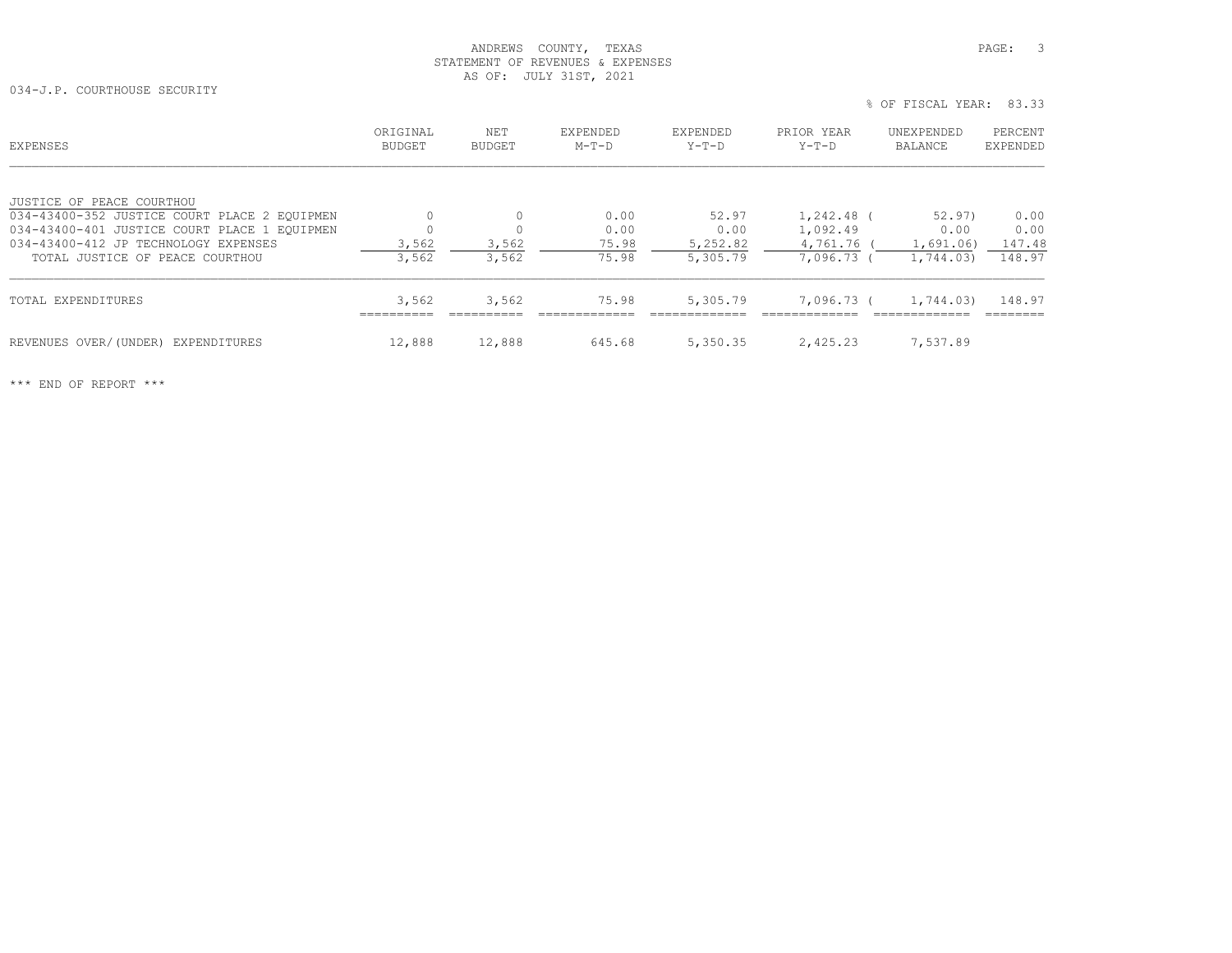| ASSETS<br>======                                                                   |                          |           |                             |  |
|------------------------------------------------------------------------------------|--------------------------|-----------|-----------------------------|--|
| 035-1010-000 CASH JUVENILE DELINQUENCY PREV<br>035-1030-000 TXPOOL JUV DELINQ PREV | 7,047.05<br>19,602.95    | 26,650.00 |                             |  |
| TOTAL ASSETS                                                                       |                          |           | 26,650.00<br>============   |  |
| LIABILITIES<br>===========                                                         |                          |           |                             |  |
| EOUITY                                                                             |                          |           |                             |  |
| ======<br>035-2715-000 COMMITTED FUND BALANCE<br>TOTAL BEGINNING EOUITY            | 25, 181.32<br>25, 181.32 |           |                             |  |
| TOTAL REVENUE<br>TOTAL REVENUE OVER/(UNDER) EXPENSES                               | 1,468.68<br>1,468.68     |           |                             |  |
| TOTAL EQUITY & REV. OVER/(UNDER) EXP.                                              |                          | 26,650.00 |                             |  |
| TOTAL LIABILITIES, EOUITY & REV.OVER/(UNDER) EXP.                                  |                          |           | 26,650.00<br>============== |  |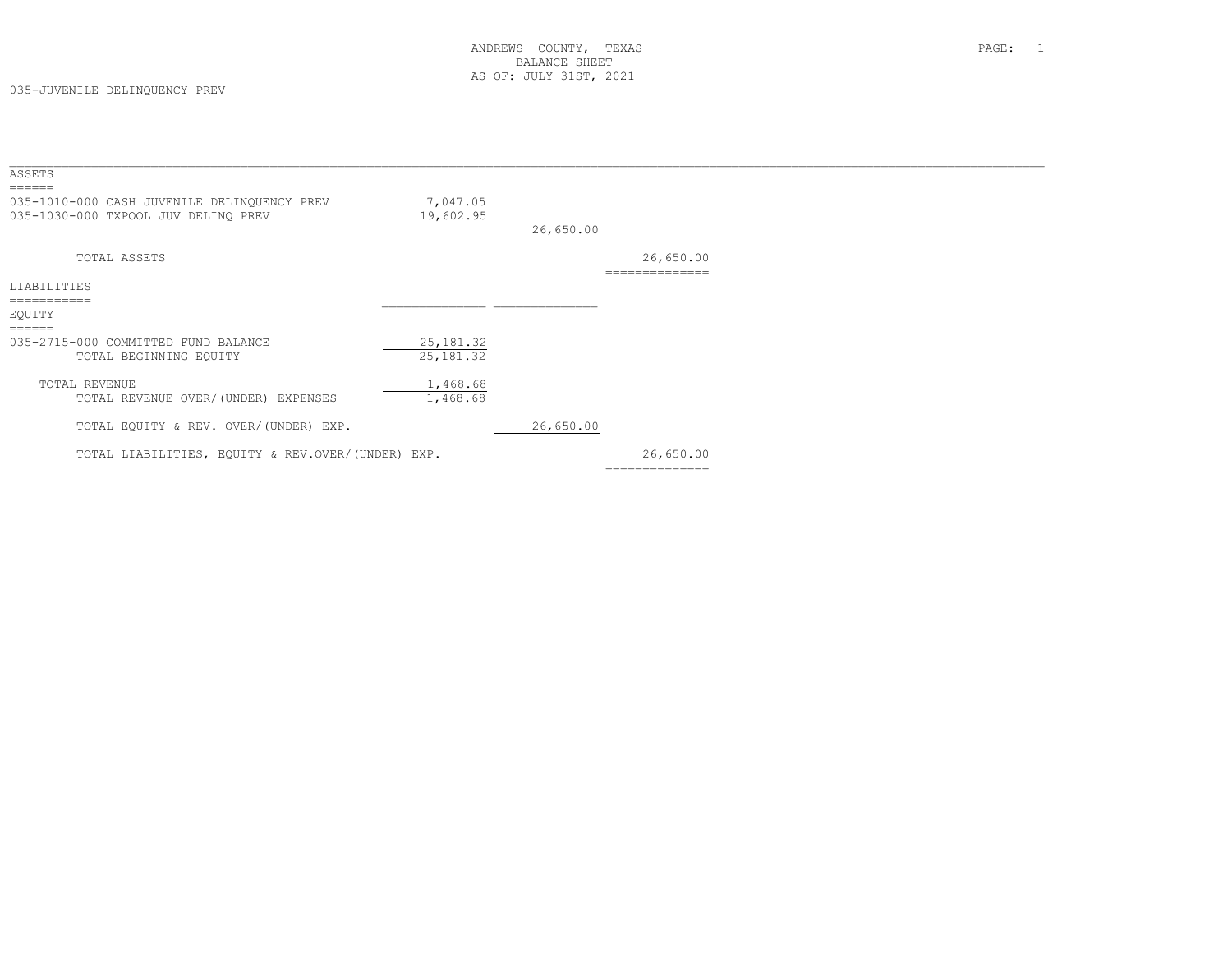035-JUVENILE DELINQUENCY PREV

| REVENUES                               | ORIGINAL<br>BUDGET | NET<br>BUDGET | RECEIPTS<br>$M-T-D$ | RECEIPTS<br>$Y-T-D$ | PRIOR YEAR<br>$Y-T-D$ | UNCOLLECTED<br>BALANCE | PERCENT<br>RECEIVED |
|----------------------------------------|--------------------|---------------|---------------------|---------------------|-----------------------|------------------------|---------------------|
| 035-30340-910 JUVENILE PROBATION FEES  | 2,000              | 2,000         | 219.00              | 1,459.84            | 926.16                | 540.16                 | 72.99               |
| 035-30360-101 JUV DELING PREV BANK INT |                    |               | 0.00                | 0.00                | 42.45                 | 0.00                   | 0.00                |
| 035-30360-105 TEXPOOL INTEREST         | 0                  |               | 0.31                | 8.84                | 171.64                | 8.84)                  | 0.00                |
| TOTAL REVENUES                         | 2,000              | 2,000         | 219.31              | 1,468.68            | 1,140.25              | 531.32                 | 73.43               |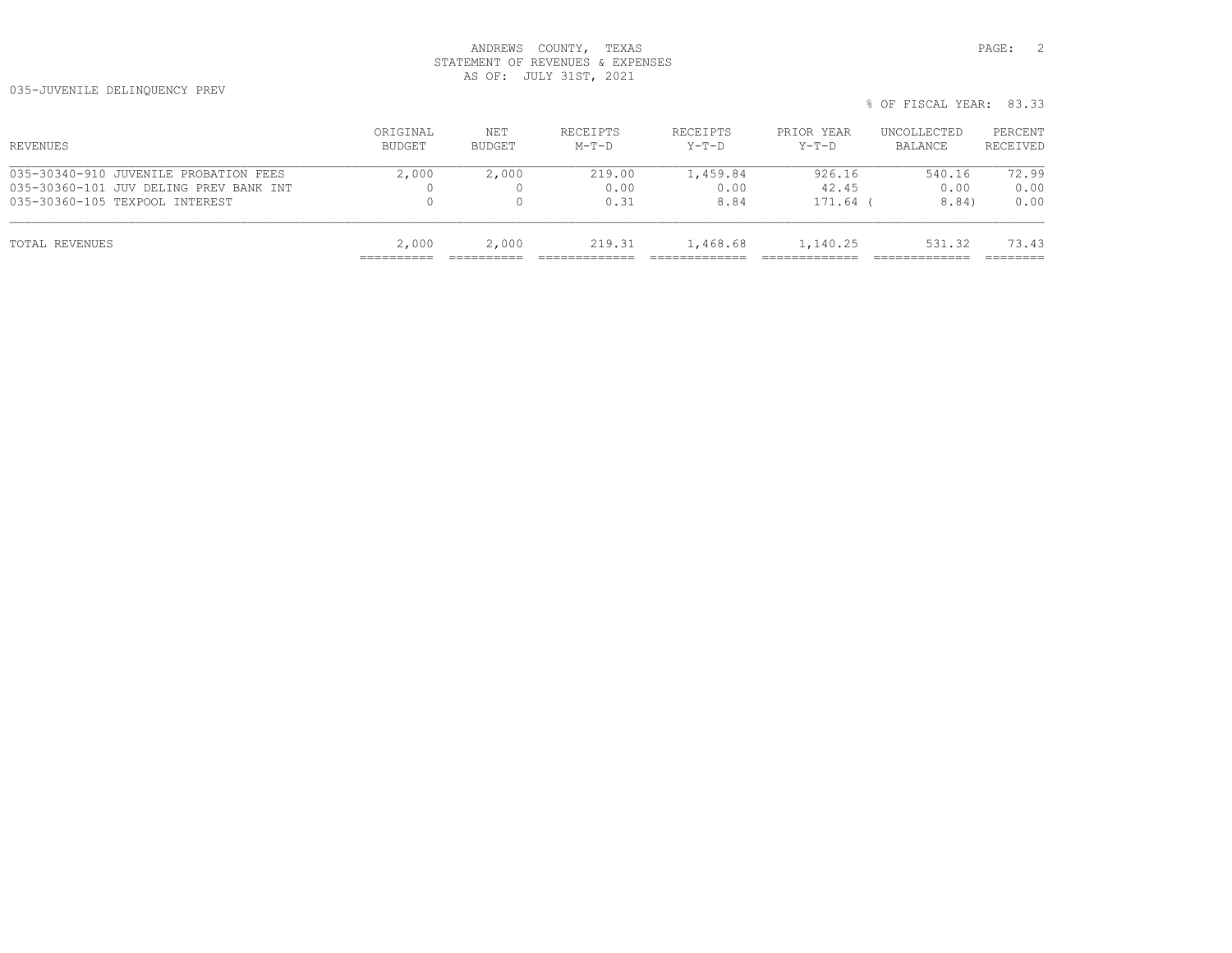035-JUVENILE DELINQUENCY PREV

% OF FISCAL YEAR: 83.33

| EXPENSES                                                                                                   | ORIGINAL<br><b>BUDGET</b> | NET<br><b>BUDGET</b> | EXPENDED<br>$M-T-D$ | EXPENDED<br>$Y-T-D$ | PRIOR YEAR<br>$Y-T-D$ | UNEXPENDED<br>BALANCE | PERCENT<br>EXPENDED |
|------------------------------------------------------------------------------------------------------------|---------------------------|----------------------|---------------------|---------------------|-----------------------|-----------------------|---------------------|
| EXP DELIQUENCY PREVENTIO<br>035-43500-450 JUVENILE DELINOUENCY PREVENTIO<br>TOTAL EXP DELIQUENCY PREVENTIO | 600<br>600                | 600<br>600           | 0.00<br>0.00        | 0.00<br>0.00        | 269.19<br>269.19      | 600.00<br>600.00      | 0.00<br>0.00        |
| TOTAL EXPENDITURES                                                                                         | 600                       | 600                  | 0.00                | 0.00                | 269.19                | 600.00                | 0.00                |
| REVENUES OVER/(UNDER) EXPENDITURES                                                                         | 1,400                     | 1,400                | 219.31              | 1,468.68            | 871.06                | 68.68)                |                     |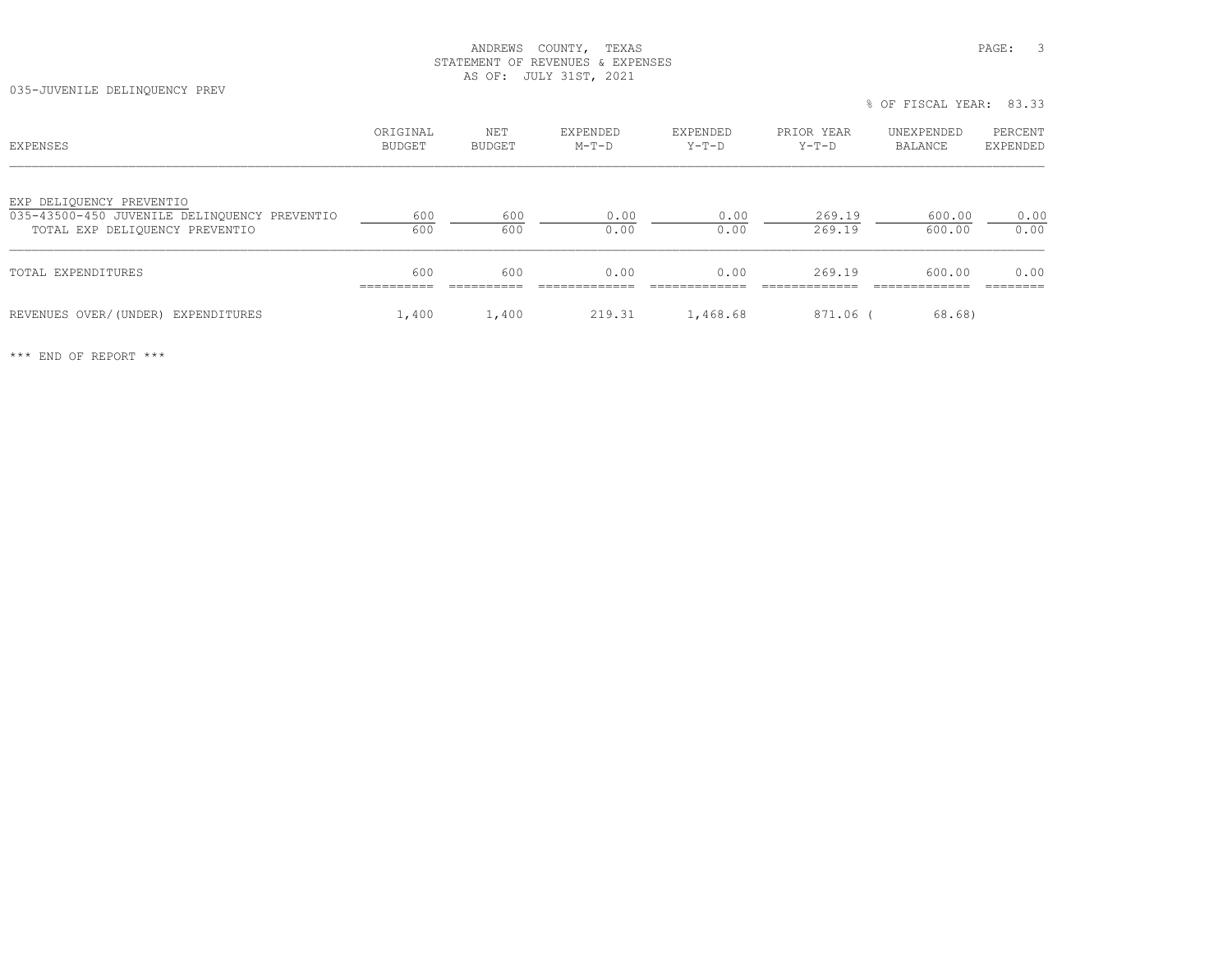| ASSETS                                                                                        |                        |           |                           |  |
|-----------------------------------------------------------------------------------------------|------------------------|-----------|---------------------------|--|
| ======<br>036-1010-000 JUDICIAL EFFICIENCY FUND CASH<br>036-1030-000 TXPOOL JUDICIAL EFF FUND | 3,119.59<br>14,444.25  | 17,563.84 |                           |  |
| TOTAL ASSETS                                                                                  |                        |           | 17,563.84<br>============ |  |
| LIABILITIES<br>==========<br>EQUITY                                                           |                        |           |                           |  |
| ======                                                                                        |                        |           |                           |  |
| 036-2715-000 COMMITTED FUND BALANCE<br>TOTAL BEGINNING EQUITY                                 | 17,751.60<br>17,751.60 |           |                           |  |
| TOTAL REVENUE<br>TOTAL EXPENSES                                                               | 109.43<br>297.19       |           |                           |  |
| TOTAL REVENUE OVER/(UNDER) EXPENSES                                                           | 187.76)                |           |                           |  |
| TOTAL EQUITY & REV. OVER/(UNDER) EXP.                                                         |                        | 17,563.84 |                           |  |
| TOTAL LIABILITIES, EQUITY & REV.OVER/(UNDER) EXP.                                             |                        |           | 17,563.84                 |  |
|                                                                                               |                        |           | --------------            |  |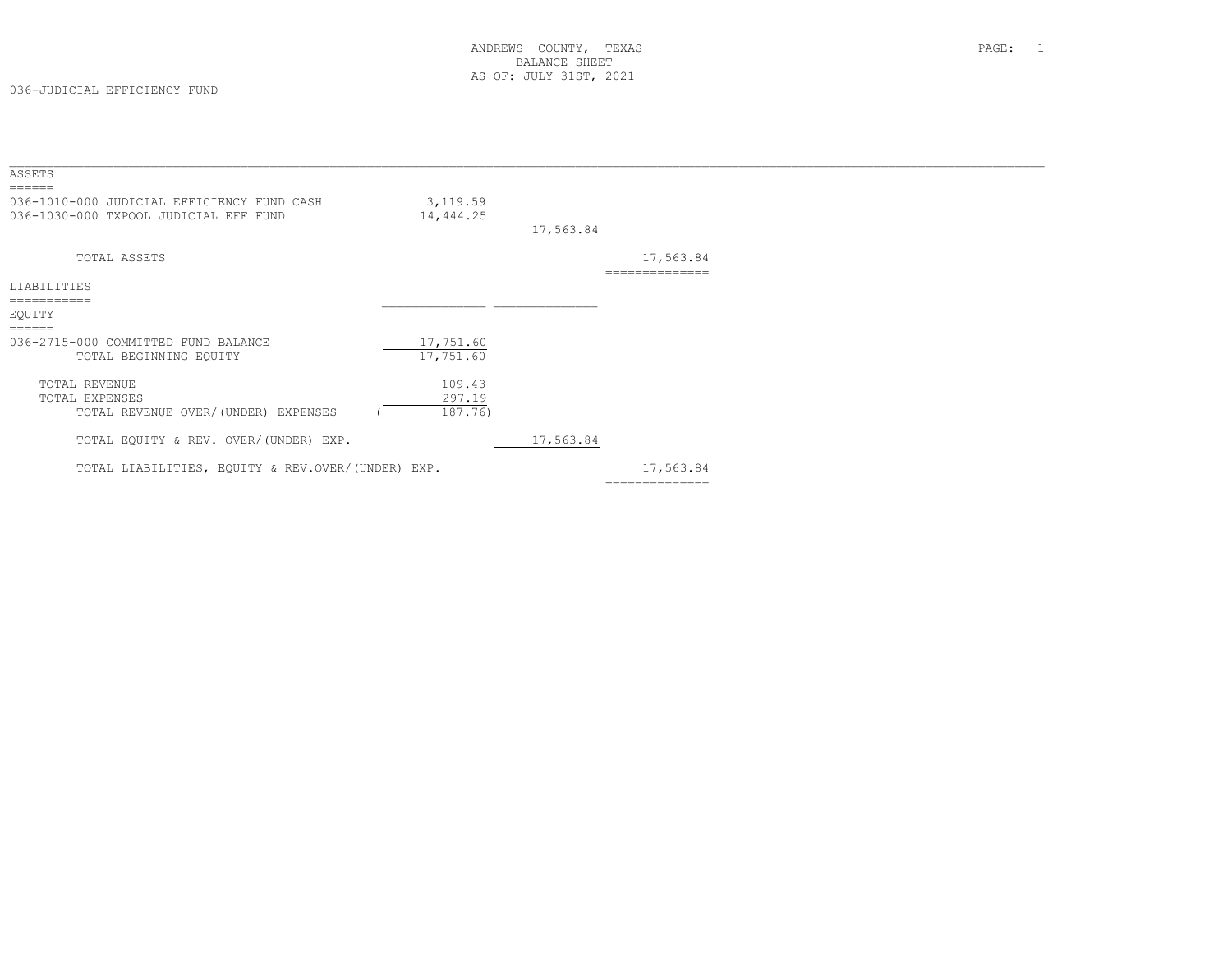036-JUDICIAL EFFICIENCY FUND

| REVENUES                                   | ORIGINAL<br>BUDGET | NET<br>BUDGET | RECEIPTS<br>$M-T-D$ | RECEIPTS<br>Y-T-D | PRIOR YEAR<br>$Y-T-D$ | UNCOLLECTED<br>BALANCE | PERCENT<br>RECEIVED |
|--------------------------------------------|--------------------|---------------|---------------------|-------------------|-----------------------|------------------------|---------------------|
| 036-30340-402 JUDICIAL EFFICIENCY FEES     | 600                | 600           | 2.80                | 102.92            | 373.54                | 497.08                 | 17.15               |
| 036-30360-101 JUDICIAL EFFICIENCY INTEREST | 15                 | 15            | 0.00                | 0.00              | 26.84                 | 15.00                  | 0.00                |
| 036-30360-105 TEXPOOL INTEREST             | $\Omega$           |               | 0.23                | 6.51              | $126.48$ (            | 6.51)                  | 0.00                |
| TOTAL REVENUES                             | 615                | 615           | 3.03                | 109.43            | 526.86                | 505.57                 | 17.79               |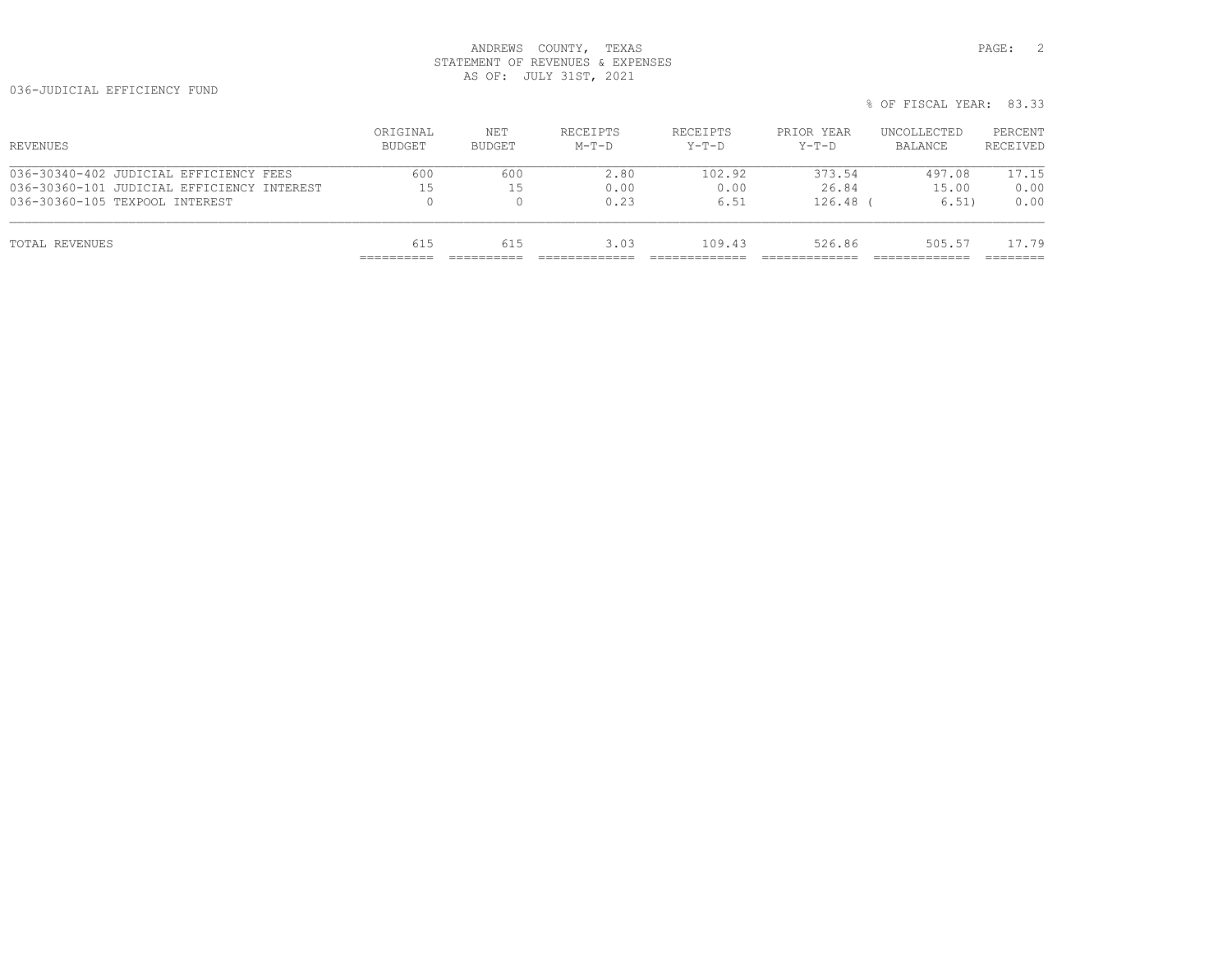036-JUDICIAL EFFICIENCY FUND

% OF FISCAL YEAR: 83.33

| <b>EXPENSES</b>                                                                   | ORIGINAL<br><b>BUDGET</b> | NET<br><b>BUDGET</b> | EXPENDED<br>$M-T-D$ | EXPENDED<br>$Y-T-D$ | PRIOR YEAR<br>$Y-T-D$ | UNEXPENDED<br>BALANCE | PERCENT<br>EXPENDED |
|-----------------------------------------------------------------------------------|---------------------------|----------------------|---------------------|---------------------|-----------------------|-----------------------|---------------------|
| JUDICAL EFFICIENCY<br>036-43600-217 TRAVEL & TRAINING<br>TOTAL JUDICAL EFFICIENCY | 1,000<br>1,000            | 1,000<br>1,000       | 0.00<br>0.00        | 297.19<br>297.19    | 0.00<br>0.00          | 702.81<br>702.81      | 29.72<br>29.72      |
| TOTAL EXPENDITURES                                                                | 1,000                     | 1,000                | 0.00                | 297.19              | 0.00                  | 702.81                | 29.72               |
| REVENUES OVER/(UNDER) EXPENDITURES                                                | $385)$ (                  | 385)                 | 3.03(               | 187.76)             | $526.86$ (            | 197.24)               |                     |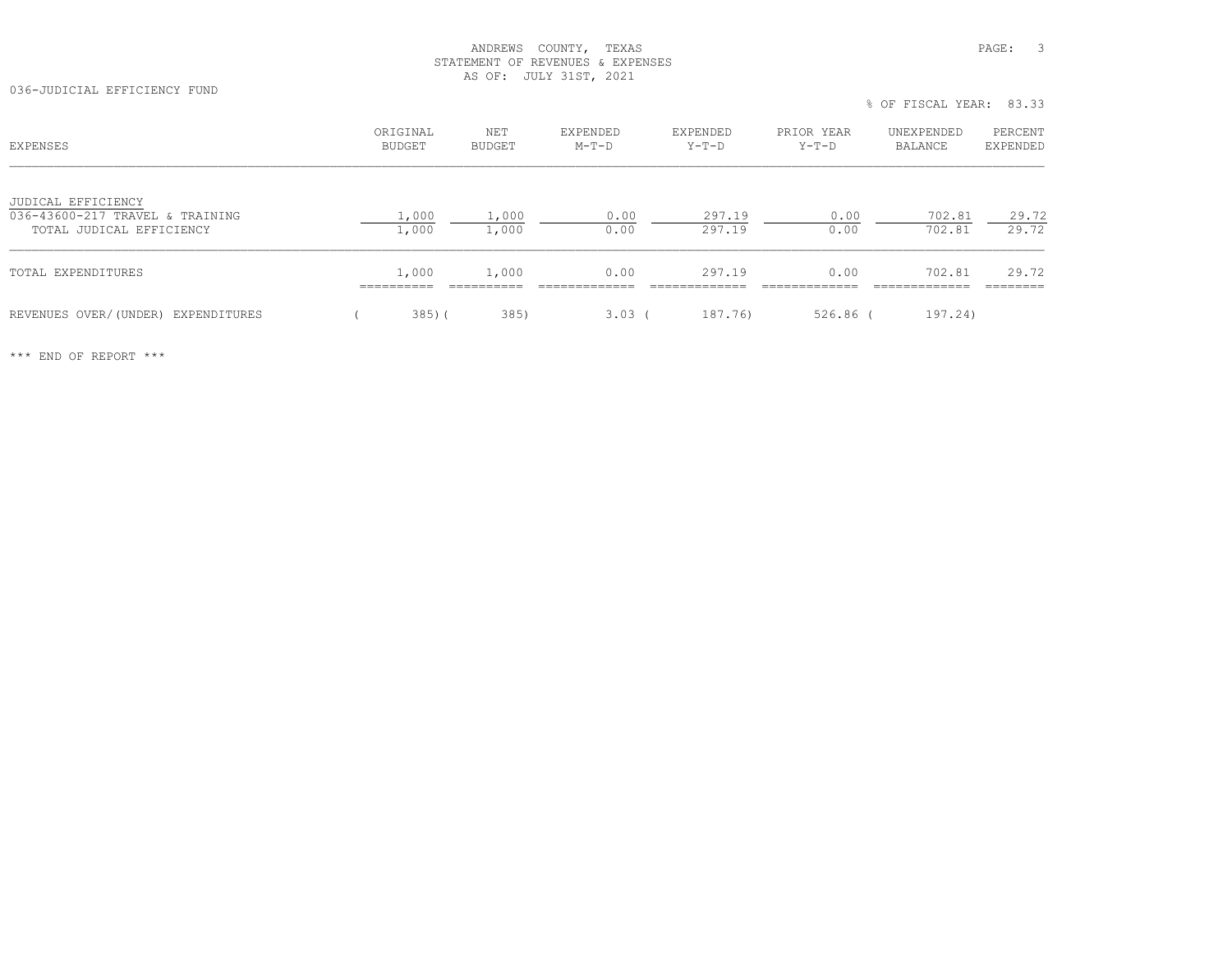037-CHRISTMAS DECORATION FUND

| ASSETS<br>======                                                                   |                      |          |                            |  |
|------------------------------------------------------------------------------------|----------------------|----------|----------------------------|--|
| 037-1010-000 CHRISTMAS DECORATION FUND<br>037-1030-000 TXPOOL CHRISTMAS DECOR FUND | 2,360.60<br>1,000.05 | 3,360.65 |                            |  |
| TOTAL ASSETS                                                                       |                      |          | 3,360.65<br>============== |  |
| LIABILITIES<br>===========                                                         |                      |          |                            |  |
| EQUITY<br>======                                                                   |                      |          |                            |  |
| 037-2715-000 COMMITTED FUND BALANCE<br>TOTAL BEGINNING EQUITY                      | 3,360.60<br>3,360.60 |          |                            |  |
| TOTAL REVENUE<br>TOTAL REVENUE OVER/(UNDER) EXPENSES                               | 0.05<br>0.05         |          |                            |  |
| TOTAL EQUITY & REV. OVER/(UNDER) EXP.                                              |                      | 3,360.65 |                            |  |
| TOTAL LIABILITIES, EQUITY & REV.OVER/(UNDER) EXP.                                  |                      |          | 3,360.65<br>-------------- |  |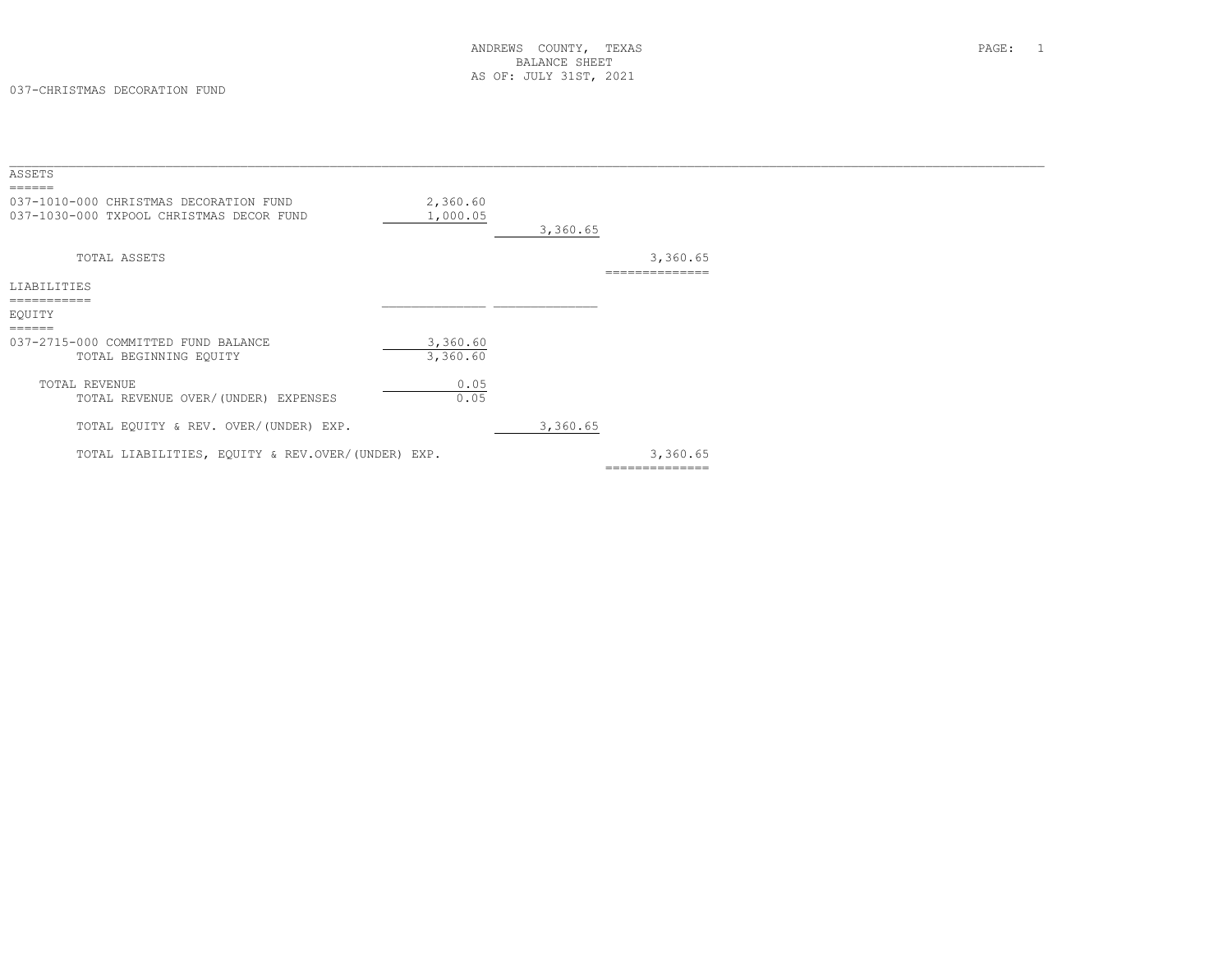037-CHRISTMAS DECORATION FUND

| REVENUES                                  | ORIGINAL<br><b>BUDGET</b> | NET<br>BUDGET       | RECEIPTS<br>$M-T-D$ | RECEIPTS<br>$Y-T-D$ | PRIOR YEAR<br>$Y-T-D$ | UNCOLLECTED<br>BALANCE | PERCENT<br>RECEIVED |
|-------------------------------------------|---------------------------|---------------------|---------------------|---------------------|-----------------------|------------------------|---------------------|
| 037-30360-101 CHRISTMAS INTEREST          |                           |                     | 0.00                | 0.00                | 20.38                 | 7.00                   | 0.00                |
| 037-30360-108 CHRISTMAS DECOR TEXPOOL INT | <sup>0</sup>              |                     | 0.01                | 0.05                | 0.00                  | 0.05                   | 0.00                |
| 037-30370-409 TRANSFER IN                 | 1,000                     | $\overline{1}$ ,000 | 0.00                | 0.00                | 0.00                  | 1,000.00               | 0.00                |
| TOTAL REVENUES                            | 1,007                     | 1,007               | 0.01                | 0.05                | 20.38                 | 1,006.95               | 0.00                |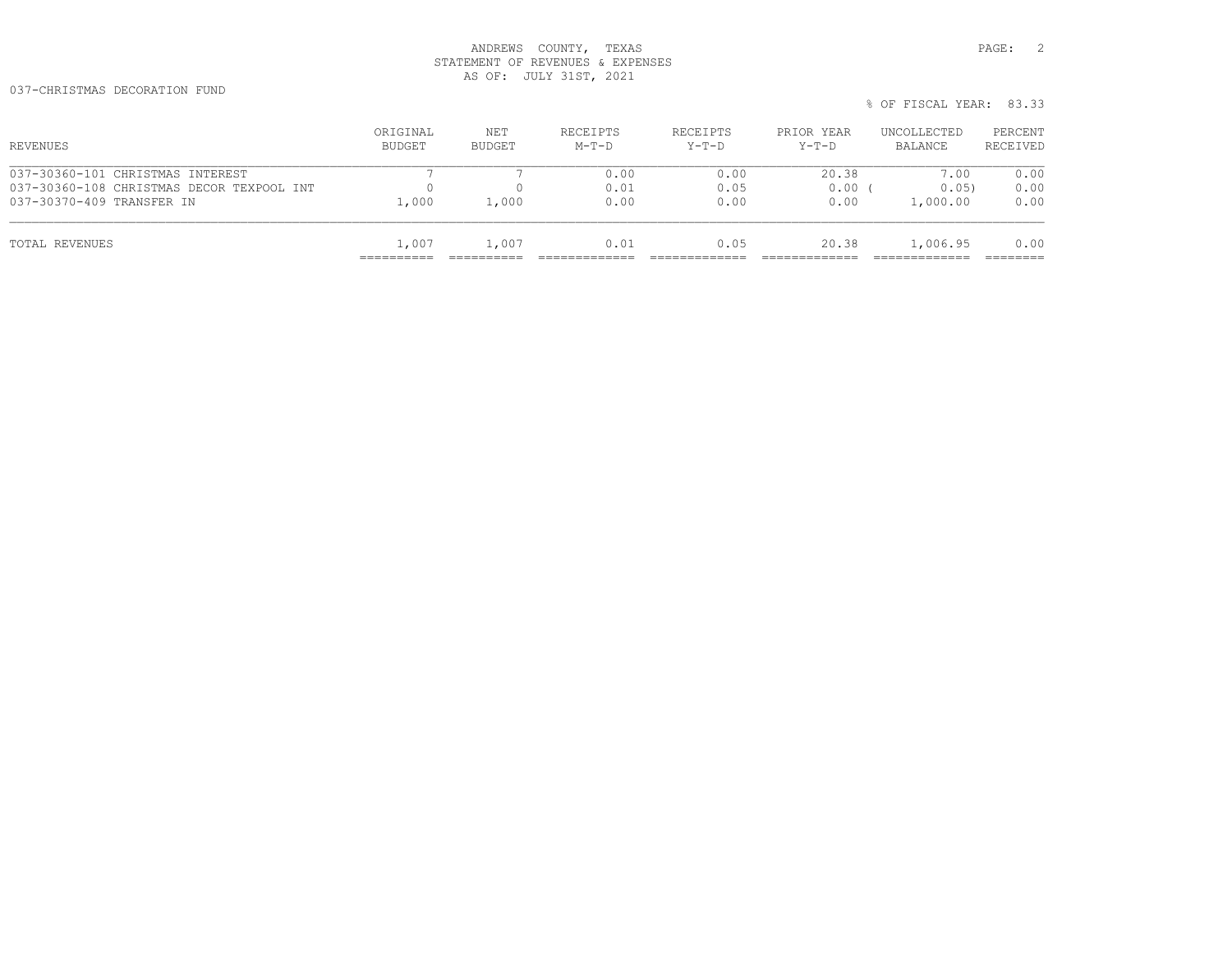037-CHRISTMAS DECORATION FUND

| EXPENSES                                                                               | ORIGINAL<br><b>BUDGET</b>       | NET<br><b>BUDGET</b> | <b>EXPENDED</b><br>$M-T-D$ | EXPENDED<br>$Y-T-D$   | PRIOR YEAR<br>$Y-T-D$  | UNEXPENDED<br>BALANCE   | PERCENT<br>EXPENDED |
|----------------------------------------------------------------------------------------|---------------------------------|----------------------|----------------------------|-----------------------|------------------------|-------------------------|---------------------|
| CHRISTMAS DECORATION FUND<br>037-43700-312 SUPPLIES<br>TOTAL CHRISTMAS DECORATION FUND | 750<br>750                      | 750<br>750           | 0.00<br>0.00               | 0.00<br>0.00          | 142.69<br>142.69       | 750.00<br>750.00        | 0.00<br>0.00        |
| TOTAL EXPENDITURES                                                                     | 750<br>__________<br>__________ | 750<br>__________    | 0.00<br>____________       | 0.00<br>_____________ | 142.69<br>____________ | 750.00<br>_____________ | 0.00<br>---------   |
| REVENUES OVER/(UNDER) EXPENDITURES                                                     | 257                             | 257                  | 0.01                       | 0.05                  | 122.31)                | 256.95                  |                     |

% OF FISCAL YEAR: 83.33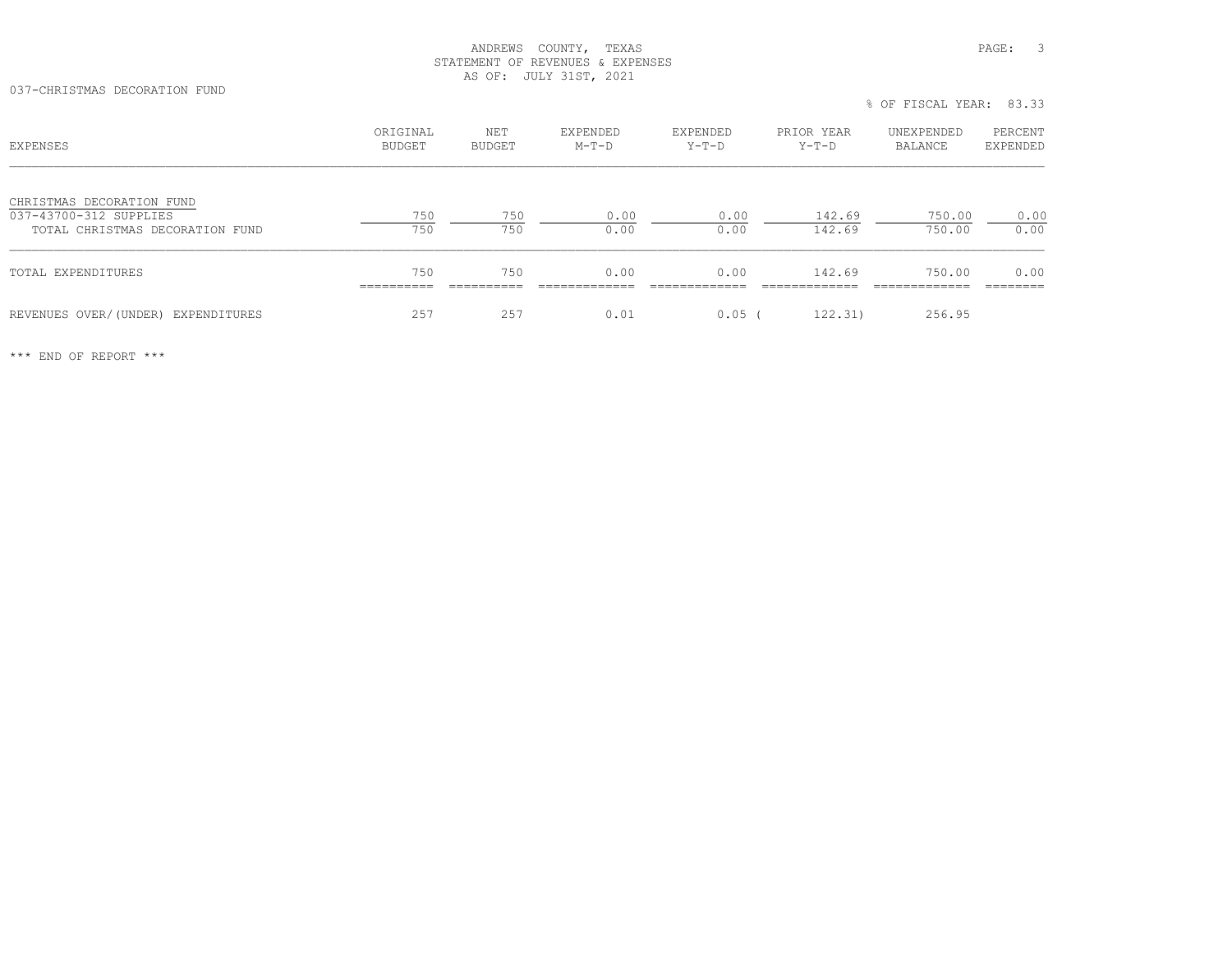| ASSETS<br>======                                                                        |                           |            |                |  |
|-----------------------------------------------------------------------------------------|---------------------------|------------|----------------|--|
| 038-1010-000 COUNTY CLERK RECORDS ARCHIVE F<br>038-1030-000 TXPOOL CO CLK REC. ARCHIVES | 150,294.75<br>246, 414.03 |            |                |  |
|                                                                                         |                           | 396,708.78 |                |  |
| TOTAL ASSETS                                                                            |                           |            | 396,708.78     |  |
| LIABILITIES                                                                             |                           |            |                |  |
|                                                                                         |                           |            |                |  |
| EOUITY                                                                                  |                           |            |                |  |
| ======                                                                                  |                           |            |                |  |
| 038-2715-000 COMMITTED FUND BALANCE                                                     | 353,284.66                |            |                |  |
| TOTAL BEGINNING EQUITY                                                                  | 353,284.66                |            |                |  |
|                                                                                         |                           |            |                |  |
| TOTAL REVENUE                                                                           | 43, 424.12                |            |                |  |
| TOTAL REVENUE OVER/(UNDER) EXPENSES                                                     | 43, 424.12                |            |                |  |
| TOTAL EQUITY & REV. OVER/(UNDER) EXP.                                                   |                           | 396,708.78 |                |  |
| TOTAL LIABILITIES, EQUITY & REV.OVER/(UNDER) EXP.                                       |                           |            | 396,708.78     |  |
|                                                                                         |                           |            | ============== |  |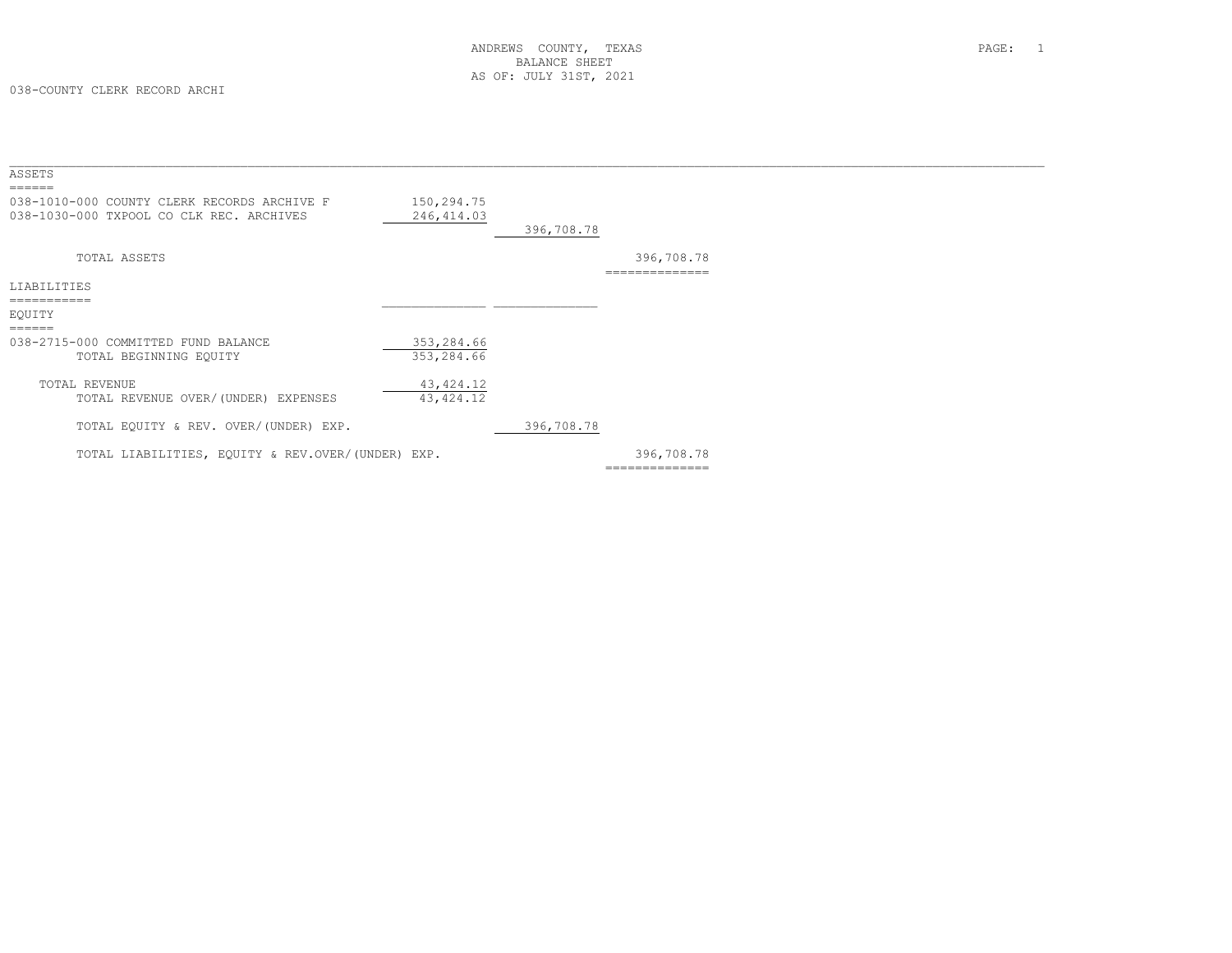038-COUNTY CLERK RECORD ARCHI

| REVENUES                       | ORIGINAL<br><b>BUDGET</b> | NET<br><b>BUDGET</b> | RECEIPTS<br>$M-T-D$ | RECEIPTS<br>Y-T-D | PRIOR YEAR<br>$Y-T-D$ | UNCOLLECTED<br>BALANCE | PERCENT<br>RECEIVED |
|--------------------------------|---------------------------|----------------------|---------------------|-------------------|-----------------------|------------------------|---------------------|
| 038-30340-402 ARCHIVE FEES     | 48,000                    | 48,000               | 4,360.00            | 43,312.98         | 41,100.94             | 4,687.02               | 90.24               |
| 038-30360-101 INTEREST         | 650                       | 650                  | 0.00                | 0.00              | 631.02                | 650.00                 | 0.00                |
| 038-30360-105 TEXPOOL INTEREST | 5,000                     | 5,000                | 3.88                | 111.14            | 2,157.66              | 4,888.86               | 2.22                |
| TOTAL REVENUES                 | 53,650                    | 53,650               | 4,363.88            | 43,424.12         | 43,889.62             | 10,225.88              | 80.94               |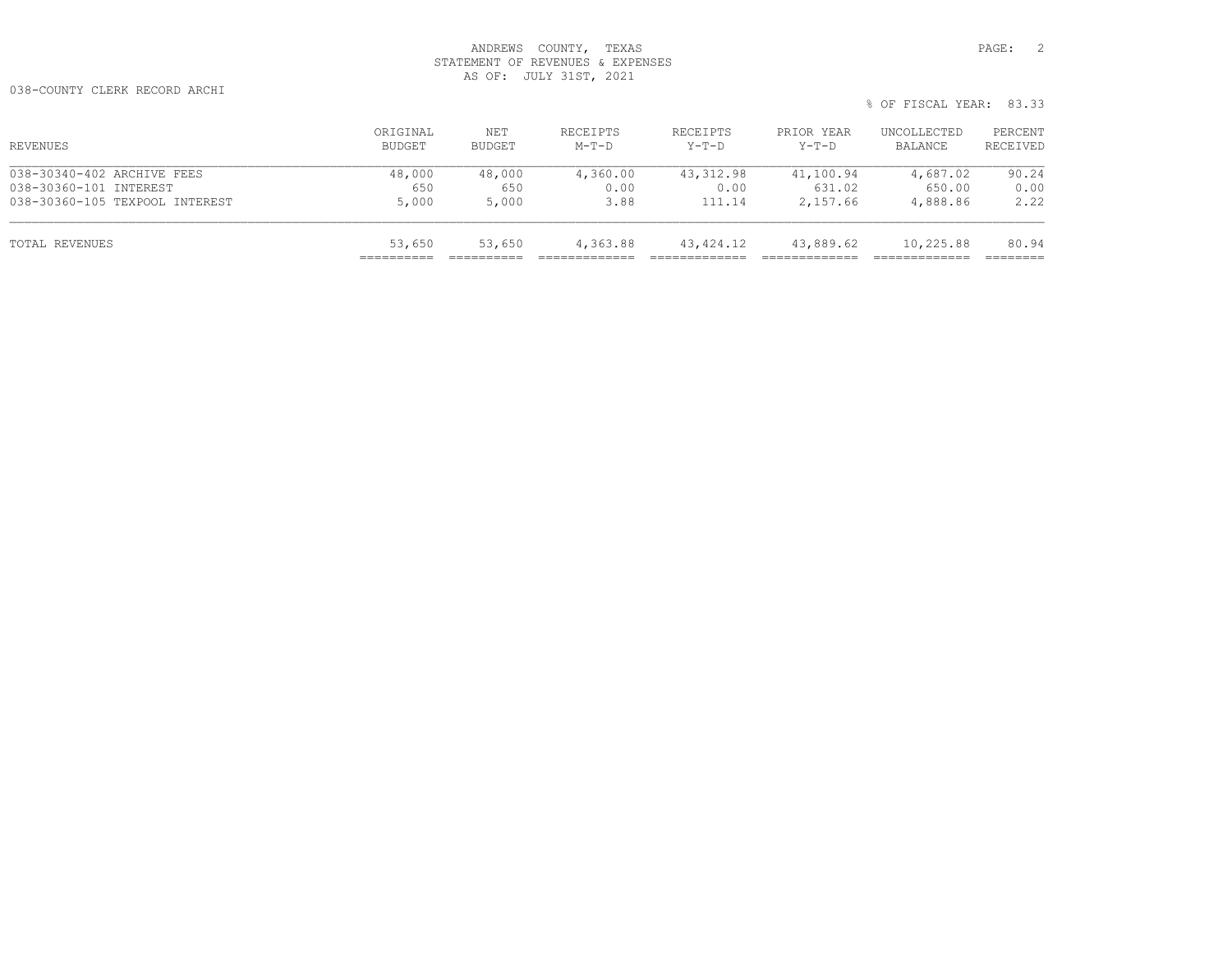038-COUNTY CLERK RECORD ARCHI

| EXPENSES                           | ORIGINAL<br>BUDGET    | NET<br>BUDGET        | EXPENDED<br>$M-T-D$ | EXPENDED<br>Y-T-D | PRIOR YEAR<br>Y-T-D | UNEXPENDED<br>BALANCE | PERCENT<br>EXPENDED |
|------------------------------------|-----------------------|----------------------|---------------------|-------------------|---------------------|-----------------------|---------------------|
| EXP CO CLK REC ARCHIVE             | ___________           | __________           |                     |                   |                     |                       |                     |
| REVENUES OVER/(UNDER) EXPENDITURES | ___________<br>53,650 | __________<br>53,650 | 4,363.88            | 43,424.12         | 43,889.62           | 10,225.88             |                     |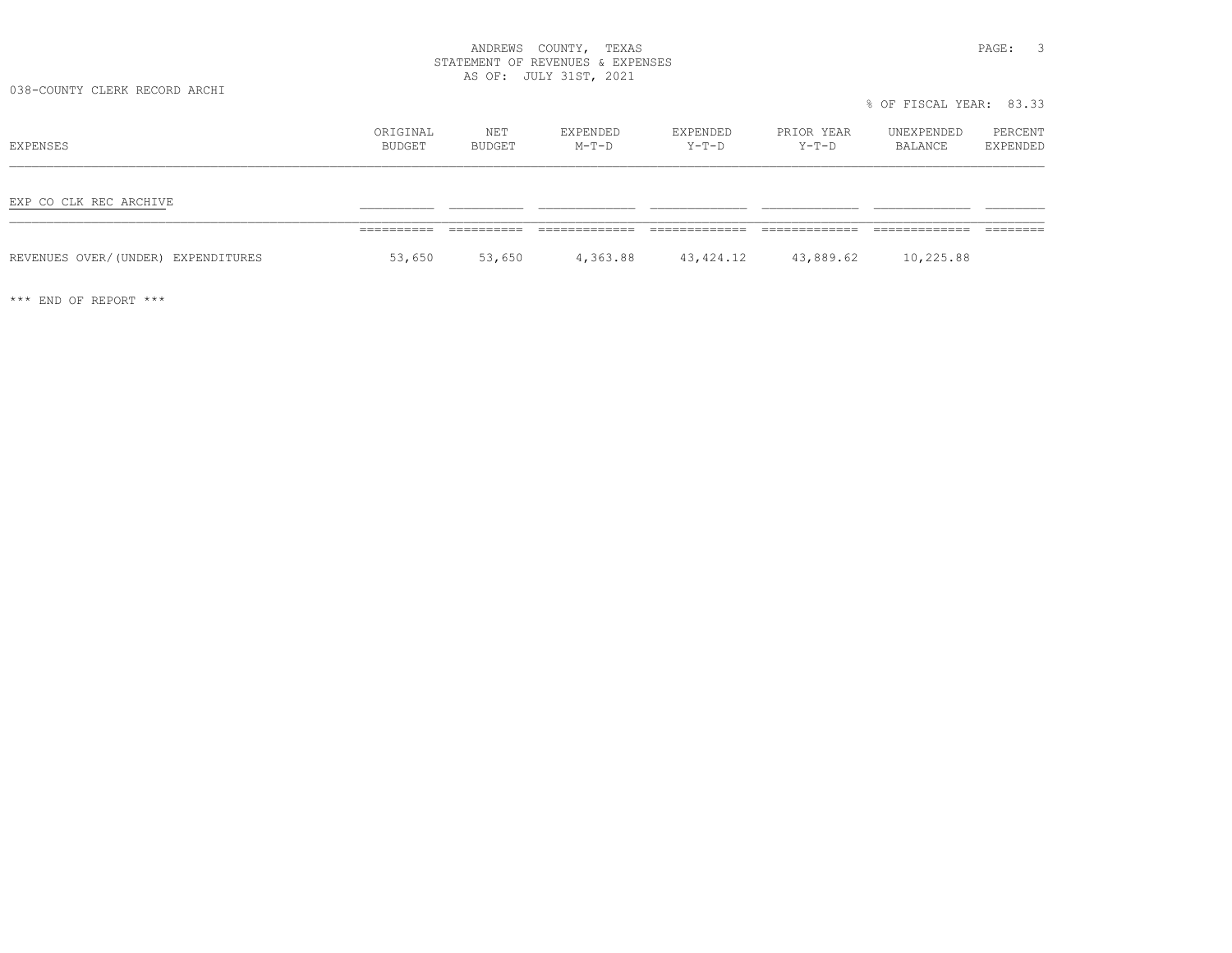| ASSETS<br>======                                                        |                                      |            |                              |  |
|-------------------------------------------------------------------------|--------------------------------------|------------|------------------------------|--|
| 039-1030-000 TXPOOL WCS-COUNTY PORTION                                  | 375,530.45                           | 375,530.45 |                              |  |
| TOTAL ASSETS                                                            |                                      |            | 375,530.45<br>============== |  |
| LIABILITIES                                                             |                                      |            |                              |  |
| ===========<br>EQUITY                                                   |                                      |            |                              |  |
| ======<br>039-2715-000 COMMITTED FUND BALANCE<br>TOTAL BEGINNING EQUITY | 306, 378.71<br>306, 378.71           |            |                              |  |
| TOTAL REVENUE<br>TOTAL EXPENSES<br>TOTAL REVENUE OVER/(UNDER) EXPENSES  | 157,885.74<br>88,734.00<br>69,151.74 |            |                              |  |
| TOTAL EQUITY & REV. OVER/(UNDER) EXP.                                   |                                      | 375,530.45 |                              |  |
| TOTAL LIABILITIES, EQUITY & REV.OVER/(UNDER) EXP.                       |                                      |            | 375,530.45<br>-------------- |  |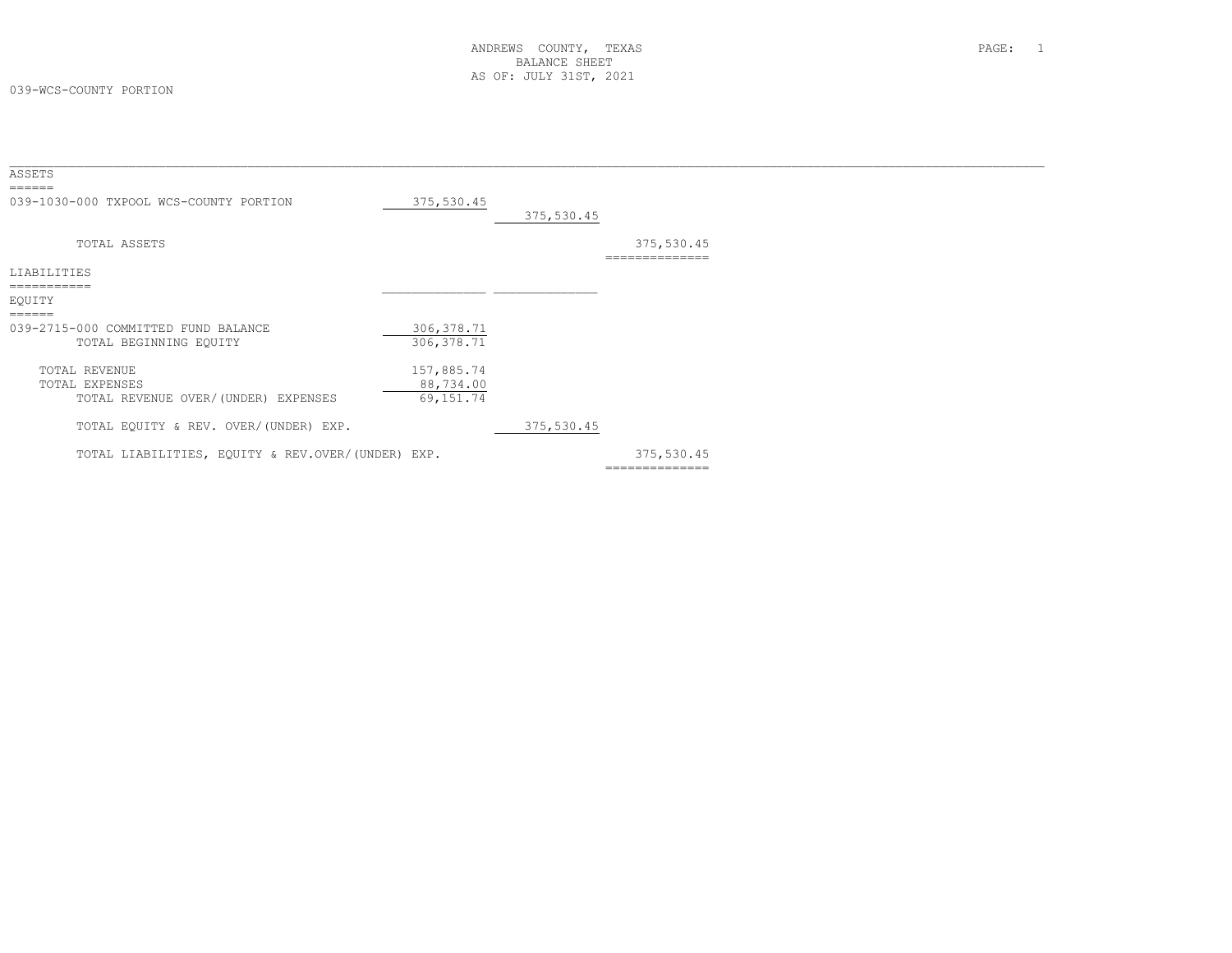| REVENUES                                 | ORIGINAL<br><b>BUDGET</b> | NET<br>BUDGET | RECEIPTS<br>$M-T-D$ | RECEIPTS<br>$Y-T-D$ | PRIOR YEAR<br>$Y-T-D$ | UNCOLLECTED<br>BALANCE | PERCENT<br>RECEIVED |
|------------------------------------------|---------------------------|---------------|---------------------|---------------------|-----------------------|------------------------|---------------------|
| 039-30340-111 WCS COMPACT CO PORTION 10% | 164,000                   | 164,000       | 0.00                | 157,758.90          | 158,404.99            | 6,241.10               | 96.19               |
| 039-30360-101 WCS CO PORTION BANK INT    |                           |               | 0.00                | 0.00                | 543.28                | 0.00                   | 0.00                |
| 039-30360-105 TEXPOOL INTEREST           | 10,200                    | 10,200        | 5.92                | 126.84              | 1,276.86              | 10,073.16              | 1.24                |
| TOTAL REVENUES                           | 174,200                   | 174,200       | 5.92                | 157,885.74          | 160,225.13            | 16,314.26              | 90.63               |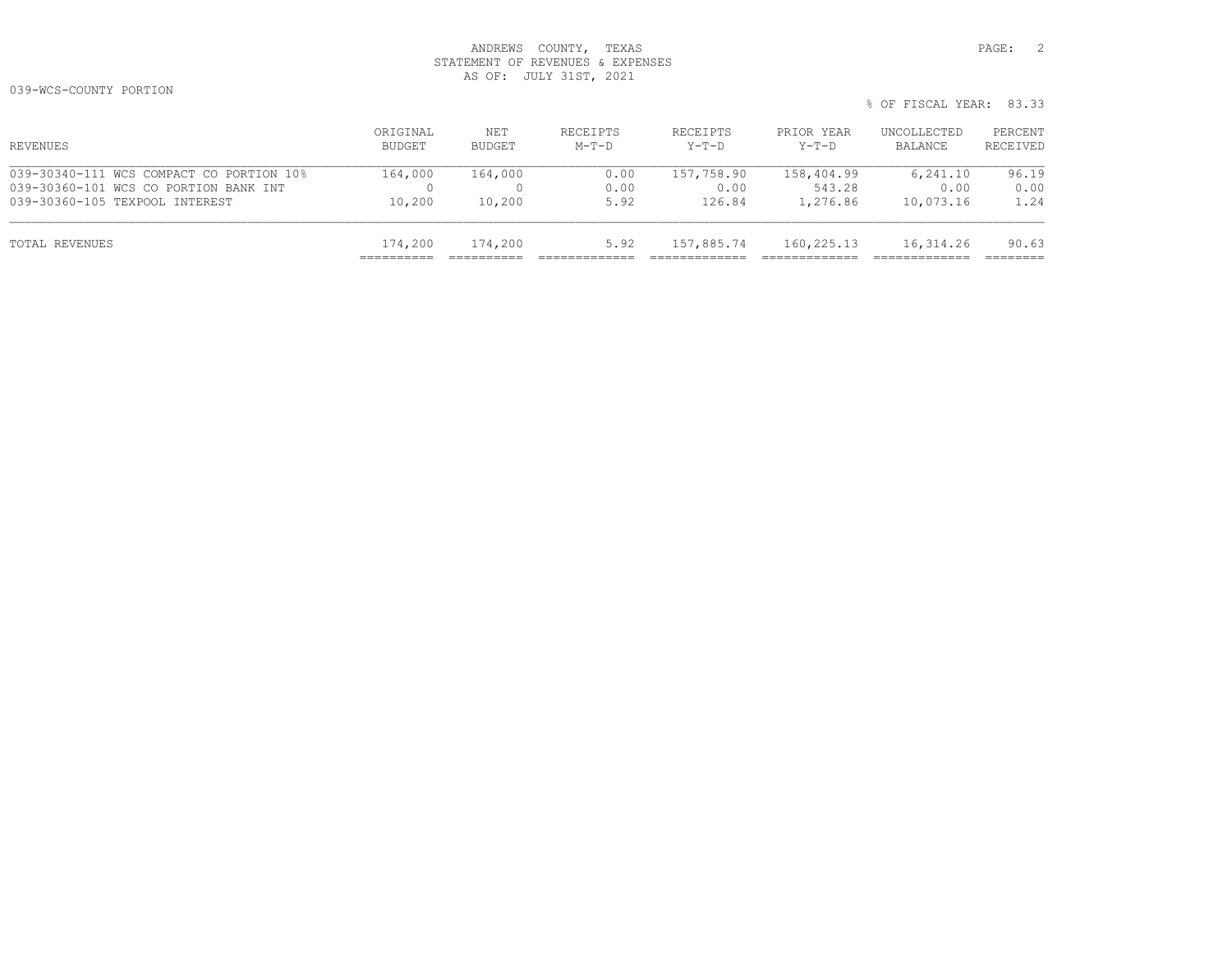039-WCS-COUNTY PORTION

 ORIGINAL NET EXPENDED EXPENDED PRIOR YEAR UNEXPENDED PERCENT EXPENSES BUDGET BUDGET M-T-D Y-T-D Y-T-D BALANCE EXPENDEDFUNDED DEPREC/CAPIMPV 039-43900-314 AIRMED CARE MEMBERSHIP 75,000 75,000 0.00 88,734.00 73,945.00 ( 13,734.00) 118.31 039-43900-775 COUNTY IMPROVEMENTS 45,000 45,000 0.00 0.00 0.00 45,000.00 0.00 TOTAL FUNDED DEPREC/CAPIMPV  $\overline{120,000}$   $\overline{120,000}$   $\overline{0.00}$  88,734.00 73,945.00 31,266.00 73.95 TOTAL EXPENDITURES 120,000 120,000 0.00 88,734.00 73,945.00 31,266.00 73.95 ========== ========== ============= ============= ============= ============= ========REVENUES OVER/(UNDER) EXPENDITURES 64,200 54,200 54,200 55.92 69,151.74 86,280.13 (14,951.74)

\*\*\* END OF REPORT \*\*\*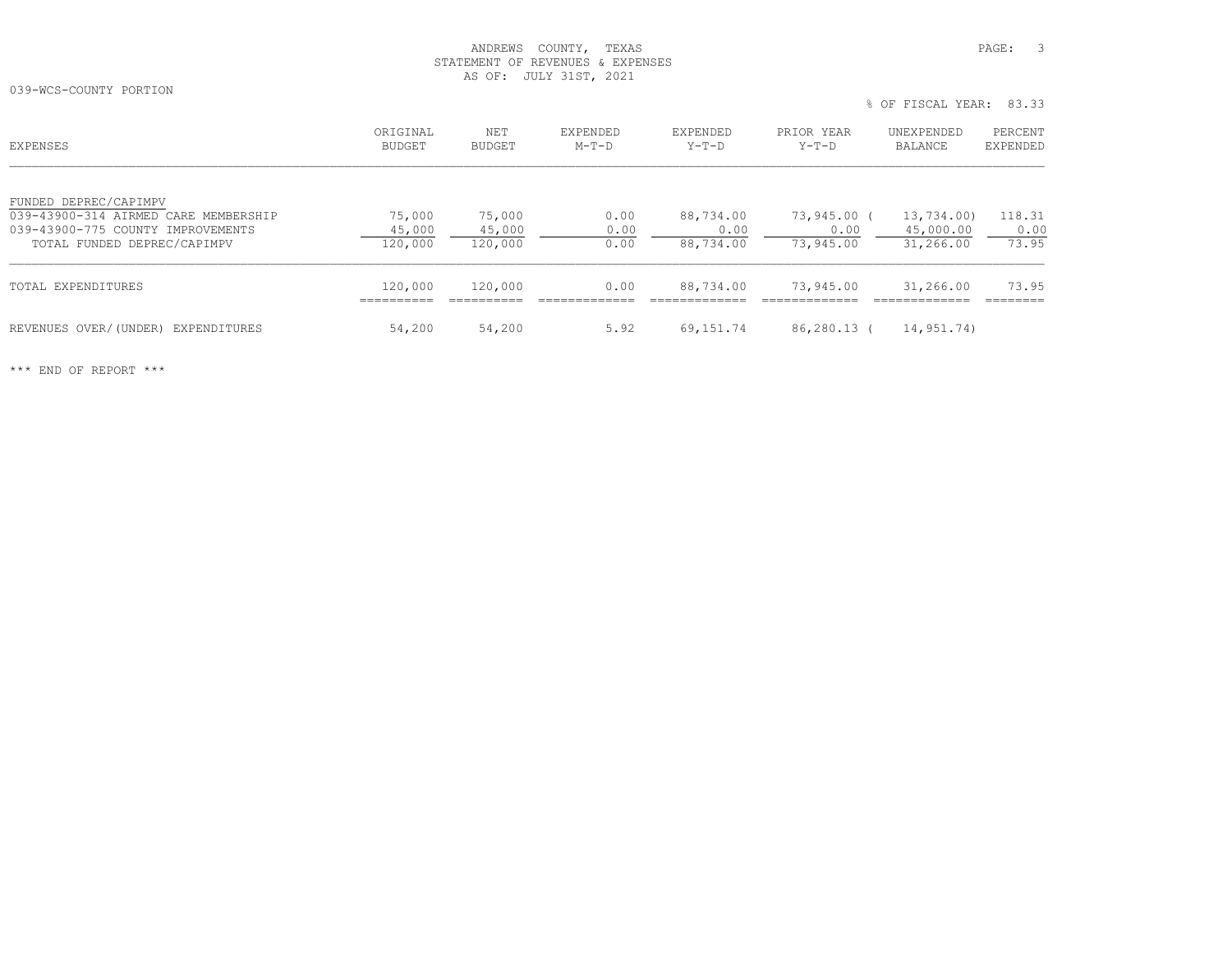| ASSETS<br>======                                  |            |           |                |  |
|---------------------------------------------------|------------|-----------|----------------|--|
| 040-1010-000 CASH DIST COURT RECORD ARCHIVE       | 13,025.45  |           |                |  |
| 040-1030-000 TXPOOL DC RECORD ARCHIVE             | 28,888.61  | 41,914.06 |                |  |
|                                                   |            |           |                |  |
| TOTAL ASSETS                                      |            |           | 41,914.06      |  |
|                                                   |            |           |                |  |
| LIABILITIES                                       |            |           |                |  |
| -----------                                       |            |           |                |  |
| EOUITY                                            |            |           |                |  |
| ======<br>040-2715-000 COMMITTED FUND BALANCE     | 39, 389.45 |           |                |  |
| TOTAL BEGINNING EQUITY                            | 39,389.45  |           |                |  |
| TOTAL REVENUE                                     | 2,524.61   |           |                |  |
| TOTAL REVENUE OVER/(UNDER) EXPENSES               | 2,524.61   |           |                |  |
| TOTAL EQUITY & REV. OVER/(UNDER) EXP.             |            | 41,914.06 |                |  |
| TOTAL LIABILITIES, EQUITY & REV.OVER/(UNDER) EXP. |            |           | 41,914.06      |  |
|                                                   |            |           | ============== |  |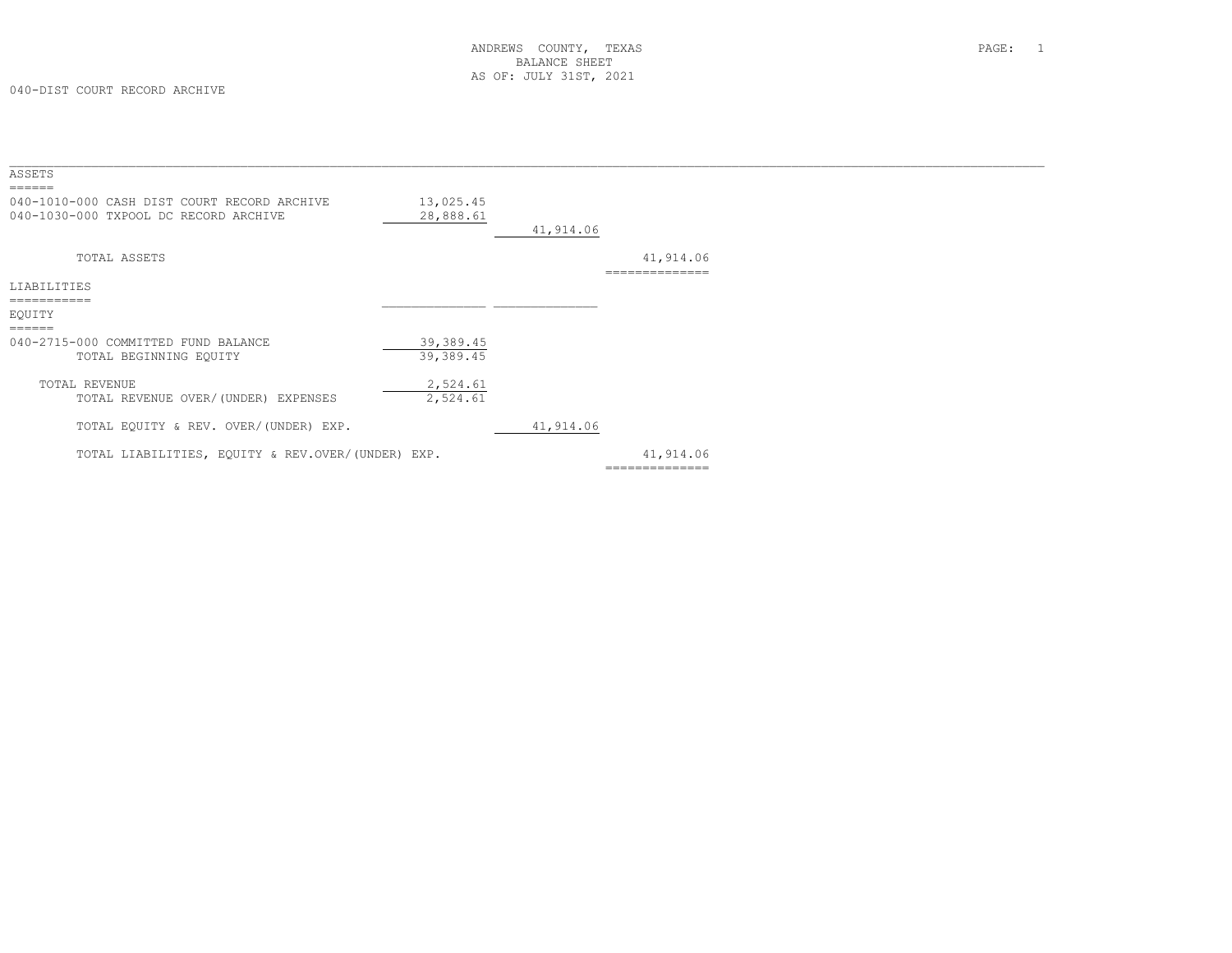040-DIST COURT RECORD ARCHIVE

| <b>REVENUES</b>                              | ORIGINAL<br><b>BUDGET</b> | NET<br>BUDGET | <b>RECETPTS</b><br>$M-T-D$ | <b>RECEIPTS</b><br>$Y-T-D$ | PRIOR YEAR<br>$Y-T-D$ | UNCOLLECTED<br>BALANCE | PERCENT<br>RECEIVED |
|----------------------------------------------|---------------------------|---------------|----------------------------|----------------------------|-----------------------|------------------------|---------------------|
| 040-30113-102 CC JUSTICE COURT TECH 2020     | 0                         |               | 0.00                       | 44.00                      | 48.00                 | 44.00)                 | 0.00                |
| 040-30340-301 CCLERK TECHNOLOGY FEE          | 650                       | 650           | 24.43                      | 228.35                     | 375.39                | 421.65                 | 35.13               |
| 040-30340-302 DIST CLERK TECHNOLOGY FEE      | 175                       | 175           | 5.54                       | 119.23                     | 156.12                | 55.77                  | 68.13               |
| 040-30360-101 BANK INTEREST                  | 250                       | 250           | 0.00                       | 0.00                       | 68.99                 | 250.00                 | 0.00                |
| 040-30360-105 TEXPOOL INTEREST               | 450                       | 450           | 0.46                       | 13.03                      | 252.96                | 436.97                 | 2.90                |
| 040-30370-303 DIST CLERK RECORDS ARCHIVE FEE | 3,000                     | 3,000         | 140.00                     | 2,120.00                   | 2,398.00              | 880.00                 | 70.67               |
| TOTAL REVENUES                               | 4,525                     | 4,525         | 170.43                     | 2,524.61                   | 3,299.46              | 2,000.39               | 55.79               |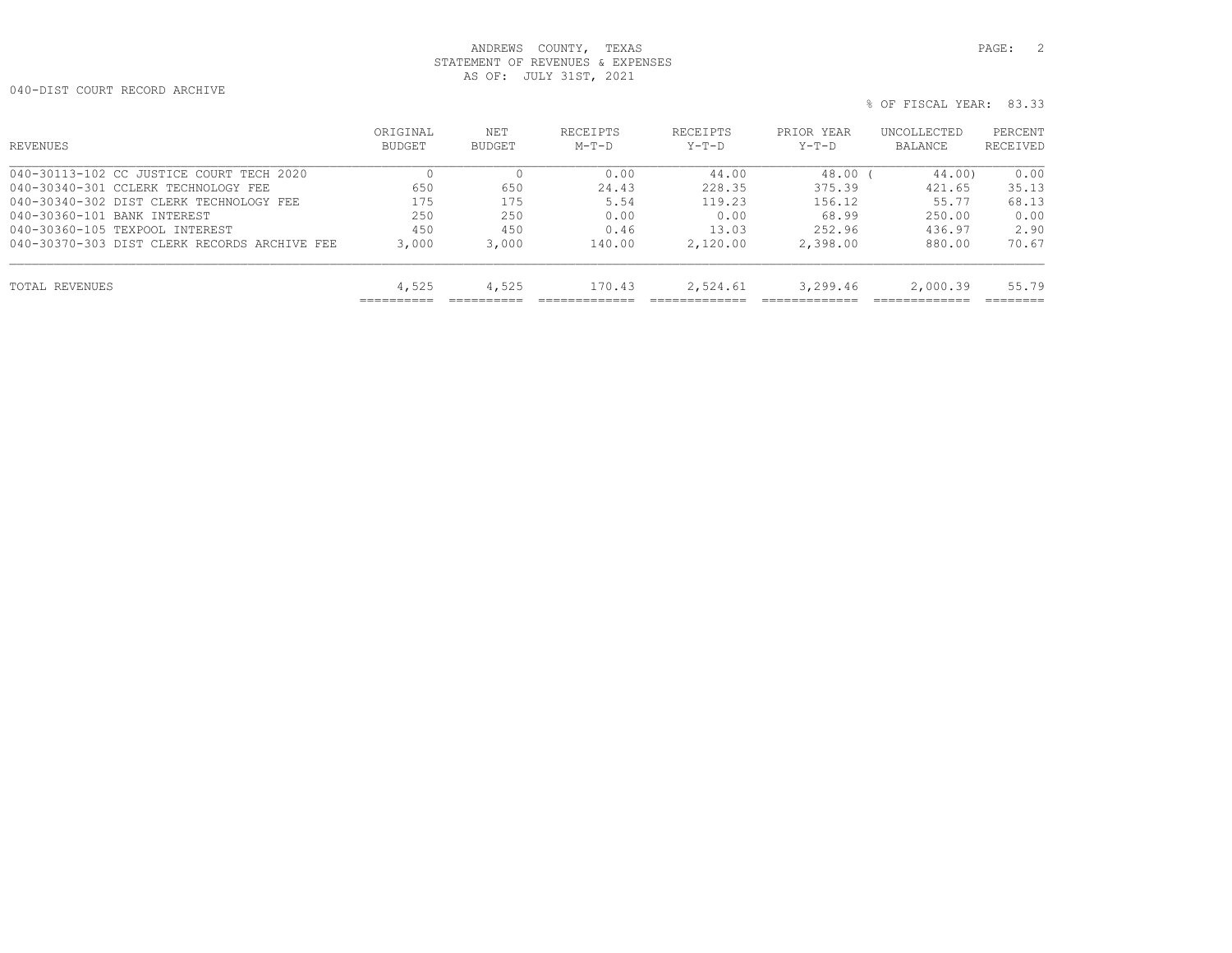040-DIST COURT RECORD ARCHIVE

| EXPENSES                           | ORIGINAL<br>BUDGET | NET<br>BUDGET | EXPENDED<br>$M-T-D$ | EXPENDED<br>$Y-T-D$ | PRIOR YEAR<br>$Y-T-D$ | UNEXPENDED<br>BALANCE | PERCENT<br>EXPENDED |
|------------------------------------|--------------------|---------------|---------------------|---------------------|-----------------------|-----------------------|---------------------|
| DIST COURT RECORDS ARCHIV          |                    |               |                     |                     |                       |                       |                     |
| REVENUES OVER/(UNDER) EXPENDITURES | 4,525              | 4,525         | 170.43              | 2,524.61            | 3,299.46              | 2,000.39              |                     |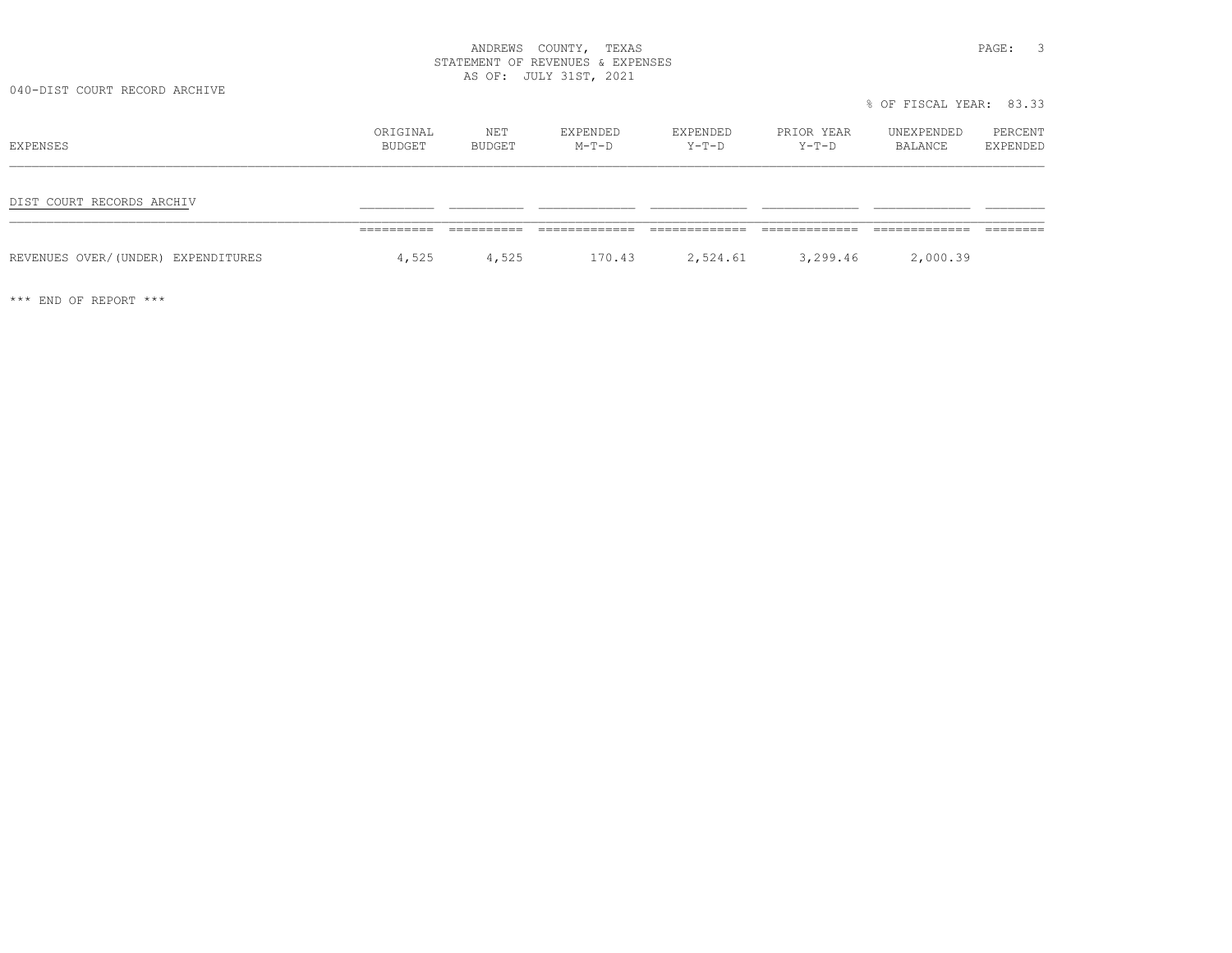| ASSETS      |                                                                                                                                                                                                                                                                                                                                                                                                                                                                                        |
|-------------|----------------------------------------------------------------------------------------------------------------------------------------------------------------------------------------------------------------------------------------------------------------------------------------------------------------------------------------------------------------------------------------------------------------------------------------------------------------------------------------|
| ======      |                                                                                                                                                                                                                                                                                                                                                                                                                                                                                        |
|             | $\begin{array}{cccccccccccccc} \multicolumn{2}{c}{} & \multicolumn{2}{c}{} & \multicolumn{2}{c}{} & \multicolumn{2}{c}{} & \multicolumn{2}{c}{} & \multicolumn{2}{c}{} & \multicolumn{2}{c}{} & \multicolumn{2}{c}{} & \multicolumn{2}{c}{} & \multicolumn{2}{c}{} & \multicolumn{2}{c}{} & \multicolumn{2}{c}{} & \multicolumn{2}{c}{} & \multicolumn{2}{c}{} & \multicolumn{2}{c}{} & \multicolumn{2}{c}{} & \multicolumn{2}{c}{} & \multicolumn{2}{c}{} & \multicolumn{2}{c}{} & \$ |
| LIABILITIES |                                                                                                                                                                                                                                                                                                                                                                                                                                                                                        |
| ----------- |                                                                                                                                                                                                                                                                                                                                                                                                                                                                                        |
| EQUITY      |                                                                                                                                                                                                                                                                                                                                                                                                                                                                                        |
| ======      |                                                                                                                                                                                                                                                                                                                                                                                                                                                                                        |
|             | ______________<br>_________________                                                                                                                                                                                                                                                                                                                                                                                                                                                    |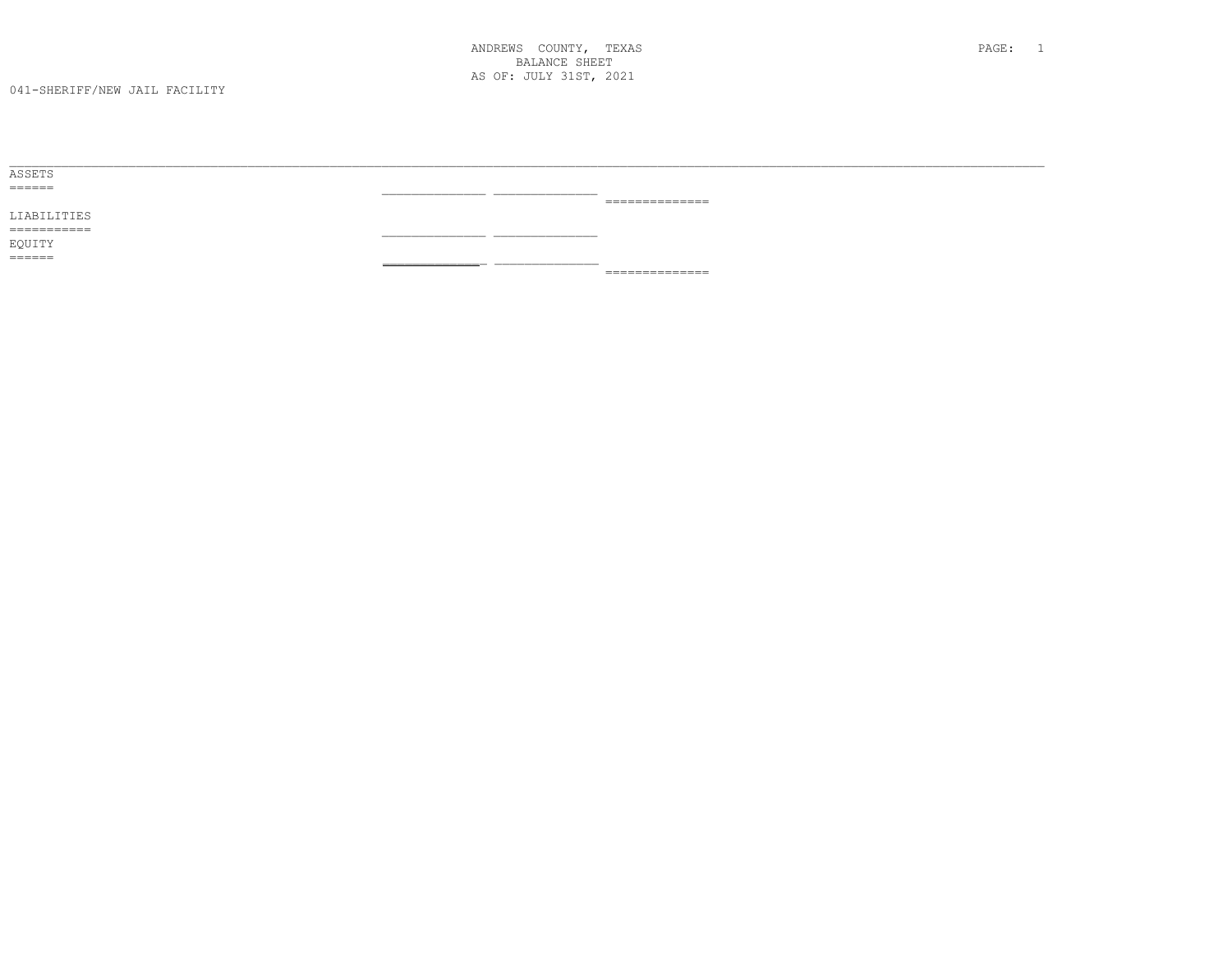041-SHERIFF/NEW JAIL FACILITY

|                               |                    |               |                     |                     |                       | % OF FISCAL YEAR: 83.33 |                     |
|-------------------------------|--------------------|---------------|---------------------|---------------------|-----------------------|-------------------------|---------------------|
| REVENUES                      | ORIGINAL<br>BUDGET | NET<br>BUDGET | RECEIPTS<br>$M-T-D$ | RECEIPTS<br>$Y-T-D$ | PRIOR YEAR<br>$Y-T-D$ | UNCOLLECTED<br>BALANCE  | PERCENT<br>RECEIVED |
| 041-30340-105 TXPOOL INTEREST |                    |               | 0.00                | 0.00                | 0.15                  | 0.00                    | 0.00                |
| TOTAL REVENUES                |                    |               | 0.00                | 0.00                | 0.15                  | 0.00                    | 0.00                |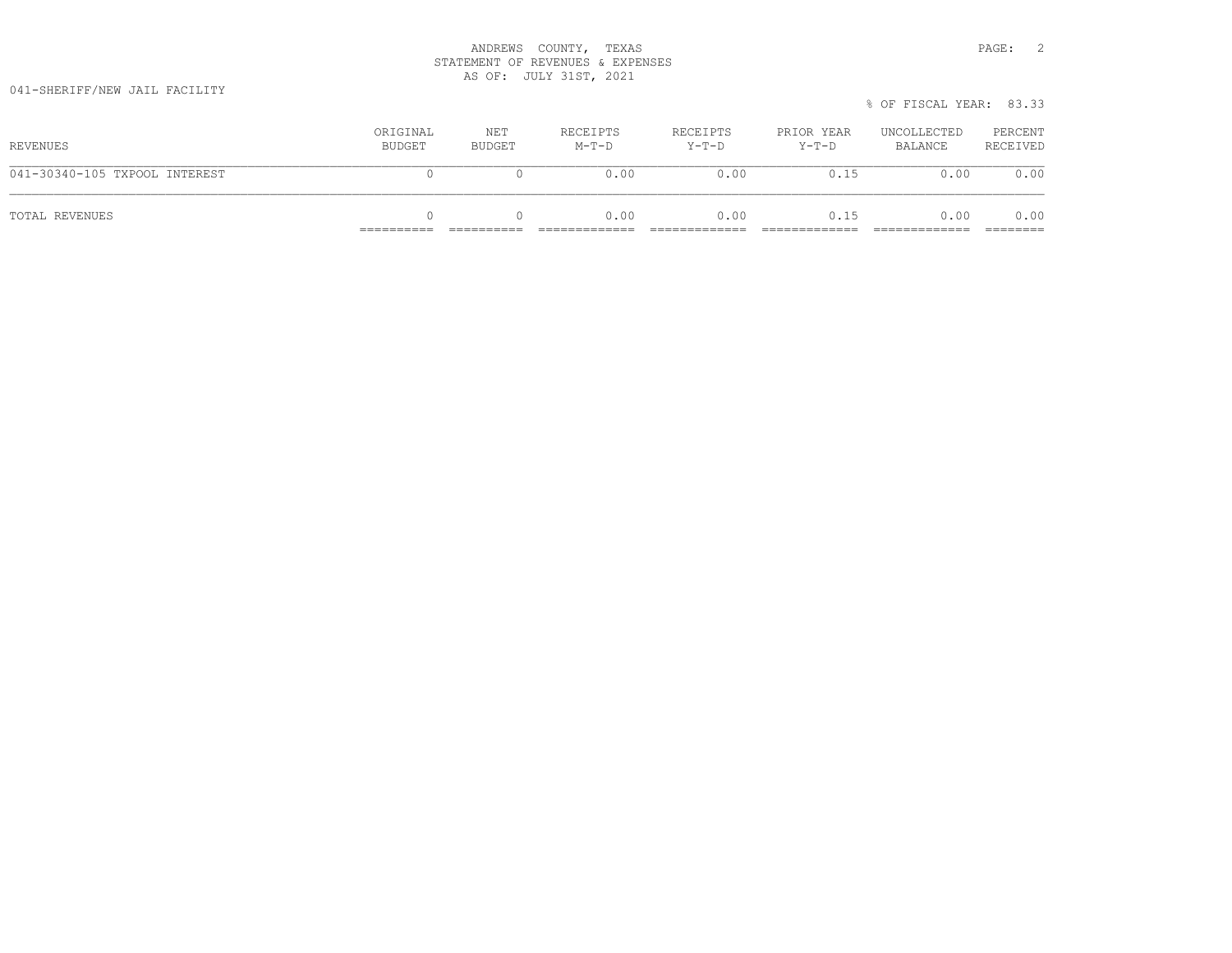041-SHERIFF/NEW JAIL FACILITY

% OF FISCAL YEAR: 83.33

| EXPENSES                                                                                  | ORIGINAL<br>BUDGET | NET<br>BUDGET | EXPENDED<br>$M-T-D$ | EXPENDED<br>Y-T-D | PRIOR YEAR<br>$Y-T-D$ | UNEXPENDED<br>BALANCE | PERCENT<br>EXPENDED |
|-------------------------------------------------------------------------------------------|--------------------|---------------|---------------------|-------------------|-----------------------|-----------------------|---------------------|
| SHERIFF/NEW JAIL FACILIT<br>041-44100-216 TRANSFERS OUT<br>TOTAL SHERIFF/NEW JAIL FACILIT | 0                  |               | 0.00<br>0.00        | 0.00<br>0.00      | 50.94<br>50.94        | 0.00<br>0.00          | 0.00<br>0.00        |
| TOTAL EXPENDITURES                                                                        | $\Omega$           |               | 0.00                | 0.00              | 50.94                 | 0.00                  | 0.00                |
| REVENUES OVER/(UNDER) EXPENDITURES                                                        | $\Omega$           | $\Omega$      | 0.00                | $0.00$ (          | 50.79)                | 0.00                  |                     |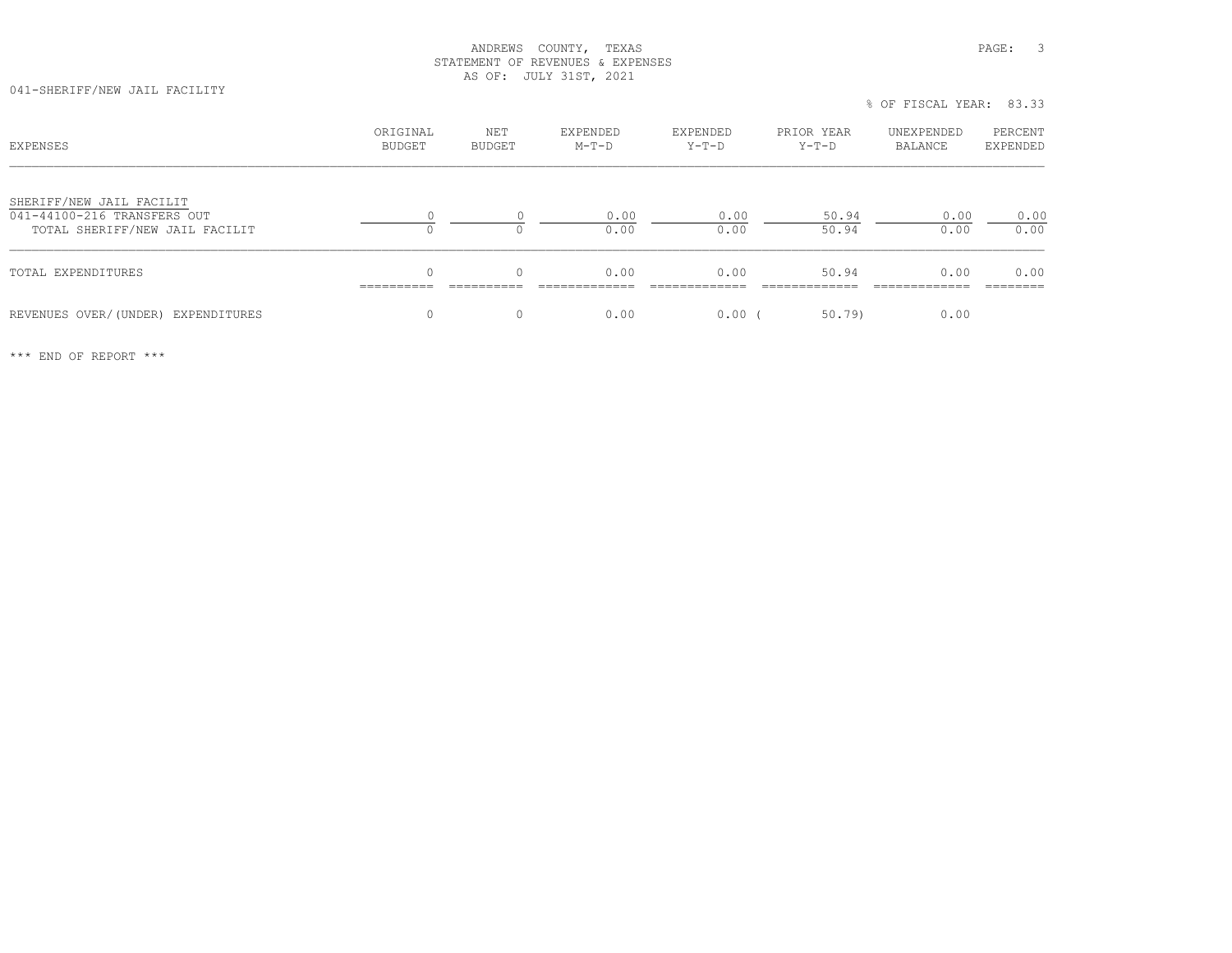| ASSETS<br>======                                  |           |           |                |  |
|---------------------------------------------------|-----------|-----------|----------------|--|
| 042-1010-000 CASH DC/CC RECORDS PRESERV.          | 15,985.99 |           |                |  |
| 042-1030-000 TXPOOL DC/CC REC PRESERV             | 27,805.58 | 43,791.57 |                |  |
|                                                   |           |           |                |  |
| TOTAL ASSETS                                      |           |           | 43,791.57      |  |
|                                                   |           |           |                |  |
| LIABILITIES                                       |           |           |                |  |
| ===========                                       |           |           |                |  |
| EOUITY                                            |           |           |                |  |
| ======                                            |           |           |                |  |
| 042-2715-000 COMMITTED FUND BALANCE               | 40,289.01 |           |                |  |
| TOTAL BEGINNING EQUITY                            | 40,289.01 |           |                |  |
|                                                   |           |           |                |  |
| TOTAL REVENUE                                     | 3,502.56  |           |                |  |
| TOTAL REVENUE OVER/(UNDER) EXPENSES               | 3,502.56  |           |                |  |
|                                                   |           |           |                |  |
|                                                   |           |           |                |  |
| TOTAL EQUITY & REV. OVER/(UNDER) EXP.             |           | 43,791.57 |                |  |
| TOTAL LIABILITIES, EOUITY & REV.OVER/(UNDER) EXP. |           |           | 43,791.57      |  |
|                                                   |           |           |                |  |
|                                                   |           |           | ============== |  |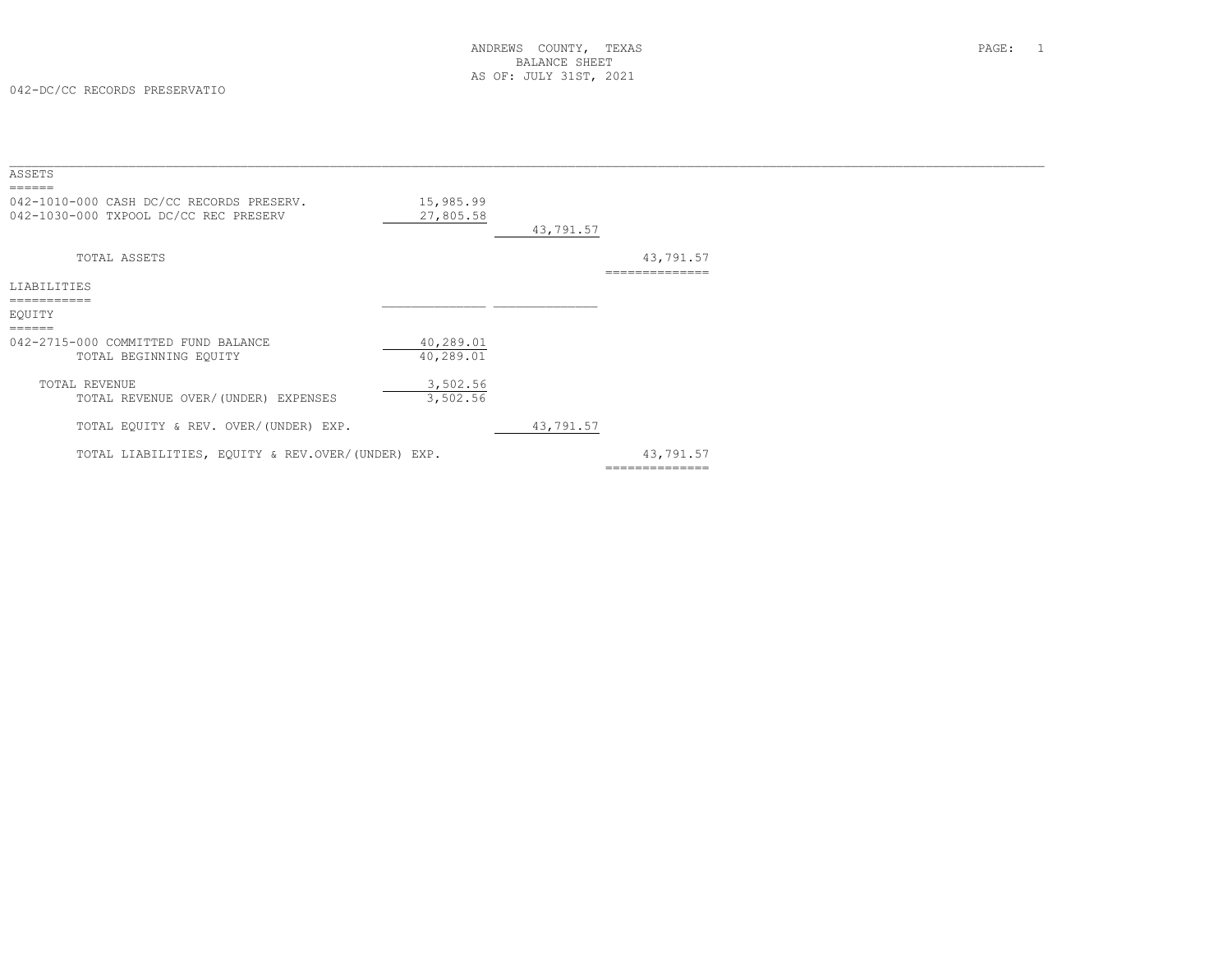042-DC/CC RECORDS PRESERVATIO

% OF FISCAL YEAR: 83.33

| ORIGINAL<br>BUDGET | NET<br><b>BUDGET</b> | RECEIPTS<br>$M-T-D$ | RECEIPTS<br>$Y-T-D$ | PRIOR YEAR<br>$Y-T-D$ | UNCOLLECTED<br>BALANCE | PERCENT<br>RECEIVED |
|--------------------|----------------------|---------------------|---------------------|-----------------------|------------------------|---------------------|
| 1,700              | 1,700                | 235.00              | 1,850.00            | 1,631.00              | 150.00)                | 108.82              |
| 275                | 275                  | 0.00                | 0.00                | 83.62                 | 275.00                 | 0.00                |
| 400                | 400                  | 0.44                | 12.56               | 243.47                | 387.44                 | 3.14                |
| 1,750              |                      | 110.00              | 1,640.00            | 1,750.00              | 110.00                 | 93.71               |
| 4,125              | 4,125                | 345.44              | 3,502.56            | 3,708.09              | 622.44                 | 84.91               |
|                    |                      |                     | 1,750               |                       |                        |                     |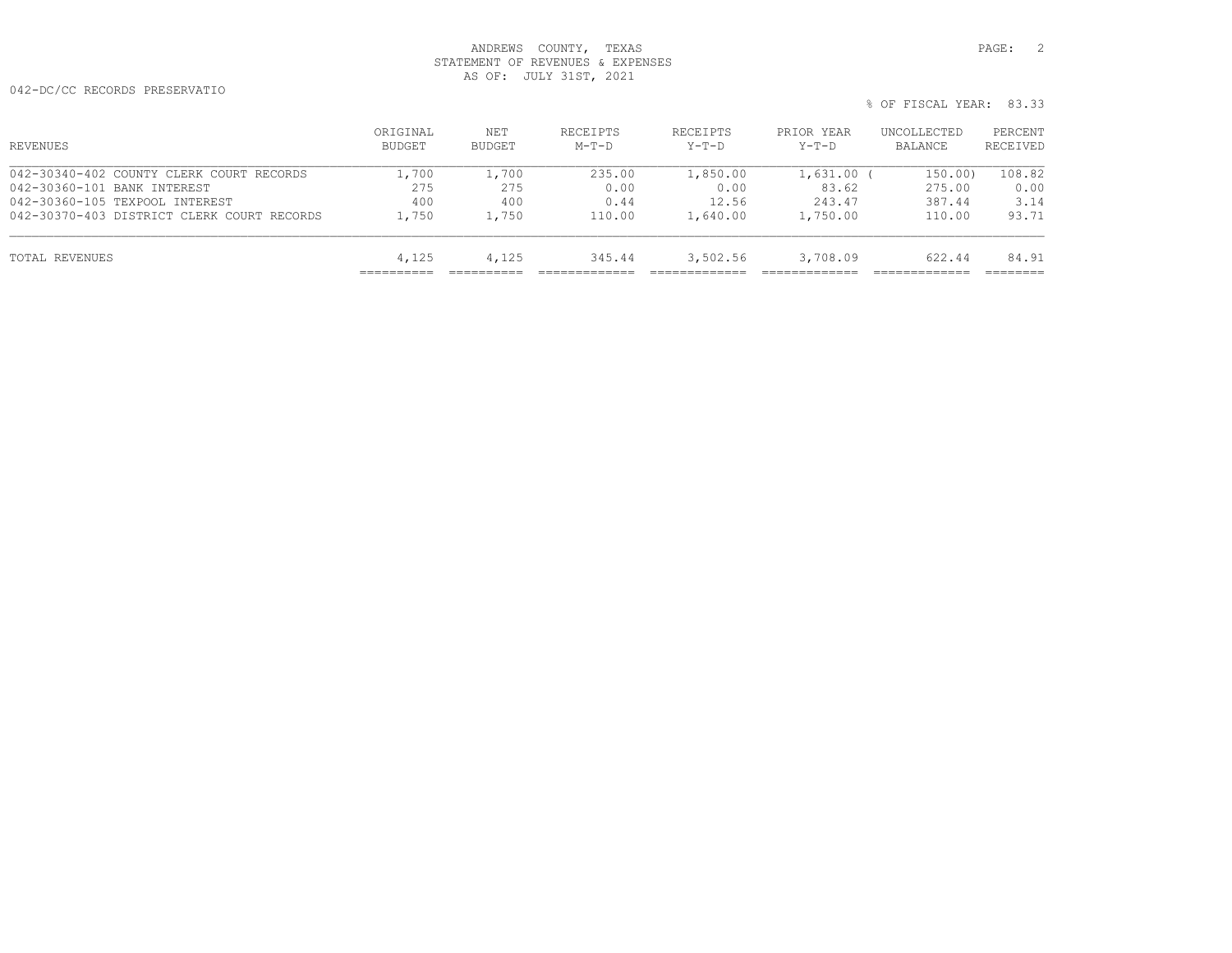042-DC/CC RECORDS PRESERVATIO

| EXPENSES                           | ORIGINAL<br>BUDGET | NET<br>BUDGET | EXPENDED<br>$M-T-D$ | EXPENDED<br>Y-T-D | PRIOR YEAR<br>$Y-T-D$ | UNEXPENDED<br>BALANCE | PERCENT<br>EXPENDED |
|------------------------------------|--------------------|---------------|---------------------|-------------------|-----------------------|-----------------------|---------------------|
| EXP SUPPLIES                       |                    |               |                     |                   |                       |                       |                     |
| REVENUES OVER/(UNDER) EXPENDITURES | ________<br>4,125  | 4,125         | 345.44              | 3,502.56          | 3,708.09              | 622.44                |                     |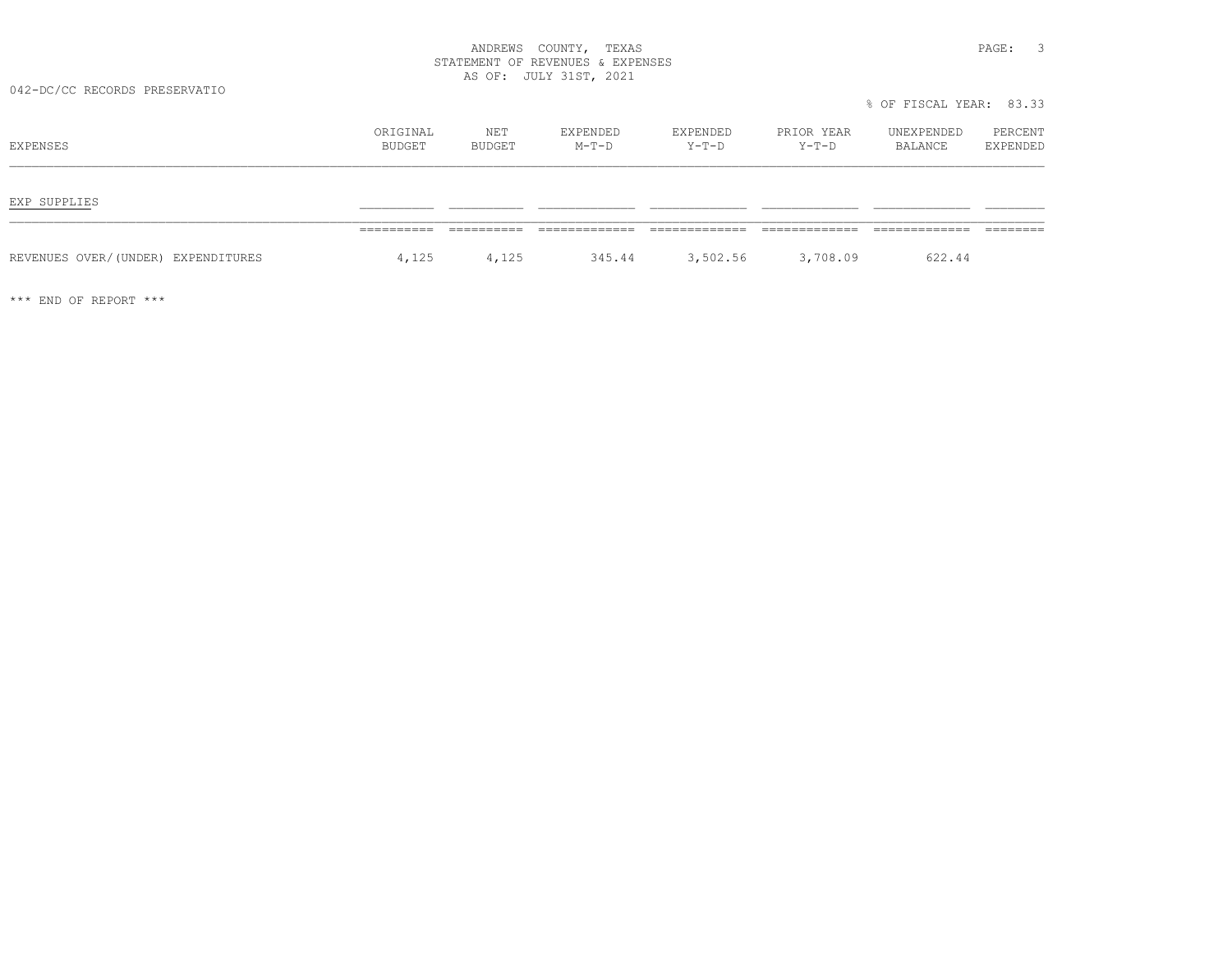043-PRE TRIAL INTERVENTION

| ASSETS                                       |                                                               |                        |           |                             |
|----------------------------------------------|---------------------------------------------------------------|------------------------|-----------|-----------------------------|
| ======                                       | 043-1010-000 PRE TRIAL INTERVENTION                           | 70,899.68              | 70,899.68 |                             |
|                                              | TOTAL ASSETS                                                  |                        |           | 70,899.68<br>============== |
| LIABILITIES                                  |                                                               |                        |           |                             |
| ===========<br>EQUITY<br>$=$ $=$ $=$ $=$ $=$ |                                                               |                        |           |                             |
|                                              | 043-2715-000 COMMITTED FUND BALANCE<br>TOTAL BEGINNING EQUITY | 70,899.68<br>70,899.68 |           |                             |
|                                              | TOTAL EQUITY & REV. OVER/(UNDER) EXP.                         |                        | 70,899.68 |                             |
|                                              | TOTAL LIABILITIES, EQUITY & REV.OVER/(UNDER) EXP.             |                        |           | 70,899.68<br>============== |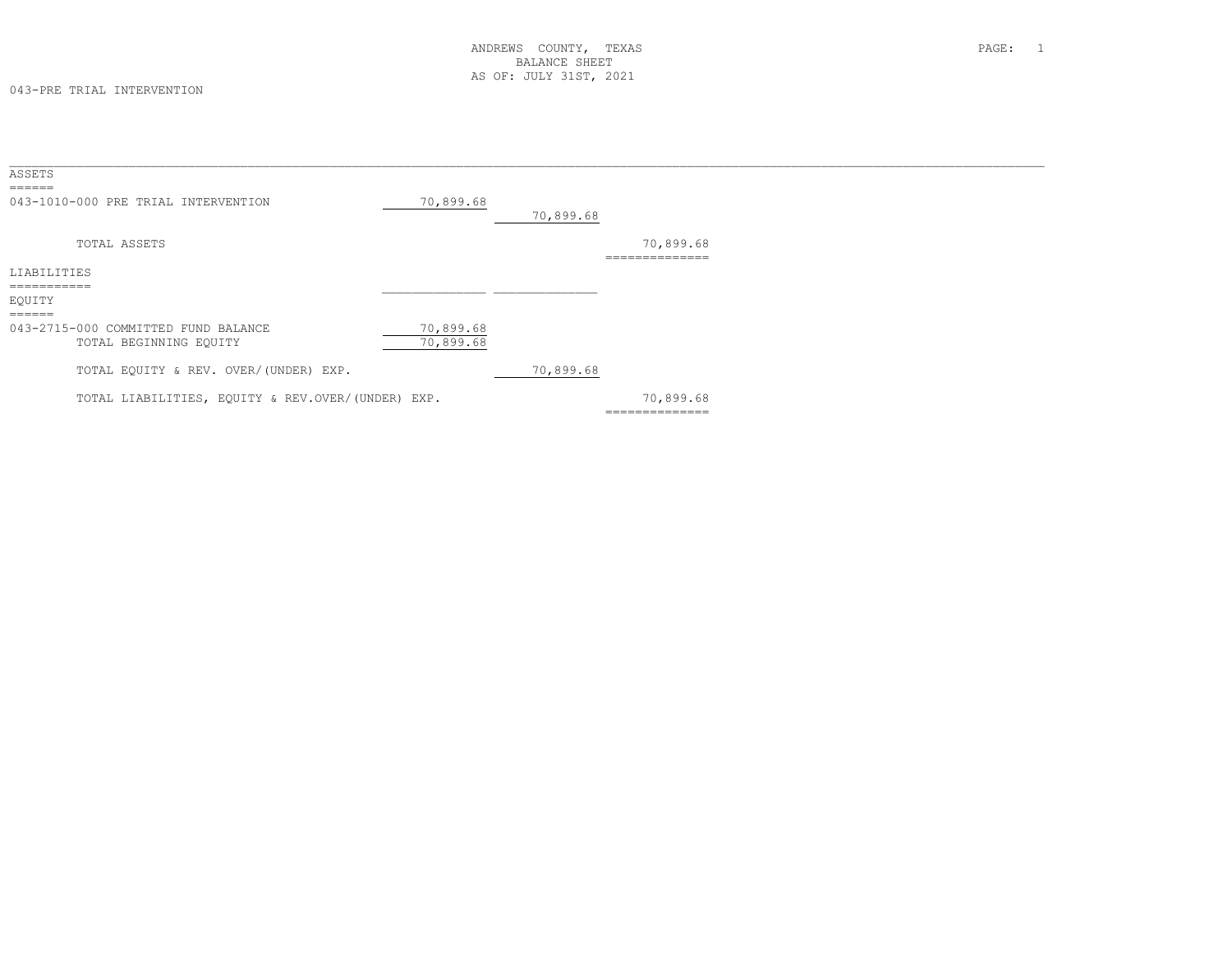| COUNTY<br>ANDREWS                                                         | TEXAS<br>PAGE.                              |  |
|---------------------------------------------------------------------------|---------------------------------------------|--|
| REVENUES &<br>STATEMENT<br>○下                                             | EXPENSES                                    |  |
| JULY<br>1 C T<br>OF:<br>$\overline{2}$<br>n.<br><u>.</u><br>$\sim$ $\sim$ | 2021<br>the contract of the contract of the |  |

|          | ORIGINAL      | NET           | RECEIPTS | RECEIPTS | PRIOR YEAR | UNCOLLECTED | PERCENT  |
|----------|---------------|---------------|----------|----------|------------|-------------|----------|
| REVENUES | <b>BUDGET</b> | <b>BUDGET</b> | $M-T-D$  | $Y-T-D$  | $Y-T-D$    | BALANCE     | RECEIVED |
|          |               |               |          |          |            |             |          |

% OF FISCAL YEAR: 83.33

\_\_\_\_\_\_\_\_\_\_\_\_\_\_\_\_\_\_\_\_\_\_\_\_\_\_\_\_\_\_\_\_\_\_\_\_\_\_\_\_\_\_\_\_\_\_\_\_\_\_\_\_\_\_\_\_\_\_\_\_\_\_\_\_\_\_\_\_\_\_\_\_\_\_\_\_\_\_\_\_\_\_\_\_\_\_\_\_\_\_\_\_\_\_\_\_\_\_\_\_\_\_\_\_\_\_\_\_\_\_\_\_\_\_\_\_\_\_\_\_\_\_\_\_\_\_\_\_\_\_\_\_\_\_\_\_\_\_\_ ========== ========== ============= ============= ============= ============= ========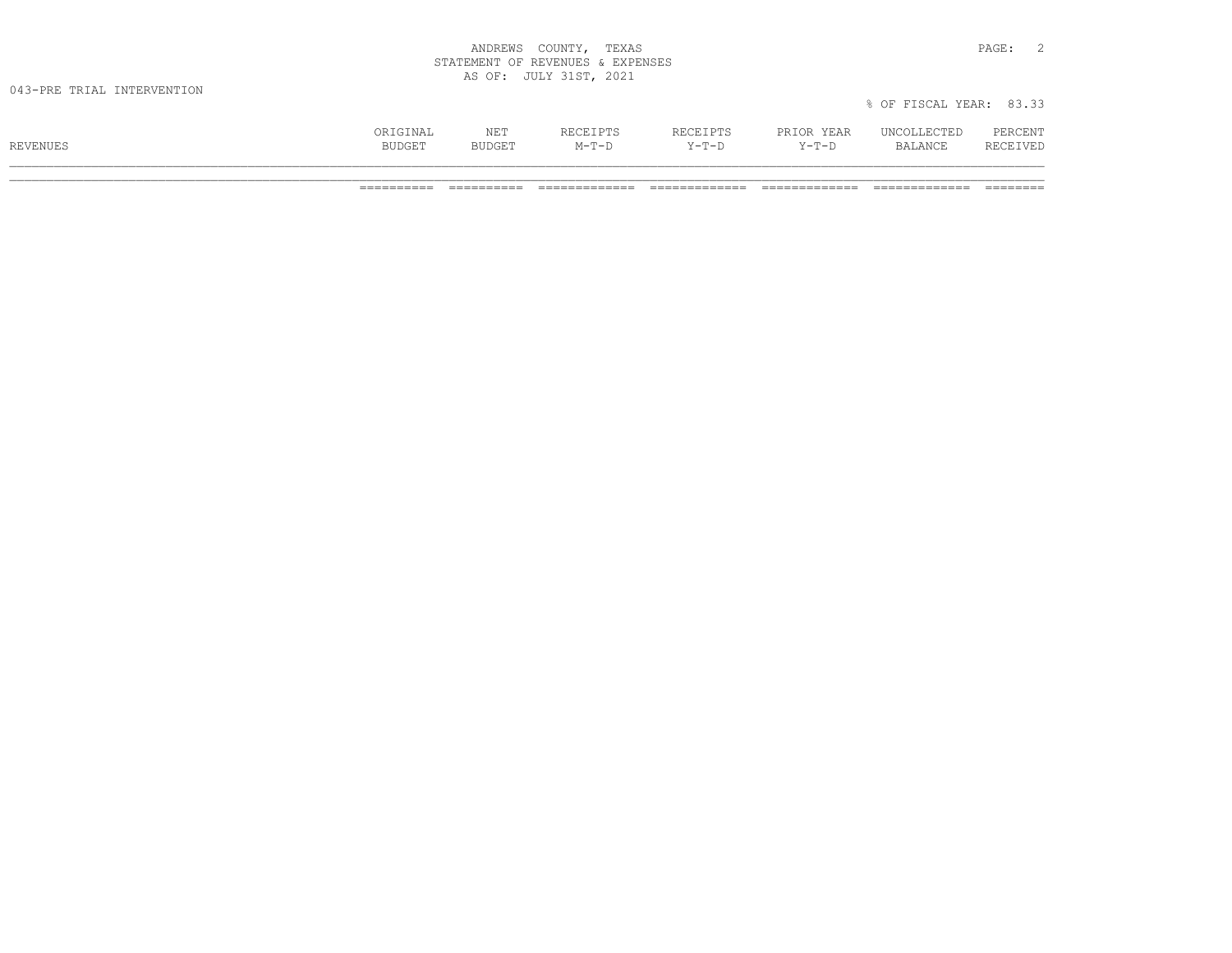043-PRE TRIAL INTERVENTION

| <b>EXPENSES</b>                                                                               | ORIGINAL<br>BUDGET       | NET<br>BUDGET            | EXPENDED<br>$M-T-D$  | EXPENDED<br>$Y-T-D$  | PRIOR YEAR<br>$Y-T-D$ | UNEXPENDED<br><b>BALANCE</b>      | PERCENT<br><b>EXPENDED</b> |
|-----------------------------------------------------------------------------------------------|--------------------------|--------------------------|----------------------|----------------------|-----------------------|-----------------------------------|----------------------------|
| <b>EXPENSES</b><br>043-44300-101 PRE TRIAL SALARY<br>043-44300-312 SUPPLIES<br>TOTAL EXPENSES | 5,000<br>5,000<br>10,000 | 5,000<br>5,000<br>10,000 | 0.00<br>0.00<br>0.00 | 0.00<br>0.00<br>0.00 | 0.00<br>0.00<br>0.00  | 5,000.00<br>5,000.00<br>10,000.00 | 0.00<br>0.00<br>0.00       |
| <b>TOTAL EXPENDITURES</b>                                                                     | 10,000<br>==========     | 10,000                   | 0.00                 | 0.00                 | 0.00                  | 10,000.00                         | 0.00                       |
| REVENUES OVER/(UNDER) EXPENDITURES                                                            | $10,000$ (               | 10,000)                  | 0.00                 | 0.00                 | $0.00$ (              | 10,000.00)                        |                            |

% OF FISCAL YEAR: 83.33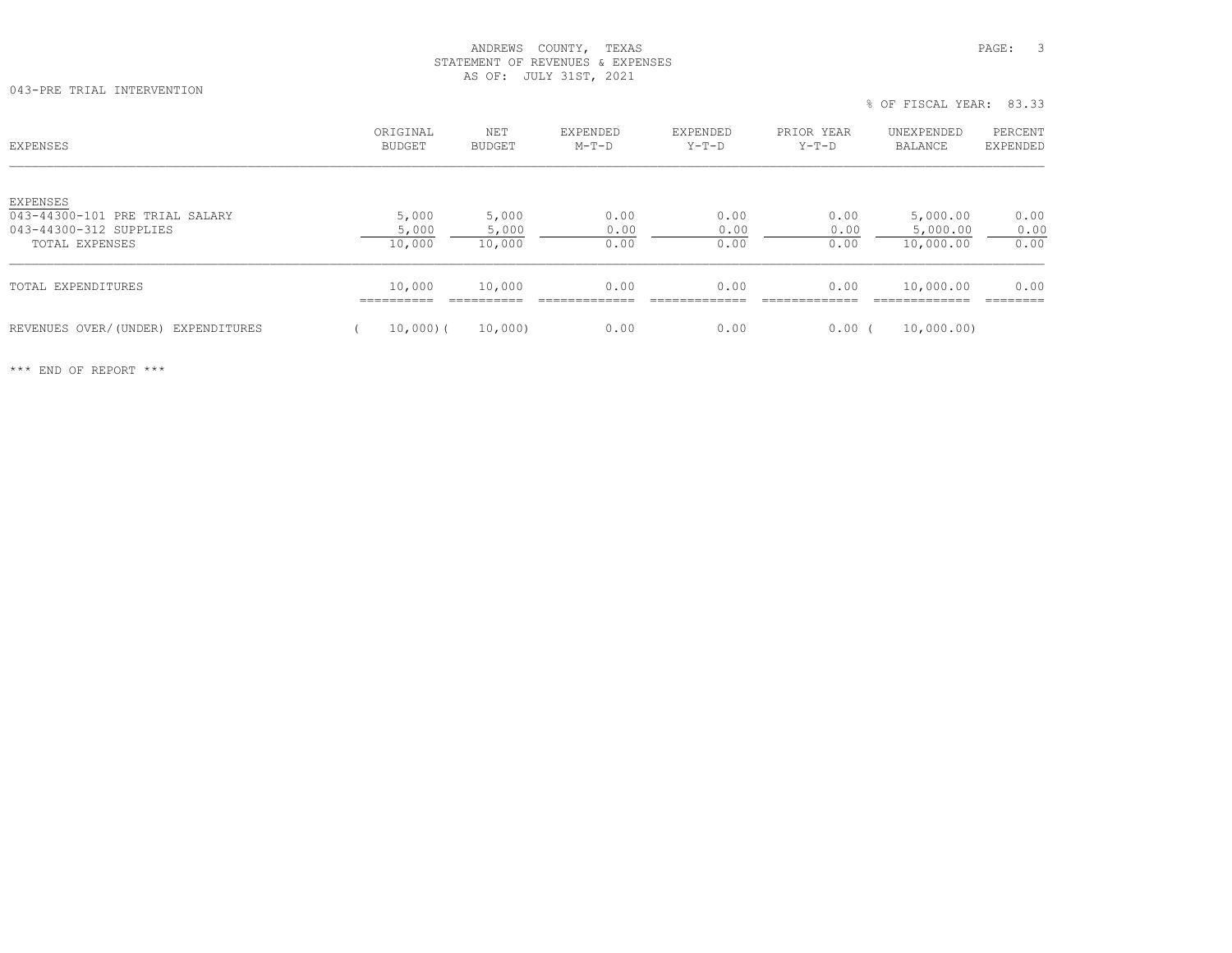| ASSETS                                                                          |           |           |                |  |
|---------------------------------------------------------------------------------|-----------|-----------|----------------|--|
| ======                                                                          |           |           |                |  |
| 044-1010-000 SHERIFF FEDERAL FORFITURE<br>044-1030-000 TEXPOOL SHERIFF FED FORF | 1,510.02  |           |                |  |
|                                                                                 | 41,269.44 | 42,779.46 |                |  |
|                                                                                 |           |           |                |  |
| TOTAL ASSETS                                                                    |           |           | 42,779.46      |  |
|                                                                                 |           |           | ============== |  |
| LIABILITIES                                                                     |           |           |                |  |
| ===========                                                                     |           |           |                |  |
| EQUITY                                                                          |           |           |                |  |
| ======                                                                          |           |           |                |  |
| 044-2715-000 COMMITTED FUND BALANCE                                             | 43,096.76 |           |                |  |
| TOTAL BEGINNING EQUITY                                                          | 43,096.76 |           |                |  |
| TOTAL REVENUE                                                                   | 18.63     |           |                |  |
| TOTAL EXPENSES                                                                  | 335.93    |           |                |  |
| TOTAL REVENUE OVER/(UNDER) EXPENSES                                             | 317.30)   |           |                |  |
|                                                                                 |           |           |                |  |
| TOTAL EQUITY & REV. OVER/(UNDER) EXP.                                           |           | 42,779.46 |                |  |
|                                                                                 |           |           |                |  |
| TOTAL LIABILITIES, EOUITY & REV.OVER/(UNDER) EXP.                               |           |           | 42,779.46      |  |
|                                                                                 |           |           | -------------- |  |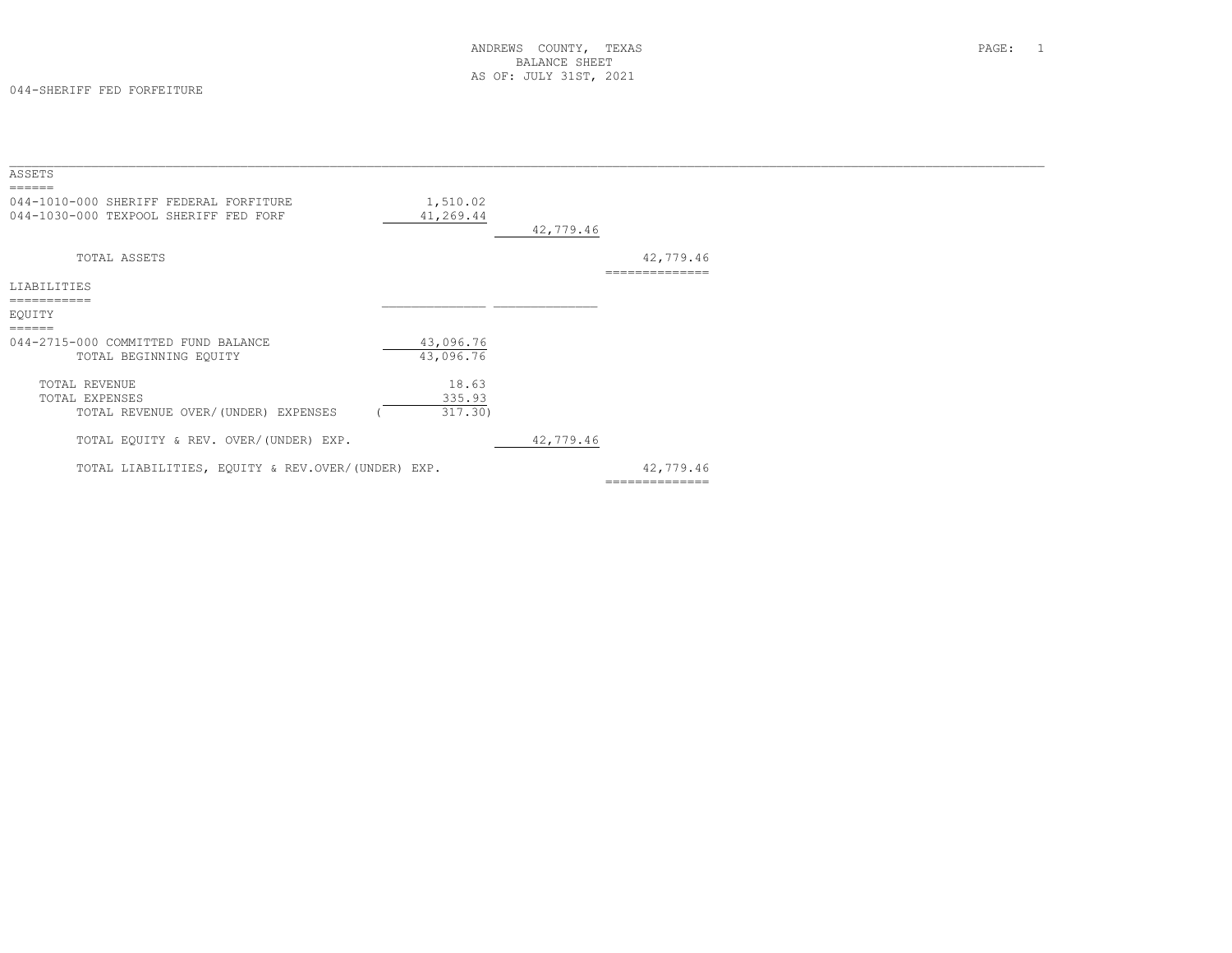044-SHERIFF FED FORFEITURE

| 044-30360-101 BANK INTEREST<br>044-30360-105 TEXPOOL INTEREST | 35                 | 35            | 0.00<br>0.65        | 0.00<br>18.63       | 16.29<br>$361.38$ (   | 35.00<br>18.63)        | 0.00<br>0.00        |
|---------------------------------------------------------------|--------------------|---------------|---------------------|---------------------|-----------------------|------------------------|---------------------|
| REVENUES                                                      | ORIGINAL<br>BUDGET | NET<br>BUDGET | RECEIPTS<br>$M-T-D$ | RECEIPTS<br>$Y-T-D$ | PRIOR YEAR<br>$Y-T-D$ | UNCOLLECTED<br>BALANCE | PERCENT<br>RECEIVED |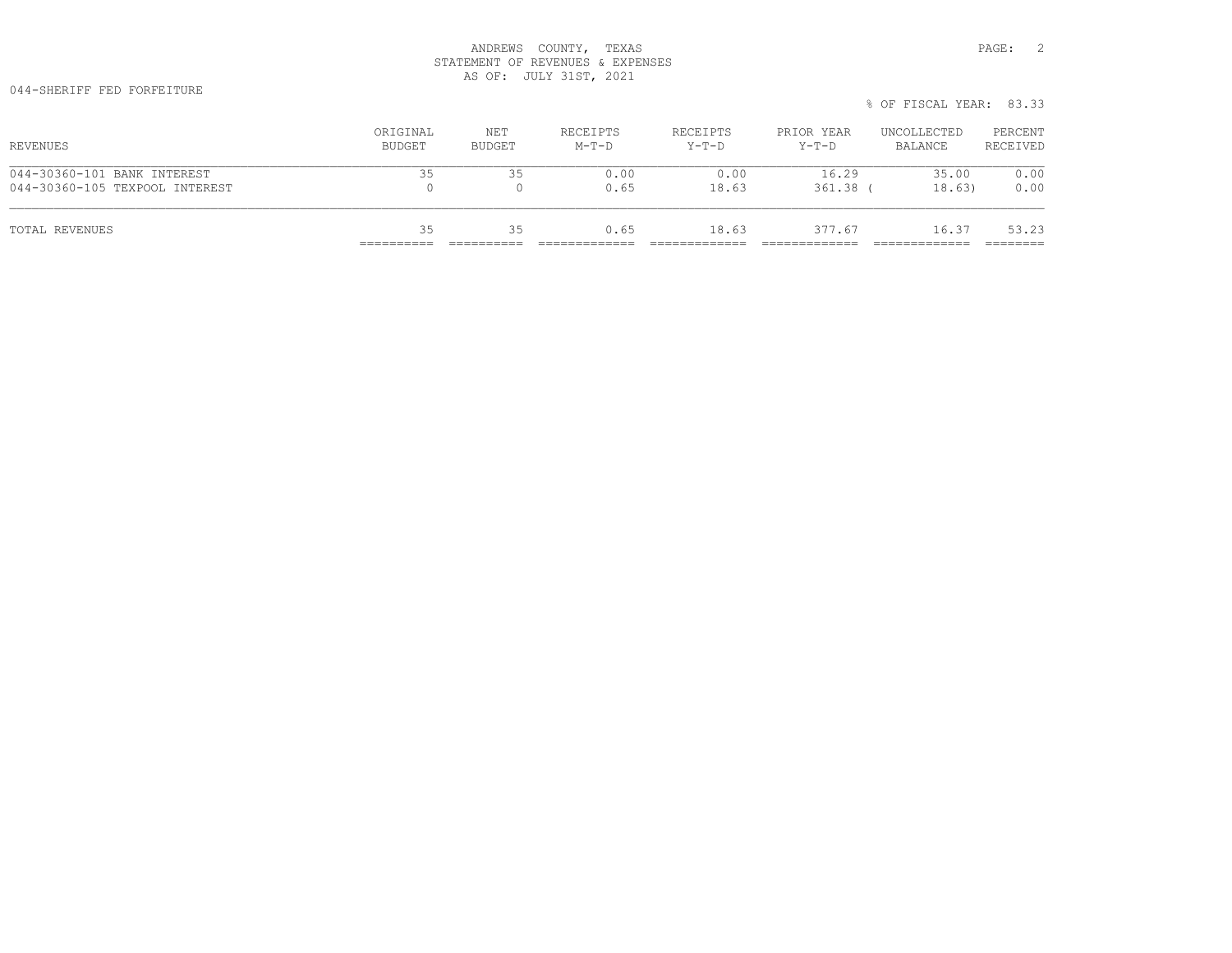044-SHERIFF FED FORFEITURE

% OF FISCAL YEAR: 83.33

| EXPENSES                            | ORIGINAL<br><b>BUDGET</b> | <b>NET</b><br><b>BUDGET</b> | EXPENDED<br>$M-T-D$ | EXPENDED<br>$Y-T-D$ | PRIOR YEAR<br>$Y-T-D$ | UNEXPENDED<br>BALANCE | PERCENT<br>EXPENDED |
|-------------------------------------|---------------------------|-----------------------------|---------------------|---------------------|-----------------------|-----------------------|---------------------|
|                                     |                           |                             |                     |                     |                       |                       |                     |
| EXP SHERIFF FED FORFIETU            |                           |                             |                     |                     |                       |                       |                     |
| 044-44400-217 TRAVEL/TRAINING       | 5,000                     | 5,000                       | 0.00                | 0.00                | 0.00                  | 5,000.00              | 0.00                |
| 044-44400-312 SUPPLIES              | 5,000                     | 5,000                       | 0.00                | 335.93              | 0.00                  | 4,664.07              | 6.72                |
| 044-44400-353 EOUIPMENT             | 25,000                    | 25,000                      | 0.00                | 0.00                | 0.00                  | 25,000.00             | 0.00                |
| 044-44400-412 INVESTIGATION EXPENSE | 5,000                     | 5,000                       | 0.00                | 0.00                | 0.00                  | 5,000.00              | 0.00                |
| TOTAL EXP SHERIFF FED FORFIETU      | 40,000                    | 40,000                      | 0.00                | 335.93              | 0.00                  | 39,664.07             | 0.84                |
| TOTAL EXPENDITURES                  | 40,000                    | 40,000                      | 0.00                | 335.93              | 0.00                  | 39,664.07             | 0.84                |
|                                     |                           |                             |                     |                     |                       |                       |                     |
| REVENUES OVER/(UNDER) EXPENDITURES  | $39,965$ ) (              | 39,965                      | $0.65$ (            | 317.30)             | 377.67 (              | 39,647.70)            |                     |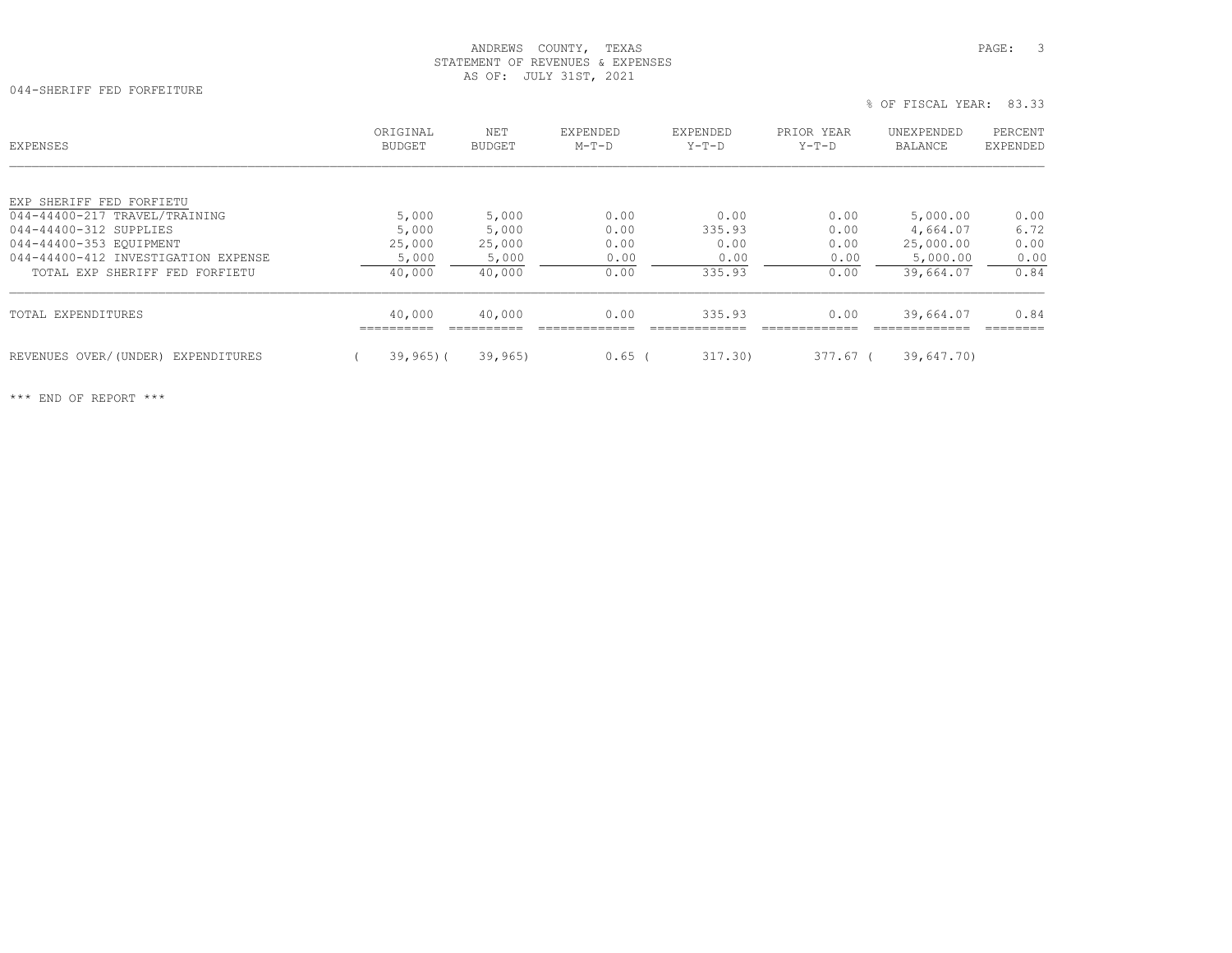#### 045-SHERIFF DONATIONS

| ASSETS                                                                   |                        |           |                             |  |
|--------------------------------------------------------------------------|------------------------|-----------|-----------------------------|--|
| 045-1010-000 SHERIFF DONATIONS<br>045-1030-000 TEXPOOL SHERIFF DONATIONS | 2,256.90<br>9,285.61   | 11,542.51 |                             |  |
|                                                                          |                        |           |                             |  |
| TOTAL ASSETS                                                             |                        |           | 11,542.51<br>------------   |  |
| LIABILITIES                                                              |                        |           |                             |  |
| ==========<br>EQUITY<br>======                                           |                        |           |                             |  |
| 045-2715-000 COMMITTED FUND BALANCE<br>TOTAL BEGINNING EQUITY            | 11,538.33<br>11,538.33 |           |                             |  |
| TOTAL REVENUE<br>TOTAL REVENUE OVER/(UNDER) EXPENSES                     | 4.18<br>4.18           |           |                             |  |
| TOTAL EQUITY & REV. OVER/(UNDER) EXP.                                    |                        | 11,542.51 |                             |  |
| TOTAL LIABILITIES, EOUITY & REV.OVER/(UNDER) EXP.                        |                        |           | 11,542.51<br>============== |  |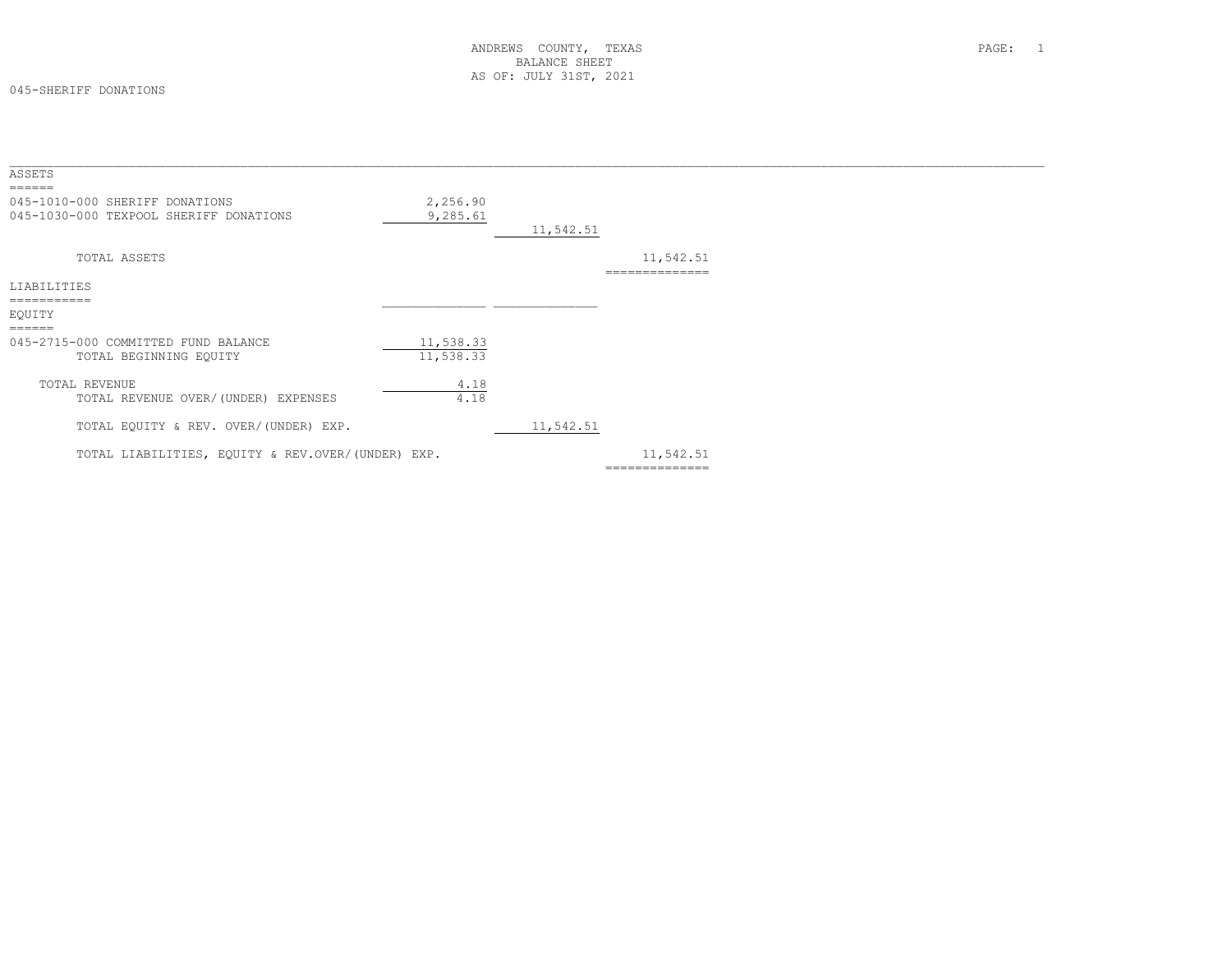045-SHERIFF DONATIONS

|                                |                    |               |                     |                     |                       | % OF FISCAL YEAR: 83.33 |                     |
|--------------------------------|--------------------|---------------|---------------------|---------------------|-----------------------|-------------------------|---------------------|
| REVENUES                       | ORIGINAL<br>BUDGET | NET<br>BUDGET | RECEIPTS<br>$M-T-D$ | RECEIPTS<br>$Y-T-D$ | PRIOR YEAR<br>$Y-T-D$ | UNCOLLECTED<br>BALANCE  | PERCENT<br>RECEIVED |
| 045-30360-101 INTEREST         |                    |               | 0.00                | 0.00                | 19.61                 | 7.00                    | 0.00                |
| 045-30360-105 TEXPOOL INTEREST |                    |               | 0.15                | 4.18                | $81.30$ (             | 4.18)                   | 0.00                |
| TOTAL REVENUES                 |                    |               | 0.15                | 4.18                | 100.91                | 2.82                    | 59.71               |
|                                |                    |               |                     |                     |                       |                         | ========            |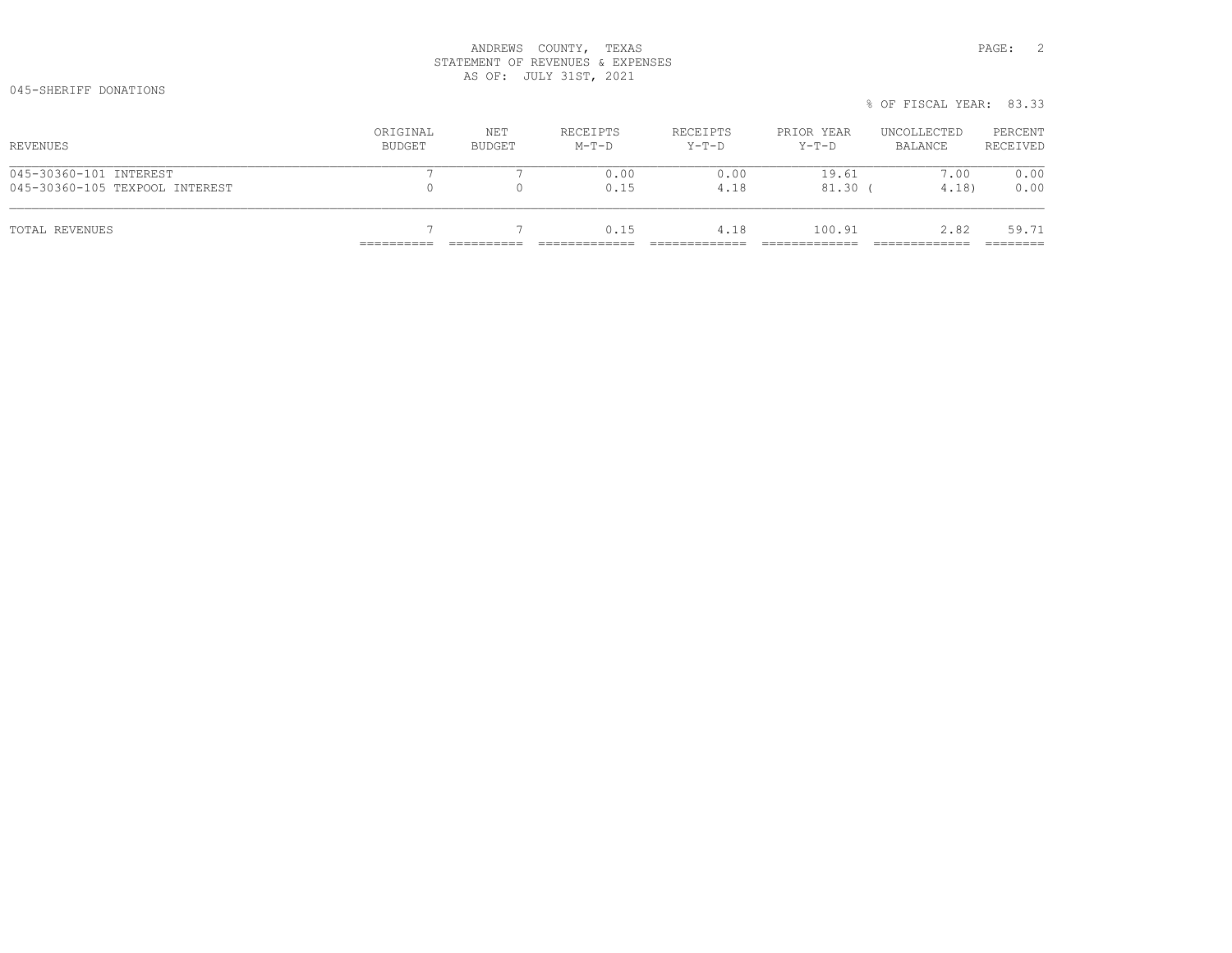045-SHERIFF DONATIONS

% OF FISCAL YEAR: 83.33

| <b>EXPENSES</b>                     | ORIGINAL<br>BUDGET | NET<br>BUDGET | EXPENDED<br>$M-T-D$ | EXPENDED<br>$Y-T-D$ | PRIOR YEAR<br>$Y-T-D$ | UNEXPENDED<br>BALANCE | PERCENT<br>EXPENDED |
|-------------------------------------|--------------------|---------------|---------------------|---------------------|-----------------------|-----------------------|---------------------|
| EXP SHERIFF DONATION                |                    |               |                     |                     |                       |                       |                     |
| 045-44500-353 EQUIPMENT             | 5,000              | 5,000         | 0.00                | 0.00                | 0.00                  | 5,000.00              | 0.00                |
| 045-44500-427 TRANINING             | 5,000              | 5,000         | 0.00                | 0.00                | 0.00                  | 5,000.00              | 0.00                |
| TOTAL EXP SHERIFF DONATION          | 10,000             | 10,000        | 0.00                | 0.00                | 0.00                  | 10,000.00             | 0.00                |
| TOTAL EXPENDITURES                  | 10,000             | 10,000        | 0.00                | 0.00                | 0.00                  | 10,000.00             | 0.00                |
| REVENUES OVER/ (UNDER) EXPENDITURES | $9,993$ (          | 9,993         | 0.15                | 4.18                | $100.91$ (            | 9,997.18              |                     |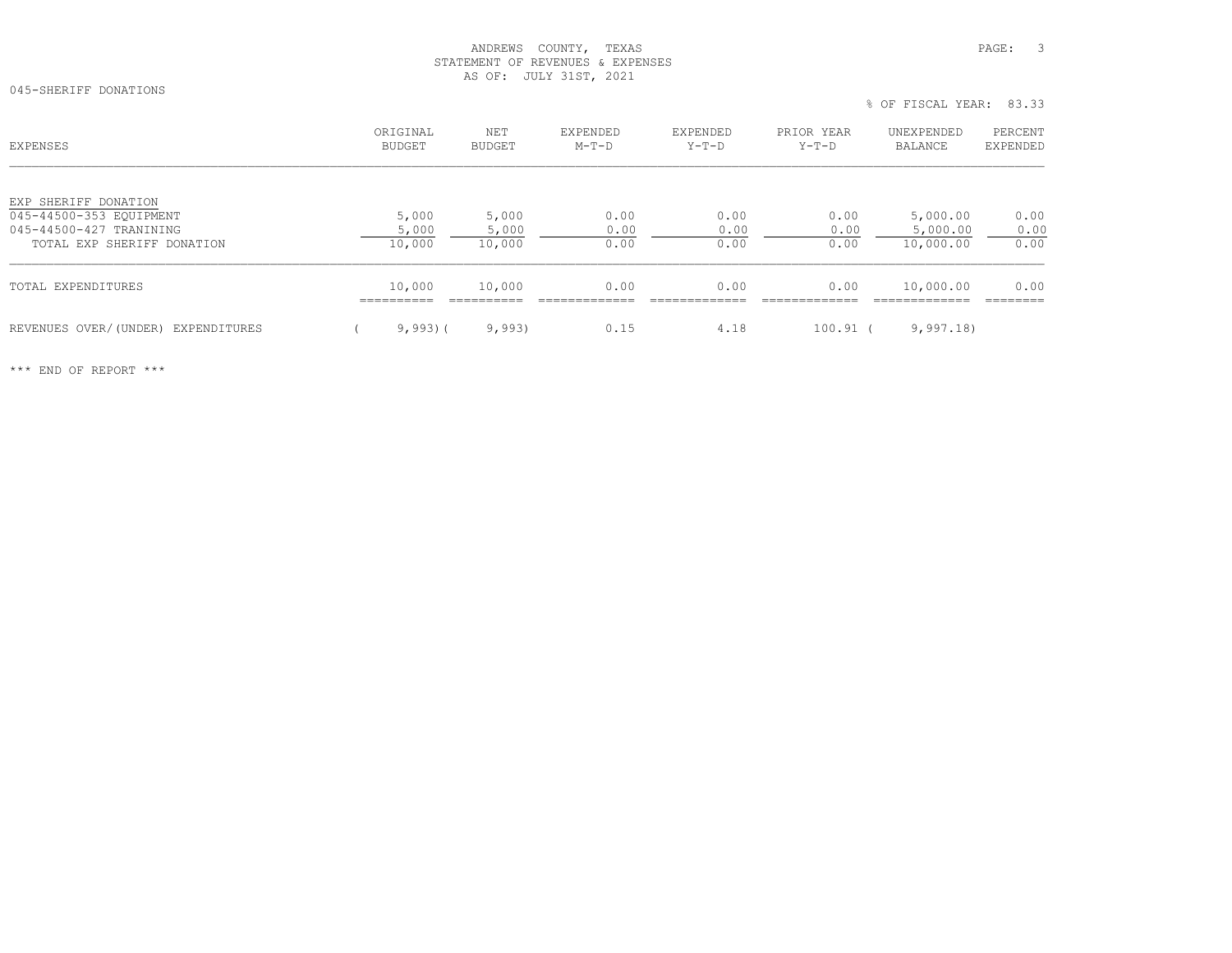046-FIRE TRUCK

| ASSETS<br>======                                                                                      |                                        |            |                             |  |
|-------------------------------------------------------------------------------------------------------|----------------------------------------|------------|-----------------------------|--|
| 046-1030-000 TEXPOOL FIRE TRUCK                                                                       | 418,821.58                             | 418,821.58 |                             |  |
| TOTAL ASSETS                                                                                          |                                        |            | 418,821.58<br>============= |  |
| LIABILITIES                                                                                           |                                        |            |                             |  |
| EQUITY                                                                                                |                                        |            |                             |  |
| 046-2715-000 COMMITTED FUND BALANCE<br>046-2720-000 MONTHLY CLOSING ACCOUNT<br>TOTAL BEGINNING EQUITY | 176,469.04<br>351,639.67<br>528,108.71 |            |                             |  |
| TOTAL REVENUE<br>TOTAL EXPENSES<br>TOTAL REVENUE OVER/(UNDER) EXPENSES                                | 227.87<br>109,515.00<br>109,287.13)    |            |                             |  |
| TOTAL EQUITY & REV. OVER/(UNDER) EXP.                                                                 |                                        | 418,821.58 |                             |  |
| TOTAL LIABILITIES, EQUITY & REV.OVER/(UNDER) EXP.                                                     |                                        |            | 418,821.58                  |  |

418,821.58<br>===============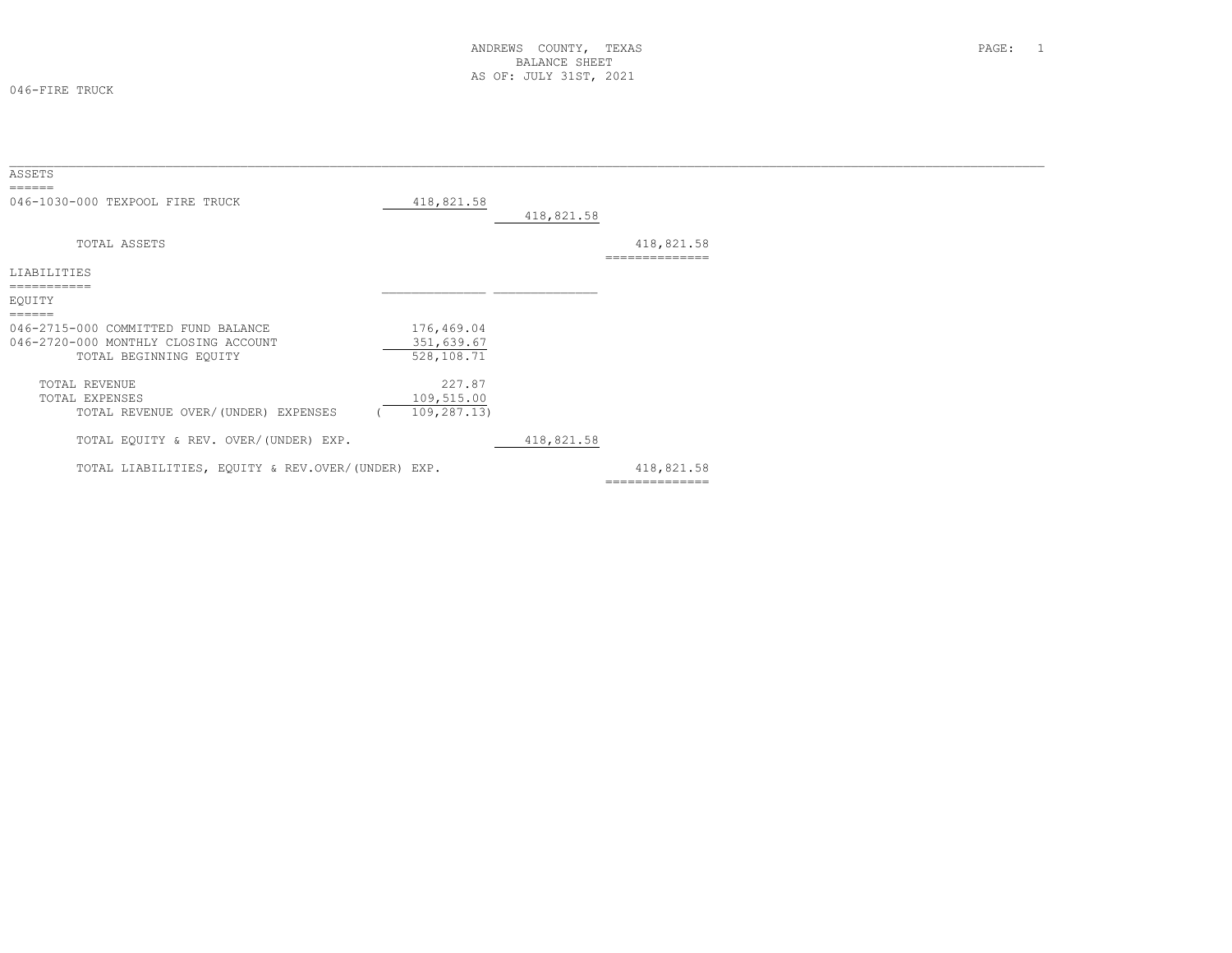046-FIRE TRUCK

|                                       |          |         |          |          |            | % OF FISCAL YEAR: 83.33 |          |
|---------------------------------------|----------|---------|----------|----------|------------|-------------------------|----------|
| REVENUES                              | ORIGINAL | NET     | RECEIPTS | RECEIPTS | PRIOR YEAR | UNCOLLECTED             | PERCENT  |
|                                       | BUDGET   | BUDGET  | $M-T-D$  | $Y-T-D$  | $Y-T-D$    | BALANCE                 | RECEIVED |
| 046-30360-105 TEXPOOL INTEREST INCOME | 600      | 600     | 6.60     | 227.87   | 1,560.02   | 372.13                  | 37.98    |
| 046-30360-951 TRANSFER IN             | 350,000  | 350,000 | 0.00     | 0.00     | 0.00       | 350,000.00              | 0.00     |
| TOTAL REVENUES                        | 350,600  | 350,600 | 6.60     | 227.87   | 1,560.02   | 350, 372.13             | 0.06     |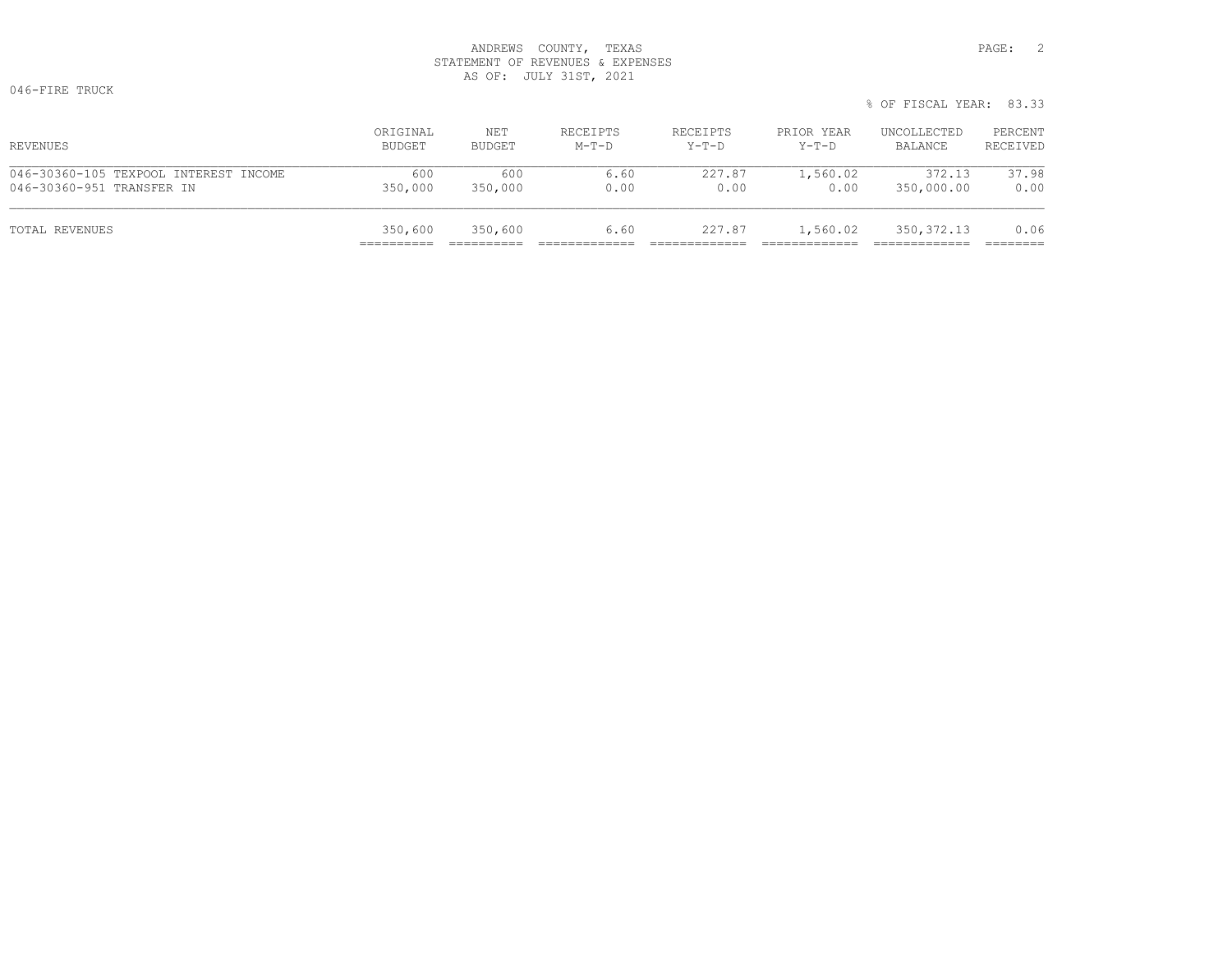046-FIRE TRUCK

% OF FISCAL YEAR: 83.33

| <b>EXPENSES</b>                                               | ORIGINAL<br>BUDGET    | NET<br><b>BUDGET</b>  | EXPENDED<br>$M-T-D$  | EXPENDED<br>Y-T-D        | PRIOR YEAR<br>$Y-T-D$ | UNEXPENDED<br>BALANCE | PERCENT<br><b>EXPENDED</b> |
|---------------------------------------------------------------|-----------------------|-----------------------|----------------------|--------------------------|-----------------------|-----------------------|----------------------------|
| FIRE TRUCK<br>046-44600-216 TRANSFERS OUT<br>TOTAL FIRE TRUCK | 109,515<br>109,515    | 109,515<br>109,515    | 0.00<br>0.00         | 109,515.00<br>109,515.00 | 0.00<br>0.00          | 0.00<br>0.00          | 100.00<br>100.00           |
| TOTAL EXPENDITURES                                            | 109,515<br>__________ | 109,515<br>---------- | 0.00<br>____________ | 109,515.00               | 0.00                  | 0.00                  | 100.00<br>--------         |
| REVENUES OVER/(UNDER) EXPENDITURES                            | 241,085               | 241,085               | 6.60                 | 109,287.13)              | 1,560.02              | 350, 372.13           |                            |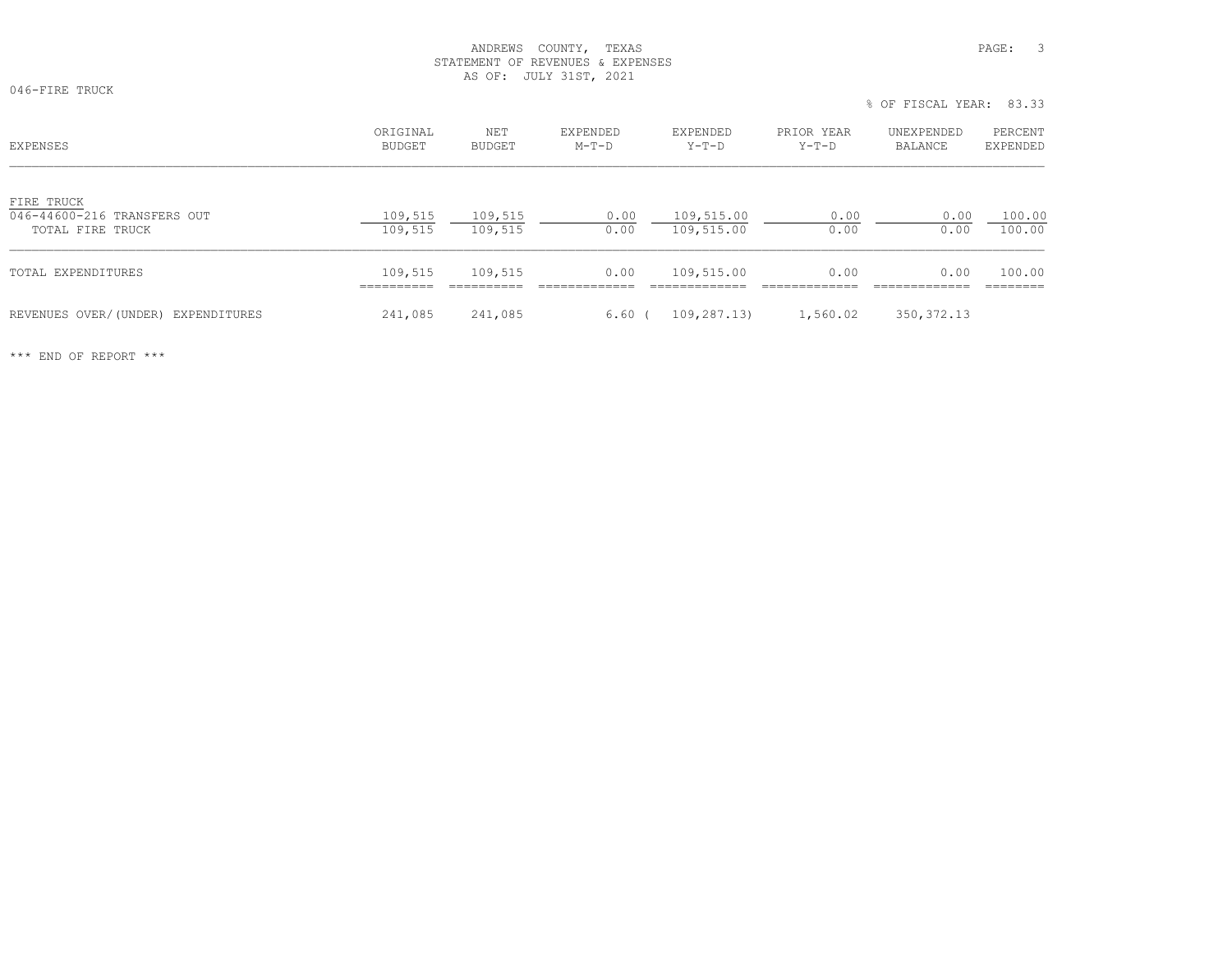047-LEGACY FUND

| ASSETS                                                                                                          |                                               |              |                                |  |
|-----------------------------------------------------------------------------------------------------------------|-----------------------------------------------|--------------|--------------------------------|--|
| ======<br>047-1010-000 LEGACY FUND<br>047-1030-000 TEXPOOL/LEGACY FUND                                          | 19,011.10<br>3,851,787.11                     | 3,870,798.21 |                                |  |
| TOTAL ASSETS                                                                                                    |                                               |              | 3,870,798.21<br>============== |  |
| LIABILITIES                                                                                                     |                                               |              |                                |  |
| 047-2020-000 ACCOUNTS PAYABLE<br>TOTAL LIABILITIES<br>EQUITY                                                    | 19,011.10                                     | 19,011.10    |                                |  |
| ======<br>047-2715-000 COMMITTED FUND BALANCE<br>047-2720-000 MONTHLY CLOSING ACCOUNT<br>TOTAL BEGINNING EQUITY | 7,393,693.18<br>2,548,307.90)<br>4,845,385.28 |              |                                |  |
| TOTAL REVENUE<br>TOTAL EXPENSES<br>TOTAL REVENUE OVER/(UNDER) EXPENSES                                          | 534, 534.47<br>1,528,132.64<br>993,598.17)    |              |                                |  |
| TOTAL EQUITY & REV. OVER/(UNDER) EXP.                                                                           |                                               | 3,851,787.11 |                                |  |
| TOTAL LIABILITIES, EQUITY & REV. OVER/(UNDER) EXP.                                                              |                                               |              | 3,870,798.21<br>============== |  |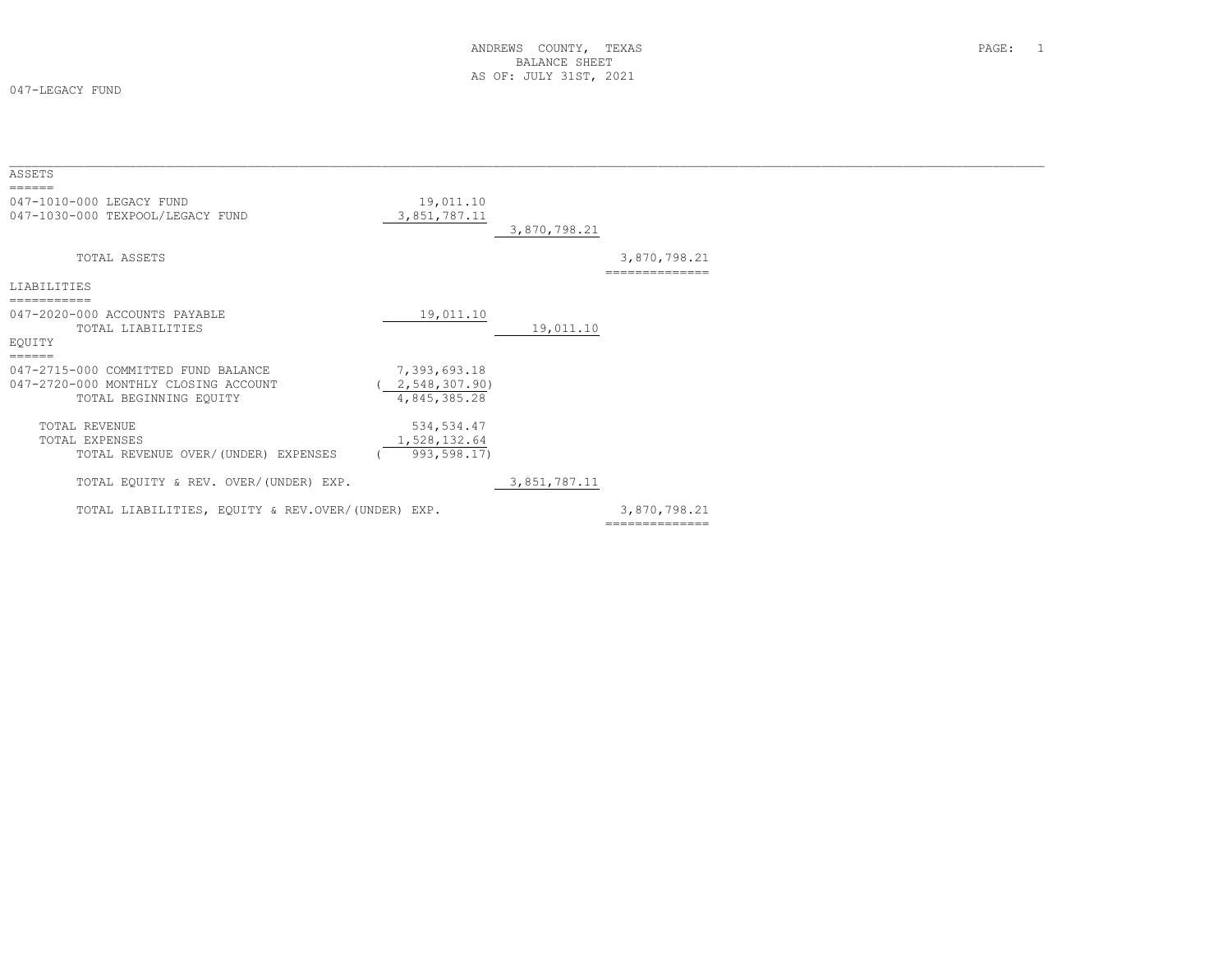047-LEGACY FUND

ORIGINAL NET RECEIPTS RECEIPTS PRIOR YEAR UNCOLLECTED PERCENT<br>BUDGET BUDGET M-T-D Y-T-D Y-T-D BALANCE RECEIVED 047-30340-111 WCS LEGACY PORTION 90% 736,000 736,000 0.00 532,490.11 686,194.84 203,509.89 72.35 047-30360-101 BANK INTEREST 0 0 0.00 0.00 1,065.14 0.00 0.00 047-30360-105 TEXPOOL INTEREST INCOME 48,000 48,000 59.22 2,044.36 60,571.60 45,955.64 4.26 TOTAL REVENUES 784,000 784,000 59.22 534,534.47 747,831.58 249,465.53 68.18 ========== ========== ============= ============= ============= ============= ========

% OF FISCAL YEAR: 83.33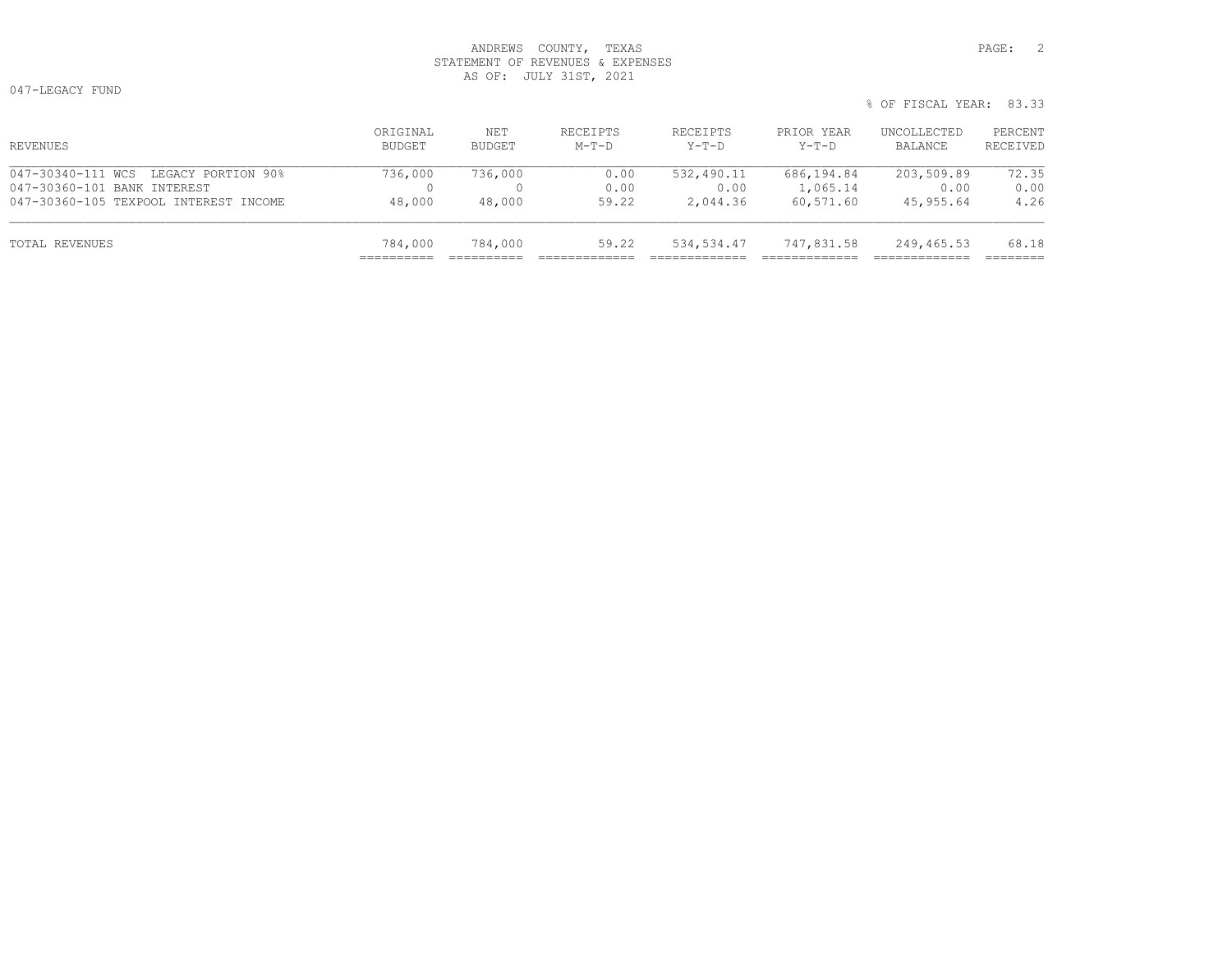047-LEGACY FUND

% OF FISCAL YEAR: 83.33

| EXPENSES                                    | ORIGINAL<br><b>BUDGET</b> | NET<br><b>BUDGET</b> | EXPENDED<br>$M-T-D$ | EXPENDED<br>$Y-T-D$ | PRIOR YEAR<br>$Y-T-D$                          | UNEXPENDED<br>BALANCE | PERCENT<br>EXPENDED |
|---------------------------------------------|---------------------------|----------------------|---------------------|---------------------|------------------------------------------------|-----------------------|---------------------|
|                                             |                           |                      |                     |                     |                                                |                       |                     |
| LEGACY FUND                                 |                           |                      |                     |                     |                                                |                       |                     |
| 047-44700-312 FOOD PANTRY                   | 735,000                   | 735,000              | 0.00                | 59,062.12           | 679,053.96                                     | 675,937.88            | 8.04                |
| 047-44700-316 VETERANS PGM/MESQUITE BURNERS | 3,000                     | 3,000                | 0.00                | 3,125.00            | 3,000.00 (                                     | 125.00)               | 104.17              |
| 047-44700-317 BASEBALL/SOFTBALL FIELDS RENO | 0                         | 208,084              | 0.00                | 169,613.86          | 2,300,143.63                                   | 38,470.14             | 81.51               |
| 047-44700-319 ANDREWS LIFE CTR PARKING LOT  | 0                         | $\mathbf 0$          | 0.00                | 0.00                | 263,788.00                                     | 0.00                  | 0.00                |
| 047-44700-320 LEGACY PARK PROJECT           | $\circ$                   | 1,833,280            | 23,836.10           | 1,188,459.66        | 164,298.35                                     | 644,820.34            | 64.83               |
| 047-44700-321 DAR WREATH PROJECT            | 0                         | 18,535               | 0.00                | 13,635.00           | 12,765.00                                      | 4,900.00              | 73.56               |
| 047-44700-322 ANDREWS CHRISTMAS PROJ        | $\Omega$                  | $\Omega$             | 0.00                | 0.00                | 53,382.41                                      | 0.00                  | 0.00                |
| 047-44700-323 SO EMERGENCY MED DISPATCH     | $\mathbf{0}$              | 64,111               | 0.00                | 64,111.00           | 0.00                                           | 0.00                  | 100.00              |
| 047-44700-324 ACE ARENA 2021 RENO           |                           | $\Omega$             | 0.00                | 15,126.00           | $0.00$ (                                       | 15, 126.00            | 0.00                |
| 047-44700-776 FIREWORKS                     | 15,000                    | 15,000               | 0.00                | 15,000.00           | 0.00                                           | 0.00                  | 100.00              |
| TOTAL LEGACY FUND                           | 753,000                   | 2,877,010            | 23,836.10           | 1,528,132.64        | 3,476,431.35                                   | 1,348,877.36          | 53.12               |
| TOTAL EXPENDITURES                          | 753,000                   | 2,877,010            | 23,836.10           | 1,528,132.64        | 3,476,431.35                                   | 1,348,877.36          | 53.12               |
| REVENUES OVER/(UNDER) EXPENDITURES          |                           | 31,000 ( 2,093,010)( | 23,776.88)(         |                     | 993, 598.17) (2, 728, 599.77) (1, 099, 411.83) |                       |                     |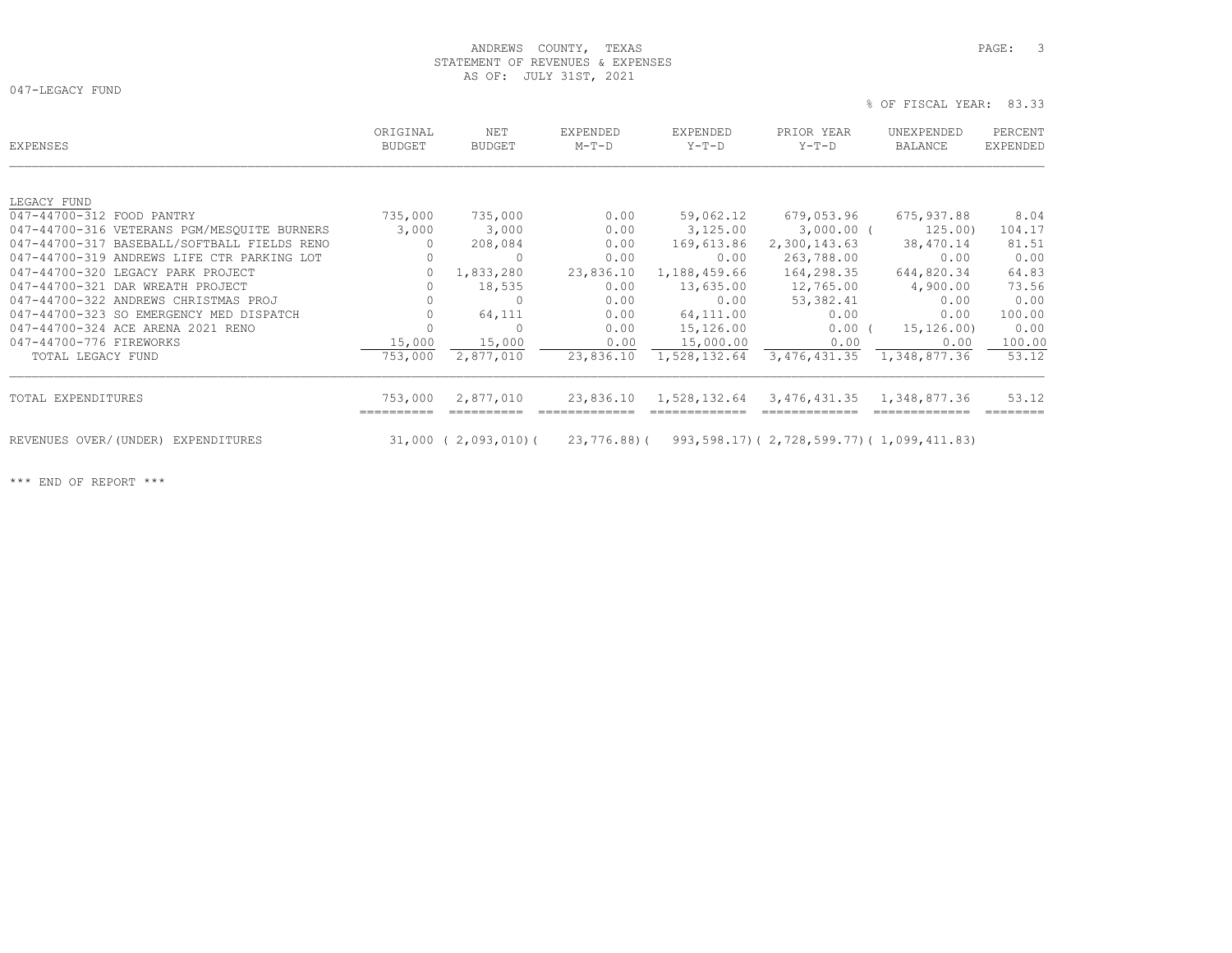051-JAIL DESIGNATED FUNDS

| ASSETS                       |                                                   |            |            |                                                |  |  |
|------------------------------|---------------------------------------------------|------------|------------|------------------------------------------------|--|--|
| ======                       | 051-1010-000 CASH JAIL DESIGNATED FUND            | 124,068.50 | 124,068.50 |                                                |  |  |
|                              | TOTAL ASSETS                                      |            |            | 124,068.50<br>==============                   |  |  |
| LIABILITIES                  |                                                   |            |            |                                                |  |  |
| -----------<br>____________  | 051-2070-000 DUE TO OTHERS<br>TOTAL LIABILITIES   | 124,068.50 | 124,068.50 |                                                |  |  |
| EQUITY<br>-------<br>_______ |                                                   |            |            |                                                |  |  |
|                              | TOTAL LIABILITIES, EQUITY & REV.OVER/(UNDER) EXP. |            |            | 124,068.50<br>---------------<br>------------- |  |  |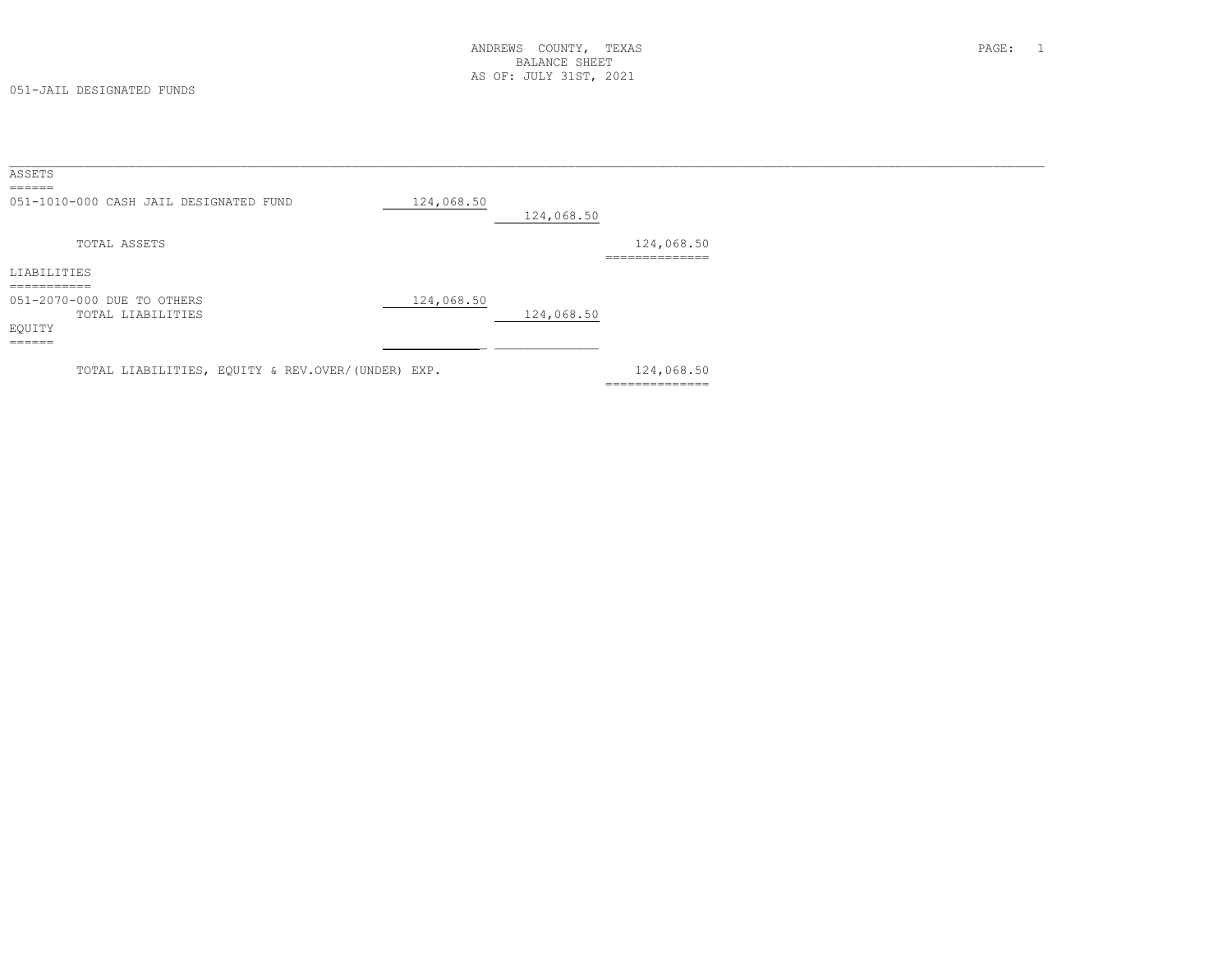| COUNTY<br>ANDREWS                                                          | TEXAS<br>PAGE.                              |  |
|----------------------------------------------------------------------------|---------------------------------------------|--|
| REVENUES &<br>STATEMENT                                                    | EXPENSES                                    |  |
| JULY<br>1 C TT<br>OF:<br>$\overline{2}$<br>n.<br><u>.</u><br>$\sim$ $\sim$ | 2021<br>the contract of the contract of the |  |

|          | ORIGINAL      | <b>NET</b>    | RECEIPTS | RECEIPTS    | PRIOR YEAR | UNCOLLECTED | PERCENT  |
|----------|---------------|---------------|----------|-------------|------------|-------------|----------|
| REVENUES | <b>BUDGET</b> | <b>BUDGET</b> | $M-T-D$  | $Y - T - D$ | $Y-T-D$    | BALANCE     | RECEIVED |
|          |               |               |          |             |            |             |          |

% OF FISCAL YEAR: 83.33

\_\_\_\_\_\_\_\_\_\_\_\_\_\_\_\_\_\_\_\_\_\_\_\_\_\_\_\_\_\_\_\_\_\_\_\_\_\_\_\_\_\_\_\_\_\_\_\_\_\_\_\_\_\_\_\_\_\_\_\_\_\_\_\_\_\_\_\_\_\_\_\_\_\_\_\_\_\_\_\_\_\_\_\_\_\_\_\_\_\_\_\_\_\_\_\_\_\_\_\_\_\_\_\_\_\_\_\_\_\_\_\_\_\_\_\_\_\_\_\_\_\_\_\_\_\_\_\_\_\_\_\_\_\_\_\_\_\_\_ ========== ========== ============= ============= ============= ============= ========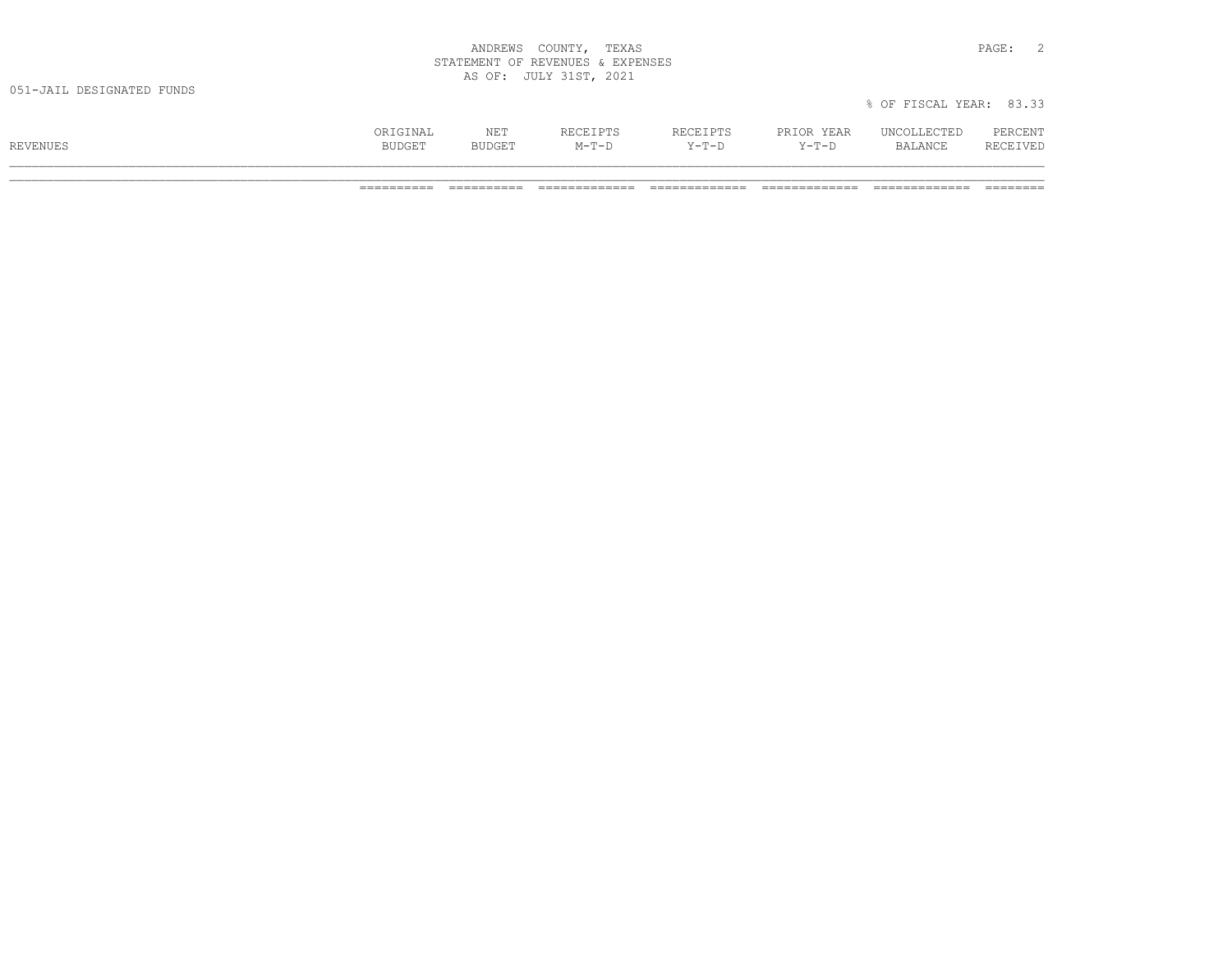051-JAIL DESIGNATED FUNDS

|                                    |                    |               |                     |                     |                       | % OF FISCAL YEAR: 83.33 |                     |
|------------------------------------|--------------------|---------------|---------------------|---------------------|-----------------------|-------------------------|---------------------|
| EXPENSES                           | ORIGINAL<br>BUDGET | NET<br>BUDGET | EXPENDED<br>$M-T-D$ | EXPENDED<br>$Y-T-D$ | PRIOR YEAR<br>$Y-T-D$ | UNEXPENDED<br>BALANCE   | PERCENT<br>EXPENDED |
| JAIL DESIGNATED FUND               |                    |               |                     |                     |                       |                         |                     |
| 051-45100-312 JAIL SUPPLIES        | 20,000             | 20,000        | 0.00                | 0.00                | 0.00                  | 20,000.00               | 0.00                |
| 051-45100-353 JAIL EOUIPMENT       | 100,000            | 100,000       | 0.00                | 0.00                | 0.00                  | 100,000.00              | 0.00                |
| TOTAL JAIL DESIGNATED FUND         | 120,000            | 120,000       | 0.00                | 0.00                | 0.00                  | 120,000.00              | 0.00                |
| TOTAL EXPENDITURES                 | 120,000            | 120,000       | 0.00                | 0.00                | 0.00                  | 120,000.00              | 0.00                |
| REVENUES OVER/(UNDER) EXPENDITURES | $120,000$ (        | 120,000)      | 0.00                | 0.00                | $0.00$ (              | 120,000,00)             |                     |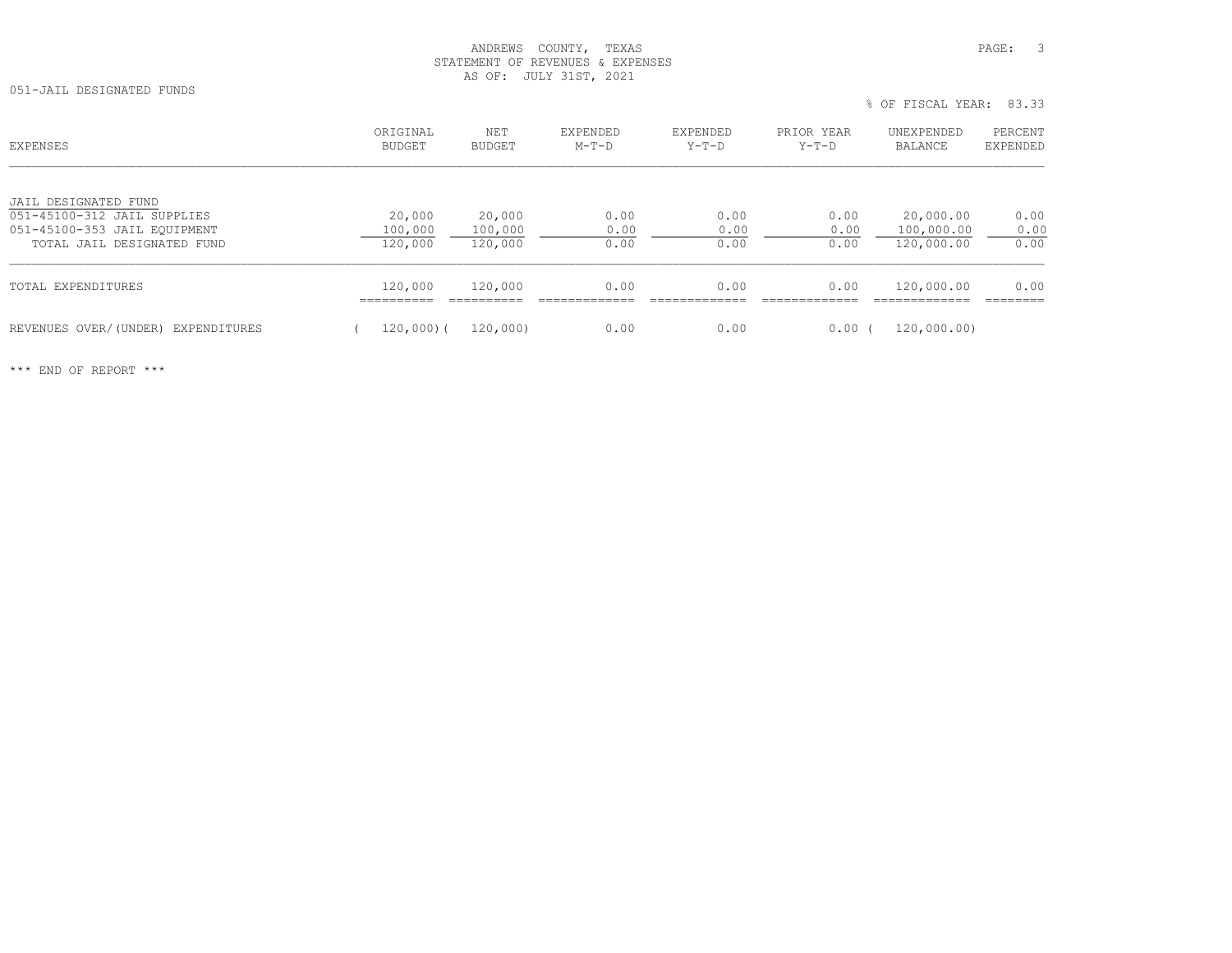| ASSETS                   |                                                                                                                                                                                                                                                                                                                                                                                                                                                                                            |
|--------------------------|--------------------------------------------------------------------------------------------------------------------------------------------------------------------------------------------------------------------------------------------------------------------------------------------------------------------------------------------------------------------------------------------------------------------------------------------------------------------------------------------|
|                          |                                                                                                                                                                                                                                                                                                                                                                                                                                                                                            |
|                          | $\begin{minipage}{0.9\linewidth} \begin{tabular}{l} \multicolumn{2}{l}{} & \multicolumn{2}{l}{} & \multicolumn{2}{l}{} \\ \multicolumn{2}{l}{} & \multicolumn{2}{l}{} & \multicolumn{2}{l}{} \\ \multicolumn{2}{l}{} & \multicolumn{2}{l}{} & \multicolumn{2}{l}{} \\ \multicolumn{2}{l}{} & \multicolumn{2}{l}{} & \multicolumn{2}{l}{} \\ \multicolumn{2}{l}{} & \multicolumn{2}{l}{} & \multicolumn{2}{l}{} \\ \multicolumn{2}{l}{} & \multicolumn{2}{l}{} & \multicolumn{2}{l}{} \\ \$ |
| LIABILITIES              |                                                                                                                                                                                                                                                                                                                                                                                                                                                                                            |
| ___________<br>_________ |                                                                                                                                                                                                                                                                                                                                                                                                                                                                                            |
| EQUITY                   |                                                                                                                                                                                                                                                                                                                                                                                                                                                                                            |
| $=$ $=$ $=$ $=$ $=$      |                                                                                                                                                                                                                                                                                                                                                                                                                                                                                            |
|                          | ---------------                                                                                                                                                                                                                                                                                                                                                                                                                                                                            |

 $\star\star\star$  END OF REPORT  $\star\star\star$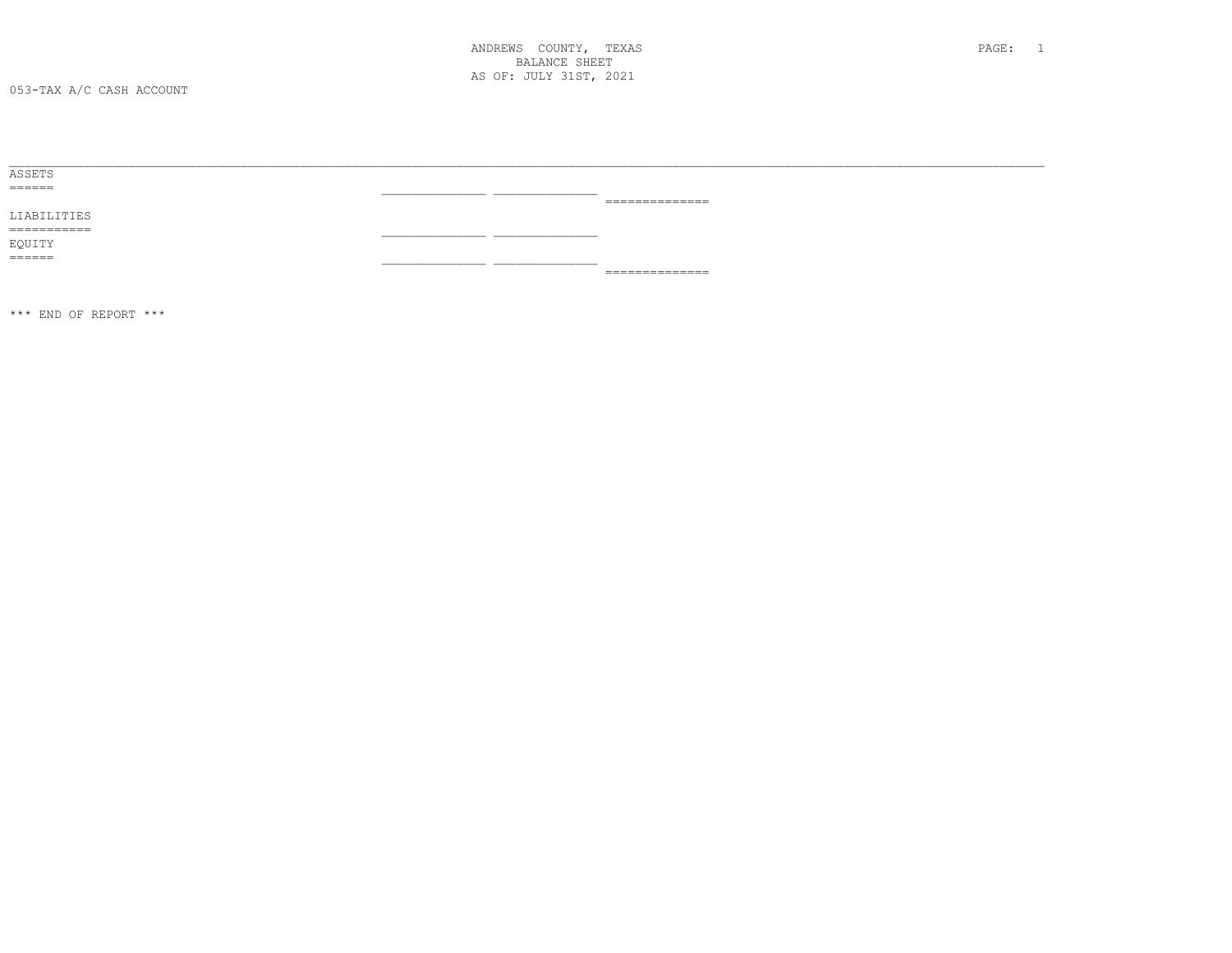055-DISTRICT CLERK COST DEPOS

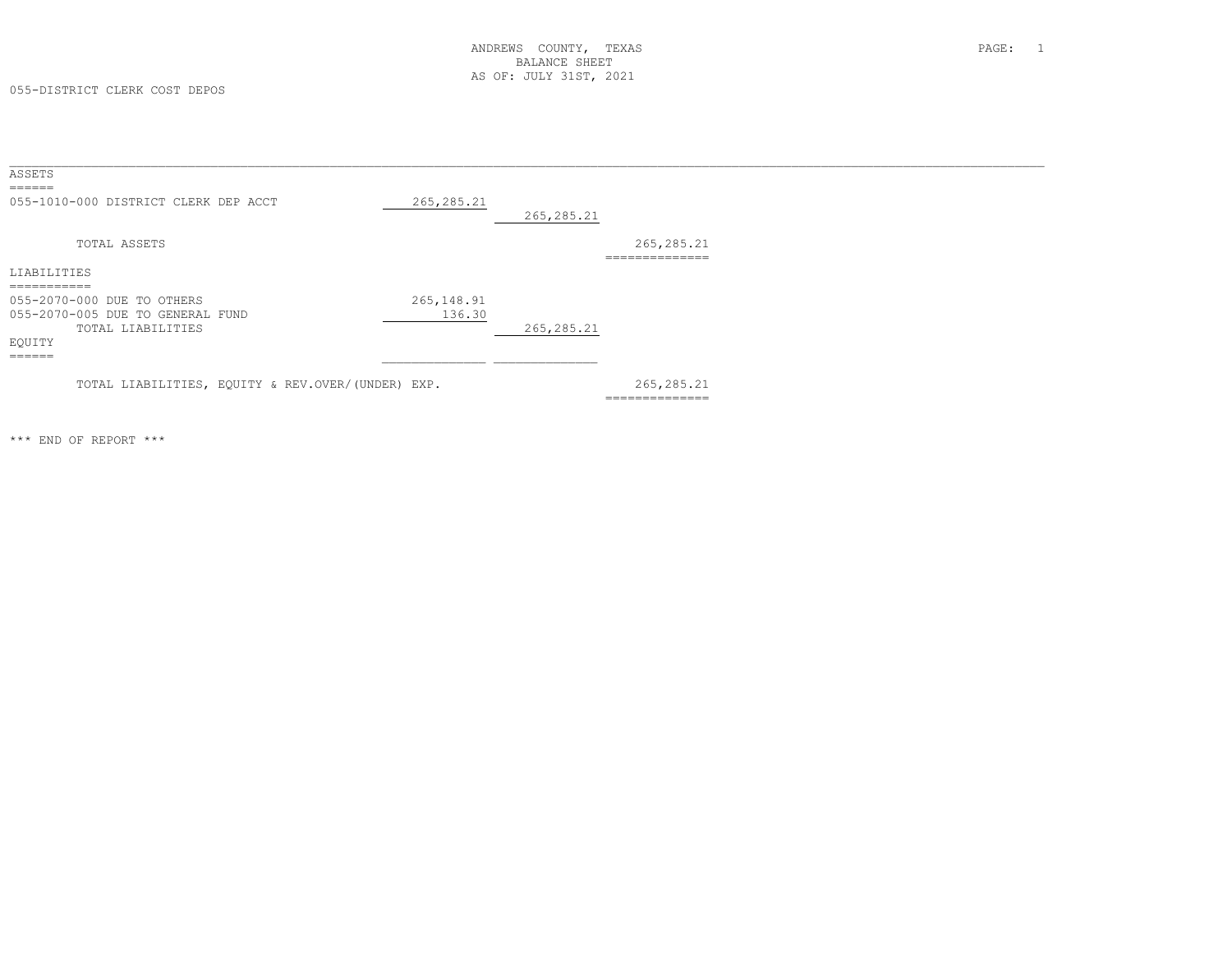056-DISTRICT CLERK TRUST ACCO

| ASSETS                                            |            |            |                |  |
|---------------------------------------------------|------------|------------|----------------|--|
| $=$ $=$ $=$ $=$ $=$                               |            |            |                |  |
| 056-1010-000 CASH DISTRICT CLERK TRUST ACCT       | 444,289.08 |            |                |  |
|                                                   |            | 444,289.08 |                |  |
| TOTAL ASSETS                                      |            |            | 444,289.08     |  |
|                                                   |            |            | -------------- |  |
| LIABILITIES                                       |            |            |                |  |
| ___________                                       |            |            |                |  |
| 056-2070-000 DUE TO OTHERS                        | 444,289.08 |            |                |  |
| TOTAL LIABILITIES                                 |            | 444,289.08 |                |  |
| EQUITY                                            |            |            |                |  |
| $=$ $=$ $=$ $=$ $=$                               |            |            |                |  |
|                                                   |            |            |                |  |
| TOTAL LIABILITIES, EQUITY & REV.OVER/(UNDER) EXP. |            |            | 444,289.08     |  |
|                                                   |            |            | ============== |  |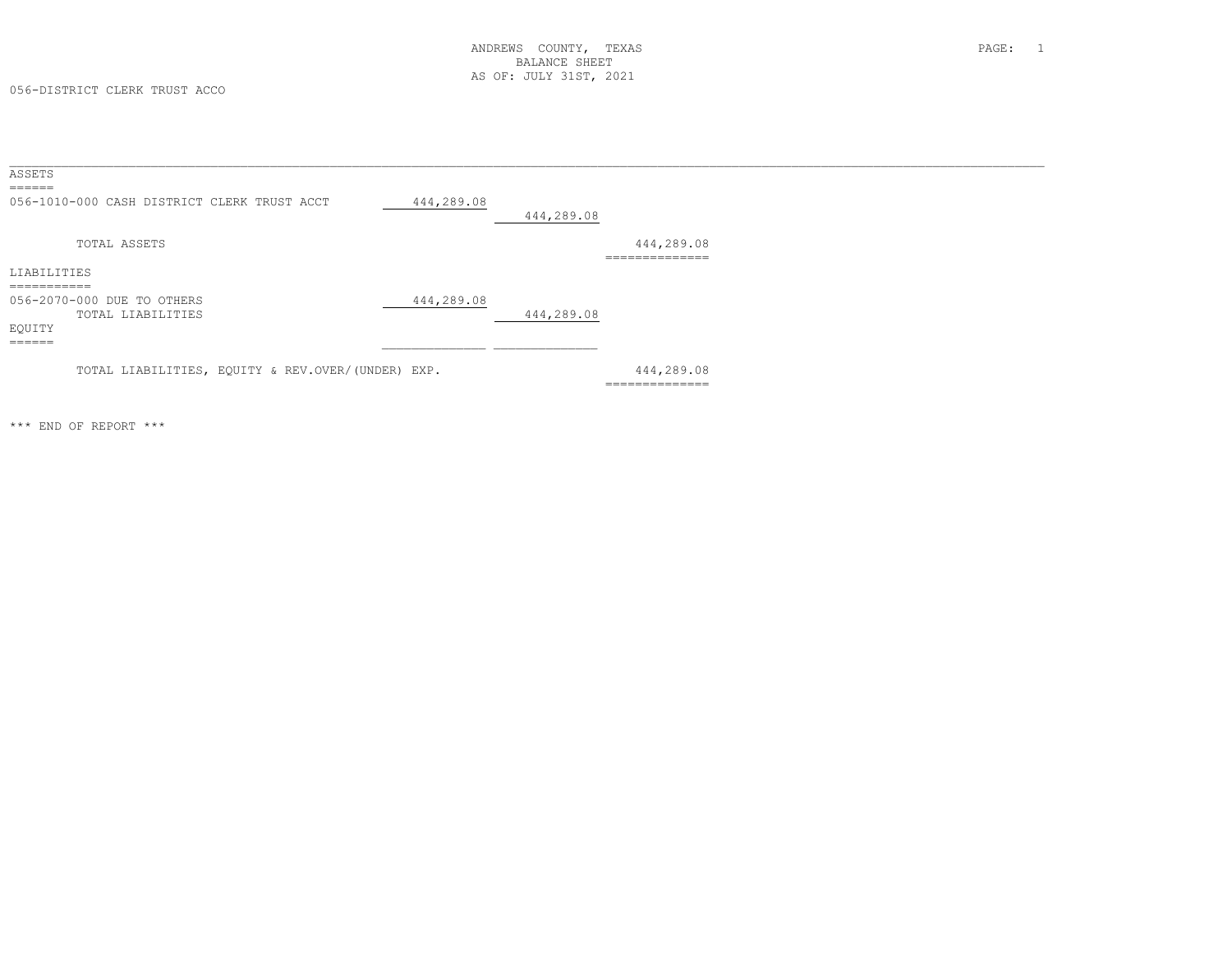| ASSETS<br>======                                                    |                      |             |                               |  |
|---------------------------------------------------------------------|----------------------|-------------|-------------------------------|--|
| 057-1010-000 CASH VEHICLE INVENTORY TAX                             | 143, 351.75          | 143, 351.75 |                               |  |
| TOTAL ASSETS                                                        |                      |             | 143, 351.75<br>============== |  |
| LIABILITIES<br>===========                                          |                      |             |                               |  |
| 057-2070-000 DUE TO OTHERS<br>TOTAL LIABILITIES<br>EQUITY<br>====== | 141,670.87           | 141,670.87  |                               |  |
| 057-2718-000 RESTRICTED FUND BALANCE<br>TOTAL BEGINNING EQUITY      | 1,680.88<br>1,680.88 |             |                               |  |
| TOTAL EQUITY & REV. OVER/(UNDER) EXP.                               |                      | 1,680.88    |                               |  |
| TOTAL LIABILITIES, EQUITY & REV.OVER/(UNDER) EXP.                   |                      |             | 143, 351.75<br>-------------- |  |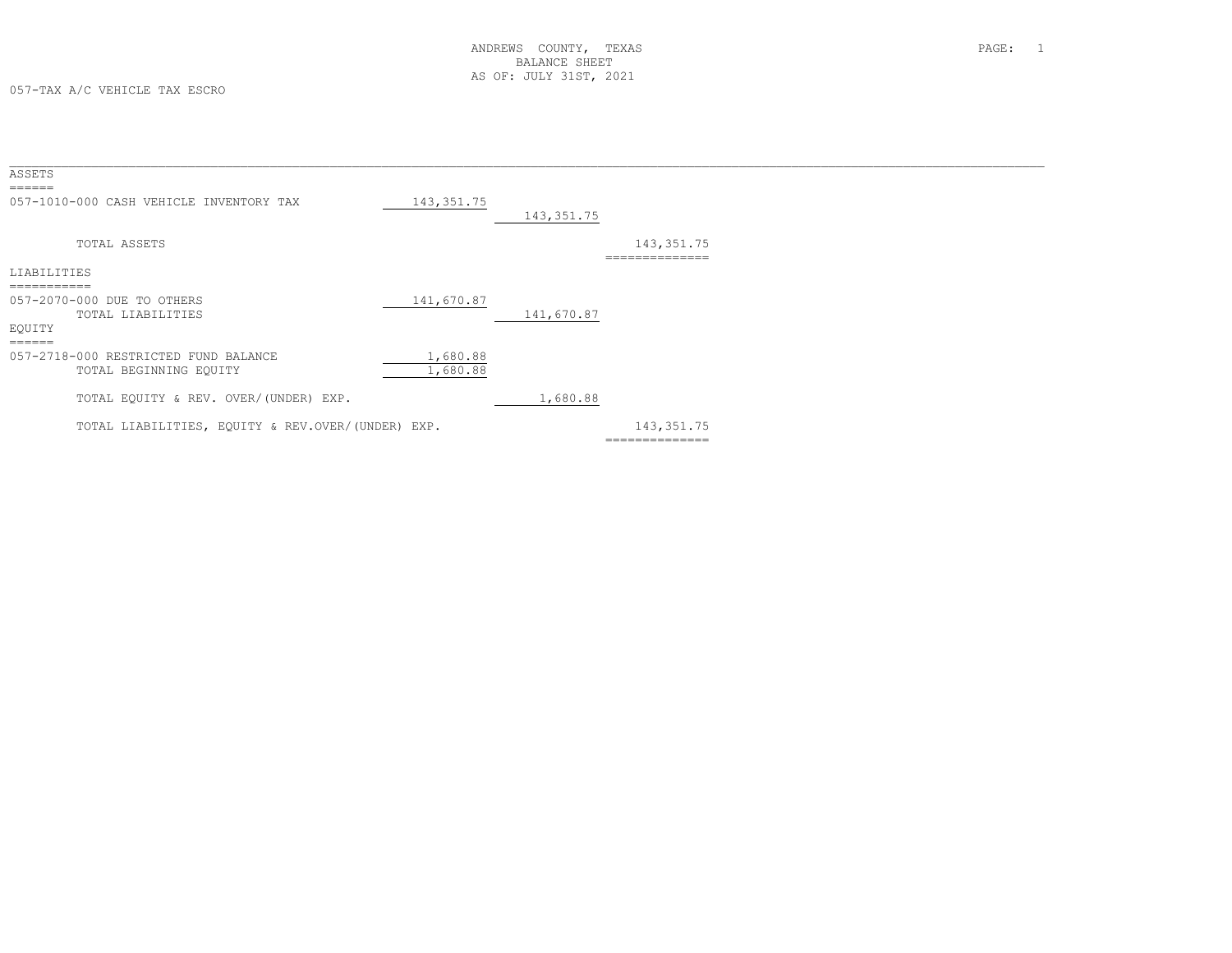| COUNTY<br>ANDREWS                                                              | TEXAS<br>- ה<br>PAGE.                       |  |
|--------------------------------------------------------------------------------|---------------------------------------------|--|
| REVENUES &<br>STATEMENT<br>∩F                                                  | EXPENSES                                    |  |
| JULY<br>OF<br>1 C TT<br>$\overline{2}$<br>n.<br><u>. u . </u><br>$\sim$ $\sim$ | 2021<br>the contract of the contract of the |  |

|          | ORIGINAL      | NET           | RECEIPTS | <b>RECEIPTS</b><br>ەلمىلىلى. | PRIOR YEAR | UNCOLLECTED    | PERCENT  |
|----------|---------------|---------------|----------|------------------------------|------------|----------------|----------|
| REVENUES | <b>BUDGET</b> | <b>BUDGET</b> | $M-T-D$  | Y-T-D                        | $Y-T-D$    | <b>BALANCE</b> | RECEIVED |
|          |               |               |          |                              |            |                |          |

% OF FISCAL YEAR: 83.33

\_\_\_\_\_\_\_\_\_\_\_\_\_\_\_\_\_\_\_\_\_\_\_\_\_\_\_\_\_\_\_\_\_\_\_\_\_\_\_\_\_\_\_\_\_\_\_\_\_\_\_\_\_\_\_\_\_\_\_\_\_\_\_\_\_\_\_\_\_\_\_\_\_\_\_\_\_\_\_\_\_\_\_\_\_\_\_\_\_\_\_\_\_\_\_\_\_\_\_\_\_\_\_\_\_\_\_\_\_\_\_\_\_\_\_\_\_\_\_\_\_\_\_\_\_\_\_\_\_\_\_\_\_\_\_\_\_\_\_ ========== ========== ============= ============= ============= ============= ========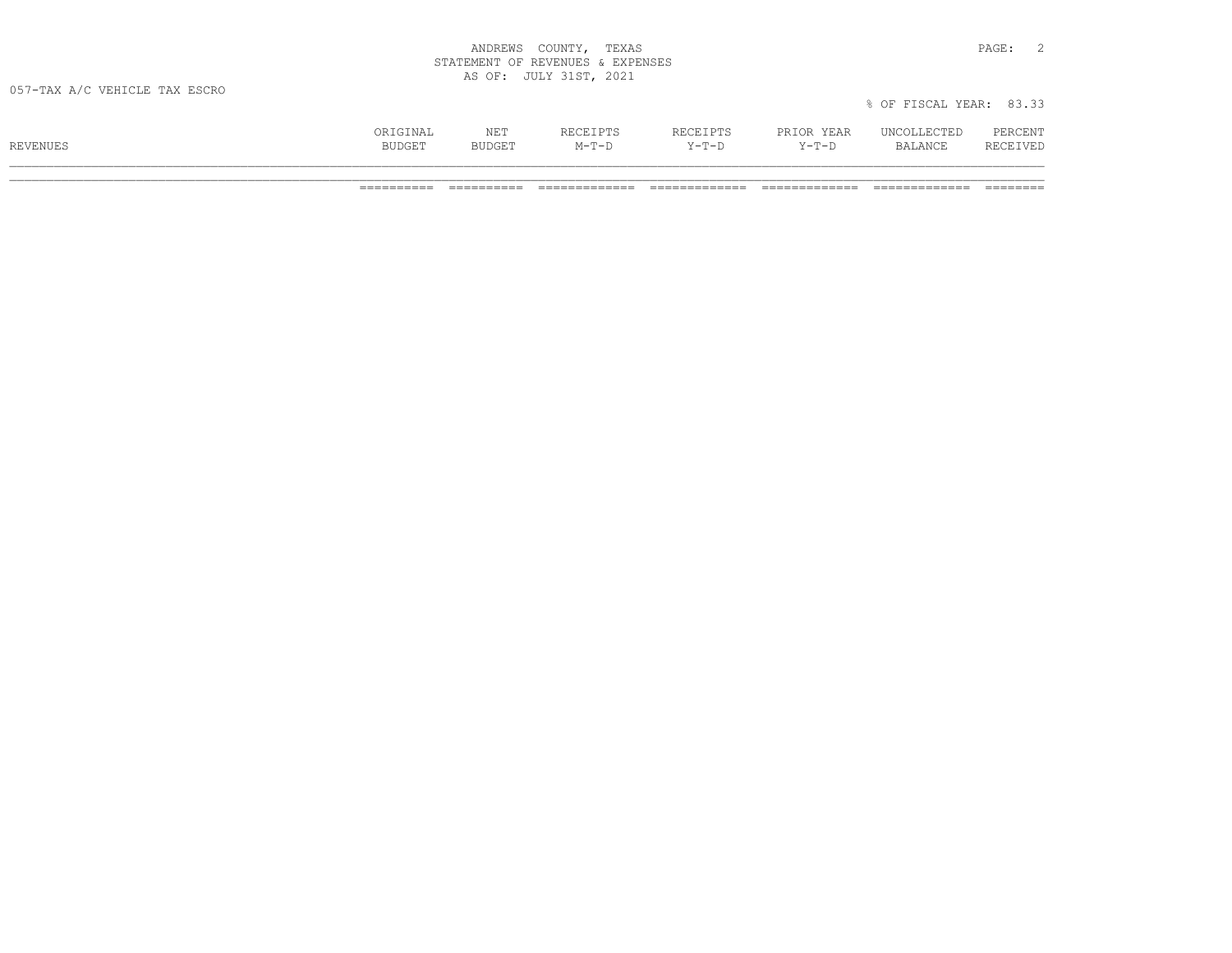|          |               | NΕT           | 7 Y PRN DE L<br>וטעות באנ | <b>EXPENDED</b> | YEAR<br><b>PRTOR</b> | UNEXPENDED     | RCFNT<br>PERCEN |
|----------|---------------|---------------|---------------------------|-----------------|----------------------|----------------|-----------------|
| EXPENSES | <b>BUDGET</b> | <b>BUDGET</b> | $M - T - T$               | $V = \Pi - 1$   | $Y-T-D$              | <b>BALANCE</b> |                 |
|          |               |               |                           |                 |                      |                |                 |

# EXPENSES TAC VIT ACCOUNT \_\_\_\_\_\_\_\_\_\_ \_\_\_\_\_\_\_\_\_\_ \_\_\_\_\_\_\_\_\_\_\_\_\_ \_\_\_\_\_\_\_\_\_\_\_\_\_ \_\_\_\_\_\_\_\_\_\_\_\_\_ \_\_\_\_\_\_\_\_\_\_\_\_\_ \_\_\_\_\_\_\_\_

========== ========== ============= ============= ============= ============= ========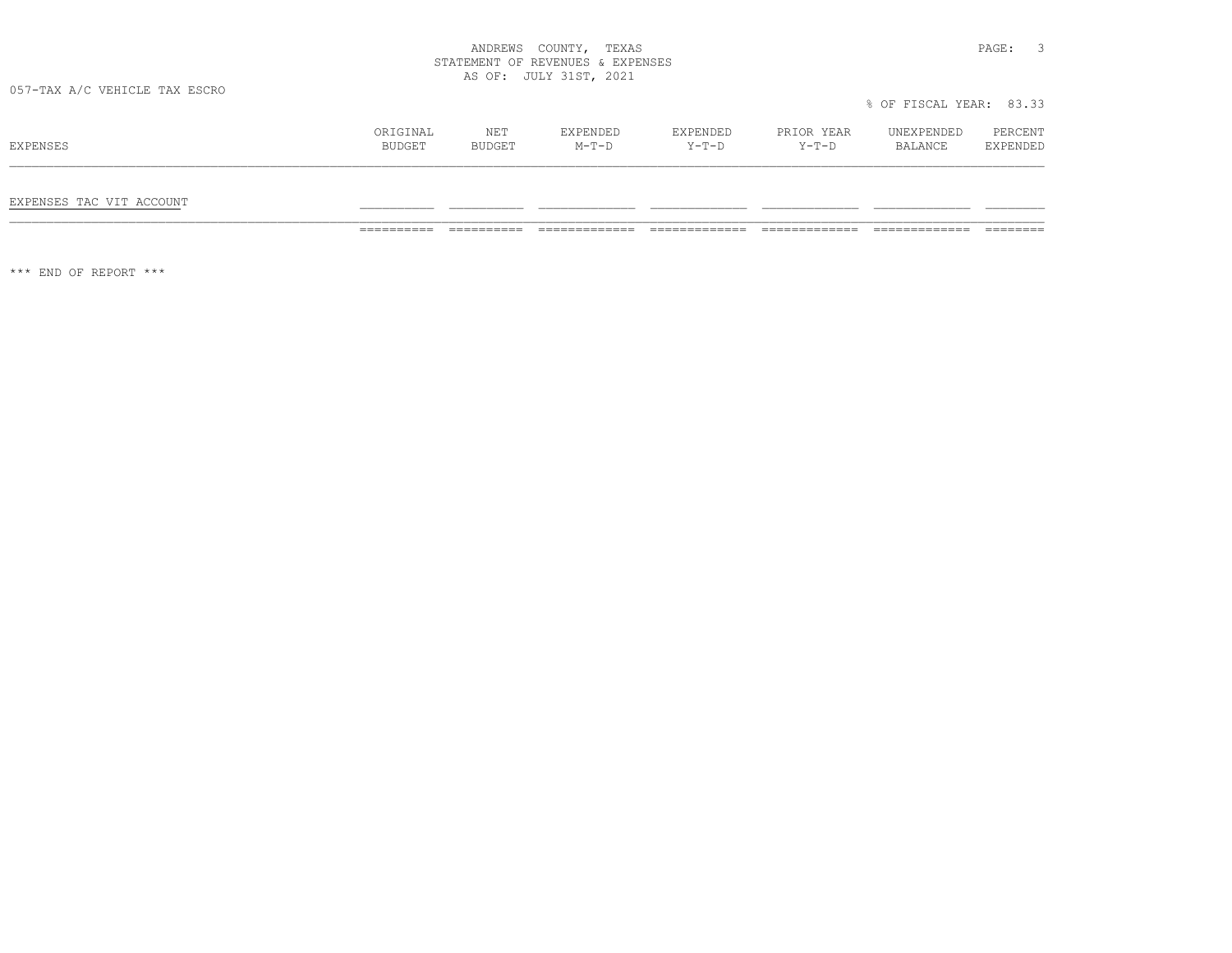| ASSETS<br>======                                              |                        |           |                             |  |
|---------------------------------------------------------------|------------------------|-----------|-----------------------------|--|
| 058-1010-000 CASH SHERIFF SIEZED MONEY                        | 10,307.97              | 10,307.97 |                             |  |
| TOTAL ASSETS                                                  |                        |           | 10,307.97<br>-------------- |  |
| LIABILITIES                                                   |                        |           |                             |  |
| EOUITY<br>$=$ $=$ $=$ $=$ $=$                                 |                        |           |                             |  |
| 058-2715-000 COMMITTED FUND BALANCE<br>TOTAL BEGINNING EQUITY | 10,307.97<br>10,307.97 |           |                             |  |
| TOTAL EQUITY & REV. OVER/(UNDER) EXP.                         |                        | 10,307.97 |                             |  |
| TOTAL LIABILITIES, EQUITY & REV.OVER/(UNDER) EXP.             |                        |           | 10,307.97<br>============== |  |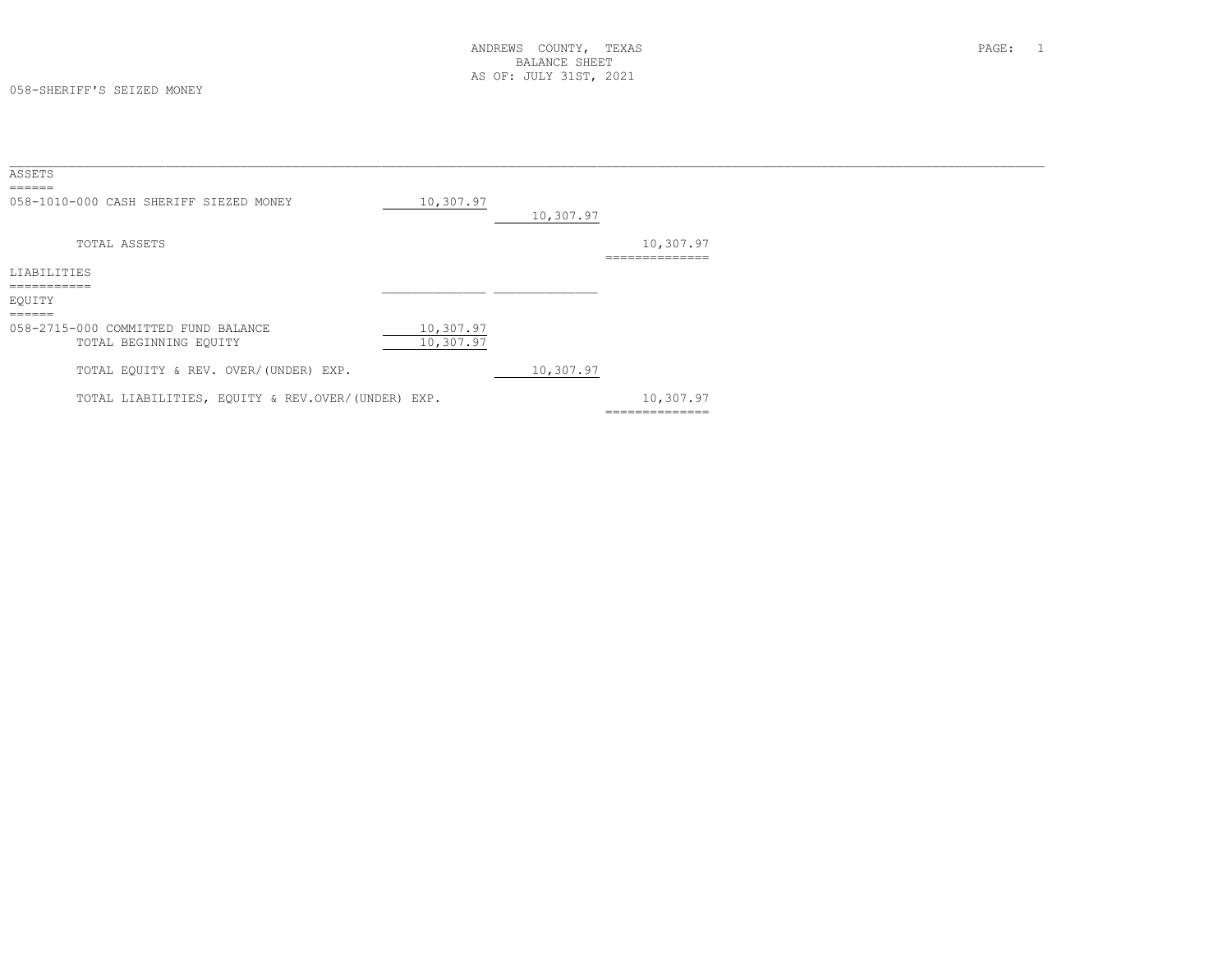| COUNTY<br>ANDREWS                                                         | TEXAS<br>PAGE.                              |  |
|---------------------------------------------------------------------------|---------------------------------------------|--|
| REVENUES &<br>STATEMENT<br>○下                                             | EXPENSES                                    |  |
| JULY<br>1 C T<br>OF:<br>$\overline{2}$<br>nυ<br><u>.</u><br>$\sim$ $\sim$ | 2021<br>the contract of the contract of the |  |

|          | ORIGINAL      | NET    | RECEIPTS | RECEIPTS | PRIOR YEAR | UNCOLLECTED | PERCENT  |
|----------|---------------|--------|----------|----------|------------|-------------|----------|
| REVENUES | <b>BUDGET</b> | BUDGET | $M-T-D$  | Y-T-D    | $Y-T-D$    | BALANCE     | RECEIVED |
|          |               |        |          |          |            |             |          |

% OF FISCAL YEAR: 83.33

\_\_\_\_\_\_\_\_\_\_\_\_\_\_\_\_\_\_\_\_\_\_\_\_\_\_\_\_\_\_\_\_\_\_\_\_\_\_\_\_\_\_\_\_\_\_\_\_\_\_\_\_\_\_\_\_\_\_\_\_\_\_\_\_\_\_\_\_\_\_\_\_\_\_\_\_\_\_\_\_\_\_\_\_\_\_\_\_\_\_\_\_\_\_\_\_\_\_\_\_\_\_\_\_\_\_\_\_\_\_\_\_\_\_\_\_\_\_\_\_\_\_\_\_\_\_\_\_\_\_\_\_\_\_\_\_\_\_\_ ========== ========== ============= ============= ============= ============= ========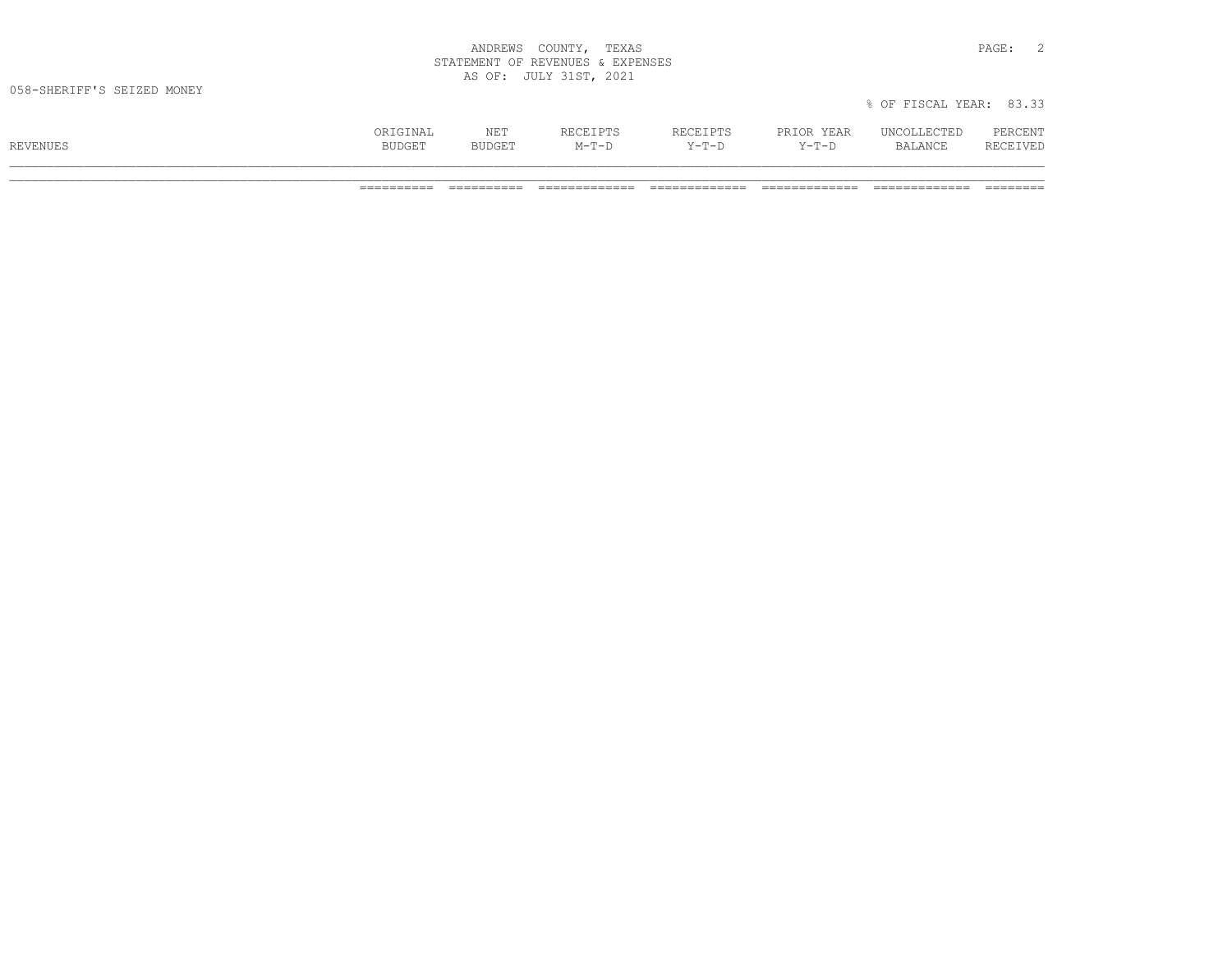058-SHERIFF'S SEIZED MONEY

% OF FISCAL YEAR: 83.33

| <b>EXPENSES</b>                                                                            | ORIGINAL<br><b>BUDGET</b> | NET<br><b>BUDGET</b> | EXPENDED<br>$M-T-D$ | EXPENDED<br>$Y-T-D$ | PRIOR YEAR<br>$Y-T-D$ | UNEXPENDED<br>BALANCE | PERCENT<br>EXPENDED |
|--------------------------------------------------------------------------------------------|---------------------------|----------------------|---------------------|---------------------|-----------------------|-----------------------|---------------------|
| EXP SEIZED MONIES<br>058-45800-793 DISTRIBUTION JUDGMENT MONIES<br>TOTAL EXP SEIZED MONIES | 3,858<br>3,858            | 3,858<br>3,858       | 0.00<br>0.00        | 0.00<br>0.00        | 5,645.00<br>5,645.00  | 3,858.00<br>3,858.00  | 0.00<br>0.00        |
| TOTAL EXPENDITURES                                                                         | 3,858                     | 3,858                | 0.00                | 0.00                | 5,645.00              | 3,858.00              | 0.00                |
| REVENUES OVER/(UNDER) EXPENDITURES                                                         | $3,858$ ) (               | 3,858                | 0.00                | $0.00$ (            | 5,645.00(             | 3,858.00              |                     |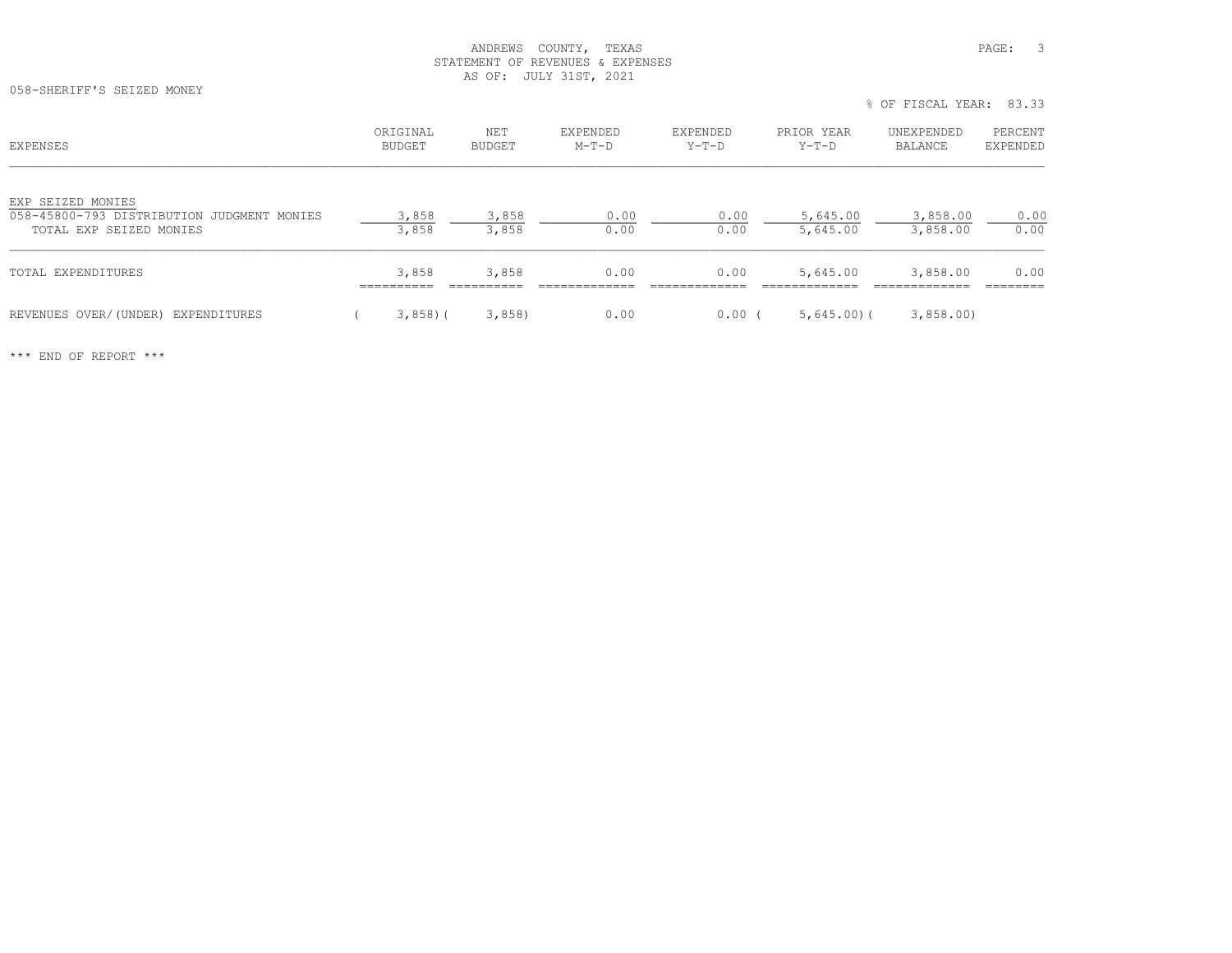059-SHERIFF'S ABANDONED VEHIC

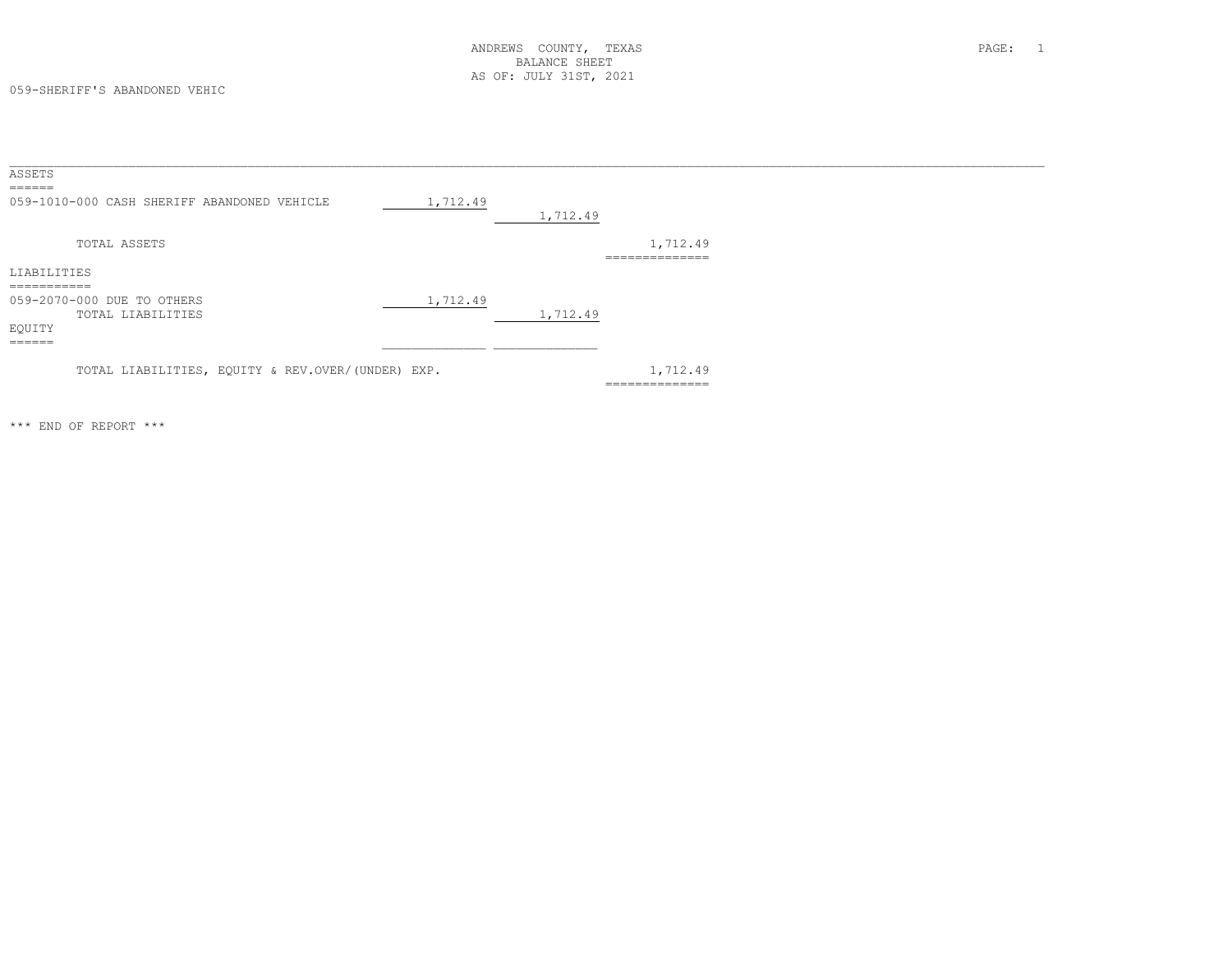061-JAIL & INMATE TRUST FUND

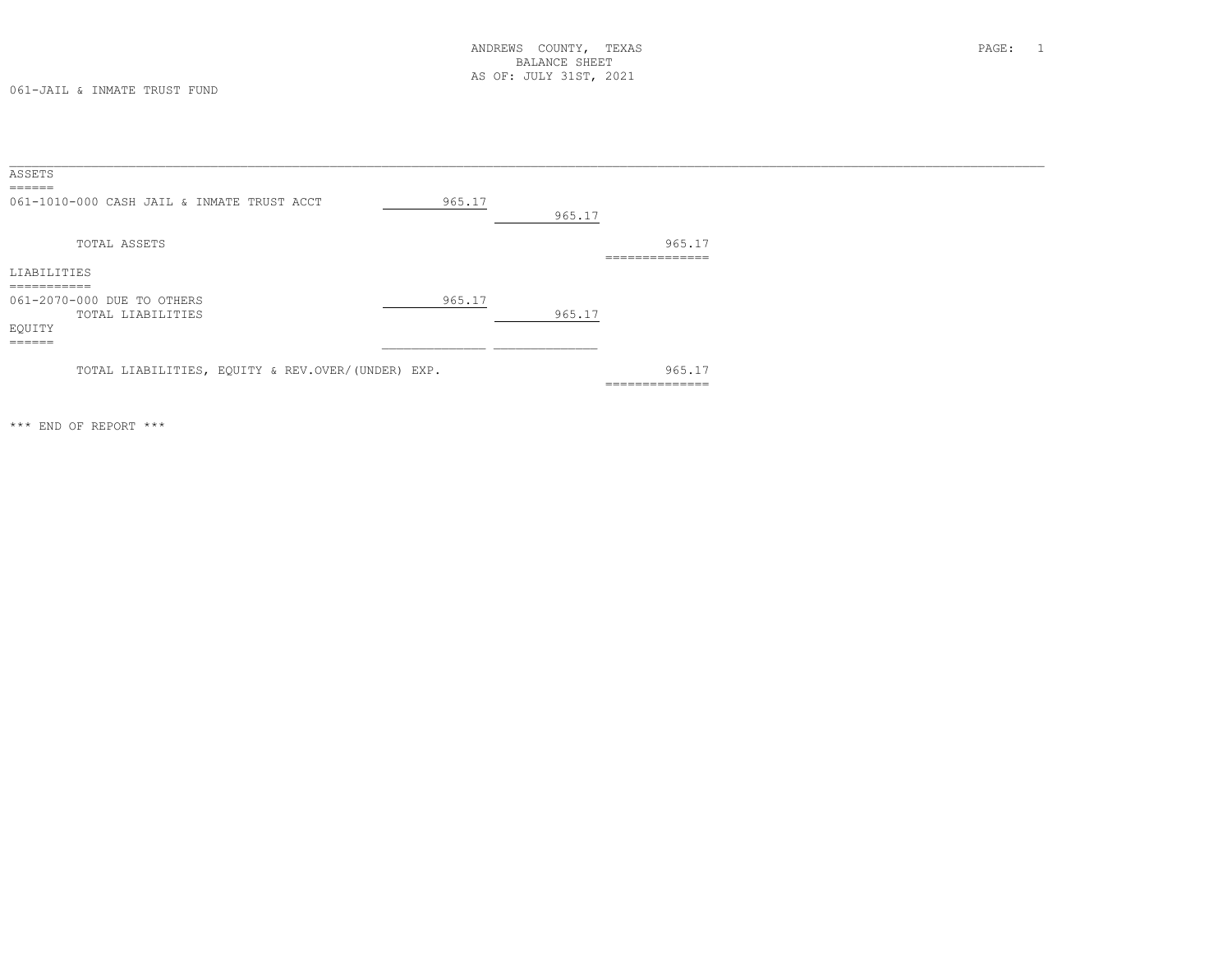062-TAC VEHICLE REGISTRATON

| ASSETS                    |                               |                                                                                                                                                                                                                                                                                                                                                                                                                                                                    |
|---------------------------|-------------------------------|--------------------------------------------------------------------------------------------------------------------------------------------------------------------------------------------------------------------------------------------------------------------------------------------------------------------------------------------------------------------------------------------------------------------------------------------------------------------|
| ======                    | _____________________________ |                                                                                                                                                                                                                                                                                                                                                                                                                                                                    |
|                           |                               | _______________<br>.                                                                                                                                                                                                                                                                                                                                                                                                                                               |
| LIABILITIES               |                               |                                                                                                                                                                                                                                                                                                                                                                                                                                                                    |
| -----------<br>---------- |                               |                                                                                                                                                                                                                                                                                                                                                                                                                                                                    |
| EQUITY                    |                               |                                                                                                                                                                                                                                                                                                                                                                                                                                                                    |
| ======                    |                               |                                                                                                                                                                                                                                                                                                                                                                                                                                                                    |
|                           |                               | $\begin{array}{c} \multicolumn{2}{c} {\textbf{2.4}} & \multicolumn{2}{c} {\textbf{2.5}} \\ \multicolumn{2}{c} {\textbf{2.6}} & \multicolumn{2}{c} {\textbf{2.6}} \\ \multicolumn{2}{c} {\textbf{2.6}} & \multicolumn{2}{c} {\textbf{2.6}} \\ \multicolumn{2}{c} {\textbf{2.6}} & \multicolumn{2}{c} {\textbf{2.6}} \\ \multicolumn{2}{c} {\textbf{2.6}} & \multicolumn{2}{c} {\textbf{2.6}} \\ \multicolumn{2}{c} {\textbf{2.6}} & \multicolumn{2}{c} {\textbf{2.$ |
|                           |                               |                                                                                                                                                                                                                                                                                                                                                                                                                                                                    |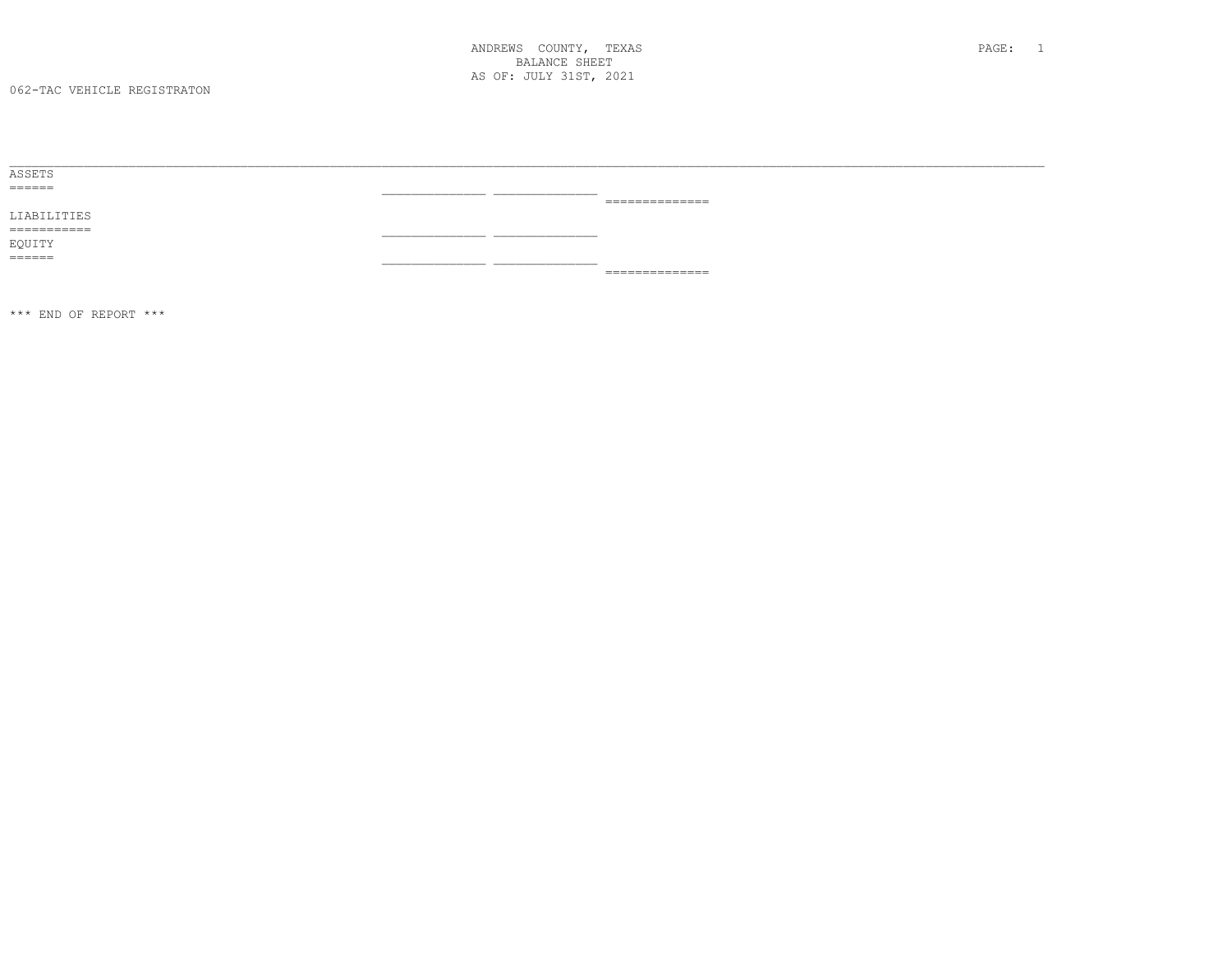063-COUNTY CLERK CASH ACCOUNT

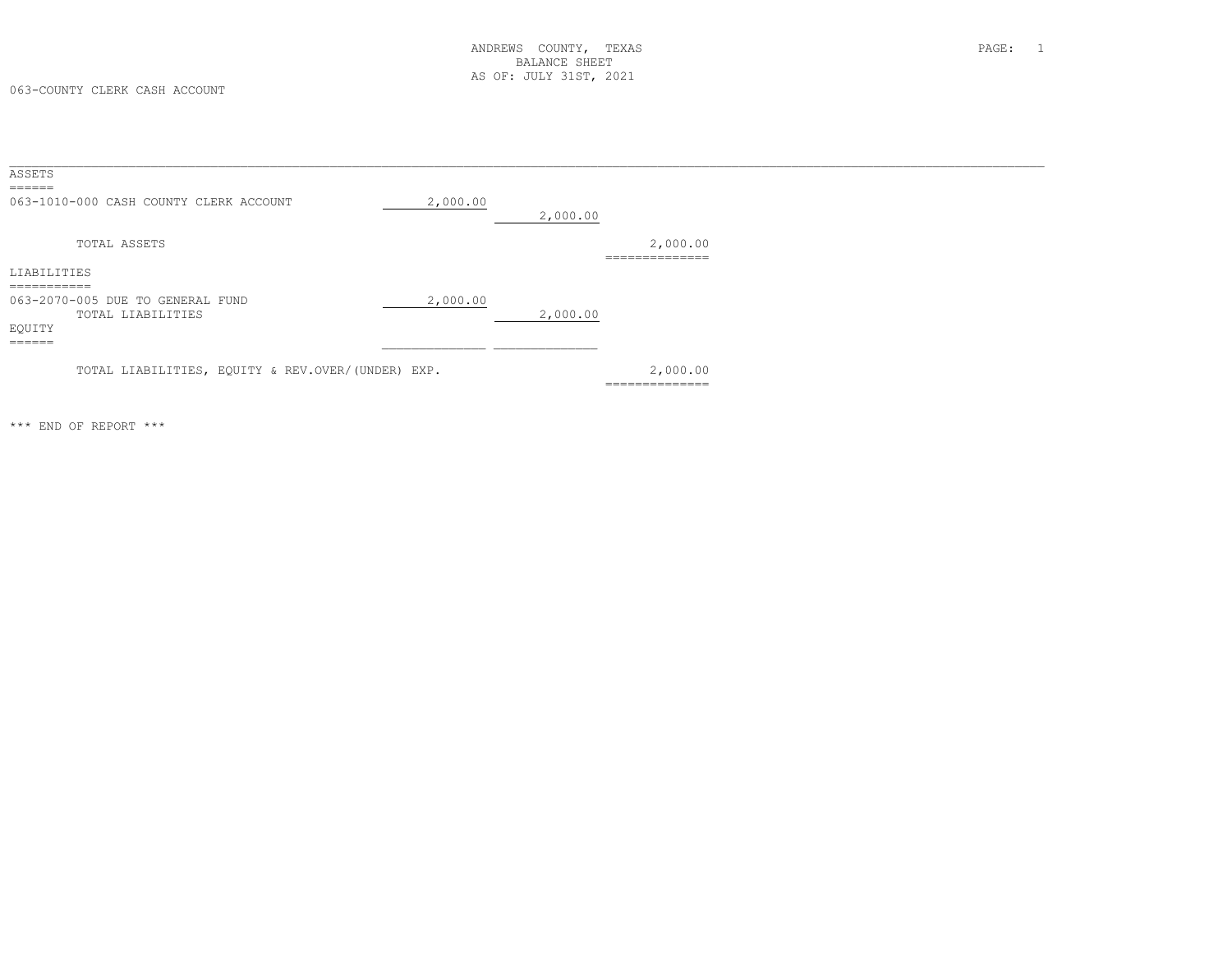064-CO ATTY FORFEITURE FUND

| ASSETS                                       |                                                   |            |             |                                                |  |  |
|----------------------------------------------|---------------------------------------------------|------------|-------------|------------------------------------------------|--|--|
|                                              | 064-1010-000 CO ATTY FORFIETURE FUND              | 21, 162.72 | 21, 162.72  |                                                |  |  |
|                                              | TOTAL ASSETS                                      |            |             | 21, 162.72<br>--------------                   |  |  |
| LIABILITIES                                  |                                                   |            |             |                                                |  |  |
| ___________<br>EQUITY<br>$=$ $=$ $=$ $=$ $=$ | 064-2070-000 DUE TO OTHERS<br>TOTAL LIABILITIES   | 21, 162.72 | 21, 162. 72 |                                                |  |  |
|                                              | TOTAL LIABILITIES, EQUITY & REV.OVER/(UNDER) EXP. |            |             | 21,162.72<br>_____________<br>---------------- |  |  |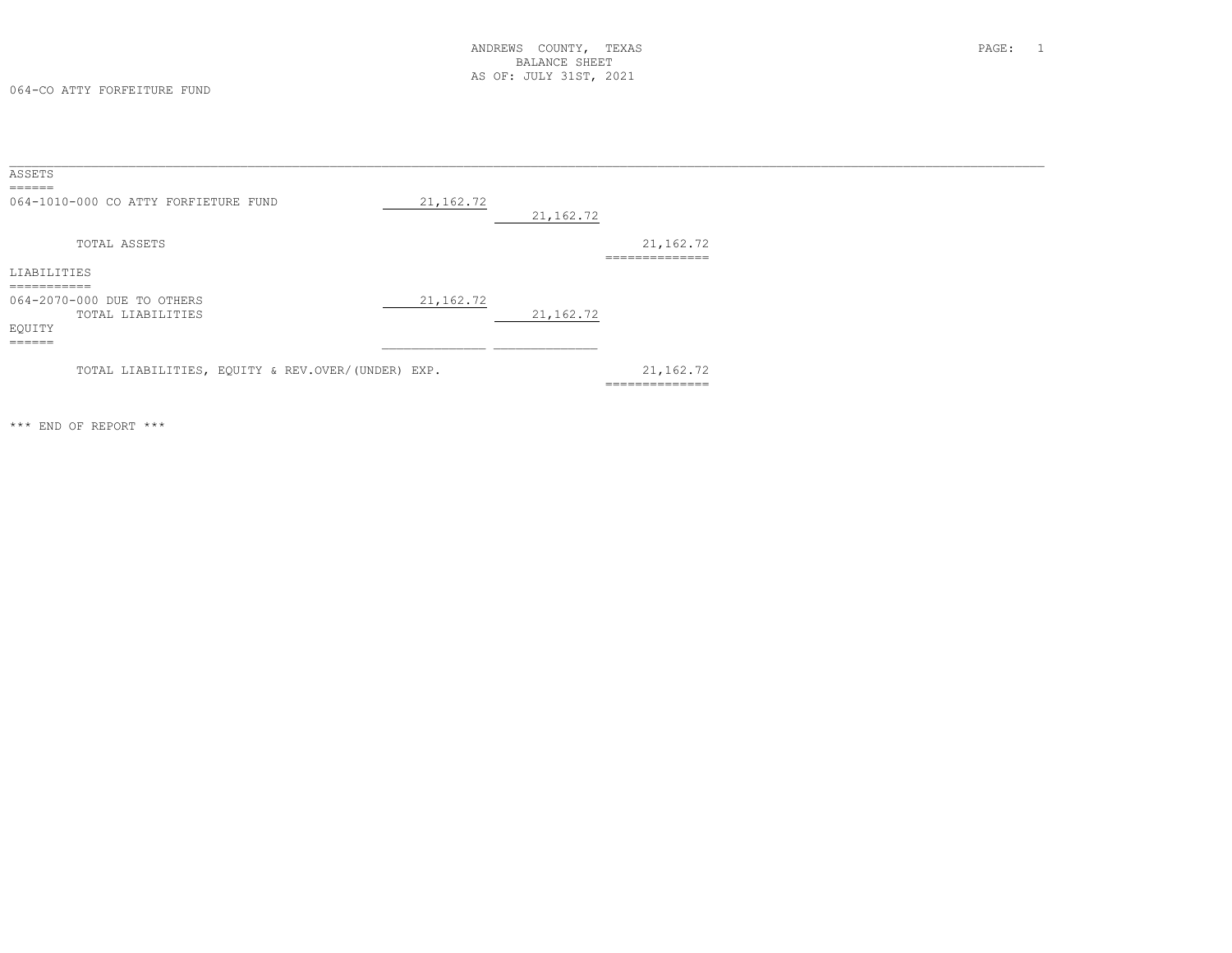| ASSETS                                            |            |            |                                 |
|---------------------------------------------------|------------|------------|---------------------------------|
| ======                                            |            |            |                                 |
| 068-1010-000 SCAAP CASH                           | 46,348.42  |            |                                 |
|                                                   |            | 46,348.42  |                                 |
| TOTAL ASSETS                                      |            |            | 46,348.42                       |
|                                                   |            |            | --------------<br>_____________ |
| LIABILITIES                                       |            |            |                                 |
| $=$ ==========                                    |            |            |                                 |
| EQUITY                                            |            |            |                                 |
| ======                                            |            |            |                                 |
| 068-2718-000 RESTRICTED FUND BALANCE              | 46, 348.42 |            |                                 |
| TOTAL BEGINNING EQUITY                            | 46, 348.42 |            |                                 |
| TOTAL EQUITY & REV. OVER/(UNDER) EXP.             |            | 46, 348.42 |                                 |
|                                                   |            |            |                                 |
| TOTAL LIABILITIES, EQUITY & REV.OVER/(UNDER) EXP. |            |            | 46,348.42                       |
|                                                   |            |            | ==============                  |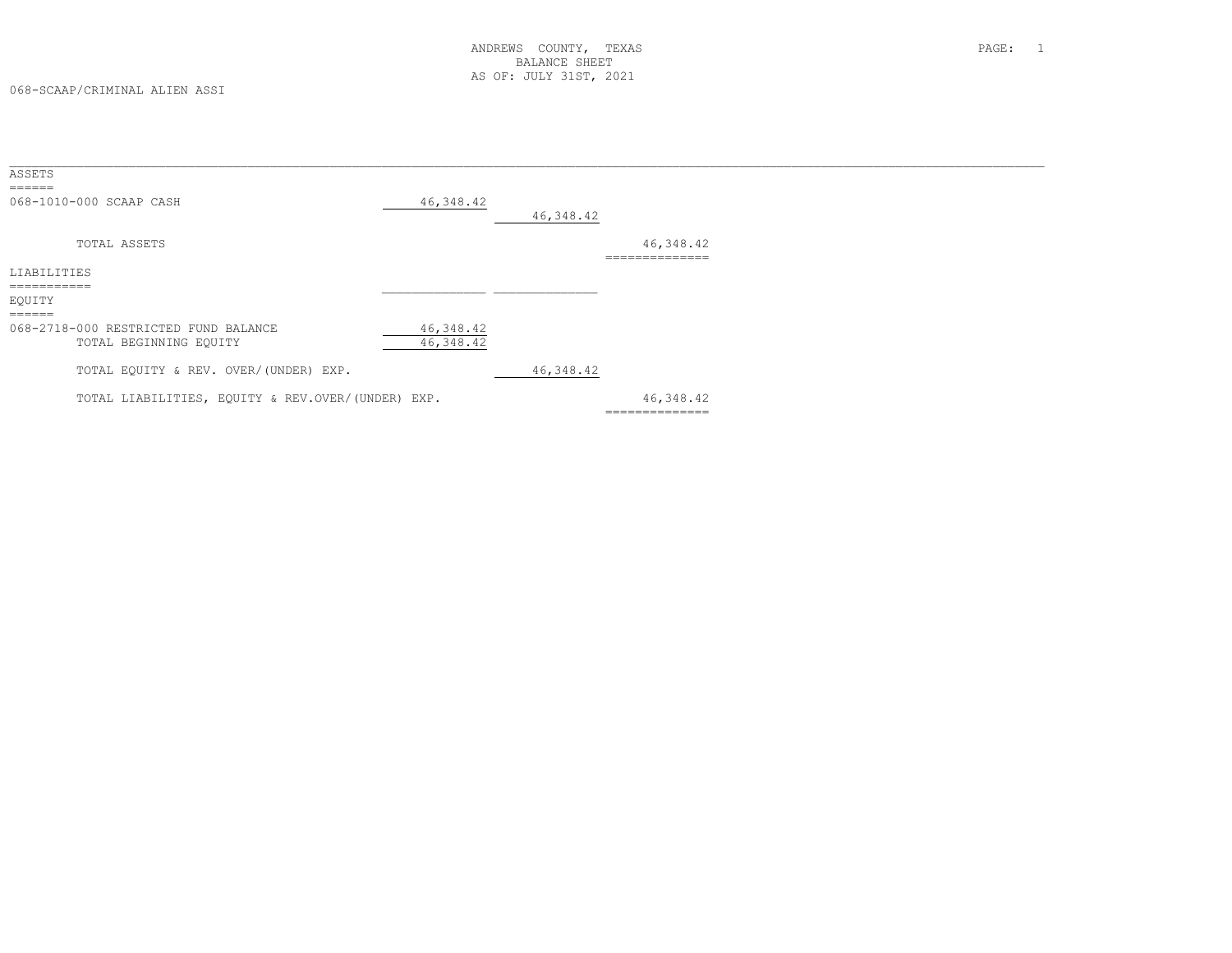068-SCAAP/CRIMINAL ALIEN ASSI

|                                            |                    |               |                     |                     |                       | % OF FISCAL YEAR: 83.33 |                     |
|--------------------------------------------|--------------------|---------------|---------------------|---------------------|-----------------------|-------------------------|---------------------|
| REVENUES                                   | ORIGINAL<br>BUDGET | NET<br>BUDGET | RECEIPTS<br>$M-T-D$ | RECEIPTS<br>$Y-T-D$ | PRIOR YEAR<br>$Y-T-D$ | UNCOLLECTED<br>BALANCE  | PERCENT<br>RECEIVED |
| 068-30333-000 SCAAP/CRIMINAL ALIEN ASSIST. | 3,000              | 3,000         | 0.00                | 0.00                | 14,914.00             | 3,000.00                | 0.00                |
| TOTAL REVENUES                             | 3,000              | 3,000         | 0.00                | 0.00                | 14,914.00             | 3,000.00                | 0.00                |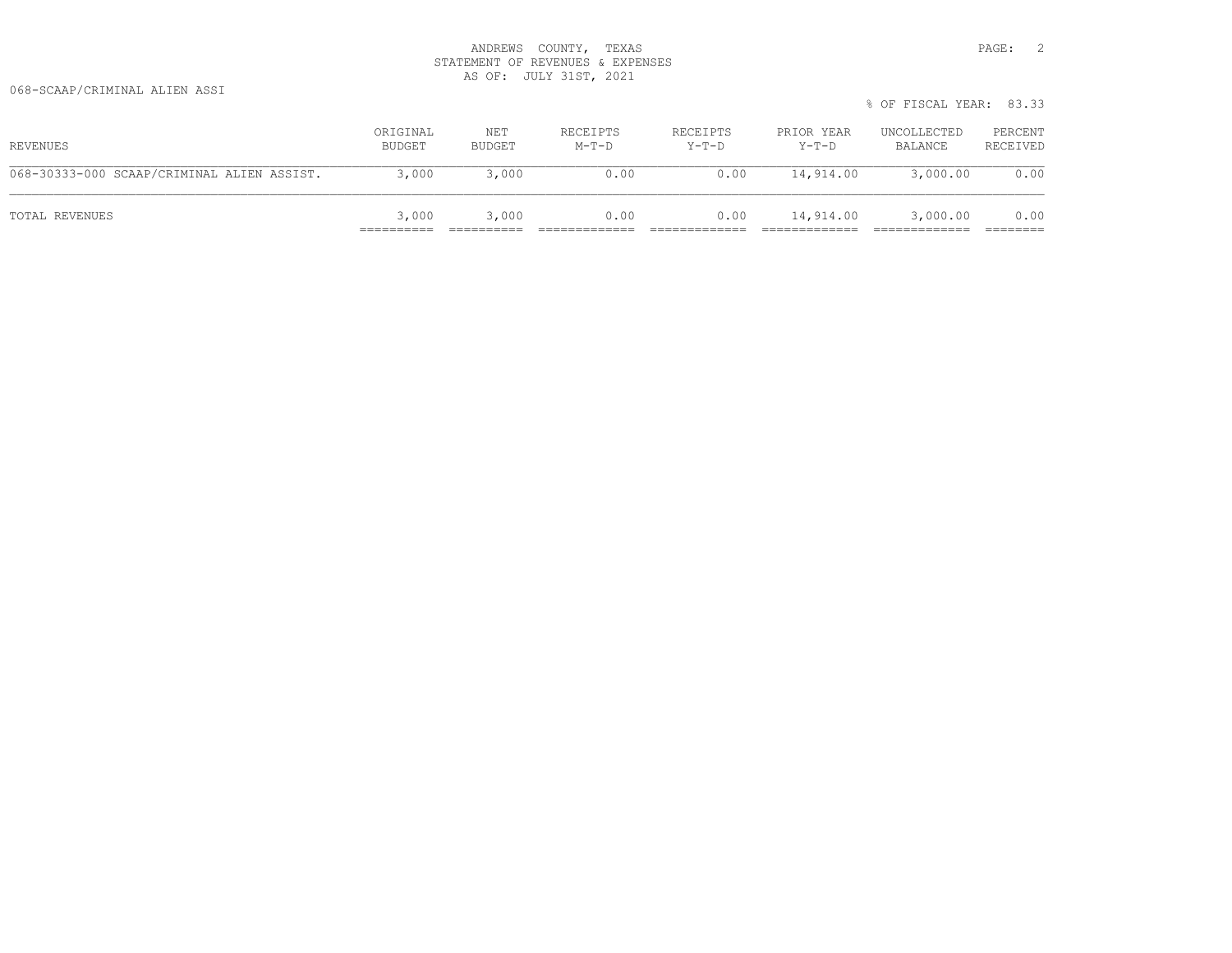068-SCAAP/CRIMINAL ALIEN ASSI

% OF FISCAL YEAR: 83.33

| <b>EXPENSES</b>                                    | ORIGINAL<br>BUDGET | NET<br>BUDGET | EXPENDED<br>$M-T-D$ | EXPENDED<br>$Y-T-D$ | PRIOR YEAR<br>$Y-T-D$ | UNEXPENDED<br>BALANCE | PERCENT<br>EXPENDED |
|----------------------------------------------------|--------------------|---------------|---------------------|---------------------|-----------------------|-----------------------|---------------------|
| SCAAP/CRIMINAL ASSISTAT P<br>068-46800-354 VEHICLE | 46,349             | 46,349        | 0.00                | 0.00                | 0.00                  | 46,349.00             | 0.00                |
| TOTAL SCAAP/CRIMINAL ASSISTAT P                    | 46,349             | 46,349        | 0.00                | 0.00                | 0.00                  | 46,349.00             | 0.00                |
| TOTAL EXPENDITURES                                 | 46,349             | 46,349        | 0.00                | 0.00                | 0.00                  | 46,349.00             | 0.00                |
| REVENUES OVER/(UNDER) EXPENDITURES                 | $43,349$ ) (       | 43,349)       | 0.00                | 0.00                | 14,914.00 (           | 43,349.00)            |                     |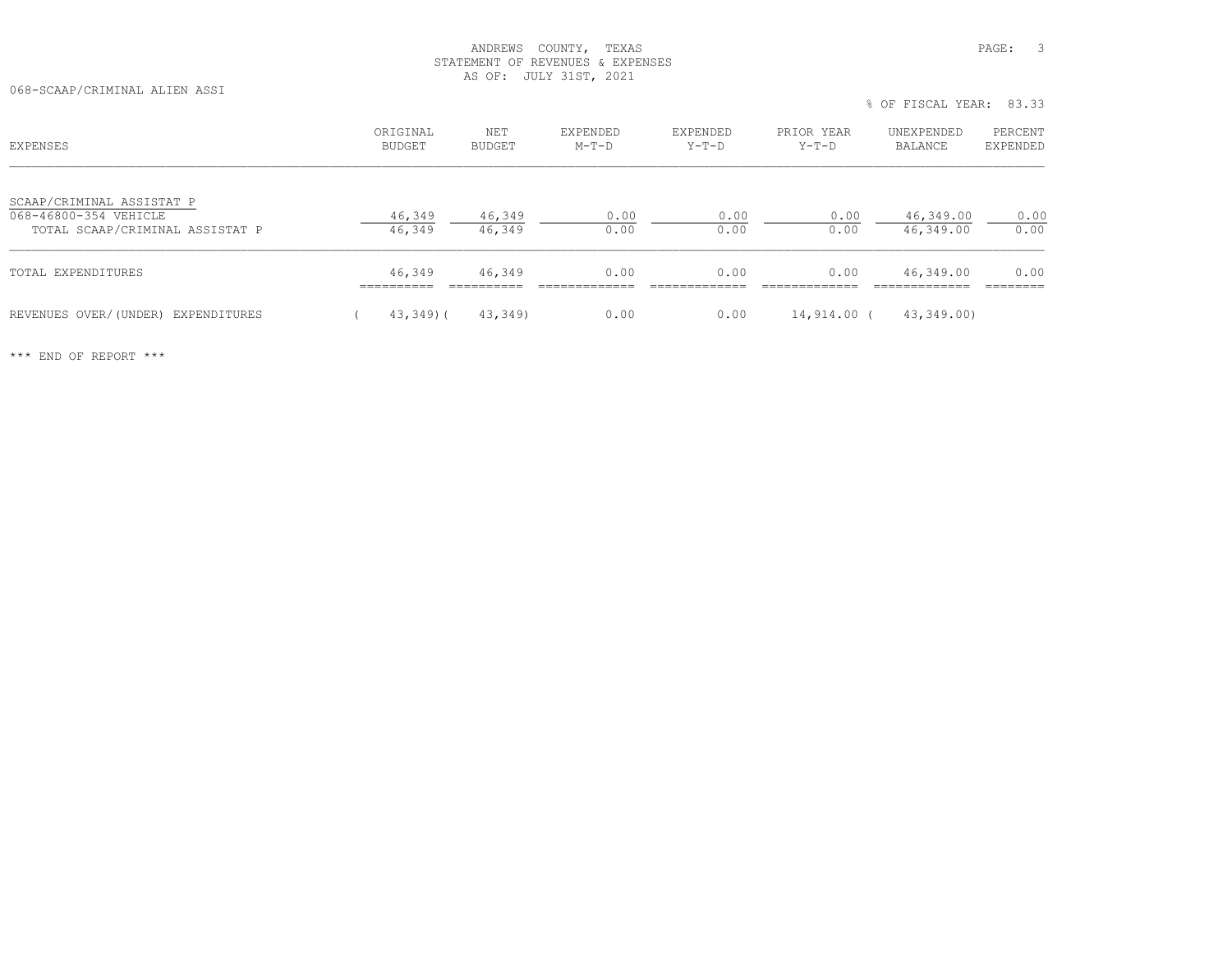| ASSETS                   |            |                                                                                                                                                                                                                                                                                                                                                                                                                                                                                        |  |
|--------------------------|------------|----------------------------------------------------------------------------------------------------------------------------------------------------------------------------------------------------------------------------------------------------------------------------------------------------------------------------------------------------------------------------------------------------------------------------------------------------------------------------------------|--|
| ______<br>_____          |            |                                                                                                                                                                                                                                                                                                                                                                                                                                                                                        |  |
|                          |            | $\begin{array}{cccccccccc} \multicolumn{2}{c}{} & \multicolumn{2}{c}{} & \multicolumn{2}{c}{} & \multicolumn{2}{c}{} & \multicolumn{2}{c}{} & \multicolumn{2}{c}{} & \multicolumn{2}{c}{} & \multicolumn{2}{c}{} & \multicolumn{2}{c}{} & \multicolumn{2}{c}{} & \multicolumn{2}{c}{} & \multicolumn{2}{c}{} & \multicolumn{2}{c}{} & \multicolumn{2}{c}{} & \multicolumn{2}{c}{} & \multicolumn{2}{c}{} & \multicolumn{2}{c}{} & \multicolumn{2}{c}{} & \multicolumn{2}{c}{} & \mult$ |  |
| LIABILITIES              |            |                                                                                                                                                                                                                                                                                                                                                                                                                                                                                        |  |
| ___________<br>_________ |            |                                                                                                                                                                                                                                                                                                                                                                                                                                                                                        |  |
| EQUITY                   |            |                                                                                                                                                                                                                                                                                                                                                                                                                                                                                        |  |
|                          |            |                                                                                                                                                                                                                                                                                                                                                                                                                                                                                        |  |
| TOTAL REVENUE            | 31,217.00  |                                                                                                                                                                                                                                                                                                                                                                                                                                                                                        |  |
| TOTAL EXPENSES           | 31, 217.00 |                                                                                                                                                                                                                                                                                                                                                                                                                                                                                        |  |
|                          |            | $\begin{array}{cccccccccc} \multicolumn{2}{c}{} & \multicolumn{2}{c}{} & \multicolumn{2}{c}{} & \multicolumn{2}{c}{} & \multicolumn{2}{c}{} & \multicolumn{2}{c}{} & \multicolumn{2}{c}{} & \multicolumn{2}{c}{} & \multicolumn{2}{c}{} & \multicolumn{2}{c}{} & \multicolumn{2}{c}{} & \multicolumn{2}{c}{} & \multicolumn{2}{c}{} & \multicolumn{2}{c}{} & \multicolumn{2}{c}{} & \multicolumn{2}{c}{} & \multicolumn{2}{c}{} & \multicolumn{2}{c}{} & \multicolumn{2}{c}{} & \mult$ |  |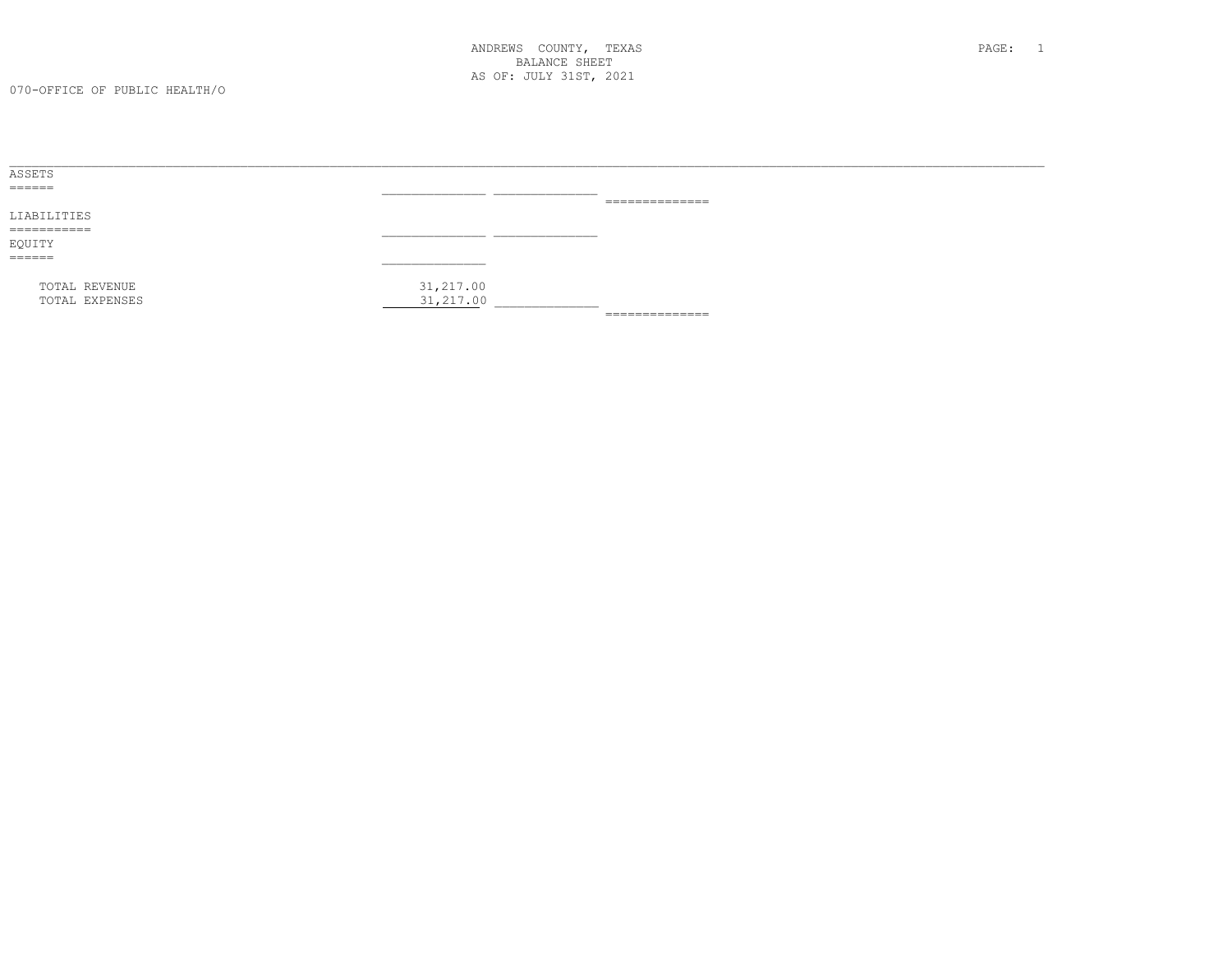070-OFFICE OF PUBLIC HEALTH/O

|                                              |                    |               |                     |                   |                       | % OF FISCAL YEAR: 91.67 |                     |
|----------------------------------------------|--------------------|---------------|---------------------|-------------------|-----------------------|-------------------------|---------------------|
| REVENUES                                     | ORIGINAL<br>BUDGET | NET<br>BUDGET | RECEIPTS<br>$M-T-D$ | RECEIPTS<br>Y-T-D | PRIOR YEAR<br>$Y-T-D$ | UNCOLLECTED<br>BALANCE  | PERCENT<br>RECEIVED |
| 070-30346-000 RLSS/LPHS OFFICE OF PUBLIC HEA | 31,217             | 31,217        | 0.00                | 31,217.00         | 31,217.00             | 0.00                    | 100.00              |
| TOTAL REVENUES                               | 31,217             | 31,217        | 0.00                | 31,217.00         | 31,217.00             | 0.00                    | 100.00              |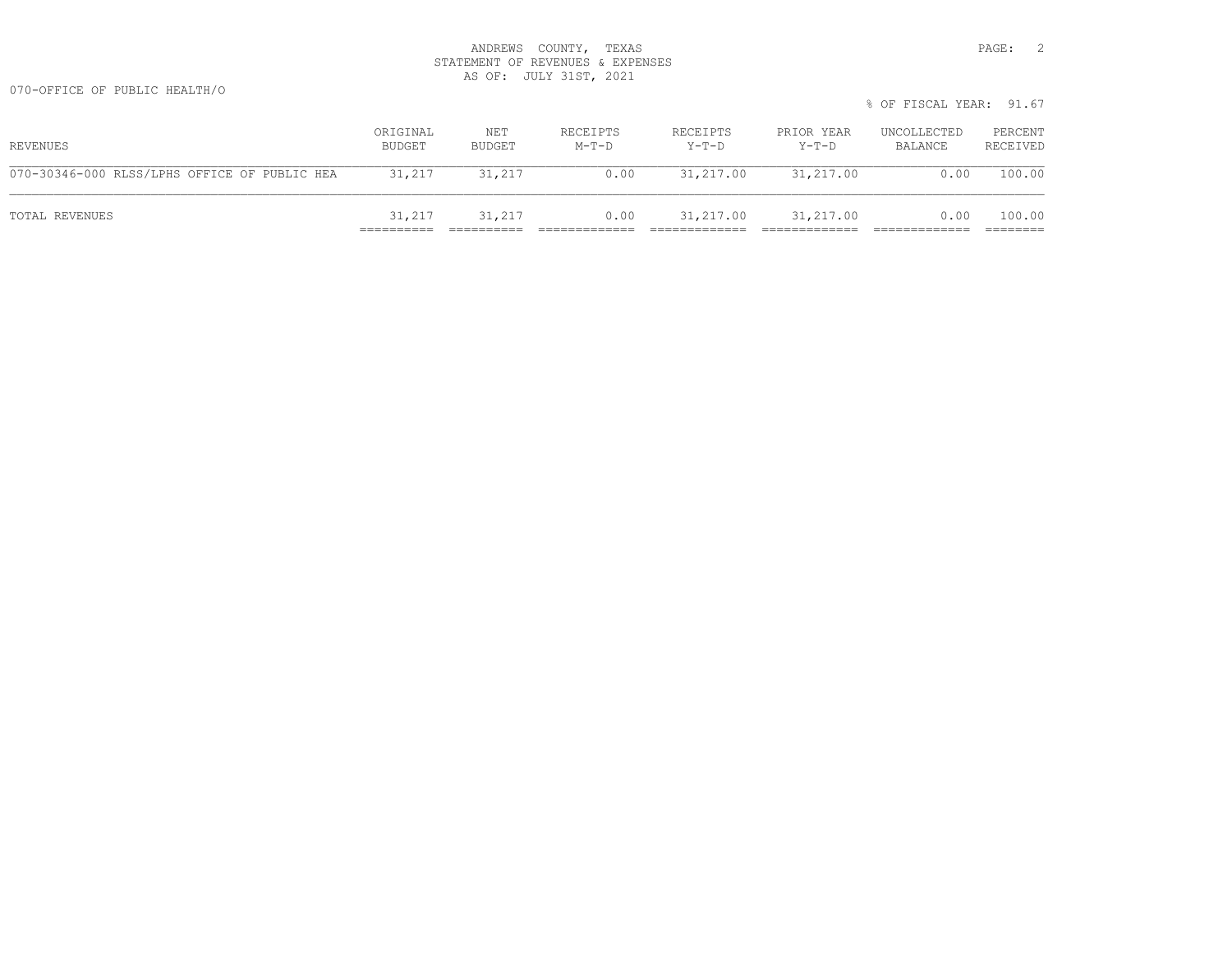070-OFFICE OF PUBLIC HEALTH/O

% OF FISCAL YEAR: 91.67

| EXPENSES                                                                               | ORIGINAL<br>BUDGET | NET<br>BUDGET    | EXPENDED<br>$M-T-D$ | EXPENDED<br>Y-T-D      | PRIOR YEAR<br>Y-T-D    | UNEXPENDED<br>BALANCE | PERCENT<br>EXPENDED |
|----------------------------------------------------------------------------------------|--------------------|------------------|---------------------|------------------------|------------------------|-----------------------|---------------------|
| OFFICE OF PUBLIC HEALTH P<br>070-40942-103 SALARIES<br>TOTAL OFFICE OF PUBLIC HEALTH P | 31,217<br>31,217   | 31,217<br>31,217 | 0.00<br>0.00        | 31,217.00<br>31,217.00 | 31,217.00<br>31,217.00 | 0.00<br>0.00          | 100.00<br>100.00    |
| TOTAL EXPENDITURES                                                                     | 31,217             | 31,217           | 0.00                | 31,217.00              | 31,217.00              | 0.00                  | 100.00              |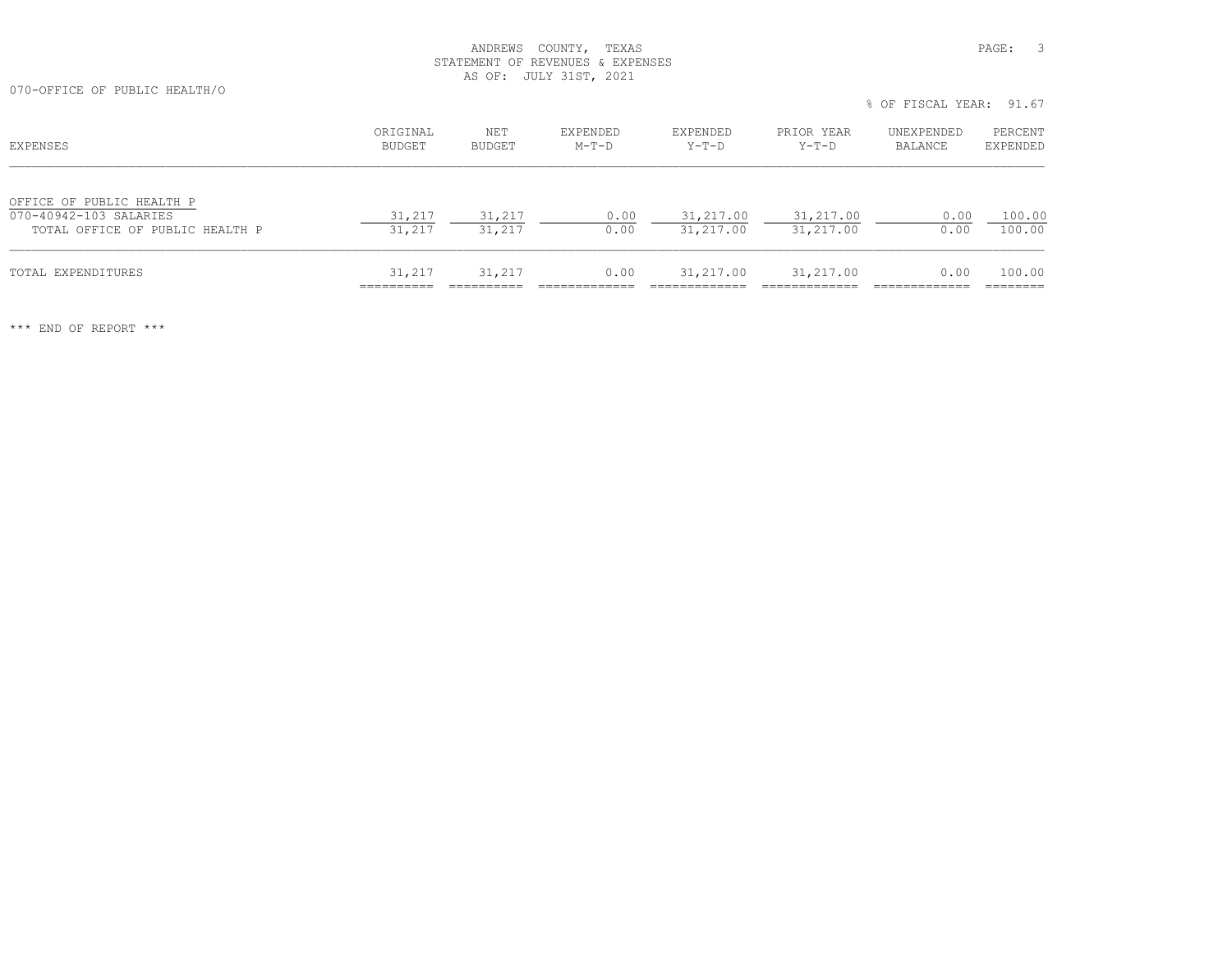071-IMM/LOCALS GRANT/IMM/LOCA

| ASSETS                                                                                                |                          |             |                             |  |
|-------------------------------------------------------------------------------------------------------|--------------------------|-------------|-----------------------------|--|
| $=$ $=$ $=$ $=$ $=$<br>071-1310-400 DUE FROM STATE-IMMUNIZATION                                       | 75,185.18                | 75, 185. 18 |                             |  |
| TOTAL ASSETS                                                                                          |                          |             | 75,185.18<br>-------------- |  |
| LIABILITIES                                                                                           |                          |             |                             |  |
| ===========<br>071-2070-005 DUE TO GENERAL FUND<br>TOTAL LIABILITIES<br>EQUITY<br>$=$ $=$ $=$ $=$ $=$ | 75, 185. 18              | 75, 185. 18 |                             |  |
| TOTAL REVENUE<br>TOTAL EXPENSES                                                                       | 145,948.13<br>145,948.13 |             |                             |  |
| TOTAL LIABILITIES, EQUITY & REV.OVER/(UNDER) EXP.                                                     |                          |             | 75,185.18<br>============== |  |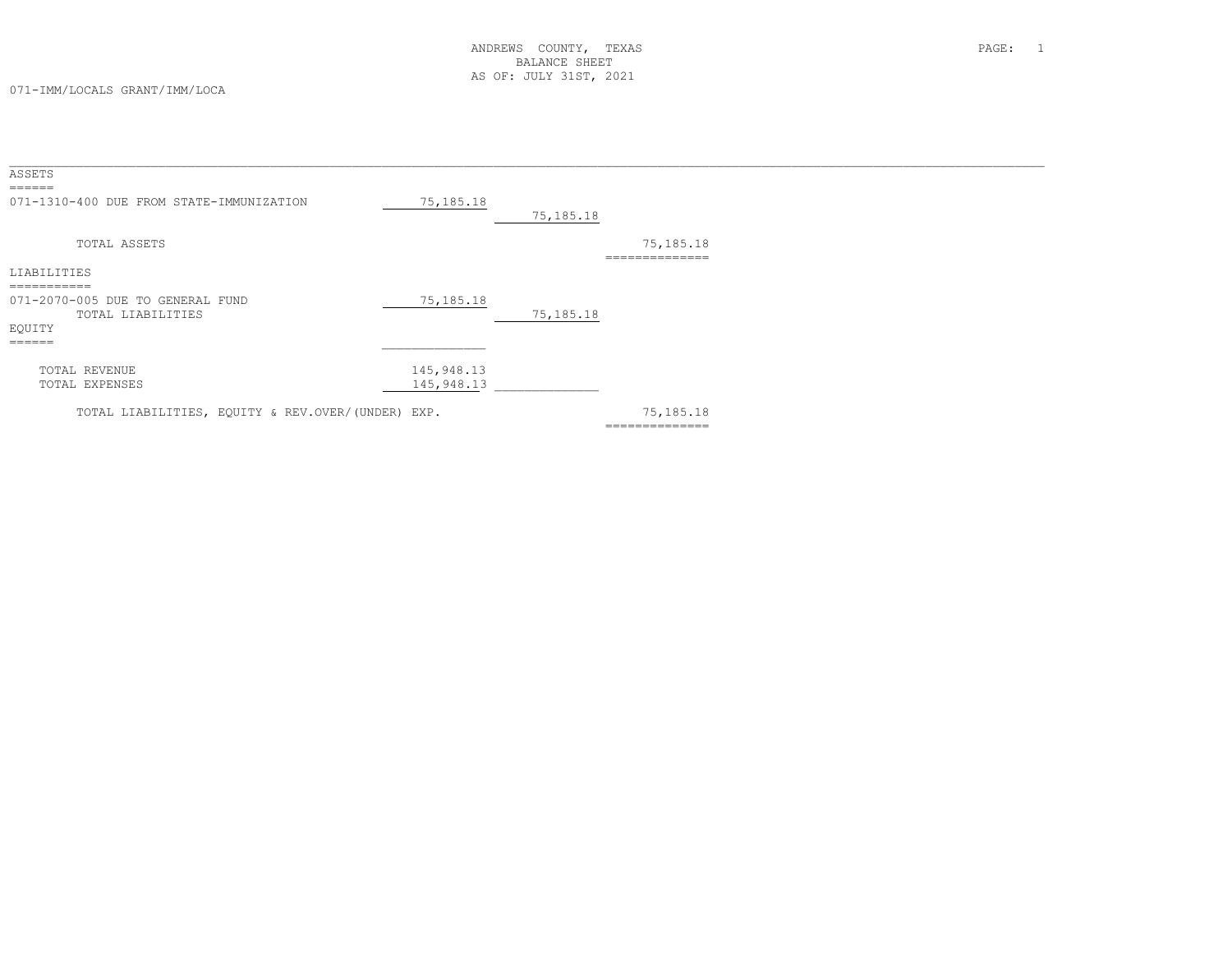071-IMM/LOCALS GRANT/IMM/LOCA

|                                                                         |                    |               |                     |                          |                                 | % OF FISCAL YEAR: 91.67 |                     |
|-------------------------------------------------------------------------|--------------------|---------------|---------------------|--------------------------|---------------------------------|-------------------------|---------------------|
| REVENUES                                                                | ORIGINAL<br>BUDGET | NET<br>BUDGET | RECEIPTS<br>$M-T-D$ | RECEIPTS<br>$Y-T-D$      | PRIOR YEAR<br>$Y-T-D$           | UNCOLLECTED<br>BALANCE  | PERCENT<br>RECEIVED |
| 071-30333-340 INMM/LOCALS GRANT<br>071-30333-500 IMM/LOCALS COVID GRANT | 114,731            | 114,731       | 0.00<br>0.00        | 114,731.00<br>31, 217.13 | 101,831.51<br>0.00 <sub>0</sub> | 0.00<br>31, 217, 13)    | 100.00<br>0.00      |
| TOTAL REVENUES                                                          | 114,731            | 114,731       | 0.00                | 145,948.13               | 101,831.51 (                    | 31, 217, 13)            | 127.21              |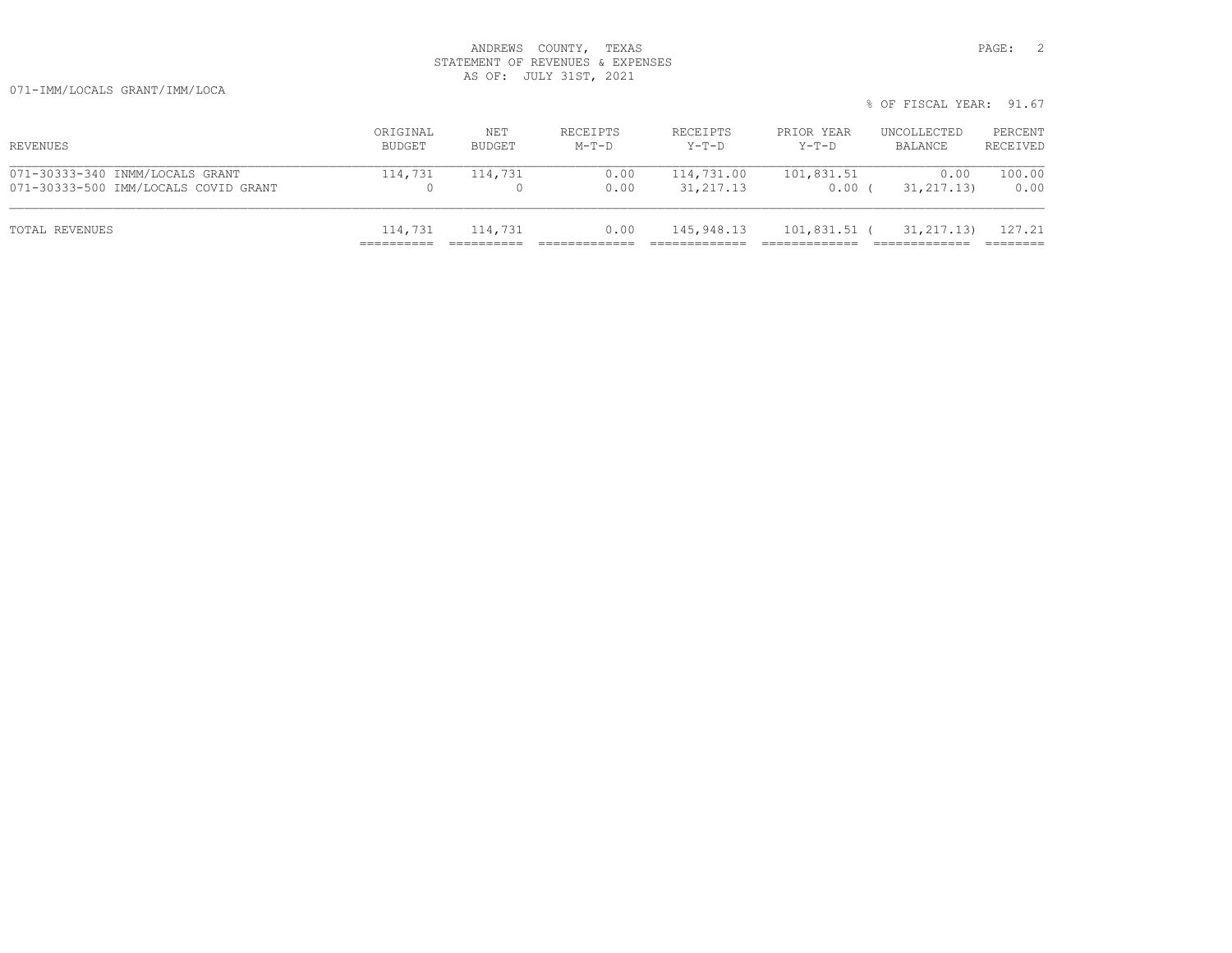071-IMM/LOCALS GRANT/IMM/LOCA

% OF FISCAL YEAR: 91.67

| EXPENSES                                                                   | ORIGINAL<br>BUDGET | NET<br>BUDGET    | EXPENDED<br>$M-T-D$ | EXPENDED<br>$Y-T-D$     | PRIOR YEAR<br>$Y-T-D$  | UNEXPENDED<br>BALANCE | PERCENT<br>EXPENDED |
|----------------------------------------------------------------------------|--------------------|------------------|---------------------|-------------------------|------------------------|-----------------------|---------------------|
| IMM/ LOCALS GRANT<br>071-47100-103 SALARY<br>071-47100-207 FRINGE BENEFITS | 84,731<br>30,000   | 84,731<br>30,000 | 0.00<br>0.00        | 115,948.13<br>30,000.00 | 71,831.51<br>30,000.00 | 31, 217, 13)<br>0.00  | 136.84<br>100.00    |
| TOTAL IMM/ LOCALS GRANT                                                    | 114,731            | 114,731          | 0.00                | 145,948.13              | 101,831.51             | 31, 217, 13)          | 127.21              |
| TOTAL EXPENDITURES                                                         | 114,731            | 114,731          | 0.00                | 145,948.13              | 101,831.51             | 31, 217, 13)          | 127.21              |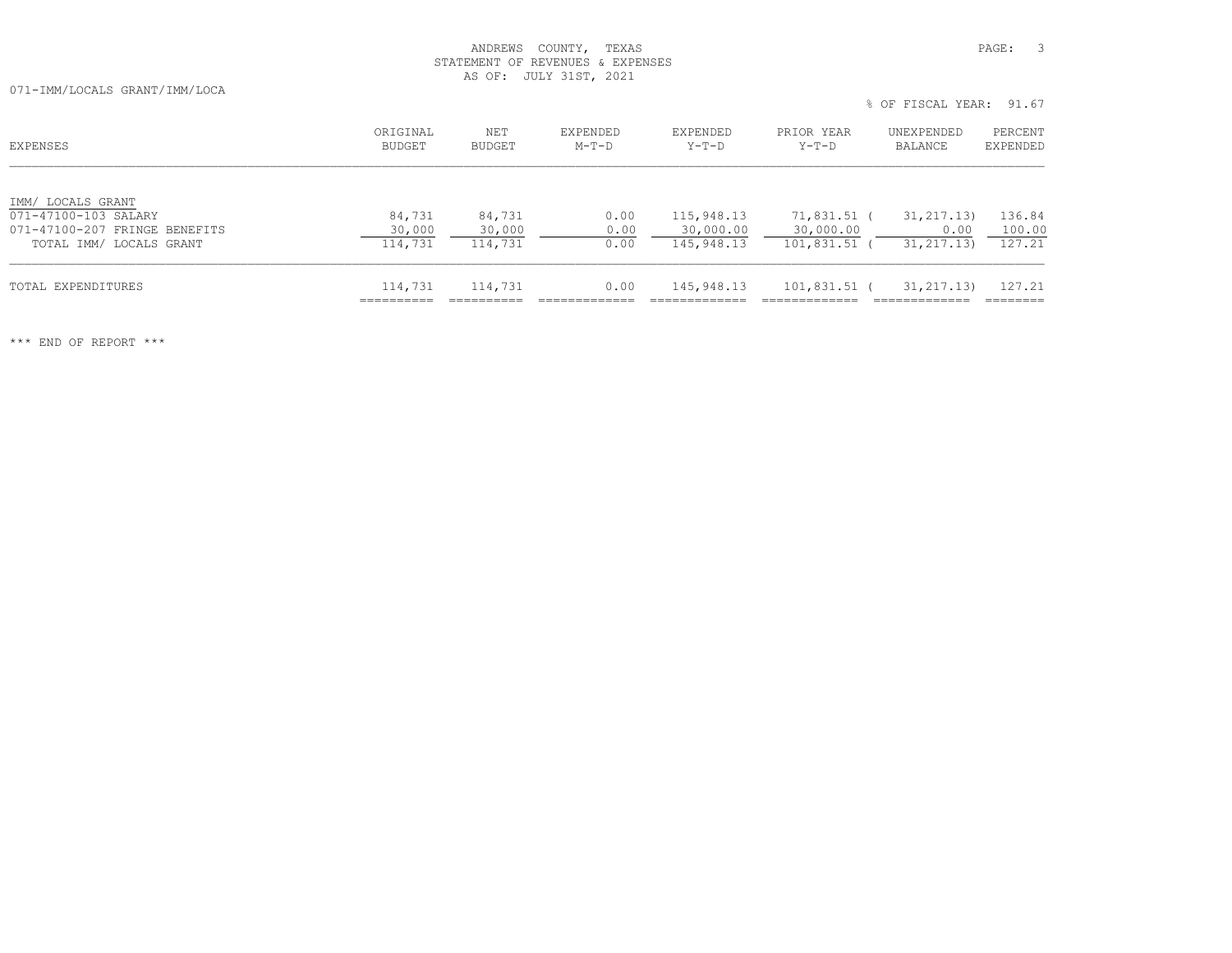| ASSETS                                            |            |                            |  |
|---------------------------------------------------|------------|----------------------------|--|
| 072-1010-000 GRANT A CASH                         | 7,746.18   | 7,746.18                   |  |
| TOTAL ASSETS                                      |            | 7,746.18<br>-------------- |  |
| LIABILITIES                                       |            |                            |  |
| ==========                                        |            |                            |  |
| 072-2020-000 ACCOUNTS PAYABLE                     | 812.21     |                            |  |
| 072-2070-005 DUE TO GENERAL FUND                  | 1,692.54   |                            |  |
| TOTAL LIABILITIES                                 |            | 2,504.75                   |  |
| EQUITY                                            |            |                            |  |
| ======                                            |            |                            |  |
| 072-2718-000 RESTRICTED FUND BALANCE              | 46.69      |                            |  |
| TOTAL BEGINNING EQUITY                            | 46.69      |                            |  |
| TOTAL REVENUE                                     | 171,942.00 |                            |  |
| TOTAL EXPENSES                                    | 166,747.26 |                            |  |
| TOTAL REVENUE OVER/(UNDER) EXPENSES               | 5,194.74   |                            |  |
| TOTAL EQUITY & REV. OVER/(UNDER) EXP.             |            | 5, 241.43                  |  |
| TOTAL LIABILITIES, EQUITY & REV.OVER/(UNDER) EXP. |            | 7,746.18                   |  |
|                                                   |            |                            |  |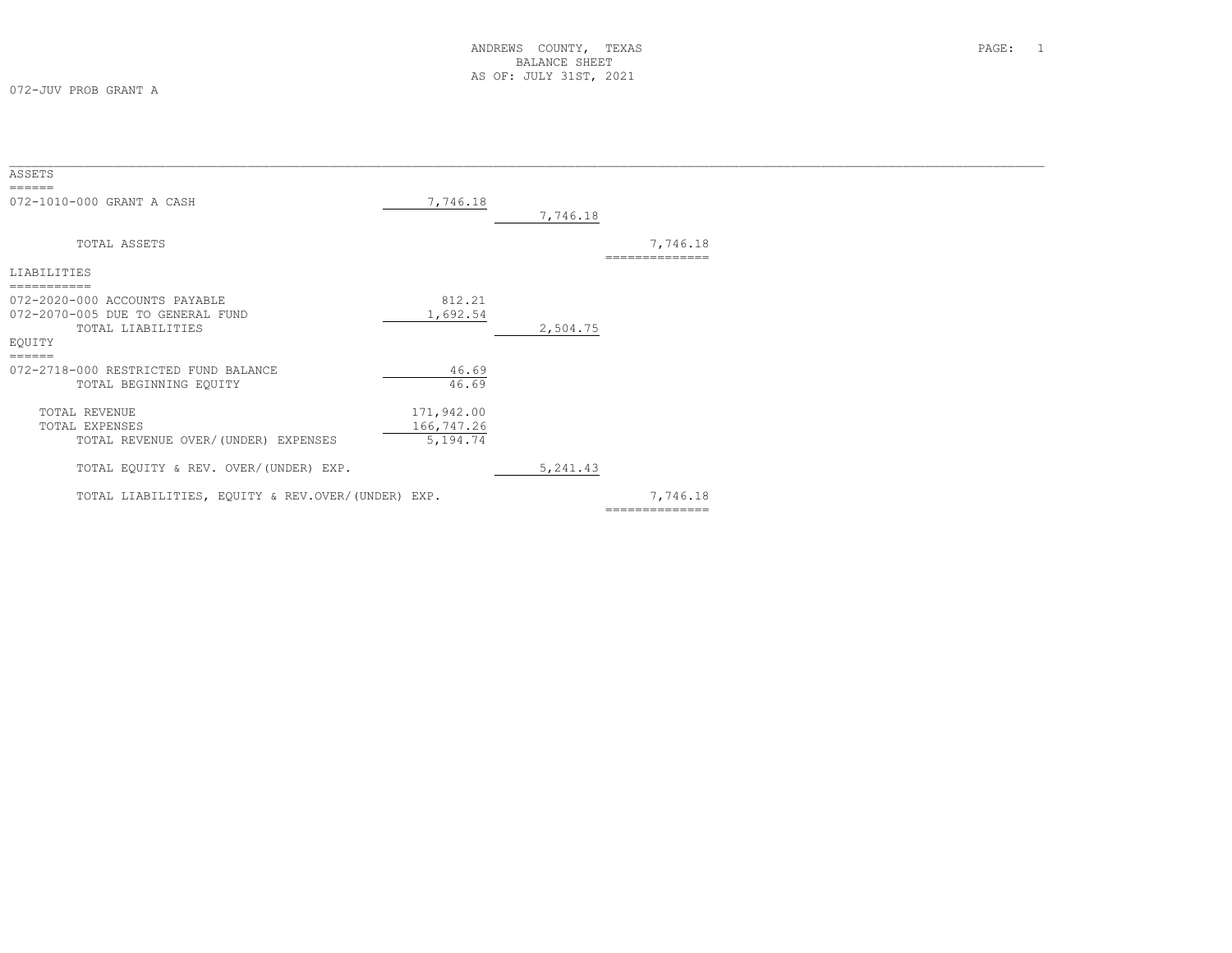|                                              |                    |               |                     |                      |                     | % OF FISCAL YEAR: 91.67 |                     |
|----------------------------------------------|--------------------|---------------|---------------------|----------------------|---------------------|-------------------------|---------------------|
| REVENUES                                     | ORIGINAL<br>BUDGET | NET<br>BUDGET | RECEIPTS<br>$M-T-D$ | RECEIPTS<br>Y-T-D    | PRIOR YEAR<br>Y-T-D | UNCOLLECTED<br>BALANCE  | PERCENT<br>RECEIVED |
| 072-30333-303 JUV PROB GRANT A STATE FUNDING | 171,942            | 171,942       |                     | 14,326.00 171,942.00 | 202,084.00          | 0.00                    | 100.00              |
| TOTAL REVENUES                               | 171,942            | 171,942       |                     | 14,326.00 171,942.00 | 202,084.00          | 0.00                    | 100.00              |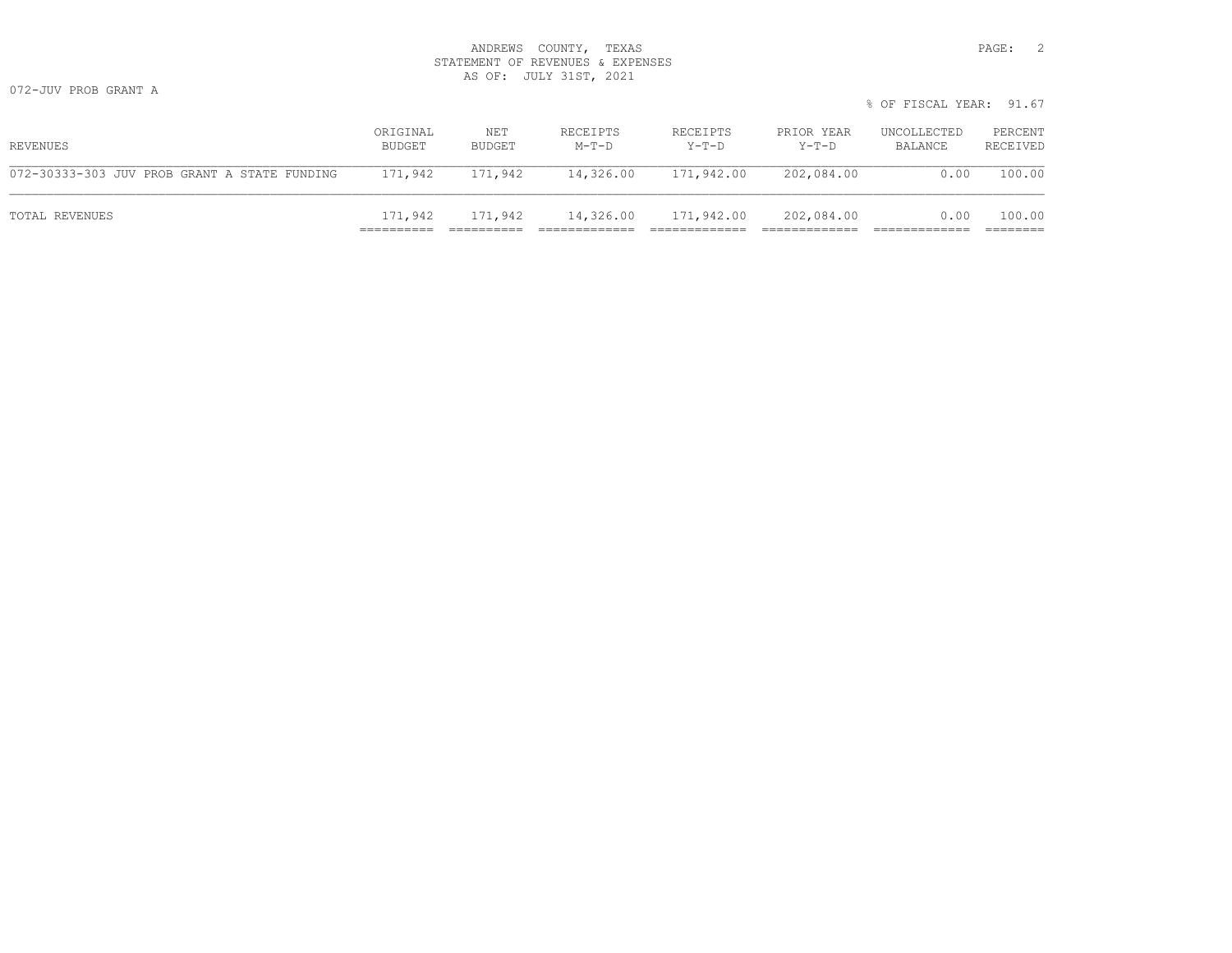072-JUV PROB GRANT A

| <b>EXPENSES</b>                             | ORIGINAL<br><b>BUDGET</b> | <b>NET</b><br><b>BUDGET</b> | <b>EXPENDED</b><br>$M-T-D$ | <b>EXPENDED</b><br>$Y-T-D$   | PRIOR YEAR<br>$Y-T-D$       | UNEXPENDED<br><b>BALANCE</b> | PERCENT<br><b>EXPENDED</b> |
|---------------------------------------------|---------------------------|-----------------------------|----------------------------|------------------------------|-----------------------------|------------------------------|----------------------------|
|                                             |                           |                             |                            |                              |                             |                              |                            |
| GRANT A BASIC SUPERVISION                   |                           |                             |                            |                              |                             |                              |                            |
| 072-47200-101 COURT INTAKE-SAL & FR STAFF   | $\mathbf{0}$              | $\circ$                     | 0.00                       | 0.00                         | 1,375.00                    | 0.00                         | 0.00                       |
| 072-47200-201 SOCIAL SECURITY TAXES         | $\mathbf{0}$              | $\circ$                     | 0.00                       | 0.00                         | 105.20                      | 0.00                         | 0.00                       |
| 072-47200-203 RETIREMENT                    | $\mathbf{0}$              | $\circ$                     | 0.00                       | 0.00                         | 265.70                      | 0.00                         | 0.00                       |
| 072-47200-217 COURT INTAKE-TRAVEL TRAINING  | 1,000                     | 800                         | 150.00                     | 150.00                       | 826.19                      | 650.00                       | 18.75                      |
| 072-47200-218 DIR SUPV-TRAVEL TRAIN-OFFICER | 8,200                     | 6,800                       | 451.50                     | 6,000.31                     | 3,862.25                    | 799.69                       | 88.24                      |
| 072-47200-312 COURT INTAKE-OP EXP SUPPLIES  | 15,000                    | 10,100                      | 418.35                     | 10,033.41                    | 17,075.78                   | 66.59                        | 99.34                      |
| 072-47200-354 DIR SUPV OPERATING-VEHICLES   | 0                         | $\circ$                     | 0.00                       | 0.00                         | 39,904.75                   | 0.00                         | 0.00                       |
| 072-47200-454 DIRECT SUPV-OPERATING-AUTO    | 5,800                     | 3,200                       | 0.00                       | 3,200.00                     | 5,247.67                    | 0.00                         | 100.00                     |
| 072-47200-775 YTH SERV-OP-EM & US           | 2,430                     | 2,621                       | 0.00                       | 2,620.70                     | 3,286.37                    | 0.00                         | 100.00                     |
| TOTAL GRANT A BASIC SUPERVISION             | 32,430                    | 23,521                      | 1,019.85                   | 22,004.42                    | 71,948.91                   | 1,516.28                     | 93.55                      |
| GRANT A COMM PGMS                           |                           |                             |                            |                              |                             |                              |                            |
| 072-47600-102 YTH SRV-SALARY-OFFICER        | 24,945                    | 23,524                      | 0.00                       | 20,652.41                    | 19,841.25                   | 2,871.59                     | 87.79                      |
| 072-47600-201 SOCIAL SECURITY TAXES         | 1,909                     | 1,817                       | 0.00                       | 1,579.89                     | 1,517.89                    | 237.11                       | 86.95                      |
| 072-47600-203 RETIREMENT                    | 4,942                     | 4,661                       | 0.00                       | 4,091.24                     | 3,834.60                    | 569.76                       | 87.78                      |
| 072-47600-775 YTH SVCS-OP-EM&US             | 1,380                     | 0                           | 0.00                       | 0.00                         | 0.00                        | 0.00                         | 0.00                       |
| TOTAL GRANT A COMM PGMS                     | 33,176                    | 30,002                      | 0.00                       | 26, 323.54                   | 25, 193. 74                 | 3,678.46                     | 87.74                      |
| GRANT A PRE & POST ADJ                      |                           |                             |                            |                              |                             |                              |                            |
| 072-47500-810 DETENTION-EXTERNAL            | 0                         | 13,120                      | 0.00                       | 13,120.00                    | 18,348.00                   | 0.00                         | 100.00                     |
| 072-47500-811 DETENTION-INTER COUNTY        | 38,185                    | 23,540                      | 0.00                       | 23,540.00                    | 11,840.00                   | 0.00                         | 100.00                     |
| 072-47500-814 POST ADJ-SECURE-EXT PLCMT     | 0                         | 39,804                      | 0.00                       | 39,804.30                    | 27,588.00                   | 0.00                         | 100.00                     |
| 072-47500-815 POST ADJ-SECURE-INTER CNTY PL | 45,857                    | 19,661                      | 0.00                       | 19,661.00                    | 17,820.00                   | 0.00                         | 100.00                     |
| TOTAL GRANT A PRE & POST ADJ                | 84,042                    | 96,125                      | 0.00                       | 96, 125.30                   | 75,596.00                   | 0.00                         | 100.00                     |
| GRANT A COMMITMENT DIV                      |                           |                             |                            |                              |                             |                              |                            |
| 072-47900-814 CDIV-POST ADJ-SECURE-EXTERNAL | $\circ$                   | $\circ$                     | 0.00                       | 0.00                         | 6,766.00                    | 0.00                         | 0.00                       |
| 072-47900-815 CDIV-POST ADJ-SEC-INTER CNTY  | 6,116                     | 6,116                       | 0.00                       | 6,116.00                     | 0.00                        | 0.00                         | 100.00                     |
| TOTAL GRANT A COMMITMENT DIV                | 6,116                     | 6,116                       | 0.00                       | 6,116.00                     | 6,766.00                    | 0.00                         | 100.00                     |
| GRANT A MENTAL HEALTH                       |                           |                             |                            |                              |                             |                              |                            |
| 072-46500-410 MH-COMM PROGS OPERAT-COUNSEL  | 4,900                     | 3,400                       | 0.00                       | 3,400.00                     | 1,270.00                    | 0.00                         | 100.00                     |
| 072-46500-411 MH ASSESS-EXP-PSYCHOLOGICALS  | 1,500                     | 3,000                       | 0.00                       | 3,000.00                     | 0.00                        | 0.00                         | 100.00                     |
| 072-46500-816 MH-RES PLCMT-EXTERNAL         | 9,778                     | 9,778                       | 0.00                       | 9,778.00                     | 0.00                        | 0.00                         | 100.00                     |
| TOTAL GRANT A MENTAL HEALTH                 | 16,178                    | 16,178                      | 0.00                       | 16,178.00                    | 1,270.00                    | 0.00                         | 100.00                     |
| GRANT A REFUNDS                             |                           |                             |                            |                              |                             |                              |                            |
| TOTAL EXPENDITURES                          | 171,942                   | 171,942<br>==========       | 1,019.85<br>-------------  | 166,747.26<br>-------------- | 180,774.65<br>------------- | 5,194.74<br>=============    | 96.98<br>$-- - - - - - -$  |
| REVENUES OVER/ (UNDER) EXPENDITURES         | $\mathsf{O}\xspace$       | $\circ$                     | 13,306.15                  | 5,194.74                     | $21,309.35$ (               | 5, 194.74)                   |                            |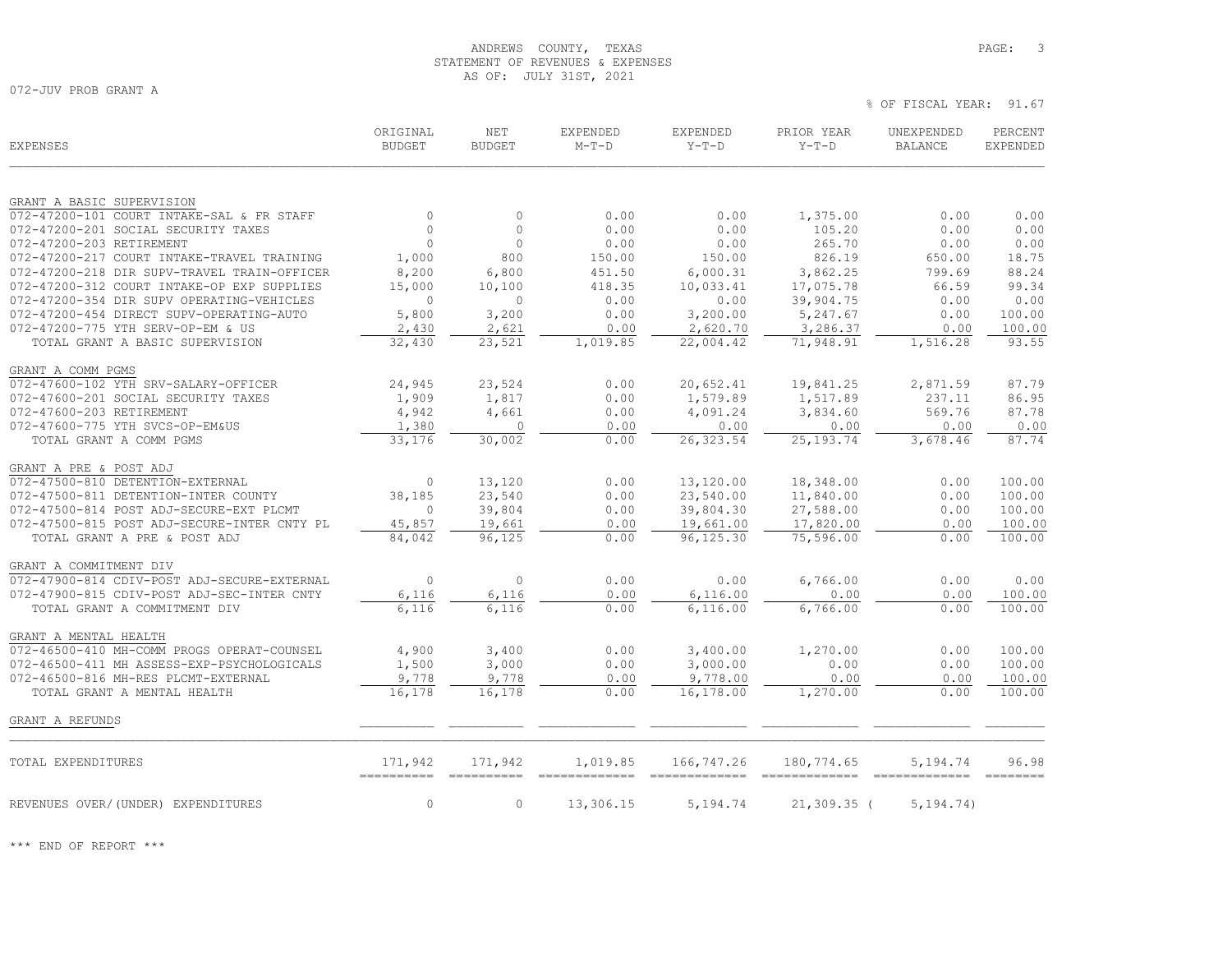| ASSETS<br>======                                                                         |                                        |            |                             |  |
|------------------------------------------------------------------------------------------|----------------------------------------|------------|-----------------------------|--|
| 073-1310-400 DUE FROM STATE-TV/CHILD PHC                                                 | 8,546.94)                              | 8,546.94)  |                             |  |
| TOTAL ASSETS                                                                             |                                        |            | 8,546.94)                   |  |
| LIABILITIES                                                                              |                                        |            |                             |  |
| -----------<br>073-2070-005 DUE TO GENERAL FUND<br>TOTAL LIABILITIES<br>EOUITY<br>------ | 3,573.29                               | 3,573.29   |                             |  |
| TOTAL REVENUE<br>TOTAL EXPENSES<br>TOTAL REVENUE OVER/(UNDER) EXPENSES                   | 6,003.22<br>18, 123. 45<br>12, 120.23) |            |                             |  |
| TOTAL EQUITY & REV. OVER/(UNDER) EXP.                                                    |                                        | 12, 120.23 |                             |  |
| TOTAL LIABILITIES, EQUITY & REV.OVER/(UNDER) EXP.                                        |                                        |            | 8,546.94)<br>============== |  |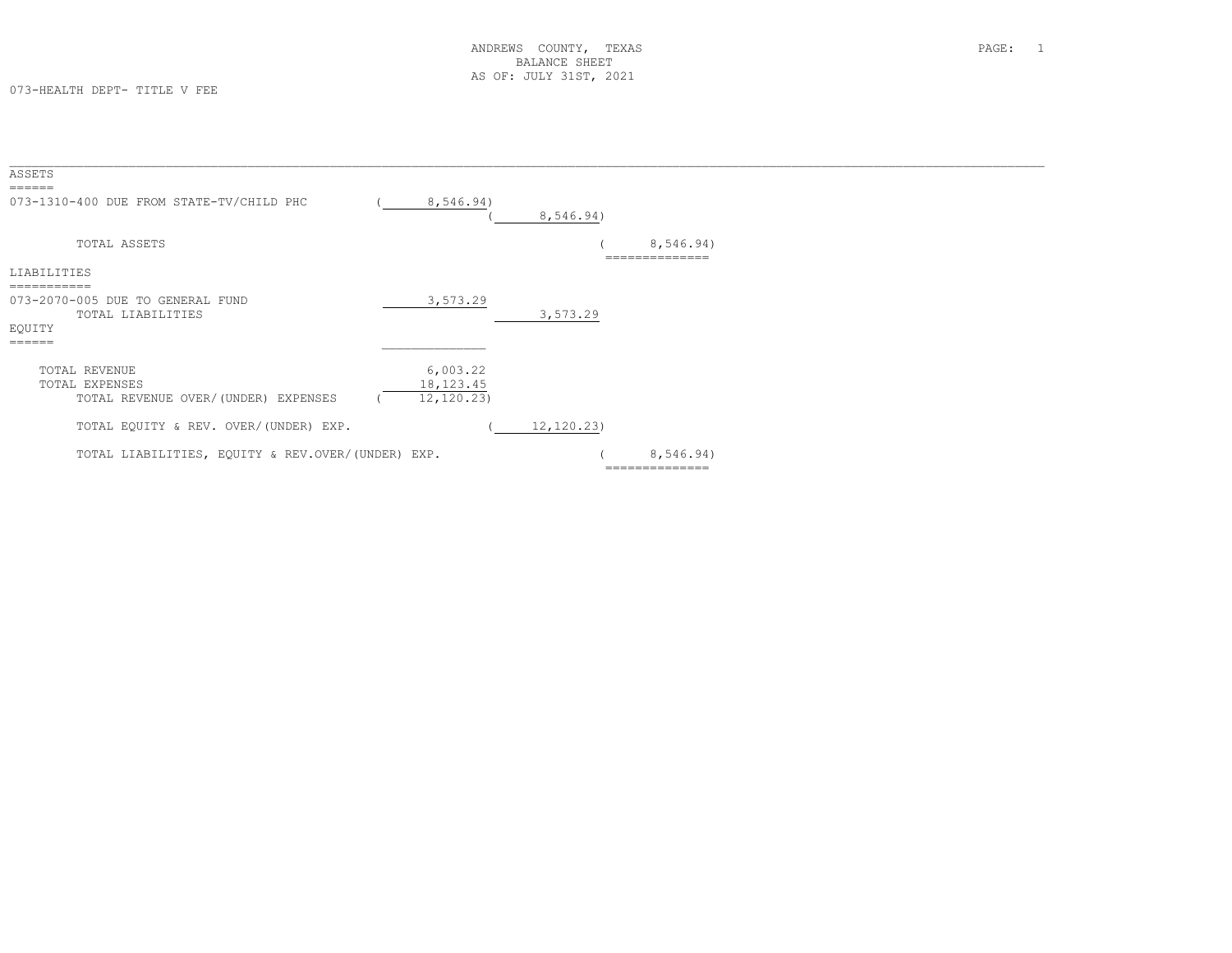073-HEALTH DEPT- TITLE V FEE

|                                   |                    |               |                     |                     |                     | % OF FISCAL YEAR: 91.67 |                     |
|-----------------------------------|--------------------|---------------|---------------------|---------------------|---------------------|-------------------------|---------------------|
| REVENUES                          | ORIGINAL<br>BUDGET | NET<br>BUDGET | RECEIPTS<br>$M-T-D$ | RECEIPTS<br>$Y-T-D$ | PRIOR YEAR<br>Y-T-D | UNCOLLECTED<br>BALANCE  | PERCENT<br>RECEIVED |
| 073-30333-320 CHS/TV CHILD HEALTH | 18,665             | 18,665        | 0.00                | 6.003.22            | 18,662.02           | 12,661.78               | 32.16               |
| TOTAL REVENUES                    | 18,665             | 18,665        | 0.00                | 6,003.22            | 18,662.02           | 12,661.78               | 32.16               |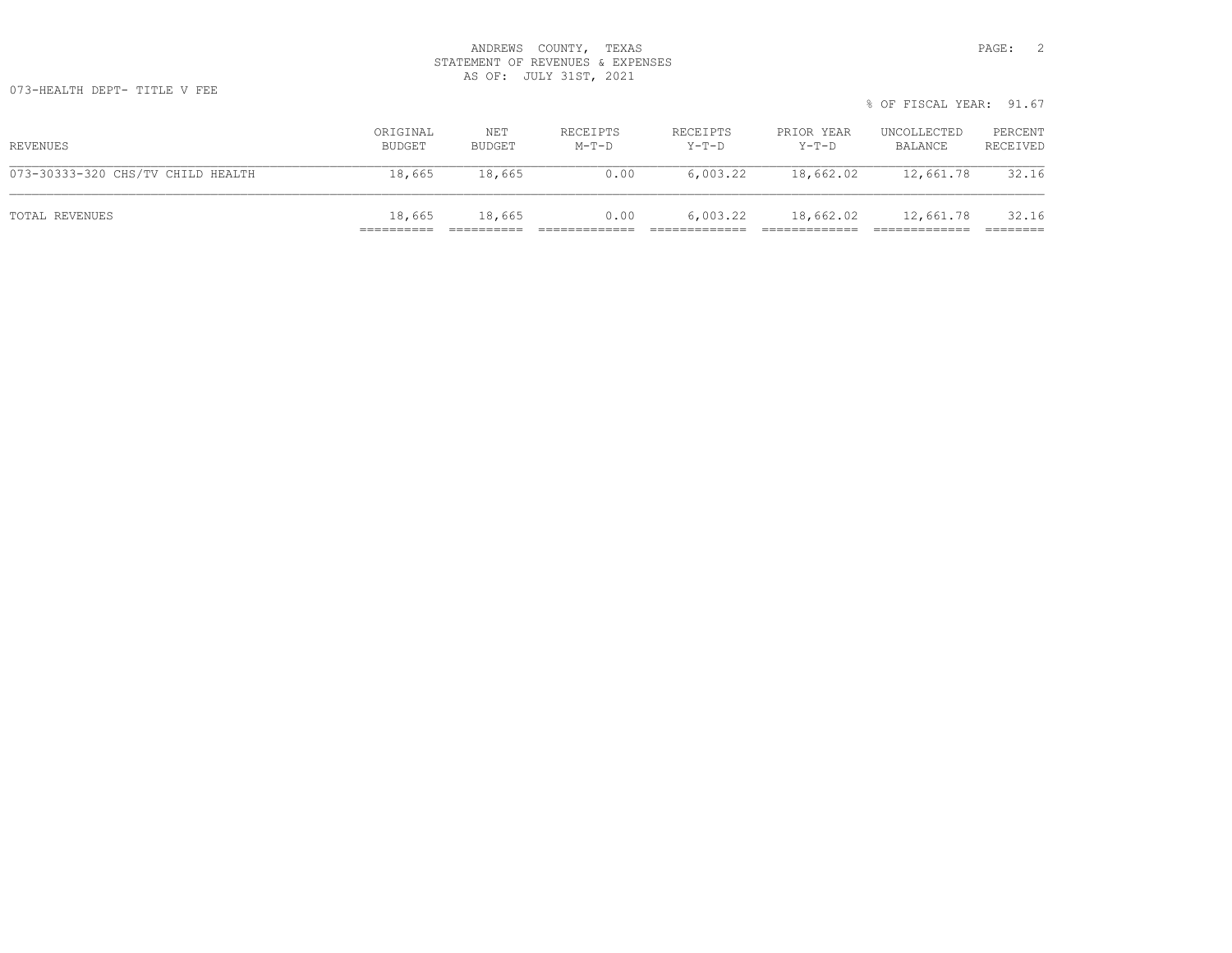073-HEALTH DEPT- TITLE V FEE

| EXPENSES                                                                                                    | ORIGINAL<br>BUDGET        | NET<br>BUDGET             | EXPENDED<br>$M-T-D$  | EXPENDED<br>$Y-T-D$                  | PRIOR YEAR<br>$Y-T-D$              | UNEXPENDED<br>BALANCE       | PERCENT<br>EXPENDED      |
|-------------------------------------------------------------------------------------------------------------|---------------------------|---------------------------|----------------------|--------------------------------------|------------------------------------|-----------------------------|--------------------------|
| ACFH/FEE<br>HEALTH DEPT<br>073-40940-103 SALARY<br>073-40940-401 PROFESSIONAL SERVICES<br>TOTAL HEALTH DEPT | 2,000<br>16,665<br>18,665 | 2,000<br>16,665<br>18,665 | 0.00<br>0.00<br>0.00 | 1,142.45<br>16,981.00<br>18, 123. 45 | 2,000.00<br>16,665.00<br>18,665.00 | 857.55<br>316.00)<br>541.55 | 57.12<br>101.90<br>97.10 |
| TOTAL EXPENDITURES                                                                                          | 18,665<br>__________      | 18,665                    | 0.00                 | 18, 123. 45                          | 18,665.00                          | 541.55<br>_____________     | 97.10                    |
| REVENUES OVER/(UNDER)<br>EXPENDITURES                                                                       | $\Omega$                  | $\Omega$                  | 0.00                 | $12, 120.23$ ) (                     | 2.98                               | 12,120.23                   |                          |

\*\*\* END OF REPORT \*\*\*

% OF FISCAL YEAR: 91.67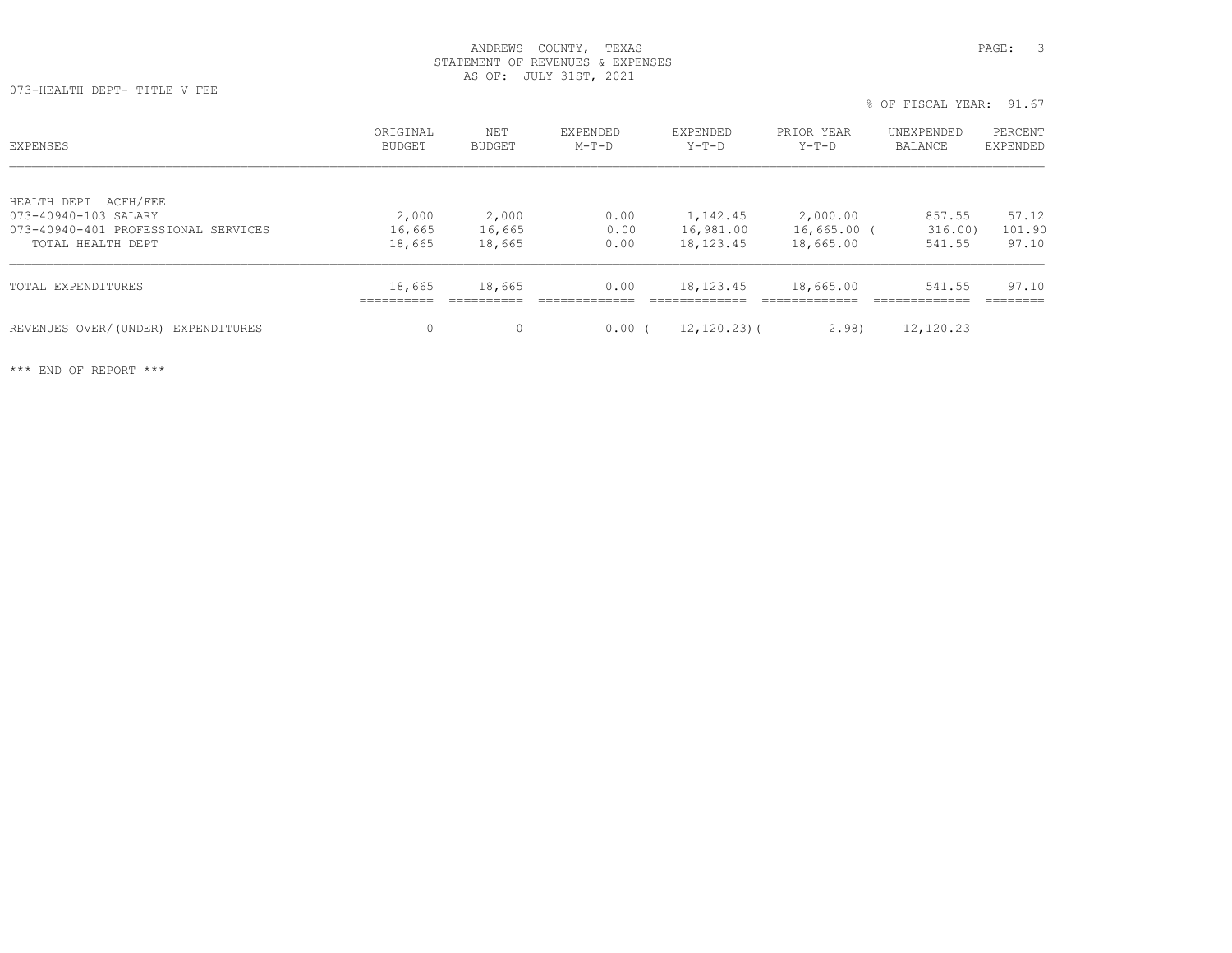074-PHC

| ASSETS                                                                                                    |                        |           |                             |  |
|-----------------------------------------------------------------------------------------------------------|------------------------|-----------|-----------------------------|--|
| ======<br>074-1010-000 PRIMARY HEALTH CARE PROGRAM                                                        | 18,662.86              | 18,662.86 |                             |  |
| TOTAL ASSETS                                                                                              |                        |           | 18,662.86<br>-------------- |  |
| LIABILITIES                                                                                               |                        |           |                             |  |
| ===========<br>074-2070-005 DUE TO GENERAL FUND<br>TOTAL LIABILITIES<br>EQUITY<br>$=$ $=$ $=$ $=$ $=$ $=$ | 18,662.86              | 18,662.86 |                             |  |
| TOTAL REVENUE<br>TOTAL EXPENSES                                                                           | 48,792.42<br>48,792.42 |           |                             |  |
| TOTAL LIABILITIES, EQUITY & REV.OVER/(UNDER) EXP.                                                         |                        |           | 18,662.86<br>-------------- |  |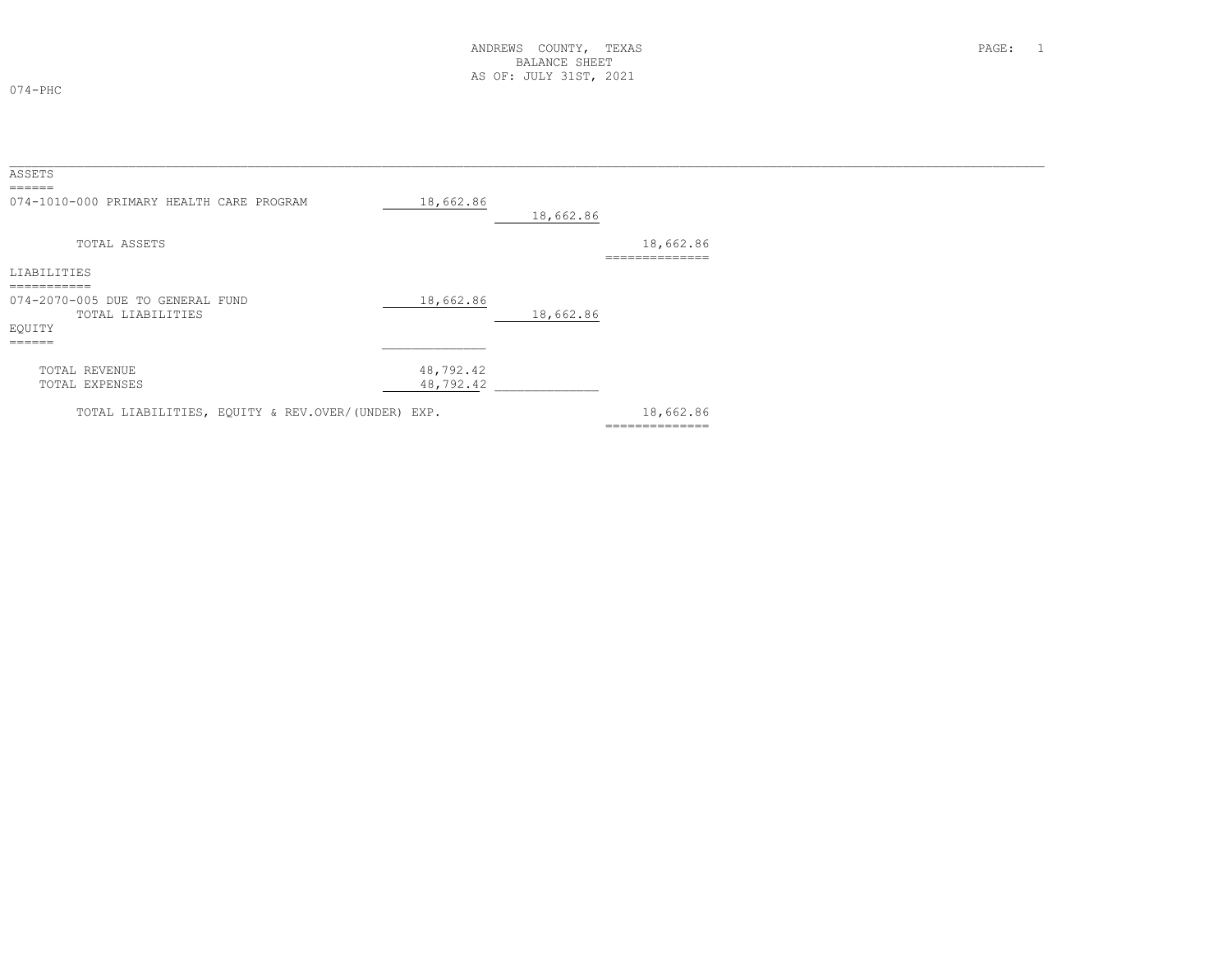|                                       |                    |               |                   |                   |                      | 0 UL LIUUILLI ILIIN. JI.U |                     |
|---------------------------------------|--------------------|---------------|-------------------|-------------------|----------------------|---------------------------|---------------------|
| REVENUES                              | ORIGINAL<br>BUDGET | NET<br>BUDGET | RECEIPTS<br>M-T-D | RECEIPTS<br>Y-T-D | PRIOR YEAR<br>Y-T-D  | UNCOLLECTED<br>BALANCE    | PERCENT<br>RECEIVED |
| 074-30333-340 PHC PRIMARY HEALTH CARE | 117,995            | 117,995       | 0.00              |                   | 48,792.42 117,995.00 | 69,202.58                 | 41.35               |
| TOTAL REVENUES                        | 117,995            | 117,995       | 0.00              |                   | 48,792.42 117,995.00 | 69,202.58                 | 41.35               |

% OF FISCAL YEAR: 91.67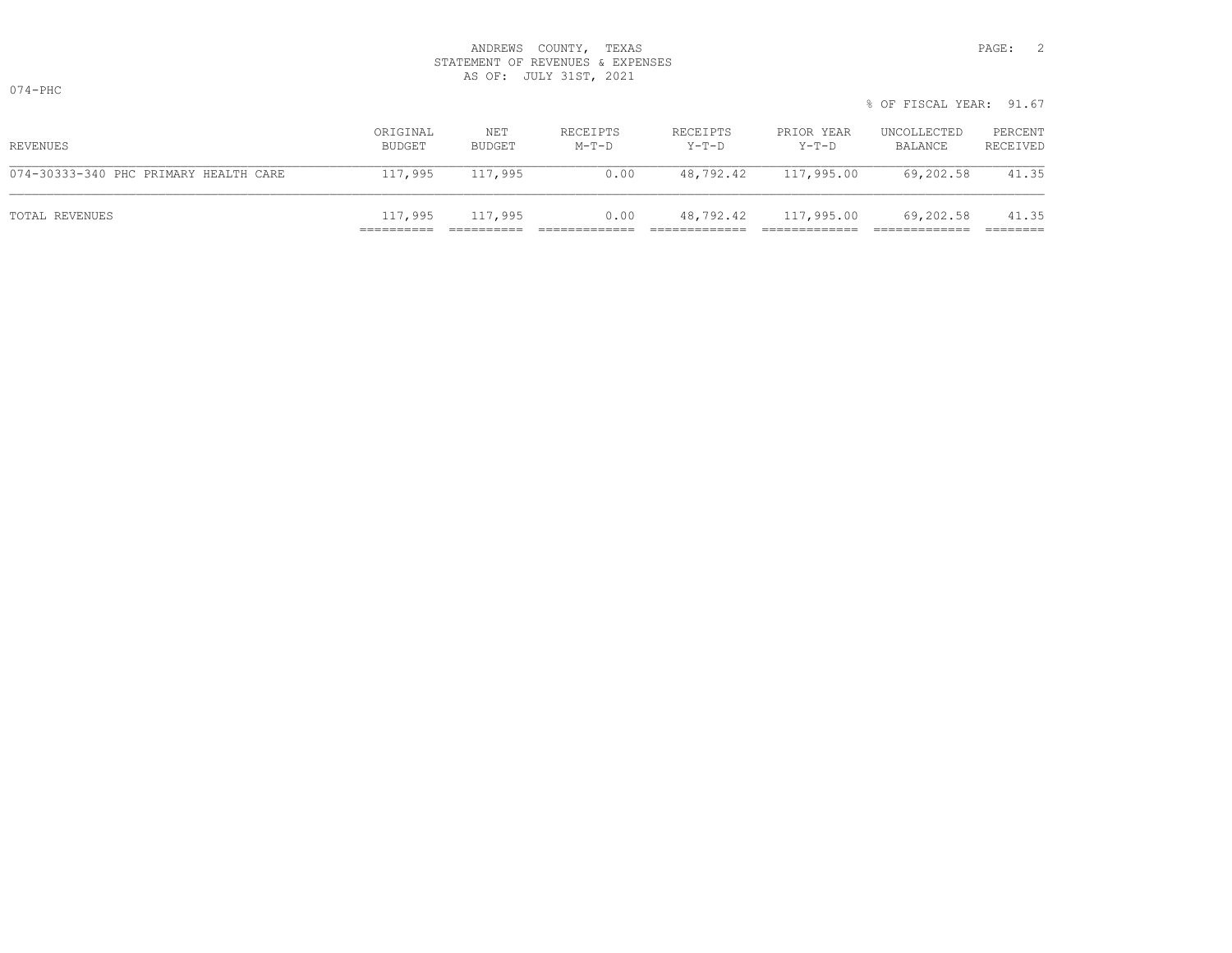074-PHC

|                                                                                          |                      |                    |                     |                        |                          | % OF FISCAL YEAR: 91.67 |                     |
|------------------------------------------------------------------------------------------|----------------------|--------------------|---------------------|------------------------|--------------------------|-------------------------|---------------------|
| EXPENSES                                                                                 | ORIGINAL<br>BUDGET   | NET<br>BUDGET      | EXPENDED<br>$M-T-D$ | EXPENDED<br>Y-T-D      | PRIOR YEAR<br>Y-T-D      | UNEXPENDED<br>BALANCE   | PERCENT<br>EXPENDED |
| OFFICE OF PUBLIC HEALTH P<br>074-40942-103 PHC SALARY<br>TOTAL OFFICE OF PUBLIC HEALTH P | 117,995<br>117,995   | 117,995<br>117,995 | 0.00<br>0.00        | 48,792.42<br>48,792.42 | 117,995.00<br>117,995.00 | 69,202.58<br>69,202.58  | 41.35<br>41.35      |
| TOTAL EXPENDITURES                                                                       | 117,995<br>========= | 117,995            | 0.00                | 48,792.42              | 117,995.00               | 69,202.58               | 41.35<br>========   |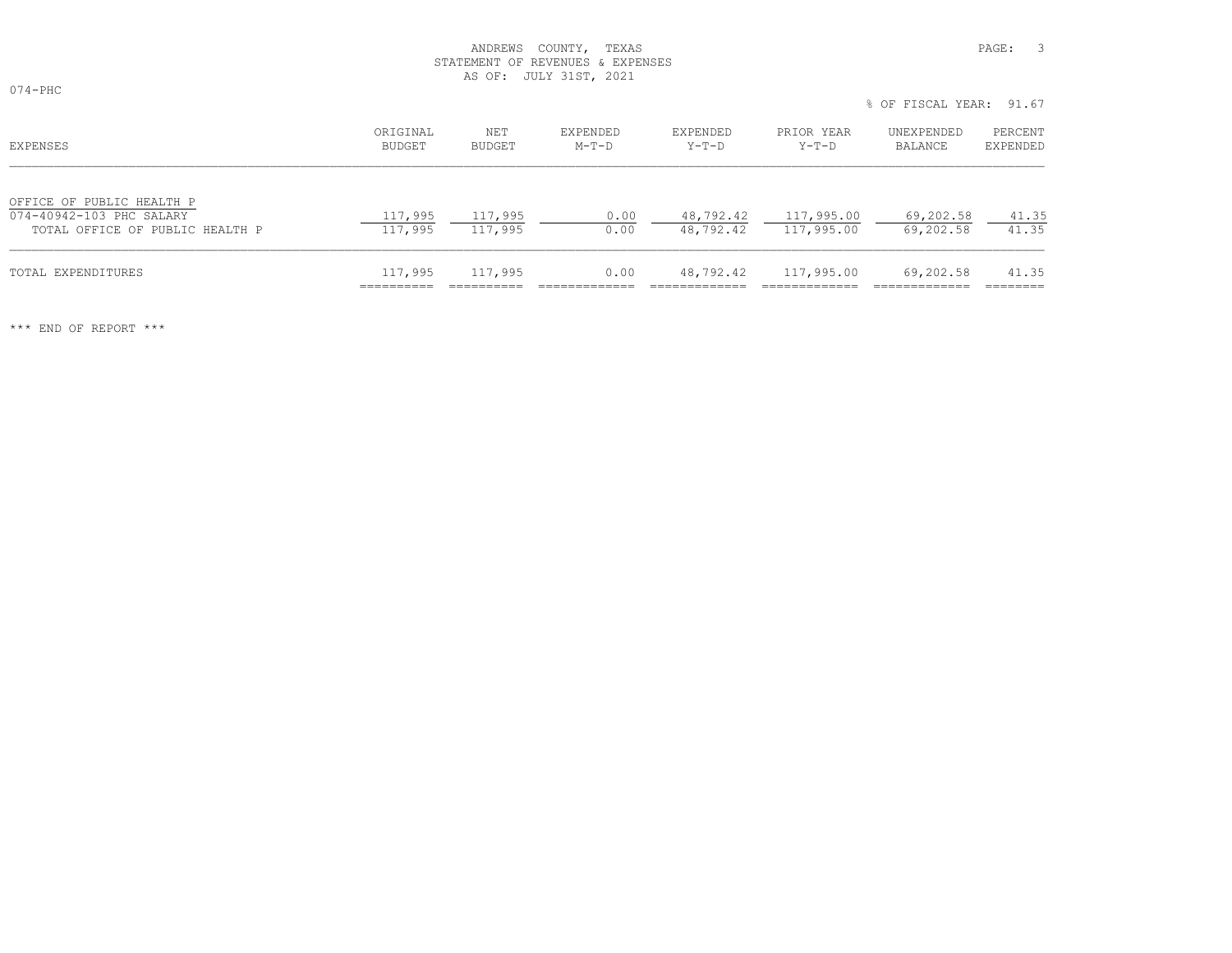| ASSETS                   |                          |                                                                                                                                                                                                                                                                                                                                                                                                                                                                                        |
|--------------------------|--------------------------|----------------------------------------------------------------------------------------------------------------------------------------------------------------------------------------------------------------------------------------------------------------------------------------------------------------------------------------------------------------------------------------------------------------------------------------------------------------------------------------|
| ======                   |                          |                                                                                                                                                                                                                                                                                                                                                                                                                                                                                        |
|                          |                          | $\begin{array}{cccccccccc} \multicolumn{2}{c}{} & \multicolumn{2}{c}{} & \multicolumn{2}{c}{} & \multicolumn{2}{c}{} & \multicolumn{2}{c}{} & \multicolumn{2}{c}{} & \multicolumn{2}{c}{} & \multicolumn{2}{c}{} & \multicolumn{2}{c}{} & \multicolumn{2}{c}{} & \multicolumn{2}{c}{} & \multicolumn{2}{c}{} & \multicolumn{2}{c}{} & \multicolumn{2}{c}{} & \multicolumn{2}{c}{} & \multicolumn{2}{c}{} & \multicolumn{2}{c}{} & \multicolumn{2}{c}{} & \multicolumn{2}{c}{} & \mult$ |
| LIABILITIES              |                          |                                                                                                                                                                                                                                                                                                                                                                                                                                                                                        |
| ___________<br>_________ |                          |                                                                                                                                                                                                                                                                                                                                                                                                                                                                                        |
| EQUITY                   |                          |                                                                                                                                                                                                                                                                                                                                                                                                                                                                                        |
|                          |                          |                                                                                                                                                                                                                                                                                                                                                                                                                                                                                        |
|                          |                          |                                                                                                                                                                                                                                                                                                                                                                                                                                                                                        |
| TOTAL REVENUE            | 1,279.39                 |                                                                                                                                                                                                                                                                                                                                                                                                                                                                                        |
| TOTAL EXPENSES           | 1,279.39<br>____________ |                                                                                                                                                                                                                                                                                                                                                                                                                                                                                        |
|                          |                          | ==============                                                                                                                                                                                                                                                                                                                                                                                                                                                                         |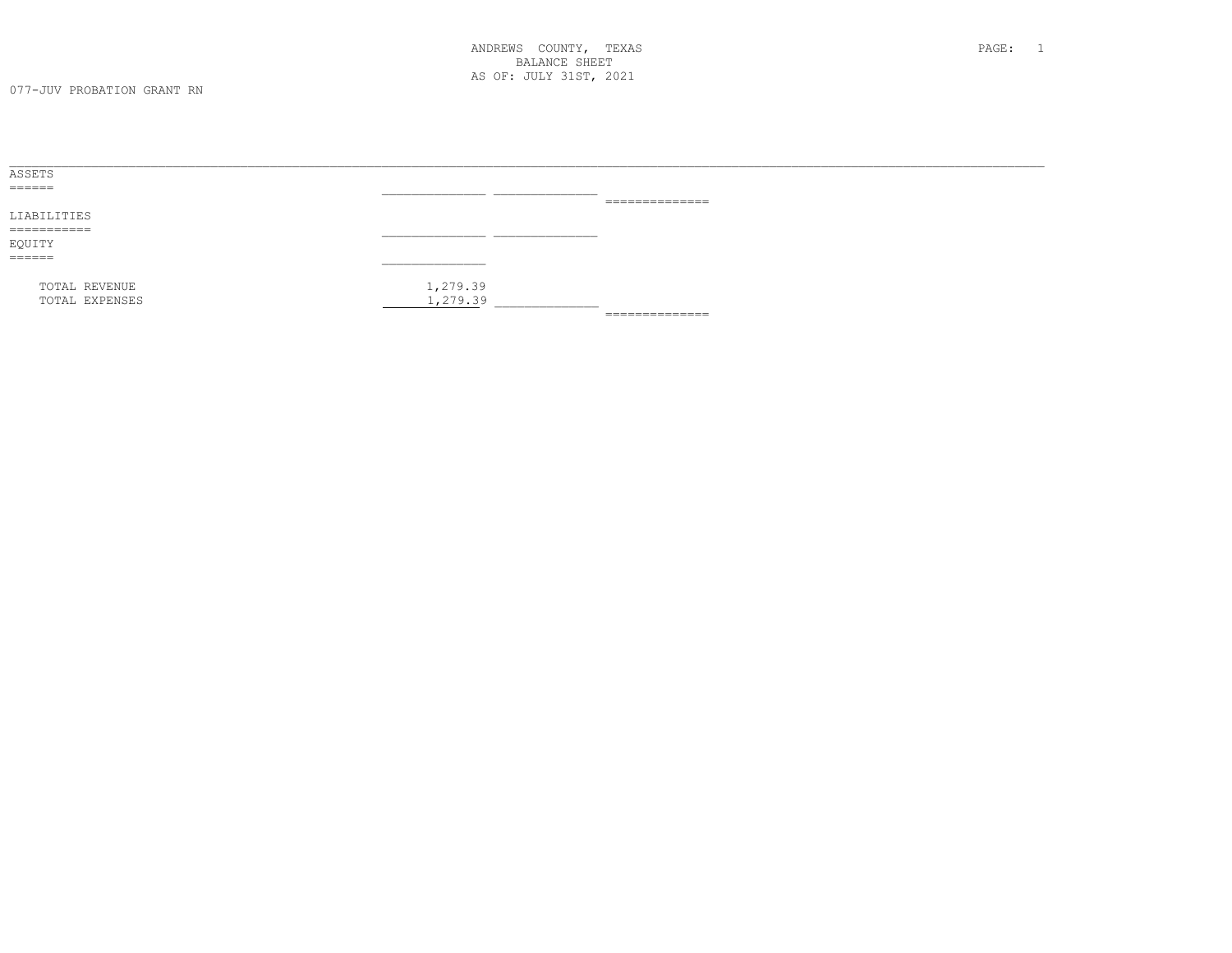077-JUV PROBATION GRANT RN

|                                     |                    |               |                     |                   |                       | % OF FISCAL YEAR: 91.67 |                     |
|-------------------------------------|--------------------|---------------|---------------------|-------------------|-----------------------|-------------------------|---------------------|
| REVENUES                            | ORIGINAL<br>BUDGET | NET<br>BUDGET | RECEIPTS<br>$M-T-D$ | RECEIPTS<br>Y-T-D | PRIOR YEAR<br>$Y-T-D$ | UNCOLLECTED<br>BALANCE  | PERCENT<br>RECEIVED |
| 077-30333-303 GRANT R STATE FUNDING | 1,279              | 1,279         | 0.00                | 1,279.39          | 1,242.13              | 0.00                    | 100.00              |
| TOTAL REVENUES                      | 1,279              | 1,279         | 0.00                | 1,279.39          | 1,242.13              | 0.00                    | 100.00              |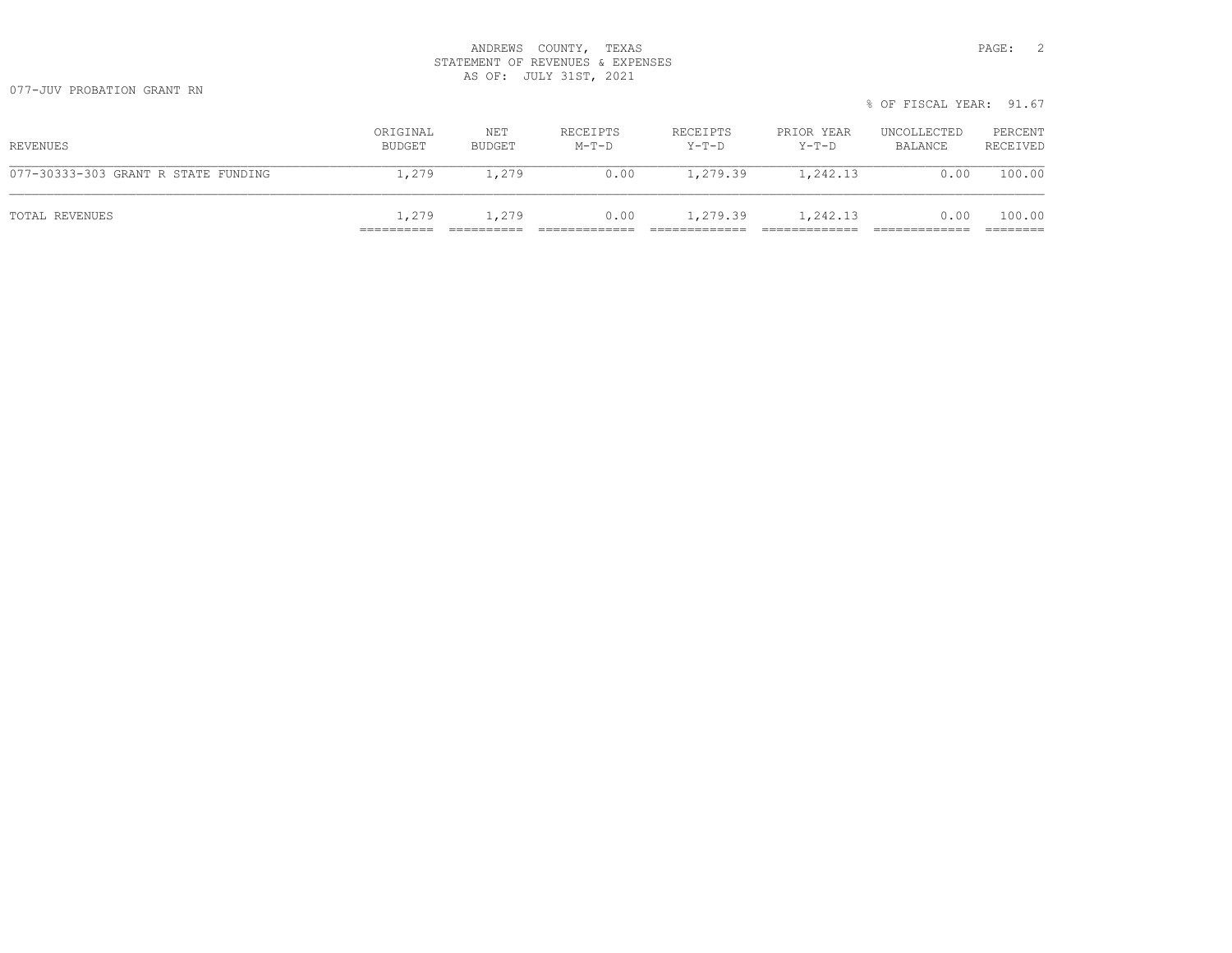077-JUV PROBATION GRANT RN

% OF FISCAL YEAR: 91.67

| EXPENSES                                                                                     | ORIGINAL<br><b>BUDGET</b> | NET<br>BUDGET  | EXPENDED<br>$M-T-D$ | <b>EXPENDED</b><br>$Y-T-D$ | PRIOR YEAR<br>Y-T-D  | UNEXPENDED<br>BALANCE | PERCENT<br>EXPENDED |
|----------------------------------------------------------------------------------------------|---------------------------|----------------|---------------------|----------------------------|----------------------|-----------------------|---------------------|
| GRANT R REGIONALIZATION<br>077-47700-312 RN-YTH SVC-OP-PACT<br>TOTAL GRANT R REGIONALIZATION | 1,279<br>1,279            | 1,279<br>1,279 | 0.00<br>0.00        | 1,279.39<br>1,279.39       | 1,242.13<br>1,242.13 | 0.00<br>0.00          | 100.00<br>100.00    |
| TOTAL EXPENDITURES                                                                           | 1,279                     | 1,279          | 0.00                | 1,279.39                   | 1,242.13             | 0.00                  | 100.00              |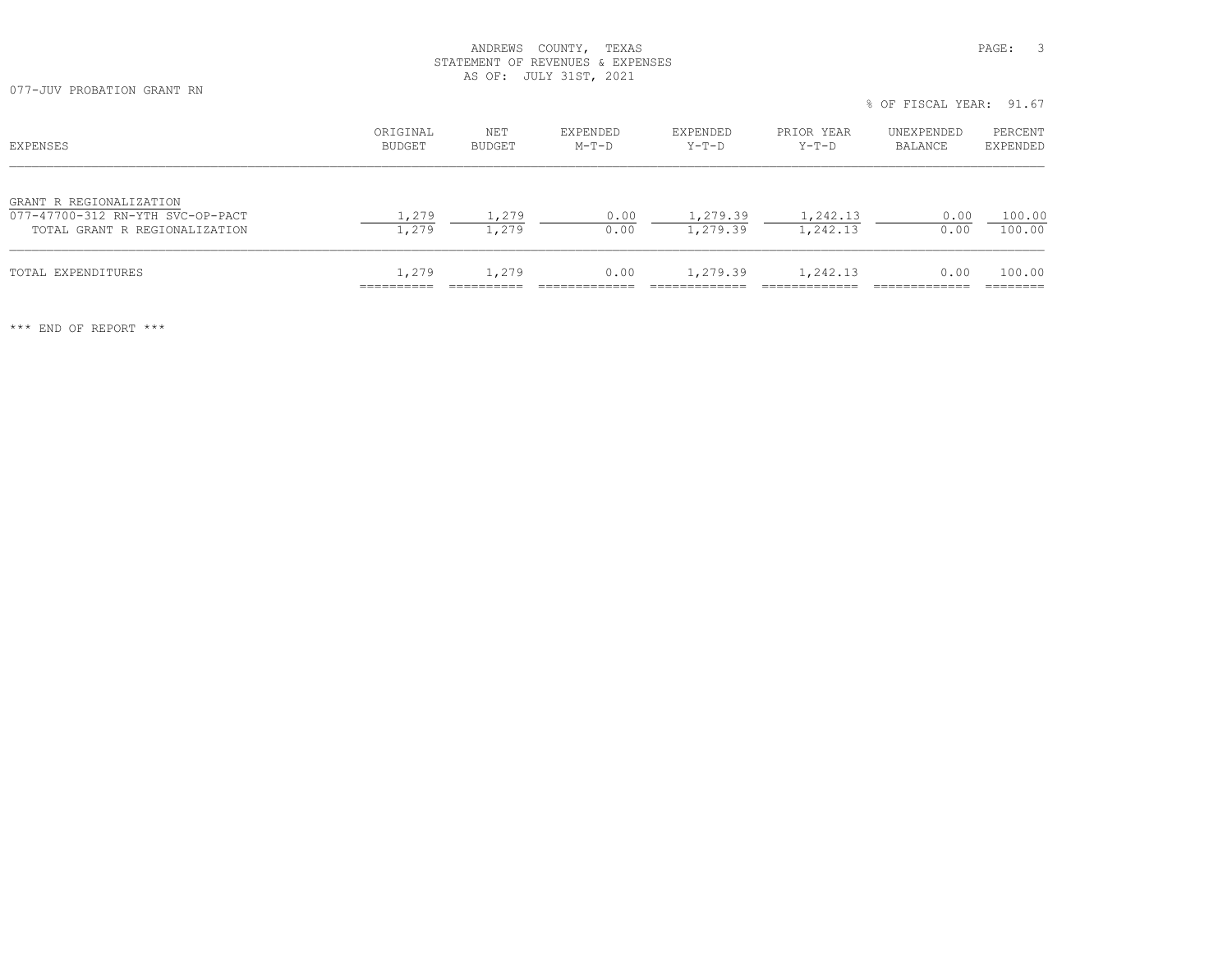078-TJPC E/ TITLE 4

| ASSETS<br>$=$ $=$ $=$ $=$ $=$                                                                                 |                                  |           |                             |
|---------------------------------------------------------------------------------------------------------------|----------------------------------|-----------|-----------------------------|
| 078-1010-000 CASH TITLE 4                                                                                     | 17,647.96                        | 17,647.96 |                             |
| TOTAL ASSETS                                                                                                  |                                  |           | 17,647.96<br>============== |
| LIABILITIES                                                                                                   |                                  |           |                             |
| EQUITY<br>$=$ $=$ $=$ $=$ $=$ $=$                                                                             |                                  |           |                             |
| 078-2718-000 RESTRICTED FUND BALANCE<br>078-2720-000 Cumulative Revenues Less Expen<br>TOTAL BEGINNING EQUITY | 17,487.99<br>142.61<br>17,630.60 |           |                             |
| TOTAL REVENUE<br>TOTAL REVENUE OVER/(UNDER) EXPENSES                                                          | 17.36<br>17.36                   |           |                             |
| TOTAL EQUITY & REV. OVER/(UNDER) EXP.                                                                         |                                  | 17,647.96 |                             |
| TOTAL LIABILITIES, EQUITY & REV.OVER/(UNDER) EXP.                                                             |                                  |           | 17,647.96<br>============== |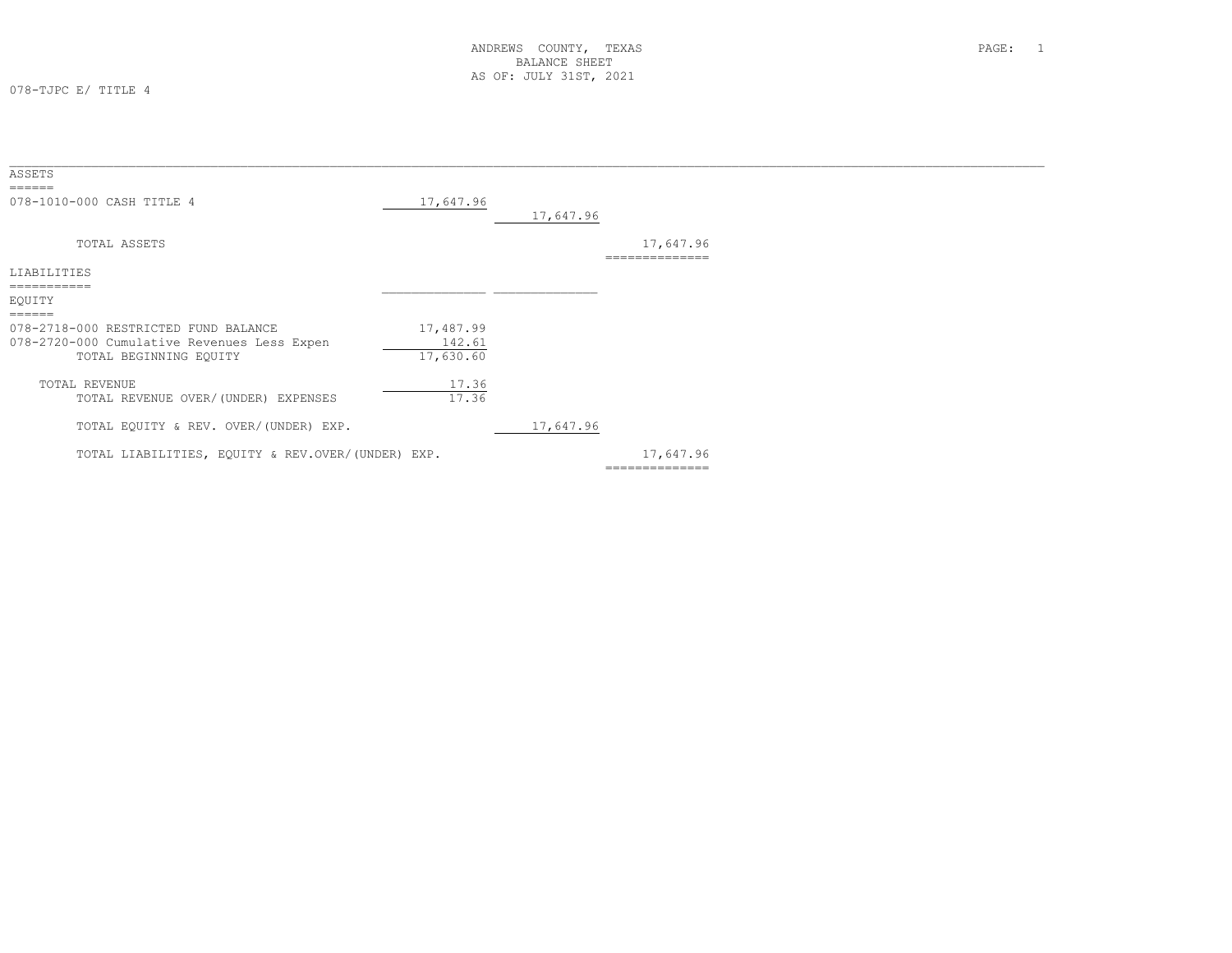|                                |                    |               |                     |                     |                     | % OF FISCAL YEAR: 91.67 |                     |
|--------------------------------|--------------------|---------------|---------------------|---------------------|---------------------|-------------------------|---------------------|
| REVENUES                       | ORIGINAL<br>BUDGET | NET<br>BUDGET | RECEIPTS<br>$M-T-D$ | RECEIPTS<br>$Y-T-D$ | PRIOR YEAR<br>Y-T-D | UNCOLLECTED<br>BALANCE  | PERCENT<br>RECEIVED |
| 078-30360-101 TITLE 4 INTEREST |                    |               | 0.67                | 17.36               | $139.75$ (          | 17.36)                  | 0.00                |
| TOTAL REVENUES                 |                    |               | 0.67                | 17.36               | 139.75 (            | 17.36)                  | 0.00                |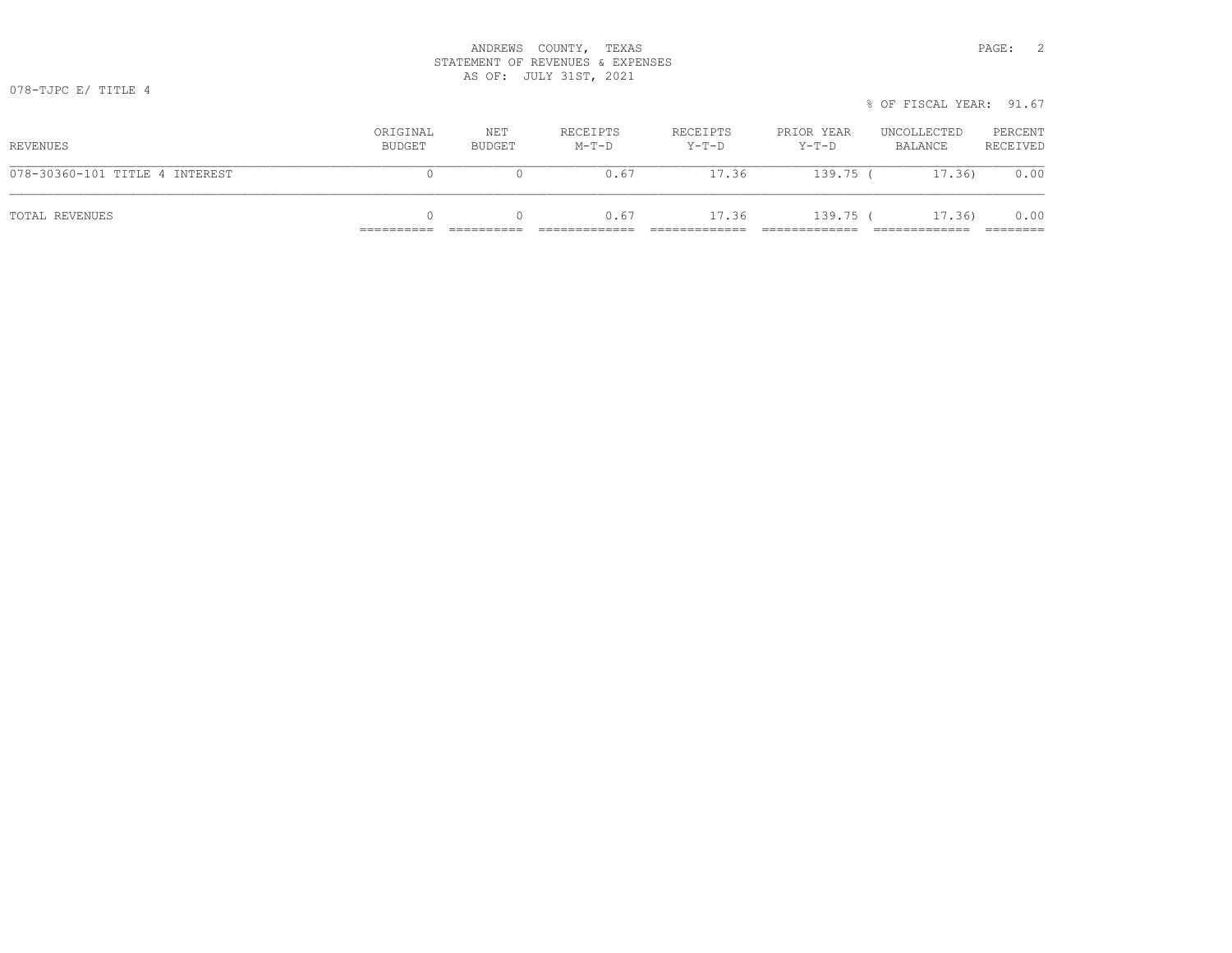078-TJPC E/ TITLE 4

| EXPENSES                           | ORIGINAL<br>BUDGET | NET<br>BUDGET | EXPENDED<br>$M-T-D$ | EXPENDED<br>$Y-T-D$ | PRIOR YEAR<br>$Y-T-D$ | UNEXPENDED<br>BALANCE | PERCENT<br>EXPENDED |
|------------------------------------|--------------------|---------------|---------------------|---------------------|-----------------------|-----------------------|---------------------|
| TEXAS JUVENILE PROBATION           |                    |               |                     |                     |                       |                       |                     |
|                                    |                    |               |                     |                     |                       |                       |                     |
| REVENUES OVER/(UNDER) EXPENDITURES | 0                  | 0             | 0.67                | 17.36               | 139.75 (              | 17.36)                |                     |

\*\*\* END OF REPORT \*\*\*

% OF FISCAL YEAR: 91.67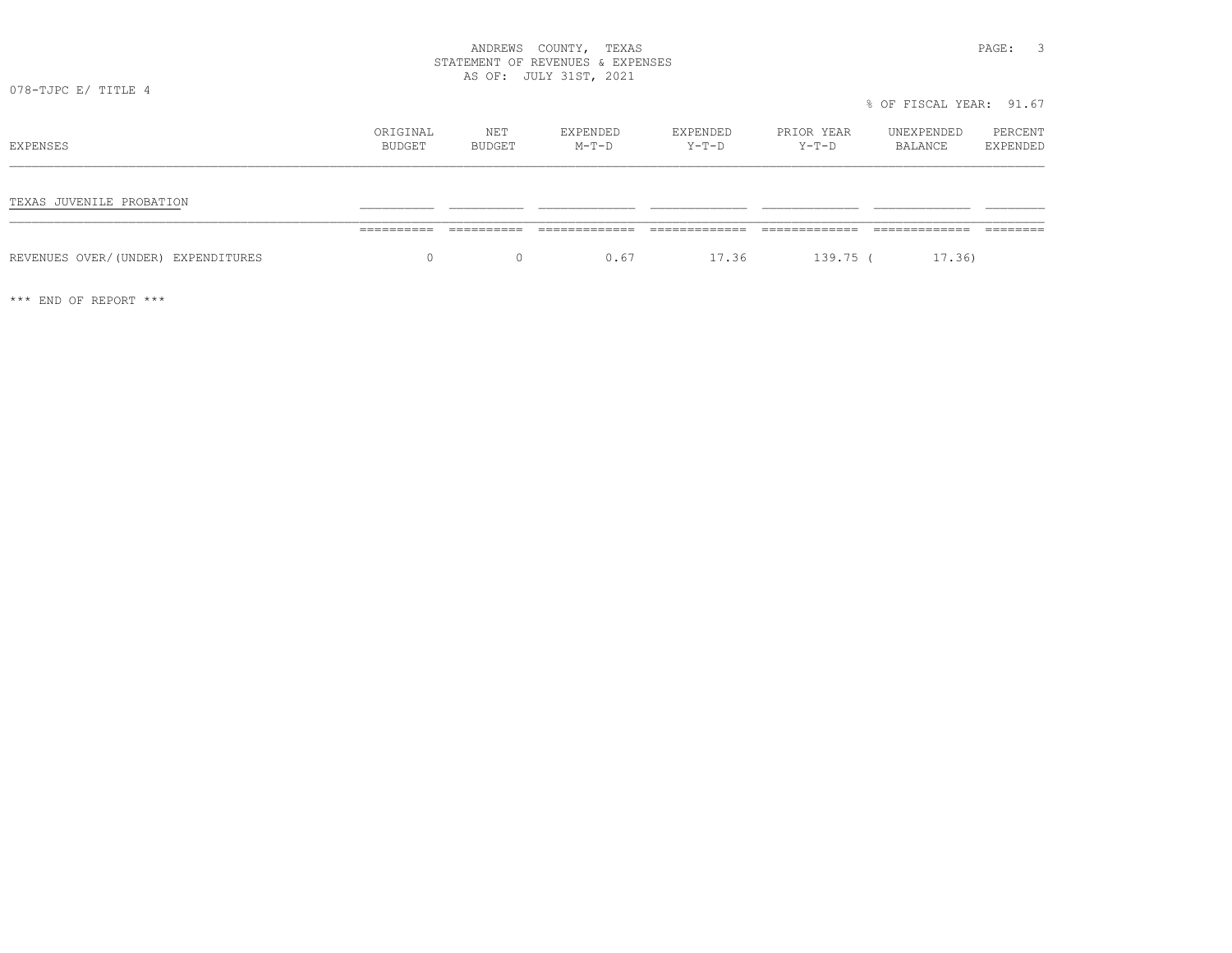081-LEOSE - SHERIFF

| ASSETS                                                                                               |                                     |           |                             |  |
|------------------------------------------------------------------------------------------------------|-------------------------------------|-----------|-----------------------------|--|
| 081-1010-000 SHERIFF LEOSE CASH<br>081-1030-000 TEXPOOL SHERIFF LEOSE<br>081-1070-400 DUE FROM STATE | 8,711.40<br>13, 412.58<br>2,813.93) | 19,310.05 |                             |  |
| TOTAL ASSETS                                                                                         |                                     |           | 19,310.05<br>============== |  |
| LIABILITIES                                                                                          |                                     |           |                             |  |
|                                                                                                      |                                     |           |                             |  |
| EOUITY                                                                                               |                                     |           |                             |  |
| ======<br>081-2715-000 COMMITTED FUND BALANCE<br>TOTAL BEGINNING EQUITY                              | 21,583.00<br>21,583.00              |           |                             |  |
| TOTAL REVENUE<br>TOTAL EXPENSES<br>TOTAL REVENUE OVER/(UNDER) EXPENSES                               | 6.05<br>2,279.00<br>2,272.95)       |           |                             |  |
| TOTAL EQUITY & REV. OVER/(UNDER) EXP.                                                                |                                     | 19,310.05 |                             |  |
| TOTAL LIABILITIES, EQUITY & REV.OVER/(UNDER) EXP.                                                    |                                     |           | 19,310.05                   |  |
|                                                                                                      |                                     |           | ==============              |  |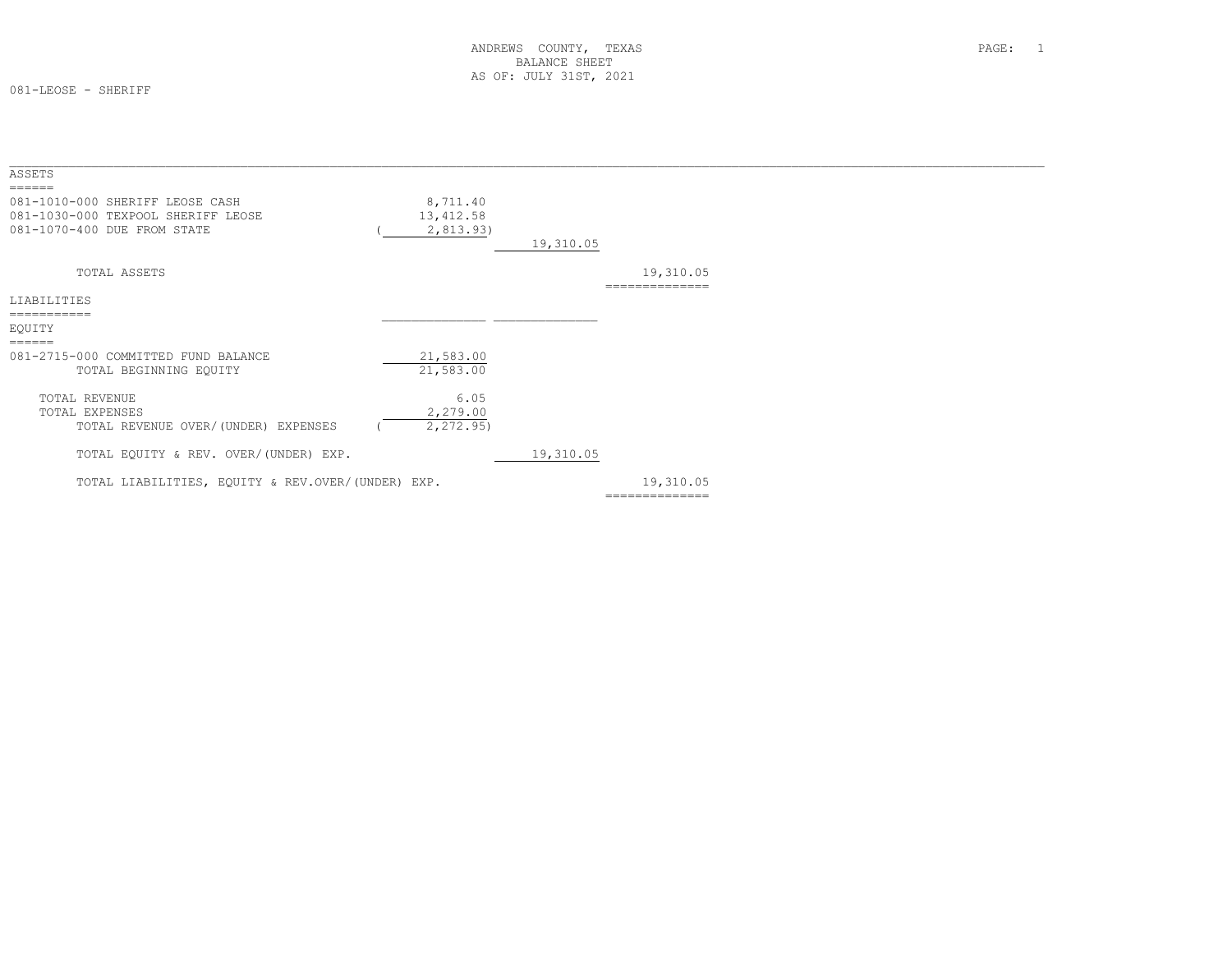| TOTAL REVENUES                                                                 | 2,500 | 2,500 | 0.21         | 6.05         | 2,883.39          | 2.493.95      | 0.24         |
|--------------------------------------------------------------------------------|-------|-------|--------------|--------------|-------------------|---------------|--------------|
| 081-30360-101 LAW ENFORCEMENT LEOSE INTEREST<br>081-30360-105 TEXPOOL INTEREST |       |       | 0.00<br>0.21 | 0.00<br>6.05 | 25.60<br>117.45 ( | 0.00<br>6.05) | 0.00<br>0.00 |

% OF FISCAL YEAR: 83.33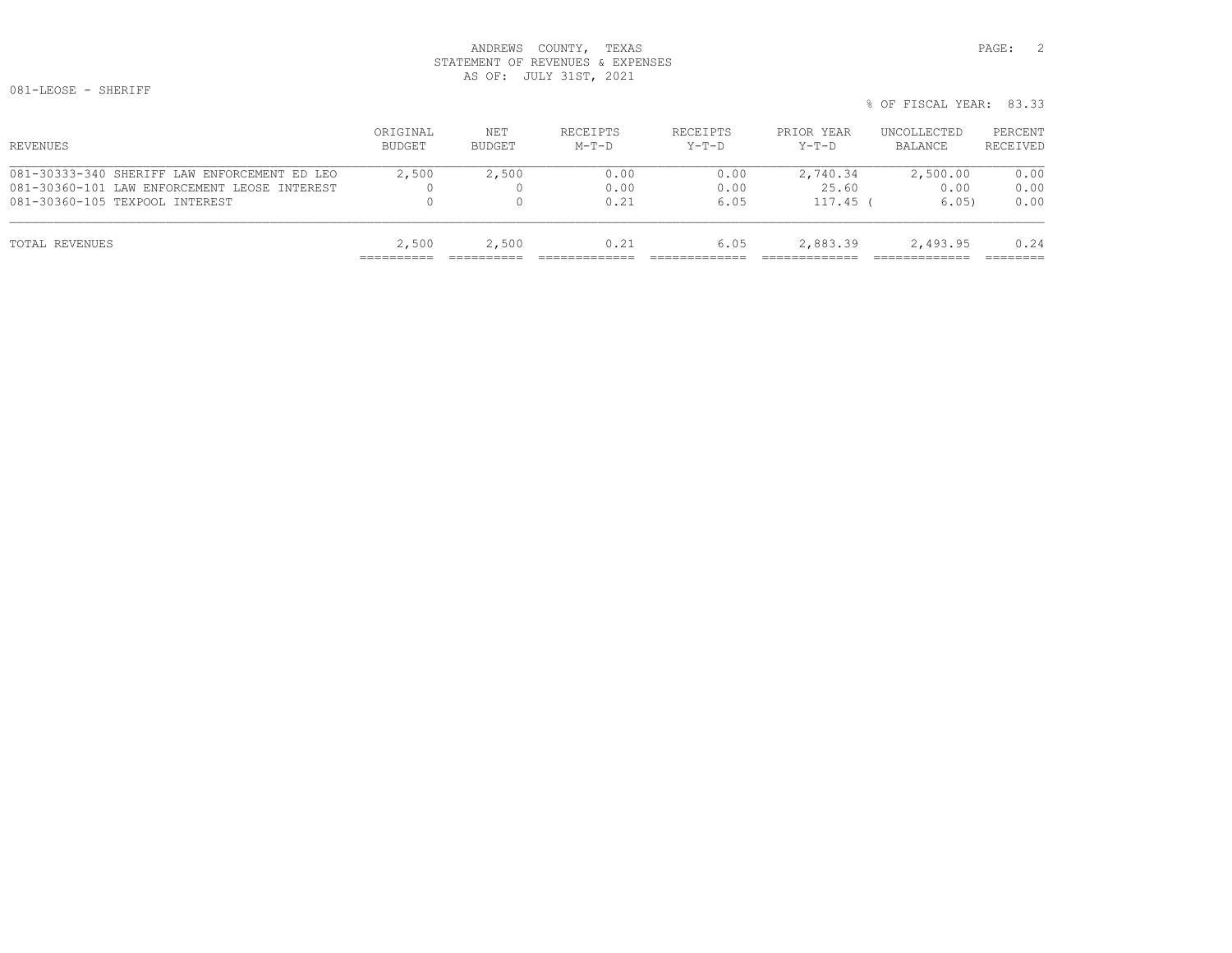081-LEOSE - SHERIFF

% OF FISCAL YEAR: 83.33

| EXPENSES                                                                                    | ORIGINAL<br>BUDGET | NET<br>BUDGET    | EXPENDED<br>$M-T-D$ |              | EXPENDED<br>Y-T-D |                      | PRIOR YEAR | $Y-T-D$      | UNEXPENDED<br>BALANCE  | PERCENT<br>EXPENDED |
|---------------------------------------------------------------------------------------------|--------------------|------------------|---------------------|--------------|-------------------|----------------------|------------|--------------|------------------------|---------------------|
| LAW ENF LEOSE INT<br>081-48100-486 SHERIFF LEOSE TRAINING TRAVEL<br>TOTAL LAW ENF LEOSE INT | 18,791<br>18,791   | 18,791<br>18,791 |                     | 0.00<br>0.00 |                   | 2,279.00<br>2,279.00 |            | 0.00<br>0.00 | 16,512.00<br>16,512.00 | 12.13<br>12.13      |
| TOTAL EXPENDITURES                                                                          | 18,791             | 18,791           |                     | 0.00         |                   | 2,279.00             |            | 0.00         | 16,512.00              | 12.13               |
| REVENUES OVER/(UNDER) EXPENDITURES                                                          | $16, 291)$ (       | 16,291)          |                     | 0.21         |                   | 2,272.95)            |            | 2,883.39 (   | 14,018.05)             |                     |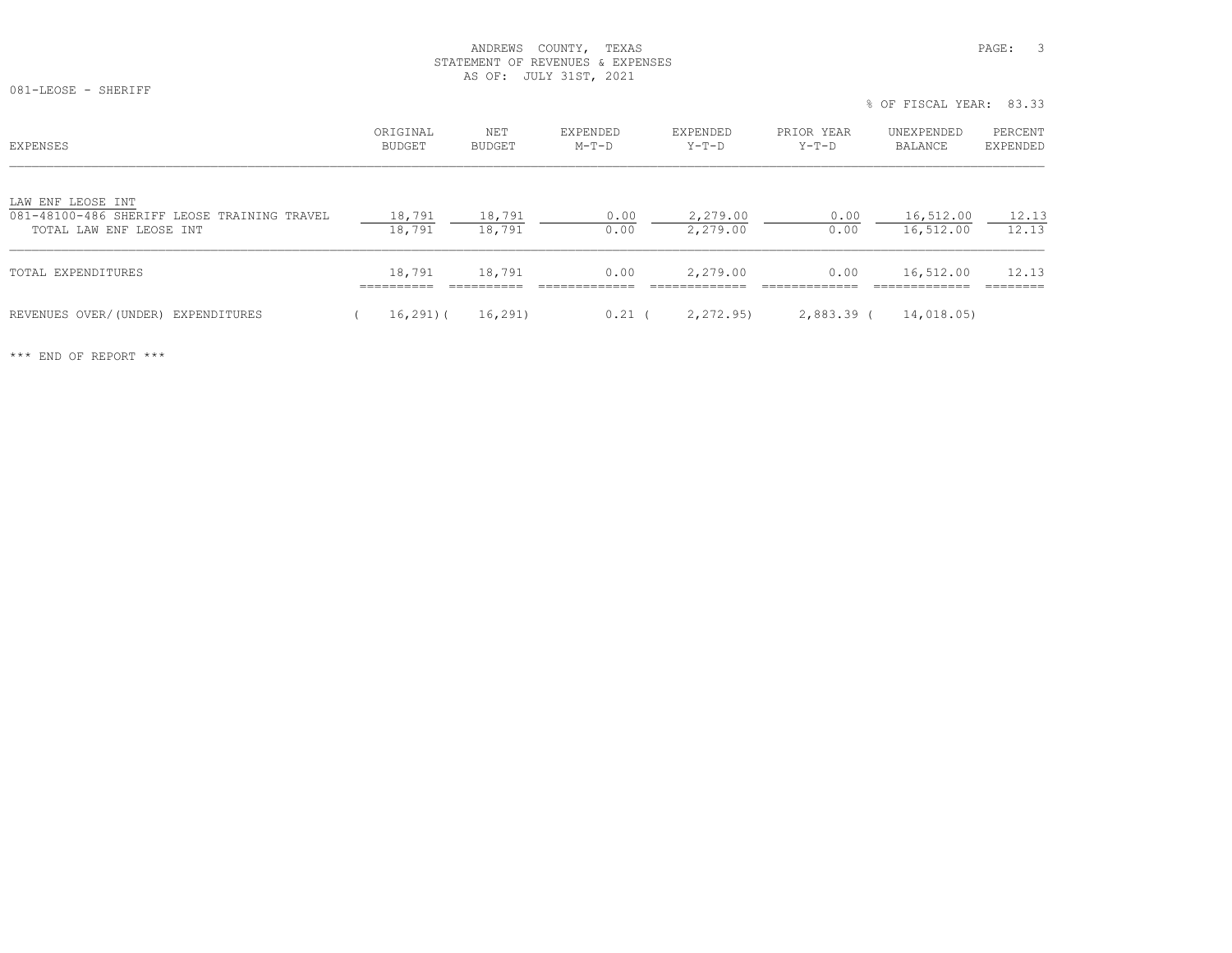#### 087-BASIC SUPERVISION

| ASSETS                                                                                                        |                                        |           |                             |
|---------------------------------------------------------------------------------------------------------------|----------------------------------------|-----------|-----------------------------|
| 087-1010-000 CASH BASIC SUPERVISION                                                                           | 66,198.68                              | 66,198.68 |                             |
| TOTAL ASSETS                                                                                                  |                                        |           | 66,198.68<br>============   |
| LIABILITIES                                                                                                   |                                        |           |                             |
| ===========<br>087-2020-000 ACCOUNTS PAYABLE<br>TOTAL LIABILITIES<br>EQUITY<br>======                         | 362.51                                 | 362.51    |                             |
| 087-2718-000 RESTRICTED FUND BALANCE<br>087-2720-000 CUMULATIVE REVENUES LESS EXPEN<br>TOTAL BEGINNING EQUITY | 165, 138.98<br>80,509.71)<br>84,629.27 |           |                             |
| TOTAL REVENUE<br>TOTAL EXPENSES<br>TOTAL REVENUE OVER/(UNDER) EXPENSES                                        | 224,320.69<br>243, 113.79<br>18,793.10 |           |                             |
| TOTAL EQUITY & REV. OVER/(UNDER) EXP.                                                                         |                                        | 65,836.17 |                             |
| TOTAL LIABILITIES, EQUITY & REV.OVER/(UNDER) EXP.                                                             |                                        |           | 66,198.68<br>============== |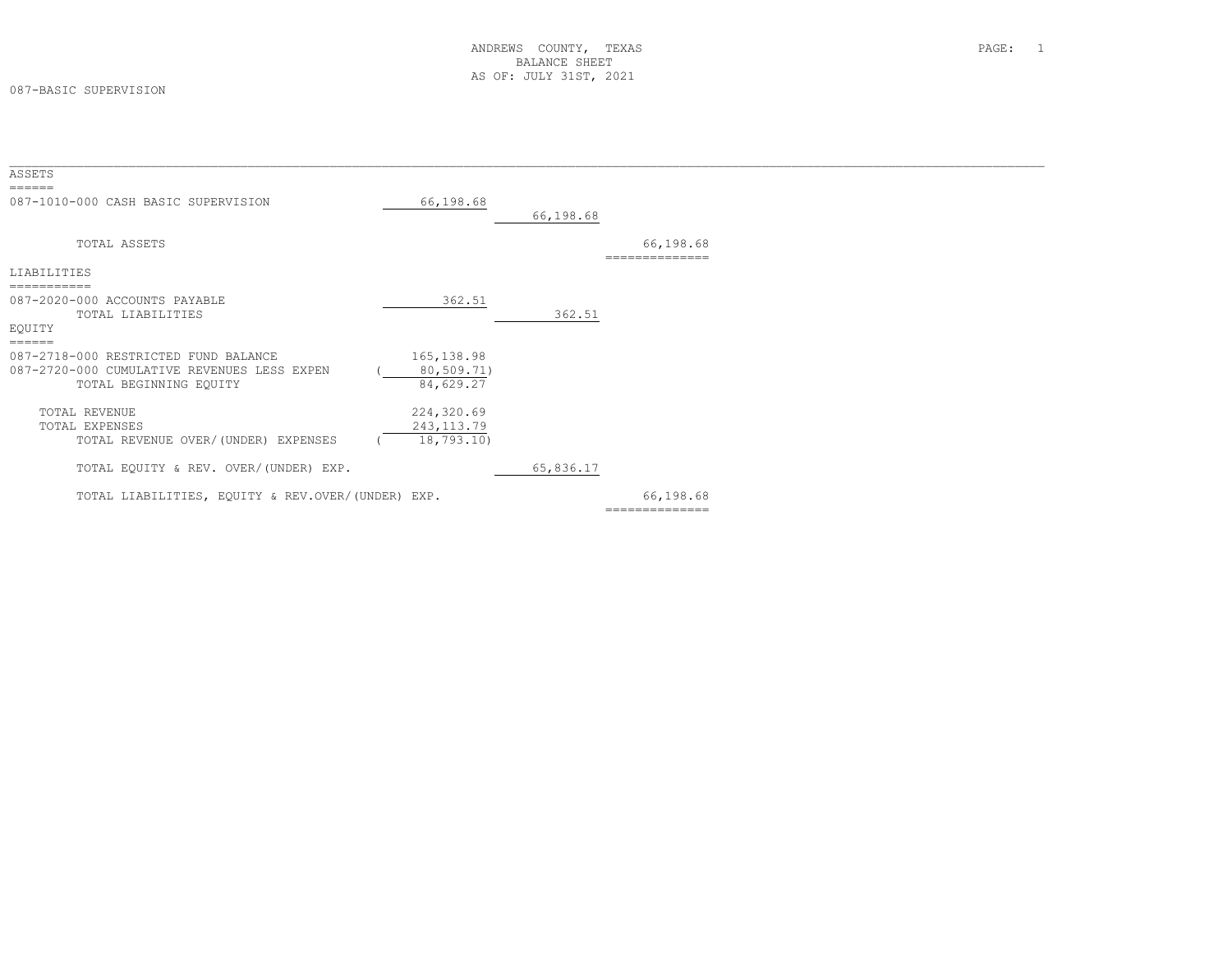087-BASIC SUPERVISION

```
 % OF FISCAL YEAR: 91.67
```

| REVENUES                                     | ORIGINAL<br><b>BUDGET</b> | <b>NET</b><br><b>BUDGET</b> | <b>RECETPTS</b><br>$M-T-D$ | RECEIPTS<br>$Y-T-D$ | PRIOR YEAR<br>$Y-T-D$ | UNCOLLECTED<br>BALANCE | PERCENT<br>RECEIVED |
|----------------------------------------------|---------------------------|-----------------------------|----------------------------|---------------------|-----------------------|------------------------|---------------------|
| 087-30333-101 BASIC SUPERVISION INTEREST     |                           |                             | 3.75                       | 109.16              | 1,445.99              | 109.16)                | 0.00                |
| 087-30333-102 CARRYOVER INCOME               |                           | 84,629                      | 0.00                       | 0.00                | 0.00                  | 84,629.00              | 0.00                |
| 087-30333-350 TDCJ/CJAD STATE AID BASIC SUPE | 84,682                    | 85,381                      | 0.00                       | 85,381.00           | 80,715.00             | 0.00                   | 100.00              |
| 087-30333-352 COMMUNITY SUP. FEES            | 200,000                   | 150,000                     | 11,613.03                  | 135,086.84          | 154,517.18            | 14,913.16              | 90.06               |
| 087-30333-900 URINALYSIS LAB FEE             | 3,800                     | 3,500                       | 235.00                     | 3,150.26            | 3,584.64              | 349.74                 | 90.01               |
| 087-30333-901 DWI ASSESSMENT FEES            | 2,500                     | 500                         | 52.36                      | 473.43              | 1,508.48              | 26.57                  | 94.69               |
| 087-30333-904 COMMUNITY SERVICE FEES         | 400                       | 30                          | 0.00                       | 120.00              | 60.00                 | 90.00)                 | 400.00              |
| 087-30333-910 INTERFUND TRANSFERS IN/OUT     | 0                         | 2,132)                      | 0.00                       | 0.00                | 0.00                  | 2,132,00               | 0.00                |
| TOTAL REVENUES                               | 291,382                   | 321,908                     | 11,904.14                  | 224,320.69          | 241,831.29            | 97,587.31              | 69.68               |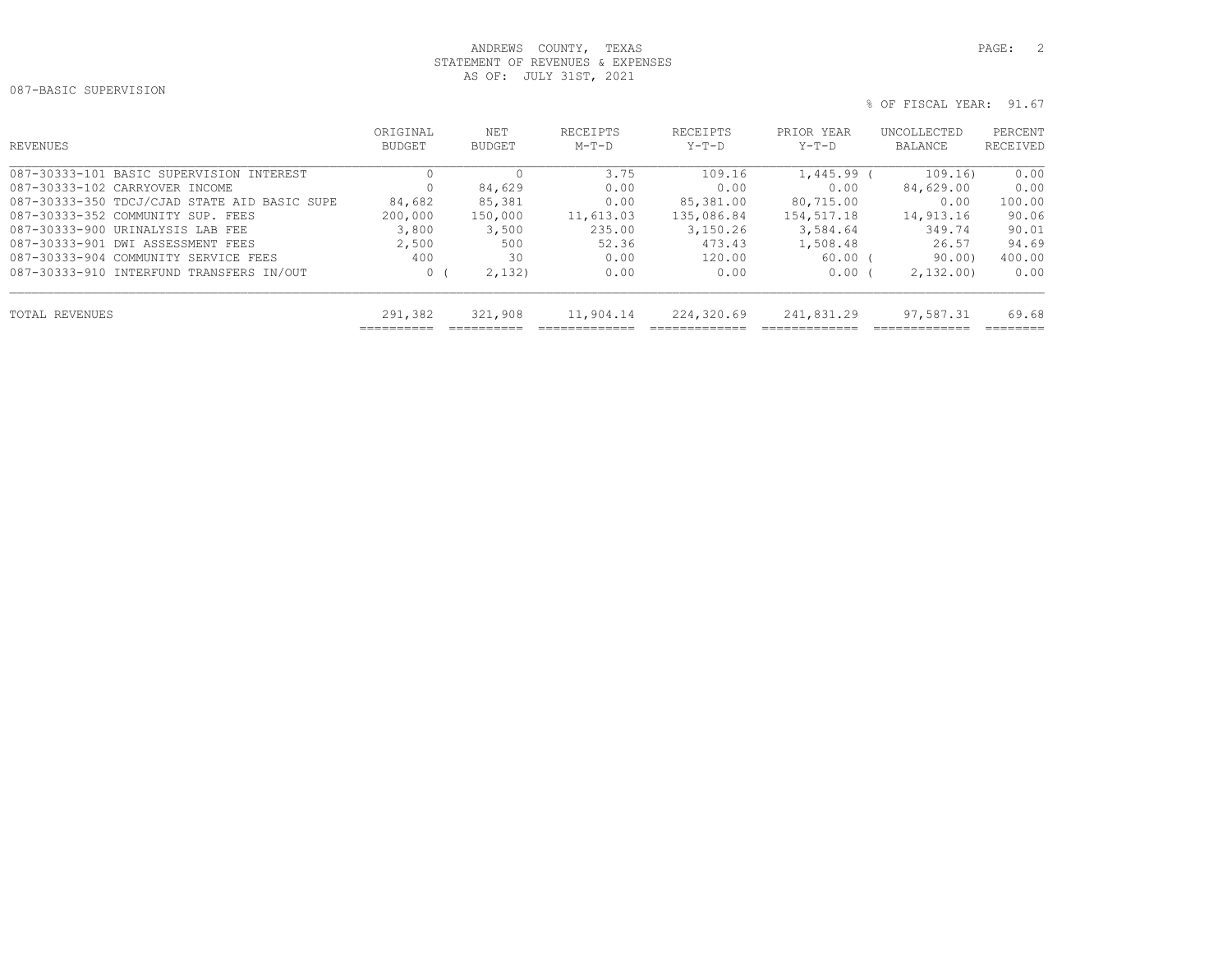087-BASIC SUPERVISION

% OF FISCAL YEAR: 91.67

| EXPENSES                               | ORIGINAL<br><b>BUDGET</b> | NET<br><b>BUDGET</b> | EXPENDED<br>$M-T-D$ | EXPENDED<br>$Y-T-D$ | PRIOR YEAR<br>$Y-T-D$ | UNEXPENDED<br><b>BALANCE</b> | PERCENT<br>EXPENDED |
|----------------------------------------|---------------------------|----------------------|---------------------|---------------------|-----------------------|------------------------------|---------------------|
|                                        |                           |                      |                     |                     |                       |                              |                     |
| BASIC SUPERVISION                      |                           |                      |                     |                     |                       |                              |                     |
| 087-48700-103 SALARY BASIC SUPERVISION | 198,720                   | 198,720              | 16,560.00           | 182,160.00          | 182,160.00            | 16,560.00                    | 91.67               |
| 087-48700-201 SOCIAL SECURITY          | 15,201                    | 15,201               | 1,266.75            | 13,934.25           | 13,934.25             | 1,267.02                     | 91.67               |
| 087-48700-203 RETIREMENT               | 39,366                    | 39,366               | 3,280.50            | 36,085.50           | 36,085.50             | 3,280.37                     | 91.67               |
| 087-48700-217 TRAVEL                   | 6,920                     | 3,245                | 0.00                | 1,998.96            | 3,108.52              | 1,246.04                     | 61.60               |
| 087-48700-312 SUPPLIES                 | 19,585                    | 52,469               | 57.24               | 481.82              | 4,109.70              | 51,987.18                    | 0.92                |
| 087-48700-330 FUEL & OIL               | 1,500                     | 1,512                | 93.20               | 880.49              | 731.07                | 631.51                       | 58.23               |
| 087-48700-401 PROF FEES                | 7,185                     | 7,190                | 225.00              | 3,838.67            | 2,854.56              | 3,351.33                     | 53.39               |
| 087-48700-453 EQUIPMENT                | 550                       | 550                  | 0.00                | 532.00              | 532.00                | 18.00                        | 96.73               |
| 087-48700-454 AUTO MAINTENANCE         | 1,900                     | 2,900                | 0.00                | 2,494.46            | 94.00                 | 405.54                       | 86.02               |
| 087-48700-486 BS CONTRACT SERVICES     | 455                       | 755                  | 0.00                | 707.64              | 428.00                | 47.36                        | 93.73               |
| 087-48700-550 PRIOR YEAR REFUNDS       | 0                         | $\circ$              | 0.00                | 0.00                | 43,371.89             | 0.00                         | 0.00                |
| TOTAL BASIC SUPERVISION                | 291,382                   | 321,908              | 21,482.69           | 243, 113.79         | 287,409.49            | 78,794.35                    | 75.52               |
| TOTAL EXPENDITURES                     | 291,382                   | 321,908              | 21,482.69           | 243, 113.79         | 287,409.49            | 78,794.35                    | 75.52               |
|                                        |                           |                      |                     |                     |                       |                              |                     |
| REVENUES OVER/(UNDER) EXPENDITURES     | 0)                        | $0)$ (               | $9,578.55$ ) (      | 18,793.10(          | 45,578.20)            | 18,792.96                    |                     |
|                                        |                           |                      |                     |                     |                       |                              |                     |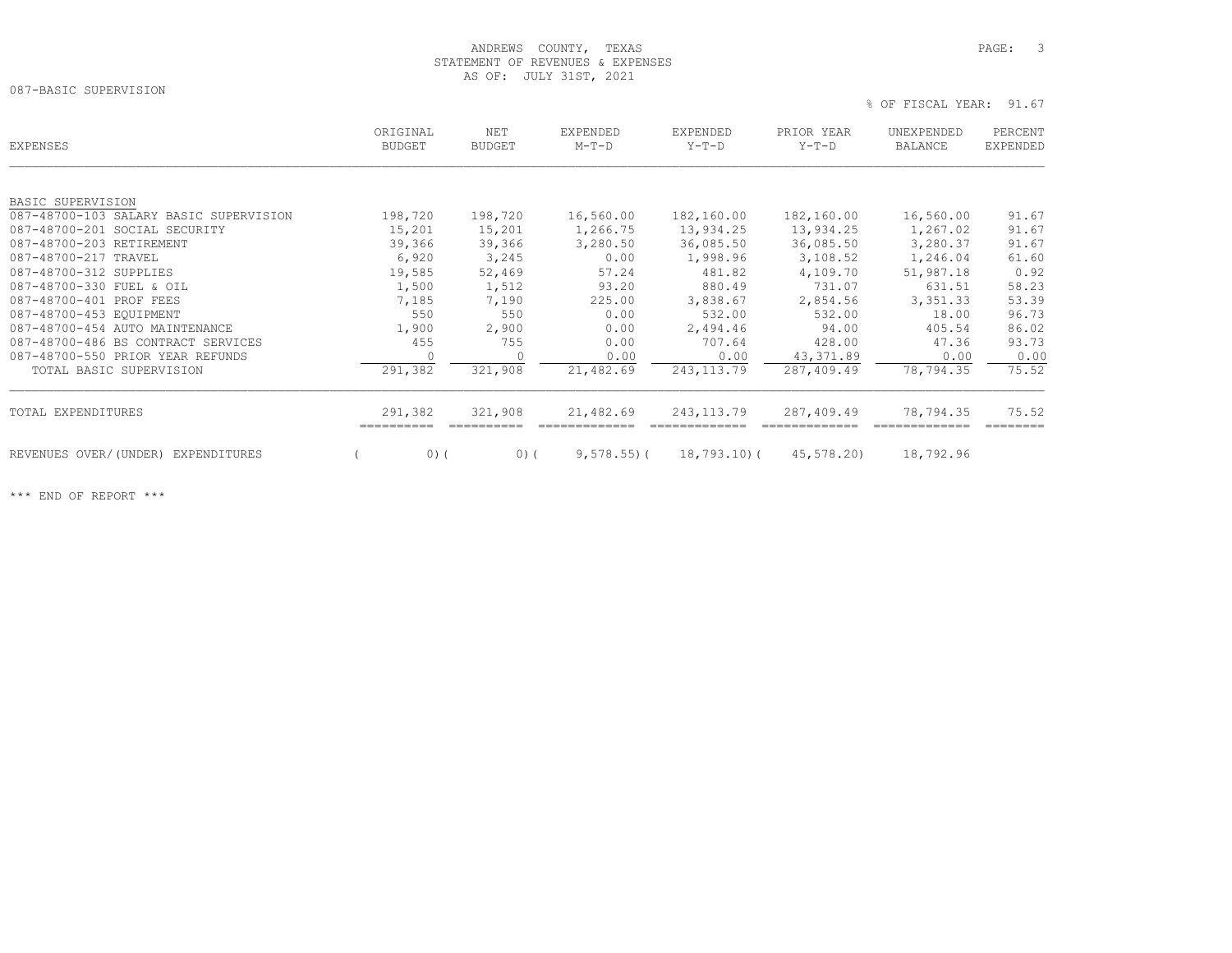#### 088-SEX OFFENDER CCP

| ASSETS                                                |                        |           |                             |  |
|-------------------------------------------------------|------------------------|-----------|-----------------------------|--|
| ======<br>088-1010-000 SEX OFFENDER PROG. (CCP.002/SX | 18,210.33              |           |                             |  |
|                                                       |                        | 18,210.33 |                             |  |
| TOTAL ASSETS                                          |                        |           | 18,210.33<br>-------------- |  |
| <b>LIABILITIES</b>                                    |                        |           |                             |  |
| 088-2020-000 ACCOUNTS PAYABLE                         | 2,340.08               |           |                             |  |
| TOTAL LIABILITIES                                     |                        | 2,340.08  |                             |  |
| EQUITY<br>$=$ $=$ $=$ $=$ $=$ $=$                     |                        |           |                             |  |
| 088-2720-000 CUMULATIVE REVENUES LEE EXPEND           | 8,156.16               |           |                             |  |
| TOTAL BEGINNING EQUITY                                | 8,156.16               |           |                             |  |
| TOTAL REVENUE                                         | 31,930.00              |           |                             |  |
| TOTAL EXPENSES<br>TOTAL REVENUE OVER/(UNDER) EXPENSES | 24, 215.91<br>7,714.09 |           |                             |  |
|                                                       |                        |           |                             |  |
| TOTAL EQUITY & REV. OVER/(UNDER) EXP.                 |                        | 15,870.25 |                             |  |
| TOTAL LIABILITIES, EOUITY & REV.OVER/(UNDER) EXP.     |                        |           | 18,210.33                   |  |
|                                                       |                        |           | --------------              |  |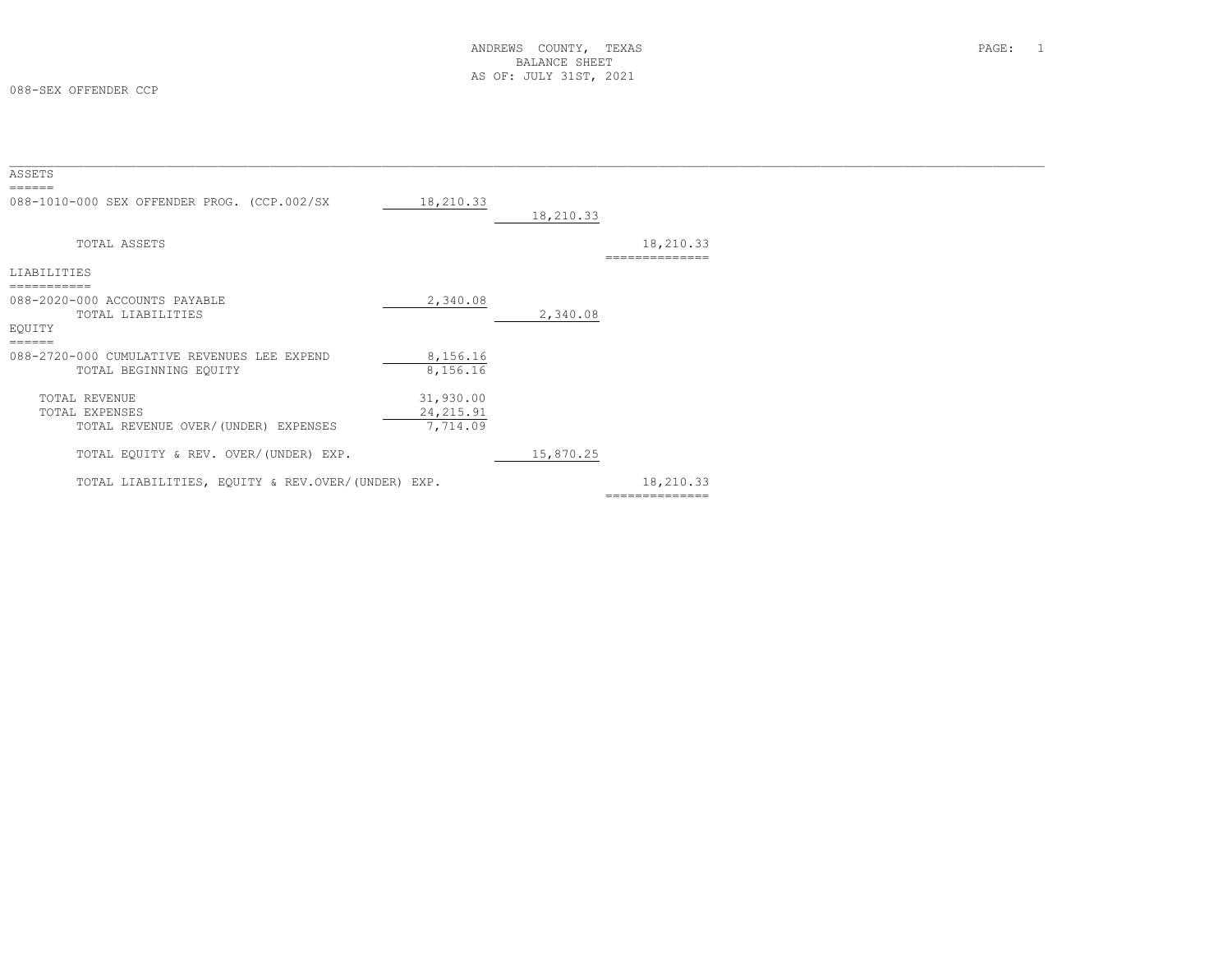088-SEX OFFENDER CCP

% OF FISCAL YEAR: 91.67

| REVENUES                                                                                                         | ORIGINAL<br>BUDGET | NET<br>BUDGET            | RECEIPTS<br>$M-T-D$    | RECEIPTS<br>Y-T-D             | PRIOR YEAR<br>$Y-T-D$           | UNCOLLECTED<br>BALANCE            | PERCENT<br>RECEIVED     |
|------------------------------------------------------------------------------------------------------------------|--------------------|--------------------------|------------------------|-------------------------------|---------------------------------|-----------------------------------|-------------------------|
| 088-30333-102 CARRY OVER FUND BALANCE<br>088-30333-301 CJAD STATE AID<br>088-30333-304 PROGRAM PMNT-SEX OFFENDER | 27,032<br>8,295    | 8,156<br>27,032<br>8,295 | 0.00<br>0.00<br>160.00 | 0.00<br>28,080.00<br>3,850.00 | 0.00<br>29,940.00 (<br>3,590.00 | 8,156.00<br>1,048.00)<br>4,445.00 | 0.00<br>103.88<br>46.41 |
| TOTAL REVENUES                                                                                                   | 35,327             | 43,483                   | 160.00                 | 31,930.00                     | 33,530.00                       | 11,553.00                         | 73.43                   |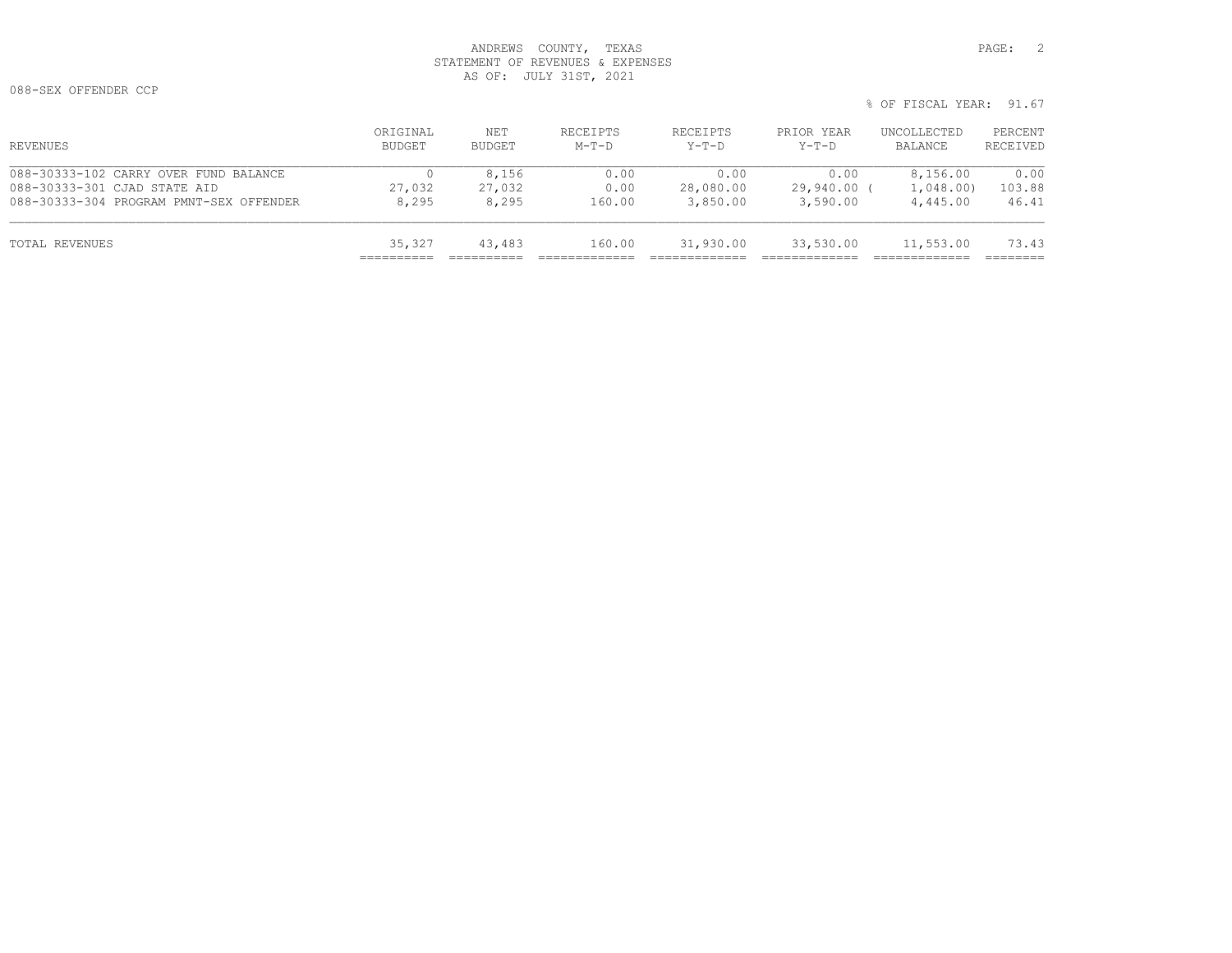088-SEX OFFENDER CCP

 % OF FISCAL YEAR: 91.67ORIGINAL NET EXPENDED EXPENDED PRIOR YEAR UNEXPENDED PERCENT EXPENSES BUDGET BUDGET M-T-D Y-T-D Y-T-D BALANCE EXPENDEDSEX OFFENDER PROB. (CCP.0 088-48800-312 SUPPLIES 3,168 7,324 77.21 77.21 383.04 7,246.79 1.05 088-48800-401 PROFESSIONAL FEES 203 4,203 0.00 0.00 0.00 4,203.00 0.00 088-48800-486 CONTRACT SERVICES  $\frac{31,956}{35,327}$   $\frac{31,956}{43,483}$   $\frac{4,082.43}{4,159.64}$   $\frac{24,138.70}{24,215.91}$   $\frac{23,530.80}{23,913.84}$   $\frac{7,817.30}{19,267.09}$   $\frac{75.54}{55.69}$  TOTAL SEX OFFENDER PROB. (CCP.0 35,327 43,483 4,159.64 24,215.91 23,913.84 19,267.09 55.69 TOTAL EXPENDITURES 35,327 43,483 4,159.64 24,215.91 23,913.84 19,267.09 55.69

 ========== ========== ============= ============= ============= ============= ========REVENUES OVER/(UNDER) EXPENDITURES 0 0 ( 3,999.64) 7,714.09 9,616.16 ( 7,714.09)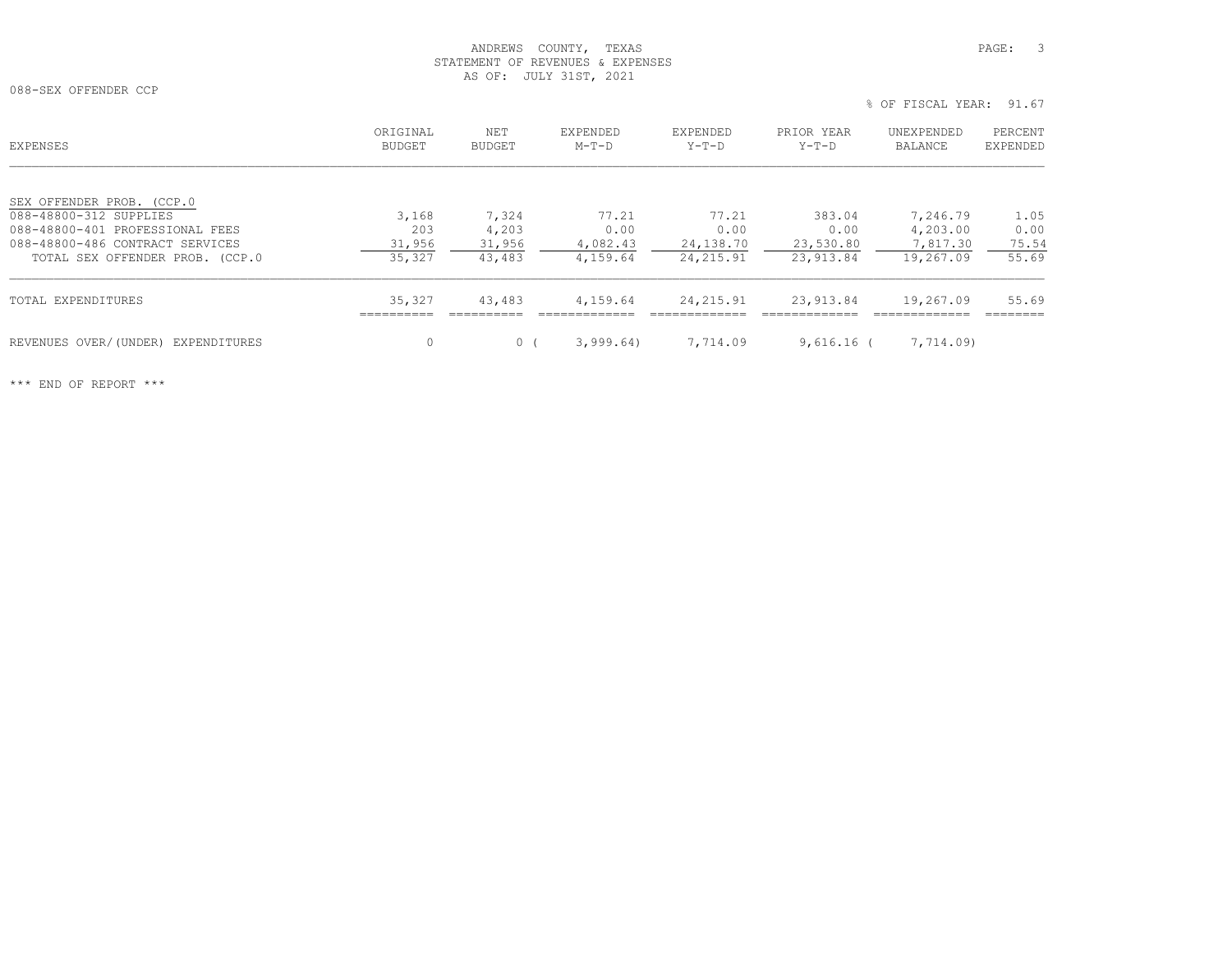| ASSETS                                            |           |           |                            |  |
|---------------------------------------------------|-----------|-----------|----------------------------|--|
|                                                   |           |           |                            |  |
| 089-1010-000 SATP COMM CORR                       | 14,586.87 | 14,586.87 |                            |  |
| TOTAL ASSETS                                      |           |           | 14,586.87<br>------------- |  |
| LIABILITIES                                       |           |           |                            |  |
|                                                   |           |           |                            |  |
| 089-2020-000 ACCOUNTS PAYABLE                     | 309.67    |           |                            |  |
| TOTAL LIABILITIES                                 |           | 309.67    |                            |  |
| EOUITY                                            |           |           |                            |  |
| ======                                            |           |           |                            |  |
| 089-2718-000 RESTRICTED FUND BALANCE              | 8,391.00  |           |                            |  |
| TOTAL BEGINNING EQUITY                            | 8,391.00  |           |                            |  |
| TOTAL REVENUE                                     | 15,977.00 |           |                            |  |
| TOTAL EXPENSES                                    | 10,090.80 |           |                            |  |
| TOTAL REVENUE OVER/(UNDER) EXPENSES               | 5,886.20  |           |                            |  |
| TOTAL EQUITY & REV. OVER/(UNDER) EXP.             |           | 14,277.20 |                            |  |
| TOTAL LIABILITIES, EQUITY & REV.OVER/(UNDER) EXP. |           |           | 14,586.87                  |  |
|                                                   |           |           | --------------             |  |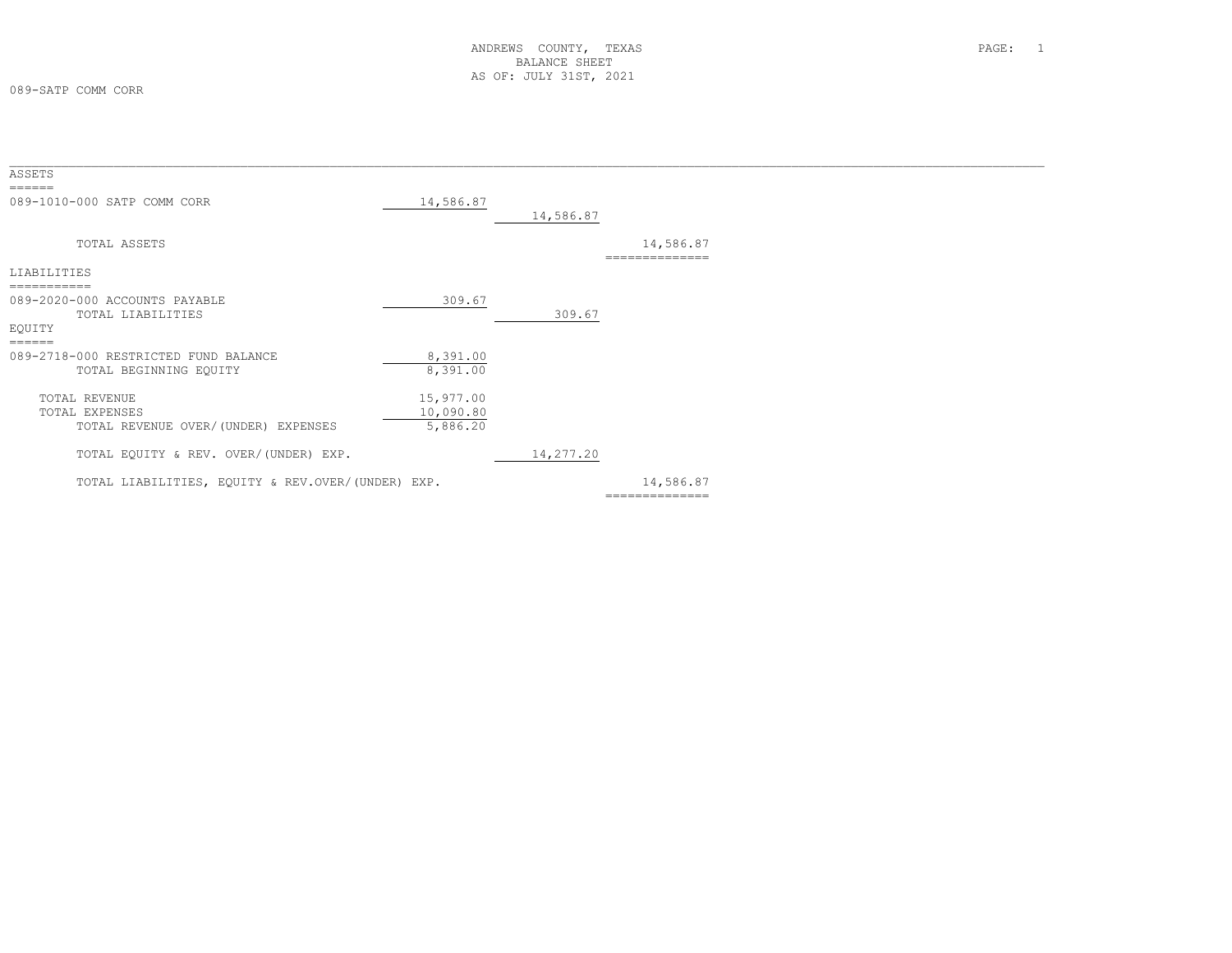089-SATP COMM CORR

|          | ORIGINAL | NET    | סיחס דיםי <i>ו</i><br>ى ئاتلىك ساب | <b>RECEIPTS</b> | YEAR<br><b>PRTOR</b> | <b>IINCOLLECTRD</b><br>◡◡шш◡⊥ш◡ | PERCENT |
|----------|----------|--------|------------------------------------|-----------------|----------------------|---------------------------------|---------|
| REVENUES | BUDGET   | BUDGE? | $M-T-D$                            | $Y - T - D$     | $Y-T-D$              | BALANCF                         |         |
|          |          |        |                                    |                 |                      |                                 |         |

| REVENUES                                     | BUDGET | BUDGET | $M-T-D$ | $Y-T-D$   | $Y-T-D$   | BALANCE   | RECEIVED |
|----------------------------------------------|--------|--------|---------|-----------|-----------|-----------|----------|
| 089-30333-102 CARRY OVER FUND BALANCE        |        | 8,391  | 0.00    | 0.00      | 0.00      | 8,391.00  | 0.00     |
| 089-30333-301 TDCJ/CJAD STATE AID            | 11,623 | 12,670 | 0.00    | 11,622.00 | 11,351.00 | 1,048.00  | 91.73    |
| 089-30333-304 PROGRAM PMNT - SUBSTANCE ABUSE | 9,000  | 9,000  | 20.00   | 4,355.00  | 5,646.00  | 4,645.00  | 48.39    |
| TOTAL REVENUES                               | 20,623 | 30,061 | 20.00   | 15,977.00 | 16,997.00 | 14,084.00 | 53.15    |
|                                              |        |        |         |           |           |           |          |

% OF FISCAL YEAR: 91.67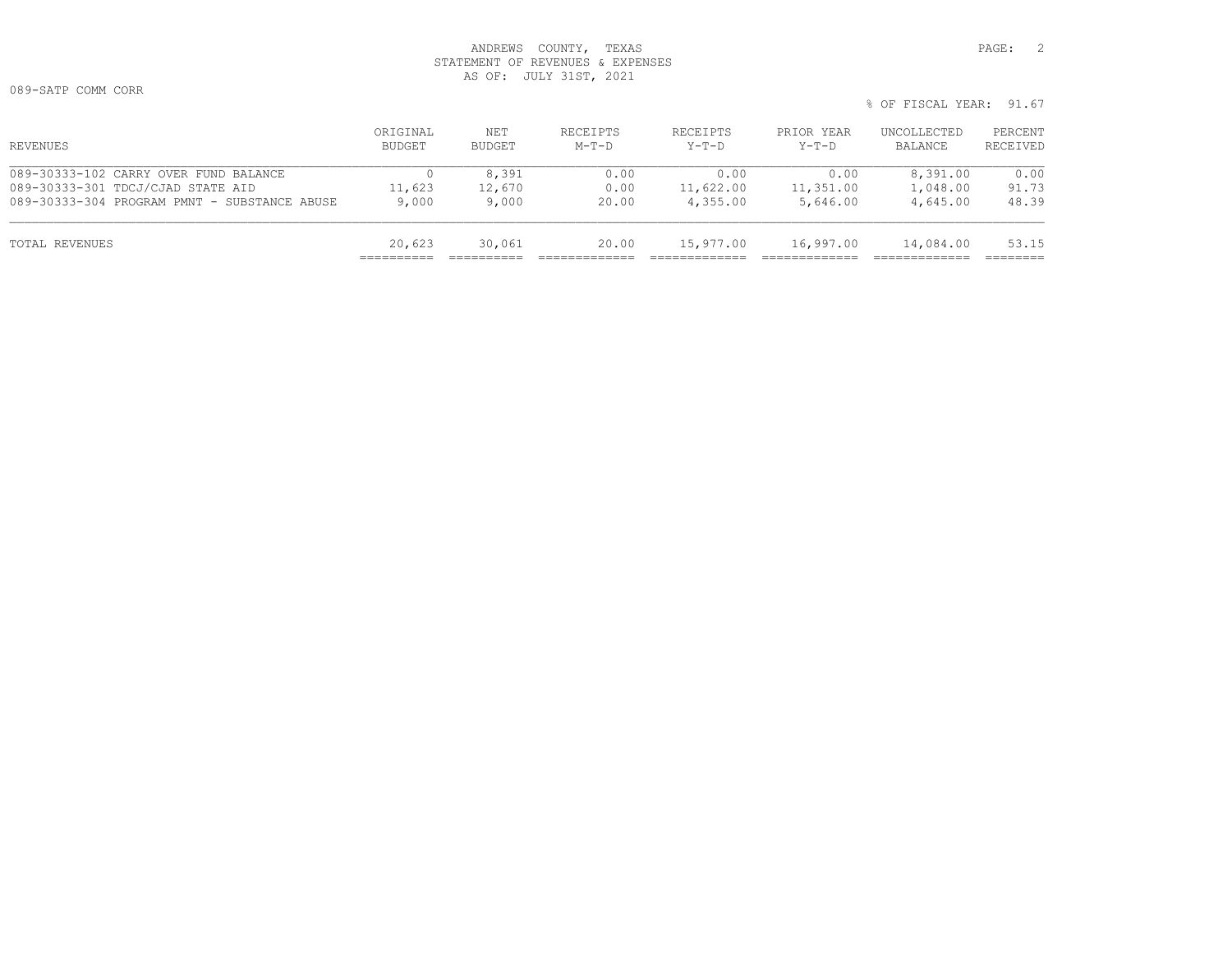089-SATP COMM CORR

|                                       |                           |                      |                     |                     |                       | % OF FISCAL YEAR:            | 91.67                      |
|---------------------------------------|---------------------------|----------------------|---------------------|---------------------|-----------------------|------------------------------|----------------------------|
| EXPENSES                              | ORIGINAL<br><b>BUDGET</b> | NET<br><b>BUDGET</b> | EXPENDED<br>$M-T-D$ | EXPENDED<br>$Y-T-D$ | PRIOR YEAR<br>$Y-T-D$ | UNEXPENDED<br><b>BALANCE</b> | PERCENT<br><b>EXPENDED</b> |
| SUBSTANCE ABUSE PROGRAM               |                           |                      |                     |                     |                       |                              |                            |
| 089-48900-217 TRAVEL                  | 1,259                     | 3,900                | 0.00                | 0.00                | 775.26                | 3,900.00                     | 0.00                       |
| 089-48900-312 SUPPLIES                |                           | 3,000                | 378.01              | 625.00              | 383.04                | 2,375.00                     | 20.83                      |
| 089-48900-401 PROFESSIONAL FEES       | 2,153                     | 5,950                | 0.00                | 150.00              | 0.00                  | 5,800.00                     | 2.52                       |
| 089-48900-486 CONTRACTUAL SERVICE     | 17,211                    | 17,211               | 255.00              | 9,315.80            | 6,636.70              | 7,895.20                     | 54.13                      |
| TOTAL SUBSTANCE ABUSE PROGRAM         | 20,623                    | 30,061               | 633.01              | 10,090.80           | 7,795.00              | 19,970.20                    | 33.57                      |
| TOTAL EXPENDITURES                    | 20,623                    | 30,061               | 633.01              | 10,090.80           | 7,795.00              | 19,970.20                    | 33.57                      |
| REVENUES OVER/(UNDER)<br>EXPENDITURES | 0                         | $\circ$              | 613.01)             | 5,886.20            | 9,202.00              | 5,886,20                     |                            |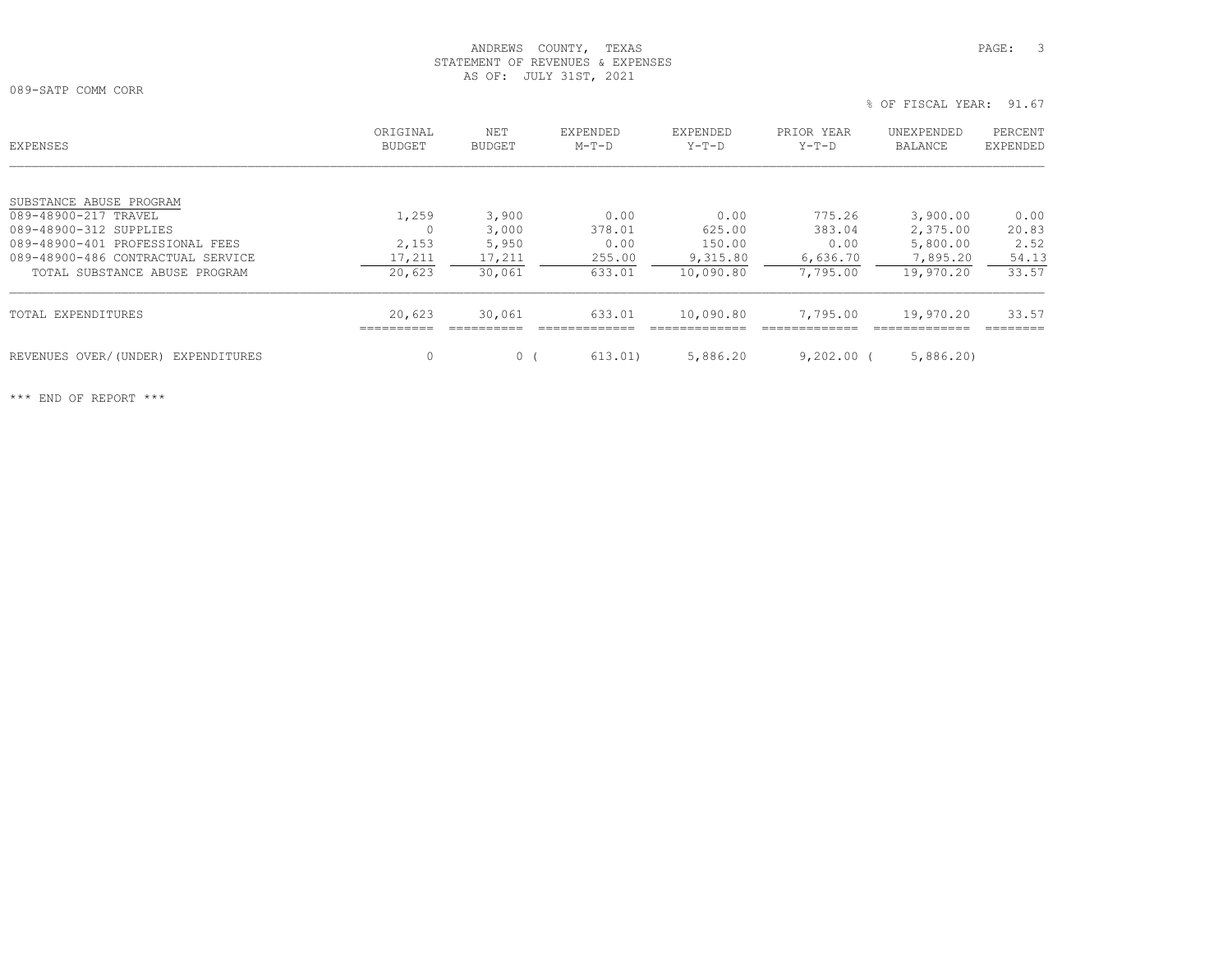091-AIRPORT M 906 ANDRW/RAMP

| ASSETS<br>======                                                     |                        |           |                             |  |
|----------------------------------------------------------------------|------------------------|-----------|-----------------------------|--|
| 091-1010-000 RAMP GRANT<br>091-1310-000 DUE FROM STATE-AI RAMP GRANT | 10,526.17<br>45,725.74 | 56,251.91 |                             |  |
| TOTAL ASSETS                                                         |                        |           | 56,251.91<br>============== |  |
| LIABILITIES                                                          |                        |           |                             |  |
| ===========                                                          |                        |           |                             |  |
| 091-2020-000 ACCOUNTS PAYABLE                                        | 6,251.91               |           |                             |  |
| TOTAL LIABILITIES                                                    |                        | 6, 251.91 |                             |  |
| EQUITY                                                               |                        |           |                             |  |
| $=$ $=$ $=$ $=$ $=$                                                  |                        |           |                             |  |
| 091-2718-000 RESTRICTED FUND BALANCE                                 | 50,000.00              |           |                             |  |
| TOTAL BEGINNING EQUITY                                               | 50,000.00              |           |                             |  |
|                                                                      |                        |           |                             |  |
| TOTAL REVENUE                                                        | 91, 451.49             |           |                             |  |
| TOTAL EXPENSES                                                       | 91, 451.49             |           |                             |  |
|                                                                      |                        |           |                             |  |
| TOTAL EQUITY & REV. OVER/(UNDER) EXP.                                |                        | 50,000.00 |                             |  |
| TOTAL LIABILITIES, EQUITY & REV.OVER/(UNDER) EXP.                    |                        |           | 56,251.91                   |  |
|                                                                      |                        |           | --------------              |  |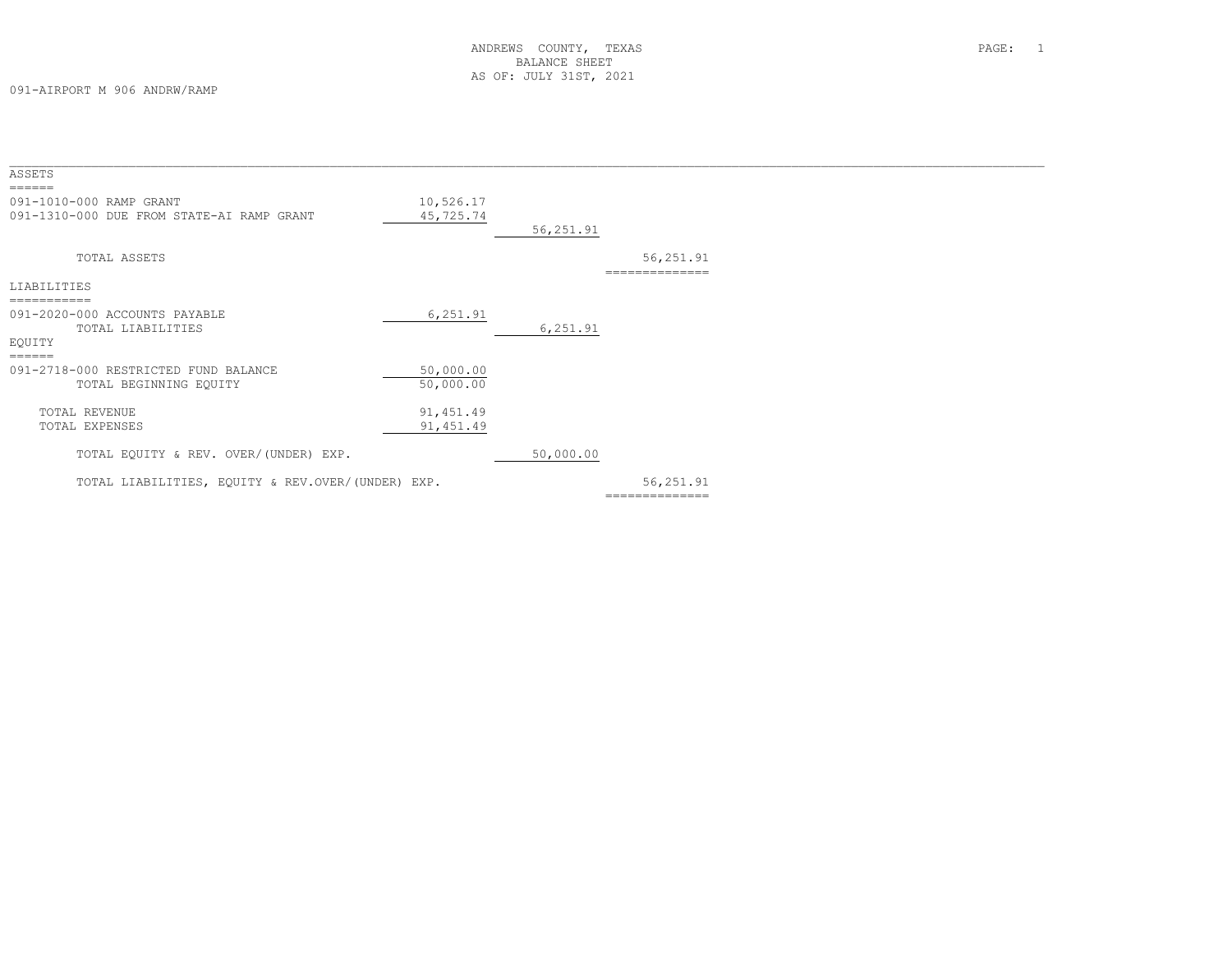|                             |          |         |          |           |            | $\sim$ Of fiderilition. Ji.V. |          |
|-----------------------------|----------|---------|----------|-----------|------------|-------------------------------|----------|
| REVENUES                    | ORIGINAL | NET     | RECEIPTS | RECEIPTS  | PRIOR YEAR | UNCOLLECTED                   | PERCENT  |
|                             | BUDGET   | BUDGET  | $M-T-D$  | Y-T-D     | Y-T-D      | BALANCE                       | RECEIVED |
| 091-30340-950 AIRPORT GRANT | 50,000   | 50,000  | 0.00     | 45,725.74 | 0.00       | 4,274.26                      | 91.45    |
| 091-30340-952 TRANS IN      | 50,000   | 50,000  | 0.00     | 45,725.75 | 35,947.35  | 4,274.25                      | 91.45    |
| TOTAL REVENUES              | 100,000  | 100,000 | 0.00     | 91,451.49 | 35,947.35  | 8,548.51                      | 91.45    |

% OF FISCAL YEAR: 91.67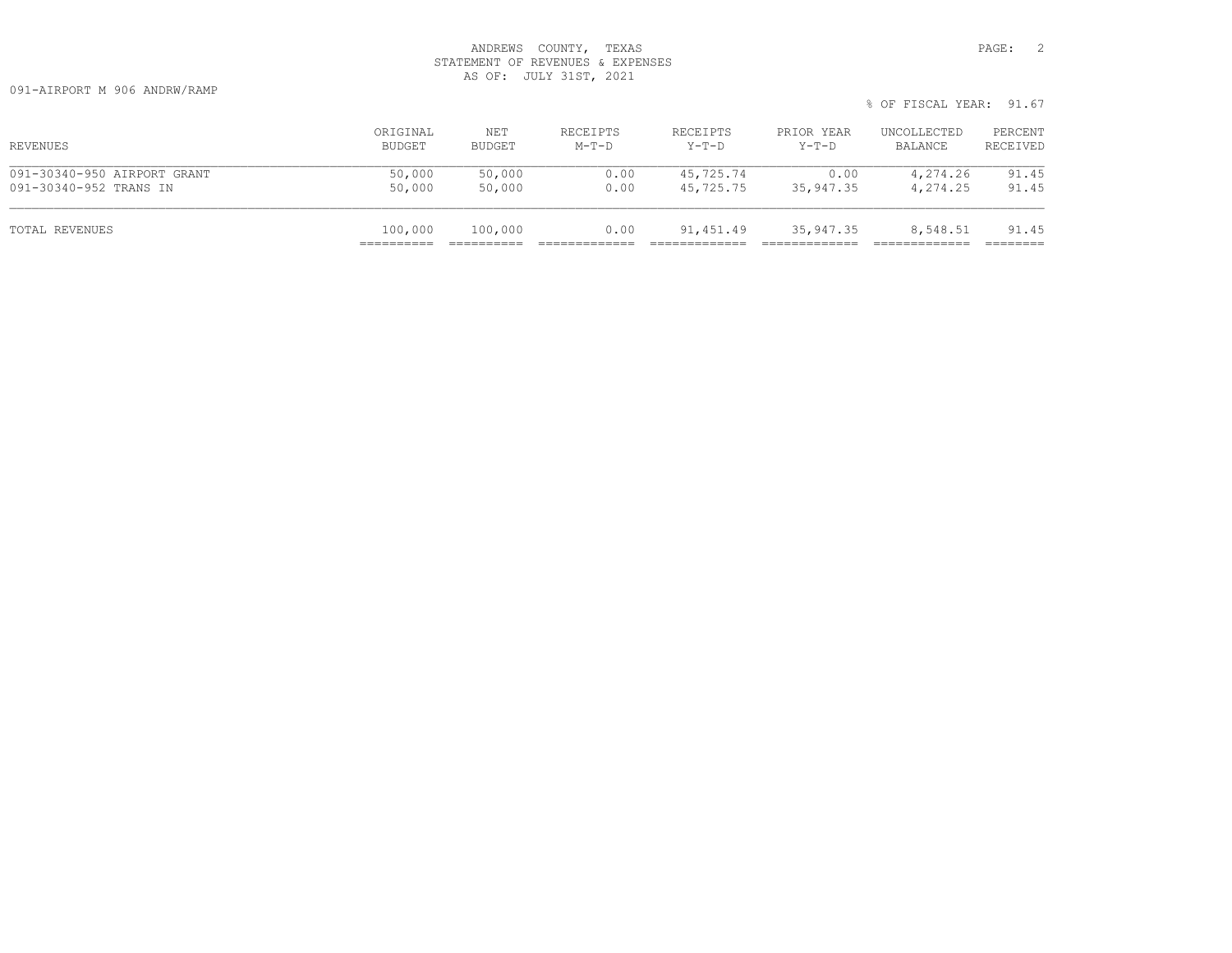% OF FISCAL YEAR: 91.67

091-AIRPORT M 906 ANDRW/RAMP

| EXPENSES                                 | ORIGINAL<br><b>BUDGET</b> | NET<br>BUDGET | <b>EXPENDED</b><br>$M-T-D$ | EXPENDED<br>$Y-T-D$ | PRIOR YEAR<br>$Y-T-D$ | UNEXPENDED<br><b>BALANCE</b> | PERCENT<br><b>EXPENDED</b> |
|------------------------------------------|---------------------------|---------------|----------------------------|---------------------|-----------------------|------------------------------|----------------------------|
| AIRPORT M 906                            |                           |               |                            |                     |                       |                              |                            |
| 091-49100-312 AIRPORT GRANT SUPPLIES     | $\Omega$                  | $\Omega$      | 0.00                       | 0.00                | 6,607.78              | 0.00                         | 0.00                       |
| 091-49100-450 AIRPORT PARTS & REPAIR     | $\Omega$                  |               | 0.00                       | 0.00                | 3,080.78              | 0.00                         | 0.00                       |
| 091-49100-452 AWOS MAINTENANCE           | 0                         |               | 0.00                       | 0.00                | 5,966.00              | 0.00                         | 0.00                       |
| 091-49100-777 AIRPORT IMPROVEMENTS/GRANT | 100,000                   | 100,000       | 0.00                       | 91,451.49           | 74,072.79             | 8,548.51                     | 91.45                      |
| TOTAL AIRPORT M                          | 100,000                   | 100,000       | 0.00                       | 91,451.49           | 89,727.35             | 8,548.51                     | 91.45                      |
| TOTAL EXPENDITURES                       | 100,000                   | 100,000       | 0.00                       | 91,451.49           | 89,727.35             | 8,548.51                     | 91.45                      |
| REVENUES OVER/(UNDER) EXPENDITURES       | 0                         | $\Omega$      | 0.00                       | 0.00 <sub>1</sub>   | 53,780.00)            | 0.00                         |                            |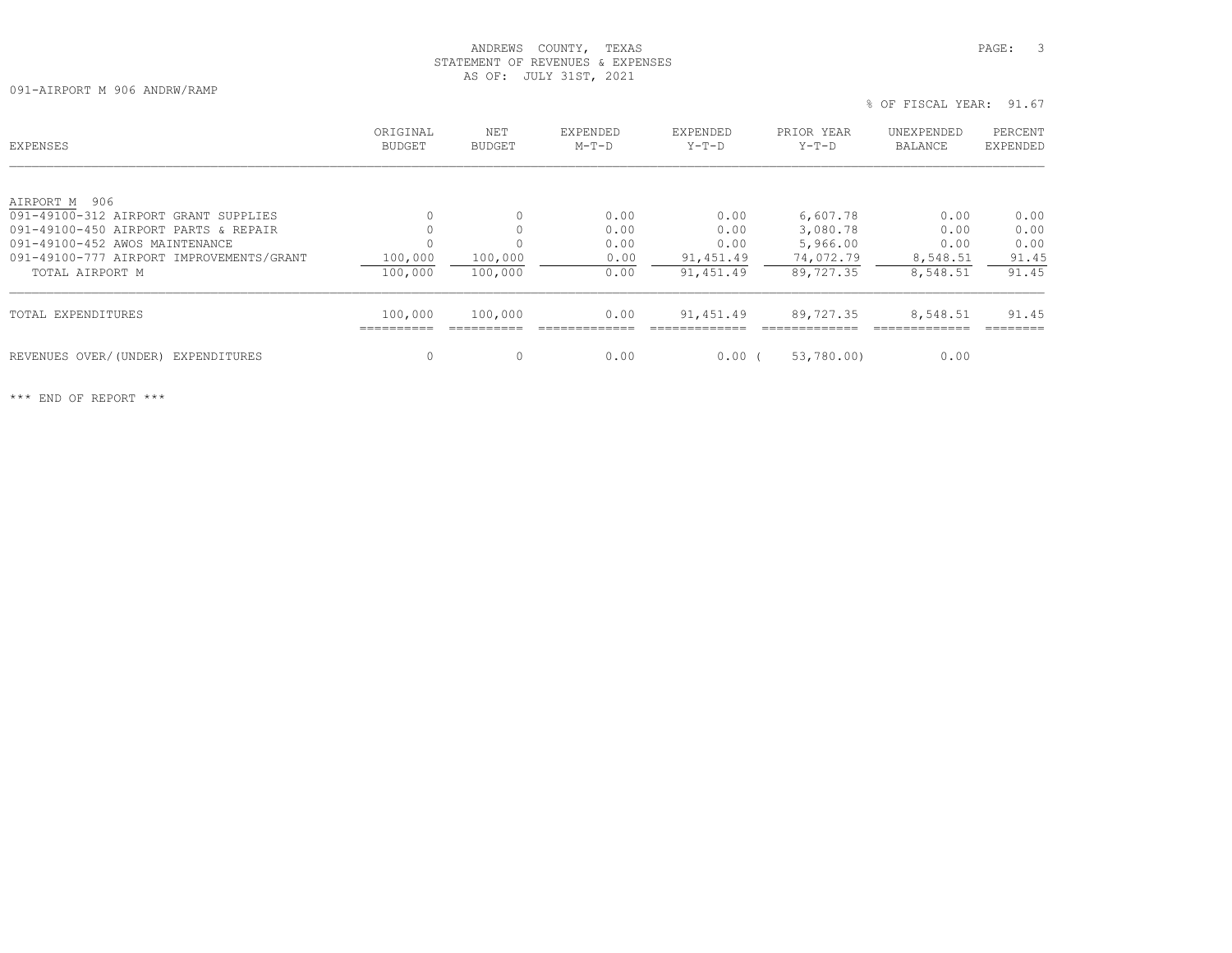097-SAVNS GRANT

| ASSETS<br>$=$ $=$ $=$ $=$ $=$                                                                         |                      |          |                            |  |
|-------------------------------------------------------------------------------------------------------|----------------------|----------|----------------------------|--|
| 097-1010-000 CASH SAVNS GRANT                                                                         | 2,230.78             | 2,230.78 |                            |  |
| TOTAL ASSETS                                                                                          |                      |          | 2,230.78<br>-------------- |  |
| LIABILITIES                                                                                           |                      |          |                            |  |
| ===========<br>097-2070-005 DUE TO GENERAL FUND<br>TOTAL LIABILITIES<br>EQUITY<br>$=$ $=$ $=$ $=$ $=$ | 2,230.78             | 2,230.78 |                            |  |
| TOTAL REVENUE<br>TOTAL EXPENSES                                                                       | 6,692.34<br>6,692.34 |          |                            |  |
| TOTAL LIABILITIES, EQUITY & REV.OVER/(UNDER) EXP.                                                     |                      |          | 2,230.78<br>============== |  |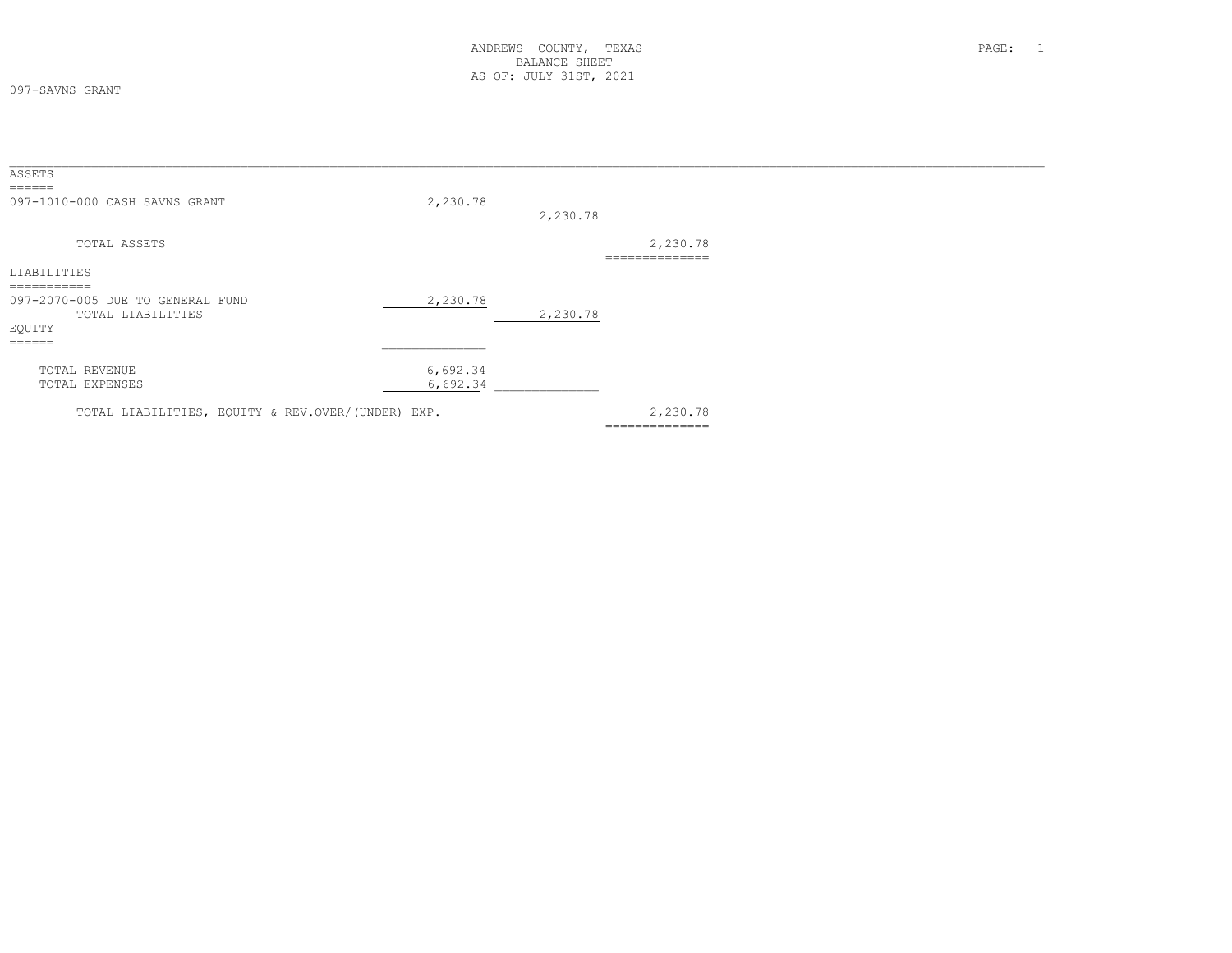097-SAVNS GRANT

|                                    |                    |               |                     |                   |                     | % OF FISCAL YEAR: 91.67 |                     |
|------------------------------------|--------------------|---------------|---------------------|-------------------|---------------------|-------------------------|---------------------|
| REVENUES                           | ORIGINAL<br>BUDGET | NET<br>BUDGET | RECEIPTS<br>$M-T-D$ | RECEIPTS<br>Y-T-D | PRIOR YEAR<br>Y-T-D | UNCOLLECTED<br>BALANCE  | PERCENT<br>RECEIVED |
| 097-30333-000 GRANT RECEIPTS-SAVNS | 8,923              | 8,923         | 0.00                | 6,692.34          | 6,728.16            | 2,230.78                | 75.00               |
| TOTAL REVENUES                     | 8,923              | 8,923         | 0.00                | 6,692.34          | 6,728.16            | 2,230.78                | 75.00               |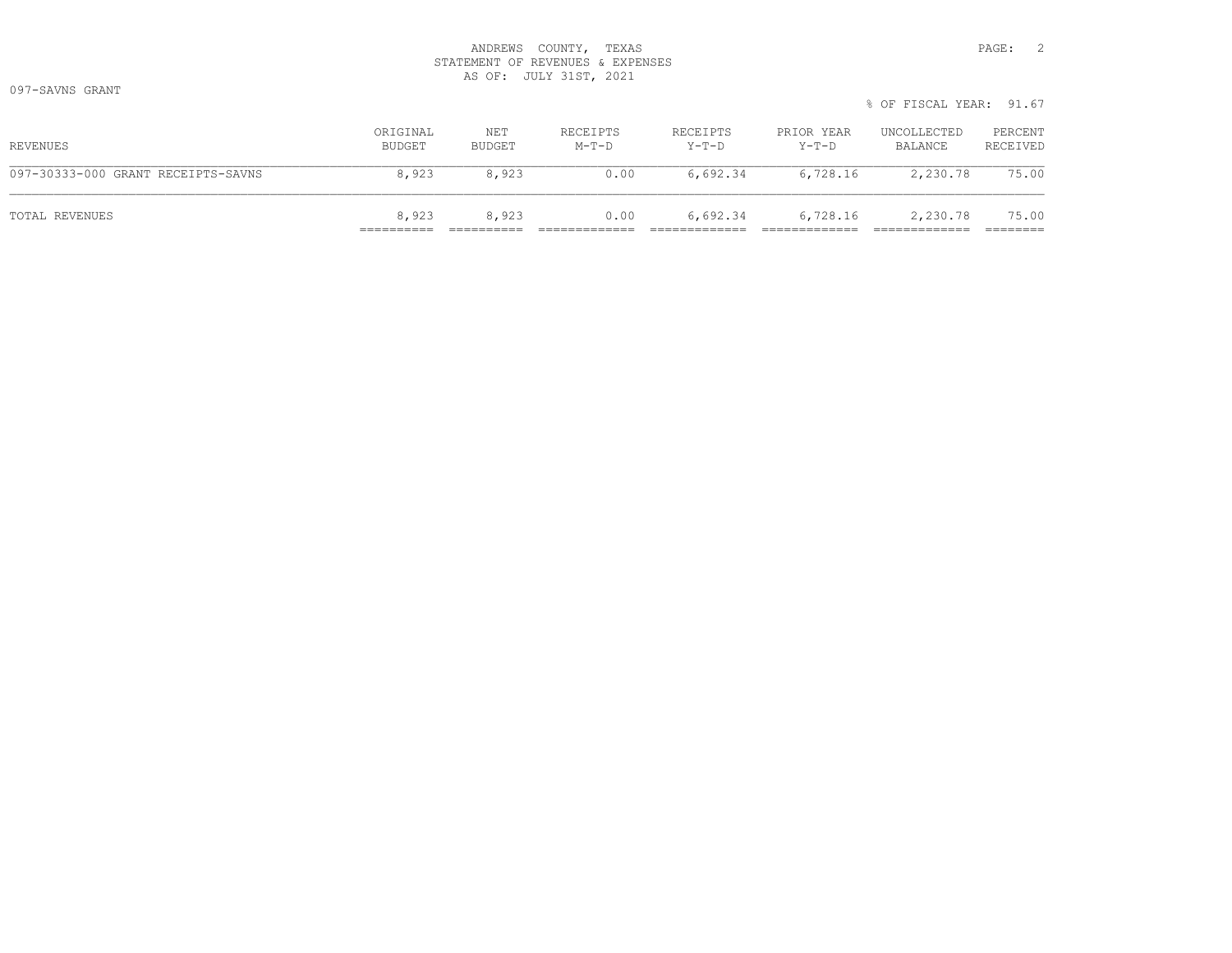097-SAVNS GRANT

|                                                                                                |                    |                |                            |                      |                      | 0 UL LIUUILLIILLIIN. JI.U |                     |
|------------------------------------------------------------------------------------------------|--------------------|----------------|----------------------------|----------------------|----------------------|---------------------------|---------------------|
| EXPENSES                                                                                       | ORIGINAL<br>BUDGET | NET<br>BUDGET  | <b>EXPENDED</b><br>$M-T-D$ | EXPENDED<br>Y-T-D    | PRIOR YEAR<br>Y-T-D  | UNEXPENDED<br>BALANCE     | PERCENT<br>EXPENDED |
| SAVNS GRANT EXPENDIUTRES<br>097-49700-000 GRANT EXPENDITURES<br>TOTAL SAVNS GRANT EXPENDIUTRES | 8,923<br>8,923     | 8,923<br>8,923 | 0.00<br>0.00               | 6,692.34<br>6,692.34 | 6,728.16<br>6,728.16 | 2,230.78<br>2,230.78      | 75.00<br>75.00      |
| TOTAL EXPENDITURES                                                                             | 8,923              | 8,923          | 0.00                       | 6,692.34             | 6,728.16             | 2,230.78                  | 75.00               |

\*\*\* END OF REPORT \*\*\*

% OF FISCAL YEAR: 91.67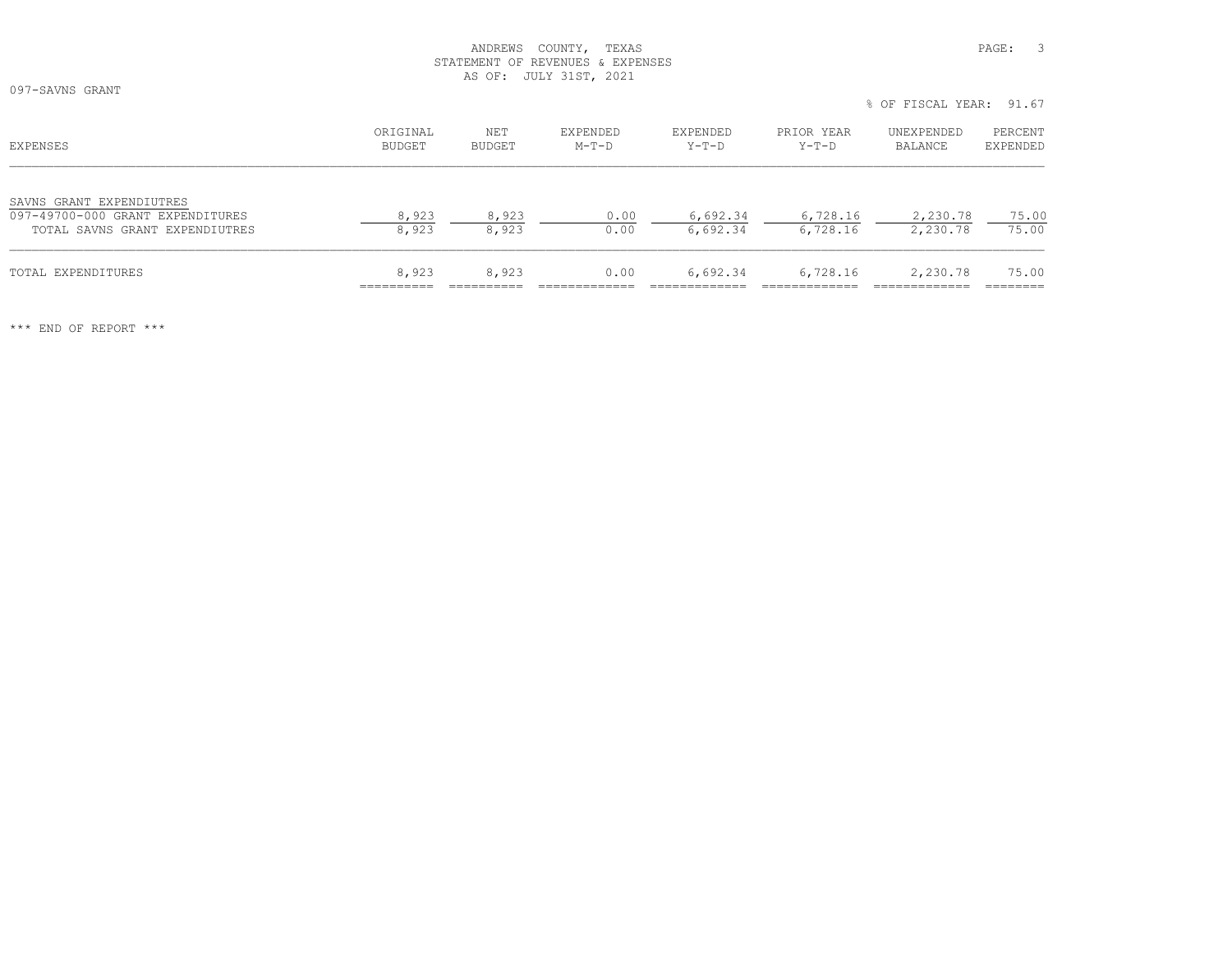#### 101-JAIL CONSTRUCTION

| ASSETS                                                                        |                                            |                |                                |  |
|-------------------------------------------------------------------------------|--------------------------------------------|----------------|--------------------------------|--|
| ======<br>101-1060-000 TEXSTAR JAIL CONSTR ACCT                               | 1, 162, 393.95                             | 1, 162, 393.95 |                                |  |
| TOTAL ASSETS                                                                  |                                            |                | 1,162,393.95<br>============   |  |
| LIABILITIES                                                                   |                                            |                |                                |  |
| EQUITY<br>======                                                              |                                            |                |                                |  |
| 101-2719-000 ASSIGNED FUND BALANCE<br>TOTAL BEGINNING EQUITY                  | 3,023,985.52<br>3,023,985.52               |                |                                |  |
| <b>TOTAL REVENUE</b><br>TOTAL EXPENSES<br>TOTAL REVENUE OVER/(UNDER) EXPENSES | 910.76<br>1,862,502.33<br>(1, 861, 591.57) |                |                                |  |
| TOTAL EQUITY & REV. OVER/(UNDER) EXP.                                         |                                            | 1, 162, 393.95 |                                |  |
| TOTAL LIABILITIES, EQUITY & REV.OVER/(UNDER) EXP.                             |                                            |                | 1,162,393.95<br>============== |  |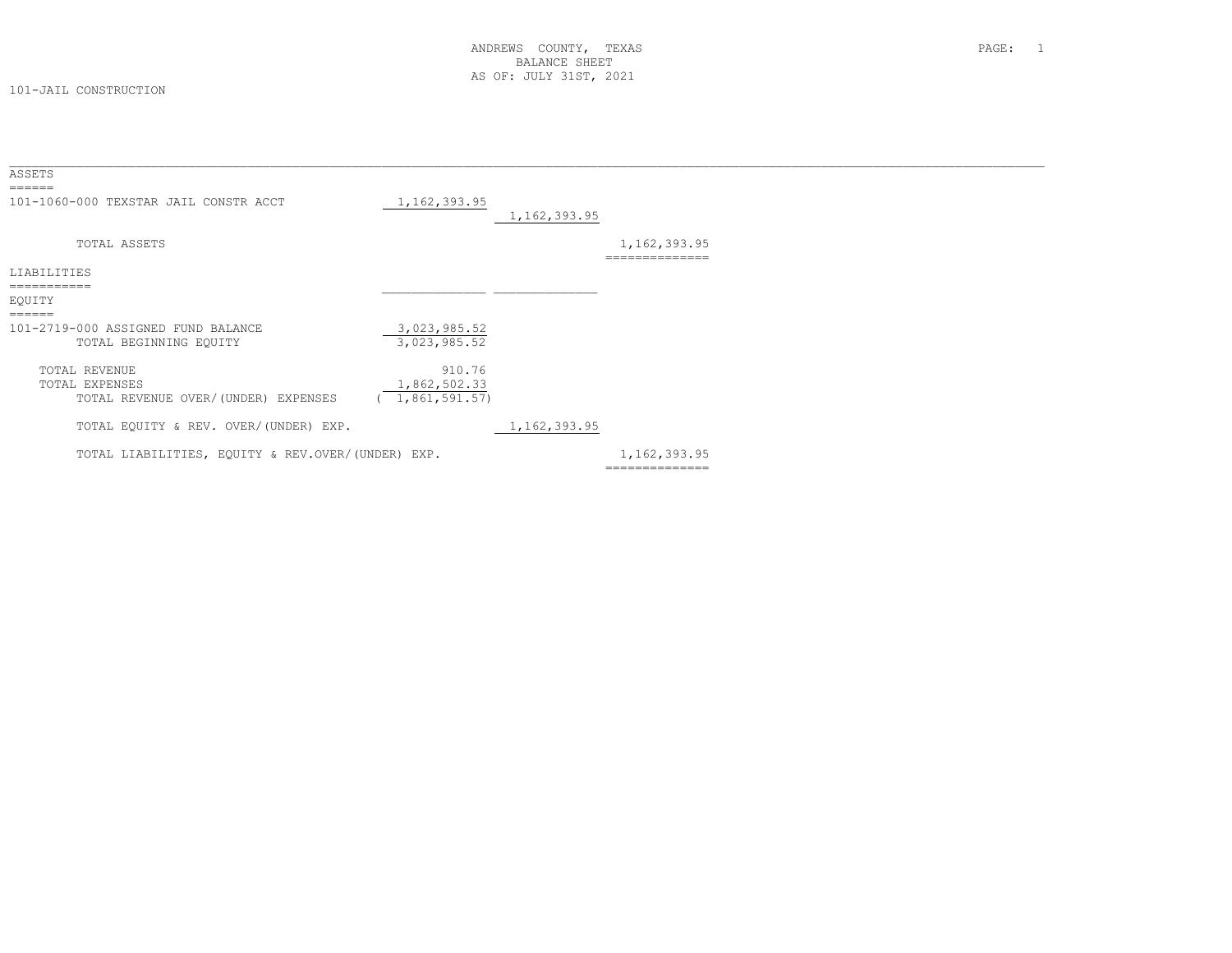101-JAIL CONSTRUCTION

| % OF FISCAL YEAR: 83.33 |  |
|-------------------------|--|
|                         |  |

| ORIGINAL<br>BUDGET | NET<br>BUDGET | RECEIPTS<br>$M-T-D$ | RECEIPTS<br>$Y-T-D$ | PRIOR YEAR<br>Y-T-D | UNCOLLECTED<br>BALANCE                             | PERCENT<br>RECEIVED |
|--------------------|---------------|---------------------|---------------------|---------------------|----------------------------------------------------|---------------------|
|                    |               | 0.00                | 0.00                | 3,433.11            | 0.00                                               | 0.00                |
| 1,250              | 1,250         | 0.00                | 0.00                | 0.00                | 1,250.00                                           | 0.00                |
| 0                  |               | 9.92                | 910.76              |                     | 910.76)                                            | 0.00                |
| $\mathbf{0}$       |               | 0.00                |                     |                     | 0.00                                               | 0.00                |
| 1,250              | 1,250         | 9.92                |                     |                     | 339.24                                             | 72.86               |
|                    |               |                     |                     |                     | $0.00 \quad 17,884,114.76$<br>910.76 17,968,705.63 | 81,157.76 (         |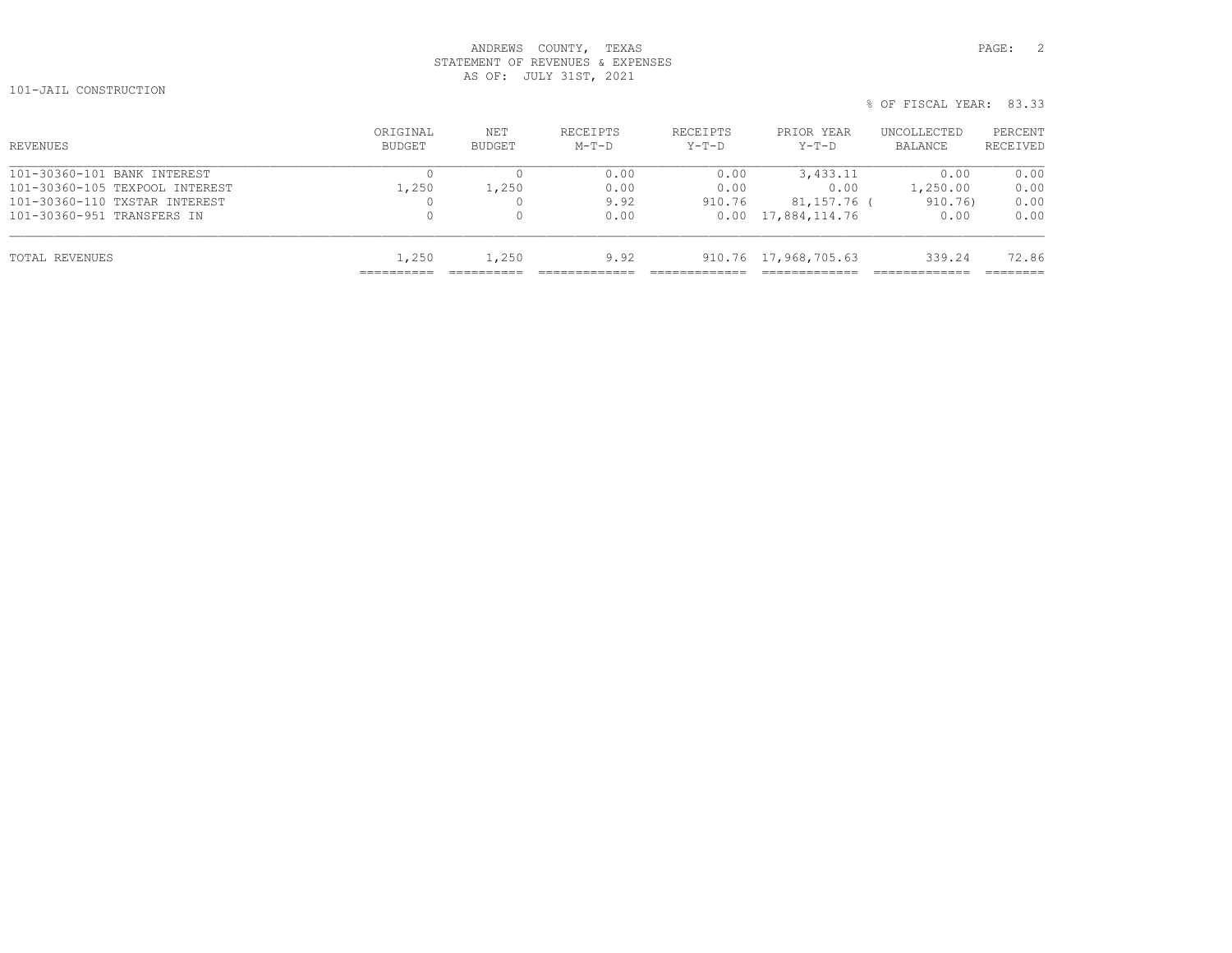101-JAIL CONSTRUCTION

% OF FISCAL YEAR: 83.33

| EXPENSES                                                                                                    | ORIGINAL<br>BUDGET              | NET<br>BUDGET                   | <b>EXPENDED</b><br>$M-T-D$ | EXPENDED<br>Y-T-D    | PRIOR YEAR<br>$Y-T-D$                                 | UNEXPENDED<br>BALANCE                  | PERCENT<br>EXPENDED     |
|-------------------------------------------------------------------------------------------------------------|---------------------------------|---------------------------------|----------------------------|----------------------|-------------------------------------------------------|----------------------------------------|-------------------------|
| CONSTR FUND EXP<br>101-41010-216 TRANSFERS OUT<br>101-41010-777 CONSTRUCTION COSTS<br>TOTAL CONSTR FUND EXP | 900,000<br>990,000<br>1,890,000 | 900,000<br>990,000<br>1,890,000 | 0.00<br>0.00<br>0.00       | 0.00<br>1,862,502.33 | 0.00<br>13,816,063.27 (<br>1,862,502.33 13,816,063.27 | 900,000.00<br>872,502.33)<br>27,497.67 | 0.00<br>188.13<br>98.55 |
| TOTAL EXPENDITURES                                                                                          | 1,890,000                       | 1,890,000                       | 0.00                       |                      | 1,862,502.33 13,816,063.27                            | 27,497.67                              | 98.55                   |
| REVENUES OVER/(UNDER) EXPENDITURES                                                                          | (1,888,750) (1,888,750)         |                                 |                            |                      | $9.92$ ( 1,861,591.57) 4,152,642.36 (                 | 27, 158, 43)                           |                         |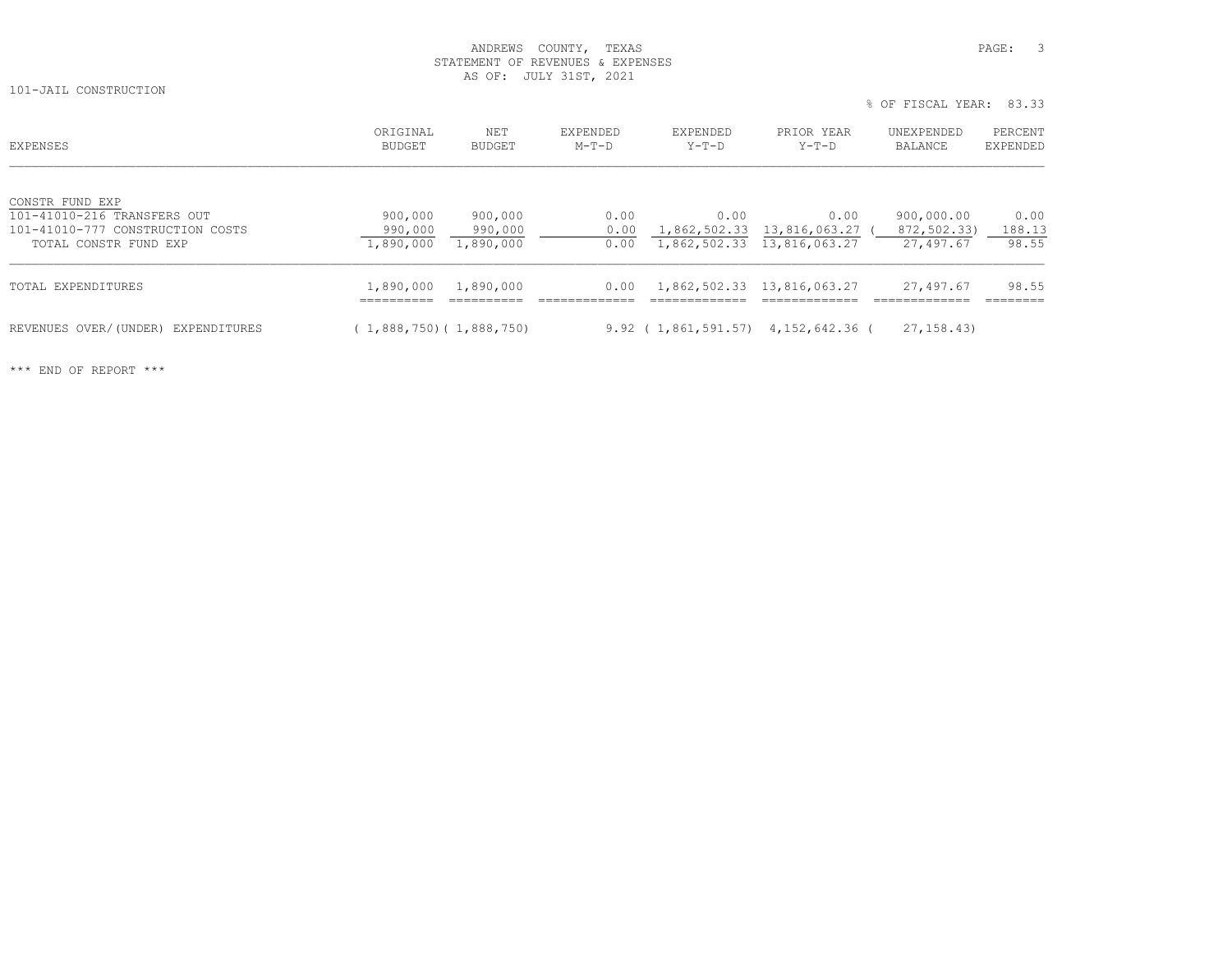103-CERT OF OBL I&S FUND

| ASSETS                                            |                |            |                |  |
|---------------------------------------------------|----------------|------------|----------------|--|
| ======                                            |                |            |                |  |
| 103-1010-000 CO I&S CASH                          | 4,348.67       |            |                |  |
| 103-1040-100 PROPERTY TAX REC - DTR               | 24,690.56      |            |                |  |
| 103-1040-101 ALLOWANCE FOR UNCOLL DTR             | 2,469.06)      |            |                |  |
| 103-1060-000 TEXSTAR CO BOND FUND                 | 57, 354.55     |            |                |  |
| 103-1070-005 DUE FROM GENERAL FUND                | 238, 315.68    |            |                |  |
|                                                   |                | 322,240.40 |                |  |
|                                                   |                |            |                |  |
| TOTAL ASSETS                                      |                |            | 322,240.40     |  |
|                                                   |                |            |                |  |
| LIABILITIES                                       |                |            |                |  |
| ===========                                       |                |            |                |  |
| 103-2020-100 DEFERRED REVENUE                     | 22, 221.50     |            |                |  |
| TOTAL LIABILITIES                                 |                | 22, 221.50 |                |  |
| EOUITY                                            |                |            |                |  |
| ======                                            |                |            |                |  |
| 103-2720-000 CUMULATIVE REVENUES LESS EXP         | 58,222.08      |            |                |  |
|                                                   | 58,222.08      |            |                |  |
| TOTAL BEGINNING EQUITY                            |                |            |                |  |
| TOTAL REVENUE                                     | 1, 174, 915.57 |            |                |  |
| TOTAL EXPENSES                                    | 933, 118.75    |            |                |  |
| TOTAL REVENUE OVER/(UNDER) EXPENSES               | 241,796.82     |            |                |  |
|                                                   |                |            |                |  |
| TOTAL EQUITY & REV. OVER/(UNDER) EXP.             |                | 300,018.90 |                |  |
|                                                   |                |            |                |  |
| TOTAL LIABILITIES, EQUITY & REV.OVER/(UNDER) EXP. |                |            | 322,240.40     |  |
|                                                   |                |            | -------------- |  |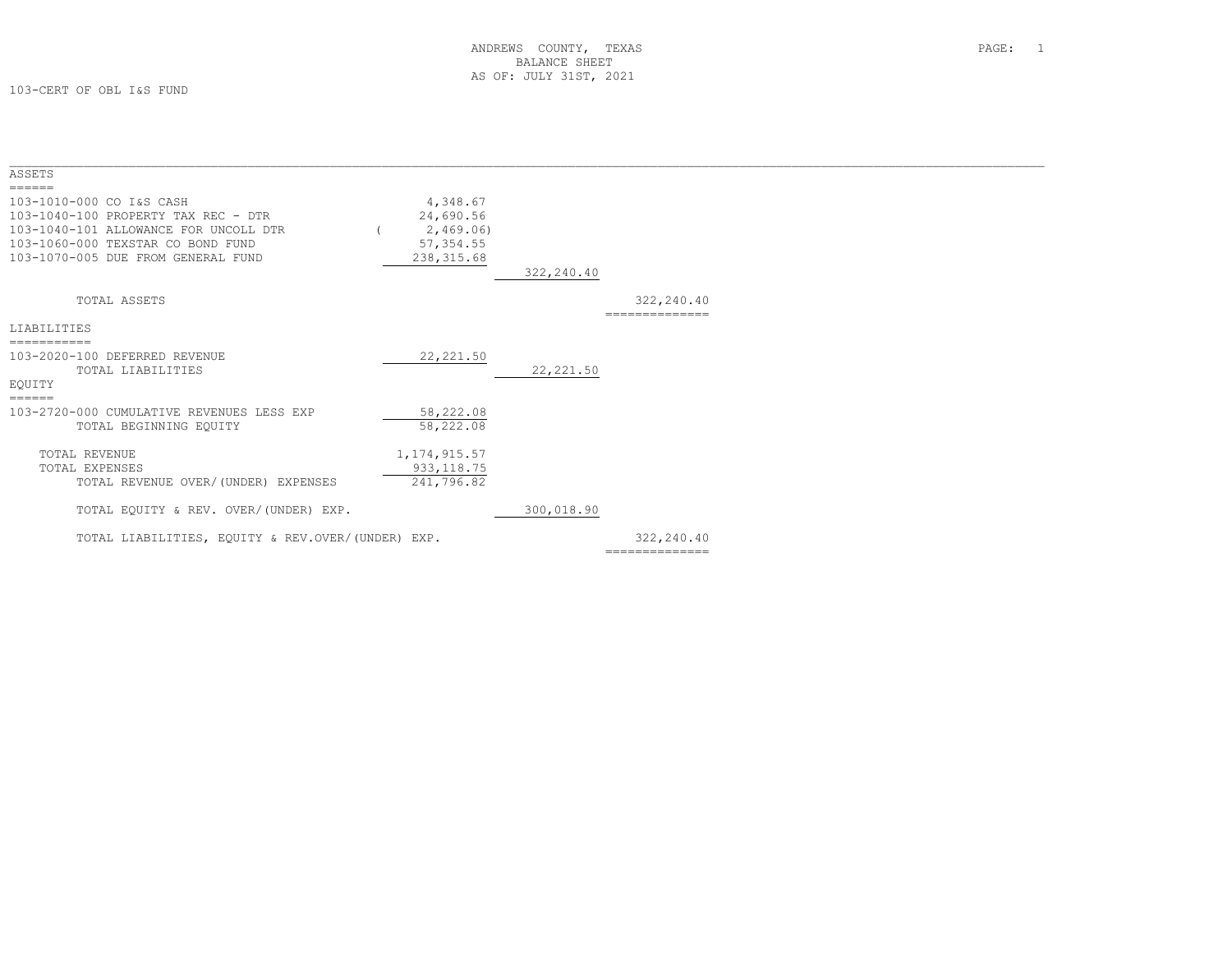103-CERT OF OBL I&S FUND

| % OF FISCAL YEAR: 83.33 |
|-------------------------|
|-------------------------|

| REVENUES                                | ORIGINAL<br><b>BUDGET</b> | NET<br>BUDGET | RECEIPTS<br>$M-T-D$ | <b>RECEIPTS</b><br>$Y-T-D$ | PRIOR YEAR<br>$Y-T-D$ | UNCOLLECTED<br>BALANCE | PERCENT<br>RECEIVED |
|-----------------------------------------|---------------------------|---------------|---------------------|----------------------------|-----------------------|------------------------|---------------------|
| 103-30310-110 CURRENT I&S AD VALOREM    | 1,172,014                 | 1,172,014     | 0.00                | 1,158,716.04               | 1,208,921.23          | 13,297.96              | 98.87               |
| 103-30310-120 DELINOUENT I&S AD VALOREM | 6,500                     | 6,500         | 5,192.34            | 16,178.53                  | 16,499.86 (           | 9,678.53)              | 248.90              |
| 103-30360-101 BANK ACCOUNT INTEREST     |                           |               | 0.00                | 0.00                       | 1,086.14              | 0.00                   | 0.00                |
| 103-30360-102 TEXPOOL INTEREST          |                           |               | 0.00                | 0.58                       | 0.00                  | 0.58                   | 0.00                |
| 103-30360-110 TEXSTAR INTEREST          |                           |               | 0.56                | 20.42                      | 18, 123, 63           | 20.42                  | 0.00                |
| 103-31030-951 TRANSFERS IN              | 24,865                    | 24,865        | 0.00                | 0.00                       | 0.00                  | 24,865.00              | 0.00                |
| TOTAL REVENUES                          | 1,203,379                 | 1,203,379     | 5,192.90            | 1,174,915.57               | 1,244,630.86          | 28,463.43              | 97.63               |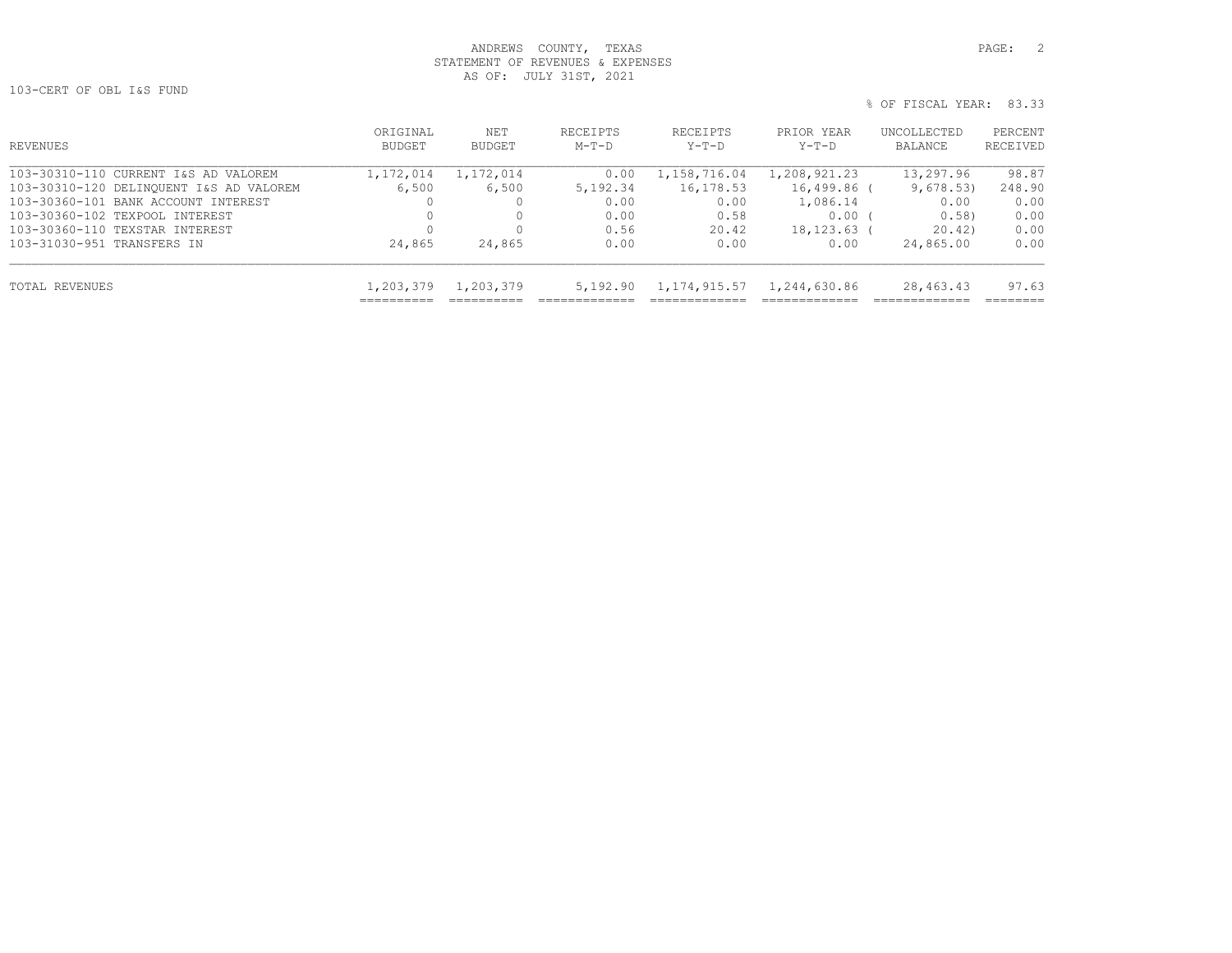103-CERT OF OBL I&S FUND

% OF FISCAL YEAR: 83.33

| EXPENSES                                                | ORIGINAL<br>BUDGET     | NET<br>BUDGET | EXPENDED<br>$M-T-D$ | <b>EXPENDED</b><br>$Y-T-D$ | PRIOR YEAR<br>$Y-T-D$ | UNEXPENDED<br>BALANCE | PERCENT<br>EXPENDED |
|---------------------------------------------------------|------------------------|---------------|---------------------|----------------------------|-----------------------|-----------------------|---------------------|
| CO I&S FUND EXP<br>103-41030-779 BOND PRINCIPAL EXPENSE | 620,000                | 620,000       | 0.00                | 620,000.00                 | 595,000.00            | 0.00                  | 100.00              |
| 103-41030-880 BOND INTEREST EXPENSE                     | 616,938                | 616,938       | 0.00                | 313, 118.75                | 327,993.75            | 303,819.25            | 50.75               |
| TOTAL CO I&S FUND EXP                                   | 1,236,938              | 1,236,938     | 0.00                | 933, 118.75                | 922,993.75            | 303,819.25            | 75.44               |
| TOTAL EXPENDITURES                                      | 1,236,938<br>_________ | 1,236,938     | 0.00                | 933, 118.75                | 922,993.75            | 303,819.25            | 75.44               |
| REVENUES OVER/(UNDER) EXPENDITURES                      | $33,559$ (             | 33,559        | 5,192.90            | 241,796.82                 | 321,637.11 (          | 275, 355.82           |                     |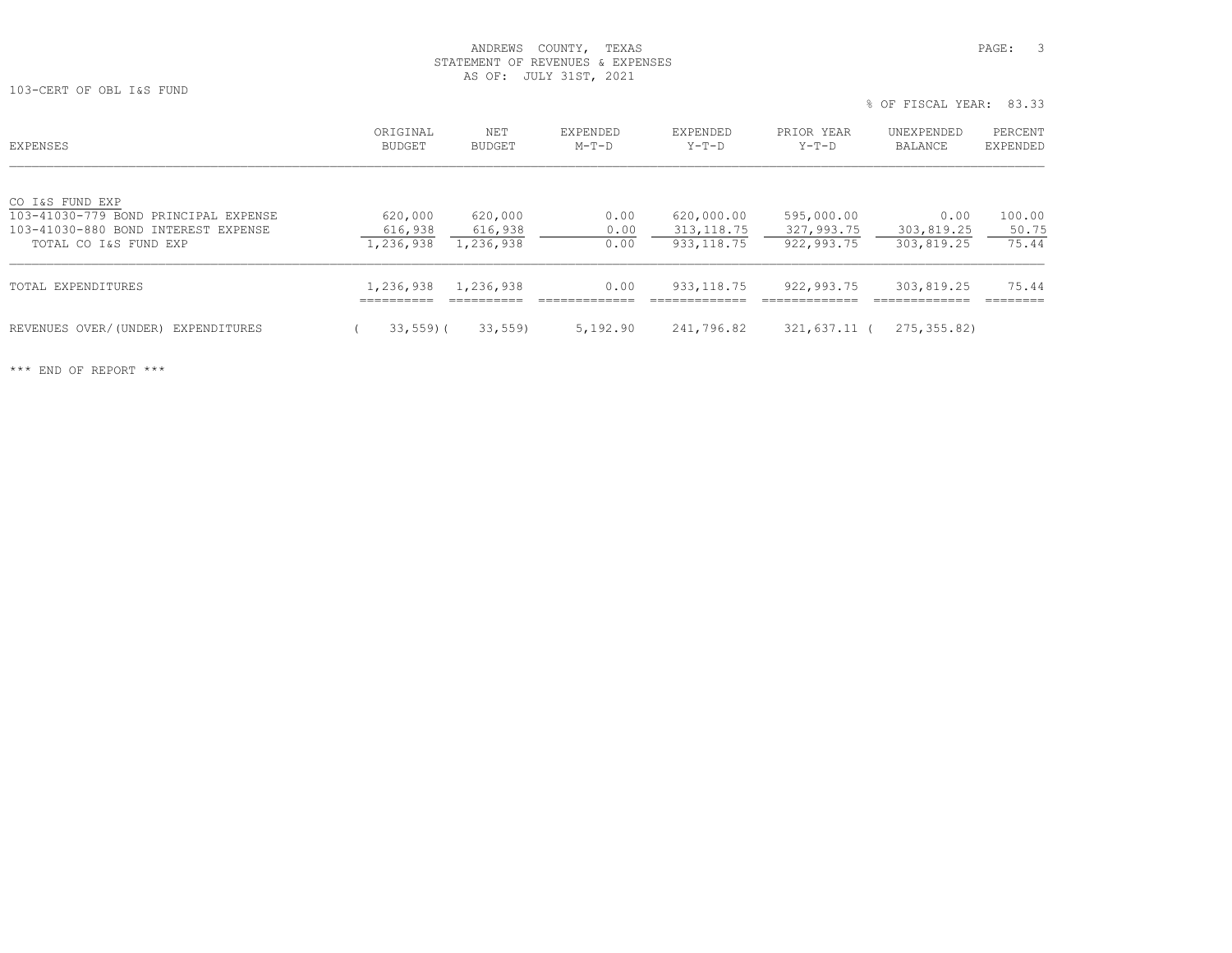| ASSETS      |                                     |
|-------------|-------------------------------------|
| ------      |                                     |
|             | ______________<br>.                 |
| LIABILITIES |                                     |
| =========== |                                     |
| EQUITY      |                                     |
| ------      |                                     |
|             | _______________<br>________________ |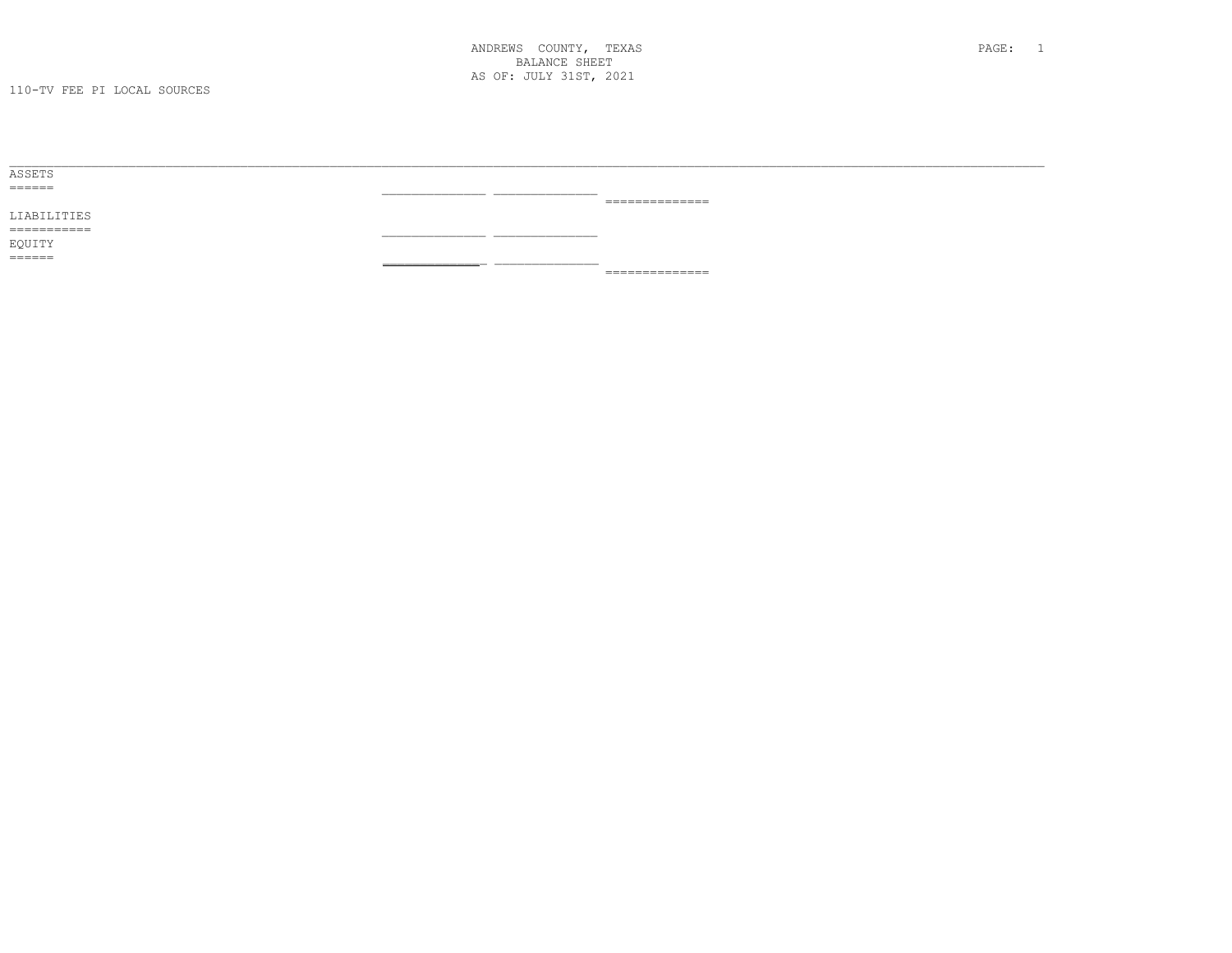|                                       |                    |               |                     |                     |                       | % OF FISCAL YEAR: 83.33 |                     |
|---------------------------------------|--------------------|---------------|---------------------|---------------------|-----------------------|-------------------------|---------------------|
| REVENUES                              | ORIGINAL<br>BUDGET | NET<br>BUDGET | RECEIPTS<br>$M-T-D$ | RECEIPTS<br>$Y-T-D$ | PRIOR YEAR<br>$Y-T-D$ | UNCOLLECTED<br>BALANCE  | PERCENT<br>RECEIVED |
| 110-30345-003 TV FEE PI LOCAL REVENUE | 200                | 200           | 0.00                | 0.00                | 0.00                  | 200.00                  | 0.00                |
| TOTAL REVENUES                        | 200                | 200           | 0.00                | 0.00                | 0.00                  | 200.00                  | 0.00                |

.33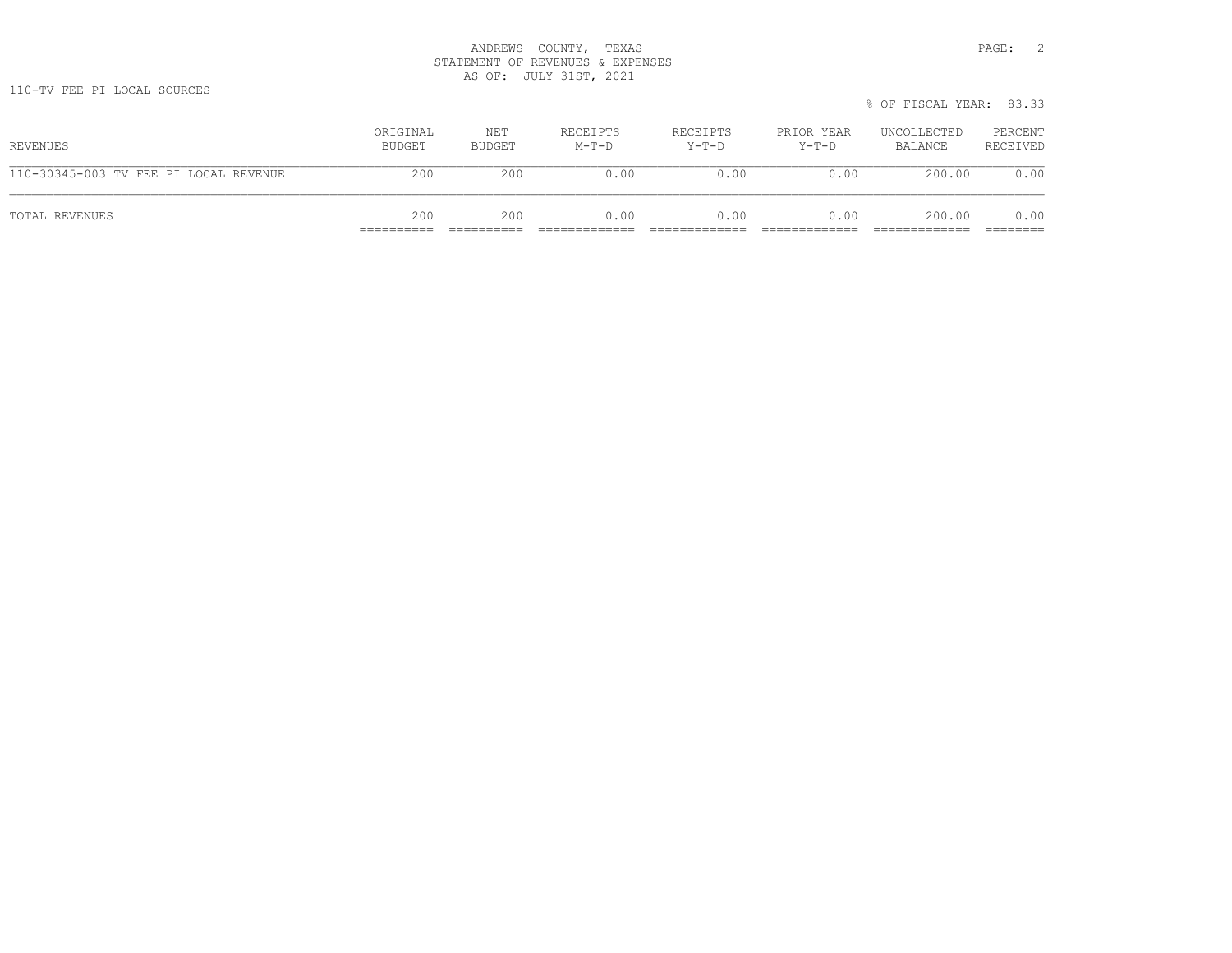110-TV FEE PI LOCAL SOURCES

% OF FISCAL YEAR: 83.33

| EXPENSES                              | ORIGINAL<br>BUDGET              | NET<br>BUDGET | <b>EXPENDED</b><br>$M-T-D$ | EXPENDED<br>Y-T-D | PRIOR YEAR<br>$Y-T-D$ | UNEXPENDED<br>BALANCE | PERCENT<br>EXPENDED |
|---------------------------------------|---------------------------------|---------------|----------------------------|-------------------|-----------------------|-----------------------|---------------------|
| TV FEE PI LOCAL SOURCES               |                                 |               |                            |                   |                       |                       |                     |
| 110-40943-103 SALARY                  | 100                             | 100           | 0.00                       | 0.00              | 0.00                  | 100.00                | 0.00                |
| 110-40943-486 GEN FUND PROGRAM INC TV | 100                             | 100           | 0.00                       | 0.00              | 0.00                  | 100.00                | 0.00                |
| TOTAL TV FEE PI LOCAL SOURCES         | 200                             | 200           | 0.00                       | 0.00              | 0.00                  | 200.00                | 0.00                |
| TOTAL EXPENDITURES                    | 200<br>__________<br>__________ | 200<br>_____  | 0.00                       | 0.00              | 0.00                  | 200.00                | 0.00<br>____        |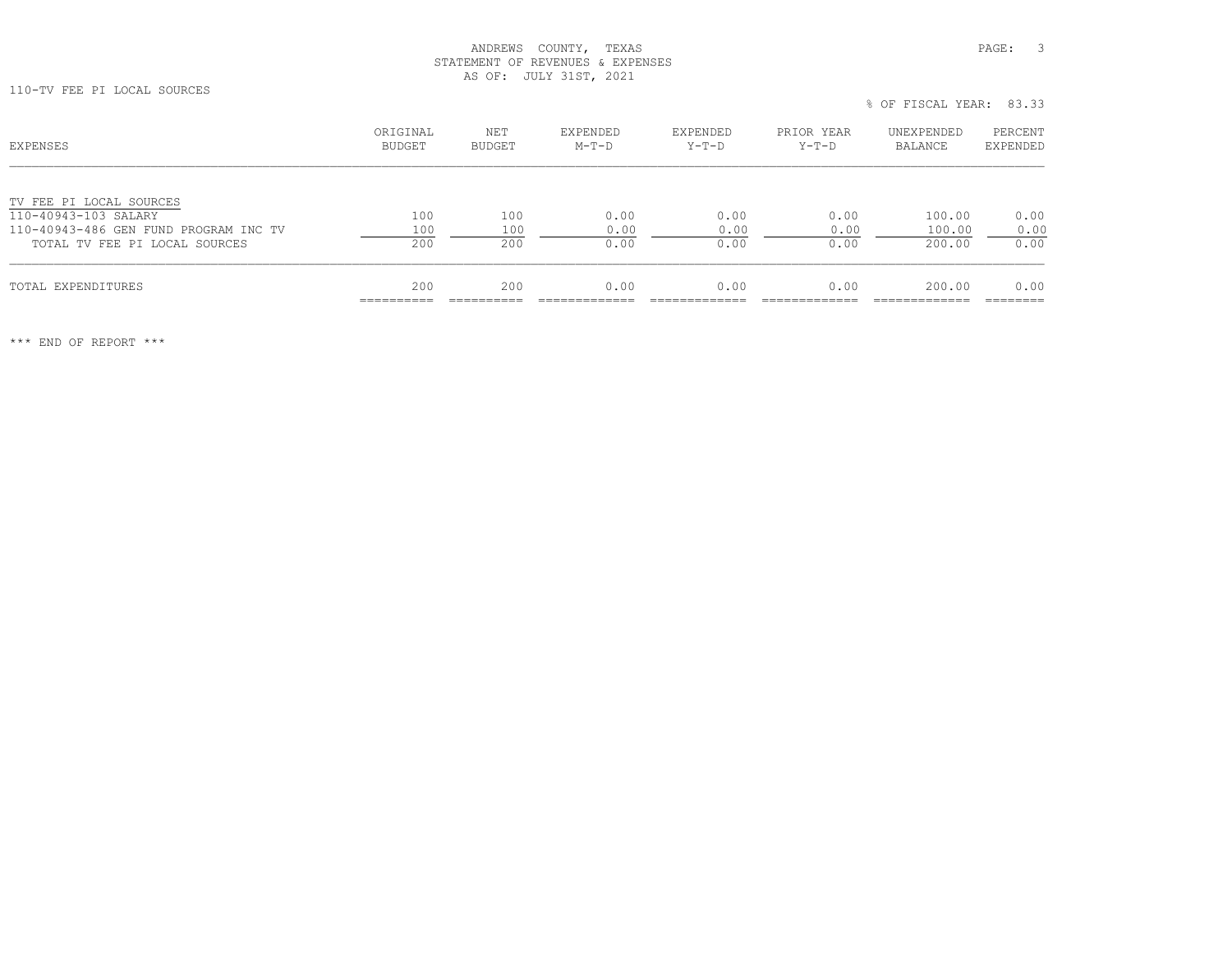| ASSETS<br>======                                                       |                                  |          |                            |  |
|------------------------------------------------------------------------|----------------------------------|----------|----------------------------|--|
| 111-1010-000 CASH PHC PI LOCAL                                         | 2,388.81                         | 2,388.81 |                            |  |
| TOTAL ASSETS                                                           |                                  |          | 2,388.81<br>============== |  |
| LIABILITIES<br>===========                                             |                                  |          |                            |  |
| EQUITY<br>======                                                       |                                  |          |                            |  |
| TOTAL REVENUE<br>TOTAL EXPENSES<br>TOTAL REVENUE OVER/(UNDER) EXPENSES | 8,256.08<br>5,867.27<br>2,388.81 |          |                            |  |
| TOTAL EQUITY & REV. OVER/(UNDER) EXP.                                  |                                  | 2,388.81 |                            |  |
| TOTAL LIABILITIES, EQUITY & REV.OVER/(UNDER) EXP.                      |                                  |          | 2,388.81<br>-------------- |  |
|                                                                        |                                  |          |                            |  |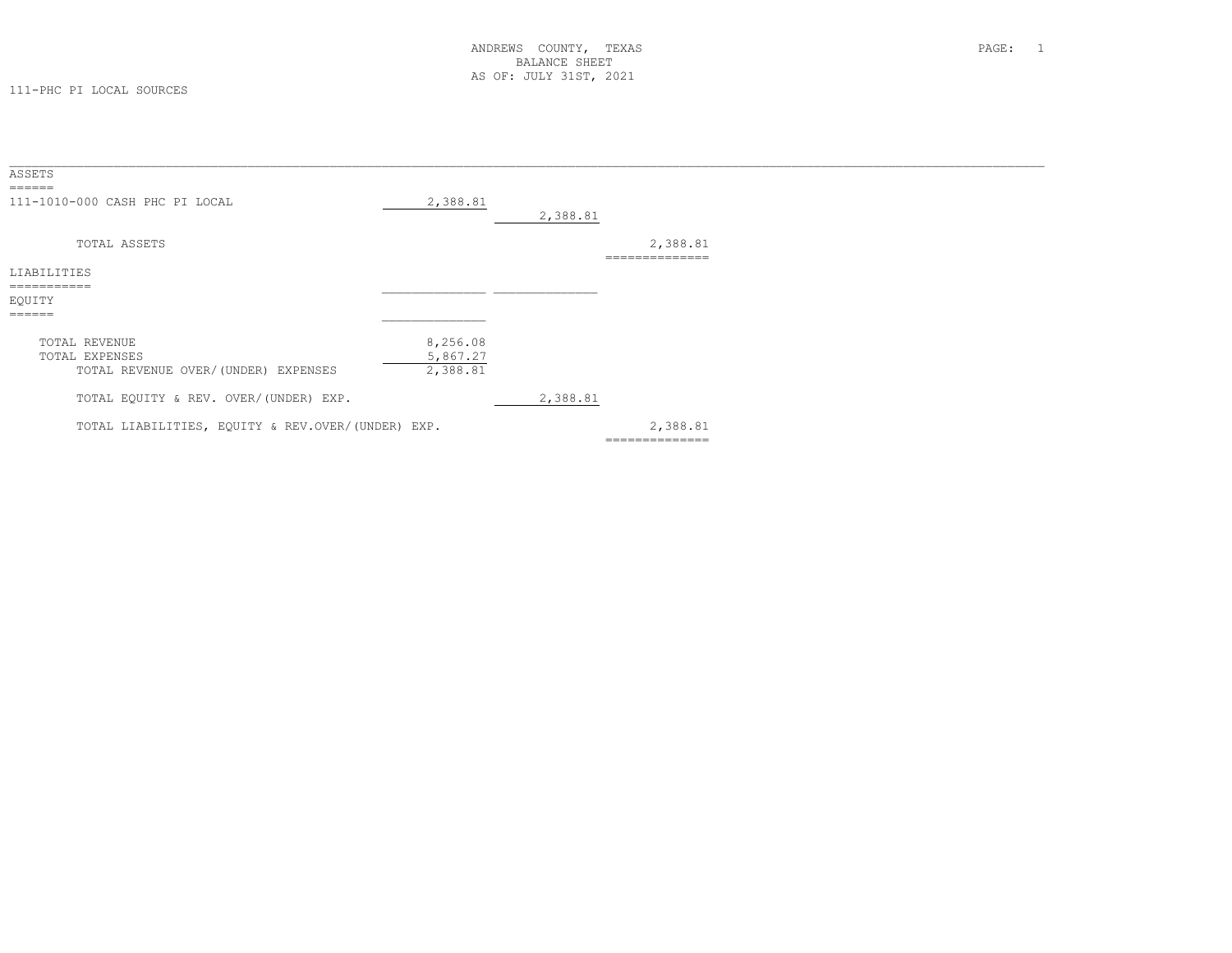|                                    |                    |               |                     |                     |                     | % OF FISCAL YEAR: 83.33 |                     |
|------------------------------------|--------------------|---------------|---------------------|---------------------|---------------------|-------------------------|---------------------|
| REVENUES                           | ORIGINAL<br>BUDGET | NET<br>BUDGET | RECEIPTS<br>$M-T-D$ | RECEIPTS<br>$Y-T-D$ | PRIOR YEAR<br>Y-T-D | UNCOLLECTED<br>BALANCE  | PERCENT<br>RECEIVED |
| 111-30345-004 PHC PI LOCAL REVENUE | 16,000             | 16,000        | 1,346.75            | 8,256.08            | 10,435.71           | 7,743.92                | 51.60               |
| TOTAL REVENUES                     | 16,000             | 16,000        | 1,346.75            | 8,256.08            | 10,435.71           | 7,743.92                | 51.60               |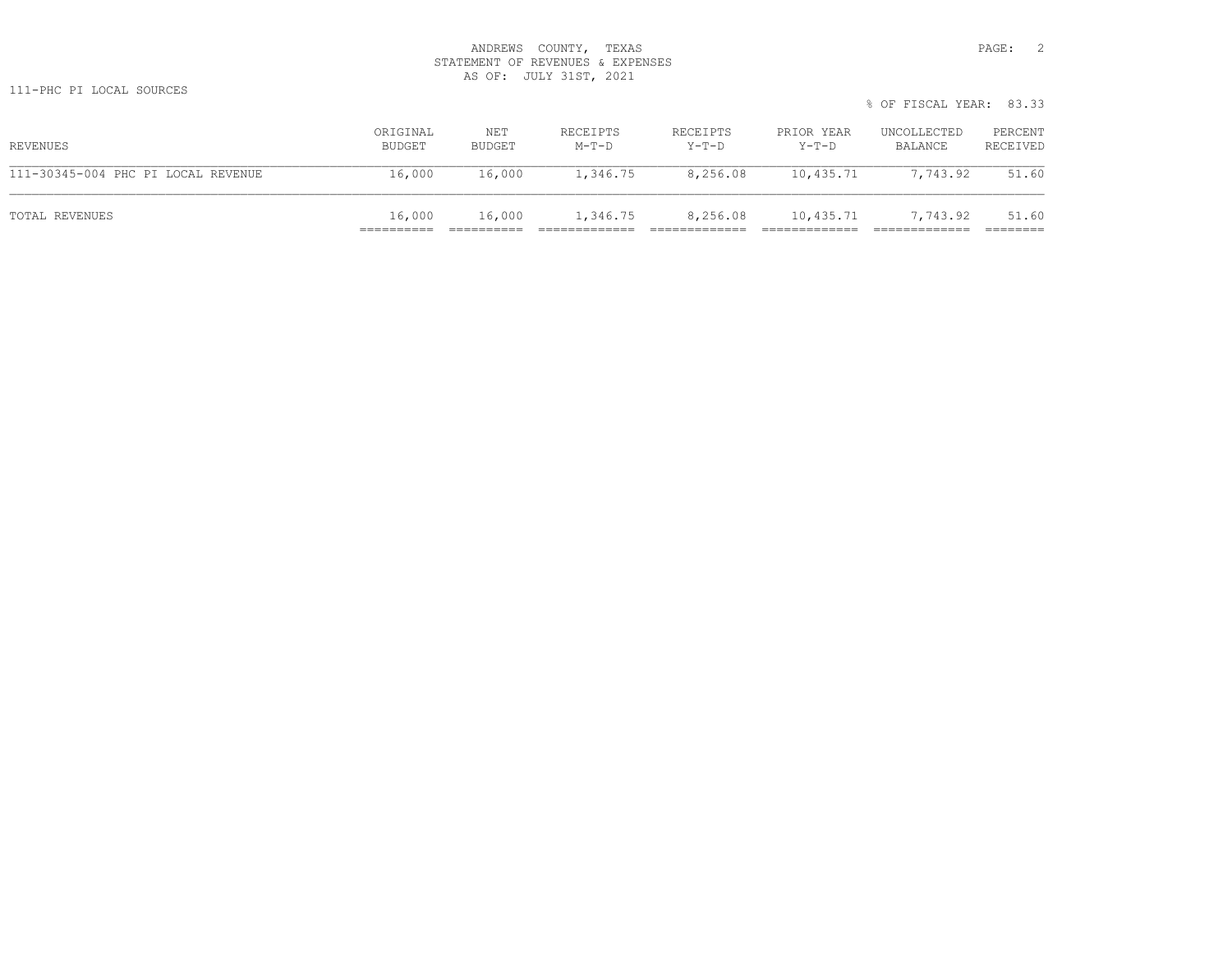111-PHC PI LOCAL SOURCES

% OF FISCAL YEAR: 83.33

| <b>EXPENSES</b>                                                            | ORIGINAL<br>BUDGET | NET<br>BUDGET    | EXPENDED<br>$M-T-D$ | EXPENDED<br>$Y-T-D$  | PRIOR YEAR<br>$Y-T-D$  | UNEXPENDED<br>BALANCE  | PERCENT<br>EXPENDED |
|----------------------------------------------------------------------------|--------------------|------------------|---------------------|----------------------|------------------------|------------------------|---------------------|
| PHC PI LOCAL SOURCES<br>111-40944-103 SALARY<br>TOTAL PHC PI LOCAL SOURCES | 16,000<br>16,000   | 16,000<br>16,000 | 0.00<br>0.00        | 5,867.27<br>5,867.27 | 10,425.71<br>10,425.71 | 10,132.73<br>10,132.73 | 36.67<br>36.67      |
| TOTAL EXPENDITURES                                                         | 16,000<br>-------- | 16,000           | 0.00                | 5,867.27             | 10,425.71              | 10,132.73              | 36.67               |
| REVENUES OVER/(UNDER) EXPENDITURES                                         | 0                  |                  | 1,346.75            | 2,388.81             | 10.00                  | 2,388.81               |                     |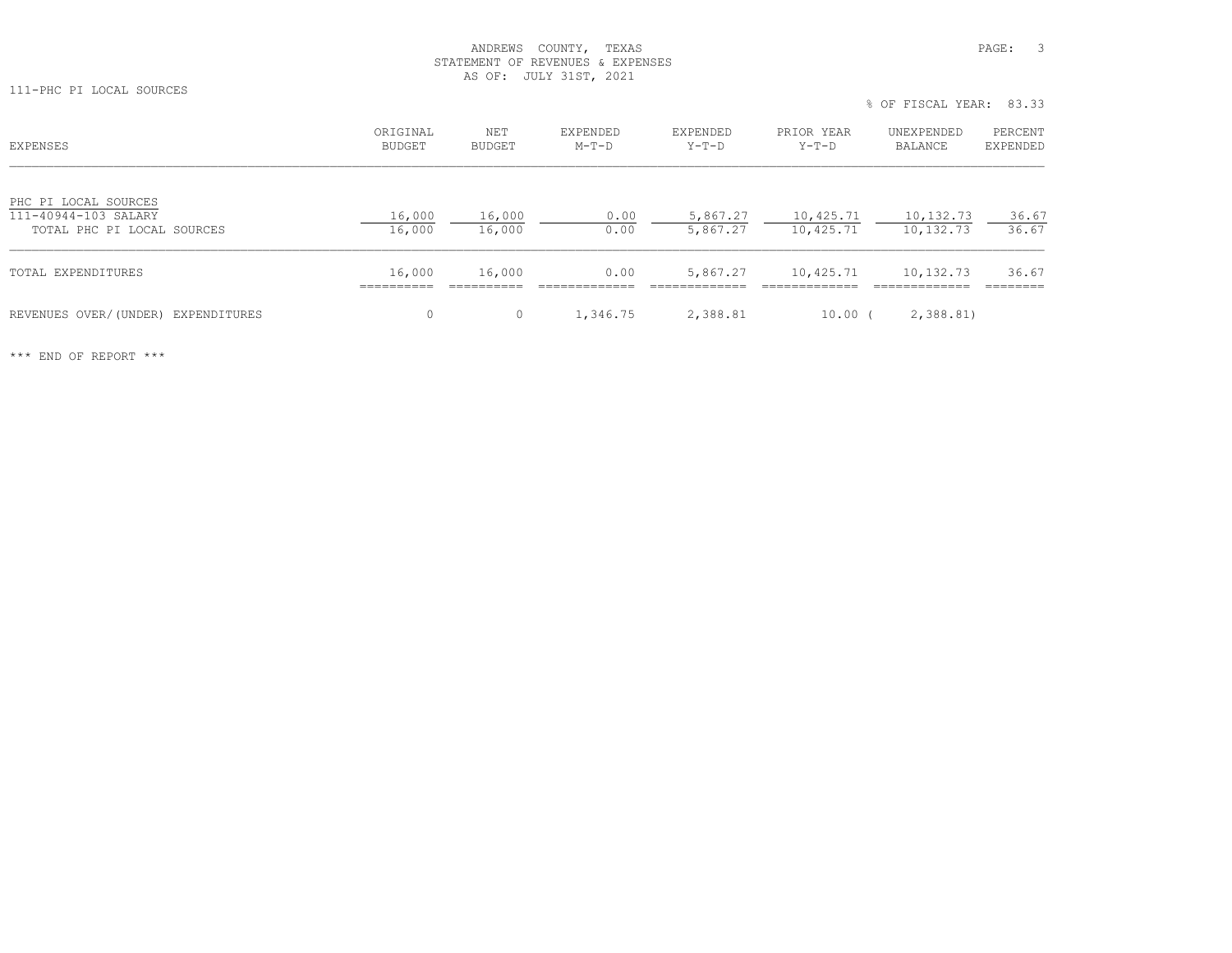| ASSETS<br>$=$ $=$ $=$ $=$ $=$ $=$                                      |                               |          |                            |  |
|------------------------------------------------------------------------|-------------------------------|----------|----------------------------|--|
| 112-1010-000 CASH IMM PI LOCAL                                         | 3,504.44                      | 3,504.44 |                            |  |
| TOTAL ASSETS                                                           |                               |          | 3,504.44<br>-------------- |  |
| LIABILITIES                                                            |                               |          |                            |  |
| ===========<br>EQUITY<br>======                                        |                               |          |                            |  |
| TOTAL REVENUE<br>TOTAL EXPENSES<br>TOTAL REVENUE OVER/(UNDER) EXPENSES | 3,544.35<br>39.91<br>3,504.44 |          |                            |  |
| TOTAL EQUITY & REV. OVER/(UNDER) EXP.                                  |                               | 3,504.44 |                            |  |
| TOTAL LIABILITIES, EQUITY & REV.OVER/(UNDER) EXP.                      |                               |          | 3,504.44<br>============== |  |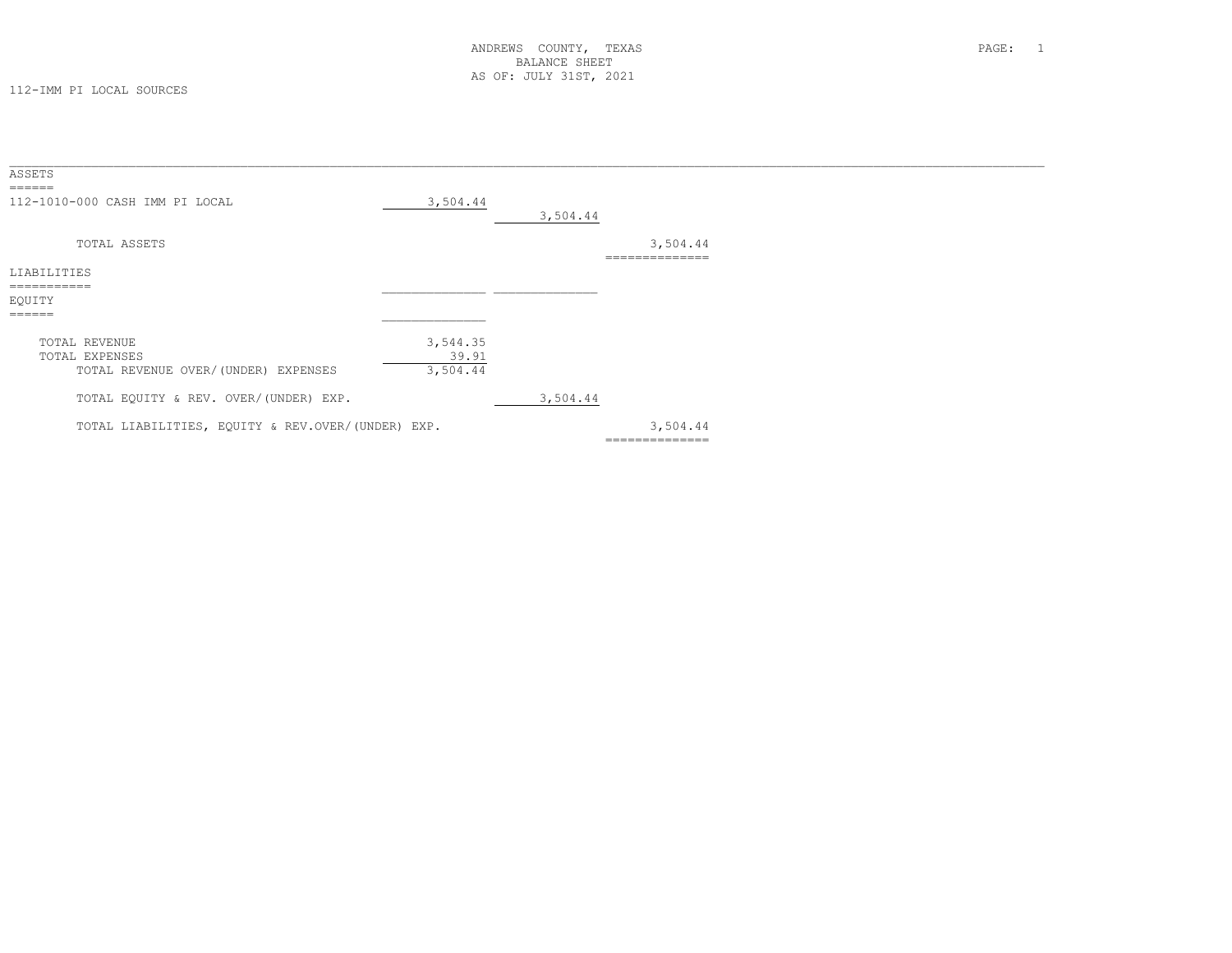112-IMM PI LOCAL SOURCES

|                                    |                    |               |                     |                   |                     | % OF FISCAL YEAR: 83.33 |                     |
|------------------------------------|--------------------|---------------|---------------------|-------------------|---------------------|-------------------------|---------------------|
| REVENUES                           | ORIGINAL<br>BUDGET | NET<br>BUDGET | RECEIPTS<br>$M-T-D$ | RECEIPTS<br>Y-T-D | PRIOR YEAR<br>Y-T-D | UNCOLLECTED<br>BALANCE  | PERCENT<br>RECEIVED |
| 112-30345-005 IMM PI LOCAL REVENUE | 8,500              | 8,500         | 788.00              | 3,544.35          | 4,774.94            | 4,955.65                | 41.70               |
| TOTAL REVENUES                     | 8,500              | 8,500         | 788.00              |                   | 3,544.35 4,774.94   | 4,955.65                | 41.70               |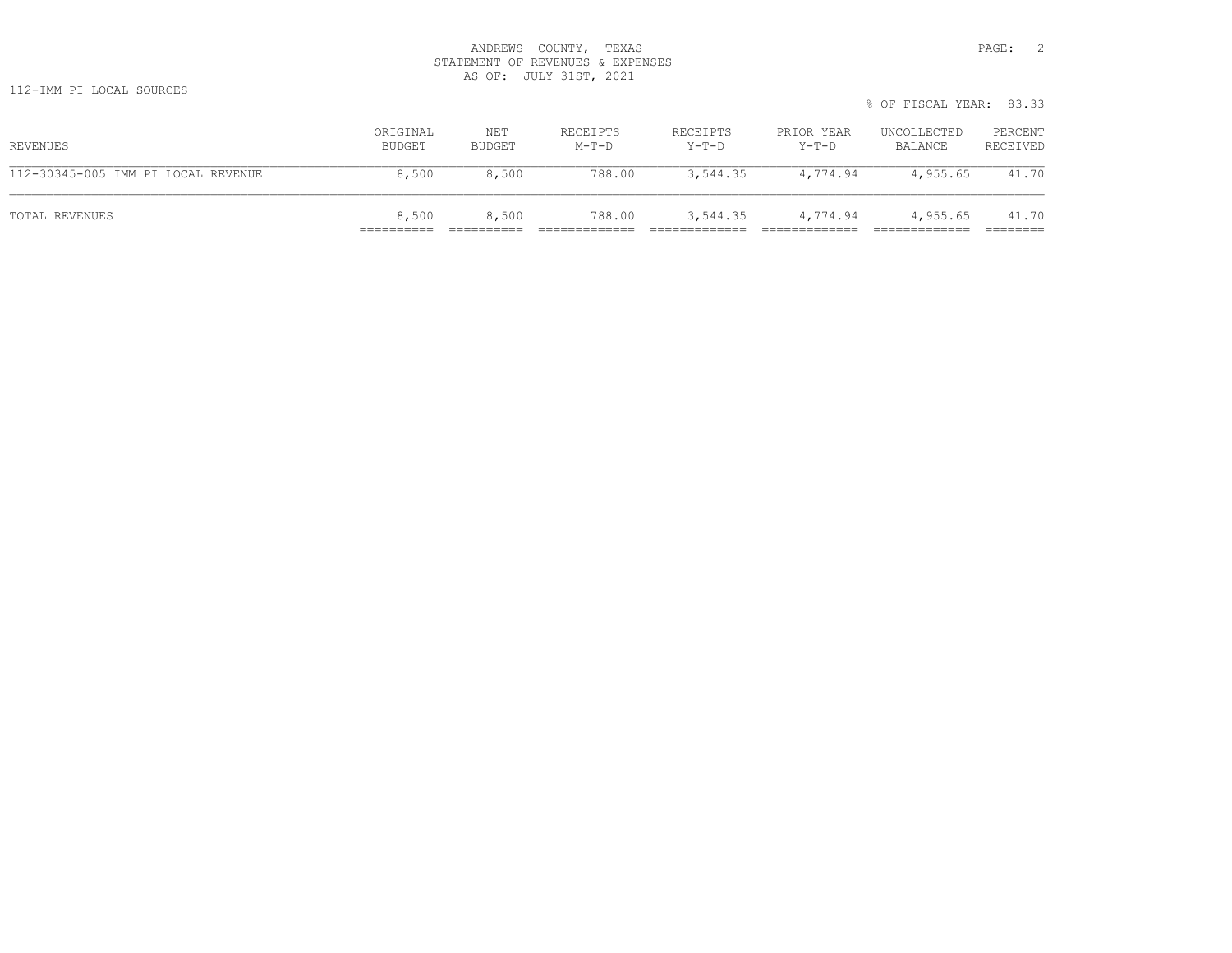112-IMM PI LOCAL SOURCES

| <b>EXPENSES</b>                       | ORIGINAL<br>BUDGET | <b>NET</b><br>BUDGET | <b>EXPENDED</b><br>$M-T-D$ | <b>EXPENDED</b><br>$Y-T-D$ | PRIOR YEAR<br>$Y-T-D$ | UNEXPENDED<br>BALANCE | PERCENT<br>EXPENDED |
|---------------------------------------|--------------------|----------------------|----------------------------|----------------------------|-----------------------|-----------------------|---------------------|
| IMM PI LOCAL SOURCES                  |                    |                      |                            |                            |                       |                       |                     |
| 112-40946-103 IMM PI LOCAL SALARY     | 500                | 500                  | 0.00                       | 0.00                       | 420.00                | 500.00                | 0.00                |
| 112-40946-217 IMM PI LOCAL TRAVEL     | 6,500              | 6,500                | 0.00                       | 0.00                       | 3,786.31              | 6,500.00              | 0.00                |
| 112-40946-317 IMM PI LOCAL PROMO      | 500                | 500                  | 0.00                       | 0.00                       | 0.00                  | 500.00                | 0.00                |
| 112-40946-391 IMM PI LOCAL SUPPLIES   | 500                | 500                  | 0.00                       | 0.00                       | 0.00                  | 500.00                | 0.00                |
| 112-40946-401 IMM PI LOCAL PROF SVC   | 500                | 500                  | 0.00                       | 39.91                      | 0.00                  | 460.09                | 7.98                |
| 112-40946-493 IMM PI LOCAL EHR        |                    |                      | 0.00                       | 0.00                       | 148.91                | 0.00                  | 0.00                |
| TOTAL IMM PI LOCAL SOURCES            | 8,500              | 8,500                | 0.00                       | 39.91                      | 4,355.22              | 8,460.09              | 0.47                |
| TOTAL EXPENDITURES                    | 8,500              | 8,500                | 0.00                       | 39.91                      | 4,355.22              | 8,460.09              | 0.47                |
| REVENUES OVER/(UNDER)<br>EXPENDITURES | 0                  | 0                    | 788.00                     | 3,504.44                   | 419.72 (              | 3,504.44)             |                     |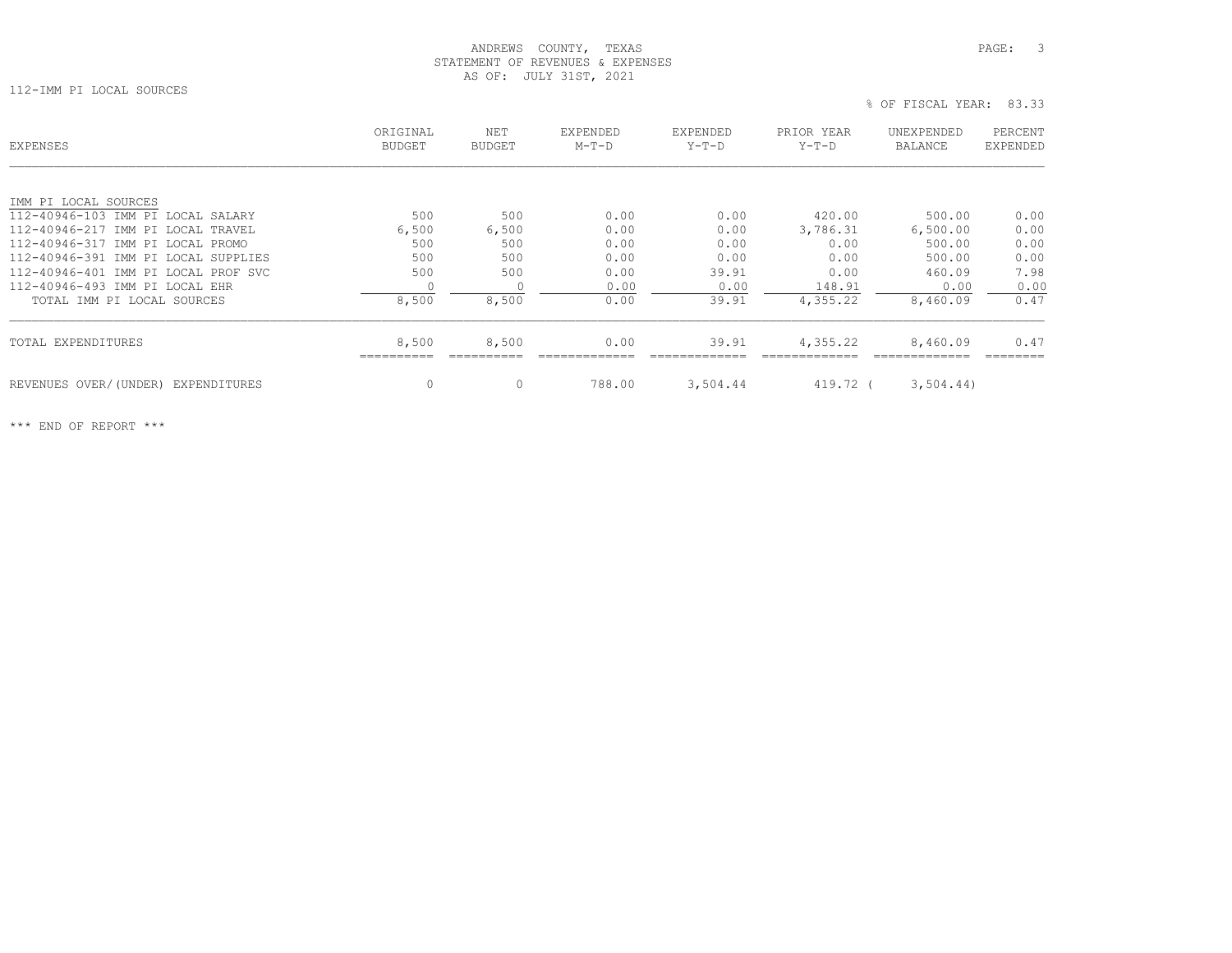113-LEOSE CONST 1&4

| ASSETS<br>======                                              |                      |          |                       |  |
|---------------------------------------------------------------|----------------------|----------|-----------------------|--|
| 113-1010-000 CASH-LEOSE CONST 1&4                             | 8,101.01             | 8,101.01 |                       |  |
| TOTAL ASSETS                                                  |                      |          | 8,101.01<br>_________ |  |
| LIABILITIES                                                   |                      |          |                       |  |
| ===========<br>EQUITY<br>======                               |                      |          |                       |  |
| 113-2715-000 COMMITTED FUND BALANCE<br>TOTAL BEGINNING EQUITY | 7,458.49<br>7,458.49 |          |                       |  |
| TOTAL REVENUE<br>TOTAL REVENUE OVER/(UNDER) EXPENSES          | 642.52<br>642.52     |          |                       |  |
| TOTAL EQUITY & REV. OVER/(UNDER) EXP.                         |                      | 8,101.01 |                       |  |
| TOTAL LIABILITIES, EQUITY & REV.OVER/(UNDER) EXP.             |                      |          | 8,101.01              |  |
|                                                               |                      |          | ==============        |  |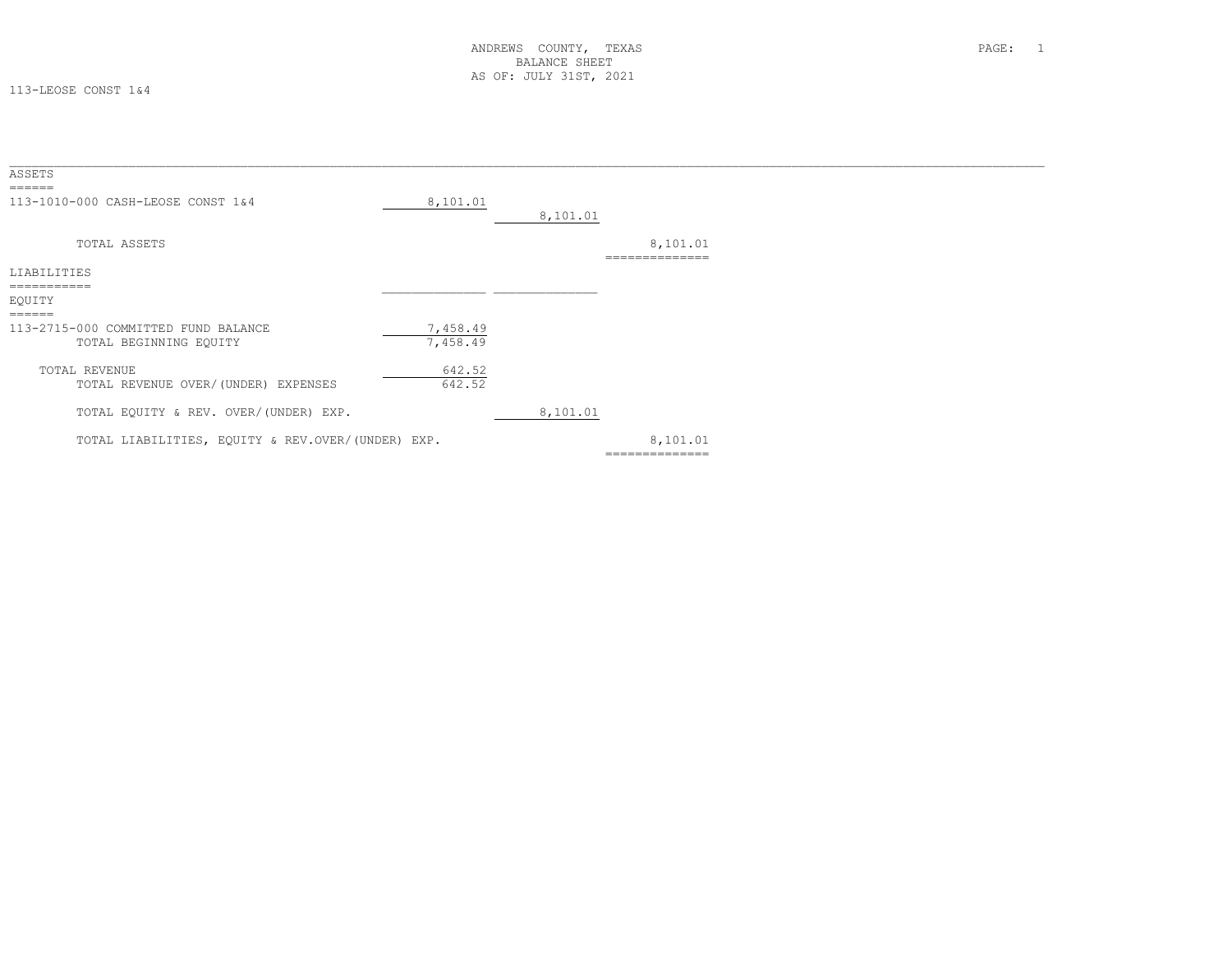113-LEOSE CONST 1&4

|                                                                                    |                    |               |                     |                     |                       | % OF FISCAL YEAR: 83.33 |                     |
|------------------------------------------------------------------------------------|--------------------|---------------|---------------------|---------------------|-----------------------|-------------------------|---------------------|
| REVENUES                                                                           | ORIGINAL<br>BUDGET | NET<br>BUDGET | RECEIPTS<br>$M-T-D$ | RECEIPTS<br>$Y-T-D$ | PRIOR YEAR<br>$Y-T-D$ | UNCOLLECTED<br>BALANCE  | PERCENT<br>RECEIVED |
| 113-30333-341 FUNDING REV LEOSE CONST 1&4<br>113-30360-101 BANK INTEREST LEOSE 1&4 |                    |               | 0.00<br>0.00        | 642.52<br>0.00      | $685.17$ (<br>33.74   | 642.52)<br>0.00         | 0.00<br>0.00        |
| TOTAL REVENUES                                                                     |                    |               | 0.00                | 642.52              | $718.91$ (            | 642.52)                 | 0.00                |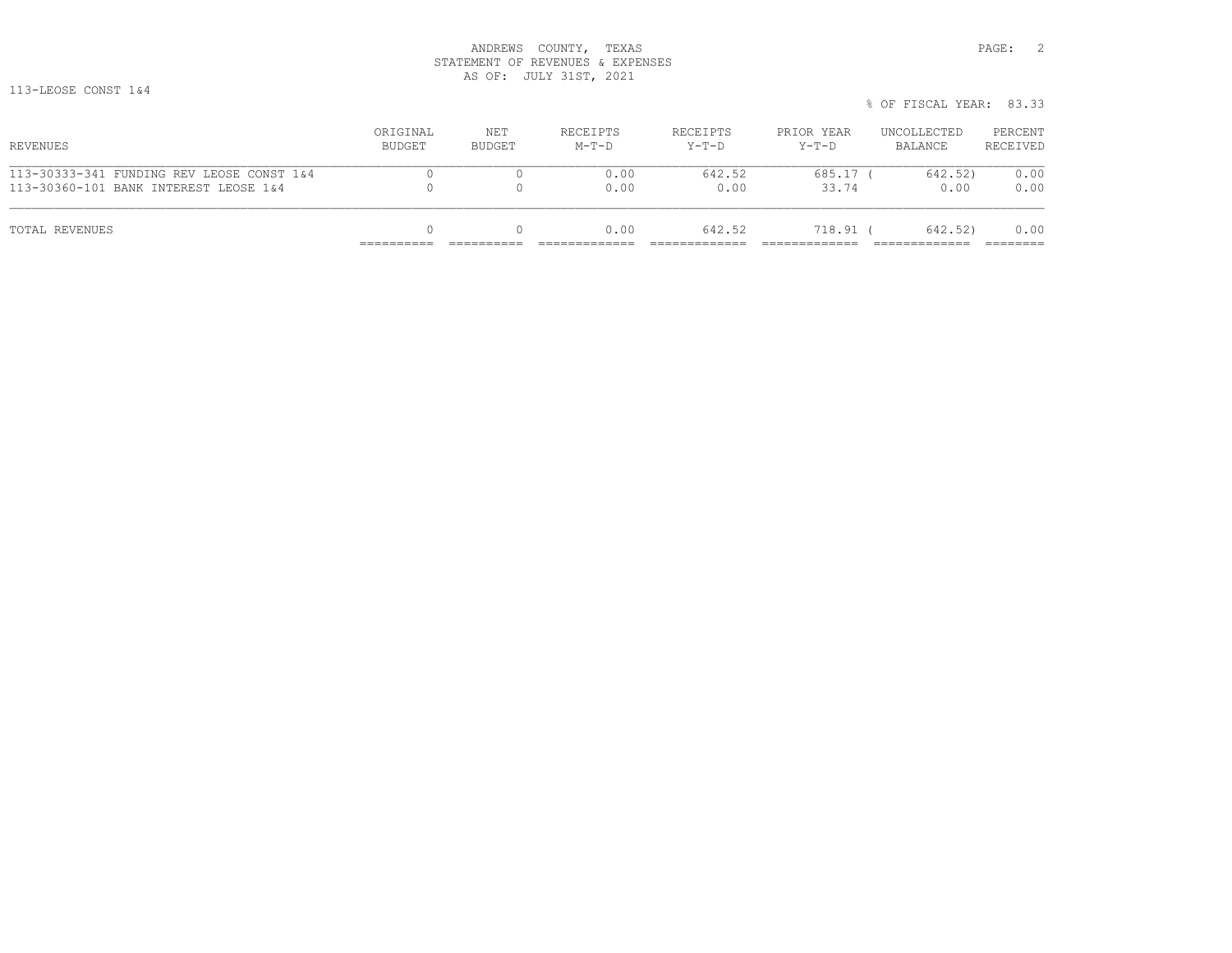| CΕ<br>ヘリード<br>-<br>٠<br>٠ |  |
|---------------------------|--|
|---------------------------|--|

113-LEOSE CONST 1&4

 % OF FISCAL YEAR: 83.33ORIGINAL NET EXPENDED EXPENDED PRIOR YEAR UNEXPENDED PERCENT<br>BUDGET BUDGET M-T-D Y-T-D Y-T-D BALANCE EXPENDED  $\frac{1 \text{EOSE CONST 1&4}}{1 \text{EOSE CONST 1&4}}$  , and the set of the set of the set of the set of the set of the set of the set of the set of the set of the set of the set of the set of the set of the set of the set of the set of ========== ========== ============= ============= ============= ============= ========REVENUES OVER/(UNDER) EXPENDITURES 00 0 0 0 0.00 642.52 718.91 (642.52)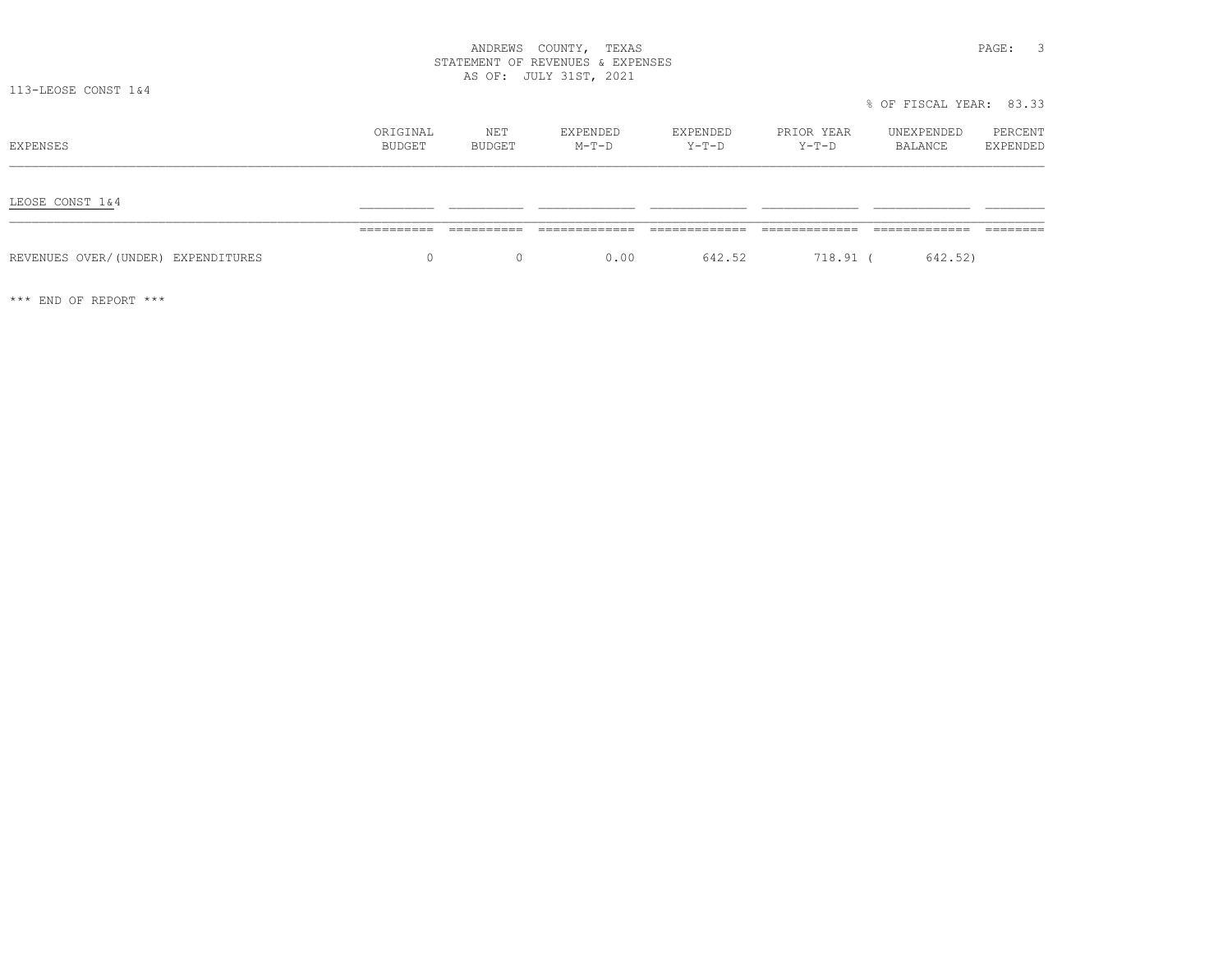114-LEOSE CONST 2&3

| ASSETS                                                        |                      |           |                             |  |
|---------------------------------------------------------------|----------------------|-----------|-----------------------------|--|
| ======<br>114-1010-000 CASH LEOSE CONST 2&3                   | 10,490.76            | 10,490.76 |                             |  |
| TOTAL ASSETS                                                  |                      |           | 10,490.76<br>-------------- |  |
| LIABILITIES                                                   |                      |           |                             |  |
| EQUITY<br>======                                              |                      |           |                             |  |
| 114-2715-000 COMMITTED FUND BALANCE<br>TOTAL BEGINNING EQUITY | 9,848.24<br>9,848.24 |           |                             |  |
| TOTAL REVENUE<br>TOTAL REVENUE OVER/(UNDER) EXPENSES          | 642.52<br>642.52     |           |                             |  |
| TOTAL EQUITY & REV. OVER/(UNDER) EXP.                         |                      | 10,490.76 |                             |  |
| TOTAL LIABILITIES, EQUITY & REV.OVER/(UNDER) EXP.             |                      |           | 10,490.76<br>-------------- |  |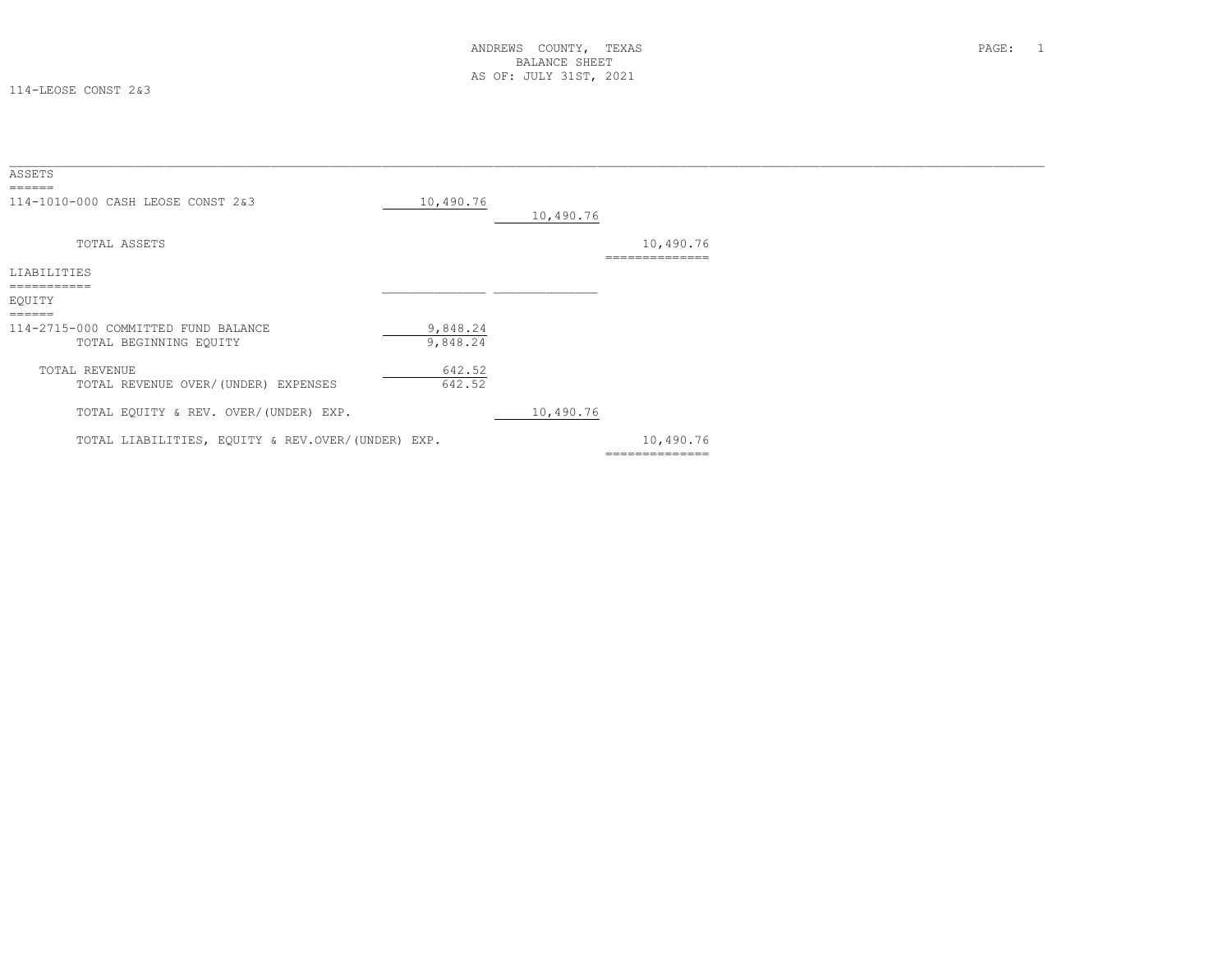114-LEOSE CONST 2&3

|                                                                     |                    |               |                     |                     |                       | % OF FISCAL YEAR: 83.33 |                     |
|---------------------------------------------------------------------|--------------------|---------------|---------------------|---------------------|-----------------------|-------------------------|---------------------|
| REVENUES                                                            | ORIGINAL<br>BUDGET | NET<br>BUDGET | RECEIPTS<br>$M-T-D$ | RECEIPTS<br>$Y-T-D$ | PRIOR YEAR<br>$Y-T-D$ | UNCOLLECTED<br>BALANCE  | PERCENT<br>RECEIVED |
| 114-30333-342 FUNDING LEOSE 2&3<br>114-30360-101 INTEREST LEOSE 2&3 |                    |               | 0.00<br>0.00        | 642.52<br>0.00      | $685.17$ (<br>44.95   | 642.52)<br>0.00         | 0.00<br>0.00        |
| TOTAL REVENUES                                                      | 0                  |               | 0.00                | 642.52              | 730.12 (              | 642.52)                 | 0.00                |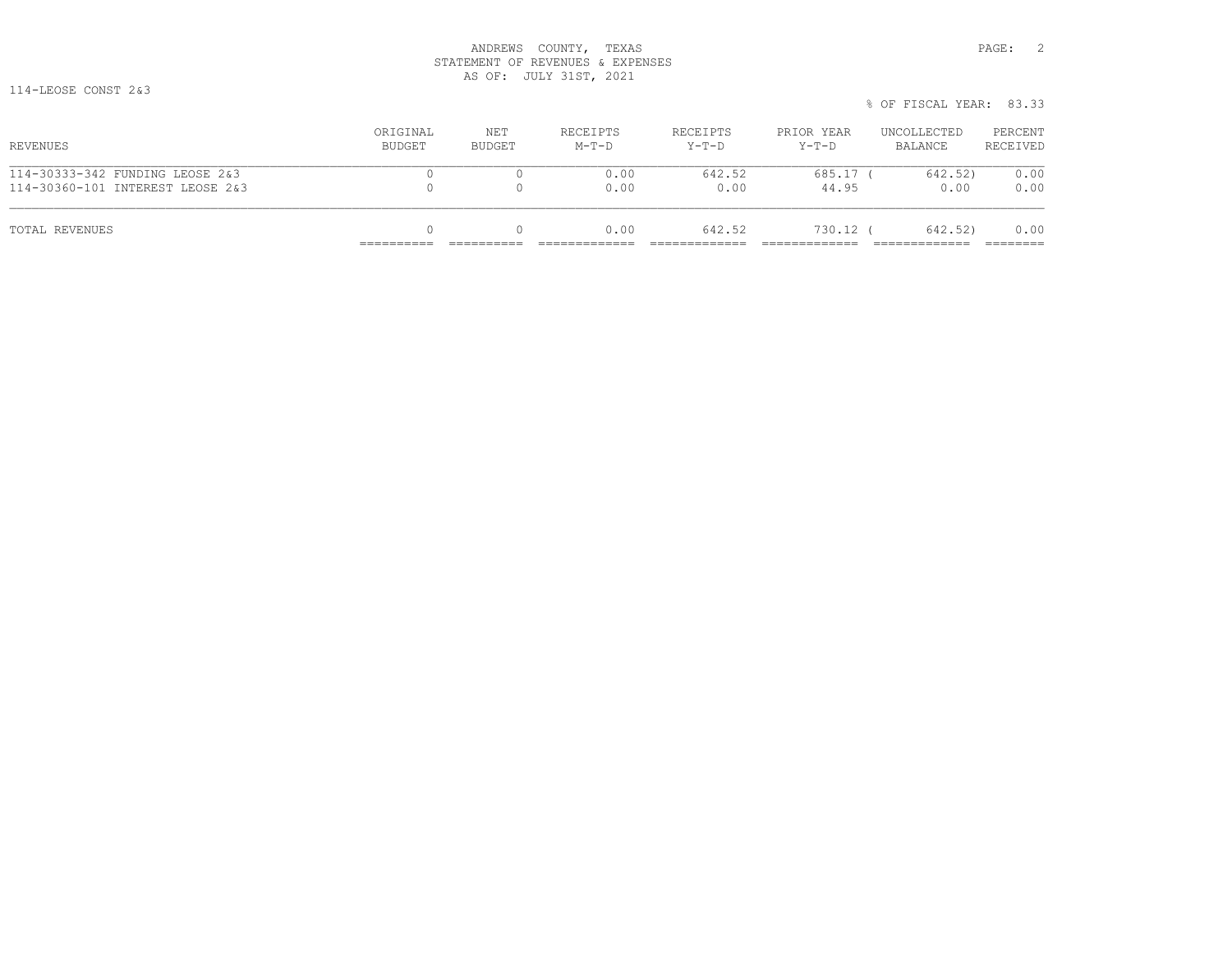| YTNUOI<br>.<br>ANDREWS                                                                                                                                                                                      | TEXAS<br>PAGE.  |  |
|-------------------------------------------------------------------------------------------------------------------------------------------------------------------------------------------------------------|-----------------|--|
| ,,,,,,,,,,,,<br>MENT:<br>.                                                                                                                                                                                  | <b>RXPENSES</b> |  |
| $\sim$ $-$<br>----<br>$\sim$ $\sim$<br>$\sim$<br>いせ<br>∸ב∟טע<br>سدمد<br>$\mathbf{r}$ and $\mathbf{r}$ and $\mathbf{r}$ and $\mathbf{r}$ and $\mathbf{r}$ and $\mathbf{r}$ and $\mathbf{r}$ and $\mathbf{r}$ | 2021            |  |

114-LEOSE CONST 2&3

| EXPENSES                           | ORIGINAL<br>BUDGET | NET<br>BUDGET | EXPENDED<br>$M-T-D$ | EXPENDED<br>Y-T-D | PRIOR YEAR<br>Y-T-D | UNEXPENDED<br>BALANCE | PERCENT<br>EXPENDED |
|------------------------------------|--------------------|---------------|---------------------|-------------------|---------------------|-----------------------|---------------------|
| LEOSE CONST 2&3                    |                    |               |                     |                   |                     |                       |                     |
|                                    | ==========         | ==========    | -------------       |                   |                     |                       |                     |
| REVENUES OVER/(UNDER) EXPENDITURES | $\mathbf{0}$       | $\Omega$      | 0.00                | 642.52            | 730.12 (            | 642.52)               |                     |

\*\*\* END OF REPORT \*\*\*

% OF FISCAL YEAR: 83.33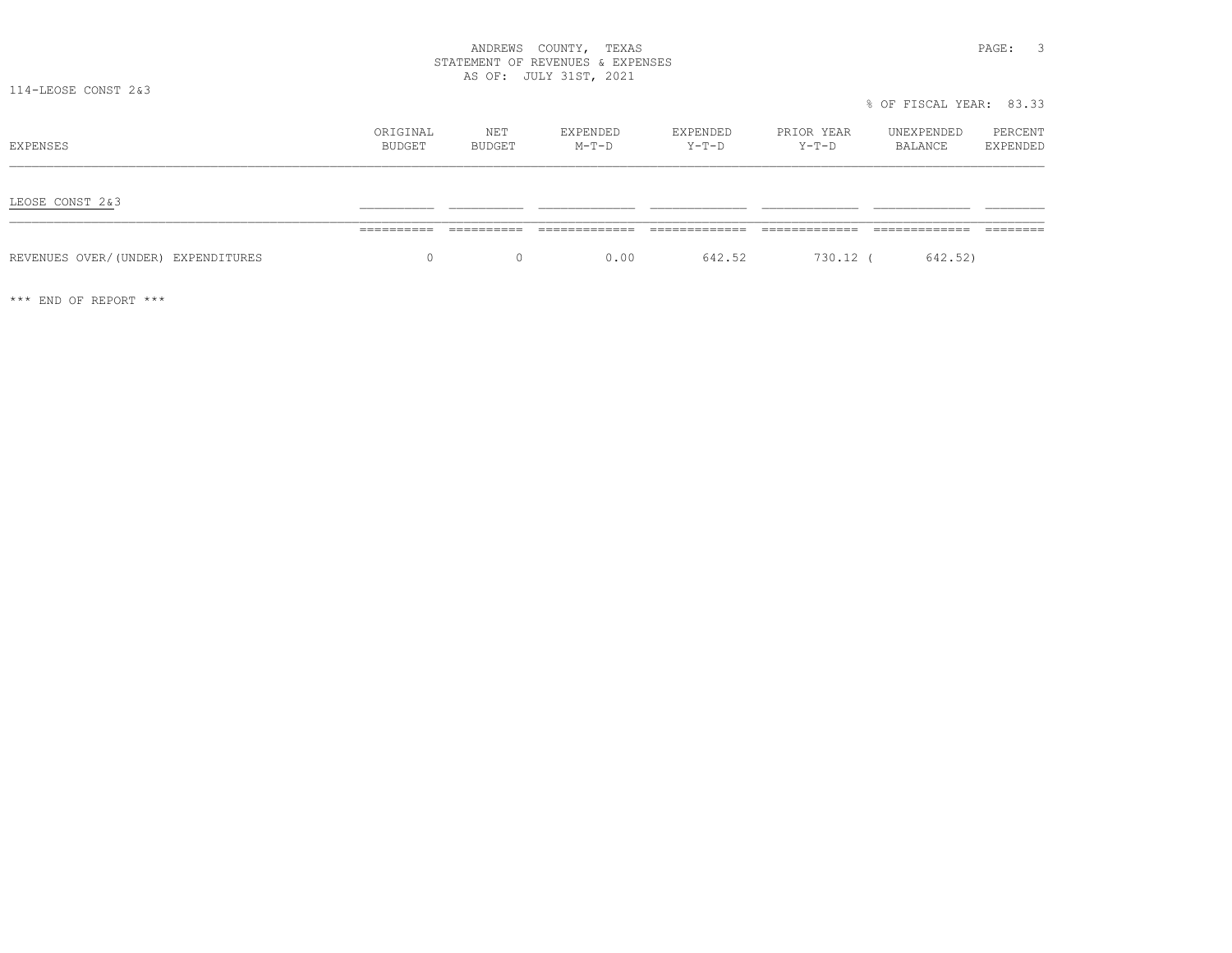| ASSETS                                            |            |           |                |  |
|---------------------------------------------------|------------|-----------|----------------|--|
| ======                                            |            |           |                |  |
| 115-1010-000 CASH CSCD SATP DIVERSION             | 20,845.05  |           |                |  |
|                                                   |            | 20,845.05 |                |  |
| TOTAL ASSETS                                      |            |           | 20,845.05      |  |
|                                                   |            |           | ============== |  |
| LIABILITIES                                       |            |           |                |  |
|                                                   |            |           |                |  |
| 115-2020-000 ACCOUNTS PAYABLE                     | 2,400.00   |           |                |  |
| TOTAL LIABILITIES                                 |            | 2,400.00  |                |  |
| EQUITY                                            |            |           |                |  |
| $=$ $=$ $=$ $=$ $=$ $=$                           |            |           |                |  |
| 115-2720-000 CUMULATIVE REVENUSE LESS EXPEN       | 19,684.99  |           |                |  |
| TOTAL BEGINNING EQUITY                            | 19,684.99  |           |                |  |
|                                                   |            |           |                |  |
| TOTAL REVENUE                                     | 46,612.00  |           |                |  |
| TOTAL EXPENSES                                    | 47,851.94  |           |                |  |
| TOTAL REVENUE OVER/(UNDER) EXPENSES               | 1, 239.94) |           |                |  |
| TOTAL EQUITY & REV. OVER/(UNDER) EXP.             |            | 18,445.05 |                |  |
|                                                   |            |           |                |  |
| TOTAL LIABILITIES, EQUITY & REV.OVER/(UNDER) EXP. |            |           | 20,845.05      |  |
|                                                   |            |           | ============== |  |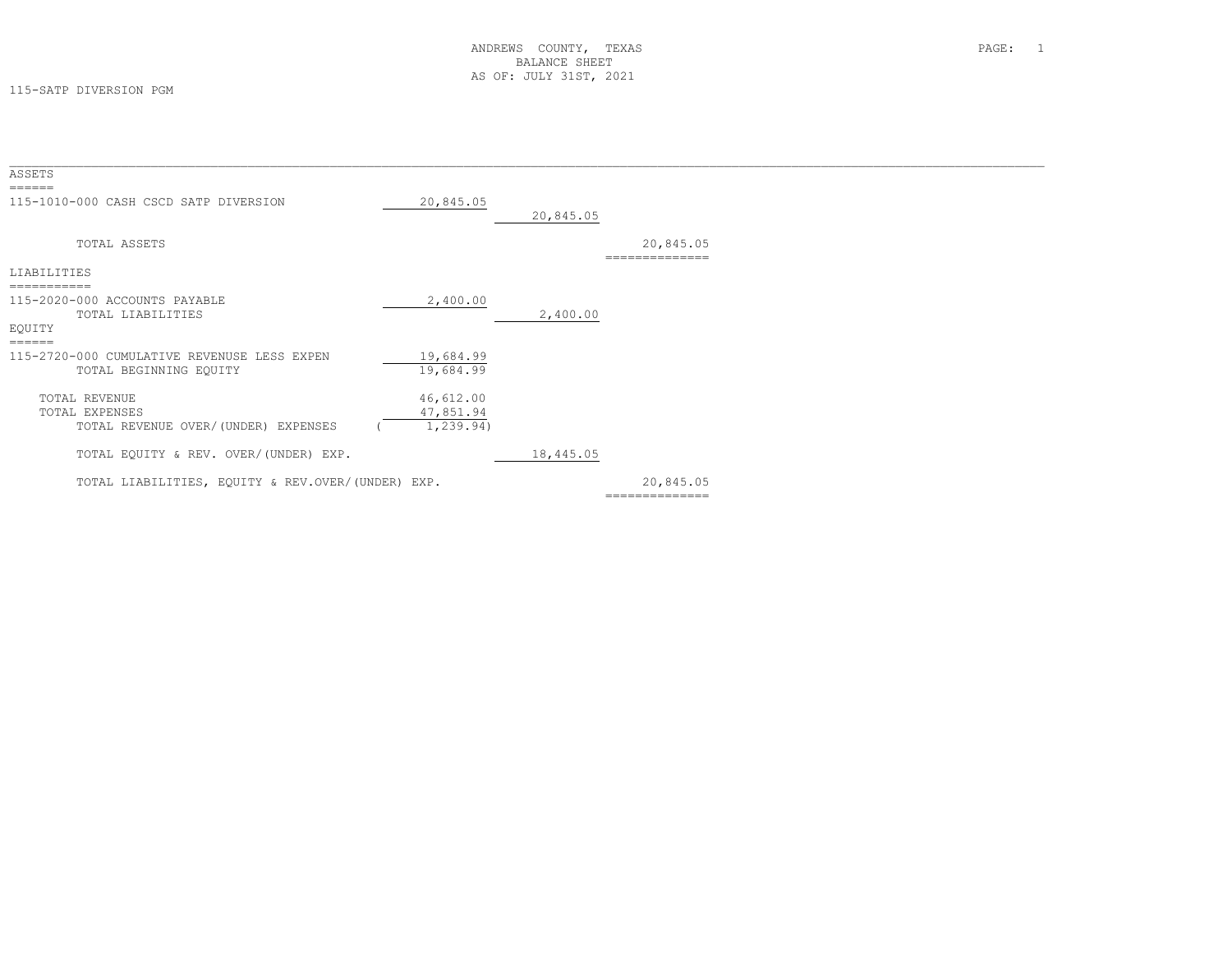115-SATP DIVERSION PGM

|                                        |          |        |          |           |            | % OF FISCAL YEAR: 91.67 |          |
|----------------------------------------|----------|--------|----------|-----------|------------|-------------------------|----------|
| REVENUES                               | ORIGINAL | NET    | RECEIPTS | RECEIPTS  | PRIOR YEAR | UNCOLLECTED             | PERCENT  |
|                                        | BUDGET   | BUDGET | $M-T-D$  | Y-T-D     | Y-T-D      | BALANCE                 | RECEIVED |
| 115-30333-102 CARRY OVER FUND BALANCES | 69,790   | 19,685 | 0.00     | 0.00      | 0.00       | 19,685.00               | 0.00     |
| 115-30333-301 TDCJ STATE AID           |          | 46,612 | 0.00     | 46,612.00 | 69,790.00  | 0.00                    | 100.00   |
| TOTAL REVENUES                         | 69,790   | 66,297 | 0.00     | 46,612.00 | 69,790.00  | 19,685.00               | 70.31    |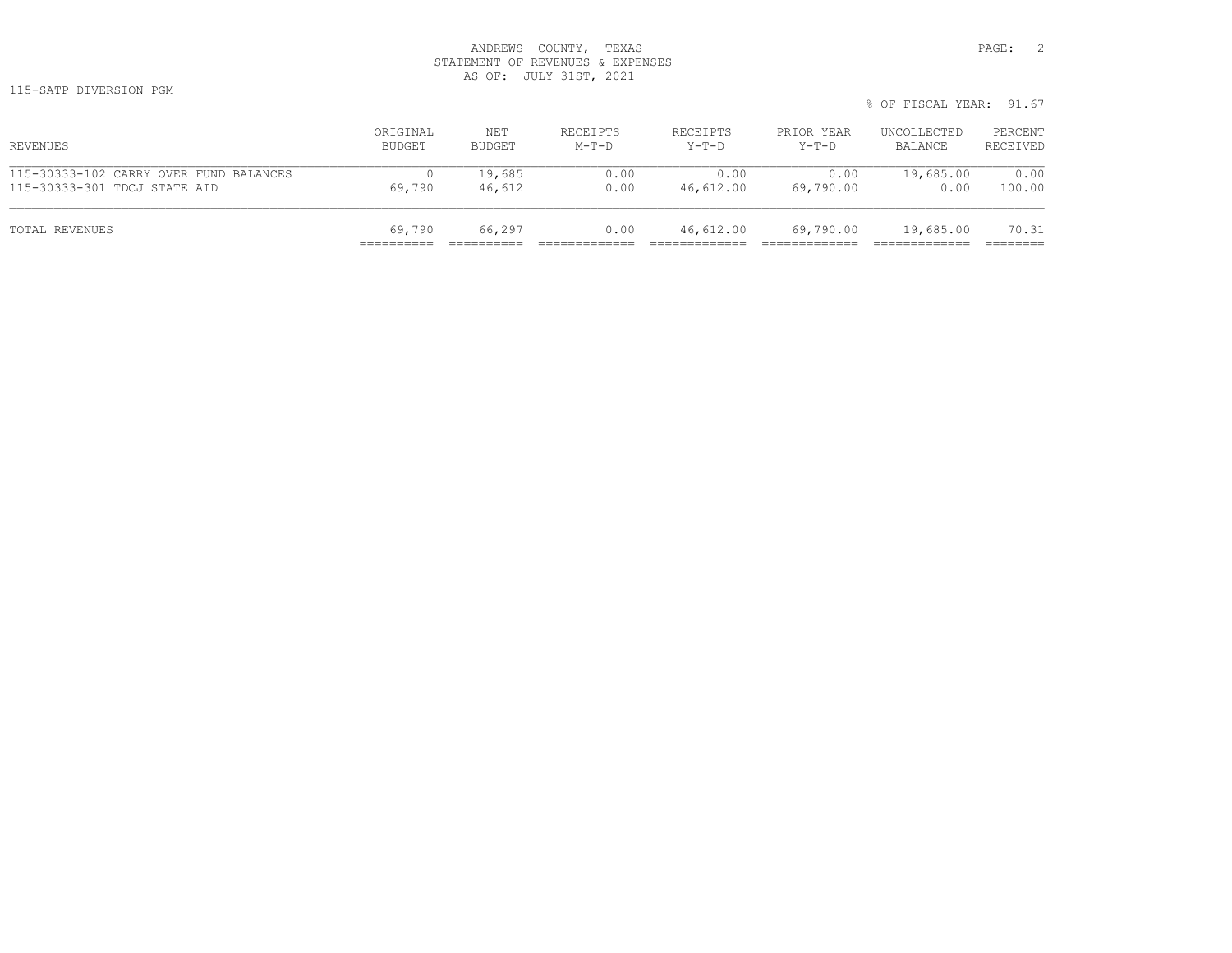115-SATP DIVERSION PGM

% OF FISCAL YEAR: 91.67

| <b>EXPENSES</b>                       | ORIGINAL<br>BUDGET | <b>NET</b><br><b>BUDGET</b> | EXPENDED<br>$M-T-D$ | EXPENDED<br>$Y-T-D$ | PRIOR YEAR<br>$Y-T-D$ | UNEXPENDED<br><b>BALANCE</b> | PERCENT<br><b>EXPENDED</b> |
|---------------------------------------|--------------------|-----------------------------|---------------------|---------------------|-----------------------|------------------------------|----------------------------|
| SATP EXP DIVERSION PGM                |                    |                             |                     |                     |                       |                              |                            |
| 115-41150-217 TRAVEL                  | 1,235              | 1,235                       | 0.00                | 0.00                | 0.00                  | 1,235.00                     | 0.00                       |
| 115-41150-312 SUPPLIES                | 11,142             | 9,702                       | 451.94              | 451.94              | 1,307.82              | 9,250.06                     | 4.66                       |
| 115-41150-401 PROFESSIONAL SERVICES   | 3,523              | 3,350                       | 0.00                | 0.00                | 0.00                  | 3,350.00                     | 0.00                       |
| 115-41150-486 CONTRACTUAL SERVICES    | 53,890             | 52,010                      | 4,400.00            | 47,400.00           | 43,797.19             | 4,610.00                     | 91.14                      |
| TOTAL SATP EXP DIVERSION PGM          | 69,790             | 66,297                      | 4,851.94            | 47,851.94           | 45,105.01             | 18,445.06                    | 72.18                      |
| TOTAL EXPENDITURES                    | 69,790             | 66,297                      | 4,851.94            | 47,851.94           | 45,105.01             | 18,445.06                    | 72.18                      |
| REVENUES OVER/(UNDER)<br>EXPENDITURES | $\mathbf 0$        | $\Omega$                    | $4,851.94$ ) (      | 1,239.94)           | 24,684.99             | 1,239.94                     |                            |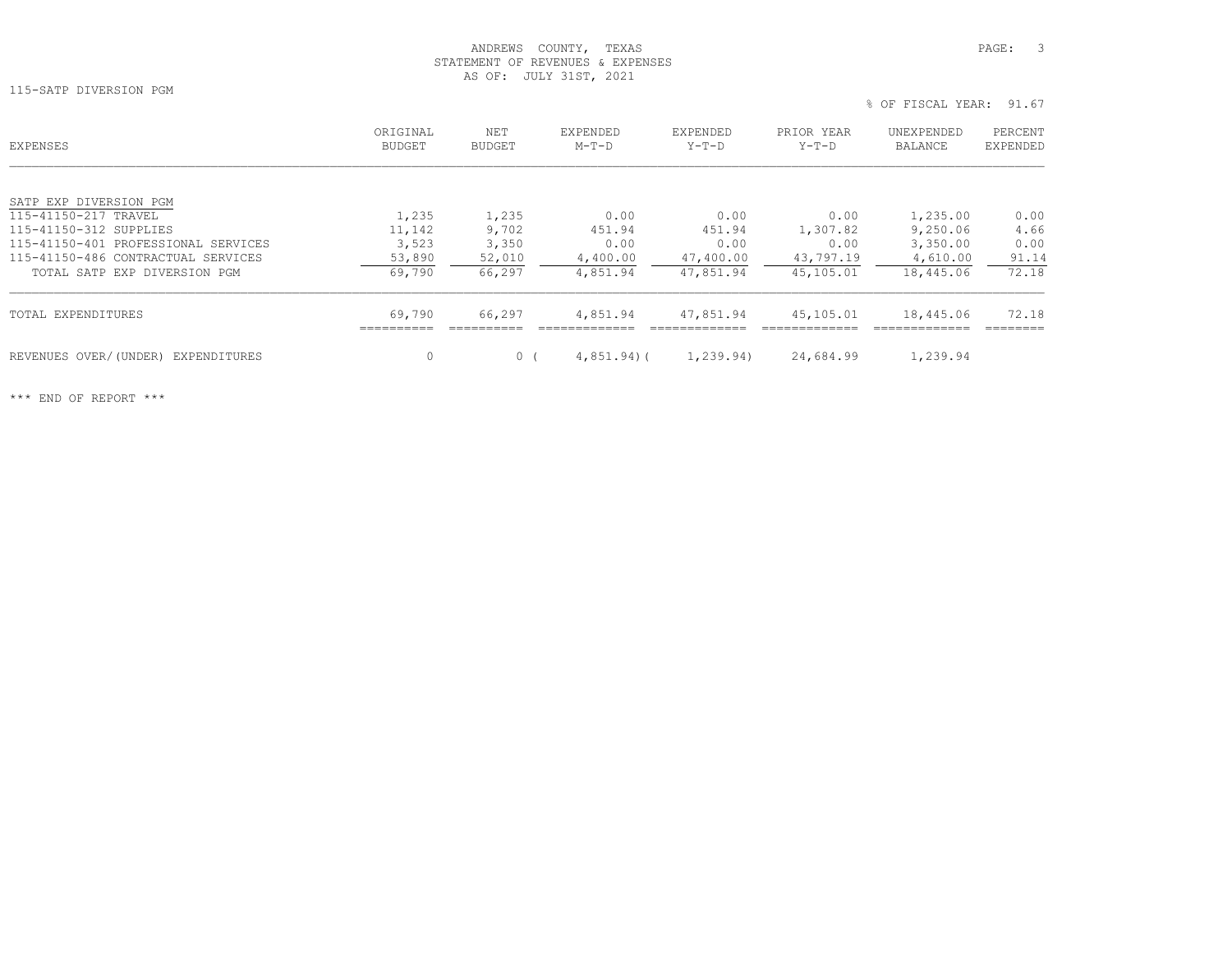116-CSCD PRETRIAL

| ASSETS                                            |           |           |                |  |
|---------------------------------------------------|-----------|-----------|----------------|--|
| ======                                            |           |           |                |  |
| 116-1010-000 CASH CSCD PRETRIAL                   | 18,723.76 |           |                |  |
|                                                   |           | 18,723.76 |                |  |
| TOTAL ASSETS                                      |           |           | 18,723.76      |  |
|                                                   |           |           | ------------   |  |
| LIABILITIES                                       |           |           |                |  |
| ===========                                       |           |           |                |  |
| EQUITY                                            |           |           |                |  |
| $=$ $=$ $=$ $=$ $=$                               |           |           |                |  |
| 116-2720-000 CUMULATIVE REVENUES LEES EXPEN       | 18,208.87 |           |                |  |
| TOTAL BEGINNING EQUITY                            | 18,208.87 |           |                |  |
|                                                   |           |           |                |  |
| TOTAL REVENUE                                     | 35,000.00 |           |                |  |
| TOTAL EXPENSES                                    | 34,485.11 |           |                |  |
| TOTAL REVENUE OVER/(UNDER) EXPENSES               | 514.89    |           |                |  |
|                                                   |           |           |                |  |
| TOTAL EQUITY & REV. OVER/(UNDER) EXP.             |           | 18,723.76 |                |  |
|                                                   |           |           |                |  |
| TOTAL LIABILITIES, EQUITY & REV.OVER/(UNDER) EXP. |           |           | 18,723.76      |  |
|                                                   |           |           | ============== |  |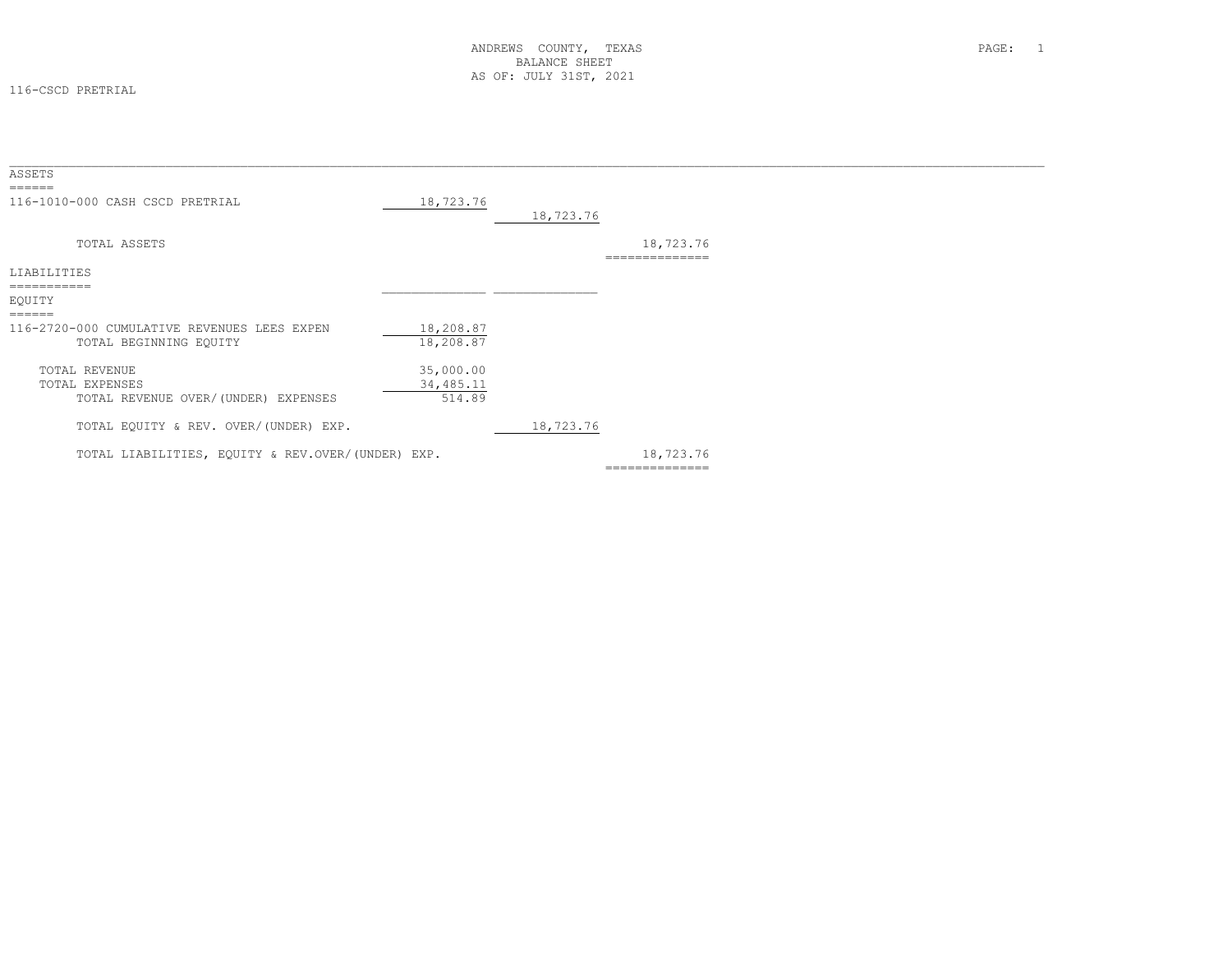116-CSCD PRETRIAL

| ORIGINAL<br>BUDGET | NET<br><b>BUDGET</b> | RECEIPTS<br>$M-T-D$ | RECEIPTS<br>$Y-T-D$ | PRIOR YEAR<br>$Y-T-D$ | UNCOLLECTED<br>BALANCE | PERCENT<br>RECEIVED |
|--------------------|----------------------|---------------------|---------------------|-----------------------|------------------------|---------------------|
| 0                  | 18,209               | 0.00                | 0.00                | 0.00                  | 18,209.00              | 0.00                |
| 35,000             | 35,000               | 0.00                | 35,000.00           | 35,000.00             | 0.00                   | 100.00              |
| 4,000              |                      | 0.00                | 0.00                | 0.00                  | 0.00                   | 0.00                |
| 0                  | 2,132                | 0.00                | 0.00                | 0.00                  | 2,132.00               | 0.00                |
| 39,000             | 55,341               | 0.00                | 35,000.00           | 35,000.00             | 20,341.00              | 63.24               |
|                    |                      |                     |                     |                       |                        |                     |

% OF FISCAL YEAR: 91.67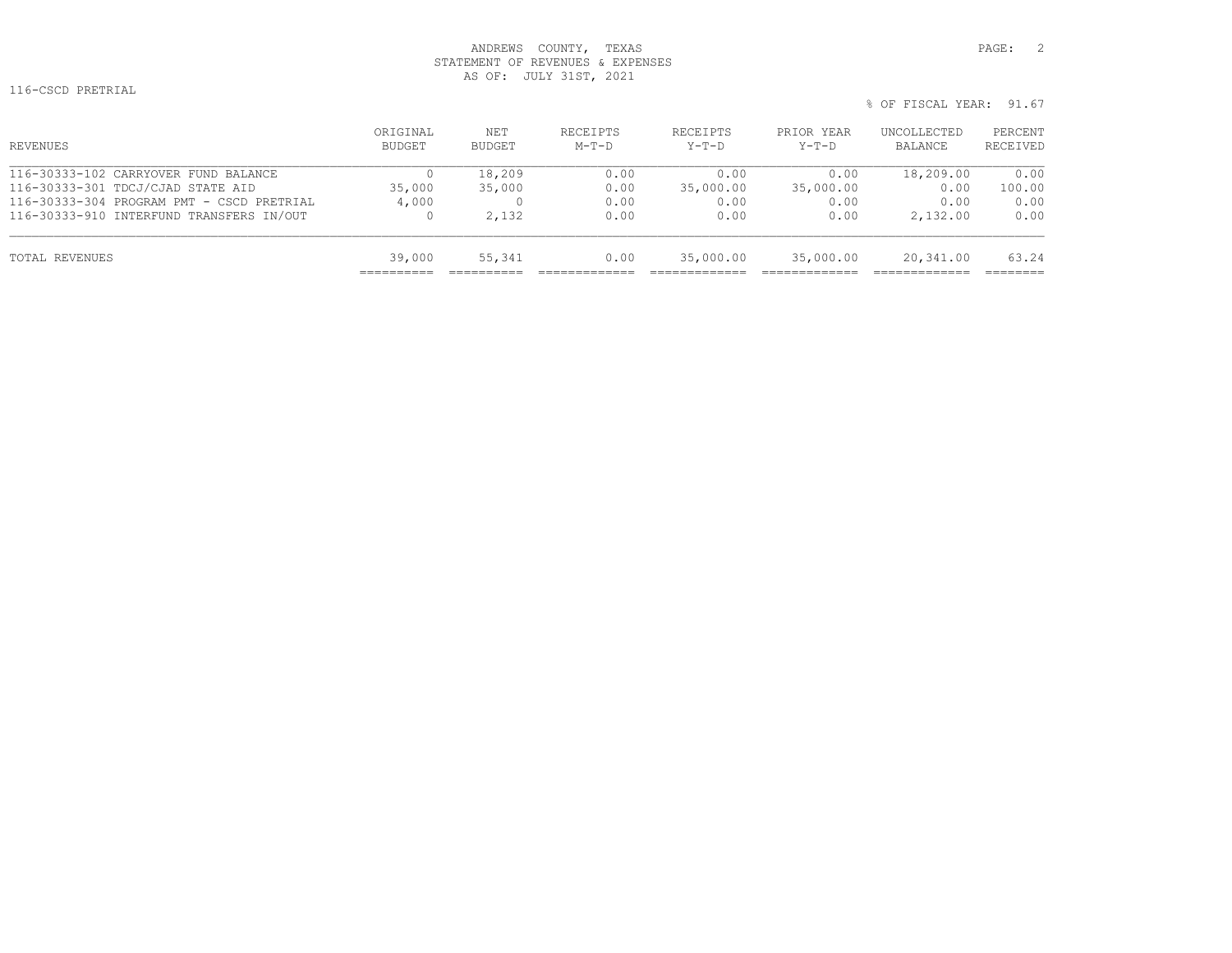116-CSCD PRETRIAL

% OF FISCAL YEAR: 91.67

| EXPENSES                             | ORIGINAL<br>BUDGET | NET<br><b>BUDGET</b> | EXPENDED<br>$M-T-D$ | EXPENDED<br>$Y-T-D$ | PRIOR YEAR<br>$Y-T-D$ | UNEXPENDED<br>BALANCE | PERCENT<br>EXPENDED |
|--------------------------------------|--------------------|----------------------|---------------------|---------------------|-----------------------|-----------------------|---------------------|
|                                      |                    |                      |                     |                     |                       |                       |                     |
| CSCD PRETRIAL INTER EXP              |                    |                      |                     |                     |                       |                       |                     |
| 116-41160-101 PGM SUPERVISOR SALARY  | $29,515$ (         | $\circ$ )            | 2,459.59            | 27,055.49           | $26,025.95$ (         | 27,055.69) 7,745.00-  |                     |
| 116-41160-103 SALARY CASEWORKER AIDE | 0                  | 43,178               | 0.00                | 0.00                | 0.00                  | 43,178.00             | 0.00                |
| 116-41160-201 SOCIAL SECURITY TAXES  | 2,258              | 3,303                | 188.17              | 2,069.86            | 1,968.74              | 1,233.14              | 62.67               |
| 116-41160-203 RETIREMENT             | 5,847              | 8,554                | 487.25              | 5,359.76            | 5,110.01              | 3,194.24              | 62.66               |
| 116-41160-206 UNEMPLOYMENT INS       |                    | 43                   | 0.00                | 0.00                | 0.00                  | 43.00                 | 0.00                |
| 116-41160-312 SUPPLIES               | 1,117              |                      | 0.00                | 0.00                | 52.50                 | 0.00                  | 0.00                |
| 116-41160-401 PROFESSIONAL FEES      | 263                | 263                  | 0.00                | 0.00                | 0.00                  | 263.00                | 0.00                |
| TOTAL CSCD PRETRIAL INTER EXP        | 39,000             | 55,341               | 3,135.01            | 34, 485.11          | 33,157.20             | 20,855.69             | 62.31               |
| TOTAL EXPENDITURES                   | 39,000             | 55,341               | 3,135.01            | 34,485.11           | 33,157.20             | 20,855.69             | 62.31               |
| REVENUES OVER/(UNDER) EXPENDITURES   | $\circ$            | 0(                   | 3, 135, 01)         | 514.89              | 1,842.80 (            | 514.69                |                     |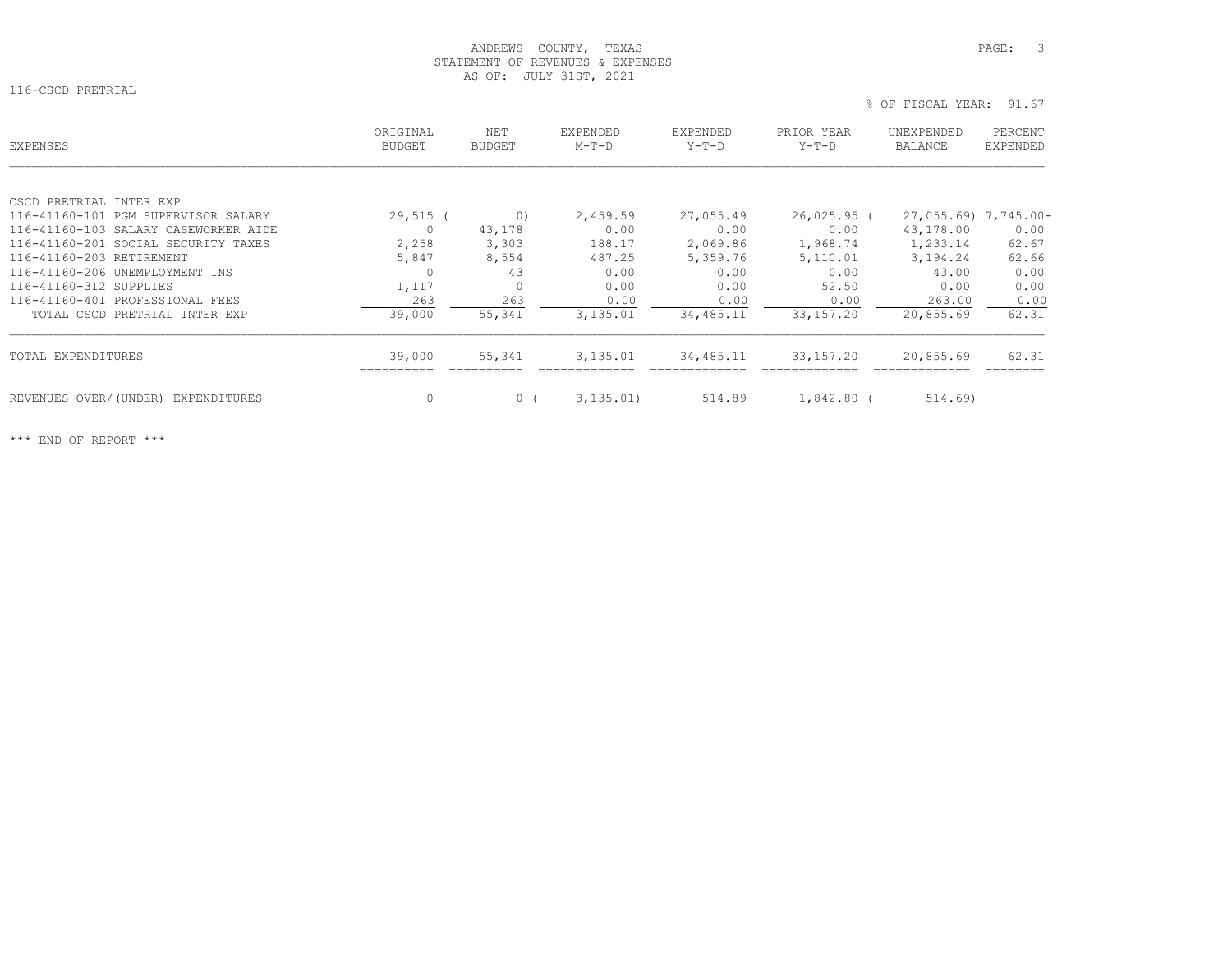117-340B CONTRACT FUND

| 336, 171.89<br>38,894.88)                |
|------------------------------------------|
|                                          |
| 297, 277.01                              |
| 297, 277.01                              |
|                                          |
| 4,024.69<br>4,024.69                     |
| 132,829.86<br>132,829.86                 |
| 312,755.04<br>152, 332.58<br>160, 422.46 |
| 293, 252.32                              |
| 297, 277.01<br>==============            |
|                                          |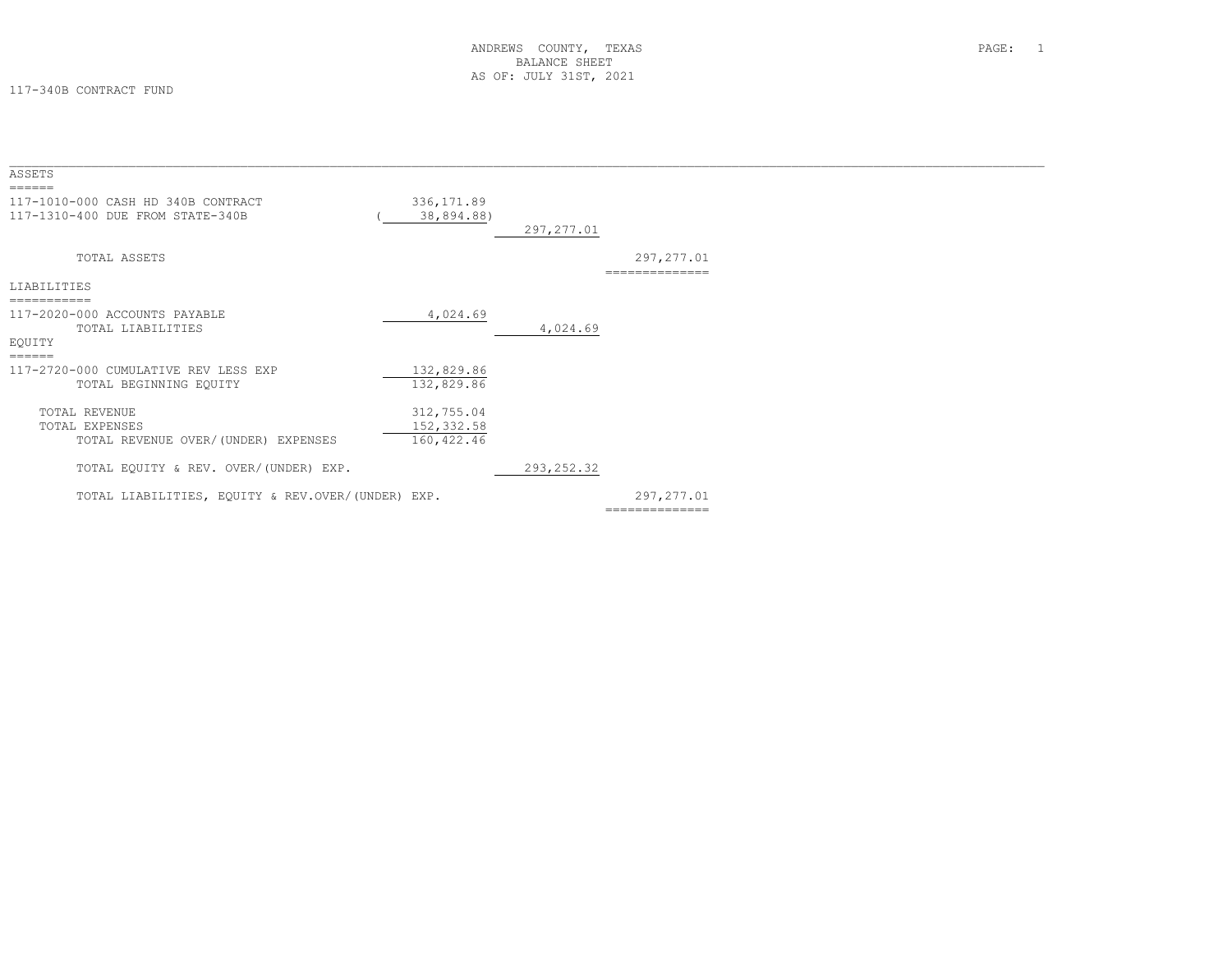|                                      |                    |               |                     |                   |                     | % OF FISCAL YEAR: 83.33 |                     |
|--------------------------------------|--------------------|---------------|---------------------|-------------------|---------------------|-------------------------|---------------------|
| REVENUES                             | ORIGINAL<br>BUDGET | NET<br>BUDGET | RECEIPTS<br>$M-T-D$ | RECEIPTS<br>Y-T-D | PRIOR YEAR<br>Y-T-D | UNCOLLECTED<br>BALANCE  | PERCENT<br>RECEIVED |
| 117-30333-301 340B CONTRACT RECEIPTS | 180,000            | 180,000       | 34,589.83           | 312,755.04        | 163,505.35 (        | 132,755.04)             | 173.75              |
| TOTAL REVENUES                       | 180,000            | 180,000       | 34,589.83           | 312,755.04        | 163,505.35 (        | 132,755.04)             | 173.75              |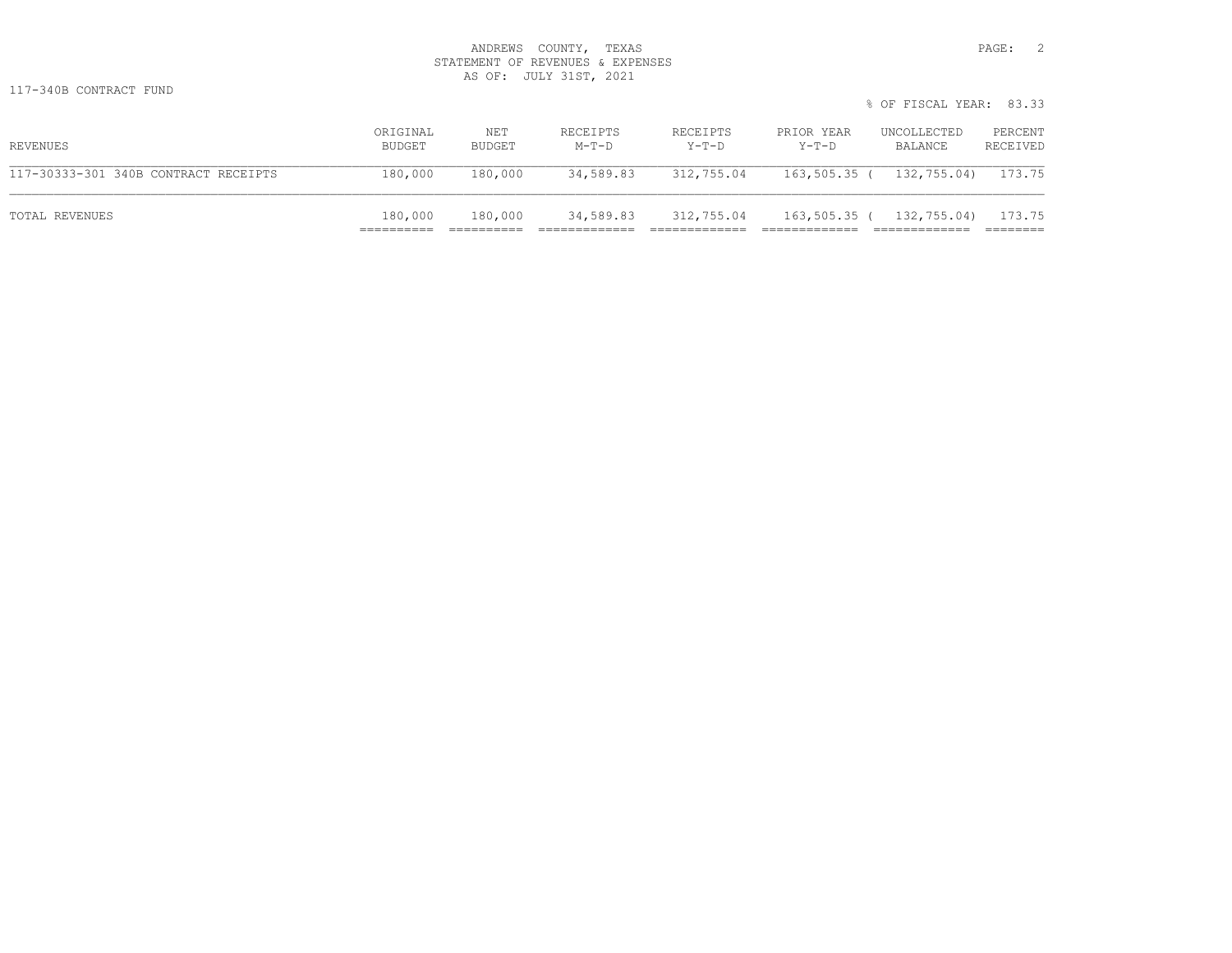117-340B CONTRACT FUND

% OF FISCAL YEAR: 83.33

| EXPENSES                              | ORIGINAL<br><b>BUDGET</b> | NET<br><b>BUDGET</b> | EXPENDED<br>$M-T-D$ | <b>EXPENDED</b><br>$Y-T-D$ | PRIOR YEAR<br>$Y-T-D$ | UNEXPENDED<br>BALANCE | PERCENT<br>EXPENDED |
|---------------------------------------|---------------------------|----------------------|---------------------|----------------------------|-----------------------|-----------------------|---------------------|
|                                       |                           |                      |                     |                            |                       |                       |                     |
| 340B EXPENDITURES                     |                           |                      |                     |                            |                       |                       |                     |
| 117-41170-103 SALARIES                | 21,237                    | 21,237               | 0.00                | 20,000.00                  | 20,000.00             | 1,236.80              | 94.18               |
| 117-41170-207 ALLOCATED FRINGES       | 14,937                    | 14,937               | 0.00                | 20,000.00                  | 20,000.00 (           | 5,063,42)             | 133.90              |
| 117-41170-312 SUPPLIES                | 17,000                    | 17,000               | 3,610.56            | 5,930.70                   | 1,095.81              | 11,069.30             | 34.89               |
| 117-41170-396 MEDS                    | 55,000                    | 55,000               | 0.00                | 100,027.53                 | 43,877.08 (           | 45,027.53)            | 181.87              |
| 117-41170-401 PROFESSIONAL SERVICES   | 21,827                    | 21,827               | 0.00                | 0.00                       | 0.00                  | 21,826.62             | 0.00                |
| 117-41170-408 LAB/DIAGNOSTIC TESTS    | 50,000                    | 50,000               | 414.13              | 6,374.35                   | 2,993.25              | 43,625.65             | 12.75               |
| TOTAL 340B EXPENDITURES               | 180,000                   | 180,000              | 4,024.69            | 152,332.58                 | 87,966.14             | 27,667.42             | 84.63               |
| TOTAL EXPENDITURES                    | 180,000                   | 180,000              | 4,024.69            | 152,332.58                 | 87,966.14             | 27,667.42             | 84.63               |
| REVENUES OVER/(UNDER)<br>EXPENDITURES | 0                         | $\circ$              | 30,565.14           | 160,422.46                 | 75,539.21 (           | 160, 422.46           |                     |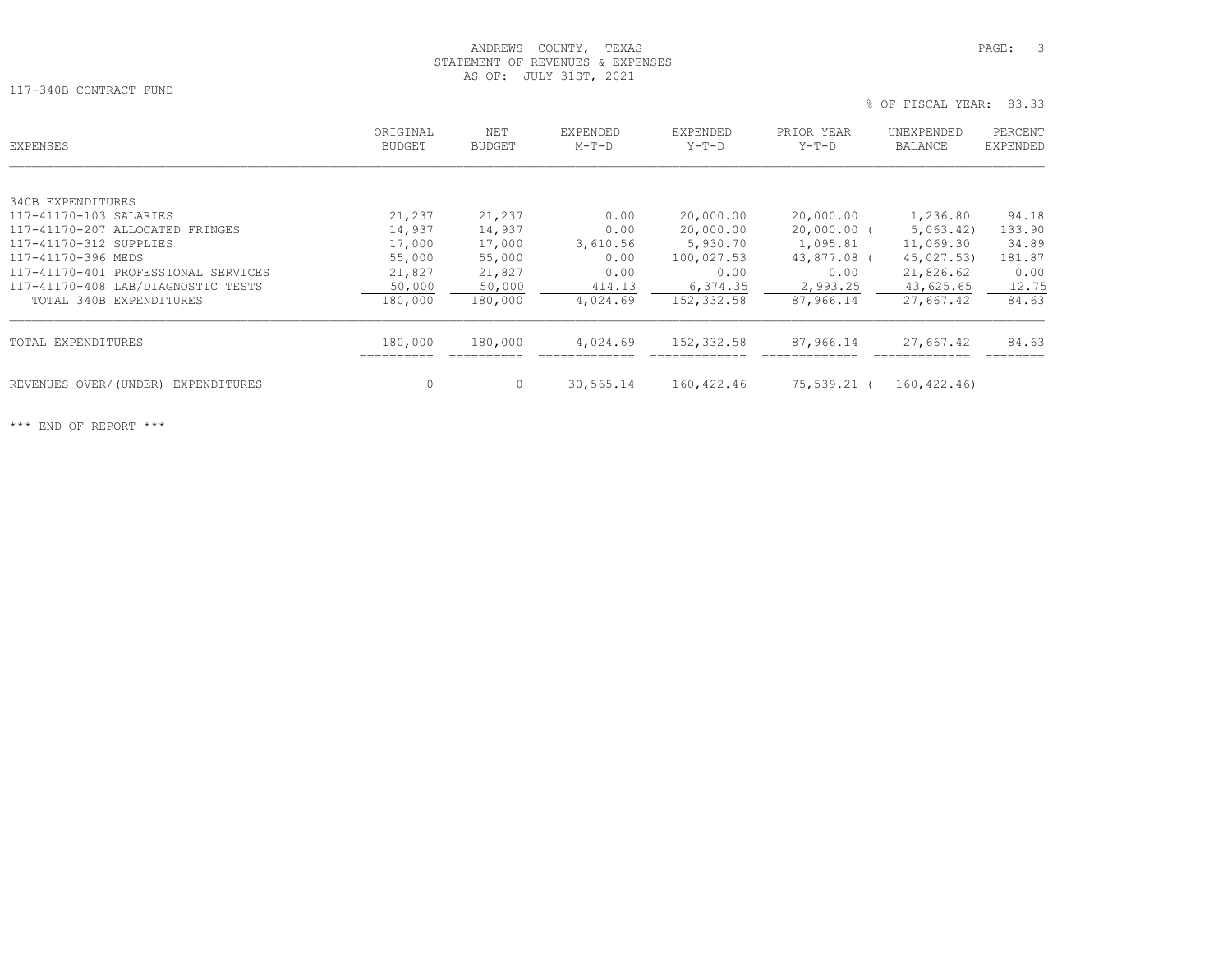ANDREWS COUNTY, TEXAS **BALANCE SHEET** AS OF: JULY 31ST, 2021

118-TSLAC GRANT

| ASSETS          |                     |
|-----------------|---------------------|
| ======          |                     |
|                 | ______________<br>. |
| LIABILITIES     |                     |
| $=$ =========== |                     |
| EQUITY          |                     |
| ======          |                     |
|                 | ---------------     |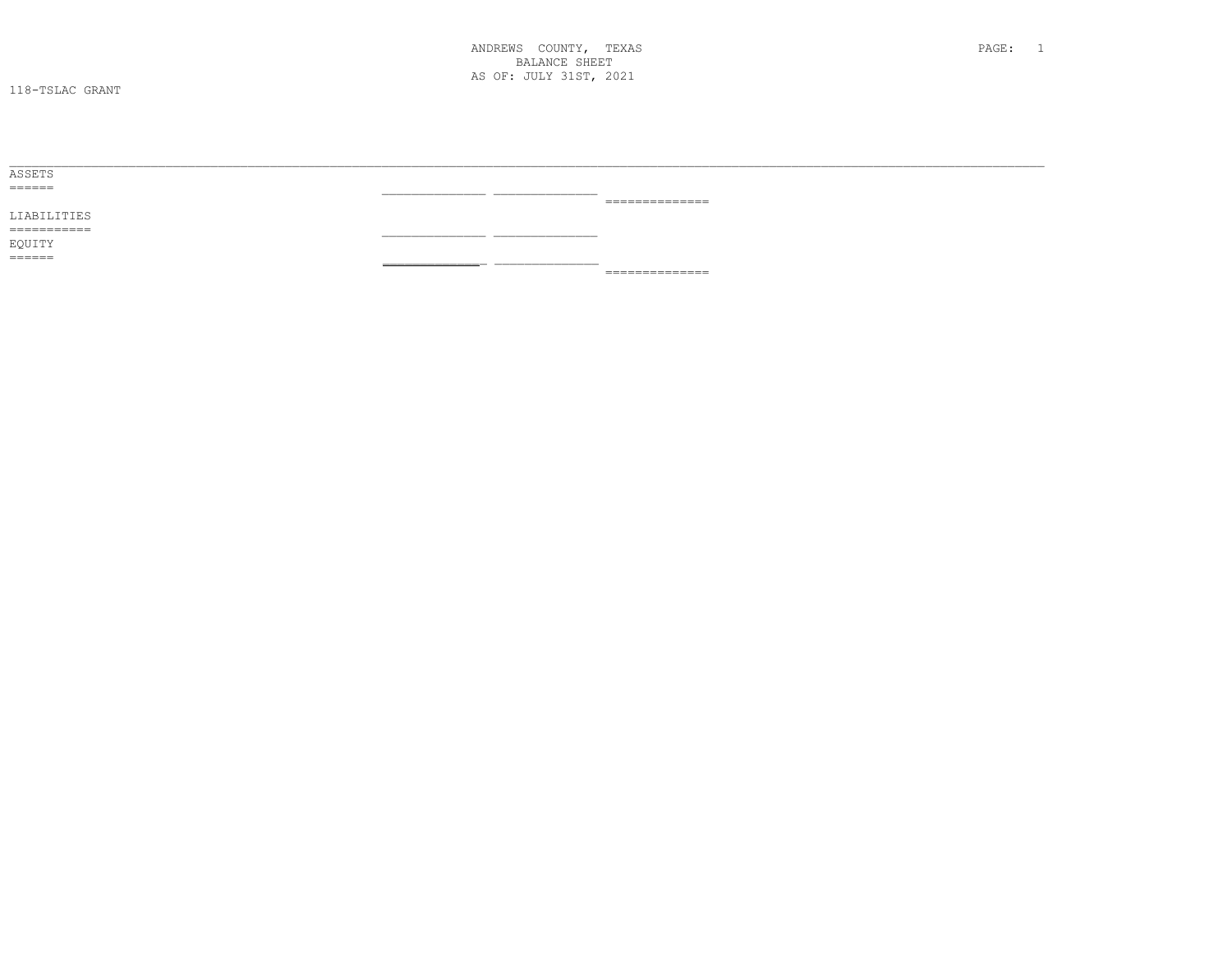|                                              |                    |               |                     |                     |                       | % OF FISCAL YEAR: 91.67 |                     |
|----------------------------------------------|--------------------|---------------|---------------------|---------------------|-----------------------|-------------------------|---------------------|
| REVENUES                                     | ORIGINAL<br>BUDGET | NET<br>BUDGET | RECEIPTS<br>$M-T-D$ | RECEIPTS<br>$Y-T-D$ | PRIOR YEAR<br>$Y-T-D$ | UNCOLLECTED<br>BALANCE  | PERCENT<br>RECEIVED |
| 118-30333-301 STATE GRANT FUNDS-LI TSLAC ARC |                    |               | 0.00                | 0.00                | 25,000.00             | 0.00                    | 0.00                |
| TOTAL REVENUES                               |                    |               | 0.00                | 0.00                | 25,000.00             | 0.00                    | 0.00                |

 $.67$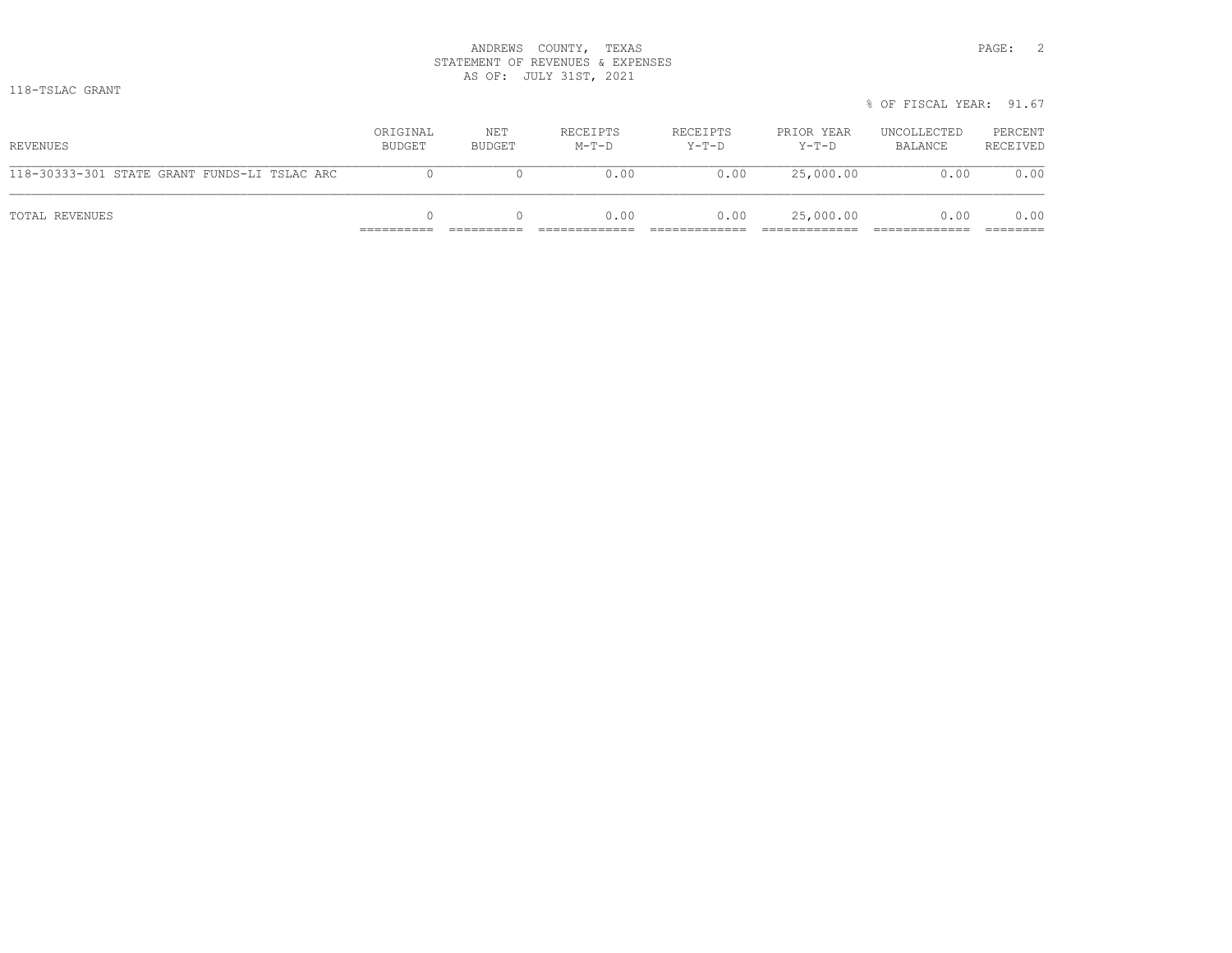118-TSLAC GRANT

| EXPENSES                            | ORIGINAL<br><b>BUDGET</b> | <b>NET</b><br><b>BUDGET</b> | EXPENDED<br>$M-T-D$ | EXPENDED<br>$Y-T-D$ | PRIOR YEAR<br>$Y-T-D$ | UNEXPENDED<br>BALANCE | PERCENT<br>EXPENDED |
|-------------------------------------|---------------------------|-----------------------------|---------------------|---------------------|-----------------------|-----------------------|---------------------|
|                                     |                           |                             |                     |                     |                       |                       |                     |
| TSLAC GRANT EXPENDITURES            |                           |                             |                     |                     |                       |                       |                     |
| 118-41180-312 SUPPLIES              |                           |                             | 0.00                | 0.00                | 7,000.00              | 0.00                  | 0.00                |
| 118-41180-353 EQUIPMENT             |                           |                             | 0.00                | 0.00                | 15,000.00             | 0.00                  | 0.00                |
| 118-41180-401 PROFESSIONAL SERVICES |                           |                             | 0.00                | 0.00                | 3,000.00              | 0.00                  | 0.00                |
| TOTAL TSLAC GRANT EXPENDITURES      |                           |                             | 0.00                | 0.00                | 25,000.00             | 0.00                  | 0.00                |
|                                     | 0                         |                             |                     |                     |                       |                       |                     |
| TOTAL EXPENDITURES                  |                           |                             | 0.00                | 0.00                | 25,000.00             | 0.00                  | 0.00                |

\*\*\* END OF REPORT \*\*\*

% OF FISCAL YEAR: 91.67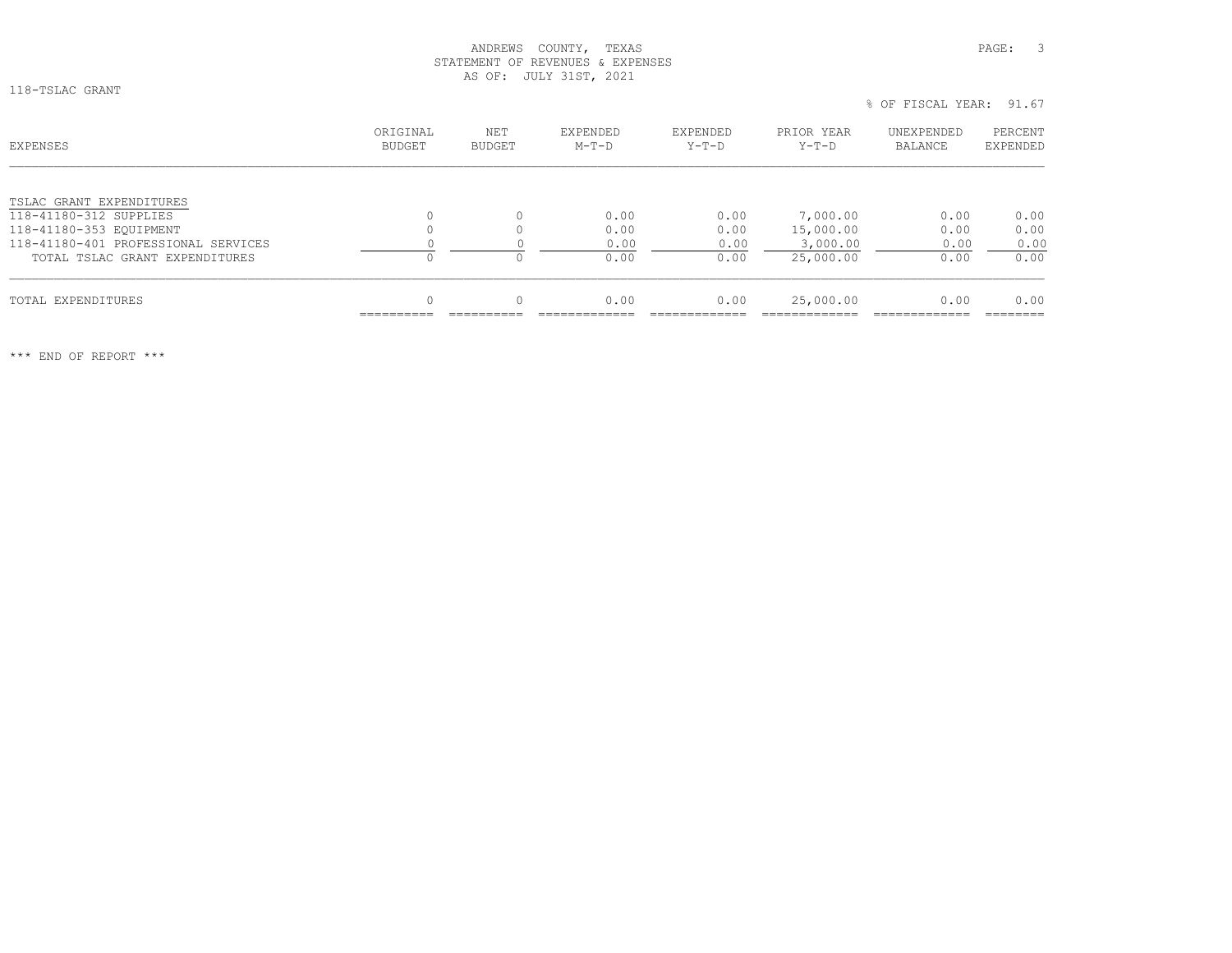ANDREWS COUNTY, TEXAS **BALANCE SHEET** AS OF: JULY 31ST, 2021

119-TSLAC ILL GRANT

| ---------------                                                                                                                                                                                                                                                                                                                                                                                                                                                    |
|--------------------------------------------------------------------------------------------------------------------------------------------------------------------------------------------------------------------------------------------------------------------------------------------------------------------------------------------------------------------------------------------------------------------------------------------------------------------|
|                                                                                                                                                                                                                                                                                                                                                                                                                                                                    |
|                                                                                                                                                                                                                                                                                                                                                                                                                                                                    |
|                                                                                                                                                                                                                                                                                                                                                                                                                                                                    |
|                                                                                                                                                                                                                                                                                                                                                                                                                                                                    |
| $\begin{array}{c} \multicolumn{2}{c} {\textbf{2.4}} & \multicolumn{2}{c} {\textbf{2.5}} \\ \multicolumn{2}{c} {\textbf{2.6}} & \multicolumn{2}{c} {\textbf{2.6}} \\ \multicolumn{2}{c} {\textbf{2.6}} & \multicolumn{2}{c} {\textbf{2.6}} \\ \multicolumn{2}{c} {\textbf{2.6}} & \multicolumn{2}{c} {\textbf{2.6}} \\ \multicolumn{2}{c} {\textbf{2.6}} & \multicolumn{2}{c} {\textbf{2.6}} \\ \multicolumn{2}{c} {\textbf{2.6}} & \multicolumn{2}{c} {\textbf{2.$ |
|                                                                                                                                                                                                                                                                                                                                                                                                                                                                    |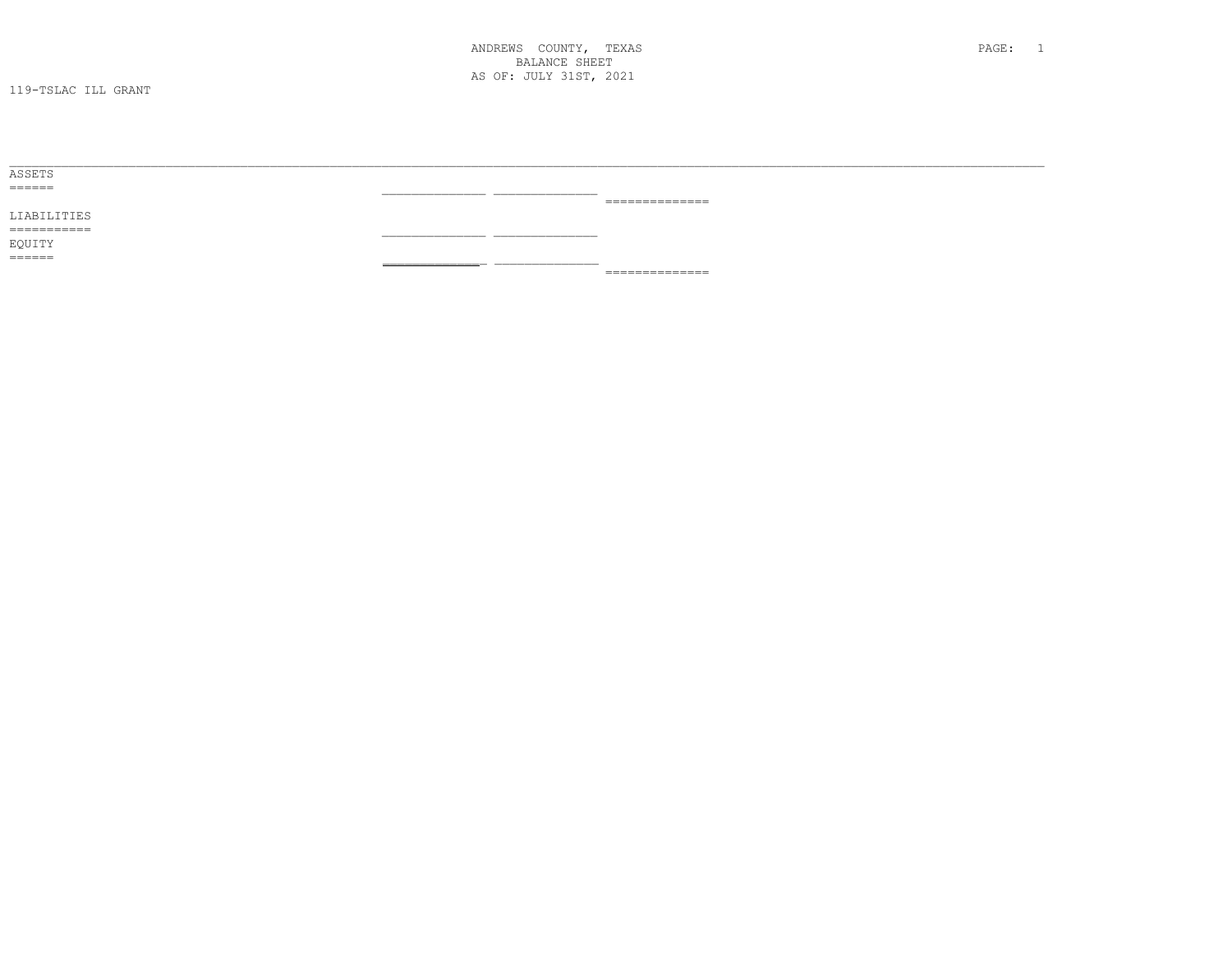| ANDREWS                | TEXAS<br>COUNTY,                 | PAGE. |  |
|------------------------|----------------------------------|-------|--|
|                        | STATEMENT OF REVENUES & EXPENSES |       |  |
|                        | AS OF: JULY 31ST, 2021           |       |  |
| $110$ motio TII chainm |                                  |       |  |

|          | ORIGINAL      | NET           | <b>RECEIPTS</b><br>س کے طاقات قلب | RECEIPTS | PRIOR YEAR | UNCOLLECTED    | PERCENT  |
|----------|---------------|---------------|-----------------------------------|----------|------------|----------------|----------|
| REVENUES | <b>BUDGET</b> | <b>BUDGET</b> | $M-T-D$                           | $Y-T-D$  | $Y-T-D$    | <b>BALANCE</b> | RECEIVED |
|          |               |               |                                   |          |            |                |          |

% OF FISCAL YEAR: 91.67

\_\_\_\_\_\_\_\_\_\_\_\_\_\_\_\_\_\_\_\_\_\_\_\_\_\_\_\_\_\_\_\_\_\_\_\_\_\_\_\_\_\_\_\_\_\_\_\_\_\_\_\_\_\_\_\_\_\_\_\_\_\_\_\_\_\_\_\_\_\_\_\_\_\_\_\_\_\_\_\_\_\_\_\_\_\_\_\_\_\_\_\_\_\_\_\_\_\_\_\_\_\_\_\_\_\_\_\_\_\_\_\_\_\_\_\_\_\_\_\_\_\_\_\_\_\_\_\_\_\_\_\_\_\_\_\_\_\_\_ ========== ========== ============= ============= ============= ============= ========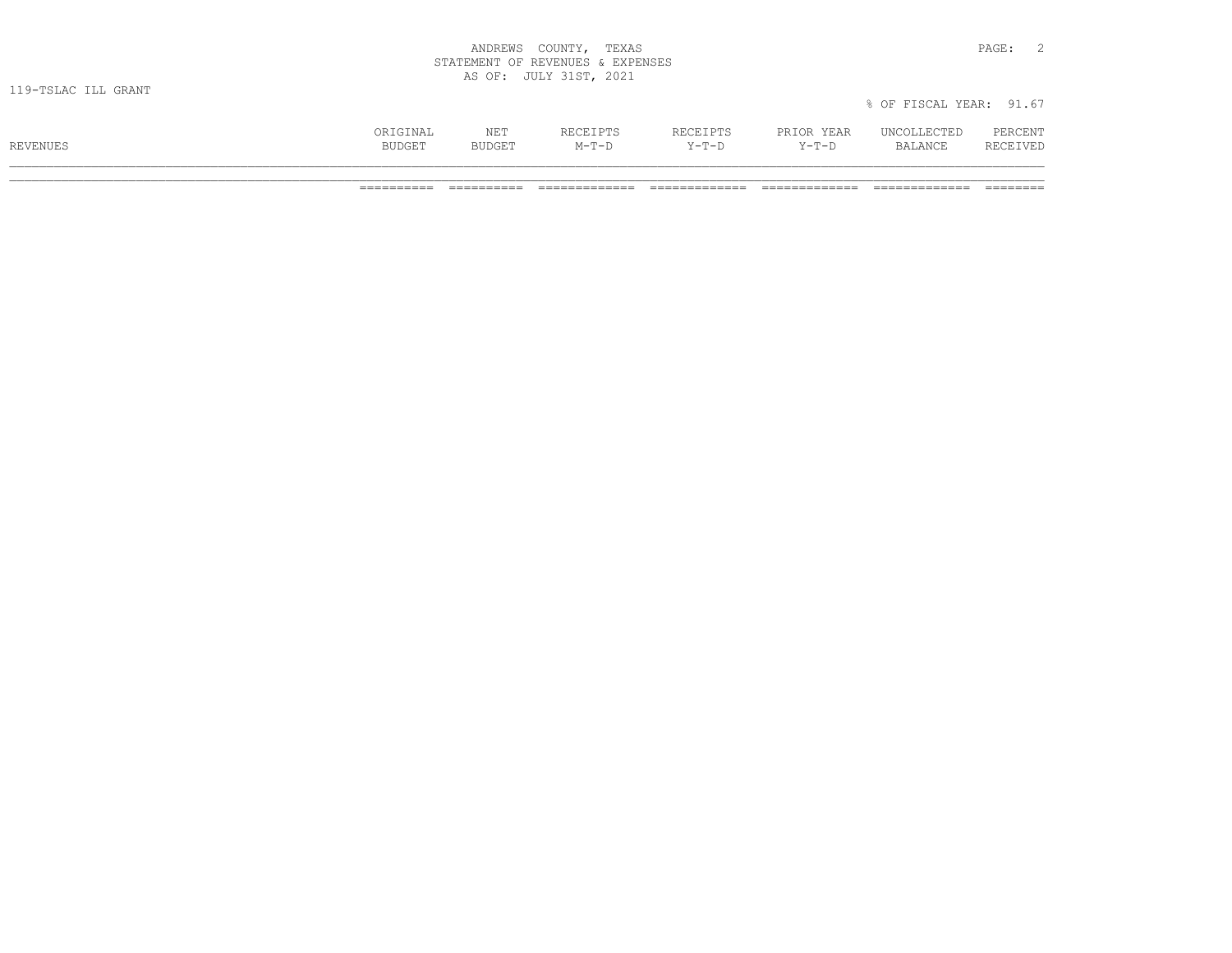| COUNTY,<br>ANDREWS               | PAGE:<br>TEXAS |  |
|----------------------------------|----------------|--|
| STATEMENT OF REVENUES & EXPENSES |                |  |
| AS OF:<br>JULY 31ST,             | 2021           |  |

119-TSLAC ILL GRANT

# ORIGINAL NET EXPENDED EXPENDED PRIOR YEAR UNEXPENDED PERCENT<br>BUDGET BUDGET M-T-D Y-T-D Y-T-D BALANCE EXPENDED

TSLAC ILL GRANT EXPEND. \_\_\_\_\_\_\_\_\_\_ \_\_\_\_\_\_\_\_\_\_ \_\_\_\_\_\_\_\_\_\_\_\_\_ \_\_\_\_\_\_\_\_\_\_\_\_\_ \_\_\_\_\_\_\_\_\_\_\_\_\_ \_\_\_\_\_\_\_\_\_\_\_\_\_ \_\_\_\_\_\_\_\_

========== ========== ============= ============= ============= ============= ========

\*\*\* END OF REPORT \*\*\*

% OF FISCAL YEAR: 91.67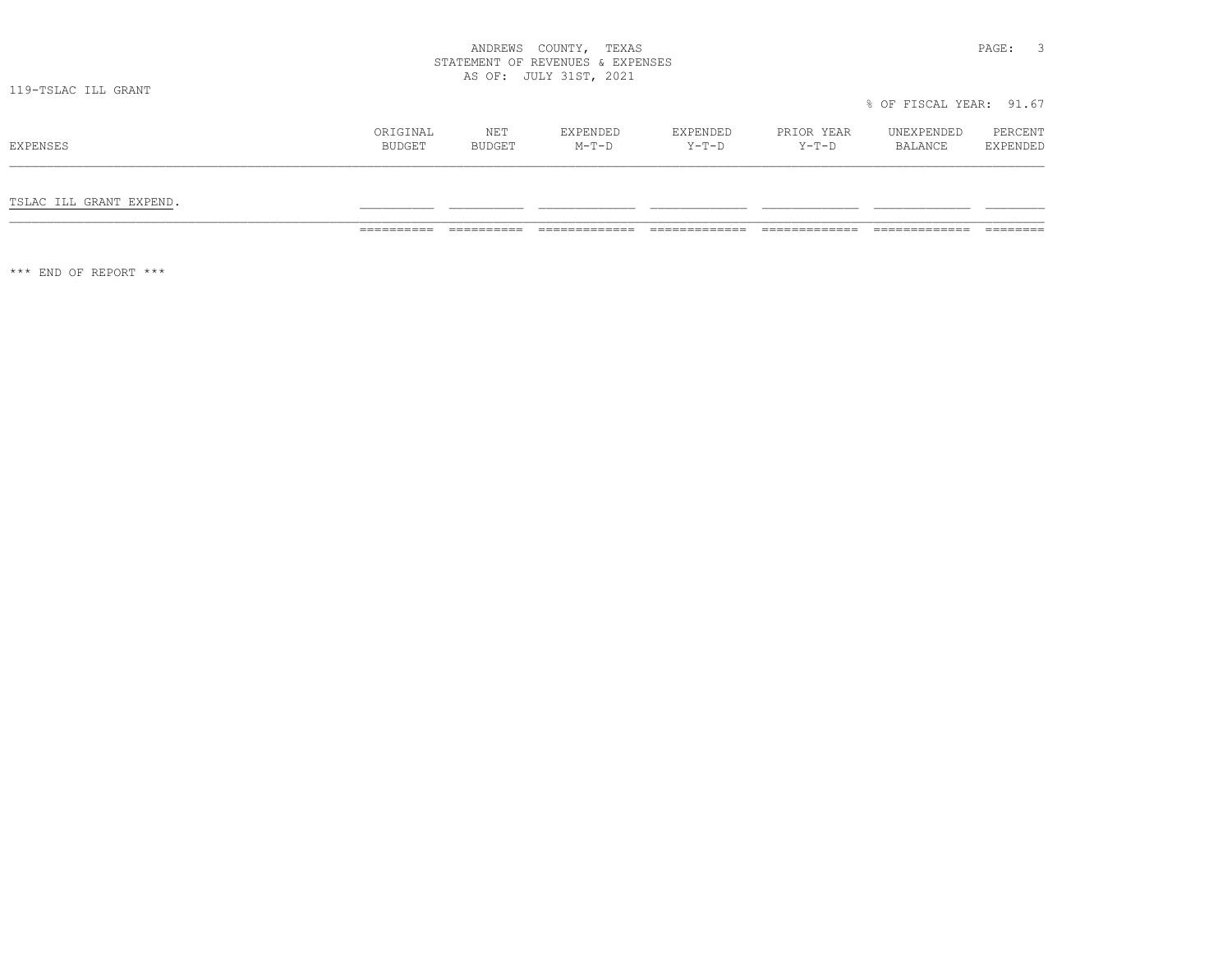| 551.81                                            | 551.81 |        |                                      |
|---------------------------------------------------|--------|--------|--------------------------------------|
|                                                   |        | 551.81 |                                      |
|                                                   |        |        |                                      |
|                                                   |        |        |                                      |
| 551.81<br>551.81                                  |        |        |                                      |
|                                                   | 551.81 |        |                                      |
| TOTAL LIABILITIES, EQUITY & REV.OVER/(UNDER) EXP. |        | 551.81 |                                      |
|                                                   |        |        | _____________<br>.<br>============== |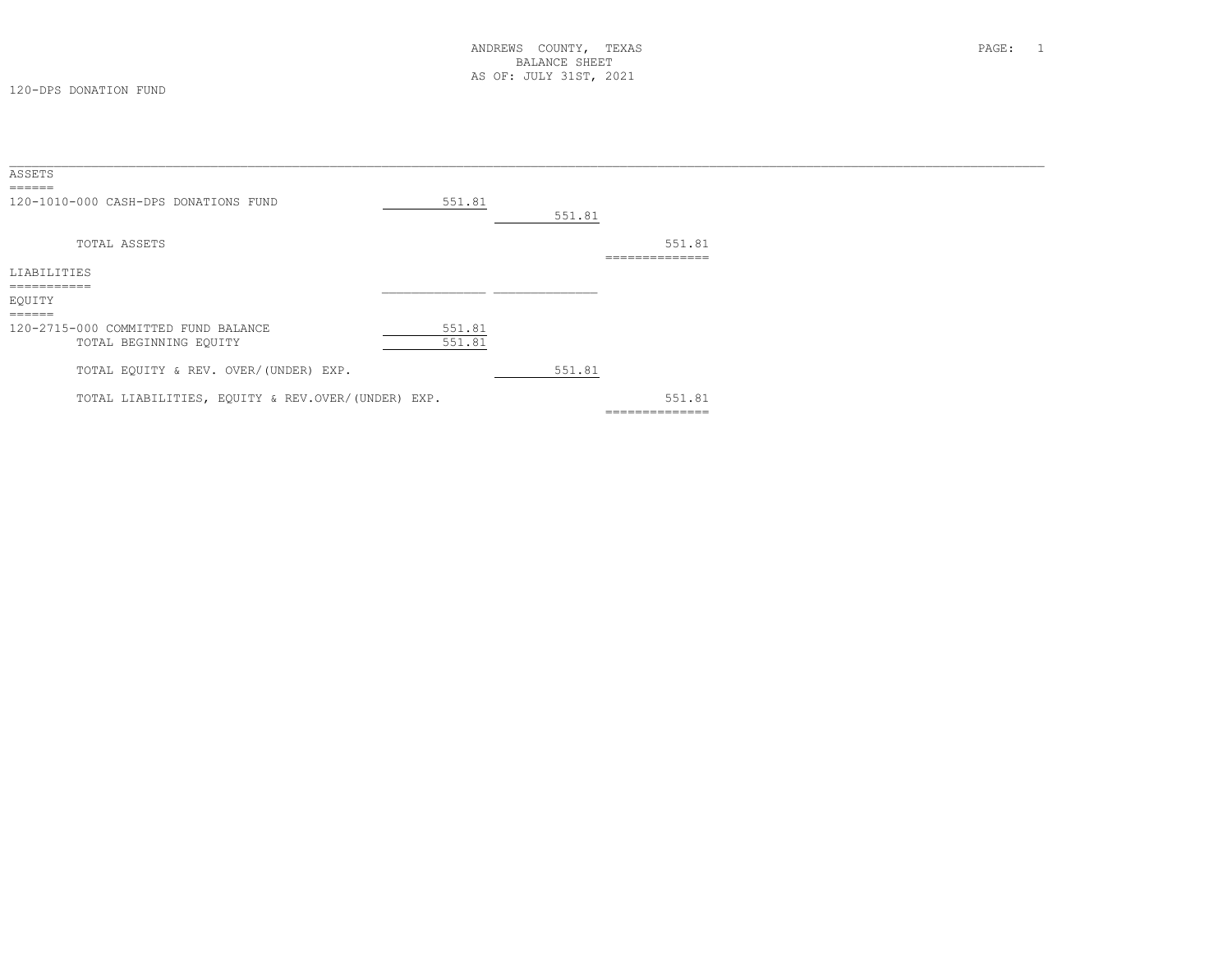|                                  |                    |               |                     |                     |                     | % OF FISCAL YEAR: 83.33 |                     |
|----------------------------------|--------------------|---------------|---------------------|---------------------|---------------------|-------------------------|---------------------|
| REVENUES                         | ORIGINAL<br>BUDGET | NET<br>BUDGET | RECEIPTS<br>$M-T-D$ | RECEIPTS<br>$Y-T-D$ | PRIOR YEAR<br>Y-T-D | UNCOLLECTED<br>BALANCE  | PERCENT<br>RECEIVED |
| 120-30390-000 DONATIONS RECEIVED |                    |               | 0.00                | 0.00                | 1,000.00            | 0.00                    | 0.00                |
| TOTAL REVENUES                   |                    |               | 0.00                | 0.00                | 1,000.00            | 0.00                    | 0.00                |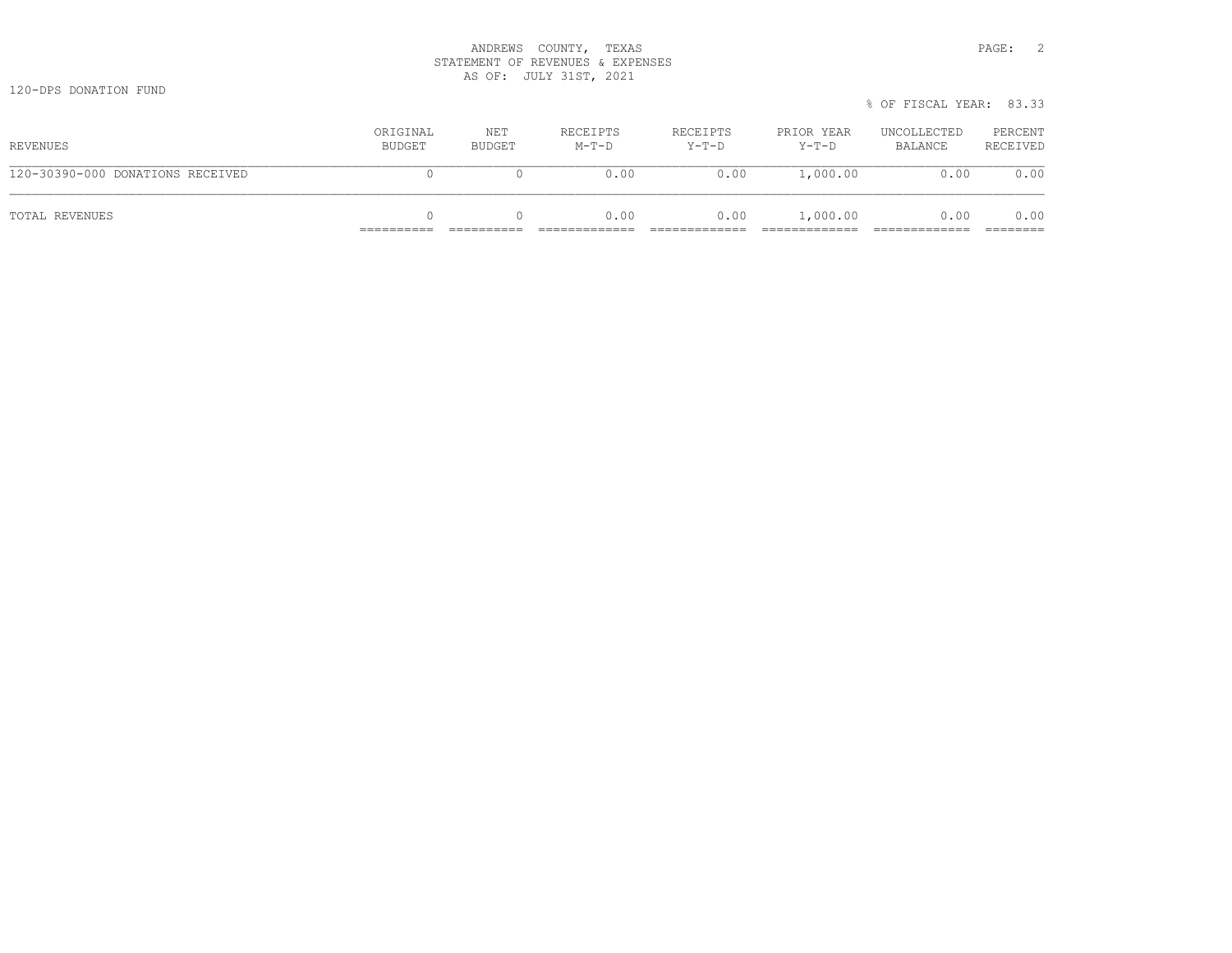120-DPS DONATION FUND

|                                                                                   |                           |                      |                     |                     |                       | % OF FISCAL YEAR: 83.33 |                     |
|-----------------------------------------------------------------------------------|---------------------------|----------------------|---------------------|---------------------|-----------------------|-------------------------|---------------------|
| EXPENSES                                                                          | ORIGINAL<br><b>BUDGET</b> | NET<br><b>BUDGET</b> | EXPENDED<br>$M-T-D$ | EXPENDED<br>$Y-T-D$ | PRIOR YEAR<br>$Y-T-D$ | UNEXPENDED<br>BALANCE   | PERCENT<br>EXPENDED |
| DPS DONATIONS EXPENDED<br>120-41200-353 EOUIPMENT<br>TOTAL DPS DONATIONS EXPENDED | 550<br>550                | 550<br>550           | 0.00<br>0.00        | 0.00<br>0.00        | 448.19<br>448.19      | 550.00<br>550.00        | 0.00<br>0.00        |
| TOTAL EXPENDITURES                                                                | 550<br>_______            | 550                  | 0.00                | 0.00                | 448.19                | 550.00                  | 0.00                |
| REVENUES OVER/(UNDER) EXPENDITURES                                                | $550)$ (                  | 550)                 | 0.00                | 0.00                | 551.81                | 550.00                  |                     |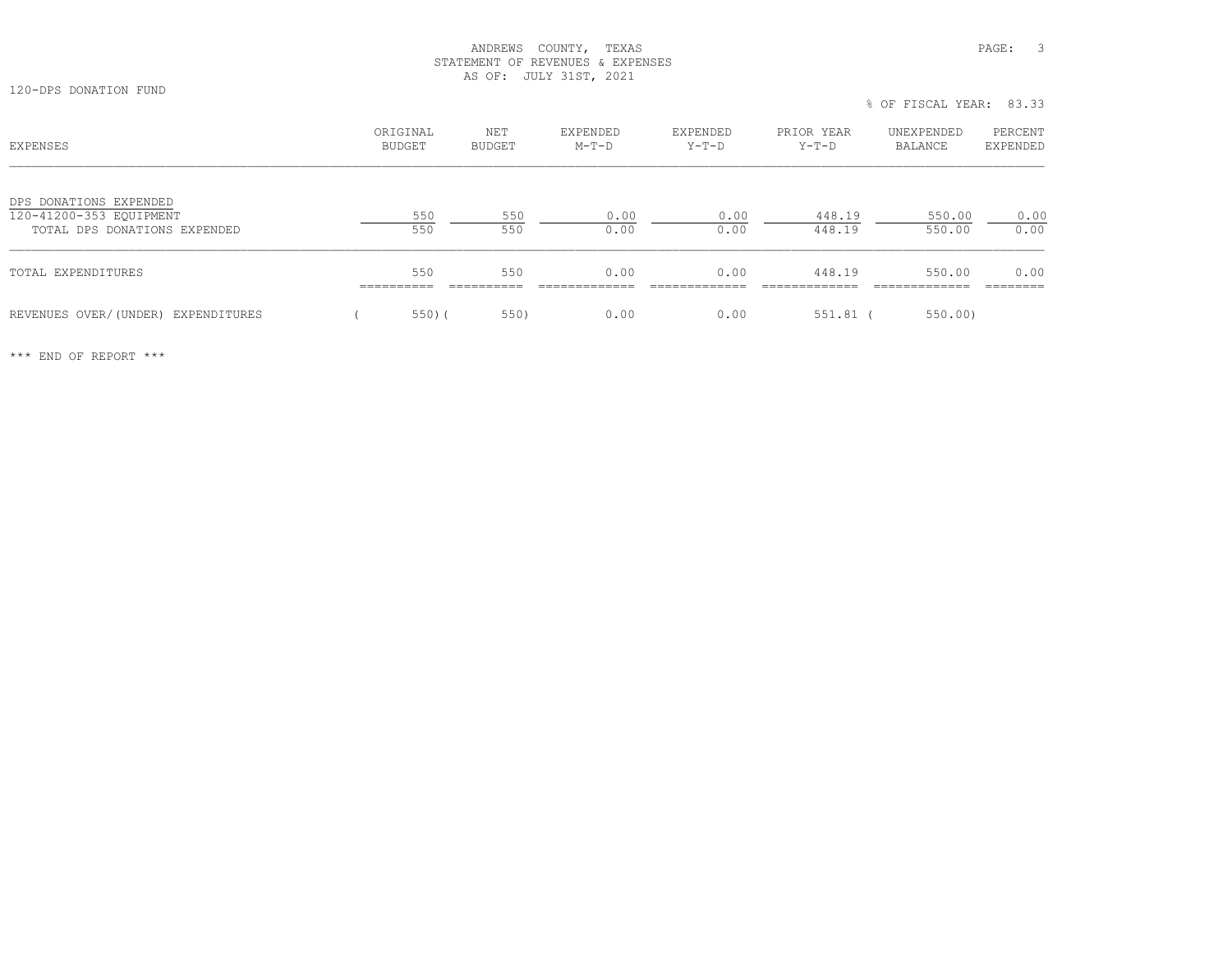| ASSETS<br>======                                                                     |                      |          |                            |  |
|--------------------------------------------------------------------------------------|----------------------|----------|----------------------------|--|
| 121-1010-000 CC/DC SPEC CT CASH                                                      | 1,785.92             | 1,785.92 |                            |  |
| TOTAL ASSETS                                                                         |                      |          | 1,785.92<br>============== |  |
| LIABILITIES                                                                          |                      |          |                            |  |
| ===========<br>EQUITY                                                                |                      |          |                            |  |
| $=$ $=$ $=$ $=$ $=$<br>121-2715-000 COMMITTED FUND BALANCE<br>TOTAL BEGINNING EQUITY | 620.27<br>620.27     |          |                            |  |
| TOTAL REVENUE<br>TOTAL REVENUE OVER/(UNDER) EXPENSES                                 | 1,165.65<br>1,165.65 |          |                            |  |
| TOTAL EQUITY & REV. OVER/(UNDER) EXP.                                                |                      | 1,785.92 |                            |  |
| TOTAL LIABILITIES, EQUITY & REV.OVER/(UNDER) EXP.                                    |                      |          | 1,785.92<br>============== |  |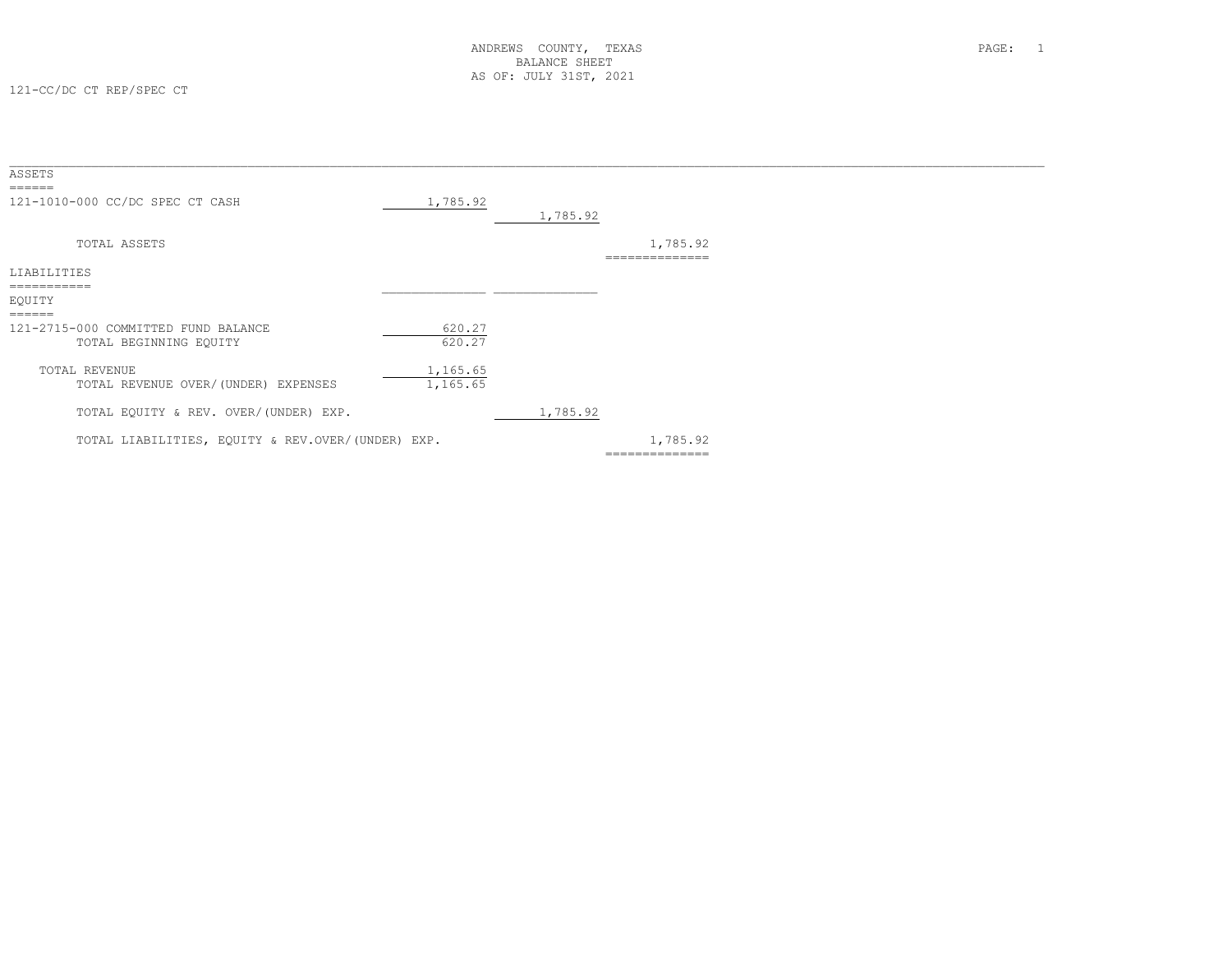121-30203-102 DC SPEC CT FEES 2020 0 0 6.90 132.43 76.72 ( 132.43) 0.00

TOTAL REVENUES 0 0 147.37 1,165.65 485.02 ( 1,165.65) 0.00

|                                        |                            |                      |                            |                     |                       |                        | ------              |
|----------------------------------------|----------------------------|----------------------|----------------------------|---------------------|-----------------------|------------------------|---------------------|
| <b>REVENUES</b>                        | ORTGINAL.<br><b>BUDGET</b> | NET<br><b>BUDGET</b> | <b>RECEIPTS</b><br>$M-T-D$ | RECEIPTS<br>$Y-T-D$ | PRIOR YEAR<br>$Y-T-D$ | UNCOLLECTED<br>BALANCE | PERCENT<br>RECEIVED |
| 121-30113-102 CC SPEC COURT FEES 2020  |                            |                      | 122 15                     | 895.84              | 355.04                | 895.84)                | 0.00                |
| 121-30113-103 CC CT REP SERV FEES 2020 |                            |                      | 18.32                      | 137.38              | $53.26$ (             | 137.38)                | 0.00                |

========== ========== ============= ============= ============= ============= ========

% OF FISCAL YEAR: 83.33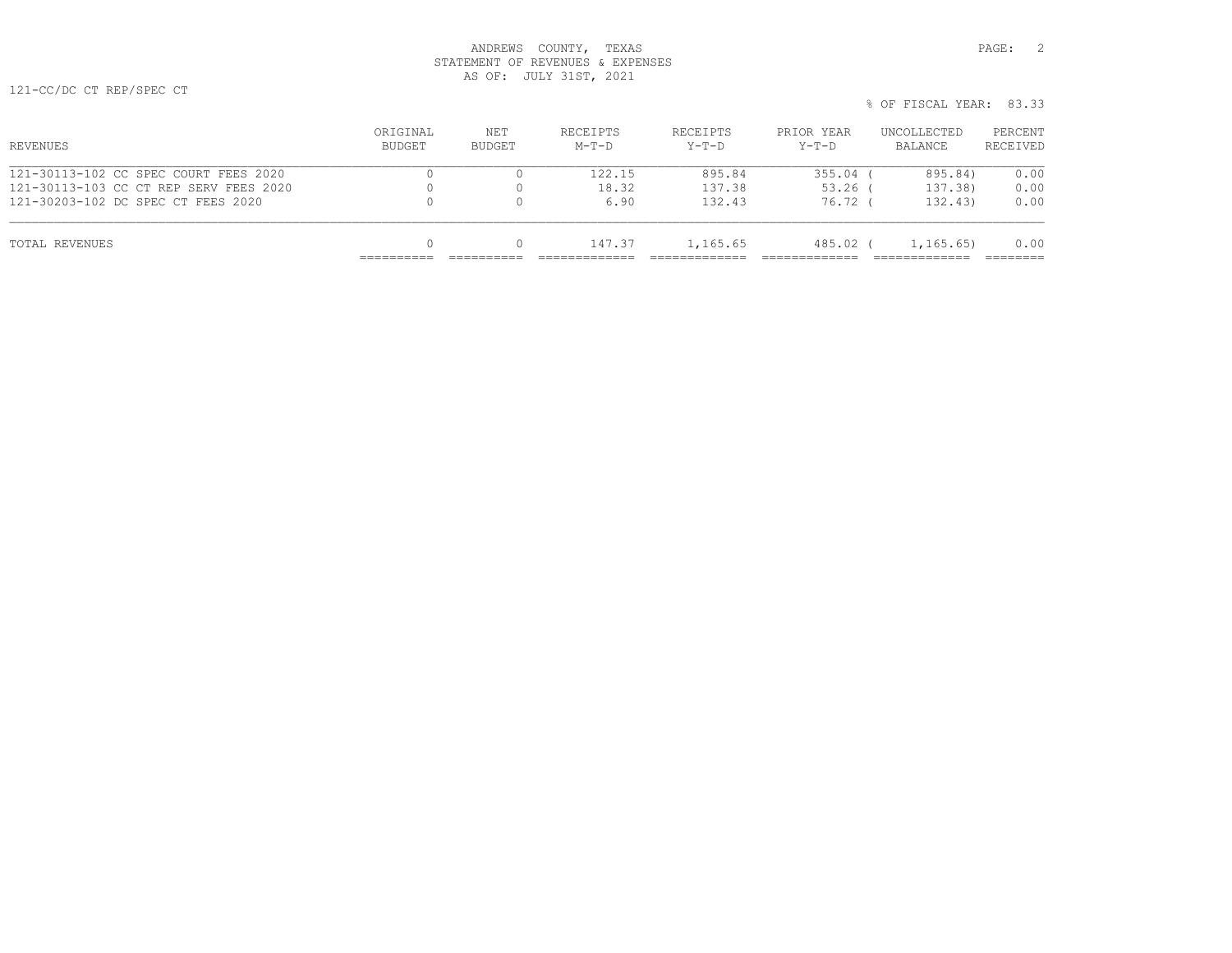121-CC/DC CT REP/SPEC CT

ORIGINAL NET EXPENDED EXPENDED PRIOR YEAR UNEXPENDED PERCENT<br>BUDGET BUDGET M-T-D Y-T-D Y-T-D BALANCE EXPENDED CC SPEC REV COURT \_\_\_\_\_\_\_\_\_\_ \_\_\_\_\_\_\_\_\_\_ \_\_\_\_\_\_\_\_\_\_\_\_\_ \_\_\_\_\_\_\_\_\_\_\_\_\_ \_\_\_\_\_\_\_\_\_\_\_\_\_ \_\_\_\_\_\_\_\_\_\_\_\_\_ \_\_\_\_\_\_\_\_ DC SPEC REV COURT \_\_\_\_\_\_\_\_\_\_ \_\_\_\_\_\_\_\_\_\_ \_\_\_\_\_\_\_\_\_\_\_\_\_ \_\_\_\_\_\_\_\_\_\_\_\_\_ \_\_\_\_\_\_\_\_\_\_\_\_\_ \_\_\_\_\_\_\_\_\_\_\_\_\_ \_\_\_\_\_\_\_\_ \_\_\_\_\_\_\_\_\_\_\_\_\_\_\_\_\_\_\_\_\_\_\_\_\_\_\_\_\_\_\_\_\_\_\_\_\_\_\_\_\_\_\_\_\_\_\_\_\_\_\_\_\_\_\_\_\_\_\_\_\_\_\_\_\_\_\_\_\_\_\_\_\_\_\_\_\_\_\_\_\_\_\_\_\_\_\_\_\_\_\_\_\_\_\_\_\_\_\_\_\_\_\_\_\_\_\_\_\_\_\_\_\_\_\_\_\_\_\_\_\_\_\_\_\_\_\_\_\_\_\_\_\_\_\_\_\_\_\_ ========== ========== ============= ============= ============= ============= ========REVENUES OVER/(UNDER) EXPENDITURES 0 0 0 147.37 1,165.65 485.02 ( 1,165.65)

\*\*\* END OF REPORT \*\*\*

% OF FISCAL YEAR: 83.33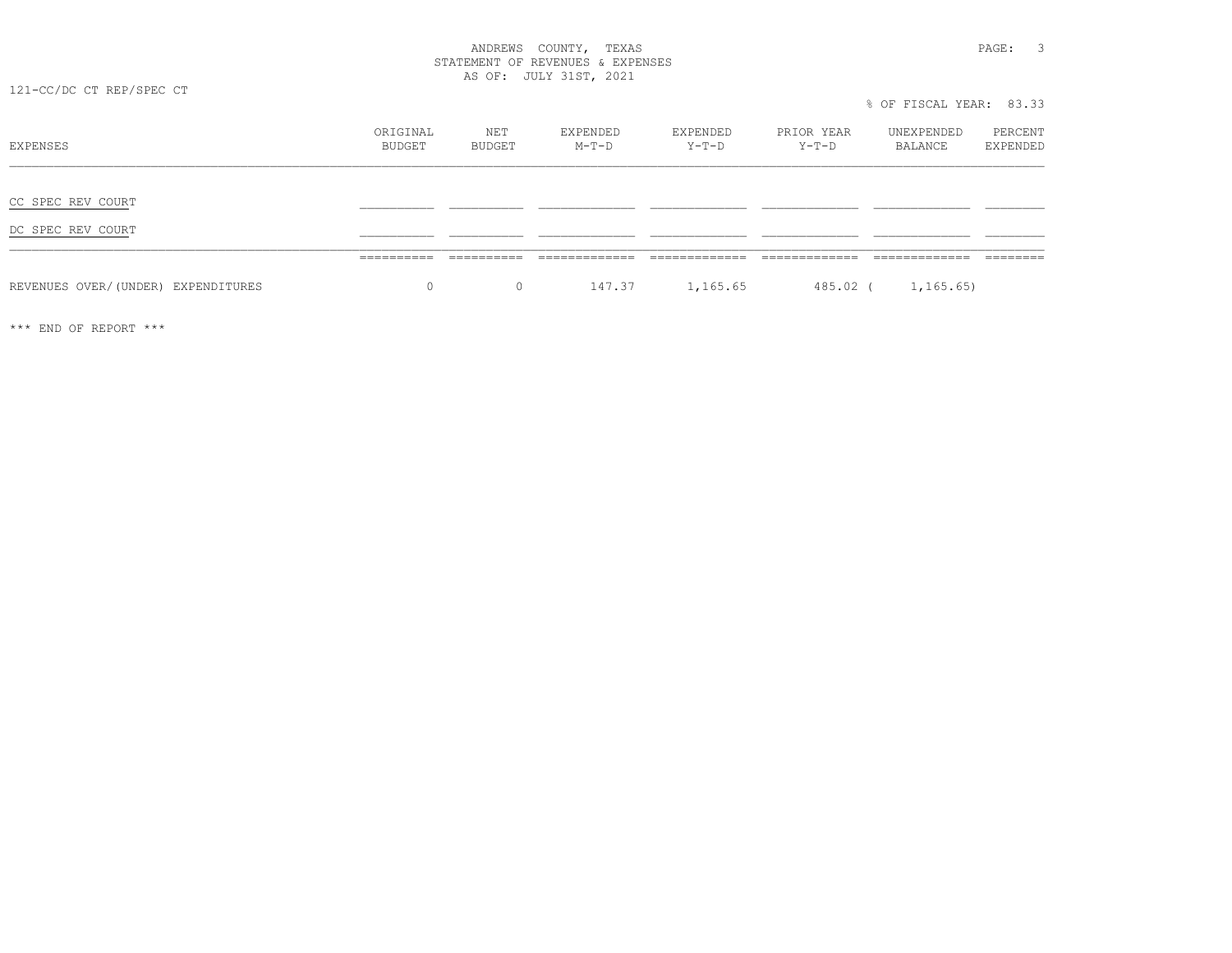| ASSETS      |                 |
|-------------|-----------------|
| ------      |                 |
|             | --------------  |
| LIABILITIES |                 |
| =========== |                 |
| EQUITY      |                 |
| ======      |                 |
|             | --------------- |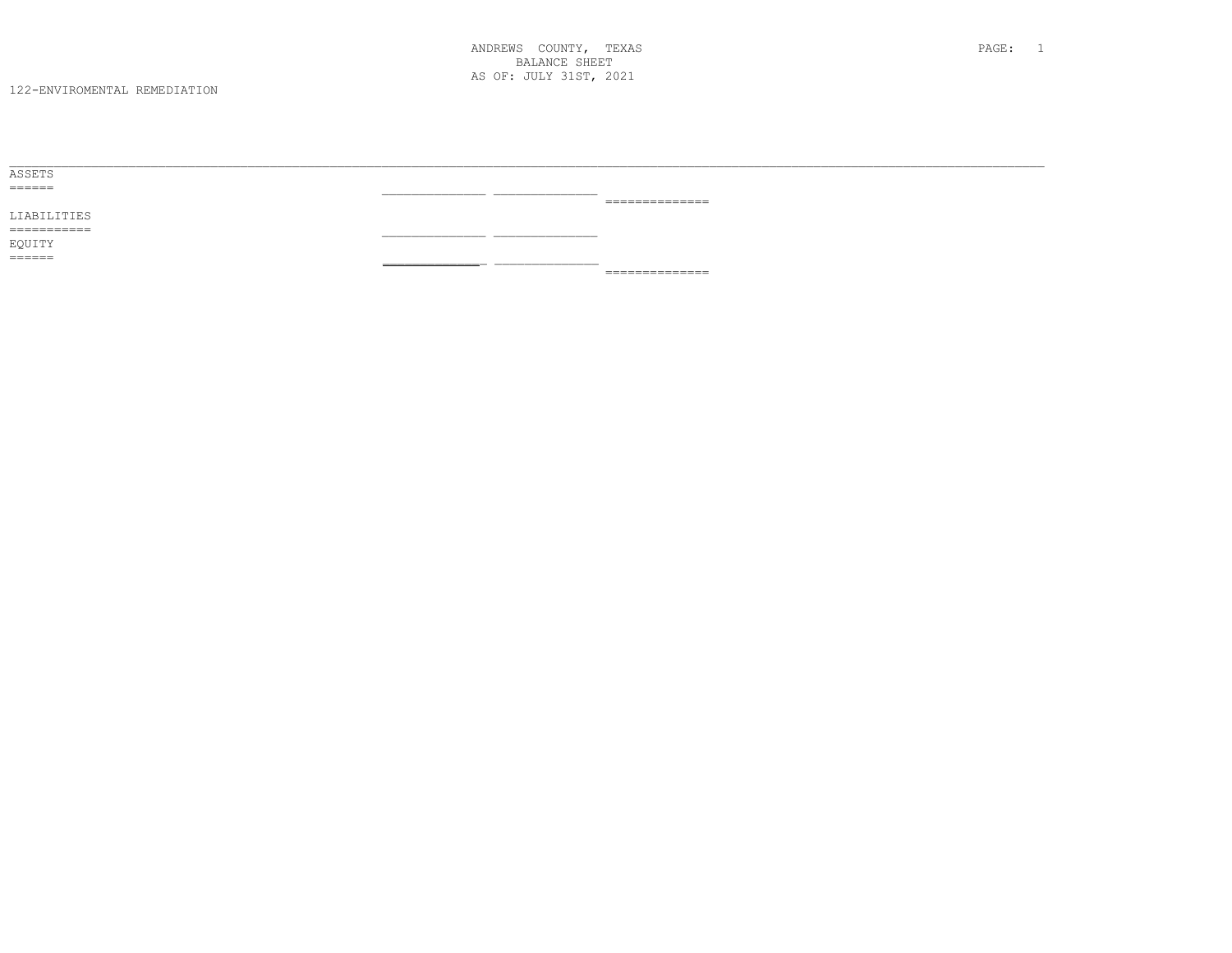122-ENVIROMENTAL REMEDIATION

|                            |                    |               |                     |                     |                     | % OF FISCAL YEAR: 83.33 |                     |
|----------------------------|--------------------|---------------|---------------------|---------------------|---------------------|-------------------------|---------------------|
| REVENUES                   | ORIGINAL<br>BUDGET | NET<br>BUDGET | RECEIPTS<br>$M-T-D$ | RECEIPTS<br>$Y-T-D$ | PRIOR YEAR<br>Y-T-D | UNCOLLECTED<br>BALANCE  | PERCENT<br>RECEIVED |
| 122-30360-951 TRANSFERS IN | 25,000             | 25,000        | 0.00                | 0.00                | 0.00                | 25,000.00               | 0.00                |
| TOTAL REVENUES             | 25,000             | 25,000        | 0.00                | 0.00                | 0.00                | 25,000.00               | 0.00                |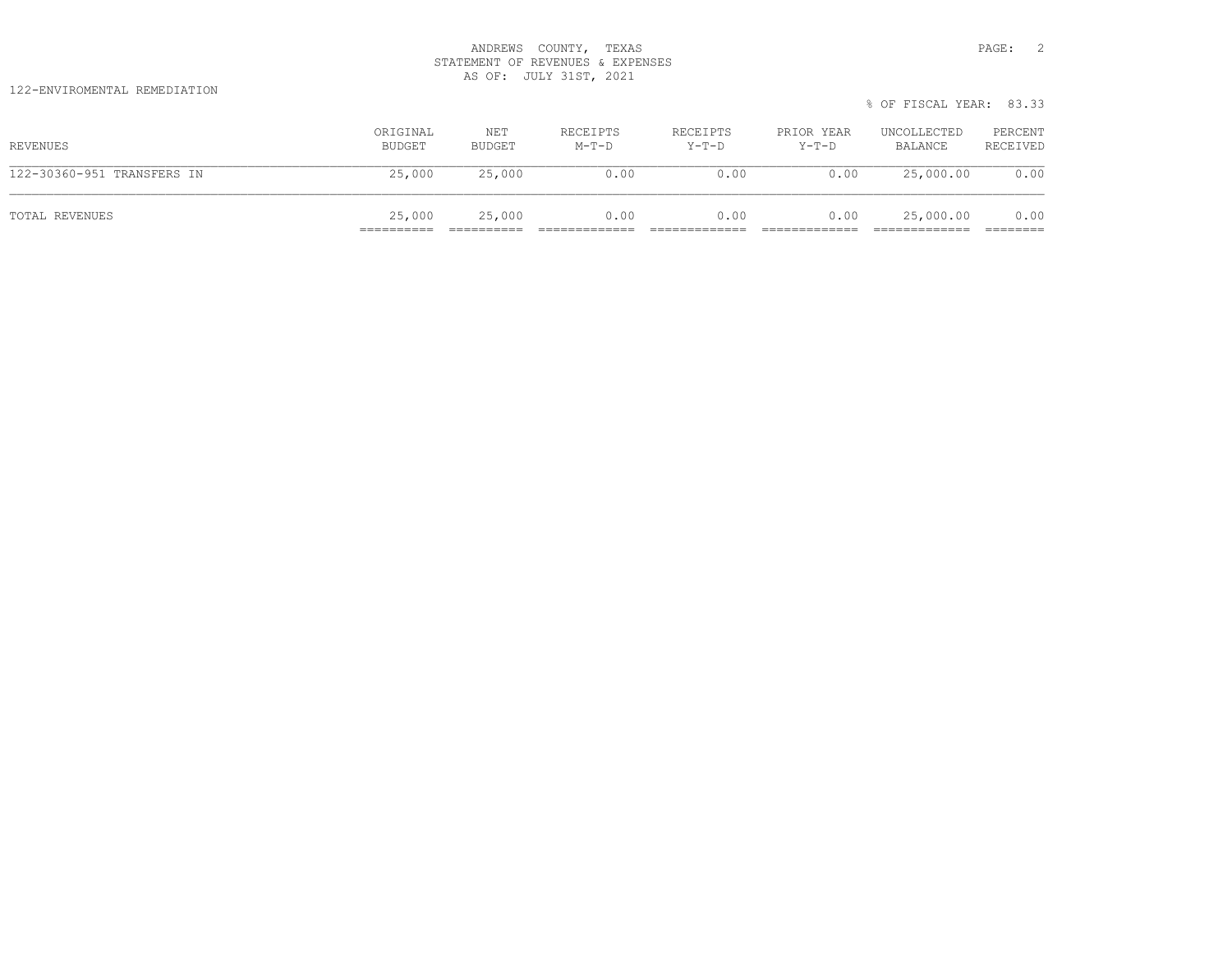122-ENVIROMENTAL REMEDIATION

% OF FISCAL YEAR: 83.33

| EXPENSES                                                                                               | ORIGINAL<br>BUDGET | NET<br>BUDGET    | EXPENDED<br>$M-T-D$ | EXPENDED<br>$Y-T-D$ | PRIOR YEAR<br>$Y-T-D$ | UNEXPENDED<br>BALANCE  | PERCENT<br>EXPENDED |
|--------------------------------------------------------------------------------------------------------|--------------------|------------------|---------------------|---------------------|-----------------------|------------------------|---------------------|
| ENVIRONMENTAL REMEDIATION<br>122-41220-450 REMEDIATION EXPENDITURES<br>TOTAL ENVIRONMENTAL REMEDIATION | 25,000<br>25,000   | 25,000<br>25,000 | 0.00<br>0.00        | 0.00<br>0.00        | 0.00<br>0.00          | 25,000.00<br>25,000.00 | 0.00<br>0.00        |
| TOTAL EXPENDITURES                                                                                     | 25,000             | 25,000           | 0.00                | 0.00                | 0.00                  | 25,000.00              | 0.00                |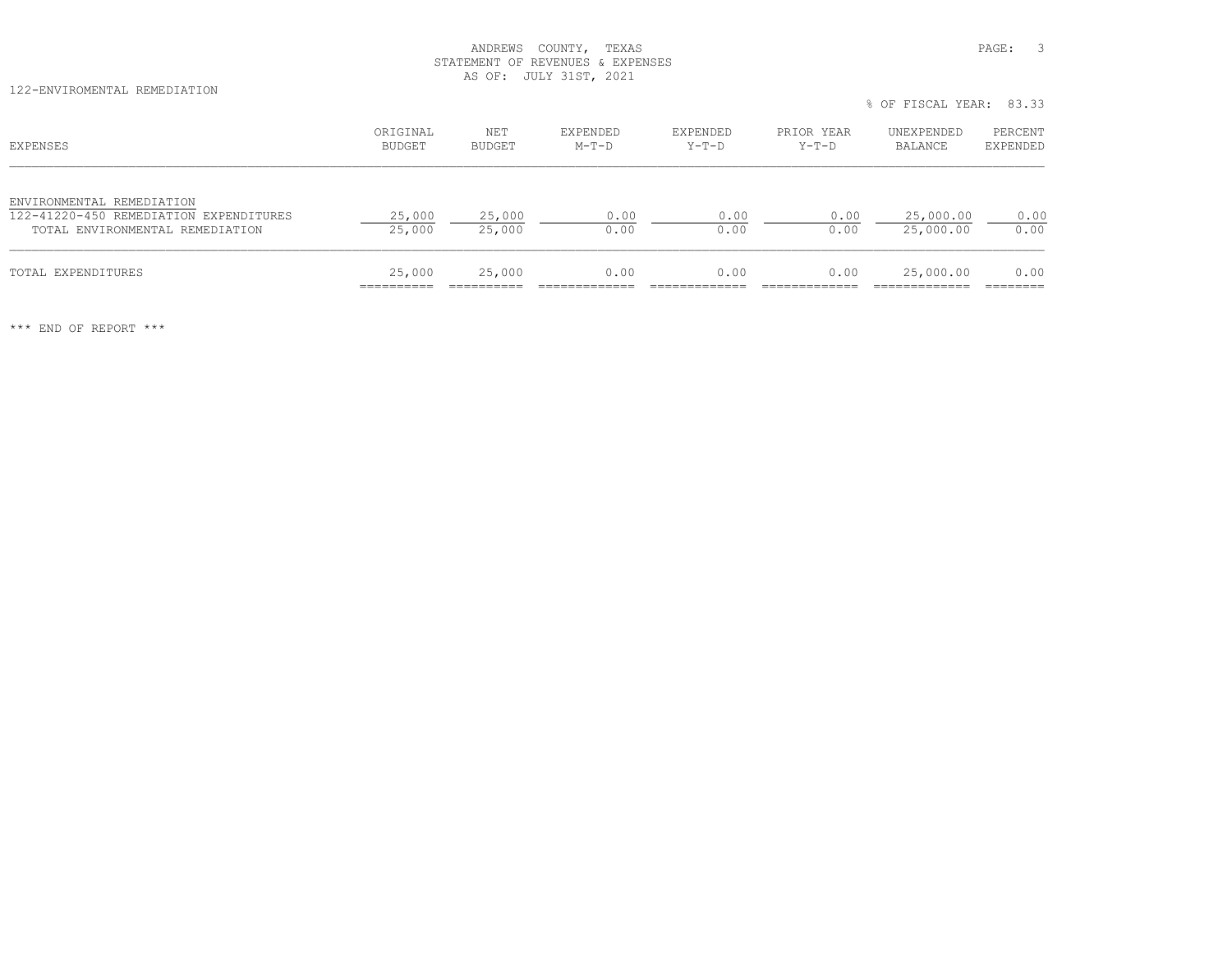125-ARPA GRANT FUND

| ASSETS<br>======                |                                                      |                |              |                                |  |
|---------------------------------|------------------------------------------------------|----------------|--------------|--------------------------------|--|
|                                 | 125-1030-000 ARPA TEXPOOL                            | 1,816,643.42   | 1,816,643.42 |                                |  |
|                                 | TOTAL ASSETS                                         |                |              | 1,816,643.42<br>-------------- |  |
| LIABILITIES                     |                                                      |                |              |                                |  |
| ===========<br>EQUITY<br>====== | 125-2070-400 DUE TO US TREASURY<br>TOTAL LIABILITIES | 1,816,613.50   | 1,816,613.50 |                                |  |
|                                 | TOTAL REVENUE<br>TOTAL REVENUE OVER/(UNDER) EXPENSES | 29.92<br>29.92 |              |                                |  |
|                                 | TOTAL EQUITY & REV. OVER/(UNDER) EXP.                |                | 29.92        |                                |  |
|                                 | TOTAL LIABILITIES, EQUITY & REV.OVER/(UNDER) EXP.    |                |              | 1,816,643.42<br>============== |  |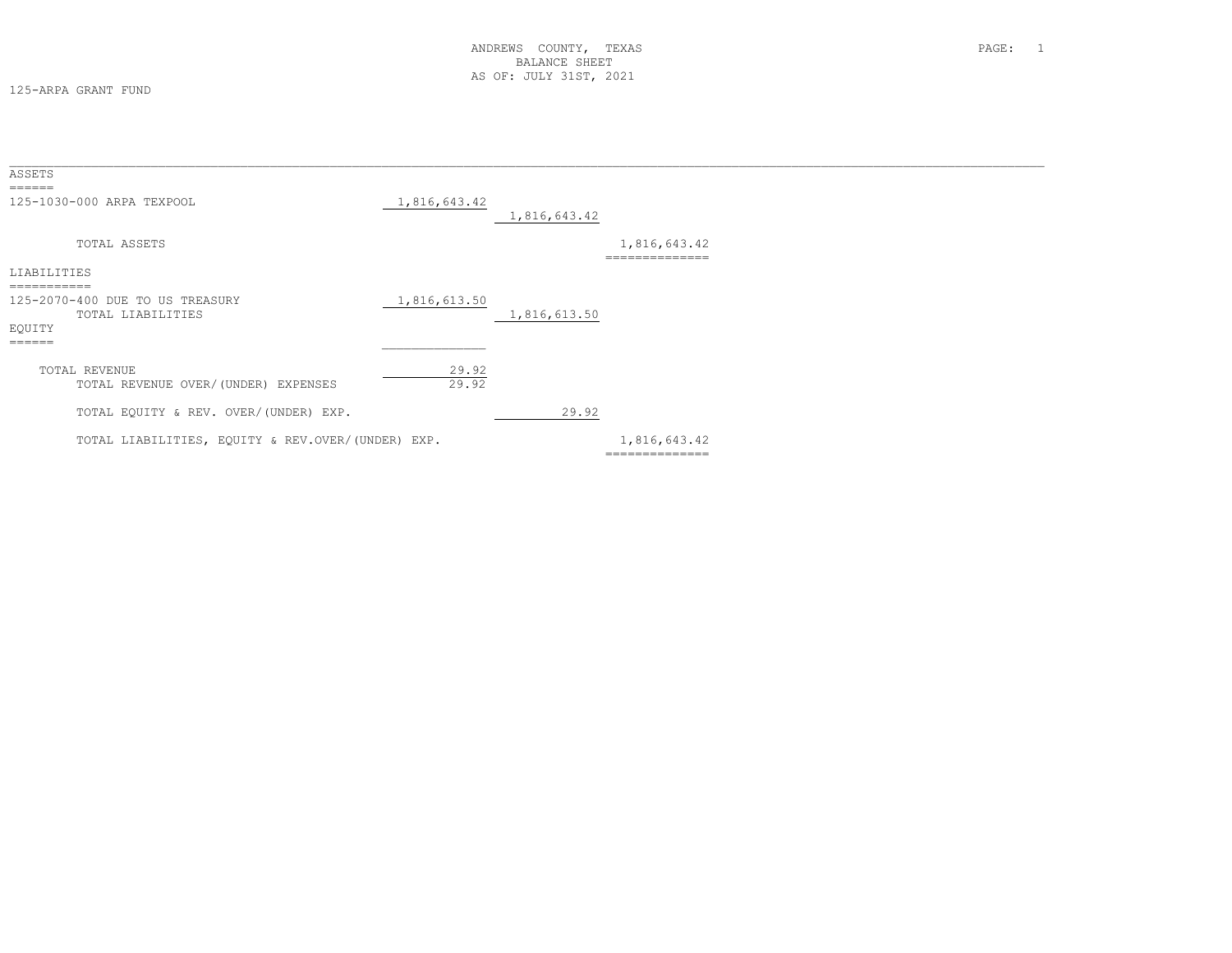|                                |                    |               |                     |                     |                       | % OF FISCAL YEAR: 83.33 |                     |
|--------------------------------|--------------------|---------------|---------------------|---------------------|-----------------------|-------------------------|---------------------|
| REVENUES                       | ORIGINAL<br>BUDGET | NET<br>BUDGET | RECEIPTS<br>$M-T-D$ | RECEIPTS<br>$Y-T-D$ | PRIOR YEAR<br>$Y-T-D$ | UNCOLLECTED<br>BALANCE  | PERCENT<br>RECEIVED |
| 125-30360-105 TEXPOOL INTEREST |                    |               | 29.92               | 29.92               | $0.00$ (              | 29.92                   | 0.00                |
| TOTAL REVENUES                 | 0                  |               | 29.92               | 29.92               | $0.00$ (              | 29.92)                  | 0.00                |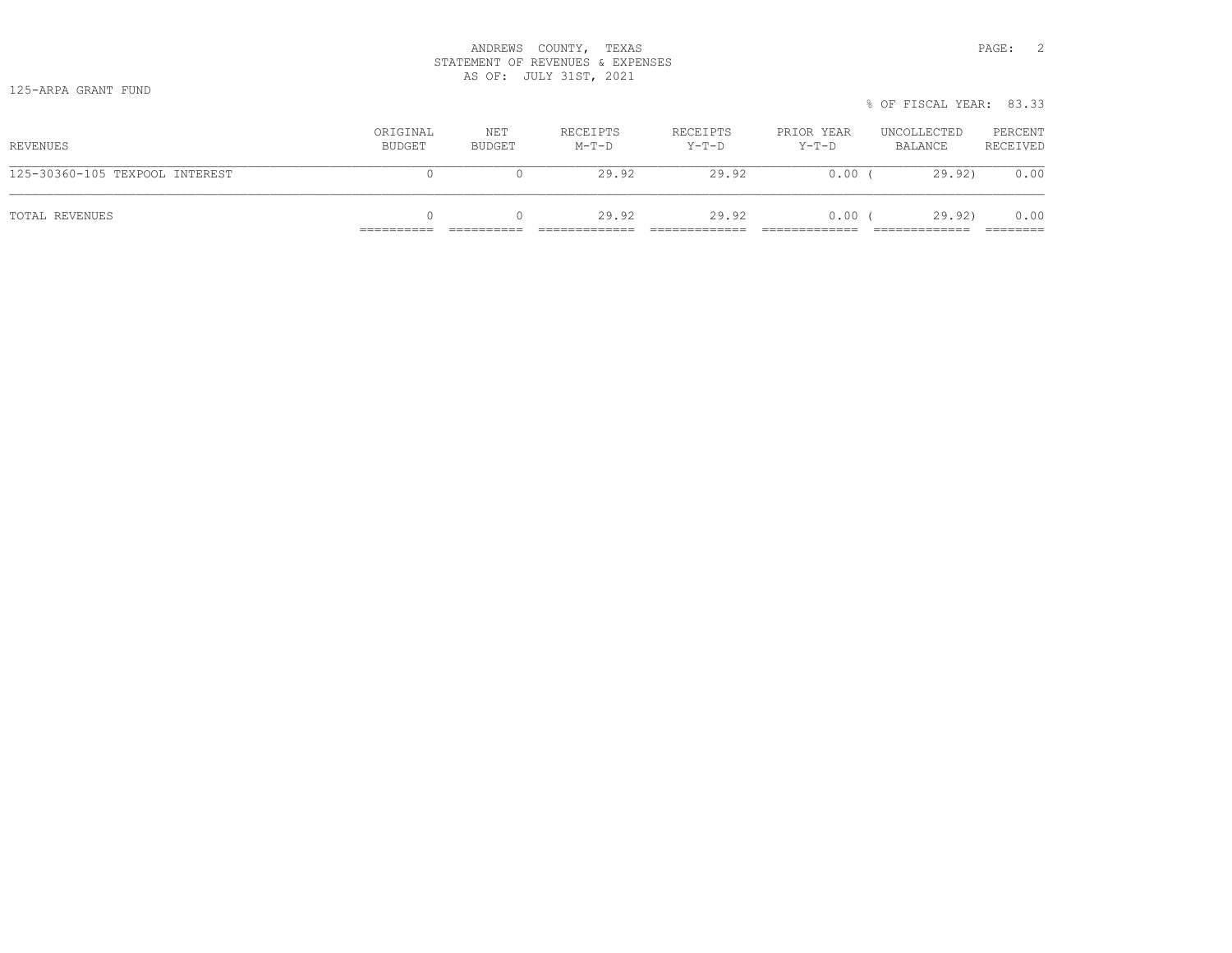| COUNTY,<br>ANDREWS               | PAGE.<br>TEXAS |  |
|----------------------------------|----------------|--|
| STATEMENT OF REVENUES & EXPENSES |                |  |
| AS OF: JULY 31ST, 2021           |                |  |

125-ARPA GRANT FUND

| EXPENSES                           | ORIGINAL<br>BUDGET | NET<br>BUDGET | EXPENDED<br>$M-T-D$ | EXPENDED<br>$Y-T-D$ | PRIOR YEAR<br>Y-T-D | UNEXPENDED<br>BALANCE | PERCENT<br>EXPENDED |
|------------------------------------|--------------------|---------------|---------------------|---------------------|---------------------|-----------------------|---------------------|
| ARPA GRANT FUND                    |                    |               |                     |                     |                     |                       |                     |
|                                    |                    |               |                     |                     |                     |                       |                     |
| REVENUES OVER/(UNDER) EXPENDITURES | 0                  | $\circ$       | 29.92               | 29.92               | $0.00$ (            | 29.92)                |                     |

\*\*\* END OF REPORT \*\*\*

% OF FISCAL YEAR: 83.33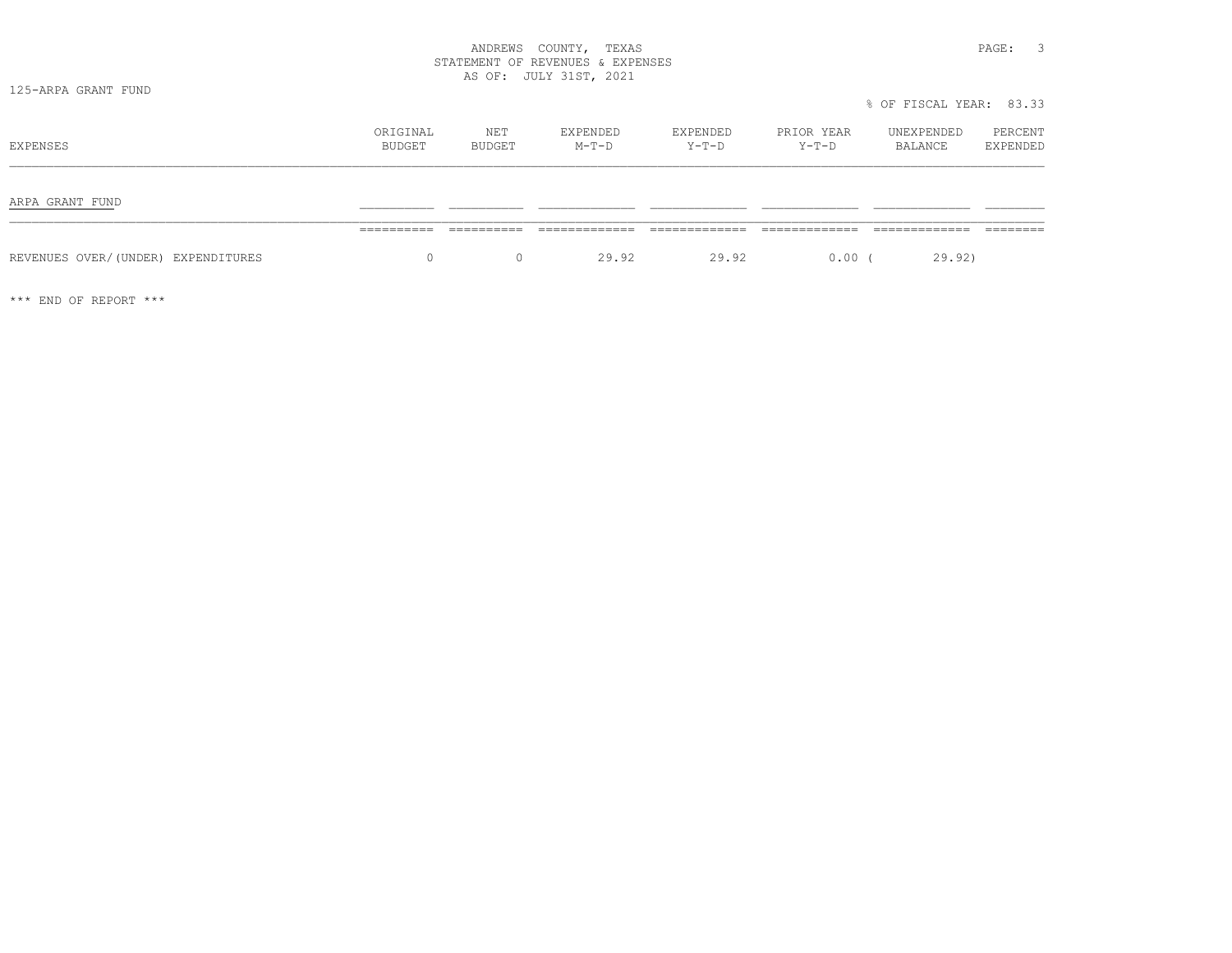500-COVID-19 FUNDING

| ASSETS<br>======                                  |            |            |                |  |
|---------------------------------------------------|------------|------------|----------------|--|
| 500-1010-000 COVID CASH                           | 79,178.14  |            |                |  |
| 500-1310-410 DUE FROM TXDOT                       | 28, 154.50 |            |                |  |
|                                                   |            | 107,332.64 |                |  |
| TOTAL ASSETS                                      |            |            | 107,332.64     |  |
|                                                   |            |            | ===========    |  |
| LIABILITIES                                       |            |            |                |  |
| ===========                                       |            |            |                |  |
| 500-2020-000 ACCOUNTS PAYABLE                     | 4,242.34   |            |                |  |
| 500-2070-005 DUE TO GENERAL FUND                  | 5,635.00   |            |                |  |
| 500-2071-401 DUE TO TX SECRETARY OF STATE         | 2,888.75   |            |                |  |
| TOTAL LIABILITIES                                 |            | 12,766.09  |                |  |
| EOUITY                                            |            |            |                |  |
| ======                                            |            |            |                |  |
| 500-2718-000 RESTRICTED FUND BALANCE              | 6,937.19   |            |                |  |
| TOTAL BEGINNING EQUITY                            | 6,937.19   |            |                |  |
|                                                   |            |            |                |  |
| <b>TOTAL REVENUE</b>                              | 218,394.58 |            |                |  |
| TOTAL EXPENSES                                    | 130,765.22 |            |                |  |
| TOTAL REVENUE OVER/(UNDER) EXPENSES               | 87,629.36  |            |                |  |
|                                                   |            |            |                |  |
| TOTAL EQUITY & REV. OVER/(UNDER) EXP.             |            | 94,566.55  |                |  |
|                                                   |            |            |                |  |
| TOTAL LIABILITIES, EQUITY & REV.OVER/(UNDER) EXP. |            |            | 107,332.64     |  |
|                                                   |            |            | -------------- |  |
|                                                   |            |            |                |  |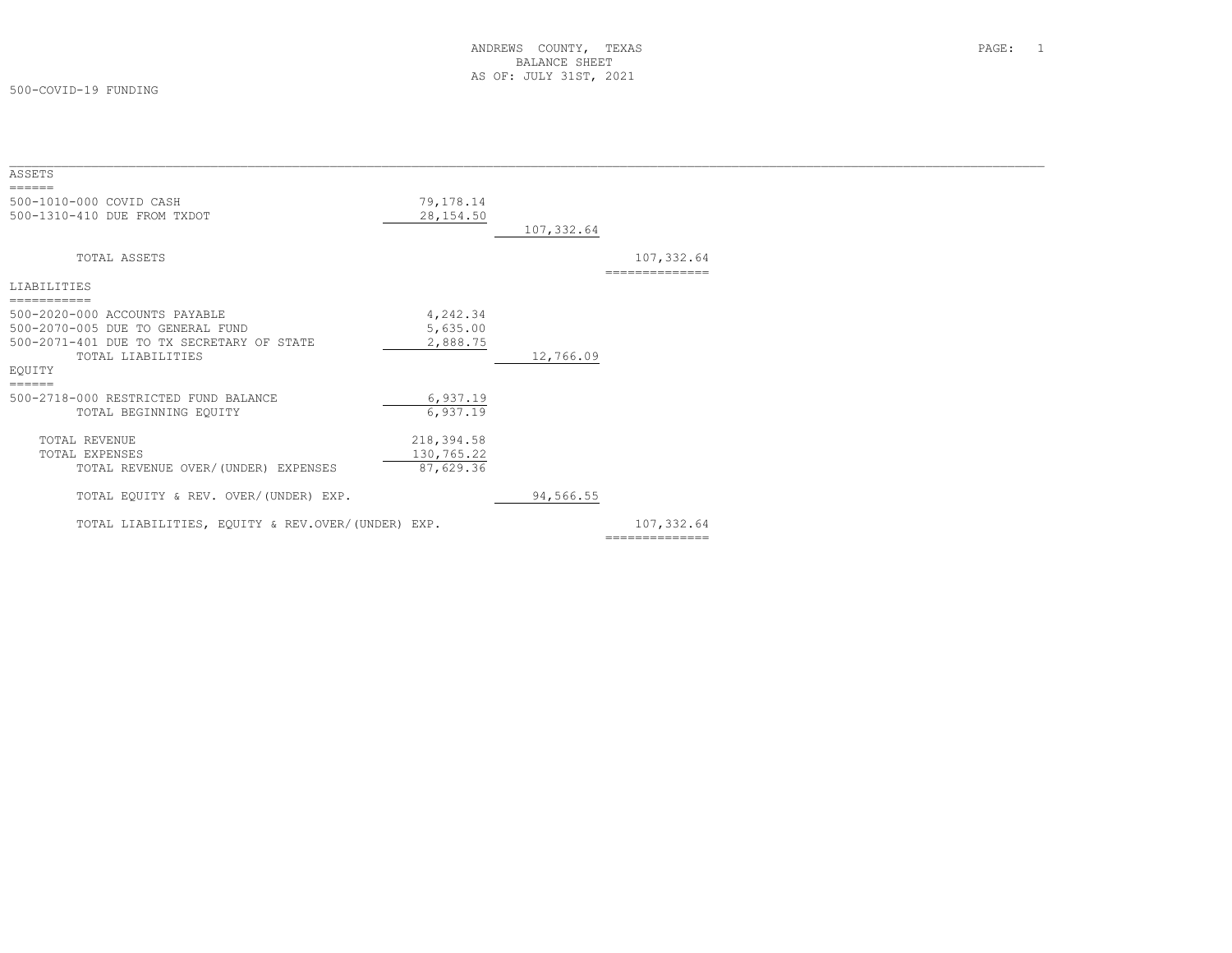500-COVID-19 FUNDING

| REVENUES                                     | ORIGINAL<br>BUDGET | NET<br>BUDGET | RECEIPTS<br>$M-T-D$ | RECEIPTS<br>Y-T-D | PRIOR YEAR<br>$Y-T-D$ | UNCOLLECTED<br>BALANCE | PERCENT<br>RECEIVED |
|----------------------------------------------|--------------------|---------------|---------------------|-------------------|-----------------------|------------------------|---------------------|
| 500-30005-300 COUNTY COVID FUNDING           | 178,288            | 178,288       | 0.00                | 152,683.77        | 54,360.42             | 25,604.23              | 85.64               |
| 500-30116-310 ELECTIONS 2020 CARES ACT GRANT |                    |               | 0.00                | 0.00              | 12,000.00             | 0.00                   | 0.00                |
| 500-30116-311 CH 19 FUNDS MATCH              |                    |               | 0.00                | 0.00              | 2,400.00              | 0.00                   | 0.00                |
| 500-30360-001 BANK DEPOSITORY INT            |                    |               | 3.00                | 16.31             | 0.00                  | 16.31)                 | 0.00                |
| 500-30833-300 AIRPORT COVID FUNDING          |                    |               | 0.00                | 28,154.50         | 0.00                  | 28, 154, 50)           | 0.00                |
| 500-30943-300 HD COVID FUNDING               |                    |               | 0.00                | 37,540.00         | 0.00                  | 37,540.00              | 0.00                |
| TOTAL REVENUES                               | 178,288            | 178,288       | 3.00                | 218,394.58        | 68,760.42 (           | 40, 106, 58            | 122.50              |